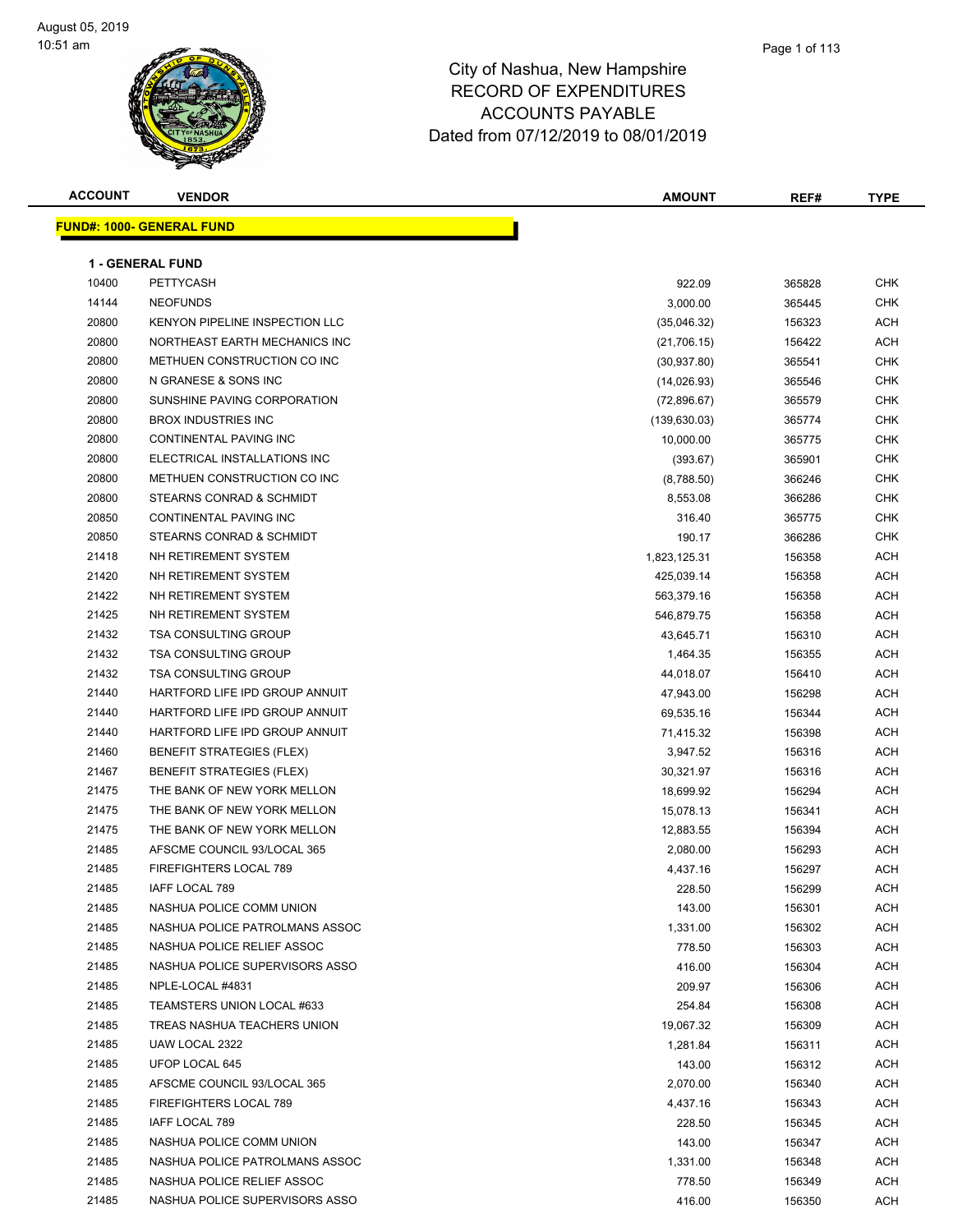

| <b>ACCOUNT</b> | <b>VENDOR</b>                    | <b>AMOUNT</b> | REF#   | <b>TYPE</b> |
|----------------|----------------------------------|---------------|--------|-------------|
|                | <b>FUND#: 1000- GENERAL FUND</b> |               |        |             |
|                |                                  |               |        |             |
|                | <b>1 - GENERAL FUND</b>          |               |        |             |
| 21485          | NPLE-LOCAL #4831                 | 209.97        | 156352 | ACH         |
| 21485          | TEAMSTERS UNION LOCAL #633       | 254.84        | 156354 | ACH         |
| 21485          | UAW LOCAL 2322                   | 1,271.57      | 156356 | ACH         |
| 21485          | UFOP LOCAL 645                   | 143.00        | 156357 | ACH         |
| 21485          | AFSCME COUNCIL 93/LOCAL 365      | 2,060.00      | 156393 | ACH         |
| 21485          | <b>FIREFIGHTERS LOCAL 789</b>    | 4,409.60      | 156397 | ACH         |
| 21485          | IAFF LOCAL 789                   | 225.50        | 156399 | ACH         |
| 21485          | NASHUA POLICE COMM UNION         | 143.00        | 156400 | ACH         |
| 21485          | NASHUA POLICE PATROLMANS ASSOC   | 1,331.00      | 156401 | ACH         |
| 21485          | NASHUA POLICE RELIEF ASSOC       | 778.50        | 156402 | ACH         |
| 21485          | NASHUA POLICE SUPERVISORS ASSO   | 416.00        | 156403 | ACH         |
| 21485          | NPLE-LOCAL #4831                 | 209.97        | 156405 | ACH         |
| 21485          | TEAMSTERS UNION LOCAL #633       | 254.84        | 156407 | ACH         |
| 21485          | TREAS NASHUA TEACHERS UNION      | 17,868.85     | 156408 | ACH         |
| 21485          | UAW LOCAL 2322                   | 1,272.29      | 156411 | ACH         |
| 21485          | UFOP LOCAL 645                   | 143.00        | 156412 | ACH         |
| 21485          | AMERICAN FEDERATION OF TEACHER   | 103.00        | 365393 | CHK         |
| 21485          | AMERICAN FEDERATION OF TEACHER   | 77.50         | 366118 | <b>CHK</b>  |
| 21490          | UNITED WAY OF GREATER NASHUA     | 500.70        | 365403 | CHK         |
| 21490          | UNITED WAY OF GREATER NASHUA     | 270.00        | 365810 | <b>CHK</b>  |
| 21490          | UNITED WAY OF GREATER NASHUA     | 486.70        | 366129 | <b>CHK</b>  |
| 21495          | <b>WAGE ASSIGNMENT</b>           | 250.00        | 156296 | ACH         |
| 21495          | <b>WAGE ASSIGNMENT</b>           | 300.00        | 156300 | ACH         |
| 21495          | <b>WAGE ASSIGNMENT</b>           | 259.00        | 156307 | ACH         |
| 21495          | <b>WAGE ASSIGNMENT</b>           | 300.00        | 156346 | ACH         |
| 21495          | <b>WAGE ASSIGNMENT</b>           | 259.00        | 156353 | ACH         |
| 21495          | <b>WAGE ASSIGNMENT</b>           | 250.00        | 156396 | ACH         |
| 21495          | <b>WAGE ASSIGNMENT</b>           | 259.00        | 156406 | ACH         |
| 21495          | <b>WAGE ASSIGNMENT</b>           | 300.00        | 156409 | ACH         |
| 21495          | <b>WAGE ASSIGNMENT</b>           | 809.66        | 365394 | CHK         |
| 21495          | <b>WAGE ASSIGNMENT</b>           | 100.00        | 365395 | CHK         |
| 21495          | WAGE ASSIGNMENT                  | 149.76        | 365396 | CHK         |
| 21495          | <b>WAGE ASSIGNMENT</b>           | 155.00        | 365397 | <b>CHK</b>  |
| 21495          | <b>WAGE ASSIGNMENT</b>           | 104.00        | 365398 | CHK         |
| 21495          | <b>WAGE ASSIGNMENT</b>           | 1,292.08      | 365399 | <b>CHK</b>  |
| 21495          | <b>WAGE ASSIGNMENT</b>           | 11.54         | 365400 | <b>CHK</b>  |
| 21495          | <b>WAGE ASSIGNMENT</b>           | 311.88        | 365401 | <b>CHK</b>  |
| 21495          | <b>WAGE ASSIGNMENT</b>           | 75.00         | 365402 | <b>CHK</b>  |
| 21495          | <b>WAGE ASSIGNMENT</b>           | 94.83         | 365404 | CHK         |
| 21495          | <b>WAGE ASSIGNMENT</b>           | 521.05        | 365405 | CHK         |
| 21495          | <b>WAGE ASSIGNMENT</b>           | 782.74        | 365803 | <b>CHK</b>  |
| 21495          | <b>WAGE ASSIGNMENT</b>           | 100.00        | 365804 | CHK         |
| 21495          | <b>WAGE ASSIGNMENT</b>           | 155.00        | 365805 | CHK         |
| 21495          | <b>WAGE ASSIGNMENT</b>           | 104.00        | 365806 | CHK         |
| 21495          | <b>WAGE ASSIGNMENT</b>           | 25.00         | 365807 | CHK         |
| 21495          | <b>WAGE ASSIGNMENT</b>           | 1,292.08      | 365808 | <b>CHK</b>  |
| 21495          | <b>WAGE ASSIGNMENT</b>           | 311.88        | 365809 | CHK         |
| 21495          | <b>WAGE ASSIGNMENT</b>           | 94.83         | 365811 | <b>CHK</b>  |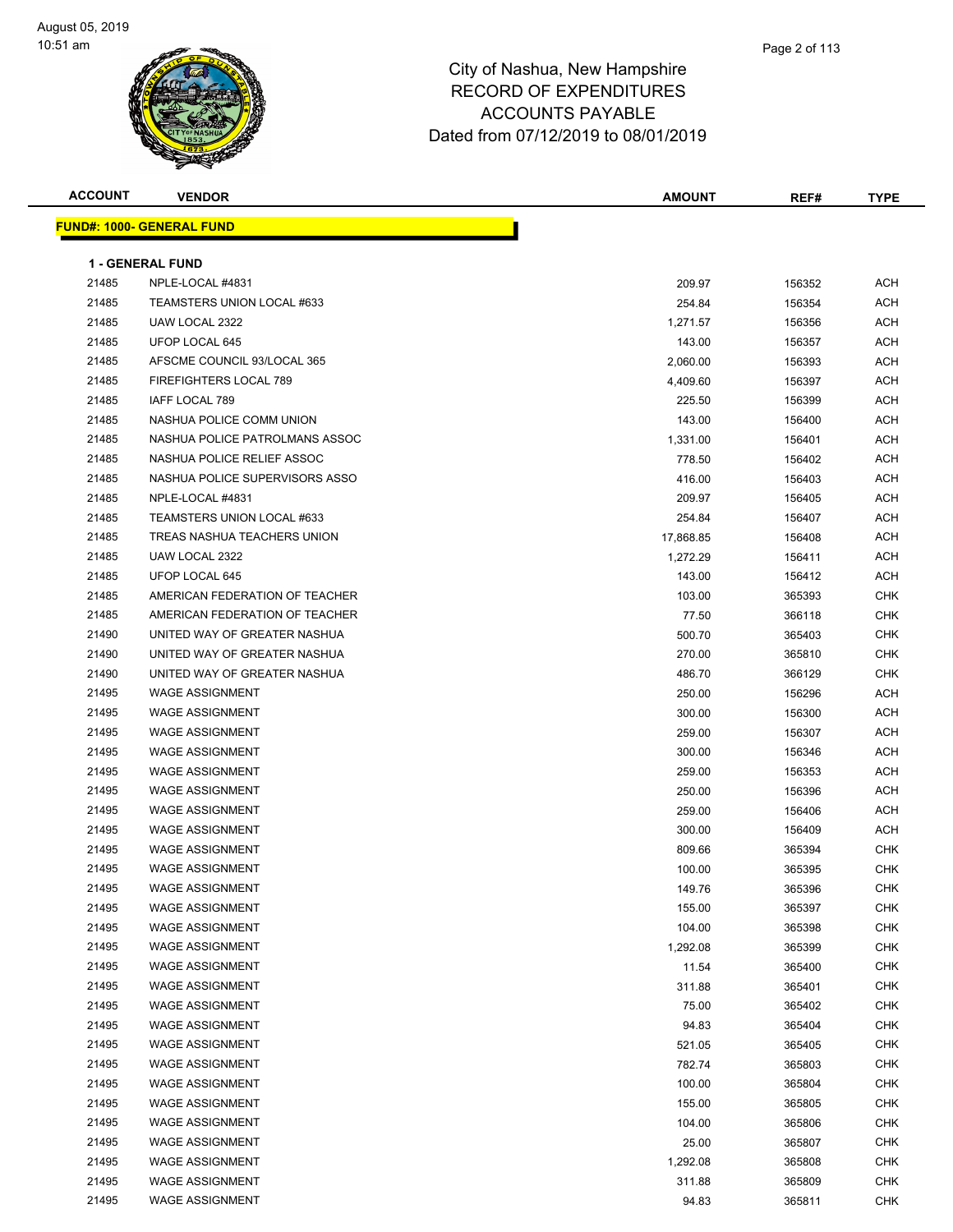| <b>ACCOUNT</b> | <b>VENDOR</b>                    | <b>AMOUNT</b>  | REF#   | <b>TYPE</b> |
|----------------|----------------------------------|----------------|--------|-------------|
|                | <b>FUND#: 1000- GENERAL FUND</b> |                |        |             |
|                | <b>1 - GENERAL FUND</b>          |                |        |             |
| 21495          | <b>WAGE ASSIGNMENT</b>           | 201.14         | 365812 | <b>CHK</b>  |
| 21495          | <b>WAGE ASSIGNMENT</b>           | 809.66         | 366119 | <b>CHK</b>  |
| 21495          | <b>WAGE ASSIGNMENT</b>           | 100.00         | 366120 | <b>CHK</b>  |
| 21495          | <b>WAGE ASSIGNMENT</b>           | 149.76         | 366121 | <b>CHK</b>  |
| 21495          | <b>WAGE ASSIGNMENT</b>           | 155.00         | 366122 | <b>CHK</b>  |
| 21495          | <b>WAGE ASSIGNMENT</b>           | 104.00         | 366123 | <b>CHK</b>  |
| 21495          | <b>WAGE ASSIGNMENT</b>           | 16.82          | 366124 | <b>CHK</b>  |
| 21495          | <b>WAGE ASSIGNMENT</b>           | 75.00          | 366125 | <b>CHK</b>  |
| 21495          | <b>WAGE ASSIGNMENT</b>           | 1,292.08       | 366126 | <b>CHK</b>  |
| 21495          | <b>WAGE ASSIGNMENT</b>           | 11.54          | 366127 | <b>CHK</b>  |
| 21495          | <b>WAGE ASSIGNMENT</b>           | 311.88         | 366128 | <b>CHK</b>  |
| 21495          | <b>WAGE ASSIGNMENT</b>           | 94.83          | 366130 | <b>CHK</b>  |
| 21495          | <b>WAGE ASSIGNMENT</b>           | 521.06         | 366131 | <b>CHK</b>  |
| 21538          | NASHUA TEACHERS UNION            | 1,957.03       | 156305 | <b>ACH</b>  |
| 21538          | NASHUA TEACHERS UNION            | 25.10          | 156351 | <b>ACH</b>  |
| 21538          | NASHUA TEACHERS UNION            | 1,908.51       | 156404 | <b>ACH</b>  |
| 21780          | DEMINICO, R J & L F REV TRUST    | 611.16         | 366067 | <b>CHK</b>  |
| 21780          | HADLEY, KEVIN                    | 1,239.72       | 366070 | <b>CHK</b>  |
| 21780          | <b>GOLLOB, JAIME M</b>           | 2,951.40       | 366435 | <b>CHK</b>  |
| 21921          | STATE OF NH-MV                   | 10,551.65      | 156285 | <b>ACH</b>  |
| 21921          | STATE OF NH-MV                   | 16,624.57      | 156287 | <b>ACH</b>  |
| 21921          | STATE OF NH-MV                   | 22,466.84      | 156288 | <b>ACH</b>  |
| 21921          | STATE OF NH-MV                   | 32,859.30      | 156290 | <b>ACH</b>  |
| 21921          | STATE OF NH-MV                   | 27,662.39      | 156313 | <b>ACH</b>  |
| 21921          | STATE OF NH-MV                   | 19,883.32      | 156334 | <b>ACH</b>  |
| 21921          | STATE OF NH-MV                   | 20,647.96      | 156336 | <b>ACH</b>  |
| 21921          | STATE OF NH-MV                   | 27,219.48      | 156337 | <b>ACH</b>  |
| 21921          | STATE OF NH-MV                   | 23,031.90      | 156338 | ACH         |
| 21921          | STATE OF NH-MV                   | 17,099.03      | 156384 | <b>ACH</b>  |
| 21921          | STATE OF NH-MV                   | 17,792.76      | 156385 | <b>ACH</b>  |
| 21921          | STATE OF NH-MV                   | 18,050.56      | 156388 | <b>ACH</b>  |
| 21921          | STATE OF NH-MV                   | 22,682.13      | 156390 | <b>ACH</b>  |
| 21921          | STATE OF NH-MV                   | 18,246.42      | 156392 | <b>ACH</b>  |
| 21921          | STATE OF NH -MV                  | 21,028.75      | 156414 | ACH         |
|                | <b>TOTAL 1 - GENERAL FUND</b>    | \$3,826,186.93 |        |             |
|                |                                  |                |        |             |

### **101 - MAYOR**

| <b>TOTAL 101 - MAYOR</b> |                            | \$844.04 |        |         |            |
|--------------------------|----------------------------|----------|--------|---------|------------|
| 68350                    | <b>GRANITE DIAMOND LLC</b> |          | 576.00 | 365913  | <b>CHK</b> |
| 61299                    | CITIZENS BANK CREDIT CARD  | Uber     | 61.89  | 9202001 | <b>ACH</b> |
| 61100                    | WB MASON CO INC            |          | 106.69 | 366004  | <b>CHK</b> |
| 61100                    | PETTY CASH                 |          | 79.50  | 365826  | <b>CHK</b> |
| 61100                    | <b>KERRY MILLER</b>        |          | 19.96  | 365825  | <b>CHK</b> |
|                          |                            |          |        |         |            |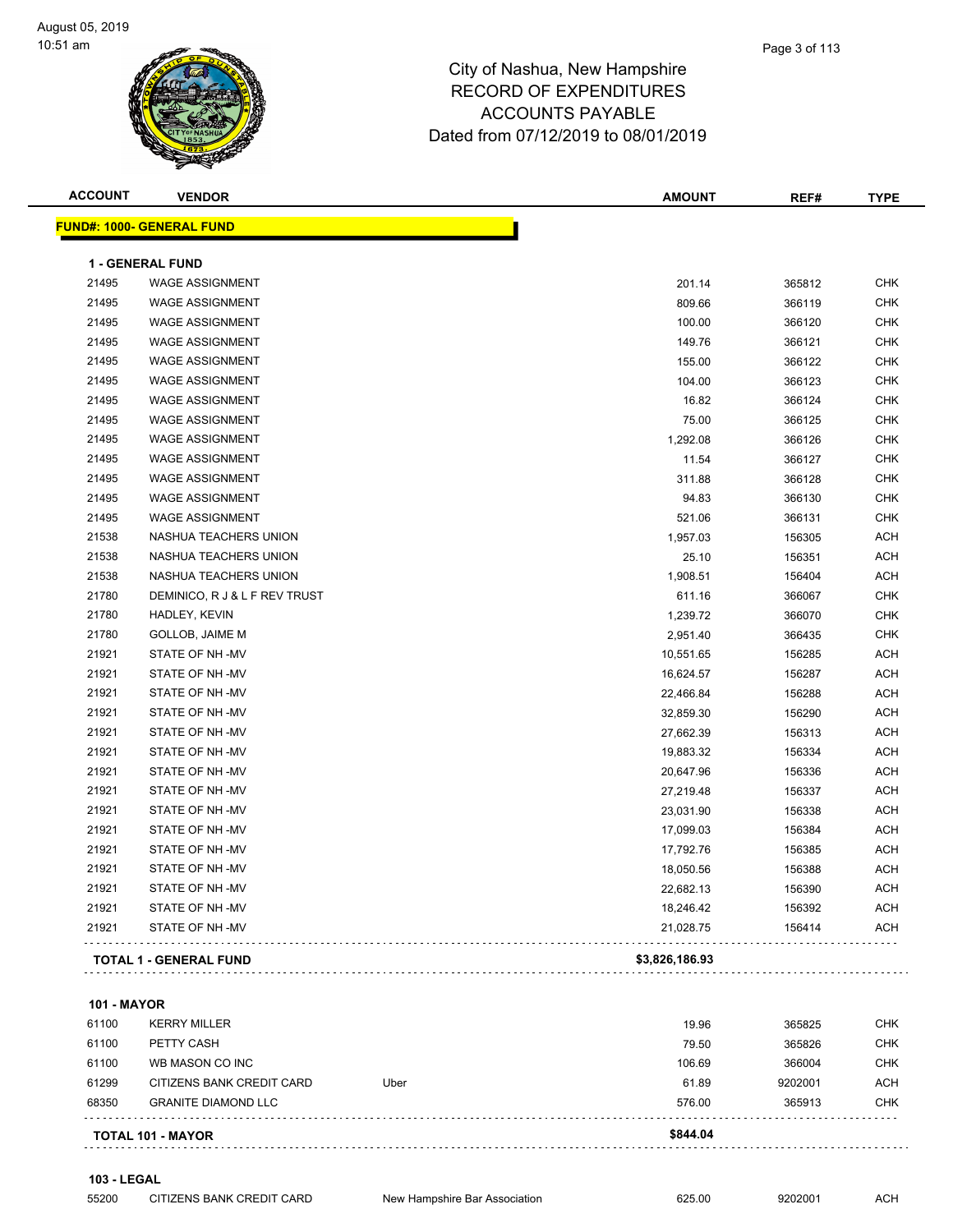

| <b>ACCOUNT</b>     | <b>VENDOR</b>                                       |                               | <b>AMOUNT</b> | REF#    | <b>TYPE</b> |
|--------------------|-----------------------------------------------------|-------------------------------|---------------|---------|-------------|
|                    | <b>FUND#: 1000- GENERAL FUND</b>                    |                               |               |         |             |
| <b>103 - LEGAL</b> |                                                     |                               |               |         |             |
| 55200              | CITIZENS BANK CREDIT CARD                           | New Hampshire Bar Association | 545.00        | 9202001 | ACH         |
| 55200              | CITIZENS BANK CREDIT CARD                           | New Hampshire Bar Association | 625.00        | 9202001 | <b>ACH</b>  |
| 61100              | PETTY CASH                                          |                               | 37.50         | 365827  | <b>CHK</b>  |
| 61807              | MATTHEW BENDER & CO INC                             |                               | 132.43        | 365940  | <b>CHK</b>  |
| 61807              | MATTHEW BENDER & CO INC                             |                               | 495.96        | 366244  | <b>CHK</b>  |
|                    | TOTAL 103 - LEGAL                                   |                               | \$2,460.89    |         |             |
|                    | <b>106 - ADMINISTRATIVE SERVICES</b>                |                               |               |         |             |
| 61100              | KIMBERLY KLEINER                                    |                               | 52.75         | 366138  | <b>CHK</b>  |
|                    | <b>TOTAL 106 - ADMINISTRATIVE SERVICES</b>          |                               | \$52.75       |         |             |
|                    | 107 - CITY CLERK                                    |                               |               |         |             |
| 53435              | LHS ASSOCIATES INC                                  |                               | 2,500.00      | 365934  | <b>CHK</b>  |
| 55200              | TREASURER STATE OF NH                               |                               | 75.00         | 365848  | <b>CHK</b>  |
| 55607              | CITIZENS BANK CREDIT CARD                           | UNITED STATES POST OFFICE     | 180.00        | 9201913 | <b>ACH</b>  |
| 55699              | ANDRUSKEVICH PHOTOGRAPHY                            |                               | 50.00         | 365864  | <b>CHK</b>  |
| 55699              | OCCUPATIONAL DRUG TESTING LLC                       |                               | 390.00        | 365953  | <b>CHK</b>  |
| 61100              | PETTY CASH                                          |                               | 33.30         | 365826  | <b>CHK</b>  |
| 61100              | WB MASON CO INC                                     |                               | 286.01        | 366004  | <b>CHK</b>  |
| 61299              | PETTY CASH                                          |                               | 23.59         | 365826  | <b>CHK</b>  |
|                    | <b>TOTAL 107 - CITY CLERK</b>                       |                               | \$3,537.90    |         |             |
|                    | <b>109 - CIVIC &amp; COMMUNITY ACTIVITIES</b>       |                               |               |         |             |
| 55207              | NH MUNICIPAL ASSOCIATION INC                        |                               | 28,135.00     | 365549  | <b>CHK</b>  |
| 56200              | <b>GREATER NASHUA CHAMBER OF</b>                    |                               | 250.00        | 365406  | <b>CHK</b>  |
| 56200              | <b>GREATER NASHUA CHAMBER OF</b>                    |                               | 250.00        | 365813  | <b>CHK</b>  |
| 56221              | <b>GREAT AMERICAN DOWNTOWN</b>                      |                               | 50,000.00     | 365915  | <b>CHK</b>  |
| 71000              | LUMEN STUDIO INC                                    |                               | 2,000.00      | 156372  | <b>ACH</b>  |
|                    | <b>TOTAL 109 - CIVIC &amp; COMMUNITY ACTIVITIES</b> |                               | \$80,635.00   |         |             |
|                    | <b>111 - HUMAN RESOURCES</b>                        |                               |               |         |             |
| 55425              | PETTY CASH                                          |                               | 51.00         | 365826  | <b>CHK</b>  |
| 55425              | <b>NANCY TRASK</b>                                  |                               | 75.00         | 365831  | <b>CHK</b>  |
| 61100              | WB MASON CO INC                                     |                               | 36.98         | 365592  | <b>CHK</b>  |
|                    | <b>TOTAL 111 - HUMAN RESOURCES</b>                  |                               | \$162.98      |         |             |
| 113 - BENEFITS     |                                                     |                               |               |         |             |
| 59580              | STATE OF NEW HAMPSHIRE UC                           |                               | 1,495.65      | 365847  | <b>CHK</b>  |
|                    | <b>TOTAL 113 - BENEFITS</b>                         |                               | \$1,495.65    |         |             |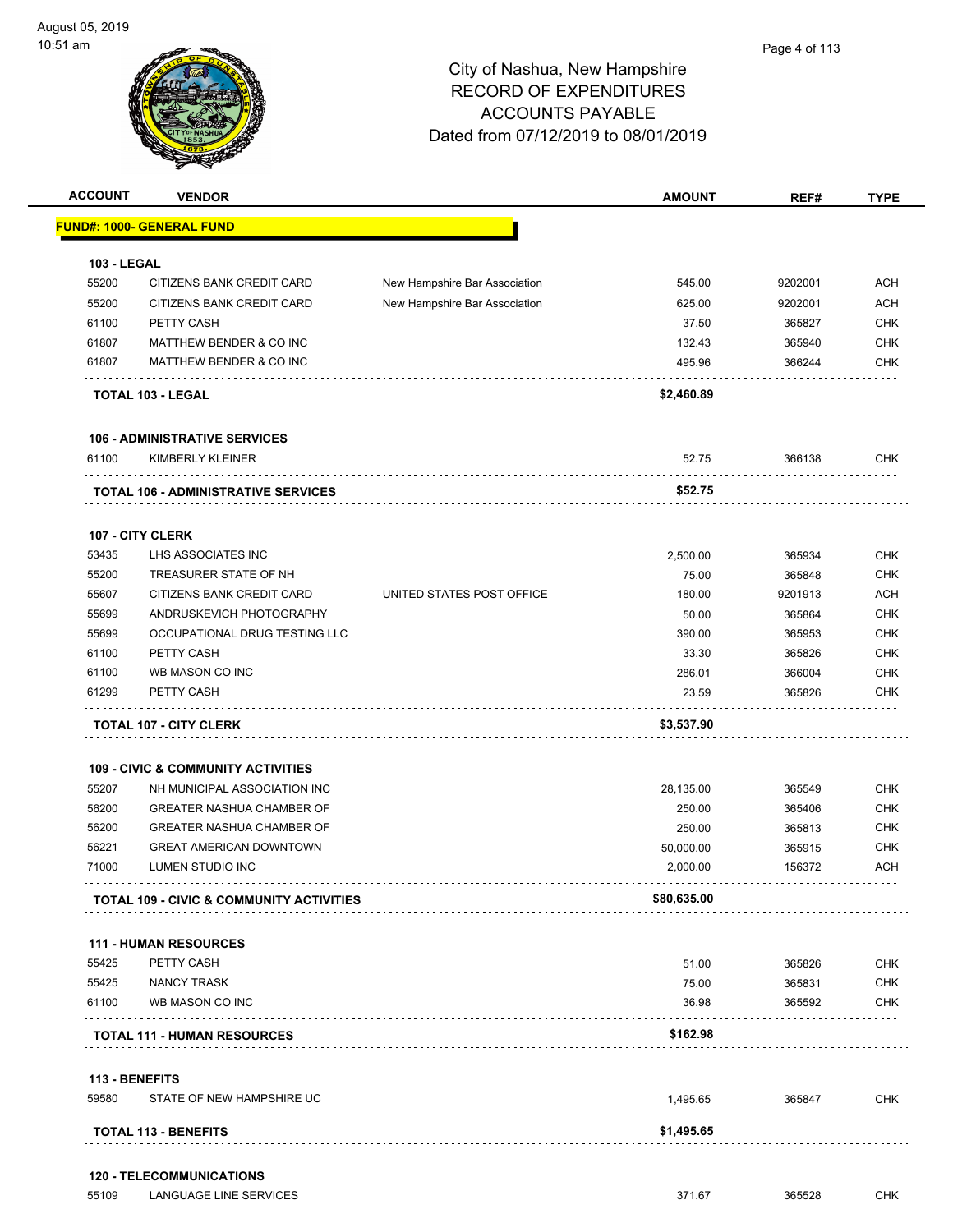| <b>ACCOUNT</b> | <b>VENDOR</b>                       |                             | <b>AMOUNT</b> | REF#    | <b>TYPE</b> |
|----------------|-------------------------------------|-----------------------------|---------------|---------|-------------|
|                | <u> FUND#: 1000- GENERAL FUND</u>   |                             |               |         |             |
|                | <b>120 - TELECOMMUNICATIONS</b>     |                             |               |         |             |
| 55109          | CONSOLIDATED COMMUNICATIONS         |                             | 131.90        | 365836  | <b>CHK</b>  |
| 55109          | CONSOLIDATED COMMUNICATIONS         |                             | 2,774.54      | 366154  | <b>CHK</b>  |
| 55109          | <b>WINDSTREAM</b>                   |                             | 2,172.42      | 366173  | <b>CHK</b>  |
| 55109          | <b>WINDSTREAM</b>                   |                             | 675.78        | 366174  | <b>CHK</b>  |
| 55109          | PACIFIC TELEMANAGEMENT SERVICE      |                             | 75.00         | 366262  | <b>CHK</b>  |
| 55118          | AT & T MOBILITY                     |                             | 129.69        | 366151  | <b>CHK</b>  |
| 55118          | <b>COMCAST</b>                      |                             | 184.70        | 366153  | CHK         |
|                | TOTAL 120 - TELECOMMUNICATIONS      |                             | \$6,515.70    |         |             |
|                | <b>122 - INFORMATION TECHNOLOGY</b> |                             |               |         |             |
| 54407          | <b>KRONOS INCORPORATED</b>          |                             | 65,505.22     | 156420  | <b>ACH</b>  |
| 54407          | <b>VARIPHY INC</b>                  |                             | 1,350.00      | 156425  | <b>ACH</b>  |
| 54407          | AVITAR ASSOC OF NEW ENGLAND IN      |                             | 19,440.00     | 365467  | <b>CHK</b>  |
| 54407          | PATRIOT PROPERTIES INC              |                             | 15,745.00     | 365956  | <b>CHK</b>  |
| 54407          | CITIZENS BANK CREDIT CARD           | NLI*SHAREFILE               | 139.80        | 9201913 | <b>ACH</b>  |
| 54407          | CITIZENS BANK CREDIT CARD           | CBI*MALWAREBYTES            | 24.95         | 9201913 | <b>ACH</b>  |
| 54407          | CITIZENS BANK CREDIT CARD           | WWW.CLEVERBRIDGE.NET        | 1,080.00      | 9201913 | <b>ACH</b>  |
| 54407          | CITIZENS BANK CREDIT CARD           | <b>FOREIGN EXCHANGE FEE</b> | 30.24         | 9201913 | ACH         |
| 54407          | CITIZENS BANK CREDIT CARD           | ADOBE*CREATIVE CLOUD        | 599.88        | 9201913 | <b>ACH</b>  |
| 54407          | CITIZENS BANK CREDIT CARD           | LOGMEIN*GOTOMEETING         | 55.00         | 9201913 | <b>ACH</b>  |
| 54414          | <b>KRONOS INCORPORATED</b>          |                             | 13,079.07     | 156420  | ACH         |
| 54414          | ELECTRONIC ENVIRONMENTS CORP        |                             | 6,250.00      | 365497  | <b>CHK</b>  |
| 54414          | SHI INTERNATIONAL CORP              |                             | 7,962.67      | 365572  | <b>CHK</b>  |
| 54414          | <b>HEWLETT PACKARD ENTERPRISE</b>   |                             | 4,450.20      | 366225  | <b>CHK</b>  |
| 54421          | CONWAY OFFICE SOLUTIONS             |                             | 62.16         | 365488  | <b>CHK</b>  |
| 54421          | CONWAY OFFICE SOLUTIONS             |                             | 8.64          | 365891  | <b>CHK</b>  |
| 54421          | CONWAY OFFICE SOLUTIONS             |                             | 3,095.24      | 366193  | <b>CHK</b>  |
| 54428          | <b>CLEARSKY CONSULTING</b>          |                             | 7,500.00      | 365889  | <b>CHK</b>  |
| 55200          | CITIZENS BANK CREDIT CARD           | NATIONAL EMERGENCY NUMBER   | 255.00        | 9201913 | ACH         |
| 55400          | <b>ANN SURWELL</b>                  |                             | 22.50         | 365830  | <b>CHK</b>  |
| 55607          | UNITED PARCEL SERVICE               |                             | 49.08         | 366169  | <b>CHK</b>  |
| 61615          | CONWAY OFFICE SOLUTIONS             |                             | 8,238.70      | 366193  | <b>CHK</b>  |
| 71207          | AMAZON.COM LLC                      |                             | 379.99        | 156315  | <b>ACH</b>  |
| 71221          | AMAZON.COM LLC                      |                             | 77.89         | 156315  | <b>ACH</b>  |
| 71221          | AMAZON.COM LLC                      |                             | 2,602.21      | 156417  | <b>ACH</b>  |
| 71221          | AXIS BUSINESS SOLUTIONS             |                             | 4,808.00      | 365869  | <b>CHK</b>  |
| 71221          | SHI INTERNATIONAL CORP              |                             | 134.60        | 365976  | <b>CHK</b>  |
| 71221          | CITIZENS BANK CREDIT CARD           | <b>BESTBUYCOM</b>           | 9.98          | 9201913 | <b>ACH</b>  |
| 71221          | CITIZENS BANK CREDIT CARD           | <b>DIESEL LAPTOPS</b>       | 400.00        | 9202001 | <b>ACH</b>  |
| 71221          | CITIZENS BANK CREDIT CARD           | NLI*SHAREFILE               | 139.80        | 9202001 | <b>ACH</b>  |
| 71228          | CITIZENS BANK CREDIT CARD           | PADDLE.NET                  | 349.00        | 9201913 | <b>ACH</b>  |
| 71228          | CITIZENS BANK CREDIT CARD           | <b>FOREIGN EXCHANGE FEE</b> | 9.78          | 9201913 | <b>ACH</b>  |
|                |                                     |                             |               |         |             |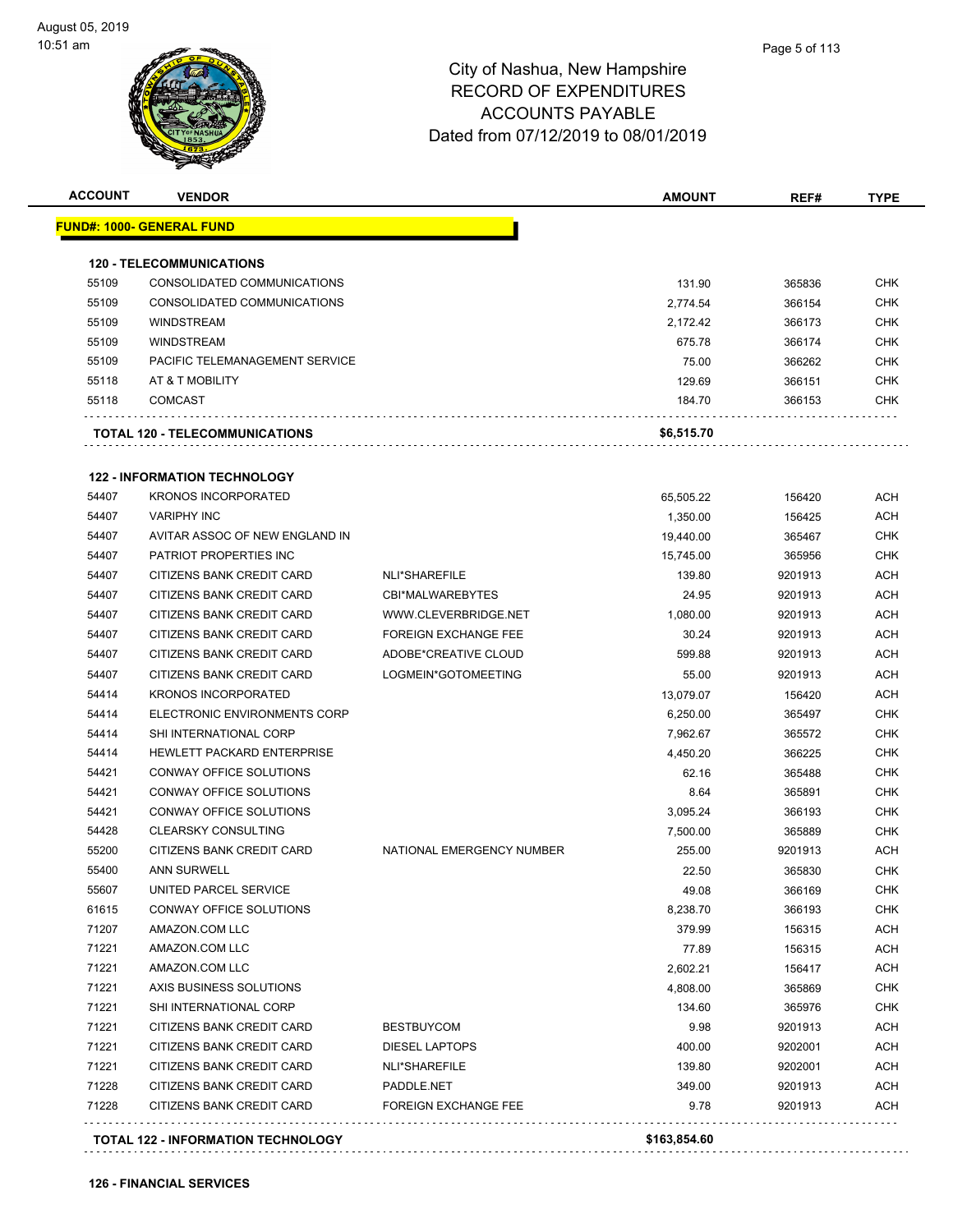

| <b>ACCOUNT</b> | <b>VENDOR</b>                         |                             | <b>AMOUNT</b> | REF#    | <b>TYPE</b> |
|----------------|---------------------------------------|-----------------------------|---------------|---------|-------------|
|                | <b>FUND#: 1000- GENERAL FUND</b>      |                             |               |         |             |
|                | <b>126 - FINANCIAL SERVICES</b>       |                             |               |         |             |
| 41300          | ROLAND F GARCEAU JR                   |                             | 3.67          | 365909  | <b>CHK</b>  |
| 42200          | CONSOLIDATED AUTOMOTIVE SRVS          |                             | 678.00        | 365487  | <b>CHK</b>  |
| 42200          | <b>JOHN COX</b>                       |                             | 1.50          | 365491  | <b>CHK</b>  |
| 42200          | <b>ALLLISON M FORTIER</b>             |                             | 322.40        | 365504  | <b>CHK</b>  |
| 42200          | <b>PSNH DISTRIBUTION</b>              |                             | 2,319.28      | 365561  | <b>CHK</b>  |
| 42200          | <b>JOHN R DOHERTY</b>                 |                             | 288.00        | 365899  | CHK         |
| 42200          | DONALD K RING                         |                             | 113.00        | 365971  | <b>CHK</b>  |
| 42200          | <b>MARYANNE RYAN</b>                  |                             | 55.00         | 366274  | <b>CHK</b>  |
| 42200          | CHRYSLER DODGE JEEP RAM NORTH         |                             | 101.08        | 366280  | <b>CHK</b>  |
| 42200          | <b>ALLYSA VALLIER</b>                 |                             | 197.20        | 366295  | <b>CHK</b>  |
| 45999          | CITIZENS BANK CREDIT CARD             | <b>MC Hotel Network RBT</b> | 11.20         | 9201913 | <b>ACH</b>  |
| 53467          | MAILINGS UNLIMITED                    |                             | 1,117.87      | 366241  | <b>CHK</b>  |
| 54450          | PITNEY BOWES INC                      |                             | 259.36        | 366164  | <b>CHK</b>  |
| 55421          | CITIZENS BANK CREDIT CARD             | <b>NESGFOA</b>              | 180.00        | 9202001 | <b>ACH</b>  |
| 55421          | CITIZENS BANK CREDIT CARD             | <b>NESGFOA</b>              | 180.00        | 9202001 | ACH         |
| 55421          | CITIZENS BANK CREDIT CARD             | <b>NESGFOA</b>              | 180.00        | 9202001 | <b>ACH</b>  |
| 55421          | CITIZENS BANK CREDIT CARD             | <b>NESGFOA</b>              | 180.00        | 9202001 | <b>ACH</b>  |
| 55421          | CITIZENS BANK CREDIT CARD             | <b>NESGFOA</b>              | 180.00        | 9202001 | <b>ACH</b>  |
| 55421          | CITIZENS BANK CREDIT CARD             | <b>NESGFOA</b>              | 180.00        | 9202001 | <b>ACH</b>  |
| 55421          | CITIZENS BANK CREDIT CARD             | <b>NESGFOA</b>              | 180.00        | 9202001 | <b>ACH</b>  |
| 55607          | US POSTAL SERVICE                     |                             | 366.00        | 365832  | CHK         |
| 55607          | UNITED PARCEL SERVICE                 |                             | 3.83          | 365849  | <b>CHK</b>  |
| 55607          | <b>MAILINGS UNLIMITED</b>             |                             | 197.22        | 366241  | <b>CHK</b>  |
| 61100          | OFFICE ALTERNATIVES LLC               |                             | 305.00        | 365551  | <b>CHK</b>  |
| 61100          | WB MASON CO INC                       |                             | 224.28        | 365592  | CHK         |
| 61100          | CITIZENS BANK CREDIT CARD             | <b>Staples</b>              | 109.99        | 9201913 | <b>ACH</b>  |
| 61830          | CITIZENS BANK CREDIT CARD             | <b>Wall Street Journal</b>  | 110.97        | 9201913 | ACH         |
|                | <b>TOTAL 126 - FINANCIAL SERVICES</b> |                             | \$8,044.85    |         |             |
|                |                                       |                             |               |         |             |

**129 - CITY BUILDINGS**

| 54100 | <b>EVERSOURCE</b>                     | 305.77 | 365779 | <b>CHK</b> |
|-------|---------------------------------------|--------|--------|------------|
| 54114 | LIBERTY UTILITIES - NH                | 172.70 | 365781 | <b>CHK</b> |
| 54114 | LIBERTY UTILITIES - NH                | 57.82  | 366116 | <b>CHK</b> |
| 54114 | LIBERTY UTILITIES - NH                | 210.08 | 366117 | <b>CHK</b> |
| 54114 | DIRECT ENERGY BUSINESS                | 53.22  | 366200 | <b>CHK</b> |
| 54141 | PENNICHUCK WATER WORKS INC            | 686.65 | 365447 | <b>CHK</b> |
| 54141 | PENNICHUCK WATER WORKS INC            | 406.27 | 366163 | <b>CHK</b> |
| 54228 | <b>BAIN PEST CONTROL SERVICE INC.</b> | 164.00 | 365468 | <b>CHK</b> |
| 54243 | JOMAR DISTRIBUTORS INC                | 4.42   | 365526 | <b>CHK</b> |
| 54243 | JOMAR DISTRIBUTORS INC                | 301.60 | 365930 | <b>CHK</b> |
| 54280 | AMAZON.COM LLC                        | 257.73 | 156315 | <b>ACH</b> |
| 54280 | AMAZON.COM LLC                        | 173.49 | 156417 | <b>ACH</b> |
| 54280 | M & M ELECTRICAL SUPPLY CO INC        | 9.85   | 365530 | <b>CHK</b> |
| 54280 | STANLEY ELEVATOR CO INC               | 670.00 | 365576 | <b>CHK</b> |
| 54280 | <b>BAIN PEST CONTROL SERVICE INC.</b> | 420.00 | 365870 | <b>CHK</b> |
| 54280 | HOME DEPOT CREDIT SERVICE 3065        | 114.60 | 365921 | <b>CHK</b> |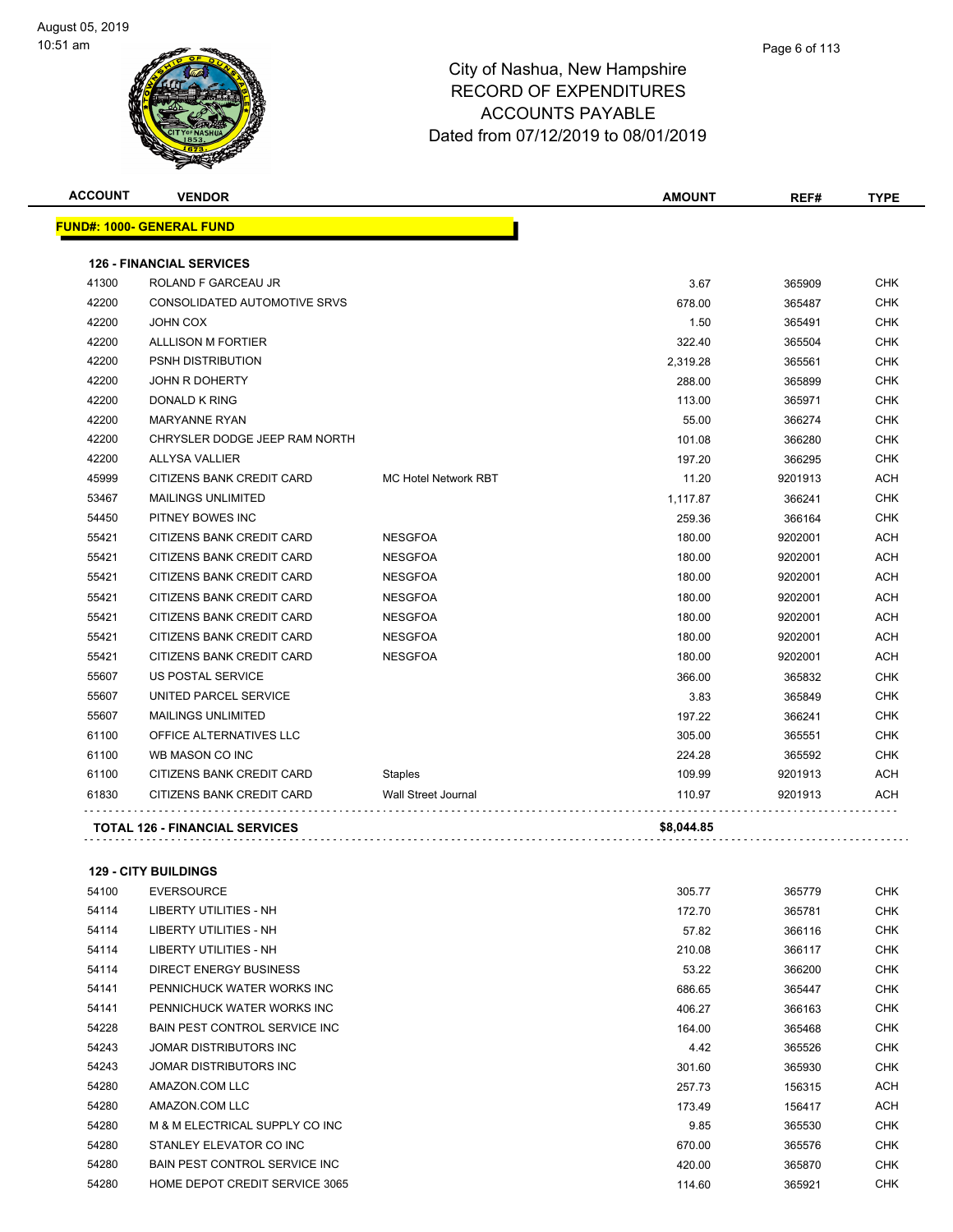

| <b>ACCOUNT</b> | <b>VENDOR</b>                                               | <b>AMOUNT</b>   | REF#             | <b>TYPE</b> |
|----------------|-------------------------------------------------------------|-----------------|------------------|-------------|
|                | <b>FUND#: 1000- GENERAL FUND</b>                            |                 |                  |             |
|                | <b>129 - CITY BUILDINGS</b>                                 |                 |                  |             |
| 54280          | HUFF & GAUTHIER INC                                         | 1,216.52        | 365923           | <b>CHK</b>  |
| 54280          | DMS PLUMBING & HEATING LLC                                  | 1,167.50        | 366201           | CHK         |
| 54280          | DRAIN MEDIC                                                 | 625.00          | 366202           | <b>CHK</b>  |
| 54280          | HOME DEPOT CREDIT SERVICE 3065                              |                 |                  | <b>CHK</b>  |
| 54280          | HUFF & GAUTHIER INC                                         | 10.37<br>105.00 | 366226           | <b>CHK</b>  |
| 54487          | NEVERETTS SEW & VAC INC                                     |                 | 366228           | <b>CHK</b>  |
| 61428          | NEW ENGLAND PAPER & SUPPLY                                  | 79.95<br>625.96 | 365947<br>365548 | <b>CHK</b>  |
|                | <b>TOTAL 129 - CITY BUILDINGS</b>                           | \$7,838.50      |                  |             |
|                |                                                             |                 |                  |             |
|                | <b>130 - PURCHASING</b>                                     |                 |                  |             |
| 54842          | <b>MAILFINANCE</b>                                          | 1,011.54        | 365442           | <b>CHK</b>  |
| 55307          | <b>DANIEL KOOKEN</b>                                        | 59.16           | 365421           | <b>CHK</b>  |
| 61100          | WB MASON CO INC                                             | 40.09           | 365592           | CHK         |
|                | <b>TOTAL 130 - PURCHASING</b>                               | \$1,110.79      |                  |             |
|                |                                                             |                 |                  |             |
|                | 132 - ASSESSING                                             |                 |                  |             |
| 55200          | <b>GMNHBRA</b>                                              | 60.00           | 365840           | <b>CHK</b>  |
| 55200          | <b>GMNBR</b>                                                | 30.00           | 366155           | <b>CHK</b>  |
| 55200          | CITIZENS BANK CREDIT CARD<br>New England Real Estate Networ | 63.00           | 9201913          | <b>ACH</b>  |
| 55307          | MICHAEL MANDILE                                             | 29.00           | 365426           | <b>CHK</b>  |
| 55307          | <b>GARY TURGISS</b>                                         | 38.86           | 365436           | <b>CHK</b>  |
| 55421          | DOUGLAS DAME                                                | 224.99          | 365414           | CHK         |
| 55699          | ANDRUSKEVICH PHOTOGRAPHY                                    | 200.00          | 365864           | CHK         |
| 61100          | WB MASON CO INC                                             | 65.82           | 366004           | <b>CHK</b>  |
| 61830          | <b>COSTAR REALTY INFORMATION</b>                            | 762.85          | 365489           | <b>CHK</b>  |
| 61830          | WB MASON CO INC                                             | 164.55          | 366004           | CHK         |
|                | <b>TOTAL 132 - ASSESSING</b>                                | \$1,639.07      |                  |             |
| 134 - GIS      |                                                             |                 |                  |             |
| 53142          | <b>CDM SMITH INC</b>                                        | 6,600.00        | 365888           | <b>CHK</b>  |
| 54407          | MAPLOGIC CORPORATION                                        | 250.00          | 365536           | <b>CHK</b>  |
| 55421          | PAMELA ANDRUSKEVICH                                         | 1,843.98        | 365408           | <b>CHK</b>  |
| 61650          | WB MASON CO INC                                             | 730.12          | 365592           | <b>CHK</b>  |
|                | TOTAL 134 - GIS                                             | \$9,424.10      |                  |             |
|                |                                                             |                 |                  |             |
| 55699          | <b>140 - PINEWOOD CEMETERY</b><br>SOUTHERN NH PEST CONTROL  | 300.00          | 365980           | CHK         |
|                |                                                             |                 |                  |             |
|                | TOTAL 140 - PINEWOOD CEMETERY                               | \$300.00        |                  |             |
|                | <b>142 - WOODLAWN CEMETERY</b>                              |                 |                  |             |
| 54107          | MCLAUGHLIN OIL CO                                           | 639.34          | 365942           | CHK         |
| 54114          | LIBERTY UTILITIES - NH                                      | 97.39           | 365793           | <b>CHK</b>  |
| 54114          | <b>DIRECT ENERGY BUSINESS</b>                               | 281.75          | 365898           | <b>CHK</b>  |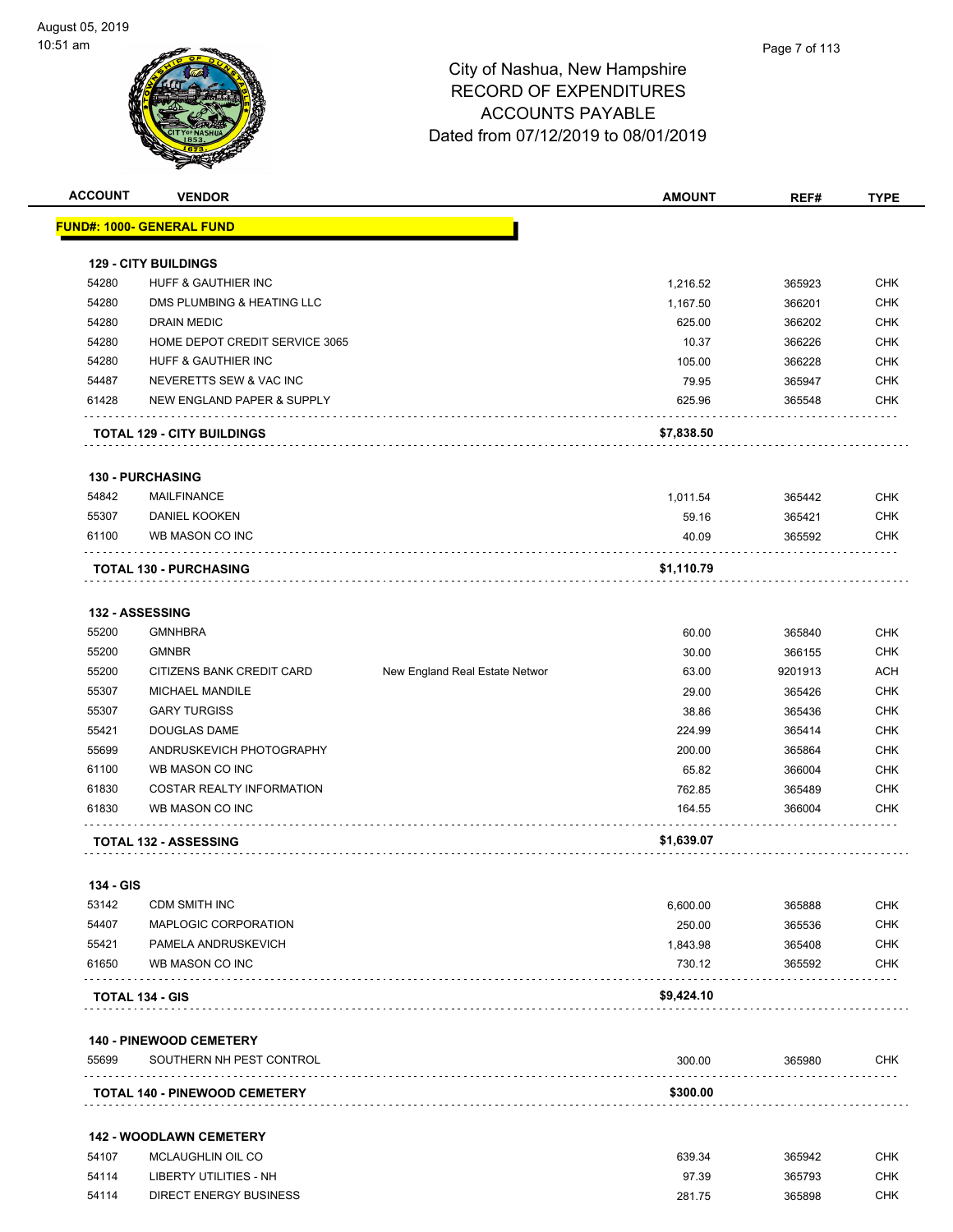

| <b>ACCOUNT</b> | <b>VENDOR</b>                                           | <b>AMOUNT</b> | REF#   | <b>TYPE</b> |
|----------------|---------------------------------------------------------|---------------|--------|-------------|
|                | <u> FUND#: 1000- GENERAL FUND</u>                       |               |        |             |
|                |                                                         |               |        |             |
| 54280          | <b>142 - WOODLAWN CEMETERY</b><br><b>BELLETETES INC</b> | 74.80         |        | <b>CHK</b>  |
|                |                                                         |               | 365873 |             |
| 54280          | HOME DEPOT CREDIT SERVICE 3065                          | 196.23        | 366226 | CHK         |
| 54280          | MASI PLUMBING & HEATING INC                             | 325.50        | 366243 | <b>CHK</b>  |
| 54280          | SOUTHERN NH PEST CONTROL                                | 250.00        | 366282 | CHK         |
| 54487          | NASHUA OUTDOOR POWER EQUIPMENT                          | 94.50         | 366250 | <b>CHK</b>  |
| 61300          | DENNIS K BURKE INC                                      | 390.51        | 366198 | <b>CHK</b>  |
| 61499          | <b>BELLETETES INC</b>                                   | 9.76          | 365873 | <b>CHK</b>  |
| 61549          | <b>FRIZZHOME GARDENS</b>                                | 960.10        | 365506 | <b>CHK</b>  |
|                | TOTAL 142 - WOODLAWN CEMETERY                           | \$3,319.88    |        |             |
|                | <b>144 - EDGEWOOD &amp; SUBURBAN CEMETERIES</b>         |               |        |             |
| 54141          | PENNICHUCK WATER WORKS INC                              | 178.18        | 365447 | <b>CHK</b>  |
| 54280          | DEERFIELD GREENHOUSE BUILDERS                           | 200.00        | 365494 | <b>CHK</b>  |
| 54280          | PETTY CASH                                              | 32.40         | 365826 | CHK         |
| 54600          | MAFFEES GARAGE INC                                      | 250.82        | 365533 | <b>CHK</b>  |
| 61300          | DENNIS K BURKE INC                                      | 384.13        | 365897 | CHK         |
|                | <b>TOTAL 144 - EDGEWOOD &amp; SUBURBAN CEMETERIES</b>   | \$1,045.53    |        |             |
|                |                                                         |               |        |             |
| 150 - POLICE   |                                                         |               |        |             |
| 53135          | WARREN D FITZGERALD PHD                                 | 950.00        | 366211 | <b>CHK</b>  |
| 53999          | AAA CREDIT SCREENING SERV LLC                           | 60.00         | 366175 | <b>CHK</b>  |
| 54100          | <b>EVERSOURCE</b>                                       | 692.07        | 365779 | CHK         |
| 54114          | LIBERTY UTILITIES - NH                                  | 1,136.78      | 365784 | <b>CHK</b>  |
| 54114          | LIBERTY UTILITIES - NH                                  | 9.11          | 365785 | CHK         |
| 54114          | LIBERTY UTILITIES - NH                                  | 65.50         | 365791 | <b>CHK</b>  |
| 54114          | <b>DIRECT ENERGY BUSINESS</b>                           | 23.31         | 365898 | <b>CHK</b>  |
| 54141          | PENNICHUCK WATER WORKS INC                              | 49.64         | 365447 | CHK         |
| 54243          | J LAWRENCE HALL INC                                     | 6,055.00      | 366234 | <b>CHK</b>  |
| 54280          | METRO GROUP INC                                         | 486.00        | 365542 | <b>CHK</b>  |
| 54280          | F W WEBB COMPANY                                        | 156.28        | 366208 | CHK         |
| 54280          | HOME DEPOT CREDIT SERVICE 3073                          | 43.16         | 366227 | CHK         |
| 54407          | RELX INC DBA LEXISNEXIS                                 | 165.00        | 365969 | CHK         |
| 54414          | EASTERN MICRO-GRAPHICS INC                              | 530.00        | 156376 | ACH         |
| 54421          | CONWAY OFFICE SOLUTIONS                                 | 180.01        | 365488 | <b>CHK</b>  |
| 54487          | HEARTLINE FITNESS SYSTEMS                               | 925.00        | 156368 | ACH         |
| 54487          | FREEWHEEL CYCLES LLC                                    | 343.30        | 365907 | <b>CHK</b>  |
| 54487          | <b>MERRIMACK FIREARMS LLC</b>                           | 250.00        | 366245 | <b>CHK</b>  |
| 54600          | MACMULKIN CHEVROLET INC                                 | 192.71        | 365531 | CHK         |
| 54600          | SULLIVAN TIRE COMPANY                                   | 168.00        | 365578 | <b>CHK</b>  |
| 54600          | TMDE CALIBRATION LABS INC                               | 205.73        | 365993 | <b>CHK</b>  |
| 54600          | DAVE ILLGS COLLISION REPAIR CE                          | 754.36        | 366197 | <b>CHK</b>  |
| 54600          | SULLIVAN TIRE COMPANY                                   | 126.00        | 366289 | <b>CHK</b>  |
| 54849          | VERIZON WIRELESS-286546928                              | 1,094.88      | 365451 | <b>CHK</b>  |
| 54849          | COMCAST                                                 | 289.85        | 365835 | <b>CHK</b>  |
| 54849          | <b>CAITLIN BOUCHER</b>                                  | 91.92         | 366133 | <b>CHK</b>  |
| 54849          | PETER CINFO                                             | 91.92         |        | <b>CHK</b>  |
|                |                                                         |               | 366134 |             |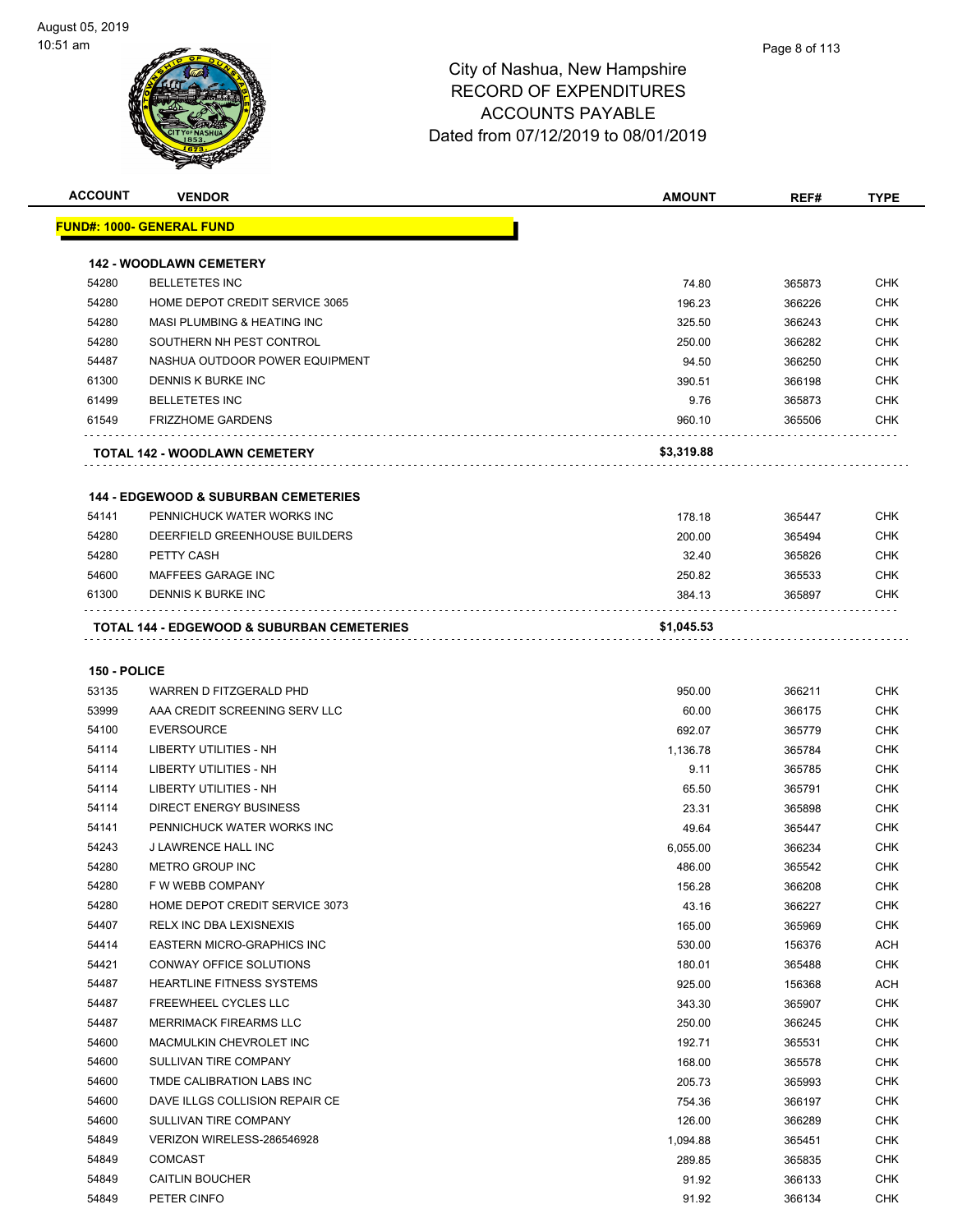

| <b>ACCOUNT</b> | <b>VENDOR</b>                    |                              | <b>AMOUNT</b> | REF#    | <b>TYPE</b> |
|----------------|----------------------------------|------------------------------|---------------|---------|-------------|
|                | <b>FUND#: 1000- GENERAL FUND</b> |                              |               |         |             |
|                |                                  |                              |               |         |             |
| 150 - POLICE   |                                  |                              |               |         |             |
| 54849          | <b>JOSHUA ST ONGE</b>            |                              | 91.92         | 366146  | CHK         |
| 54849          | <b>COMCAST</b>                   |                              | 184.85        | 366153  | <b>CHK</b>  |
| 54849          | CONSOLIDATED COMMUNICATIONS      |                              | 340.33        | 366154  | <b>CHK</b>  |
| 54899          | US POSTAL SERVICE                |                              | 366.00        | 365437  | <b>CHK</b>  |
| 55109          | <b>WINDSTREAM</b>                |                              | 173.32        | 366174  | <b>CHK</b>  |
| 55118          | VERIZON WIRELESS-581499451       |                              | 566.34        | 366171  | <b>CHK</b>  |
| 55200          | NEW ENGLAND STATE POLICE         |                              | 300.00        | 365845  | CHK         |
| 55307          | PETTY CASH                       |                              | 50.75         | 366143  | <b>CHK</b>  |
| 55400          | UNIVERISTY OF NEW HAMPSHIRE      |                              | 555.00        | 365850  | <b>CHK</b>  |
| 55400          | CITIZENS BANK CREDIT CARD        | <b>Hyatt Place Princeton</b> | 1,008.70      | 9201913 | ACH         |
| 55400          | CITIZENS BANK CREDIT CARD        | PAYPAL                       | 95.00         | 9201913 | <b>ACH</b>  |
| 55400          | CITIZENS BANK CREDIT CARD        | WPY*M3 Training              | 975.00        | 9201913 | ACH         |
| 55400          | CITIZENS BANK CREDIT CARD        | FBI LEEDA Inc                | (695.00)      | 9201913 | <b>ACH</b>  |
| 55607          | PETTY CASH                       |                              | 31.50         | 366143  | <b>CHK</b>  |
| 55607          | UNITED PARCEL SERVICE            |                              | 28.71         | 366169  | CHK         |
| 55699          | UNITED SITE SERVICES NORTHEAST   |                              | 375.85        | 365588  | CHK         |
| 55699          | NEW ENGLAND TRAUMA               |                              | 200.00        | 365950  | CHK         |
| 55699          | CANAL ART & FRAMING              |                              | 221.00        | 366188  | CHK         |
| 55699          | JP PEST SERVICES INC             |                              | 34.30         | 366236  | <b>CHK</b>  |
| 55699          | NASHUA MILLYARD ASSOC INC        |                              | 388.46        | 366249  | <b>CHK</b>  |
| 61100          | ALPHAGRAPHICS #219               |                              | 532.14        | 365461  | CHK         |
| 61100          | WB MASON CO INC                  |                              | 506.20        | 366004  | CHK         |
| 61100          | PETTY CASH                       |                              | 21.90         | 366142  | <b>CHK</b>  |
| 61107          | ATLANTIC TACTICAL INC            |                              | 187.50        | 365867  | <b>CHK</b>  |
| 61110          | ATLANTIC TACTICAL INC            |                              | 121.20        | 366180  | <b>CHK</b>  |
| 61110          | CITIZENS BANK CREDIT CARD        | SQU*SQ R.A.D. Systems        | 665.54        | 9201913 | <b>ACH</b>  |
| 61121          | LAW ENFORCEMENT TARGETS INC      |                              | 320.40        | 365933  | CHK         |
| 61121          | <b>MERRIMACK FIREARMS LLC</b>    |                              | 2,892.92      | 366245  | CHK         |
| 61185          | <b>ULINE</b>                     |                              | 233.20        | 156330  | ACH         |
| 61185          | <b>ARROWHEAD FORENSICS</b>       |                              | 295.05        | 365463  | <b>CHK</b>  |
| 61299          | <b>GUIDO MARCHIONDA</b>          |                              | 100.64        | 365427  | <b>CHK</b>  |
| 61299          | <b>JOSHUA TREFRY</b>             |                              | 51.25         | 365435  | CHK         |
| 61299          | <b>QUALITY LAPEL PINS INC</b>    |                              | 3,187.50      | 365562  | <b>CHK</b>  |
| 61299          | CHIEF SUPPLY CORP INC            |                              | 194.49        | 366190  | CHK         |
| 61299          | HOME DEPOT CREDIT SERVICE 3073   |                              | 347.93        | 366227  | CHK         |
| 61299          | CITIZENS BANK CREDIT CARD        | <b>Brownells Inc.</b>        | 23.91         | 9201913 | <b>ACH</b>  |
| 61299          | CITIZENS BANK CREDIT CARD        | Goodales Bike Shop           | 199.80        | 9201913 | ACH         |
| 61300          | <b>WEX BANK</b>                  |                              | 965.99        | 366005  | CHK         |
| 61428          | <b>REXEL USA INC</b>             |                              | 22.28         | 156379  | ACH         |
| 61428          | <b>IMPERIAL DADE</b>             |                              | 554.50        | 366230  | <b>CHK</b>  |
| 61615          | CONWAY OFFICE SOLUTIONS          |                              | 1,806.00      | 365891  | <b>CHK</b>  |
| 61650          | WB MASON CO INC                  |                              | 473.25        | 366004  | <b>CHK</b>  |
| 61705          | SULLIVAN TIRE COMPANY            |                              | 1,620.00      | 365985  | <b>CHK</b>  |
| 61799          | ADAMSON INDUSTRIES CORP          |                              | 339.80        | 365453  | <b>CHK</b>  |
| 61799          | <b>BEST FORD</b>                 |                              | 12.60         | 365473  | <b>CHK</b>  |
| 61799          | BRENNTAG LUBRICANTS NORTHEAST    |                              | 33.98         | 365476  | CHK         |
| 61799          | CARPARTS DISTRIBUTION CENTER,    |                              | 439.24        | 365481  | <b>CHK</b>  |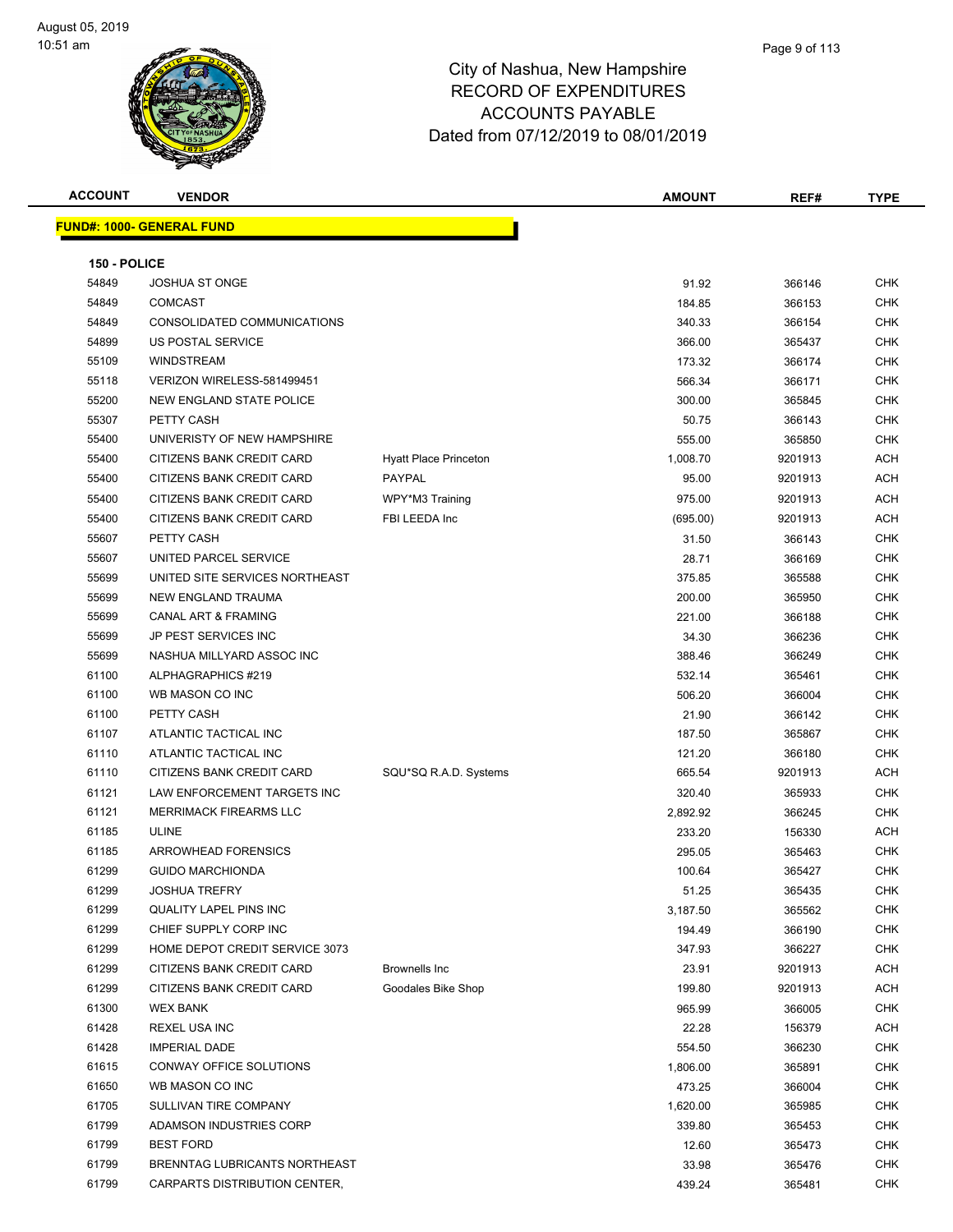

| <b>ACCOUNT</b>    | <b>VENDOR</b>                    |                   | <b>AMOUNT</b> | REF#    | <b>TYPE</b> |
|-------------------|----------------------------------|-------------------|---------------|---------|-------------|
|                   | <b>FUND#: 1000- GENERAL FUND</b> |                   |               |         |             |
| 150 - POLICE      |                                  |                   |               |         |             |
| 61799             | O'REILLY AUTO PARTS              |                   | 26.98         | 365550  | <b>CHK</b>  |
| 61799             | <b>BEST FORD</b>                 |                   | 884.68        | 365874  | CHK         |
| 61799             | CARPARTS DISTRIBUTION CENTER,    |                   | (103.44)      | 365885  | <b>CHK</b>  |
| 61799             | MACMULKIN CHEVROLET INC          |                   | 341.33        | 365937  | <b>CHK</b>  |
| 61799             | SAM'S CLUB DIRECT-0860           |                   | 90.96         | 365975  | CHK         |
| 61799             | UNITED RENTALS (NORTH AMERICA)   |                   | 595.00        | 365999  | <b>CHK</b>  |
| 61799             | PETTY CASH                       |                   | 52.38         | 366143  | CHK         |
| 61799             | <b>BEST FORD</b>                 |                   | 915.38        | 366184  | <b>CHK</b>  |
| 61799             | DEPENDABLE LOCK SERVICE INC      |                   | 41.73         | 366199  | <b>CHK</b>  |
| 61799             | MACMULKIN CHEVROLET INC          |                   | 321.40        | 366240  | CHK         |
| 61799             | NORTHERN FOREIGN CAR PARTS INC   |                   | 335.04        | 366257  | CHK         |
| 61799             | <b>QUIRK GM PARTS DEPOT</b>      |                   | 289.10        | 366270  | <b>CHK</b>  |
| 61799             | SAFETY KLEEN SYSTEMS INC         |                   | 90.00         | 366277  | CHK         |
| 61807             | THOMPSON-REUTERS                 |                   | 860.00        | 365583  | <b>CHK</b>  |
| 61910             | NASHUA POLICE ATHLETIC LEAGUE    |                   | 500.00        | 366140  | CHK         |
| 61910             | PETTY CASH                       |                   | 15.96         | 366143  | <b>CHK</b>  |
| 61910             | PETTY CASH                       |                   | 43.75         | 366144  | <b>CHK</b>  |
| 71221             | ADVANCED ELECTRONIC DESIGN INC   |                   | 1,772.47      | 365858  | <b>CHK</b>  |
| 71221             | HOME DEPOT CREDIT SERVICE 3073   |                   | 199.86        | 366227  | <b>CHK</b>  |
| 71228             | CITIZENS BANK CREDIT CARD        | Intuit Quickbooks | 60.00         | 9201913 | ACH         |
| 71400             | RAY ALLEN MANUFACTURING CO INC   |                   | 244.97        | 366272  | <b>CHK</b>  |
| 71407             | AXON ENTERPRISE INC              |                   | 4,940.00      | 156418  | <b>ACH</b>  |
|                   | <b>TOTAL 150 - POLICE</b>        |                   | \$49,094.32   |         |             |
| <b>152 - FIRE</b> |                                  |                   |               |         |             |
| 53135             | ST JOSEPHS BUSINESS & HEALTH     |                   | 979.40        | 365982  | <b>CHK</b>  |
| 53455             | <b>IPMA-HR</b>                   |                   | 52.50         | 365926  | CHK         |
| 54100             | <b>EVERSOURCE</b>                |                   | 525.94        | 365779  | <b>CHK</b>  |
| 54114             | <b>LIBERTY UTILITIES - NH</b>    |                   | 331.65        | 365783  | <b>CHK</b>  |
| 54114             | LIBERTY UTILITIES - NH           |                   | 509.68        | 365787  | <b>CHK</b>  |
| 54114             | <b>LIBERTY UTILITIES - NH</b>    |                   | 148.68        | 365789  | <b>CHK</b>  |
| 54114             | LIBERTY UTILITIES - NH           |                   | 106.87        | 365790  | <b>CHK</b>  |

 LIBERTY UTILITIES - NH 151.18 365799 CHK 54114 LIBERTY UTILITIES - NH 144.72 365801 CHK er 192.51 192.51 DIRECT ENERGY BUSINESS NET A SALE STATE RESERVED A SUB-SERVED ON THE STATE STATE OF STATE STATE STATE STATE STATE STATE STATE STATE STATE STATE STATE STATE STATE STATE STATE STATE STATE STATE STATE STATE S PENNICHUCK WATER WORKS INC 1,485.59 365447 CHK PENNICHUCK WATER WORKS INC 762.61 365846 CHK PENNICHUCK WATER WORKS INC 231.69 366163 CHK J P PEST SERVICES INC 89.00 365524 CHK J P PEST SERVICES INC 89.00 365929 CHK JP PEST SERVICES INC 89.00 366236 CHK 54243 AE MECHANICAL INC **ACCORD 1,157.01** 365454 CHK AE MECHANICAL INC 3,635.25 365859 CHK AE MECHANICAL INC 9,853.58 366177 CHK CHICK BEAULIEU INC 2,960.00 365486 CHK FIMBEL GARAGE DOORS 1,182.80 365502 CHK GRANITE STATE GLASS 1,035.00 365511 CHK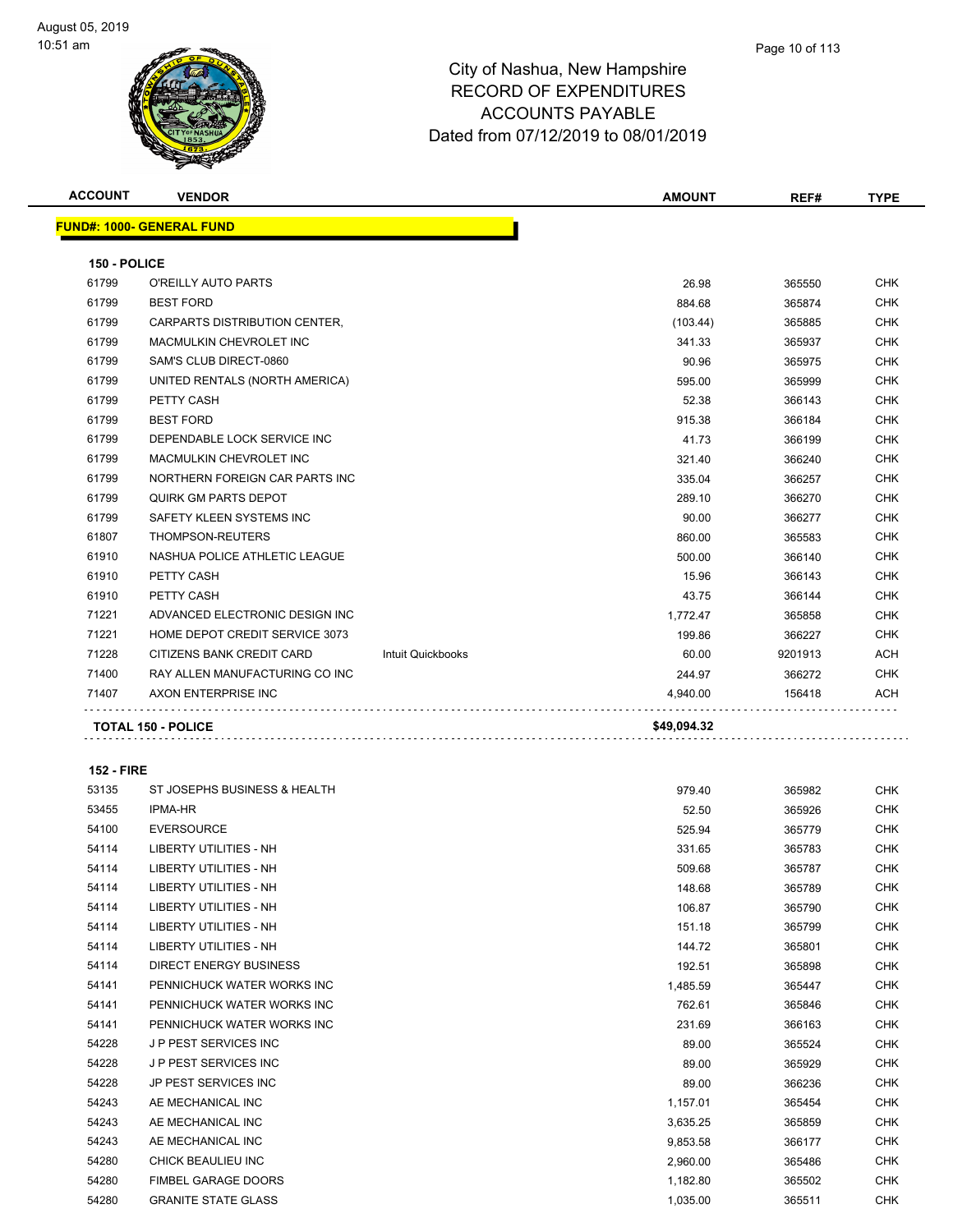| <b>ACCOUNT</b>    | <b>VENDOR</b>                       |                                       | <b>AMOUNT</b> | REF#    | <b>TYPE</b> |
|-------------------|-------------------------------------|---------------------------------------|---------------|---------|-------------|
|                   | <b>FUND#: 1000- GENERAL FUND</b>    |                                       |               |         |             |
|                   |                                     |                                       |               |         |             |
| <b>152 - FIRE</b> |                                     |                                       |               |         |             |
| 54280             | HOME DEPOT CREDIT SERVICE 3065      |                                       | 57.72         | 365517  | <b>CHK</b>  |
| 54280             | <b>ADAM SNOW PLUMBING</b>           |                                       | 485.00        | 365857  | CHK         |
| 54280             | HOME DEPOT CREDIT SERVICE 3065      |                                       | 117.89        | 365921  | <b>CHK</b>  |
| 54414             | AMAZON.COM LLC                      |                                       | 40.17         | 156315  | <b>ACH</b>  |
| 54414             | AMAZON.COM LLC                      |                                       | 1,148.00      | 156361  | <b>ACH</b>  |
| 54414             | 2-WAY COMMUNICATIONS SERVICE        |                                       | 1,520.00      | 365854  | <b>CHK</b>  |
| 54487             | AMAZON.COM LLC                      |                                       | 949.75        | 156417  | <b>ACH</b>  |
| 54600             | <b>SANEL NAPA</b>                   |                                       | 3,039.80      | 365570  | <b>CHK</b>  |
| 54600             | <b>BELLETETES INC</b>               |                                       | 1.47          | 365873  | <b>CHK</b>  |
| 54600             | NEW ENGLAND KENWORTH                |                                       | 3,622.17      | 365948  | <b>CHK</b>  |
| 55307             | PETTY CASH                          |                                       | 30.00         | 365431  | <b>CHK</b>  |
| 55400             | <b>GEORGE WALKER</b>                |                                       | 627.20        | 365591  | <b>CHK</b>  |
| 55400             | CITIZENS BANK CREDIT CARD           | <b>EBC - Environmental Business C</b> | 472.57        | 9201913 | ACH         |
| 55607             | PETTY CASH                          |                                       | 25.35         | 365431  | <b>CHK</b>  |
| 55699             | TRUE BLUE CLEANERS                  |                                       | 280.69        | 365995  | <b>CHK</b>  |
| 55699             | TRUE BLUE CLEANERS                  |                                       | 99.10         | 366291  | <b>CHK</b>  |
| 61100             | AMAZON.COM LLC                      |                                       | 30.54         | 156417  | <b>ACH</b>  |
| 61100             | WB MASON CO INC                     |                                       | 494.83        | 365592  | CHK         |
| 61100             | <b>ULTIMATE OFFICE</b>              |                                       | 4,367.70      | 366292  | <b>CHK</b>  |
| 61100             | WB MASON CO INC                     |                                       | 195.97        | 366296  | CHK         |
| 61107             | <b>J B SIMONS INC</b>               |                                       | 409.10        | 366233  | <b>CHK</b>  |
| 61110             | BERGERON PROTECTIVE CLOTHING        |                                       | 574.66        | 365472  | <b>CHK</b>  |
| 61142             | AMAZON.COM LLC                      |                                       | 24.99         | 156315  | ACH         |
| 61142             | MCKESSON MEDICAL-SURGICAL           |                                       | 624.63        | 156325  | ACH         |
| 61142             | MCKESSON MEDICAL-SURGICAL           |                                       | (614.07)      | 156373  | <b>ACH</b>  |
| 61166             | <b>MAINE OXY</b>                    |                                       | 80.00         | 365939  | CHK         |
| 61299             | PINE MOTOR PARTS                    |                                       | 109.97        | 365960  | <b>CHK</b>  |
| 61428             | NEW ENGLAND PAPER & SUPPLY          |                                       | 662.92        | 365548  | <b>CHK</b>  |
| 61428             | NEW ENGLAND PAPER & SUPPLY          |                                       | 224.23        | 366254  | <b>CHK</b>  |
| 61499             | PETTY CASH                          |                                       | 7.99          | 365431  | <b>CHK</b>  |
| 61538             | ROCKINGHAM TURF CARE INC            |                                       | 474.00        | 365973  | <b>CHK</b>  |
| 61650             | WB MASON CO INC                     |                                       | 145.15        | 365592  | <b>CHK</b>  |
| 61699             | <b>BATTERIES PLUS</b>               |                                       | 140.08        | 365470  | CHK         |
| 61699             | POWER & TELEPHONE SUPPLY CO         |                                       | 3,481.34      | 365559  | <b>CHK</b>  |
| 61699             | <b>GRANITE CITY ELECTRIC SUPPLY</b> |                                       | 167.04        | 365912  | <b>CHK</b>  |
| 61799             | MINUTEMAN FIRE & RESCUE APPARA      |                                       | 1,190.00      | 156374  | ACH         |
| 61799             | <b>MIKES CUSTOM KANVAS</b>          |                                       | 150.00        | 365543  | <b>CHK</b>  |
| 61799             | SANEL NAPA                          |                                       | 25.89         | 365570  | <b>CHK</b>  |
| 61799             | F W WEBB COMPANY                    |                                       | 22.16         | 365905  | <b>CHK</b>  |
| 61799             | NEW ENGLAND KENWORTH                |                                       | 4,132.37      | 365948  | <b>CHK</b>  |
| 61799             | <b>FASTENAL CO</b>                  |                                       | 23.49         | 366209  | <b>CHK</b>  |
| 61799             | MINUTEMAN TRUCKS INC                |                                       | 463.24        | 366248  | <b>CHK</b>  |
| 61799             | NEW ENGLAND KENWORTH                |                                       | 75.71         | 366253  | <b>CHK</b>  |
| 71025             | PETTY CASH                          |                                       | 17.28         | 365431  | <b>CHK</b>  |
| 71025             | HOME DEPOT CREDIT SERVICE 3065      |                                       | 264.94        | 365921  | <b>CHK</b>  |
| 71025             | SNAP ON TOOLS                       |                                       | 1,741.00      | 365978  | <b>CHK</b>  |
| 71400             | FIRE TECH & SAFETY OF NEW ENGL      |                                       | 3,226.25      | 365503  | <b>CHK</b>  |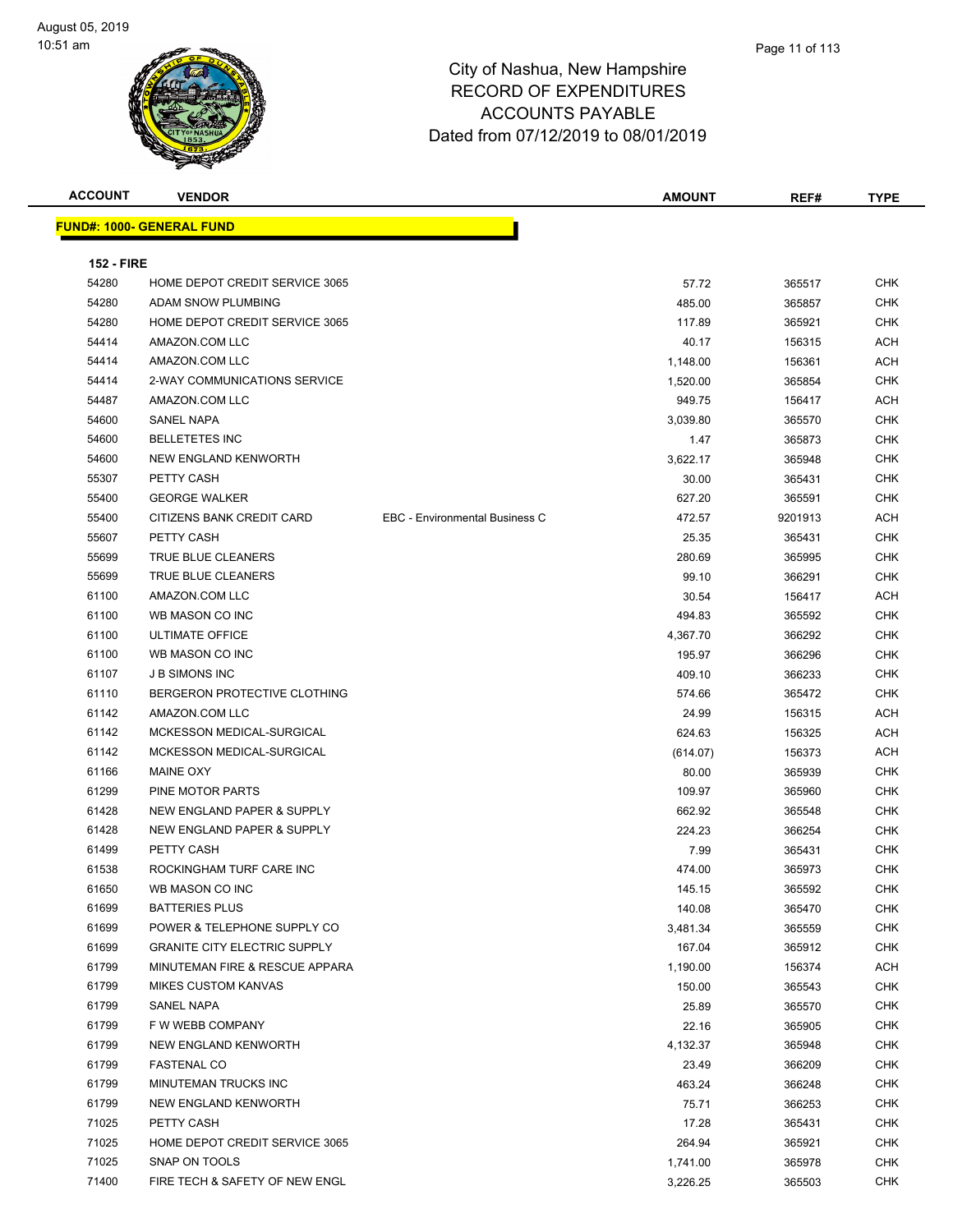| <b>ACCOUNT</b>    | <b>VENDOR</b>                              | <b>AMOUNT</b> | REF#    | <b>TYPE</b> |
|-------------------|--------------------------------------------|---------------|---------|-------------|
|                   | <b>FUND#: 1000- GENERAL FUND</b>           |               |         |             |
|                   |                                            |               |         |             |
| <b>152 - FIRE</b> |                                            |               |         |             |
| 71432             | AMAZON.COM LLC                             | 294.64        | 156315  | ACH         |
| 71432             | MCKESSON MEDICAL-SURGICAL                  | 942.13        | 156373  | ACH         |
| 71432             | <b>GREENFIELD INDUSTRIES INC</b>           | 1,270.00      | 365512  | <b>CHK</b>  |
| 71432             | <b>BELLETETES INC</b>                      | 1,302.45      | 365873  | <b>CHK</b>  |
| 71432             | BOUND TREE MEDICAL, LLC                    | 105.00        | 365878  | <b>CHK</b>  |
| 71432             | FIRE TECH & SAFETY OF NEW ENGL             | 2,910.00      | 366210  | <b>CHK</b>  |
| 71999             | AMAZON.COM LLC                             | 232.80        | 156315  | ACH         |
|                   | <b>TOTAL 152 - FIRE</b>                    | \$68,220.96   |         |             |
|                   | <b>153 - BUILDING INSPECTION</b>           |               |         |             |
| 42314             | JOYCE COOLING & HEATING INC                | 17.50         | 366235  | CHK         |
| 55100             | VERIZON WIRELESS-642044677                 | 80.02         | 366172  | <b>CHK</b>  |
| 55421             | <b>NHBOA</b>                               | 35.00         | 365446  | <b>CHK</b>  |
| 55421             | <b>MBCIA</b>                               | 50.00         | 366158  | <b>CHK</b>  |
| 61807             | NATIONAL FIRE PROTECTION ASSN              | 933.40        | 366251  | <b>CHK</b>  |
|                   | <b>TOTAL 153 - BUILDING INSPECTION</b>     | \$1,115.92    |         |             |
|                   |                                            |               |         |             |
|                   | <b>155 - CODE ENFORCEMENT</b>              |               |         |             |
| 55307             | <b>KYLE METCALF</b>                        | 410.06        | 366139  | <b>CHK</b>  |
| 55307             | ROBERT SOUSA                               | 293.48        | 366145  | CHK         |
|                   | <b>TOTAL 155 - CODE ENFORCEMENT</b>        | \$703.54      |         |             |
|                   | <b>157 - CITYWIDE COMMUNICATIONS</b>       |               |         |             |
| 53142             | APCO INTERNATIONAL INC                     | 420.00        | 365462  | <b>CHK</b>  |
| 54100             | <b>EVERSOURCE</b>                          | 573.33        | 365779  | <b>CHK</b>  |
| 54435             | MOTOROLA SOLUTIONS INC                     | 560.00        | 365444  | <b>CHK</b>  |
| 55100             | <b>COMCAST</b>                             | 151.85        | 366153  | <b>CHK</b>  |
| 55118             | VERIZON WIRELESS-581499451                 | 120.03        | 366171  | <b>CHK</b>  |
| 61299             | TESSCO INC                                 | 65.49         | 365991  | <b>CHK</b>  |
| 61299             | CITIZENS BANK CREDIT CARD<br>Amazon.com    | 89.84         | 9201913 | <b>ACH</b>  |
| 71207             | MOTOROLA SOLUTIONS INC                     | 9,503.39      | 365444  | CHK         |
|                   | <b>TOTAL 157 - CITYWIDE COMMUNICATIONS</b> | \$11,483.93   |         |             |
|                   |                                            |               |         |             |
|                   | <b>160 - PW-ADMIN &amp; ENGINEERING</b>    |               |         |             |
| 54100             | <b>EVERSOURCE</b>                          | 4,965.26      | 365779  | <b>CHK</b>  |
| 54114             | LIBERTY UTILITIES - NH                     | 155.92        | 365780  | <b>CHK</b>  |
| 54114             | <b>LIBERTY UTILITIES - NH</b>              | 19.30         | 365785  | <b>CHK</b>  |
| 54114             | <b>DIRECT ENERGY BUSINESS</b>              | 49.36         | 365898  | <b>CHK</b>  |
| 54141             | PENNICHUCK WATER WORKS INC                 | 68.57         | 365447  | <b>CHK</b>  |
| 54280             | F W WEBB COMPANY                           | 315.06        | 365905  | <b>CHK</b>  |
| 55118             | VERIZON WIRELESS-542088278                 | 120.03        | 365852  | CHK         |
| 55200             | <b>APWA</b>                                | 252.50        | 365834  | CHK         |
| 55200             | <b>ENGINEERING NEWS-RECORD</b>             | 69.00         | 365837  | <b>CHK</b>  |
| 55307             | <b>THOMAS LACROIX</b>                      | 304.79        | 365422  | CHK         |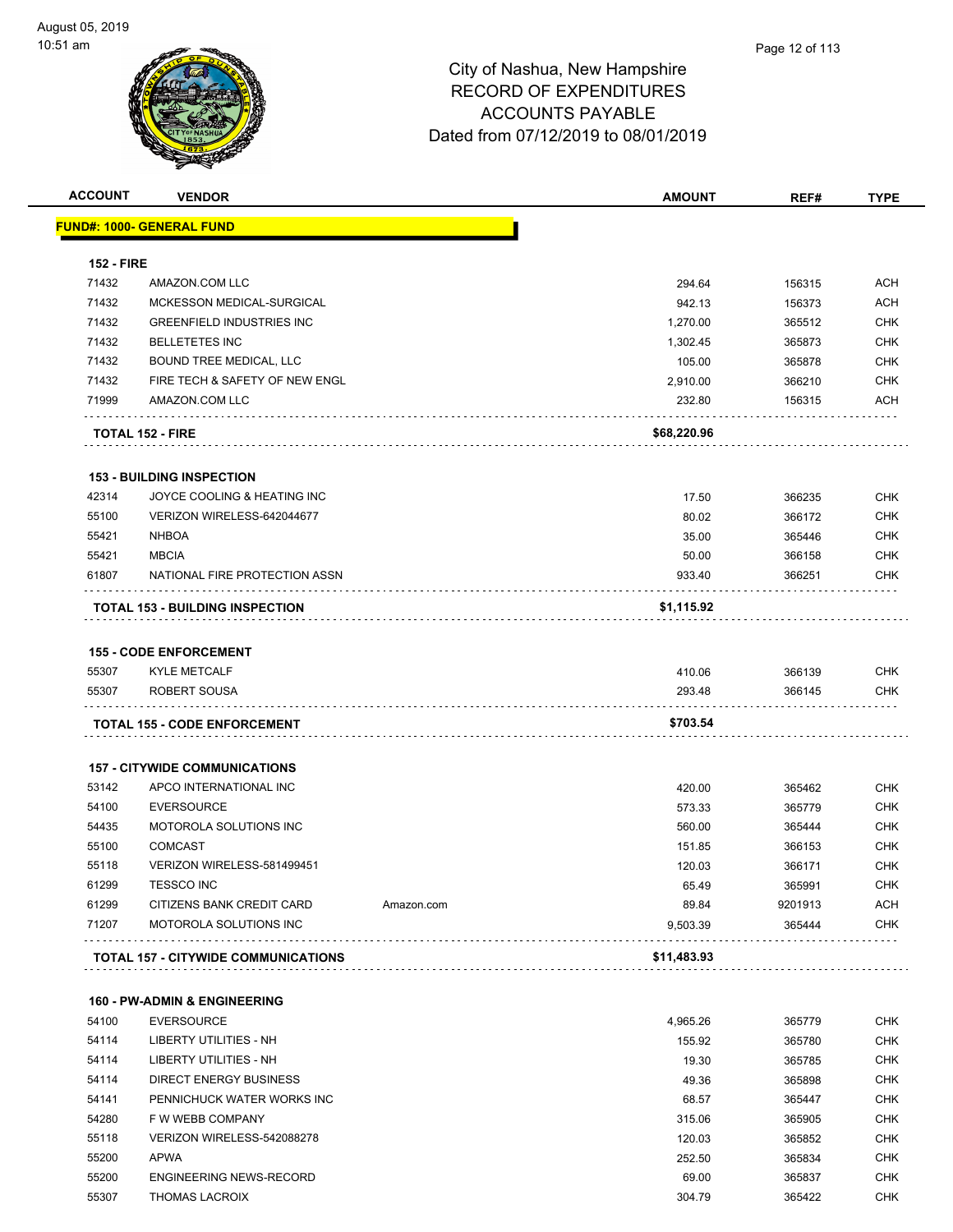

| <b>ACCOUNT</b> | <b>VENDOR</b>                           |                 | <b>AMOUNT</b> | REF#    | <b>TYPE</b>   |
|----------------|-----------------------------------------|-----------------|---------------|---------|---------------|
|                | <b>FUND#: 1000- GENERAL FUND</b>        |                 |               |         |               |
|                | <b>160 - PW-ADMIN &amp; ENGINEERING</b> |                 |               |         |               |
| 55307          | <b>WILLIAM TOOMEY</b>                   |                 | 335.24        | 366147  | <b>CHK</b>    |
| 55400          | CITIZENS BANK CREDIT CARD               | <b>APWA</b>     | 580.30        | 9202001 | <b>ACH</b>    |
| 55400          | CITIZENS BANK CREDIT CARD               | <b>APWA</b>     | 580.30        | 9202001 | <b>ACH</b>    |
| 55699          | PATRICIA A GEDZIUN                      |                 | 325.00        | 365508  | <b>CHK</b>    |
| 55699          | JP PEST SERVICES INC                    |                 | 92.46         | 366236  | <b>CHK</b>    |
| 61100          | AMAZON.COM LLC                          |                 | 287.23        | 156315  | <b>ACH</b>    |
| 61100          | WB MASON CO INC                         |                 | 435.65        | 366004  | <b>CHK</b>    |
| 61100          | WB MASON CO INC                         |                 | 5.20          | 366296  | <b>CHK</b>    |
| 61107          | PHOENIX SCREEN PRINTING                 |                 | 984.50        | 365959  | <b>CHK</b>    |
| 61107          | REFLECTIVE APPAREL FACTORY INC          |                 | 30.90         | 366273  | <b>CHK</b>    |
| 61299          | MAINE TECHNICAL SOURCE                  |                 | 347.73        | 365535  | <b>CHK</b>    |
| 61310          | AVSG LP                                 |                 | 155.72        | 365868  | <b>CHK</b>    |
| 71228          | CITIZENS BANK CREDIT CARD               | MSFT*MSBILLINFO | 15.00         | 9202001 | <b>ACH</b>    |
|                | TOTAL 160 - PW-ADMIN & ENGINEERING      |                 | \$10,495.02   |         |               |
|                |                                         |                 |               |         |               |
| 161 - STREETS  |                                         |                 |               |         |               |
| 54100          | <b>EVERSOURCE</b>                       |                 | 3,107.95      | 365779  | <b>CHK</b>    |
| 54114          | <b>LIBERTY UTILITIES - NH</b>           |                 | 156.05        | 365788  | <b>CHK</b>    |
| 54228          | <b>JP PEST SERVICES INC</b>             |                 | 68.00         | 365524  | <b>CHK</b>    |
| 54236          | <b>CALLOGIX INC</b>                     |                 | 123.34        | 365883  | <b>CHK</b>    |
| 54280          | STEVE SHUMSKY UNLIMITED DOOR            |                 | 1,484.00      | 366288  | <b>CHK</b>    |
| 54600          | ELITE HYDRAULICS LLC                    |                 | 375.00        | 156319  | <b>ACH</b>    |
| 54600          | CARPARTS DISTRIBUTION CENTER.           |                 | 34.00         | 365481  | <b>CHK</b>    |
| 54600          | DONOVAN EQUIPMENT CO INC                |                 | 578.01        | 365496  | <b>CHK</b>    |
| 54600          | <b>FASTENAL CO</b>                      |                 | 87.61         | 365501  | <b>CHK</b>    |
| 54600          | HOWARD P FAIRFIELD LLC                  |                 | 1,372.80      | 365518  | <b>CHK</b>    |
| 54600          | <b>POWERPLAN</b>                        |                 | 114.72        | 365560  | <b>CHK</b>    |
| 54600          | <b>RELIABLE EQUIPMENT LLC</b>           |                 | 234.68        | 365564  | <b>CHK</b>    |
| 54600          | <b>SANEL NAPA</b>                       |                 | 167.38        | 365566  | <b>CHK</b>    |
| 54600          | <b>SANEL NAPA</b>                       |                 | 429.66        | 365569  | <b>CHK</b>    |
| $-1000$        | <b>BOBO1T OF UEW UNITED UPP</b>         |                 |               |         | $\sim$ $\sim$ |

| 54600 | RELIABLE EQUIPMENT LLC               | 234.68   | 365564 | <b>CHK</b> |
|-------|--------------------------------------|----------|--------|------------|
| 54600 | <b>SANEL NAPA</b>                    | 167.38   | 365566 | <b>CHK</b> |
| 54600 | <b>SANEL NAPA</b>                    | 429.66   | 365569 | <b>CHK</b> |
| 54600 | <b>BOBCAT OF NEW HAMPSHIRE</b>       | 276.06   | 365876 | <b>CHK</b> |
| 54600 | <b>CARPARTS DISTRIBUTION CENTER.</b> | 195.26   | 365885 | <b>CHK</b> |
| 54600 | DONOVAN EQUIPMENT CO INC             | 130.00   | 365900 | <b>CHK</b> |
| 54600 | <b>FASTENAL CO</b>                   | 51.49    | 365906 | <b>CHK</b> |
| 54600 | <b>POWERPLAN</b>                     | 459.97   | 365963 | <b>CHK</b> |
| 54600 | R WHITE EQUIPMENT CENTER INC         | 14.49    | 365967 | <b>CHK</b> |
| 54600 | <b>RELIABLE EQUIPMENT LLC</b>        | 178.31   | 365968 | <b>CHK</b> |
| 54600 | CARPARTS DISTRIBUTION CENTER.        | 55.34    | 366189 | <b>CHK</b> |
| 55118 | VERIZON WIRELESS-542088278           | 480.12   | 365852 | <b>CHK</b> |
| 55400 | <b>IMSA</b>                          | 100.00   | 366156 | <b>CHK</b> |
| 55699 | ELECTRIC LIGHT CO                    | 2,100.00 | 366205 | <b>CHK</b> |
| 55699 | PAN AM SYSTEMS INC                   | 3,681.12 | 366263 | <b>CHK</b> |
| 61100 | AMAZON.COM LLC                       | 138.74   | 156417 | <b>ACH</b> |
| 61107 | ALECS SHOE STORE INC                 | 499.85   | 365458 | <b>CHK</b> |
| 61107 | UNIFIRST CORPORATION                 | 391.50   | 365587 | <b>CHK</b> |
| 61107 | ALECS SHOE STORE INC                 | 759.80   | 365861 | <b>CHK</b> |
| 61107 | PHOENIX SCREEN PRINTING              | 2,120.50 | 365959 | <b>CHK</b> |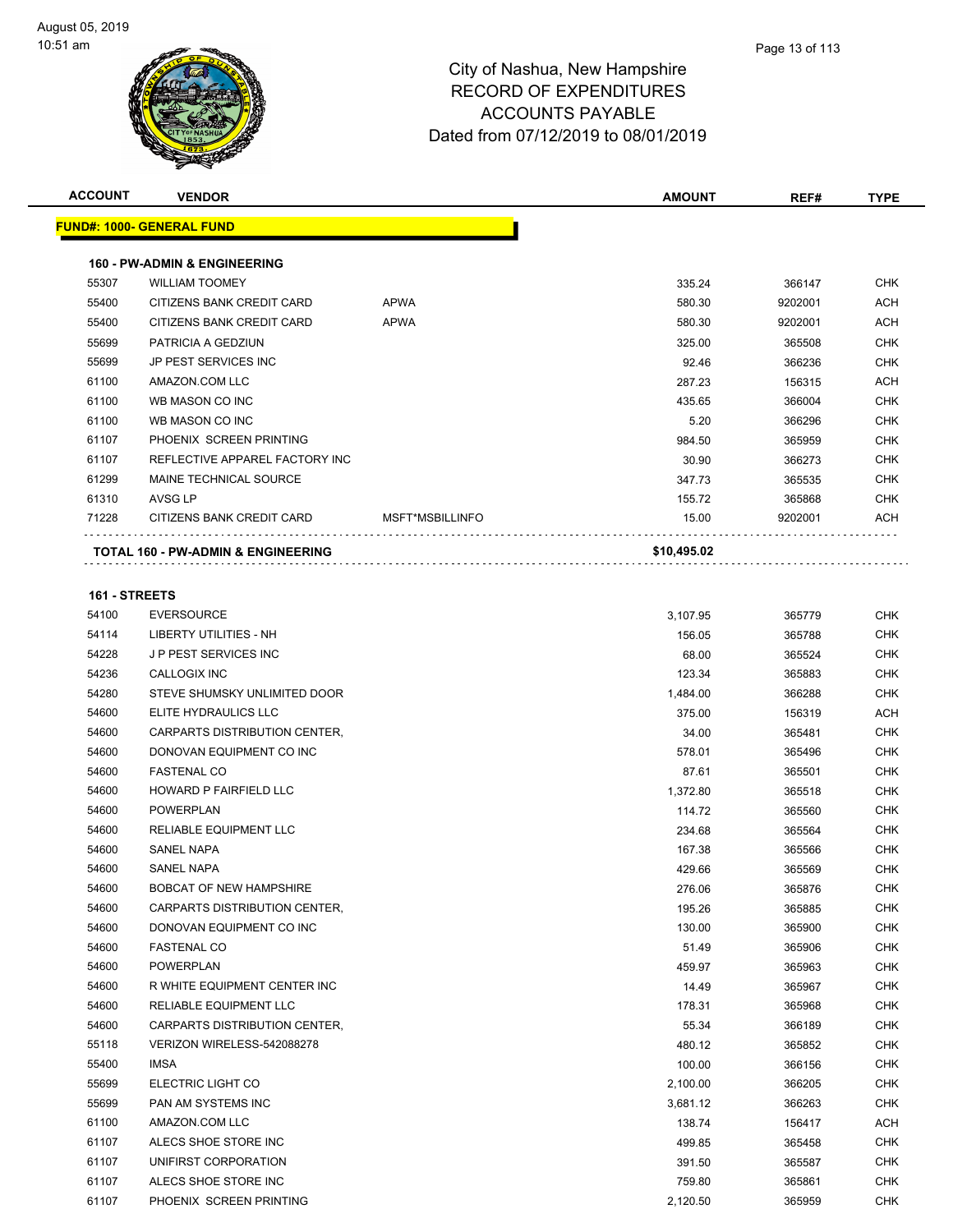### Page 14 of 113

## City of Nashua, New Hampshire RECORD OF EXPENDITURES ACCOUNTS PAYABLE Dated from 07/12/2019 to 08/01/2019

| <b>ACCOUNT</b> |  |
|----------------|--|
|----------------|--|

**FUND#: 1000- GENERAL FUND**

| <b>ACCOUNT</b>                    | NDOR | <b>AMOUNT</b> | REF# | <b>TYPF</b> |
|-----------------------------------|------|---------------|------|-------------|
|                                   |      |               |      |             |
| ND#:<br><b>GENERA</b><br>$1000 -$ | FUND |               |      |             |

| 161 - STREETS |                                       |             |        |            |
|---------------|---------------------------------------|-------------|--------|------------|
| 61107         | UNIFIRST CORPORATION                  | 383.78      | 365997 | <b>CHK</b> |
| 61107         | UNIFIRST CORPORATION                  | 369.74      | 366293 | <b>CHK</b> |
| 61142         | <b>BASS FIRST AID SERVICE</b>         | 88.05       | 366183 | <b>CHK</b> |
| 61166         | <b>BOT L GAS INC</b>                  | 127.00      | 365474 | <b>CHK</b> |
| 61166         | AIRGAS USA LLC                        | 717.50      | 365860 | <b>CHK</b> |
| 61166         | <b>BELLETETES INC</b>                 | 24.00       | 365873 | <b>CHK</b> |
| 61299         | <b>BELLETETES INC</b>                 | 249.39      | 365873 | <b>CHK</b> |
| 61299         | <b>HOME DEPOT CREDIT SERVICE 3065</b> | 756.66      | 366226 | <b>CHK</b> |
| 61300         | <b>DENNIS K BURKE INC</b>             | 13,170.00   | 365495 | <b>CHK</b> |
| 61300         | DENNIS K BURKE INC                    | 13,617.50   | 365897 | <b>CHK</b> |
| 61310         | AVSG LP                               | 697.64      | 365868 | <b>CHK</b> |
| 61507         | <b>BROX INDUSTRIES INC</b>            | 184.96      | 365477 | <b>CHK</b> |
| 61507         | <b>BROX INDUSTRIES INC</b>            | 1,114.16    | 365881 | <b>CHK</b> |
| 61507         | CONTINENTAL PAVING INC                | 7,157.88    | 365890 | <b>CHK</b> |
| 61507         | CONTINENTAL PAVING INC                | 1,727.64    | 366192 | <b>CHK</b> |
| 61535         | <b>BROX INDUSTRIES INC</b>            | 687.52      | 365477 | <b>CHK</b> |
| 61535         | <b>BROX INDUSTRIES INC</b>            | 307.30      | 365881 | <b>CHK</b> |
| 61542         | PERMA LINE CORP OF NEW ENGLAND        | 629.60      | 365957 | <b>CHK</b> |
| 61556         | OCEAN STATE SIGNAL CO                 | 1,050.00    | 365954 | <b>CHK</b> |
| 61556         | M & M ELECTRICAL SUPPLY CO INC        | 26.58       | 366239 | <b>CHK</b> |
| 61560         | HOME DEPOT CREDIT SERVICE 3065        | 45.98       | 366226 | <b>CHK</b> |
| 61709         | IRVING BLENDING AND PACKAGING         | 1,100.36    | 365523 | <b>CHK</b> |
| 61709         | STATE INDUSTRIAL PRODUCTS             | 262.56      | 366285 | <b>CHK</b> |
| 61799         | <b>BELLETETES INC</b>                 | 7.45        | 365873 | <b>CHK</b> |
| 71025         | <b>BELLETETES INC</b>                 | 14.39       | 365873 | <b>CHK</b> |
| 71025         | <b>HOME DEPOT CREDIT SERVICE 3065</b> | 323.98      | 366226 | <b>CHK</b> |
| 71228         | <b>CORNWELL TOOLS</b>                 | 695.00      | 365892 | <b>CHK</b> |
|               | <b>TOTAL 161 - STREETS</b>            | \$65,502.37 |        |            |
|               |                                       |             |        |            |

## **162 - STREET LIGHTING**

|       | <b>TOTAL 162 - STREET LIGHTING</b> | \$34,864.36 |        |            |
|-------|------------------------------------|-------------|--------|------------|
| 54100 | EVERSOURCE                         | 769.68      | 365779 | <b>CHK</b> |
| 54100 | EVERSOUCE-POWER SUPPLY             | 34.094.68   | 365778 | CHK        |

### **166 - PARKING OPERATIONS**

| 54100 | <b>EVERSOURCE</b>             | 1.268.47 | 365779 | <b>CHK</b> |
|-------|-------------------------------|----------|--------|------------|
| 54141 | PENNICHUCK WATER WORKS INC    | 86.28    | 365846 | <b>CHK</b> |
| 54280 | STANLEY ELEVATOR CO INC       | 1.506.00 | 365984 | <b>CHK</b> |
| 54487 | INTERSTATE ALL BATTERY CENTER | 1.491.00 | 365924 | <b>CHK</b> |
| 55100 | <b>CALE AMERICA</b>           | 1.100.00 | 365479 | <b>CHK</b> |
| 55100 | CALE AMERICA INC              | 6.477.28 | 365480 | <b>CHK</b> |
| 55100 | CALE AMERICA INC              | 1.100.00 | 365882 | <b>CHK</b> |
| 55607 | UNITED PARCEL SERVICE         | 3.83     | 365849 | <b>CHK</b> |
| 55699 | CALE AMERICA INC              | 2.800.00 | 365480 | <b>CHK</b> |
| 55699 | POM INC                       | 100.00   | 365558 | <b>CHK</b> |
| 55699 | CALE AMERICA INC              | 400.00   | 365882 | <b>CHK</b> |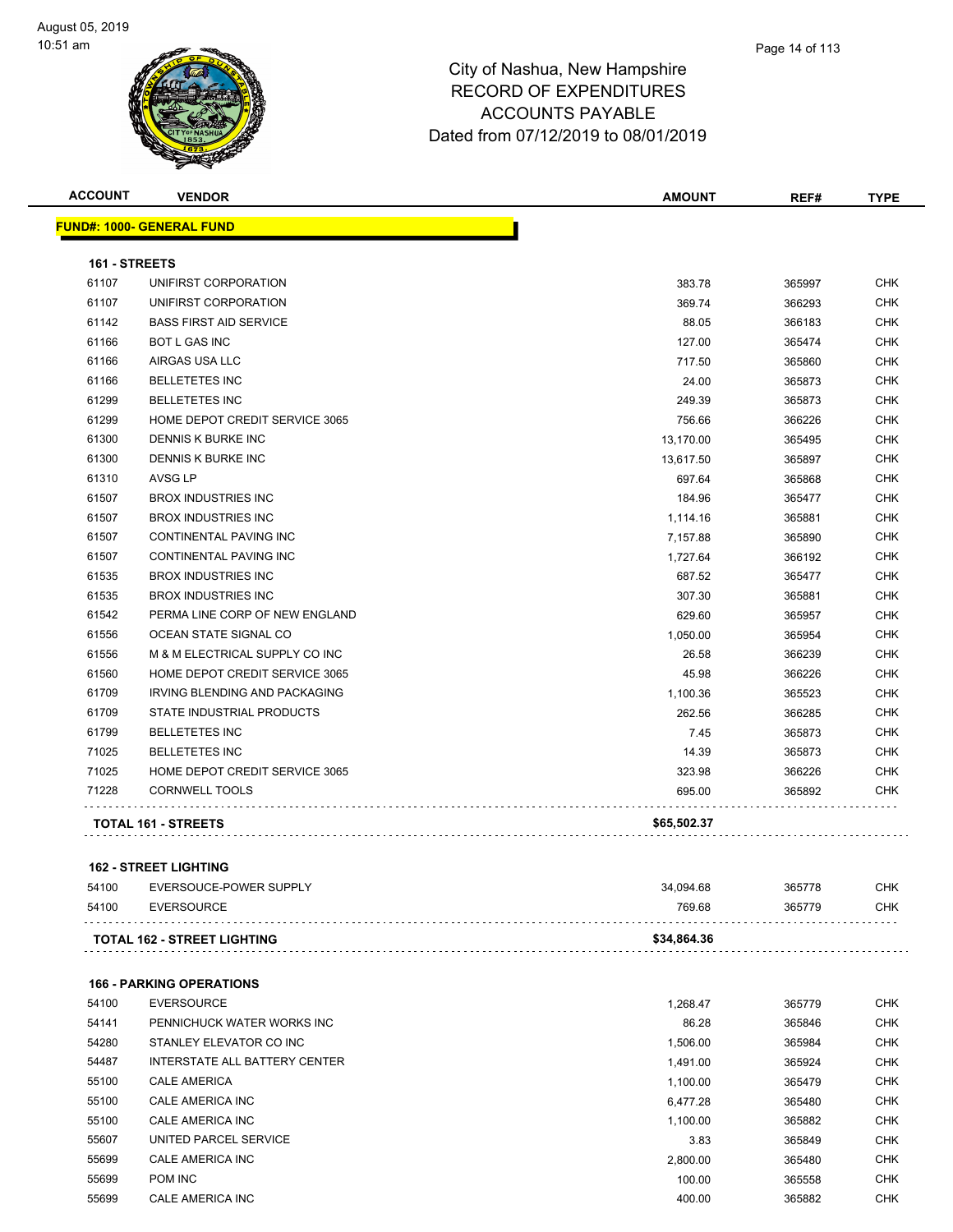| <b>ACCOUNT</b> | <b>VENDOR</b>                                                    |                  | <b>AMOUNT</b>  | REF#             | <b>TYPE</b>              |
|----------------|------------------------------------------------------------------|------------------|----------------|------------------|--------------------------|
|                | <u> FUND#: 1000- GENERAL FUND</u>                                |                  |                |                  |                          |
|                | <b>166 - PARKING OPERATIONS</b>                                  |                  |                |                  |                          |
| 55699          | POM INC                                                          |                  | 100.00         | 366267           | <b>CHK</b>               |
| 71025          | <b>INTERSTATE ALL BATTERY CENTER</b>                             |                  | 126.80         | 365924           | <b>CHK</b>               |
| 71600          | EV CHARGE SOLUTIONS                                              |                  | 2,665.80       | 156366           | <b>ACH</b>               |
| 71600          | <b>POM INC</b>                                                   |                  | 352.67         | 365558           | <b>CHK</b>               |
| 71600          | <b>GRAINGER</b>                                                  |                  | 676.04         | 365911           | <b>CHK</b>               |
|                | <b>TOTAL 166 - PARKING OPERATIONS</b>                            |                  | \$20,254.17    |                  |                          |
|                | <b>170 - HYDROELECTRIC OPERATIONS</b>                            |                  |                |                  |                          |
| 54221          | CHARLES GEORGE COMPANIES INC                                     |                  | 121.29         | 365485           | <b>CHK</b>               |
| 54290          | <b>ESSEX POWER SERVICES INC</b>                                  |                  | 40,324.99      | 365499           | <b>CHK</b>               |
| 54290          | <b>ESSEX POWER SERVICES INC</b>                                  |                  | 77,472.08      | 365904           | <b>CHK</b>               |
| 54821          | TRIANGLE PORTABLE SERVICES INC                                   |                  | 176.00         | 365994           | <b>CHK</b>               |
| 55109          | CONSOLIDATED COMMUNICATIONS                                      |                  | 135.95         | 366154           | <b>CHK</b>               |
| 55514          | FEDERAL ENERGY REGULATORY                                        |                  | 9,196.48       | 365838           | <b>CHK</b>               |
|                | <b>TOTAL 170 - HYDROELECTRIC OPERATIONS</b>                      |                  | \$127,426.79   |                  |                          |
|                | <b>171 - COMMUNITY SERVICES</b>                                  |                  |                |                  |                          |
| 54100          | <b>EVERSOURCE</b>                                                |                  | 1,444.03       | 365779           | <b>CHK</b>               |
| 54141          | PENNICHUCK WATER WORKS INC                                       |                  | 140.96         | 365846           | <b>CHK</b>               |
| 55200          | CITIZENS BANK CREDIT CARD                                        | Mentimeter       | 3.36           | 9201913          | <b>ACH</b>               |
| 55307          | <b>BOBBIE BAGLEY</b>                                             |                  | 79.11          | 365814           | <b>CHK</b>               |
| 55421          | CITIZENS BANK CREDIT CARD                                        | The Colony Hotel | 260.51         | 9201913          | ACH                      |
| 61100          | WB MASON CO INC                                                  |                  | 17.98          | 365592           | <b>CHK</b>               |
| 61250          | ML BRAND STRATEGY CONSULTING                                     |                  | 2,000.00       | 156375           | <b>ACH</b>               |
| 68318          | <b>GEOCKO INC</b>                                                |                  | 4,000.00       | 156321           | <b>ACH</b>               |
|                | <b>TOTAL 171 - COMMUNITY SERVICES</b>                            |                  | \$7,945.95     |                  |                          |
|                |                                                                  |                  |                |                  |                          |
|                | <b>172 - COMMUNITY HEALTH</b>                                    |                  |                |                  |                          |
|                |                                                                  |                  |                |                  |                          |
| 54600          | AMERICAN AUTOMOTIVE                                              |                  | 5,680.31       | 156362           | ACH                      |
| 55200          | CITIZENS BANK CREDIT CARD                                        | CMS              | (586.00)       | 9201913          | <b>ACH</b>               |
| 55307          | <b>OMAYRA GUTIERREZ</b>                                          |                  | 45.24          | 365416           | <b>CHK</b>               |
| 55307          | <b>LUIS PORRES</b>                                               |                  | 50.40          | 365432           | <b>CHK</b>               |
| 55307          | SASCHA POTZKA                                                    |                  | 105.06         | 365433           | <b>CHK</b>               |
| 55307          | KIMBERLY BERNARD                                                 |                  | 24.36          | 365823           | <b>CHK</b>               |
| 55400          | LOWELL COMMUNITY HLTH CTR-CHEC                                   |                  | 60.00          | 366157           | <b>CHK</b>               |
| 55400          | CITIZENS BANK CREDIT CARD                                        | Colony Hotel     | 151.51         | 9201913          | <b>ACH</b>               |
| 55400          | CITIZENS BANK CREDIT CARD                                        | Colony Hotel     | 303.02         | 9201913          | <b>ACH</b>               |
| 55400          | CITIZENS BANK CREDIT CARD                                        | Colony Hotel     | 195.11         | 9201913          | <b>ACH</b>               |
| 55400          | CITIZENS BANK CREDIT CARD                                        | Colony Hotel     | 151.51         | 9201913          | <b>ACH</b>               |
| 55421          | CITIZENS BANK CREDIT CARD                                        | Holiday Inn      | (528.46)       | 9201913          | <b>ACH</b>               |
| 55699          | ALEXANDER GRANOK MD                                              |                  | 900.00         | 365914           | <b>CHK</b>               |
| 61135          | CHANNING BETE CO INC                                             |                  | 797.42         | 365484           | <b>CHK</b>               |
| 61142<br>61142 | R & S PHARMACEUTICAL WHOLESALE<br>R & S PHARMACEUTICAL WHOLESALE |                  | 30.00<br>27.25 | 156328<br>156378 | <b>ACH</b><br><b>ACH</b> |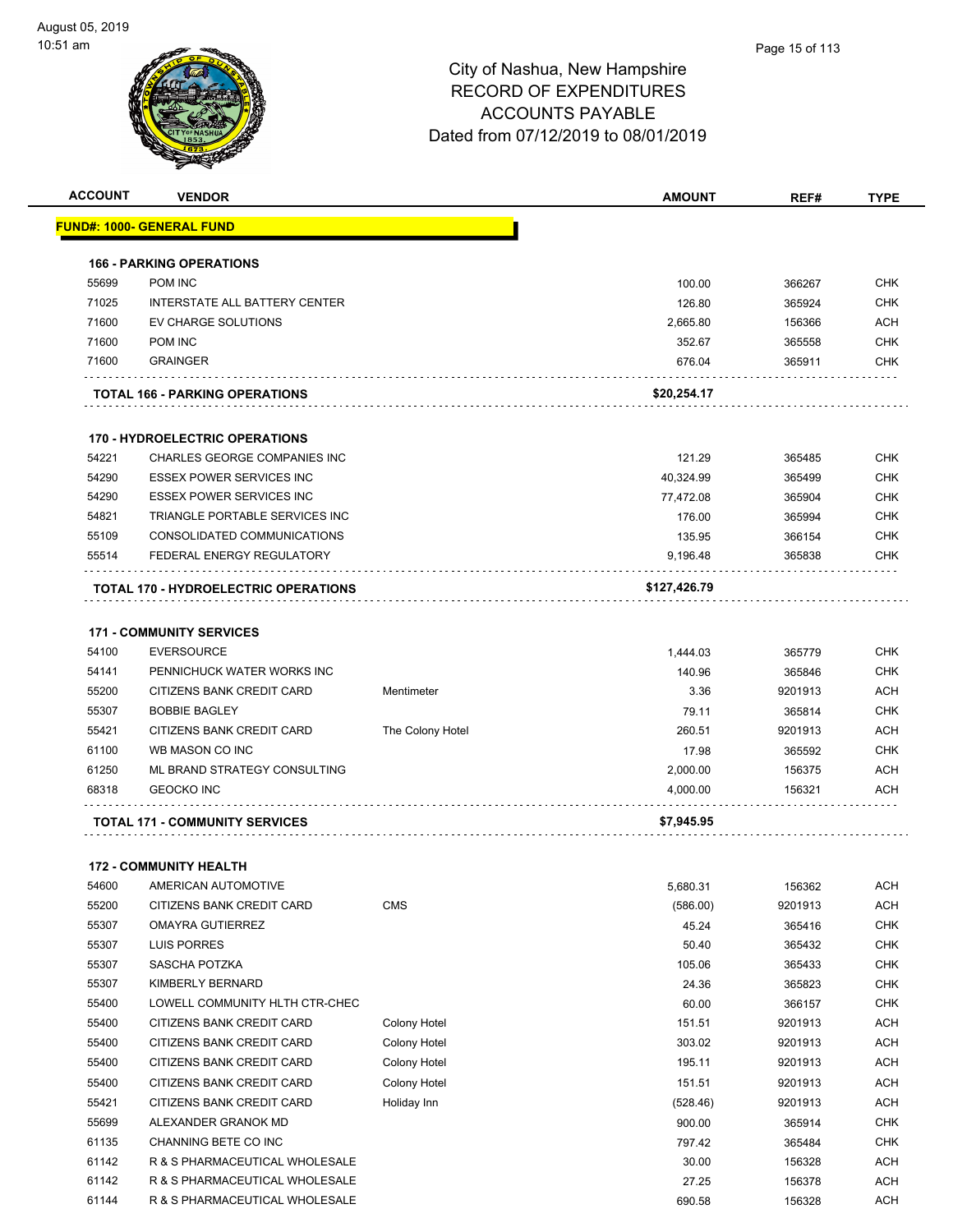| <b>ACCOUNT</b> | <b>VENDOR</b>                                                          | <b>AMOUNT</b> | REF#   | <b>TYPE</b> |
|----------------|------------------------------------------------------------------------|---------------|--------|-------------|
|                | <u> FUND#: 1000- GENERAL FUND</u>                                      |               |        |             |
|                |                                                                        |               |        |             |
| 61144          | <b>172 - COMMUNITY HEALTH</b><br><b>GLAXOSMITHKLINE PHARMACEUTICAL</b> | 1,686.00      | 365509 | <b>CHK</b>  |
| 61144          | <b>GLAXOSMITHKLINE PHARMACEUTICAL</b>                                  | 1,440.60      | 366218 | <b>CHK</b>  |
|                |                                                                        |               |        |             |
|                | TOTAL 172 - COMMUNITY HEALTH                                           | \$11,223.91   |        |             |
|                | <b>173 - ENVIRONMENTAL HEALTH</b>                                      |               |        |             |
| 55400          | NORTHEAST FOOD AND DRUG                                                | 225.00        | 366162 | <b>CHK</b>  |
| 61149          | <b>VWR INTERNATIONAL</b>                                               | 26.39         | 365590 | <b>CHK</b>  |
| 61299          | PETROCELLI MARKETING GROUP                                             | 530.00        | 365958 | <b>CHK</b>  |
|                | TOTAL 173 - ENVIRONMENTAL HEALTH                                       | \$781.39      |        |             |
|                |                                                                        |               |        |             |
| 55810          | <b>175 - WELFARE ASSISTANCE</b><br>188 CONCORD ST LLC                  | 847.70        | 365734 | <b>CHK</b>  |
| 55810          | 2 ARLINGTON STREET REALTY LLC                                          | 850.00        | 365735 | <b>CHK</b>  |
| 55810          | 23-25 TEMPLE ST REALTY LLC                                             | 580.00        | 365736 | <b>CHK</b>  |
| 55810          | 35 ASH LLC                                                             | 1,150.00      | 365737 | CHK         |
| 55810          | 58 KINSLEY STREET REALTY LLC                                           | 450.00        | 365738 | CHK         |
| 55810          | RYAN J CADY                                                            | 1,450.00      | 365739 | <b>CHK</b>  |
| 55810          | CENTRAL REALTY INC                                                     | 850.00        | 365740 | <b>CHK</b>  |
| 55810          | <b>COUNTRY BARN MOTEL</b>                                              | 1,327.44      | 365741 | <b>CHK</b>  |
| 55810          | FIRESIDE INN & SUITES                                                  | 2,100.00      | 365742 | <b>CHK</b>  |
| 55810          | <b>GANDER PROPERTY MANAGEMENT LLC</b>                                  | 745.00        | 365743 | CHK         |
| 55810          | <b>CONSTANCE GAUTHIER</b>                                              | 975.00        | 365744 | CHK         |
| 55810          | JKL REALTY INVEST LLC                                                  | 900.00        | 365745 | <b>CHK</b>  |
| 55810          | M325 REAL ESTATE LLC                                                   | 1,040.00      | 365746 | <b>CHK</b>  |
| 55810          | MWH HOLDINGS LLC                                                       | 995.00        | 365748 | <b>CHK</b>  |
| 55810          | SNHS MANAGEMENT INC                                                    | 50.00         | 365749 | <b>CHK</b>  |
| 55810          | RONALD R TREMBLAY                                                      | 450.00        | 365750 | CHK         |
| 55810          | 23-25 TEMPLE ST REALTY LLC                                             | 1,225.00      | 366082 | <b>CHK</b>  |
| 55810          | 28-34 RAILROAD SQUARE LLC                                              | 675.00        | 366083 | <b>CHK</b>  |
| 55810          | 40 LOCK STREET REALTY LLC                                              | 1,195.00      | 366084 | <b>CHK</b>  |
| 55810          | CENTRAL REALTY INC                                                     | 1,395.00      | 366085 | CHK         |
| 55810          | <b>FLAGLER PROPERTIES INC</b>                                          | 1,095.00      | 366087 | <b>CHK</b>  |
| 55810          | <b>MARYANN PAQUIN</b>                                                  | 640.00        | 366088 | <b>CHK</b>  |
| 55810          | MWH HOLDINGS LLC                                                       | 800.00        | 366089 | <b>CHK</b>  |
| 55810          | T31 REAL ESTATE LLC                                                    | 500.00        | 366090 | <b>CHK</b>  |
| 55810          | 188 CONCORD ST LLC                                                     | 455.96        | 366438 | <b>CHK</b>  |
| 55810          | 23-25 TEMPLE ST REALTY LLC                                             | 640.00        | 366439 | <b>CHK</b>  |
| 55810          | ARLINGTON ARMS LLC                                                     | 950.00        | 366440 | <b>CHK</b>  |
| 55810          | <b>ARMAND DENIS</b>                                                    | 946.88        | 366441 | <b>CHK</b>  |
| 55810          | <b>COUNTRY BARN MOTEL</b>                                              | 480.69        | 366442 | <b>CHK</b>  |
| 55810          | <b>FLAGLER PROPERTIES INC</b>                                          | 230.00        | 366444 | <b>CHK</b>  |
| 55810          | L & G PROPERTIES LLC                                                   | 1,800.00      | 366445 | <b>CHK</b>  |
| 55810          | LAMERAND ENTERPRISES                                                   | 780.00        | 366446 | <b>CHK</b>  |
| 55810          | <b>CREIGHTON L MACKINLEY</b>                                           | 619.00        | 366447 | <b>CHK</b>  |
| 55810          | NDV PROPERTIES LLC                                                     | 1,200.00      | 366448 | <b>CHK</b>  |
| 55810          | NNE PROPERTIES LLC                                                     | 1,250.00      | 366449 | <b>CHK</b>  |
|                |                                                                        |               |        |             |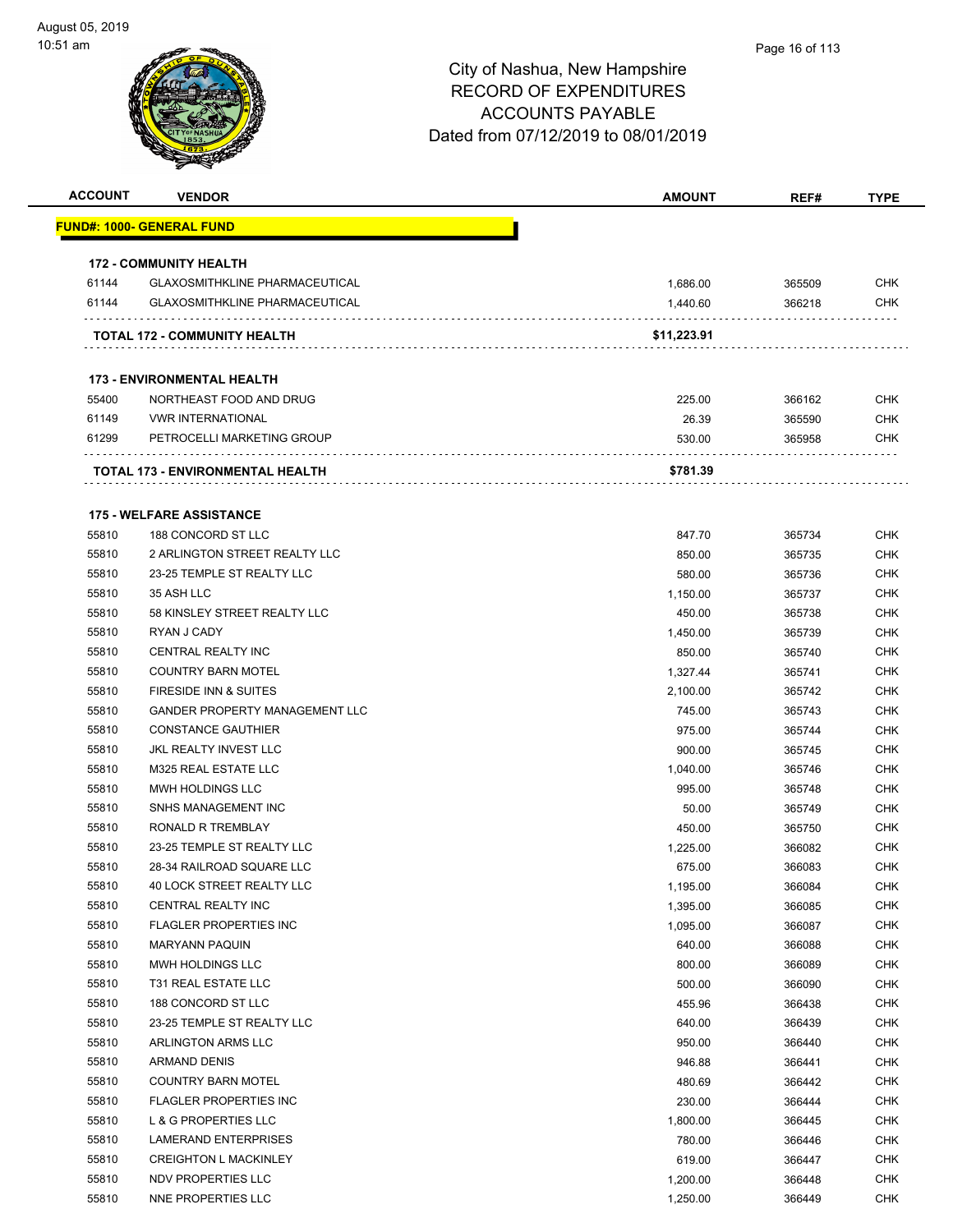### Page 17 of 113

| <b>ACCOUNT</b> | <b>VENDOR</b>                         | <b>AMOUNT</b> | REF#   | <b>TYPE</b> |
|----------------|---------------------------------------|---------------|--------|-------------|
|                | <b>FUND#: 1000- GENERAL FUND</b>      |               |        |             |
|                |                                       |               |        |             |
|                | <b>175 - WELFARE ASSISTANCE</b>       |               |        |             |
| 55810          | <b>THOMAS J PAPPAS</b>                | 1,200.00      | 366450 | <b>CHK</b>  |
| 55814          | <b>EVERSOURCE</b>                     | 238.98        | 365732 | <b>CHK</b>  |
| 55814          | <b>LIBERTY UTILITIES</b>              | 162.37        | 365733 | <b>CHK</b>  |
| 55814          | <b>EVERSOURCE</b>                     | 142.19        | 366080 | <b>CHK</b>  |
| 55814          | <b>LIBERTY UTILITIES</b>              | 353.03        | 366081 | <b>CHK</b>  |
| 55814          | <b>EVERSOURCE</b>                     | 516.28        | 366436 | <b>CHK</b>  |
| 55814          | <b>LIBERTY UTILITIES</b>              | 244.57        | 366437 | <b>CHK</b>  |
| 55816          | MARKET BASKET ACCT 2589096            | 825.72        | 365747 | <b>CHK</b>  |
| 55818          | MARKET BASKET ACCT 2589096            | 119.79        | 365747 | <b>CHK</b>  |
| 55820          | DAVIS FUNERAL HOME                    | 750.00        | 366086 | <b>CHK</b>  |
| 55820          | <b>CREMATION SOCIETY OF NH</b>        | 102.00        | 366443 | <b>CHK</b>  |
|                | <b>TOTAL 175 - WELFARE ASSISTANCE</b> | \$36,292.60   |        |             |
|                | <b>177 - PARKS &amp; RECREATION</b>   |               |        |             |
| 53999          | SOLITUDE LAKE MANAGEMENT LLC          | 2,060.00      | 365979 | <b>CHK</b>  |
| 54100          | <b>EVERSOURCE</b>                     | 9,109.41      | 365779 | <b>CHK</b>  |
| 54114          | <b>LIBERTY UTILITIES - NH</b>         | 53.82         | 365796 | <b>CHK</b>  |
| 54114          | <b>LIBERTY UTILITIES - NH</b>         | 148.50        | 365800 | <b>CHK</b>  |
| 54141          | PENNICHUCK WATER WORKS INC            | 4,316.28      | 365447 | <b>CHK</b>  |
| 54141          | PENNICHUCK WATER WORKS INC            | 2,639.29      | 365846 | <b>CHK</b>  |
| 54141          | PENNICHUCK WATER WORKS INC            | 3,058.30      | 366163 | <b>CHK</b>  |
| 54250          | D & P SWIMMING POOL                   | 351.60        | 365493 | <b>CHK</b>  |
| 54280          | AMAZON.COM LLC                        | 375.48        | 156417 | <b>ACH</b>  |
| 54280          | AFFILIATED HVAC SERVICES LLC          | 1,991.73      | 365455 | <b>CHK</b>  |
| 54280          | AIRGAS USA LLC                        | 227.45        | 365456 | <b>CHK</b>  |
| 54280          | COUNTRYBROOK FARMS LLC                | 180.80        | 365490 | <b>CHK</b>  |
| 54280          | GATE CITY FENCE CO INC                | 35.50         | 365507 | <b>CHK</b>  |
| 54280          | <b>HAJOCA CORPORATION</b>             | 914.14        | 365513 | <b>CHK</b>  |
| 54280          | HOME DEPOT CREDIT SERVICE 3065        | 585.10        | 365517 | <b>CHK</b>  |
| 54280          | JOHNSONS ELECTRIC INC                 | 3,749.96      | 365525 | <b>CHK</b>  |
| 54280          | SITEONE LANDSCAPE SUPPLY LLC          | 834.66        | 365573 | <b>CHK</b>  |
| 54280          | AIRGAS USA LLC                        | 12.88         | 365860 | <b>CHK</b>  |
| 54280          | BANNER SYSTEMS OF MASSACHUSETT        | 523.70        | 365872 | <b>CHK</b>  |
| 54280          | <b>BELLETETES INC</b>                 | 270.02        | 365873 | <b>CHK</b>  |
| 54280          | F W WEBB COMPANY                      | 544.30        | 365905 | <b>CHK</b>  |
| 54280          | <b>FASTENAL CO</b>                    | 115.39        | 365906 | <b>CHK</b>  |
| 54280          | GATE CITY FENCE CO INC                | 178.30        | 365910 | CHK         |
| 54280          | HOME DEPOT CREDIT SERVICE 3065        | 1,698.68      | 365921 | <b>CHK</b>  |
| 54280          | JP PEST SERVICES INC                  | 625.50        | 365929 | <b>CHK</b>  |
| 54280          | M & M ELECTRICAL SUPPLY CO INC        | 174.00        | 365936 | CHK         |
| 54280          | <b>MOTION INDUSTRIES INC</b>          | 1,982.13      | 365945 | <b>CHK</b>  |
| 54280          | PIONEER MANUFACTURING COMPANY         | 942.00        | 365961 | CHK         |
| 54280          | SITEONE LANDSCAPE SUPPLY LLC          | 1,727.98      | 365977 | <b>CHK</b>  |
| 54280          | <b>FASTENAL CO</b>                    | 14.01         | 366209 | <b>CHK</b>  |
| 54280          | FORCIER CONTRACTING & BUILDING        | 2,300.00      | 366213 | CHK         |
| 54280          | FRANKLIN PAINT CO INC                 | 2,000.00      | 366214 | <b>CHK</b>  |
| 54280          | GATE CITY FENCE CO INC                | 48.00         | 366217 | <b>CHK</b>  |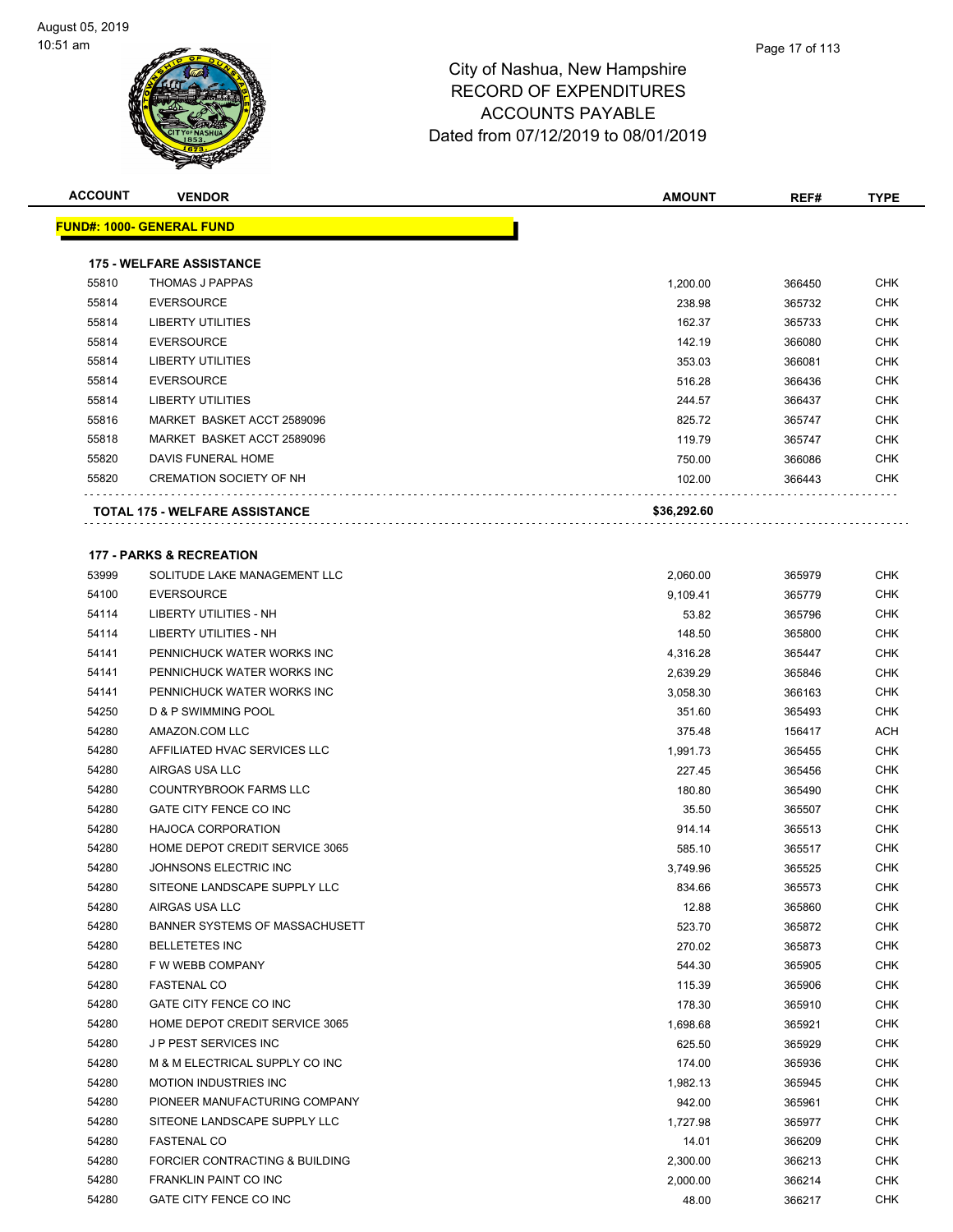

| <b>ACCOUNT</b> | <b>VENDOR</b>                       |                         | <b>AMOUNT</b> | REF#    | <b>TYPE</b> |
|----------------|-------------------------------------|-------------------------|---------------|---------|-------------|
|                | <b>FUND#: 1000- GENERAL FUND</b>    |                         |               |         |             |
|                | <b>177 - PARKS &amp; RECREATION</b> |                         |               |         |             |
| 54280          | <b>GLENN KOHL</b>                   |                         | 2,800.00      | 366219  | <b>CHK</b>  |
| 54280          | <b>HAJOCA CORPORATION</b>           |                         | 44.39         | 366222  | <b>CHK</b>  |
| 54280          | HOME DEPOT CREDIT SERVICE 3065      |                         | 131.89        | 366226  | <b>CHK</b>  |
| 54280          | SAM'S CLUB DIRECT-0860              |                         | 131.20        | 366278  | <b>CHK</b>  |
| 54280          | SITEONE LANDSCAPE SUPPLY LLC        |                         | 985.77        | 366281  | <b>CHK</b>  |
| 54280          | STANLEY ELEVATOR CO INC             |                         | 335.00        | 366284  | <b>CHK</b>  |
| 54280          | UNITED SITE SERVICES NORTHEAST      |                         | 54.97         | 366294  | <b>CHK</b>  |
| 54600          | <b>TURF PRODUCTS</b>                |                         | 378.27        | 365586  | <b>CHK</b>  |
| 54600          | D & R TOWING INC                    |                         | 165.00        | 365895  | <b>CHK</b>  |
| 54600          | <b>D &amp; R TOWING INC</b>         |                         | 80.00         | 366196  | <b>CHK</b>  |
| 54821          | UNITED SITE SERVICES NORTHEAST      |                         | 2,194.04      | 365588  | <b>CHK</b>  |
| 54821          | UNITED SITE SERVICES NORTHEAST      |                         | 1,539.16      | 366294  | <b>CHK</b>  |
| 55200          | NAT'L RECREATION & PARK ASSOC       |                         | 65.00         | 365841  | <b>CHK</b>  |
| 55200          | CITIZENS BANK CREDIT CARD           | <b>Babe Ruth League</b> | 82.63         | 9202001 | ACH         |
| 55300          | ROCHESTER BABE RUTH LEAGUE INC      |                         | 210.00        | 365434  | <b>CHK</b>  |
| 55400          | <b>NHRPA</b>                        |                         | 140.00        | 366161  | <b>CHK</b>  |
| 55654          | FRIENDS OF THE YANKEE BRASS         |                         | 800.00        | 365392  | <b>CHK</b>  |
| 55654          | AMHERST TOWN BAND                   |                         | 650.00        | 365407  | <b>CHK</b>  |
| 55654          | <b>SWANK MOTION PICTURES</b>        |                         | 643.00        | 365580  | <b>CHK</b>  |
| 55654          | WINDHAM COMMMUNITY BAND             |                         | 600.00        | 365593  | <b>CHK</b>  |
| 55654          | <b>GLEN ROBERTSON</b>               |                         | 350.00        | 365822  | CHK         |
| 55660          | ATLAS PYROVISION ENTERTAINMENT      |                         | 17,500.00     | 365466  | CHK         |
| 55699          | AMERICAN RED CROSS                  |                         | 494.00        | 365863  | <b>CHK</b>  |
| 61100          | WB MASON CO INC                     |                         | 56.90         | 365592  | <b>CHK</b>  |
| 61107          | <b>ASHLEY CARUSONE</b>              |                         | 40.00         | 365411  | <b>CHK</b>  |
| 61107          | <b>M &amp; N SPORTS LLC</b>         |                         | 78.42         | 365424  | <b>CHK</b>  |
| 61107          | <b>M &amp; N SPORTS LLC</b>         |                         | 188.10        | 365824  | <b>CHK</b>  |
| 61107          | ALECS SHOE STORE INC                |                         | 110.00        | 365861  | <b>CHK</b>  |
| 61114          | SEASONAL SPECIALTY STORES           |                         | 954.95        | 365571  | <b>CHK</b>  |
| 61128          | AMAZON.COM LLC                      |                         | 295.10        | 156315  | ACH         |
| 61299          | <b>B &amp; S LOCKSMITHS INC</b>     |                         | 16.80         | 366181  | <b>CHK</b>  |
| 61300          | DENNIS K BURKE INC                  |                         | 1,669.09      | 366198  | CHK         |
| 61310          | AVSG LP                             |                         | 418.74        | 365868  | CHK         |
| 61542          | MARSHALL SIGNS INC                  |                         | 410.00        | 365537  | CHK         |
| 61799          | <b>FACTORY MOTOR PARTS</b>          |                         | 59.84         | 156320  | ACH         |
| 61799          | CARPARTS DISTRIBUTION CENTER,       |                         | 78.72         | 365481  | CHK         |
| 61799          | <b>MACMULKIN CHEVROLET INC</b>      |                         | 86.32         | 365532  | CHK         |
| 61799          | NASHUA OUTDOOR POWER EQUIPMENT      |                         | 42.30         | 365547  | CHK         |
| 61799          | <b>SANEL NAPA</b>                   |                         | 128.66        | 365569  | CHK         |
| 61799          | NASHUA OUTDOOR POWER EQUIPMENT      |                         | 350.20        | 365946  | CHK         |
| 61799          | CARPARTS DISTRIBUTION CENTER,       |                         | 94.78         | 366189  | CHK         |
| 71999          | <b>TEXTRAIL TRAILER PARTS</b>       |                         | 279.90        | 365582  | <b>CHK</b>  |
|                |                                     |                         |               |         |             |

## **179 - LIBRARY**

| 54100 | EVERSOUCE-POWER SUPPLY | 6.790.45 | 365777 | СНК |
|-------|------------------------|----------|--------|-----|
| 54114 | LIBERTY UTILITIES - NH | 212.96   | 365782 | СНК |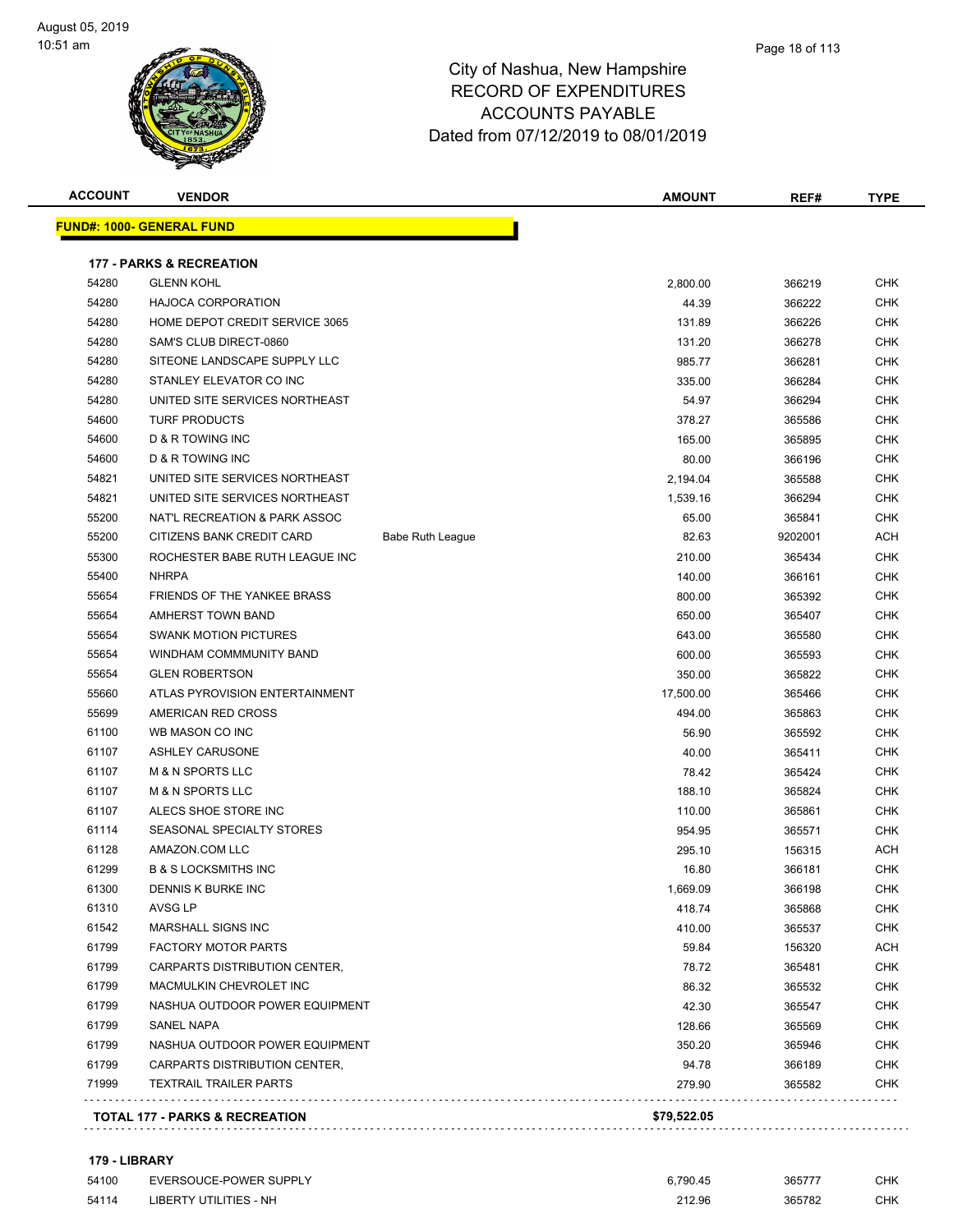

|               | <b>FUND#: 1000- GENERAL FUND</b> |                      |             |         |            |
|---------------|----------------------------------|----------------------|-------------|---------|------------|
| 179 - LIBRARY |                                  |                      |             |         |            |
| 54114         | <b>DIRECT ENERGY BUSINESS</b>    |                      | 44.09       | 365898  | <b>CHK</b> |
| 54141         | PENNICHUCK WATER WORKS INC       |                      | 355.93      | 365447  | <b>CHK</b> |
| 54243         | PALMER & SICARD INC              |                      | 4,645.00    | 365552  | CHK        |
| 54280         | ALL SURFACE RESTORATION          |                      | 2,500.00    | 156359  | ACH        |
| 54280         | HARRY W WELLS & SONS INC         |                      | 1,560.88    | 365515  | CHK        |
| 54280         | KAMCO LOCK SOLUTIONS             |                      | 421.50      | 365931  | CHK        |
| 54280         | DEPENDABLE LOCK SERVICE INC      |                      | 155.00      | 366199  | <b>CHK</b> |
| 54428         | OCLC INC                         |                      | 197.67      | 156326  | ACH        |
| 54428         | SHI INTERNATIONAL CORP           |                      | 1,726.60    | 365976  | CHK        |
| 54428         | <b>COMCAST</b>                   |                      | 191.85      | 366153  | <b>CHK</b> |
| 54428         | MOBILE BEACON                    |                      | 120.00      | 366159  | <b>CHK</b> |
| 54428         | LIBRARYINSIGHT INC               |                      | 895.00      | 366238  | CHK        |
| 54428         | CITIZENS BANK CREDIT CARD        | ADOBE*STOCK          | 29.99       | 9201913 | ACH        |
| 54428         | CITIZENS BANK CREDIT CARD        | DREAMHOST DH-FEE.COM | 15.00       | 9201913 | ACH        |
| 54487         | <b>PIANOARTS INC</b>             |                      | 99.00       | 365555  | CHK        |
| 54487         | <b>PIANOARTS INC</b>             |                      | 99.00       | 366265  | CHK        |
| 55607         | PITNEY BOWES INC                 |                      | (273.48)    | 366164  | <b>CHK</b> |
| 61299         | AMAZON.COM LLC                   |                      | 333.50      | 156417  | ACH        |
| 61299         | <b>BRODART CO</b>                |                      | 349.24      | 365880  | CHK        |
| 61807         | AMAZON.COM LLC                   |                      | 93.42       | 156417  | ACH        |
| 61807         | <b>BAKER &amp; TAYLOR</b>        |                      | 257.94      | 365469  | <b>CHK</b> |
| 61807         | <b>BAKER &amp; TAYLOR</b>        |                      | 55.82       | 365871  | <b>CHK</b> |
| 61807         | HARPER COLLINS PUBLISHERS LLC    |                      | 38.53       | 365917  | <b>CHK</b> |
| 61807         | <b>BAKER &amp; TAYLOR</b>        |                      | 2,976.87    | 366182  | CHK        |
| 61807         | <b>INGRAM LIBRARY SERVICES</b>   |                      | 45.42       | 366232  | CHK        |
| 61814         | RANDOM HOUSE LLC                 |                      | 30.00       | 365563  | CHK        |
| 61814         | <b>BAKER &amp; TAYLOR</b>        |                      | 46.73       | 365871  | CHK        |
| 61814         | <b>BLACKSTONE PUBLISHING</b>     |                      | 70.00       | 365875  | <b>CHK</b> |
| 61814         | <b>MIDWEST TAPE</b>              |                      | 58.87       | 365944  | CHK        |
| 61814         | <b>MIDWEST TAPE</b>              |                      | 33.83       | 366247  | CHK        |
| 61830         | <b>KANOPY INC</b>                |                      | 558.00      | 156371  | ACH        |
| 61830         | <b>KANOPY INC</b>                |                      | 10,000.00   | 156419  | ACH        |
| 68322         | <b>KATHY BOLTON</b>              |                      | 11.27       | 365409  | <b>CHK</b> |
| 68322         | LINDSEY JACKSON                  |                      | 4.97        | 365420  | <b>CHK</b> |
| 68322         | AC MOORE INC                     |                      | 261.85      | 365855  | <b>CHK</b> |
| 68322         | SHEILA BEARDSLEE BOSWORTH        |                      | 500.00      | 365877  | <b>CHK</b> |
| 68322         | <b>BLAST PARTY RENTALS LLC</b>   |                      | 390.00      | 366132  | <b>CHK</b> |
| 68322         | AC MOORE INC                     |                      | 47.57       | 366176  | <b>CHK</b> |
| 71221         | AMAZON.COM LLC                   |                      | 5,538.65    | 156417  | ACH        |
| 71221         | SHI INTERNATIONAL CORP           |                      | (602.00)    | 365572  | <b>CHK</b> |
|               | <b>TOTAL 179 - LIBRARY</b>       |                      | \$40,886.92 |         |            |

**ACCOUNT VENDOR AMOUNT REF# TYPE**

## **181 - COMMUNITY DEVELOPMENT**

| 55200 | AMERICAN PLANNING ASSOC | 875.00 | 366149 | СНК  |
|-------|-------------------------|--------|--------|------|
| 55200 | AMERICAN PLANNING ASSOC | 263.00 | 366150 | снк  |
| 55307 | DEBORA A CHISHOLM       | 221.04 | 365412 | СНК  |
| 55421 | NH PLANNERS ASSOCIATION | 215.00 | 366160 | CHK. |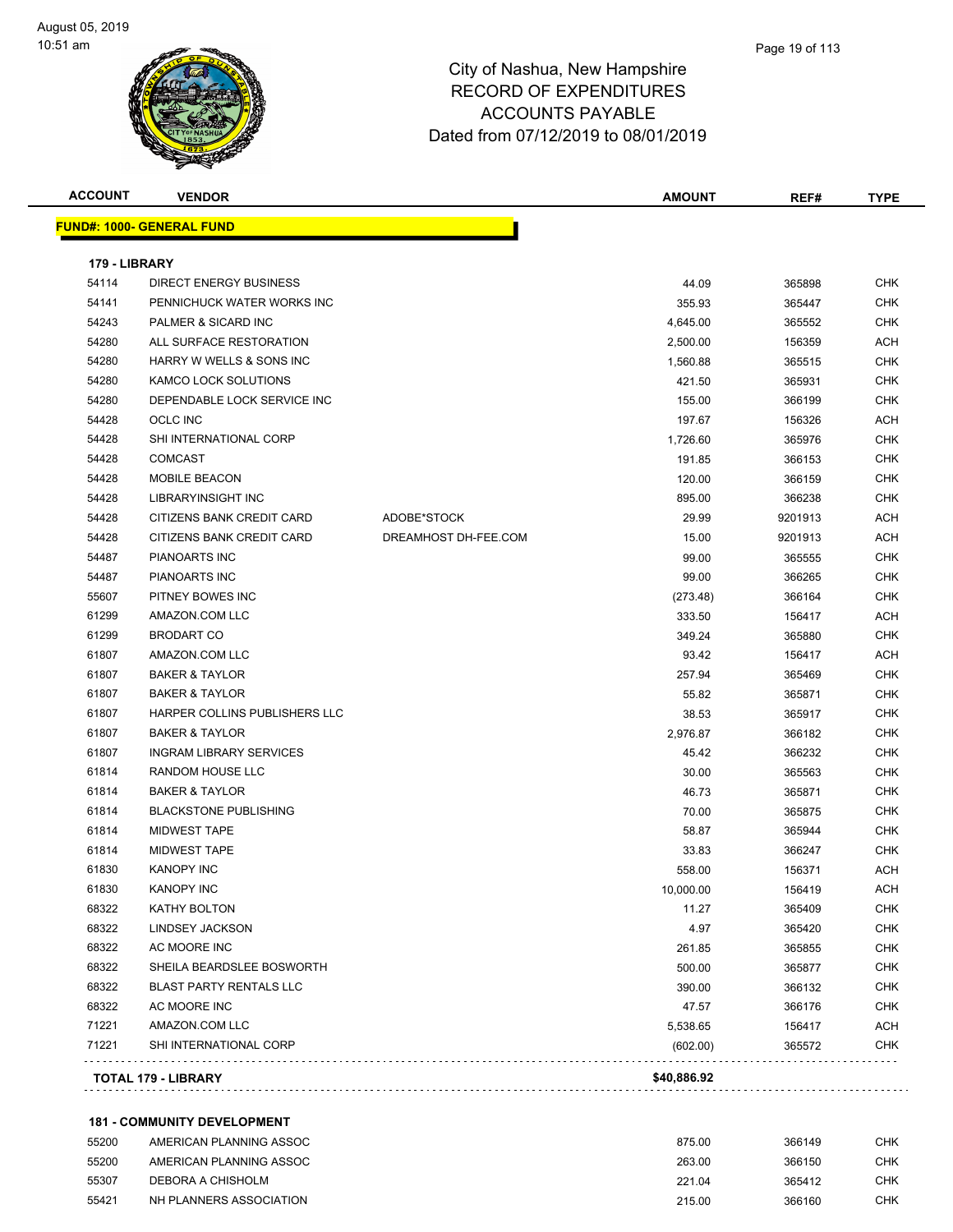| <b>ACCOUNT</b>               | <b>VENDOR</b>                      |                       | <b>AMOUNT</b>      | REF#             | <b>TYPE</b>              |
|------------------------------|------------------------------------|-----------------------|--------------------|------------------|--------------------------|
|                              | <u> FUND#: 1000- GENERAL FUND</u>  |                       |                    |                  |                          |
|                              |                                    |                       |                    |                  |                          |
|                              | <b>181 - COMMUNITY DEVELOPMENT</b> |                       |                    |                  |                          |
| 55421                        | CITIZENS BANK CREDIT CARD          | Neighborworks America | 845.00             | 9201913          | <b>ACH</b>               |
| 61100                        | WB MASON CO INC                    |                       | 80.38              | 365592           | <b>CHK</b>               |
| 61100                        | WB MASON CO INC                    |                       | (33.93)            | 366004           | <b>CHK</b>               |
| 61100                        | WB MASON CO INC                    |                       | 33.93              | 366296           | <b>CHK</b>               |
| 61650                        | WB MASON CO INC                    |                       | 29.03              | 365592           | <b>CHK</b>               |
|                              | TOTAL 181 - COMMUNITY DEVELOPMENT  |                       | \$2,528.45         |                  |                          |
|                              | <b>182 - PLANNING AND ZONING</b>   |                       |                    |                  |                          |
| 55421                        | <b>CARTER FALK</b>                 |                       | 200.00             | 365415           | <b>CHK</b>               |
| 55600                        | <b>ALPHAGRAPHICS</b>               |                       | 4,978.30           | 365862           | <b>CHK</b>               |
|                              | TOTAL 182 - PLANNING AND ZONING    |                       | \$5,178.30         |                  |                          |
|                              |                                    |                       |                    |                  |                          |
| <b>191 - SCHOOL</b><br>52300 | <b>GUARDIAN</b>                    |                       |                    |                  |                          |
|                              | UNUM LIFE INSURANCE                |                       | 4,424.37           | 366347           | <b>CHK</b>               |
| 52300<br>53128               | <b>JACKSON LEWIS LLP</b>           |                       | 1,581.59           | 366410           | <b>CHK</b><br><b>CHK</b> |
| 53607                        | DEMONSTRATED SUCCESS               |                       | 3,250.00           | 365653           | <b>CHK</b>               |
| 53614                        | <b>AMY MCCARTNEY</b>               |                       | 1,250.00           | 366331<br>365602 | <b>CHK</b>               |
| 53614                        | MAXIM HEALTHCARE SERVICES INC      |                       | 704.50             |                  | <b>CHK</b>               |
| 53614                        | <b>NEW HAMPSHIRE HOSPITAL</b>      |                       | 6,438.00           | 365671           |                          |
|                              | <b>FAMILYID INC</b>                |                       | 300.00             | 366380           | <b>CHK</b>               |
| 53628<br>53628               | METRO GROUP INC                    |                       | 2,195.00<br>829.00 | 365633<br>365676 | <b>CHK</b><br><b>CHK</b> |
| 53628                        | <b>GREENLIGHT INTERACTIVE INC</b>  |                       | 1,750.00           | 366028           | <b>CHK</b>               |
| 53628                        | MSB CONSULTING GROUP LLC           |                       | 18,644.45          | 366047           | <b>CHK</b>               |
| 53628                        | STATE OF NH CRIMINAL RECORDS       |                       | 482.50             | 366303           | <b>CHK</b>               |
| 53628                        | STATE OF NH CRIMINAL RECORDS       |                       | 482.50             | 366304           | <b>CHK</b>               |
| 53628                        | STATE OF NH CRIMINAL RECORDS       |                       | 386.00             | 366305           | <b>CHK</b>               |
| 53628                        | STATE OF NH CRIMINAL RECORDS       |                       | 337.75             | 366306           | <b>CHK</b>               |
| 53628                        | STATE OF NH CRIMINAL RECORDS       |                       | 144.75             | 366307           | <b>CHK</b>               |
| 53628                        | STATE OF NH CRIMINAL RECORDS       |                       | 482.50             | 366308           | <b>CHK</b>               |
| 53628                        | STATE OF NH CRIMINAL RECORDS       |                       | 1,351.00           | 366309           | CHK                      |
| 53628                        | TREASURER STATE OF NH              |                       | 75.00              | 366310           | <b>CHK</b>               |
| 53628                        | ADAM BEAUPARLANT                   |                       | 1,000.00           | 366316           | <b>CHK</b>               |
| 54100                        | <b>EVERSOURCE</b>                  |                       | 20,609.36          | 365596           | <b>CHK</b>               |
| 54100                        | <b>EVERSOURCE</b>                  |                       | 122,911.34         | 366299           | <b>CHK</b>               |
| 54114                        | LIBERTY UTILITIES                  |                       | 1,208.75           | 365597           | <b>CHK</b>               |
| 54114                        | <b>DIRECT ENERGY BUSINESS</b>      |                       | 2,890.00           | 365624           | <b>CHK</b>               |
| 54114                        | <b>LIBERTY UTILITIES</b>           |                       | 2,187.20           | 366301           | <b>CHK</b>               |
| 54114                        | <b>DIRECT ENERGY BUSINESS</b>      |                       | 377.96             | 366332           | <b>CHK</b>               |
| 54141                        | PENNICHUCK WATER WORKS INC         |                       | 7,793.78           | 366302           | <b>CHK</b>               |
| 54243                        | CONTROL TECHNOLOGIES INC           |                       | 13,929.75          | 366327           | <b>CHK</b>               |
| 54280                        | AMERICAN TIME & SIGNAL CO          |                       | 4,534.03           | 365601           | <b>CHK</b>               |
| 54280                        | <b>BELLETETES INC</b>              |                       | 51.04              | 365607           | <b>CHK</b>               |
| 54280                        | <b>BSC INDUSTRIES INC</b>          |                       | 88.30              | 365613           | <b>CHK</b>               |
| 54280                        | <b>GRAND RENTAL STATION</b>        |                       | 106.44             | 365641           | <b>CHK</b>               |
| 54280                        | HOME DEPOT CREDIT SERVICES         |                       | 128.21             | 365647           | <b>CHK</b>               |
|                              |                                    |                       |                    |                  |                          |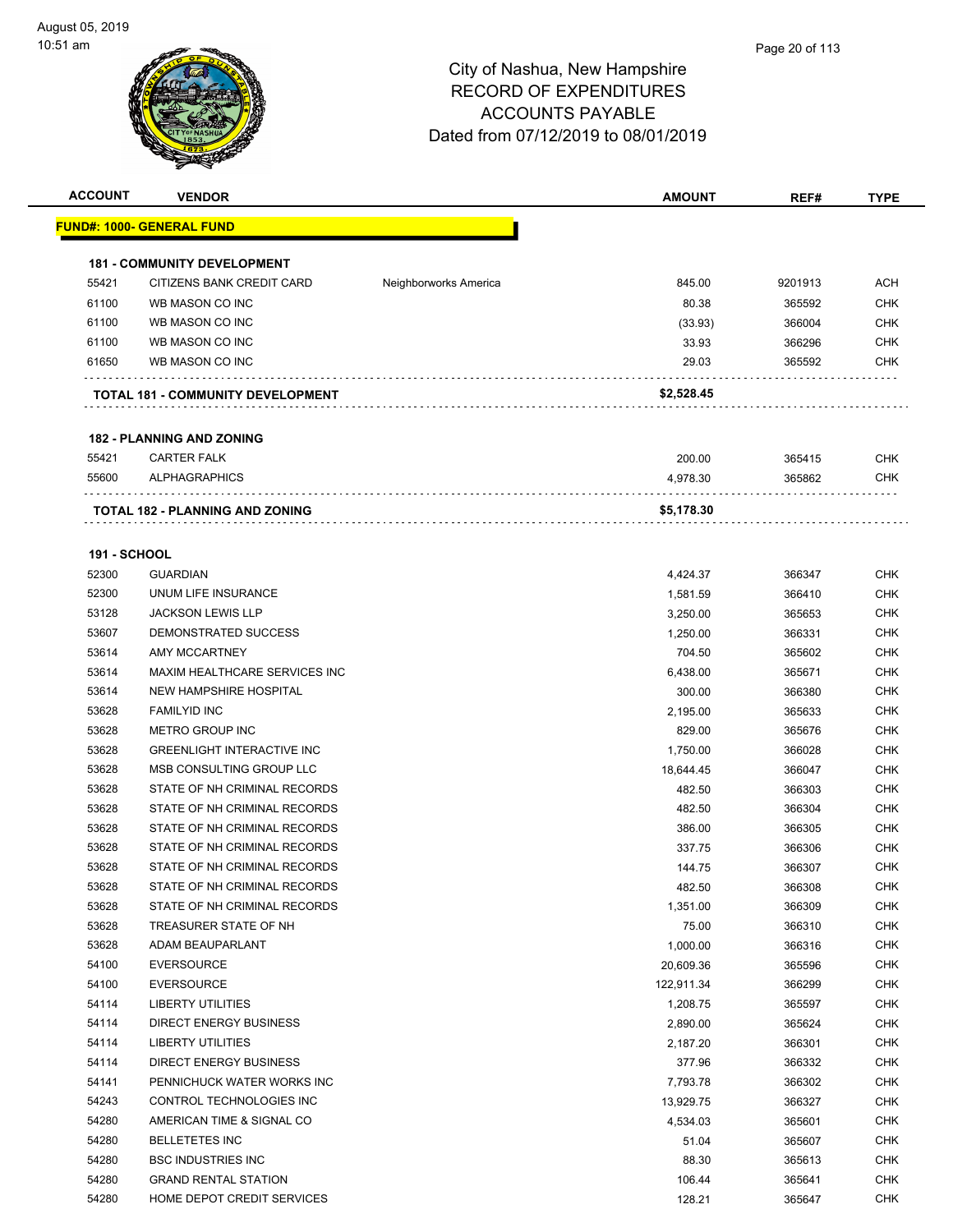

| <b>ACCOUNT</b>      | <b>VENDOR</b>                      |                   | <b>AMOUNT</b> | REF#    | <b>TYPE</b> |
|---------------------|------------------------------------|-------------------|---------------|---------|-------------|
|                     | <u> FUND#: 1000- GENERAL FUND</u>  |                   |               |         |             |
|                     |                                    |                   |               |         |             |
| <b>191 - SCHOOL</b> |                                    |                   |               |         |             |
| 54280               | MERRIMACK BUILDING SUPPLY INC      |                   | 523.71        | 365675  | <b>CHK</b>  |
| 54280               | NASHUA WALLPAPER & PAINT CO        |                   | 1,400.09      | 366049  | <b>CHK</b>  |
| 54280               | <b>BELLETETES INC</b>              |                   | 192.92        | 366317  | <b>CHK</b>  |
| 54280               | GATE CITY FENCE CO INC             |                   | 4,742.00      | 366343  | <b>CHK</b>  |
| 54280               | <b>HUDSON GRAND RENTAL STATION</b> |                   | 175.19        | 366355  | <b>CHK</b>  |
| 54280               | NASHUA WALLPAPER & PAINT CO        |                   | 3,214.99      | 366377  | <b>CHK</b>  |
| 54280               | SECURADYNE SYSTEMS                 |                   | 450.00        | 366401  | <b>CHK</b>  |
| 54280               | STANLEY ELEVATOR CO INC            |                   | 335.00        | 366405  | <b>CHK</b>  |
| 54421               | SPECIALIZED PURCHASING CONSULT     |                   | 14,404.10     | 365705  | <b>CHK</b>  |
| 54487               | <b>TURF PRODUCTS</b>               |                   | 973.78        | 365711  | <b>CHK</b>  |
| 54487               | NEVERETTS SEW & VAC INC            |                   | 259.95        | 366050  | <b>CHK</b>  |
| 54487               | ACTION AUTHORIZED PARTS LLC        |                   | 481.56        | 366313  | <b>CHK</b>  |
| 54487               | <b>HOBART SERVICE</b>              |                   | 798.59        | 366352  | <b>CHK</b>  |
| 54487               | RIDDELL/ALL AMERICAN SPORTS CO     |                   | 768.17        | 366391  | <b>CHK</b>  |
| 54600               | <b>MAYNARD &amp; LESIEUR INC</b>   |                   | 211.04        | 365672  | <b>CHK</b>  |
| 54600               | SAFELITE AUTO GLASS                |                   | 337.97        | 365696  | CHK         |
| 54600               | <b>MAYNARD &amp; LESIEUR INC</b>   |                   | 66.00         | 366043  | <b>CHK</b>  |
| 54600               | <b>SANEL NAPA</b>                  |                   | 122.19        | 366395  | <b>CHK</b>  |
| 54899               | <b>BRADY SULLIVAN</b>              |                   | 12,931.80     | 156364  | <b>ACH</b>  |
| 54899               | <b>JACQUES FLOWER SHOP</b>         |                   | 737.50        | 365654  | <b>CHK</b>  |
| 55109               | CONSOLIDATED COMMUNICATIONS        |                   | 44.27         | 365594  | <b>CHK</b>  |
| 55109               | <b>EARTHLINK BUSINESS</b>          |                   | 429.05        | 365595  | <b>CHK</b>  |
| 55109               | CONSOLIDATED COMMUNICATIONS        |                   | 36.80         | 366009  | <b>CHK</b>  |
| 55109               | VERIZON WIRELESS 742005979         |                   | 397.85        | 366010  | <b>CHK</b>  |
| 55109               | CONSOLIDATED COMMUNICATIONS        |                   | 877.36        | 366154  | <b>CHK</b>  |
| 55109               | <b>COMCAST</b>                     |                   | 511.42        | 366297  | <b>CHK</b>  |
| 55109               | CONSOLIDATED COMMUNICATIONS        |                   | 477.64        | 366298  | <b>CHK</b>  |
| 55200               | AASA                               |                   | 204.00        | 365599  | <b>CHK</b>  |
| 55200               | CARA-KRISTEN D MCINTIRE            |                   | 125.00        | 365673  | <b>CHK</b>  |
| 55200               | NH SOCCER COACHES ASSN             |                   | 50.00         | 365683  | <b>CHK</b>  |
| 55200               | <b>NHFHCA</b>                      |                   | 50.00         | 365684  | <b>CHK</b>  |
| 55200               | <b>NHIAA</b>                       |                   | 13,050.00     | 365685  | <b>CHK</b>  |
| 55200               | <b>NHVCA</b>                       |                   | 35.00         | 365686  | CHK         |
| 55200               | <b>NHMEA</b>                       |                   | 550.00        | 366051  | <b>CHK</b>  |
| 55200               | <b>NHSAA</b>                       |                   | 5,094.42      | 366052  | <b>CHK</b>  |
| 55200               | <b>GREATER NASHUA CHAMBER OF</b>   |                   | 500.00        | 366300  | <b>CHK</b>  |
| 55200               | <b>NASP</b>                        |                   | 210.00        | 366378  | <b>CHK</b>  |
| 55200               | CITIZENS BANK CREDIT CARD          | <b>MAIL CHIMP</b> | 45.00         | 9201913 | <b>ACH</b>  |
| 55300               | <b>GARTH MCKINNEY</b>              |                   | 146.16        | 366044  | <b>CHK</b>  |
| 55300               | YMCA OF GREATER NASHUA             |                   | 8,678.00      | 366417  | <b>CHK</b>  |
| 55307               | <b>JOANNE LAKE</b>                 |                   | 27.84         | 365660  | <b>CHK</b>  |
| 55307               | RUTH LEVY-MEYER                    |                   | 14.50         | 365663  | <b>CHK</b>  |
| 55307               | MICHAEL SCARPATO                   |                   | 36.25         | 365698  | <b>CHK</b>  |
| 55307               | <b>GARTH MCKINNEY</b>              |                   | 35.32         | 366044  | <b>CHK</b>  |
| 55307               | <b>GLADYS MARCANO</b>              |                   | 44.66         | 366370  | <b>CHK</b>  |
| 55307               | <b>JAHMAL MOSLEY</b>               |                   | 201.68        | 366374  | <b>CHK</b>  |
| 55307               | <b>SHAWN SMITH</b>                 |                   | 249.40        | 366403  | <b>CHK</b>  |
|                     |                                    |                   |               |         |             |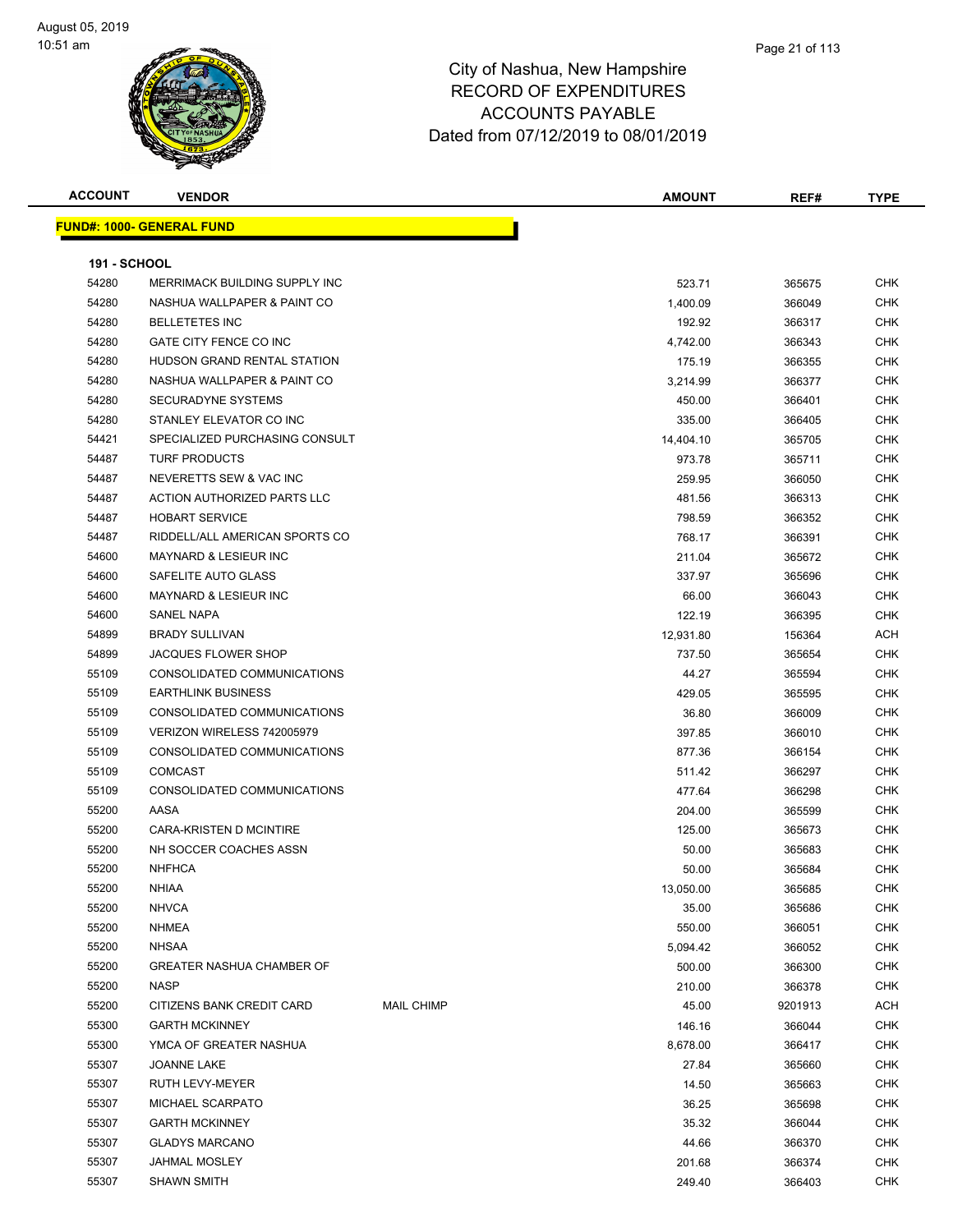| <b>ACCOUNT</b> | <b>VENDOR</b>                            |                         | <b>AMOUNT</b> | REF#    | <b>TYPE</b> |
|----------------|------------------------------------------|-------------------------|---------------|---------|-------------|
|                | <b>FUND#: 1000- GENERAL FUND</b>         |                         |               |         |             |
|                |                                          |                         |               |         |             |
| 191 - SCHOOL   |                                          |                         |               |         |             |
| 55307          | <b>DONALD TESSIER</b>                    |                         | 21.63         | 366408  | <b>CHK</b>  |
| 55400          | <b>MANHATTAN COLLEGE</b>                 |                         | 1,475.00      | 366369  | <b>CHK</b>  |
| 55400          | CITIZENS BANK CREDIT CARD                | OMNIMT.WASHINGTON LODGE | 396.64        | 9201913 | <b>ACH</b>  |
| 55400          | CITIZENS BANK CREDIT CARD                | OMNIMT.WASHINGTON LODGE | 793.28        | 9202001 | <b>ACH</b>  |
| 55500          | CITIZENS BANK CREDIT CARD                | <b>INDEED</b>           | 502.34        | 9201913 | ACH         |
| 55500          | CITIZENS BANK CREDIT CARD                | <b>School Spring</b>    | 650.00        | 9201913 | <b>ACH</b>  |
| 55500          | CITIZENS BANK CREDIT CARD                | <b>INDEED</b>           | 497.66        | 9202001 | ACH         |
| 55600          | THE COPY SHOP                            |                         | 2,889.00      | 365619  | <b>CHK</b>  |
| 55600          | <b>JOSTENS INC</b>                       |                         | 29.37         | 365655  | <b>CHK</b>  |
| 55600          | <b>JOSTENS INC</b>                       |                         | 25.46         | 366360  | <b>CHK</b>  |
| 55607          | US POSTAL SERVICE                        |                         | 550.00        | 365712  | <b>CHK</b>  |
| 55607          | <b>POSTMASTER</b>                        |                         | 880.00        | 366056  | <b>CHK</b>  |
| 55607          | UNITED PARCEL SERVICE                    |                         | 9.44          | 366311  | <b>CHK</b>  |
| 55642          | <b>CHARLES DRAGO</b>                     |                         | 68.00         | 365626  | <b>CHK</b>  |
| 55642          | <b>STEPHEN TIMPE</b>                     |                         | 68.00         | 365709  | <b>CHK</b>  |
| 55642          | <b>NICKY SANDERS</b>                     |                         | 68.00         | 366058  | <b>CHK</b>  |
| 55690          | FIRST STUDENT INC                        |                         | 4,619.48      | 365634  | <b>CHK</b>  |
| 55690          | <b>TONY COUROUNIS</b>                    |                         | 130.91        | 366020  | <b>CHK</b>  |
| 55690          | FIRST STUDENT INC                        |                         | 482.00        | 366339  | <b>CHK</b>  |
| 55691          | FIRST STUDENT INC                        |                         | 1,638.55      | 365634  | <b>CHK</b>  |
| 55691          | <b>CHERIE PAQUETTE</b>                   |                         | 26.85         | 366055  | <b>CHK</b>  |
| 55691          | SARAH WINSLOW                            |                         | 348.00        | 366416  | <b>CHK</b>  |
| 55694          | <b>BOOTHBY THERAPY SERVICES LLC</b>      |                         | 1,344.00      | 365612  | <b>CHK</b>  |
| 55694          | <b>CEDARCREST INC</b>                    |                         | 2,842.56      | 365614  | <b>CHK</b>  |
| 55694          | <b>COMPASS INNOVATIVE BEHAVIOR</b>       |                         | 6,305.00      | 365618  | <b>CHK</b>  |
| 55694          | DERRY COOPERATIVE SCHOOL DISTR           |                         | 4,269.24      | 365623  | <b>CHK</b>  |
| 55694          | DOCTOR FRANKLIN PERKINS SCH              |                         | 10,436.16     | 365625  | <b>CHK</b>  |
| 55694          | <b>EASTER SEALS OF NEW HAMPSHIRE</b>     |                         | 11,684.96     | 365627  | <b>CHK</b>  |
| 55694          | <b>GATEWAYS COMMUNITY SERVICES</b>       |                         | 2,284.20      | 365637  | <b>CHK</b>  |
| 55694          | LACONIA SCHOOL DISTRICT                  |                         | 23,020.95     | 365659  | <b>CHK</b>  |
| 55694          | LANDMARK SCHOOL OUTREACH PROG            |                         | 4,111.25      | 365662  | <b>CHK</b>  |
| 55694          | MELMARK NEW ENGLAND                      |                         | 32,314.80     | 365674  | CHK         |
| 55694          | MOUNT PROSPECT ACADEMY INC               |                         | 3,121.86      | 365677  | <b>CHK</b>  |
| 55694          | <b>NFI NORTH INC</b>                     |                         | 1,987.20      | 365682  | <b>CHK</b>  |
| 55694          | <b>REGIONAL SERVICES &amp; EDUCATION</b> |                         | 16,209.38     | 365693  | <b>CHK</b>  |
| 55694          | SEACOAST LEARNING COLLABORATIV           |                         | 2,021.20      | 365703  | <b>CHK</b>  |
| 55694          | SPAULDING YOUTH CTR                      |                         | 494.65        | 365704  | <b>CHK</b>  |
| 55694          | ST ANNS HOME INC                         |                         | 15,761.10     | 365706  | <b>CHK</b>  |
| 55694          | THE WHITNEY ACADEMY INC                  |                         | 10,712.40     | 365716  | <b>CHK</b>  |
| 55694          | WINDHAM ACADEMY                          |                         | 1,098.00      | 365718  | <b>CHK</b>  |
| 55699          | <b>NEASCINC</b>                          |                         | 4,710.00      | 366379  | <b>CHK</b>  |
| 61100          | AMAZON.COM LLC                           |                         | 527.90        | 156426  | ACH         |
| 61100          | WB MASON CO INC                          |                         | 161.49        | 365715  | <b>CHK</b>  |
| 61100          | WB MASON CO INC                          |                         | 80.41         | 366062  | <b>CHK</b>  |
| 61100          | POSITIVE PROMOTIONS INC                  |                         | 401.39        | 366386  | <b>CHK</b>  |
| 61100          | WB MASON CO INC                          |                         | 3,627.73      | 366414  | CHK         |
| 61135          | AMAZON.COM LLC                           |                         | 25.47         | 156332  | <b>ACH</b>  |
|                |                                          |                         |               |         |             |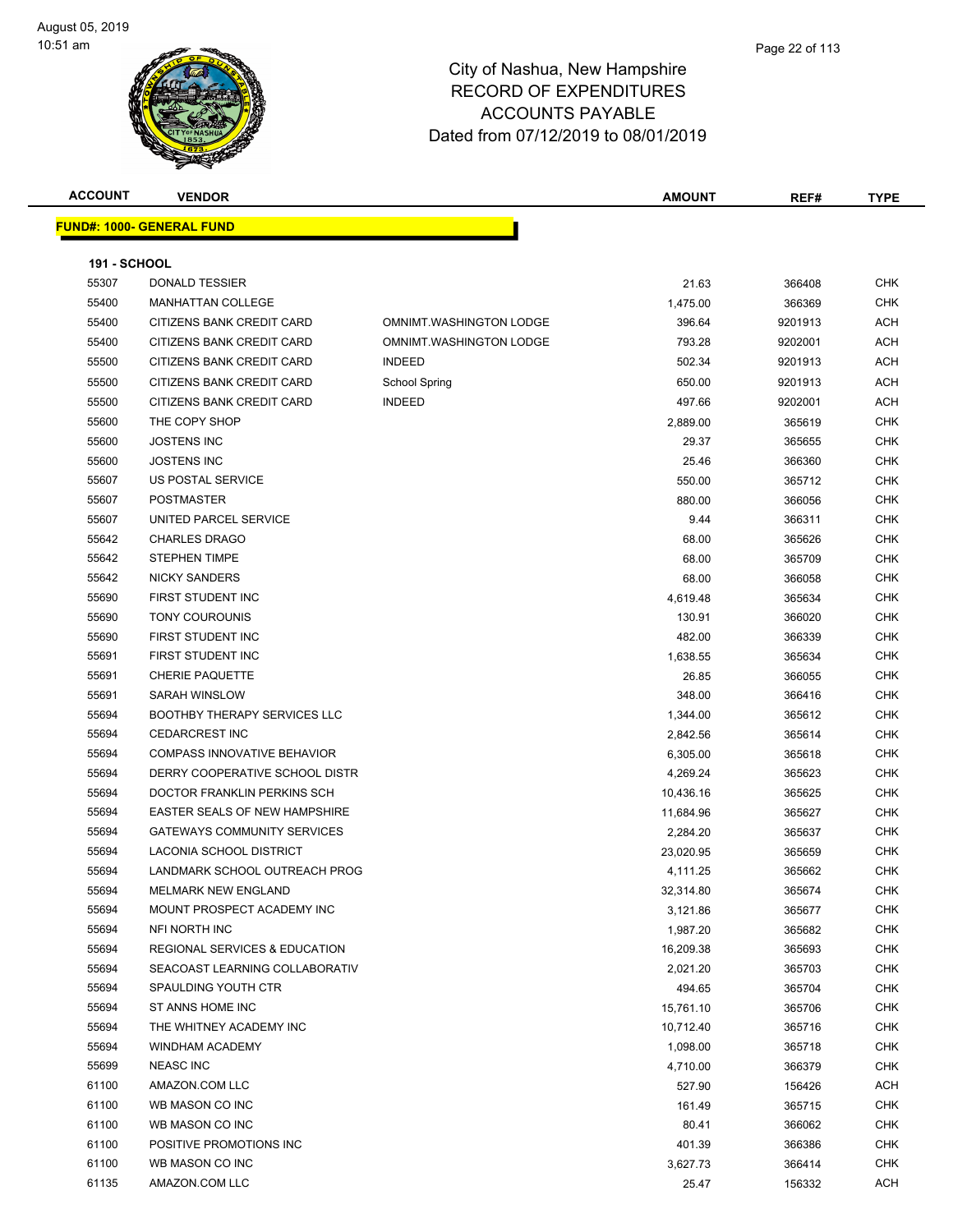## Page 23 of 113

# City of Nashua, New Hampshire RECORD OF EXPENDITURES ACCOUNTS PAYABLE Dated from 07/12/2019 to 08/01/2019

| <b>ACCOUNT</b> | VEND |
|----------------|------|
|                |      |

**FUND#: 100** 

| ACCOUNT      | <b>VENDOR</b>                     | <b>AMOUNT</b> | REF#   | <b>TYPE</b> |
|--------------|-----------------------------------|---------------|--------|-------------|
|              |                                   |               |        |             |
|              | <u> IND#: 1000- GENERAL FUNDI</u> |               |        |             |
| 191 - SCHOOL |                                   |               |        |             |
| 61135        | AMAZON.COM LLC                    | 361.24        | 156383 | ACH         |

| <b>UIIUU</b> | <b>AIVIALUIV.UUIVI LLU</b>       | ∪∪ .∠ .   | 199999 | <b>AVII</b> |
|--------------|----------------------------------|-----------|--------|-------------|
| 61135        | AMAZON.COM LLC                   | 563.00    | 156426 | ACH         |
| 61135        | DAVID BAILEY                     | 255.00    | 365604 | CHK         |
| 61135        | KIMBERLY BERTRAND                | 64.71     | 365608 | CHK         |
| 61135        | DAVE'S QUALITY DRY CLEANING      | 2,055.35  | 365622 | CHK         |
| 61135        | <b>CHRISTINA EATON</b>           | 51.86     | 365628 | CHK         |
| 61135        | FOLLETT SCHOOL SOLUTIONS INC     | 166.66    | 365635 | CHK         |
| 61135        | <b>GOPHER</b>                    | 1,099.75  | 365639 | CHK         |
| 61135        | HOME DEPOT CREDIT SERVICES       | 151.87    | 365645 | CHK         |
| 61135        | HOME DEPOT CREDIT SERVICE        | 1,003.88  | 365646 | CHK         |
| 61135        | <b>IMPERIAL DADE</b>             | 992.90    | 365649 | CHK         |
| 61135        | <b>JACQUES FLOWER SHOP</b>       | 12.50     | 365654 | CHK         |
| 61135        | <b>NASCO</b>                     | 246.60    | 365678 | CHK         |
| 61135        | NASHUA WALLPAPER & PAINT CO      | 462.43    | 365680 | CHK         |
| 61135        | <b>PEARSON</b>                   | 444.40    | 365690 | CHK         |
| 61135        | PERMA-BOUND                      | 14.30     | 365691 | CHK         |
| 61135        | ROCHESTER 100 INC                | 725.00    | 365694 | CHK         |
| 61135        | <b>ISA ROSS</b>                  | 470.00    | 365695 | <b>CHK</b>  |
| 61135        | <b>SCANTRON CORP</b>             | 134.62    | 365697 | CHK         |
| 61135        | <b>SCHOLASTIC INC</b>            | 356.95    | 365700 | CHK         |
| 61135        | <b>SCHOOL HEALTH</b>             | 111.36    | 365701 | CHK         |
| 61135        | <b>SCHOOL SPECIALTY</b>          | 3,965.73  | 365702 | CHK         |
| 61135        | SUPER DUPER INC                  | 95.82     | 365707 | CHK         |
| 61135        | AMPLIFY EDUCATION INC            | 40,370.40 | 366011 | CHK         |
| 61135        | KATHI MARSHALL                   | 223.94    | 366041 | CHK         |
| 61135        | MUSIC THEATER INTERNATIONAL      | 610.00    | 366048 | CHK         |
| 61135        | ROCHESTER 100 INC                | 580.00    | 366057 | CHK         |
| 61135        | <b>SCHOOL SPECIALTY</b>          | 4,303.42  | 366061 | CHK         |
| 61135        | WB MASON CO INC                  | 2,254.93  | 366062 | CHK         |
| 61135        | <b>BELLETETES INC</b>            | 136.25    | 366317 | CHK         |
| 61135        | <b>CHERYL CARTER</b>             | 49.00     | 366322 | CHK         |
| 61135        | D A BUCCI & SONS INC             | 54.00     | 366329 | CHK         |
| 61135        | <b>DELTA EDUCATION</b>           | 36.56     | 366330 | CHK         |
| 61135        | <b>ESSENTRA</b>                  | 579.03    | 366335 | CHK         |
| 61135        | <b>GENERAL LINEN SERVICE INC</b> | 286.54    | 366344 | CHK         |
| 61135        | <b>LIBRARY SKILLS</b>            | 78.50     | 366362 | CHK         |
| 61135        | LITERACY RESOURCES INC           | 256.77    | 366364 | <b>CHK</b>  |
| 61135        | MARKERTEK VIDEO SUPPLY           | 583.00    | 366371 | CHK         |
| 61135        | PLANK ROAD PUBLISHING INC        | 100.84    | 366385 | <b>CHK</b>  |
| 61135        | REALLY GOOD STUFF LLC            | 258.41    | 366389 | <b>CHK</b>  |
| 61135        | <b>SCHOLASTIC INC</b>            | 1,265.02  | 366398 | CHK         |
| 61135        | <b>SCHOOL SPECIALTY</b>          | 9,514.73  | 366399 | <b>CHK</b>  |
| 61135        | <b>SCHOOLMATE</b>                | 660.00    | 366400 | <b>CHK</b>  |
| 61135        | SUPER DUPER INC                  | 175.93    | 366406 | CHK         |
| 61135        | WB MASON CO INC                  | 4,923.01  | 366414 | CHK         |
| 61135        | <b>WILSON LANGUAGE</b>           | 1,410.05  | 366415 | CHK         |
| 61142        | <b>IMPACT APPLICATIONS</b>       | 1,300.00  | 366033 | CHK         |
| 61249        | COLLEGE BOARD PSAT10             | 14,524.20 | 366326 | <b>CHK</b>  |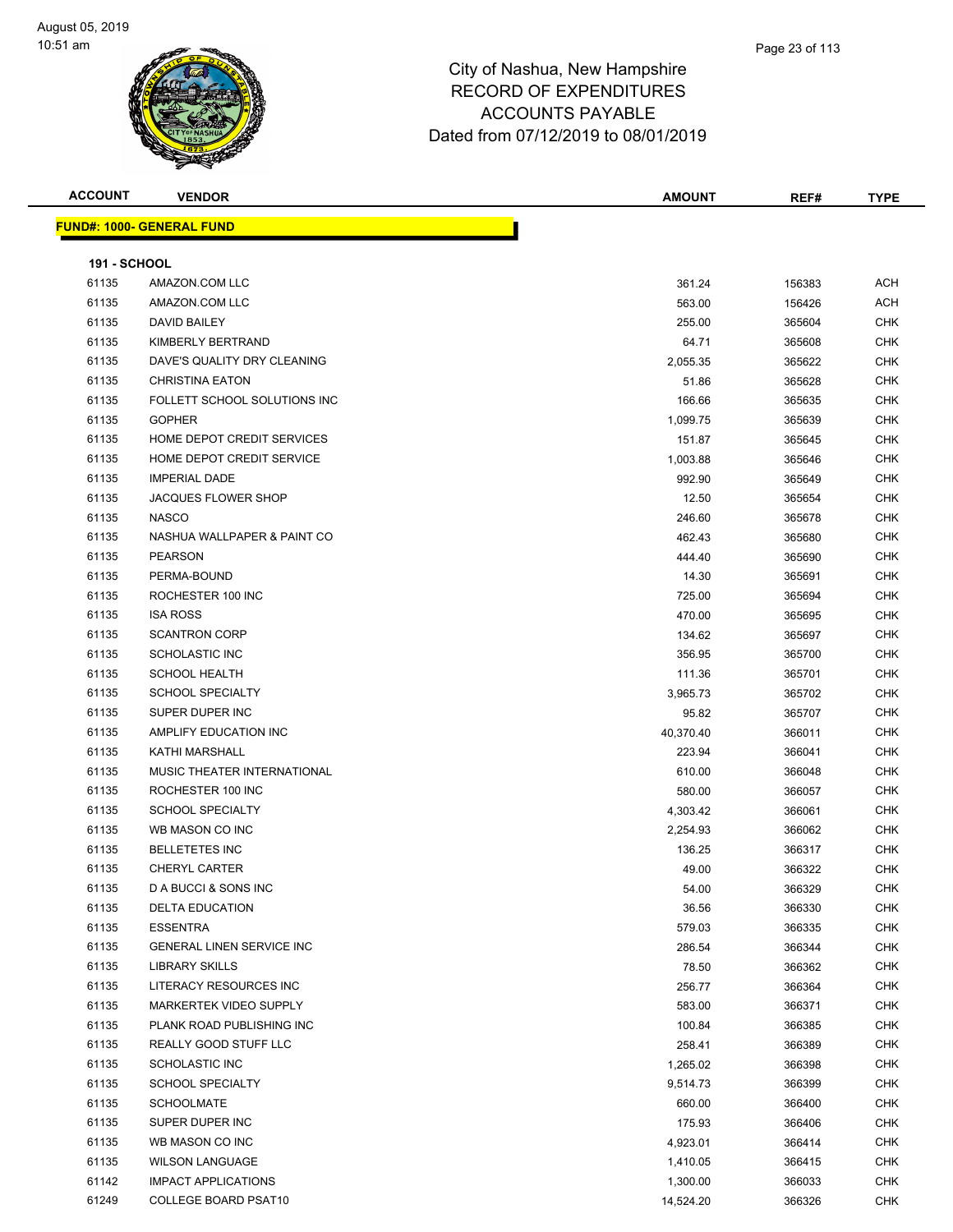

| <b>ACCOUNT</b>      | <b>VENDOR</b>                        | <b>AMOUNT</b> | REF#   | <b>TYPE</b> |
|---------------------|--------------------------------------|---------------|--------|-------------|
|                     | <b>FUND#: 1000- GENERAL FUND</b>     |               |        |             |
|                     |                                      |               |        |             |
| <b>191 - SCHOOL</b> |                                      |               |        |             |
| 61299               | <b>KAMCO LOCK SOLUTIONS</b>          | 4,559.50      | 365657 | <b>CHK</b>  |
| 61299               | <b>KAREN KARIGER</b>                 | 34.00         | 365658 | <b>CHK</b>  |
| 61299               | DONNA LUNA                           | 21.78         | 365665 | <b>CHK</b>  |
| 61299               | <b>MASTER TEACHER</b>                | 349.30        | 365669 | CHK         |
| 61299               | <b>MERRIMACK BUILDING SUPPLY INC</b> | 1,198.00      | 365675 | CHK         |
| 61299               | <b>TARA KINSELLA</b>                 | 69.99         | 366036 | <b>CHK</b>  |
| 61299               | ME O'BRIEN & SONS INC                | 422.28        | 366040 | <b>CHK</b>  |
| 61299               | BUDGET 1 HR. SIGN CTR., INC          | 140.00        | 366321 | CHK         |
| 61299               | <b>FASTENAL CO</b>                   | 1,845.72      | 366337 | <b>CHK</b>  |
| 61299               | HOME DEPOT CREDIT SERVICES           | 92.62         | 366354 | <b>CHK</b>  |
| 61299               | <b>TARA KINSELLA</b>                 | 257.35        | 366361 | <b>CHK</b>  |
| 61299               | ROBERT BROOKE & ASSOCIATES           | 192.45        | 366392 | CHK         |
| 61299               | <b>WAL-MART</b>                      | 419.98        | 366412 | CHK         |
| 61299               | YMCA OF GREATER NASHUA               | 5,271.69      | 366417 | <b>CHK</b>  |
| 61407               | <b>REXEL USA INC</b>                 | 149.67        | 156428 | ACH         |
| 61407               | <b>GRAINGER</b>                      | 1,321.70      | 365640 | <b>CHK</b>  |
| 61407               | INTERSTATE ALL BATTERY CENTER        | 1,500.00      | 365651 | <b>CHK</b>  |
| 61407               | M & M ELECTRICAL SUPPLY CO INC       | 68.92         | 365666 | <b>CHK</b>  |
| 61407               | <b>VANCE ALARMS</b>                  | 700.00        | 365714 | CHK         |
| 61407               | INTERSTATE ALL BATTERY CENTER        | 1,216.98      | 366357 | <b>CHK</b>  |
| 61407               | M & M ELECTRICAL SUPPLY CO INC       | 2,215.93      | 366366 | <b>CHK</b>  |
| 61414               | F W WEBB COMPANY                     | 312.93        | 365632 | <b>CHK</b>  |
| 61414               | <b>GRANITE GROUP</b>                 | 448.00        | 365642 | <b>CHK</b>  |
| 61414               | <b>HAJOCA CORPORATION</b>            | 130.32        | 365643 | CHK         |
| 61414               | <b>HAJOCA CORPORATION</b>            | 466.16        | 366030 | <b>CHK</b>  |
| 61414               | F W WEBB COMPANY                     | 844.19        | 366336 | CHK         |
| 61414               | <b>HAJOCA CORPORATION</b>            | 354.43        | 366348 | CHK         |
| 61421               | TOTAL AIR SUPPLY INC                 | 243.04        | 366409 | CHK         |
| 61428               | AMAZON.COM LLC                       | 344.39        | 156426 | ACH         |
| 61428               | CLEAN-O-RAMA                         | 267.95        | 365616 | CHK         |
| 61428               | <b>IMPERIAL DADE</b>                 | 690.00        | 365649 | <b>CHK</b>  |
| 61428               | NATIONWIDE SALES & SERVICE           | 2,165.45      | 365681 | CHK         |
| 61428               | CLEAN-O-RAMA                         | 71.40         | 366019 | <b>CHK</b>  |
| 61599               | NASHUA OUTDOOR POWER EQUIPMENT       | 278.56        | 365679 | <b>CHK</b>  |
| 61599               | NASHUA OUTDOOR POWER EQUIPMENT       | 1,193.31      | 366376 | <b>CHK</b>  |
| 61599               | R WHITE EQUIPMENT CENTER INC         |               |        | <b>CHK</b>  |
| 61599               | SITEONE LANDSCAPE SUPPLY LLC         | 104.06        | 366388 |             |
|                     |                                      | 707.32        | 366402 | CHK         |
| 61607               | I.T. INSIDERS                        | 90.00         | 365648 | <b>CHK</b>  |
| 61607               | COMPUTER HUT dba IT INSIDERS         | 4,598.00      | 365652 | CHK         |
| 61607               | COMPUTER HUT dba IT INSIDERS         | 803.35        | 366358 | CHK         |
| 61814               | <b>JUNIOR LIBRARY GUILD</b>          | 629.80        | 366035 | CHK         |
| 61814               | FOLLETT SCHOOL SOLUTIONS INC         | 343.52        | 366341 | CHK         |
| 61821               | ASCD                                 | 59.00         | 365603 | <b>CHK</b>  |
| 61821               | <b>JUNIOR LIBRARY GUILD</b>          | 159.99        | 365656 | <b>CHK</b>  |
| 61821               | <b>BREAKOUT INC</b>                  | 50.00         | 366016 | CHK         |
| 61821               | <b>EBSCO INFORMATION SERVICES</b>    | 193.26        | 366023 | CHK         |
| 61875               | <b>HEINEMANN</b>                     | 95.00         | 365644 | <b>CHK</b>  |
| 61875               | UNITED PARCEL SERVICE                | 32.03         | 366311 | <b>CHK</b>  |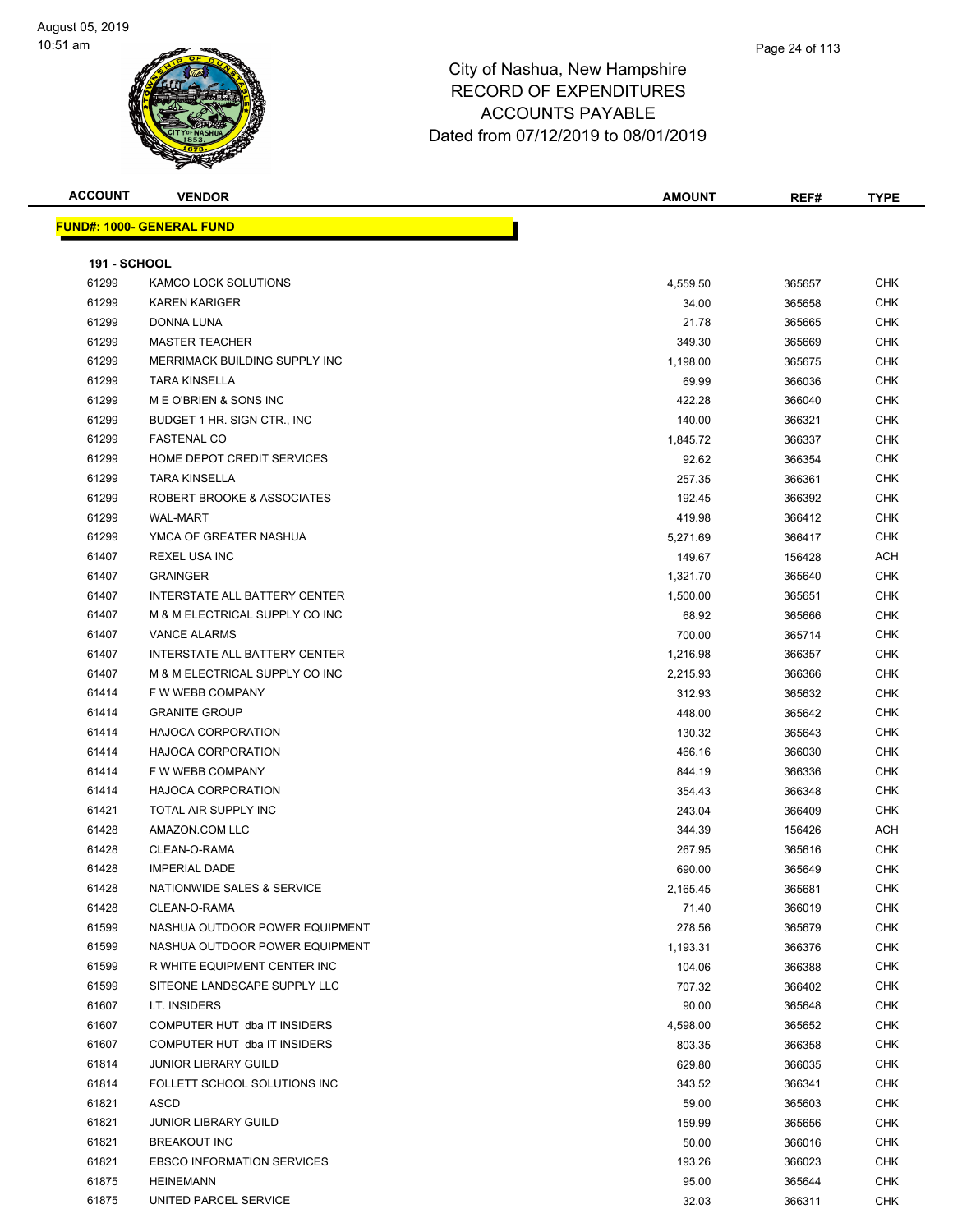

### Page 25 of 113

## City of Nashua, New Hampshire RECORD OF EXPENDITURES ACCOUNTS PAYABLE Dated from 07/12/2019 to 08/01/2019

| COUNT:<br>^' | <b>VENDOR</b> | <b>AMOUN<sup>T</sup></b> | REF#<br>RE. | <b>TYPF</b> |
|--------------|---------------|--------------------------|-------------|-------------|
|              |               |                          |             |             |

|                     | <b>FUND#: 1000- GENERAL FUND</b>      |            |        |            |
|---------------------|---------------------------------------|------------|--------|------------|
| <b>191 - SCHOOL</b> |                                       |            |        |            |
| 61875               | <b>GREAT MINDS</b>                    | 525.82     | 366345 | <b>CHK</b> |
| 61875               | <b>HARTMAN PUBLISHING INC</b>         | 718.91     | 366350 | <b>CHK</b> |
| 61875               | <b>WILSON LANGUAGE</b>                | 462.78     | 366415 |            |
| 71221               | COMPUTER HUT dba IT INSIDERS          | 7,956.00   | 366358 |            |
| 71228               | FRONTLINE TECHNOLOGIES GRP LLC        | 24,622.66  | 156333 | <b>ACH</b> |
| 71228               | <b>JAMF SOFTWARE LLC</b>              | 9,570.00   | 156427 | <b>ACH</b> |
| 71228               | <b>CODEWORK INC</b>                   | 5,280.00   | 365617 |            |
| 71228               | <b>CUSTOM COMPUTER SPECIALIST INC</b> | 6,031.71   | 365620 |            |
| 71228               | <b>EDUCATION LOGISTICS INC.</b>       | 7,207.32   | 365629 |            |
| 71228               | EDUCATOR SOFTWARE SOLUTIONS           | 13,600.00  | 365630 | <b>CHK</b> |
| 71228               | <b>ENERGY CAP INC</b>                 | 1,781.00   | 365631 | <b>CHK</b> |
| 71228               | <b>MASTERLIBRARY LLC</b>              | 7,200.00   | 365670 |            |
| 71228               | <b>TECH4LEARNING INC</b>              | 336.00     | 365708 | <b>CHK</b> |
| 71228               | TMA SYSTEMS LLC                       | 6,758.25   | 365710 | <b>CHK</b> |
| 71228               | DUDE SOLUTIONS INC                    | 15,898.05  | 366022 | <b>CHK</b> |
| 71228               | <b>X2 DEVELOPMENT CORP</b>            | 136,944.00 | 366063 | <b>CHK</b> |
| 71228               | COMPUTER HUT dba IT INSIDERS          | 936.00     | 366358 |            |
| 71228               | <b>STEVEN WANTE</b>                   | 215.75     | 366413 |            |

The Morth World World (1999) STATE STATE STATE STATE STATE STATE STATE STATE STATE STATE STATE STATE STATE STATE STATE STATE STATE STATE STATE STATE STATE STATE STATE STATE STATE STATE STATE STATE STATE STATE STATE STATE S CLEAN-O-RAMA 6,827.71 365616 CHK The Secret of the Service of the Service 1,244.92 and the Service of the Service of the Service of the Service of the Service of the Service of the Service of the Service of the Service of the Service of the Service of the SCHOOL SPECIALTY 2,938.05 365702 CHK WOODWIND & BRASSWIND 284.81 365719 CHK PRO AV SYSTEMS INC 2,031.00 366387 CHK NORWAY SAVINGS BANK 89,211.08 366054 CHK NORWAY SAVINGS BANK 8,013.47 366054 CHK

. . . . . . . . .

. . . . . . . .

. . . . .

 $\mathbb{R}^2$ 

|       | <b>TOTAL 193 - DEBT SERVICE</b> | \$208,481.25 |        |            |
|-------|---------------------------------|--------------|--------|------------|
| 75200 | US BANK N.A. (091000022)        | 33.481.25    | 156381 | <b>ACH</b> |
| 75100 | US BANK N.A. (091000022)        | 175.000.00   | 156381 | <b>ACH</b> |
|       | <b>193 - DEBT SERVICE</b>       |              |        |            |

**TOTAL 191 - SCHOOL \$967,994.45**

**TOTAL FUND 1000 - GENERAL FUND \$5,868,465.81** 

### **FUND#: 1001- GF-CAPITAL IMPROVEMENTS**

**161 - STREETS**

| <b>TOTAL 161 - STREETS</b> |                 |                        | \$4,513,46 |        |            |
|----------------------------|-----------------|------------------------|------------|--------|------------|
|                            | 81100           | CONTINENTAL PAVING INC | 4.015.63   | 366192 | <b>CHK</b> |
|                            | 81100           | BROX INDUSTRIES INC    | 270.64     | 365881 | <b>CHK</b> |
|                            | 81100           | BELLETETES INC         | 227.19     | 365873 | <b>CHK</b> |
|                            | 191 - 91 NEL 19 |                        |            |        |            |

**177 - PARKS & RECREATION**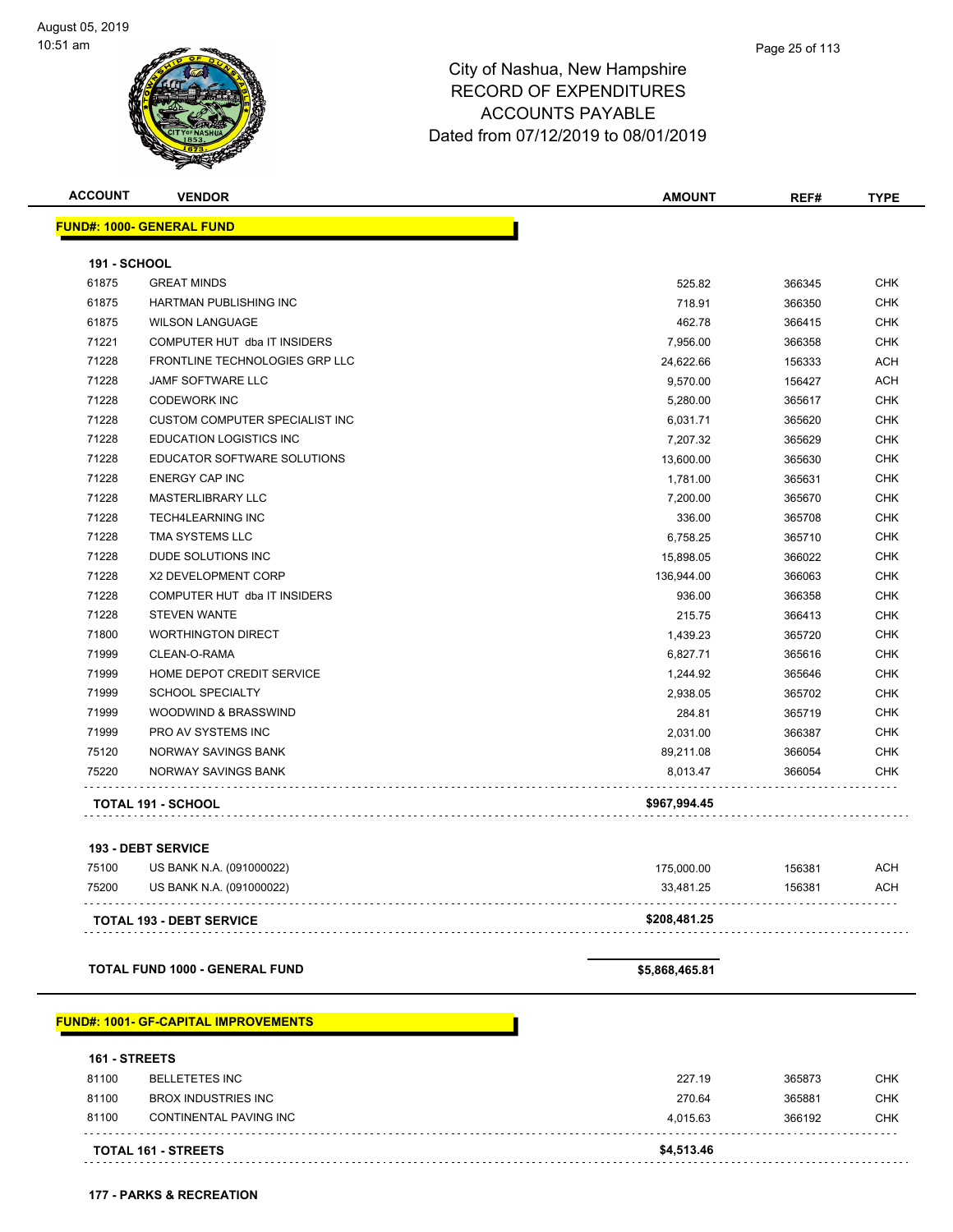| 10:51 am           |                                                          |                                                                                                                                  | Page 26 of 113 |             |
|--------------------|----------------------------------------------------------|----------------------------------------------------------------------------------------------------------------------------------|----------------|-------------|
|                    |                                                          | City of Nashua, New Hampshire<br><b>RECORD OF EXPENDITURES</b><br><b>ACCOUNTS PAYABLE</b><br>Dated from 07/12/2019 to 08/01/2019 |                |             |
| <b>ACCOUNT</b>     | <b>VENDOR</b>                                            | <b>AMOUNT</b>                                                                                                                    | REF#           | <b>TYPE</b> |
|                    | <b>FUND#: 1001- GF-CAPITAL IMPROVEMENTS</b>              |                                                                                                                                  |                |             |
|                    | <b>177 - PARKS &amp; RECREATION</b>                      |                                                                                                                                  |                |             |
| 81100              | SITEONE LANDSCAPE SUPPLY LLC                             | 229.89                                                                                                                           | 366281         | CHK         |
|                    | <b>TOTAL 177 - PARKS &amp; RECREATION</b>                | \$229.89                                                                                                                         |                |             |
|                    | <b>TOTAL FUND 1001 - GF-CAPITAL IMPROVEMENTS</b>         | \$4,743.35                                                                                                                       |                |             |
|                    | <b>FUND#: 1010- GF-PRIOR YEAR ENC &amp; ESCROWS</b>      |                                                                                                                                  |                |             |
| <b>101 - MAYOR</b> |                                                          |                                                                                                                                  |                |             |
| 61299              | <b>MEGAN CARON</b>                                       | 21.85                                                                                                                            | 365410         | <b>CHK</b>  |
| 61299              | PETTY CASH                                               | 16.46                                                                                                                            | 365826         | <b>CHK</b>  |
|                    | <b>TOTAL 101 - MAYOR</b>                                 | \$38.31                                                                                                                          |                |             |
|                    | <b>102 - BOARD OF ALDERMEN</b>                           |                                                                                                                                  |                |             |
| 61299              | <b>CDW GOVERNMENT</b>                                    | 158.69                                                                                                                           | 365482         | CHK         |
|                    | <b>TOTAL 102 - BOARD OF ALDERMEN</b>                     | \$158.69                                                                                                                         |                |             |
| 150 - POLICE       |                                                          |                                                                                                                                  |                |             |
| 61110              | ATLANTIC TACTICAL INC                                    | 1,087.00                                                                                                                         | 365867         | <b>CHK</b>  |
| 71407              | ATLANTIC TACTICAL INC                                    | 22,409.95                                                                                                                        | 365867         | <b>CHK</b>  |
|                    | <b>TOTAL 150 - POLICE</b>                                | \$23,496.95                                                                                                                      |                |             |
|                    | 161 - STREETS                                            |                                                                                                                                  |                |             |
| 54275              | HI WAY SAFETY SYSTEMS INC                                | 28,268.86                                                                                                                        | 156369         | <b>ACH</b>  |
| 71608              | <b>TAPCO</b>                                             | 8,579.19                                                                                                                         | 365987         | <b>CHK</b>  |
| 81706              | TRI STATE CURB INC                                       | 34,119.55                                                                                                                        | 365585         | <b>CHK</b>  |
|                    | <b>TOTAL 161 - STREETS</b>                               | \$70,967.60                                                                                                                      |                |             |
|                    | 183 - ECONOMIC DEVELOPMENT                               |                                                                                                                                  |                |             |
| 55654<br>.         | <b>GREAT AMERICAN DOWNTOWN</b>                           | 10,415.65                                                                                                                        | 366221         | CHK         |
|                    | <b>TOTAL 183 - ECONOMIC DEVELOPMENT</b>                  | \$10,415.65                                                                                                                      |                |             |
|                    | <b>TOTAL FUND 1010 - GF-PRIOR YEAR ENC &amp; ESCROWS</b> | \$105,077.20                                                                                                                     |                |             |
|                    | <u> FUND#: 2100- FOOD SERVICES FUND</u>                  |                                                                                                                                  |                |             |
| 53628              | PCS REVENUE CONTROL SYSTEMS IN                           | 10,118.75                                                                                                                        | 366384         | <b>CHK</b>  |
| 54487              | AFFILIATED HVAC SERVICES LLC                             | 358.00                                                                                                                           | 365600         | <b>CHK</b>  |

| 54487 | BASSETT SERVICES CORPORATION | 1.097.65 | 366314 | СНК |
|-------|------------------------------|----------|--------|-----|
| 55400 | DAHLIA DAIGLE                | 237.36   | 365621 | CHK |
| 61214 | BIMBO FOODS BAKERIES INC     | 241.80   | 365610 | CHK |
| 61214 | GILLS PIZZA CO               | 4.884.90 | 365638 | CHK |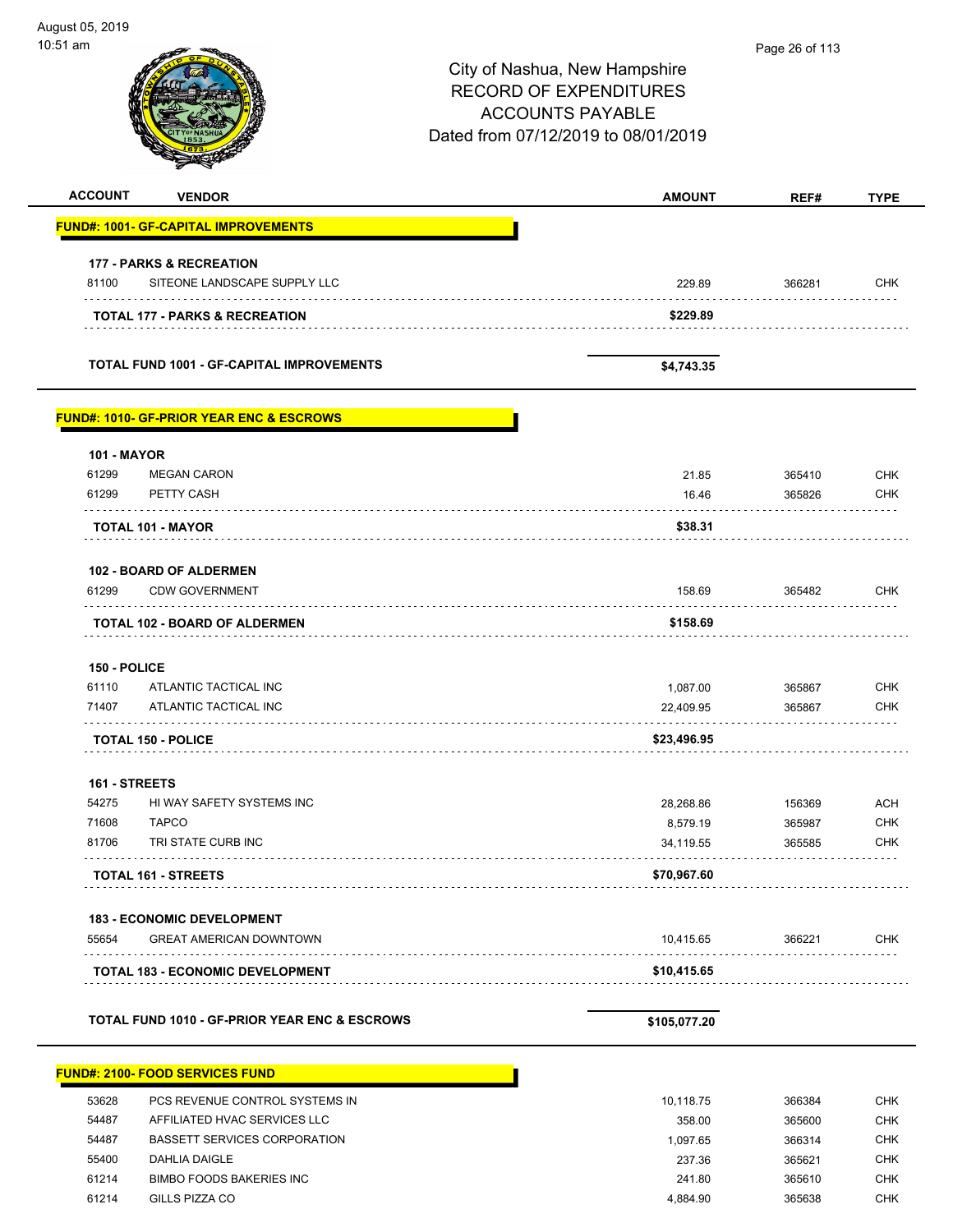| <b>ACCOUNT</b> | <b>VENDOR</b>                                        | <b>AMOUNT</b> | REF#   | <b>TYPE</b> |
|----------------|------------------------------------------------------|---------------|--------|-------------|
|                | <b>FUND#: 2100- FOOD SERVICES FUND</b>               |               |        |             |
| 61214          | NORTHCENTER FOODS                                    | 893.46        | 365688 | <b>CHK</b>  |
|                | <b>TOTAL FUND 2100 - FOOD SERVICES FUND</b>          | \$17,831.92   |        |             |
|                |                                                      |               |        |             |
|                | <b>FUND#: 2120- SUMMER FEEDING PROGRAM FUND</b>      |               |        |             |
| 61214          | <b>BIMBO FOODS BAKERIES INC</b>                      | 781.26        | 365610 | <b>CHK</b>  |
| 61214          | <b>GARELICK FARMS OF FRANKLIN</b>                    | 1,610.58      | 365636 | <b>CHK</b>  |
| 61214          | <b>M SAUNDERS INC</b>                                | 1,774.12      | 365667 | <b>CHK</b>  |
| 61214          | NORTHCENTER FOODS                                    | 9,543.32      | 365688 | <b>CHK</b>  |
| 61214          | <b>BIMBO FOODS BAKERIES INC</b>                      | 352.78        | 366318 | <b>CHK</b>  |
| 61214          | <b>GARELICK FARMS OF FRANKLIN</b>                    | 616.99        | 366342 | <b>CHK</b>  |
| 61214          | M SAUNDERS INC                                       | 628.38        | 366367 | <b>CHK</b>  |
| 61214          | NORTHCENTER FOODS                                    | 1,181.26      | 366381 | CHK         |
| 61299          | <b>IMPERIAL DADE</b>                                 | 3,673.86      | 365649 | <b>CHK</b>  |
|                | <b>TOTAL FUND 2120 - SUMMER FEEDING PROGRAM FUND</b> | \$20,162.55   |        |             |
|                |                                                      |               |        |             |
|                | <b>FUND#: 2201- DRIVERS EDUCATION FUND</b>           |               |        |             |
| 61799          | <b>BEST FORD</b>                                     | 762.69        | 365609 | <b>CHK</b>  |
|                | <b>TOTAL FUND 2201 - DRIVERS EDUCATION FUND</b>      | \$762.69      |        |             |
|                |                                                      |               |        |             |
|                | <b>FUND#: 2207- ADULT ED/CONTINUING ED</b>           |               |        |             |
| 44600          | ALEXIS SCAVETTA                                      | 150.00        | 366397 | <b>CHK</b>  |
| 55300          | <b>LAURIE ROTHHAUS</b>                               | 912.42        | 366393 | <b>CHK</b>  |
| 55699          | PATRICK CHEETHAM                                     | 250.00        | 366383 | <b>CHK</b>  |
| 61135          | <b>JOSTENS INC</b>                                   | 65.44         | 366360 | <b>CHK</b>  |
| 61299          | <b>JACALYN LESSER</b>                                | 889.80        | 366038 | <b>CHK</b>  |
| 61299          | THE COPY SHOP                                        | 188.00        | 366328 | <b>CHK</b>  |
|                | <b>TOTAL FUND 2207 - ADULT ED/CONTINUING ED</b>      | \$2,455.66    |        |             |
|                | <b>FUND#: 2212- ATHLETICS REVENUE FUND</b>           |               |        |             |
| 61299          | NIXON CO INC                                         | 460.00        | 365687 | <b>CHK</b>  |
|                |                                                      |               |        |             |
|                | <b>TOTAL FUND 2212 - ATHLETICS REVENUE FUND</b>      | \$460.00      |        |             |
|                | <b>FUND#: 2222- AFTER SCHOOL PROGRAM</b>             |               |        |             |
| 61299          | <b>GARELICK FARMS OF FRANKLIN</b>                    | 11.29         | 365636 | <b>CHK</b>  |
| 61299          | MARKET BASKET ACCT 2589096                           | 55.77         | 365668 | <b>CHK</b>  |
| 61299          | <b>GARELICK FARMS OF FRANKLIN</b>                    | 53.77         | 366026 | <b>CHK</b>  |
| 61299          | MARKET BASKET ACCT 2589096                           | 13.98         | 366372 | <b>CHK</b>  |
| 61299          | SAMS CLUB/SYNCHRONY BANK                             | 140.00        | 366394 | <b>CHK</b>  |
|                |                                                      |               |        |             |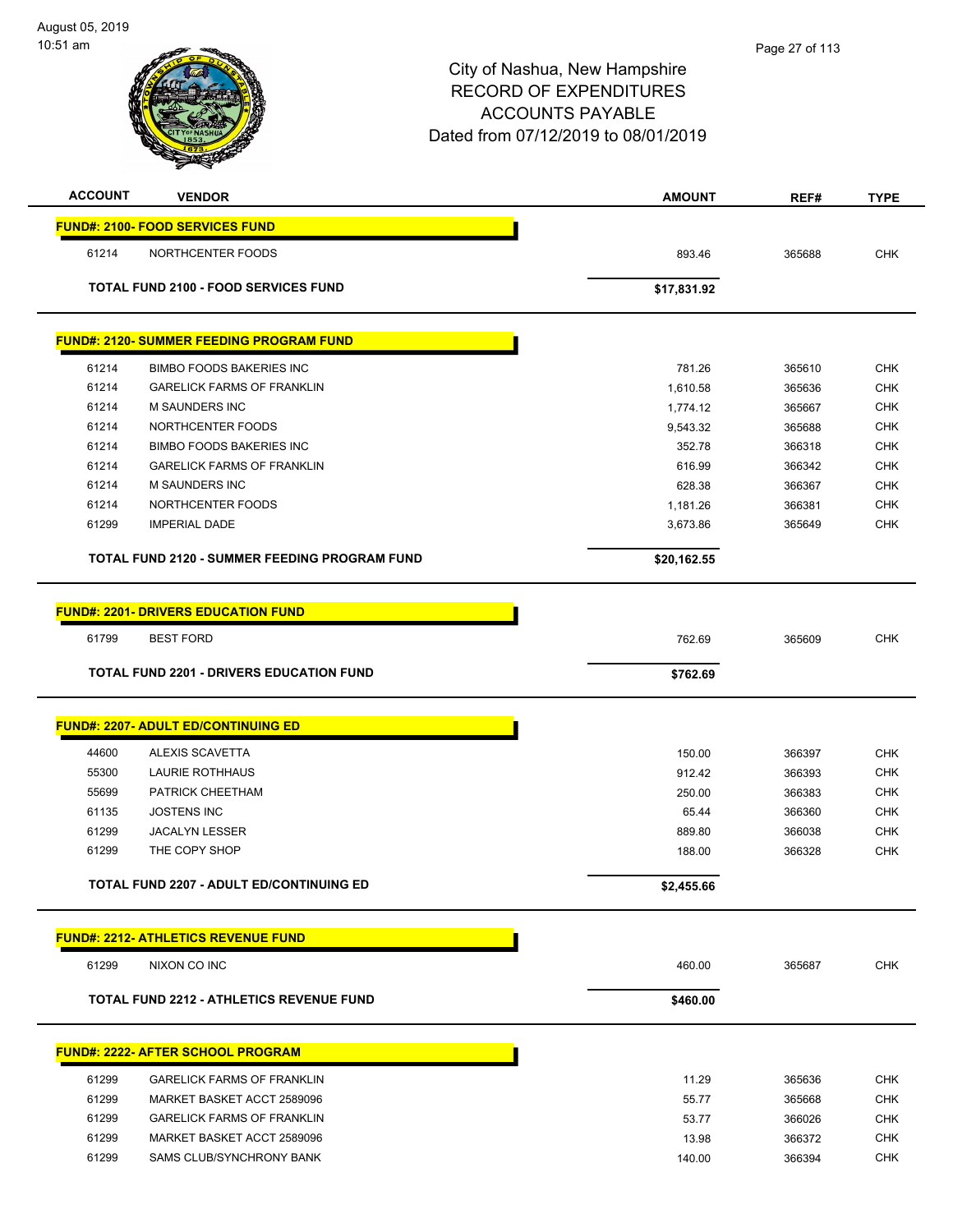| <b>ACCOUNT</b> | <b>VENDOR</b>                                           |                        | AMOUNT      | REF#    | <b>TYPE</b> |
|----------------|---------------------------------------------------------|------------------------|-------------|---------|-------------|
|                | <b>TOTAL FUND 2222 - AFTER SCHOOL PROGRAM</b>           |                        | \$274.81    |         |             |
|                | <b>FUND#: 2501- PUBLIC HEALTH CLIENT FEES FUND</b>      |                        |             |         |             |
| 55514          | CITIZENS BANK CREDIT CARD                               | Treasurer, State of NH | 150.00      | 9201913 | <b>ACH</b>  |
| 55845          | TREASURER STATE OF NH                                   |                        | 60.00       | 365449  | <b>CHK</b>  |
| 55845          | TREASURER STATE OF NH                                   |                        | 180.00      | 366168  | <b>CHK</b>  |
|                | <b>TOTAL FUND 2501 - PUBLIC HEALTH CLIENT FEES FUND</b> |                        | \$390.00    |         |             |
|                |                                                         |                        |             |         |             |
|                | <b>FUND#: 2503- PARKS &amp; REC PROGRAMS FUND</b>       |                        |             |         |             |
| 44549          | <b>JENNIFER DAVIS</b>                                   |                        | 110.00      | 365721  | <b>CHK</b>  |
| 44549          | SRIPRIYA BALASUBRAMANIAN                                |                        | 90.00       | 365722  | <b>CHK</b>  |
| 44549          | <b>NANCY BERNARD</b>                                    |                        | 90.00       | 365723  | <b>CHK</b>  |
| 44549          | <b>DIANE GEAR</b>                                       |                        | 105.00      | 365724  | <b>CHK</b>  |
| 44549          | <b>SHERRY HOULE</b>                                     |                        | 90.00       | 365725  | <b>CHK</b>  |
| 44549          | <b>CHRISTINA PETERS</b>                                 |                        | 90.00       | 365726  | <b>CHK</b>  |
| 44549          | <b>BETH ROY</b>                                         |                        | 90.00       | 365727  | <b>CHK</b>  |
| 44549          | <b>DARAGH TAYLOR</b>                                    |                        | 130.00      | 365728  | <b>CHK</b>  |
| 44549          | <b>JENNIFER TRIPP</b>                                   |                        | 90.00       | 365729  | <b>CHK</b>  |
| 44549          | <b>MARY ANN TRUJILLO</b>                                |                        | 70.00       | 365730  | <b>CHK</b>  |
| 44549          | <b>AMY YANG</b>                                         |                        | 90.00       | 365731  | <b>CHK</b>  |
| 44549          | CATHLEEN CARBONNEAU                                     |                        | 24.00       | 366418  | <b>CHK</b>  |
| 44549          | <b>VASU DASARI</b>                                      |                        | 90.00       | 366419  | <b>CHK</b>  |
| 44549          | <b>JENNIFER DELSESTO</b>                                |                        | 36.00       | 366420  | <b>CHK</b>  |
| 44549          | <b>GRANT DUSTIN</b>                                     |                        | 24.00       | 366421  | <b>CHK</b>  |
| 44549          | <b>KRISTINA EASTON</b>                                  |                        | 17.50       | 366422  | <b>CHK</b>  |
| 44549          | PAYEL GUILBEAULT                                        |                        | 104.00      | 366423  | <b>CHK</b>  |
| 44549          | <b>ELIZABETH HUGHES</b>                                 |                        | 24.00       | 366424  | <b>CHK</b>  |
| 44549          | <b>JYOTHI KOPPALA</b>                                   |                        | 90.00       | 366425  | <b>CHK</b>  |
| 44549          | <b>TARA LAVIGNE</b>                                     |                        | 24.00       | 366426  | <b>CHK</b>  |
| 44549          | <b>TANYA LEBLOND</b>                                    |                        | 24.00       | 366427  | <b>CHK</b>  |
| 44549          | <b>JUDITH MURPHY</b>                                    |                        | 90.00       | 366428  | <b>CHK</b>  |
| 44549          | SOMA NATARAJAN                                          |                        | 220.00      | 366429  | <b>CHK</b>  |
| 44549          | <b>SAM PRATT</b>                                        |                        | 90.00       | 366430  | <b>CHK</b>  |
| 44549          | <b>CRAIG SANOSSIAN</b>                                  |                        | 90.00       | 366431  | <b>CHK</b>  |
| 44549          | <b>LINDSAY STAMAS</b>                                   |                        | 90.00       | 366432  | <b>CHK</b>  |
| 44549          | <b>LINDA WILLETT</b>                                    |                        | 17.50       | 366433  | <b>CHK</b>  |
| 53600          | LONGFELLOW NEW HAMPSHIRE                                |                        | 3,080.00    | 365529  | <b>CHK</b>  |
| 53600          | NRICH INC                                               |                        | 3,275.00    | 366006  | <b>CHK</b>  |
| 53600          | <b>GATE CITY CHARTER SCHOOL</b>                         |                        | 810.00      | 366216  | <b>CHK</b>  |
|                |                                                         |                        |             |         |             |
| 53600          | NRICH INC                                               |                        | 1,860.00    | 366258  | <b>CHK</b>  |
| 61128          | AMAZON.COM LLC                                          |                        | 392.81      | 156361  | <b>ACH</b>  |
|                | <b>TOTAL FUND 2503 - PARKS &amp; REC PROGRAMS FUND</b>  |                        | \$11,517.81 |         |             |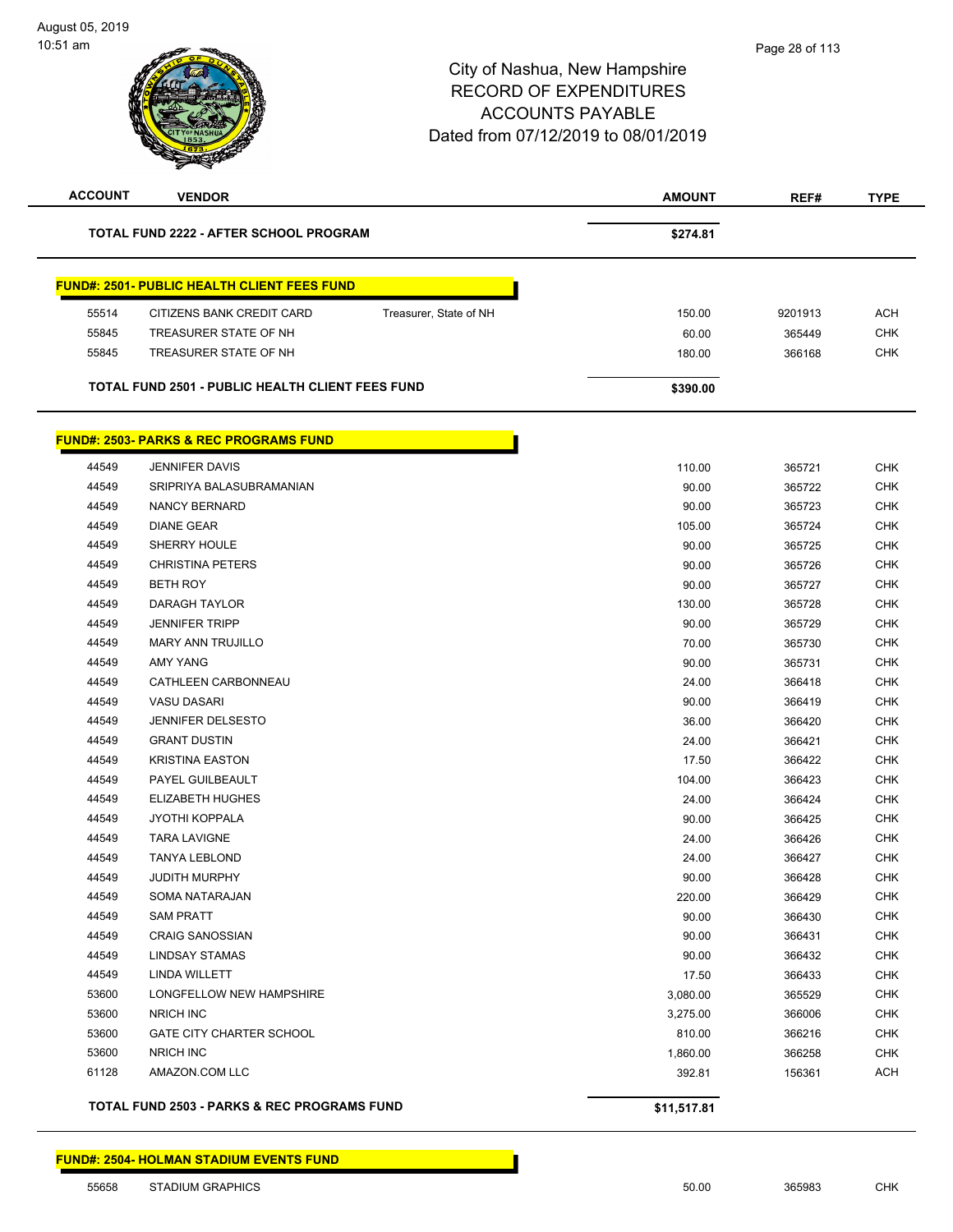August 05, 2019 10:51 am



| <b>ACCOUNT</b> | <b>VENDOR</b>                                      |                       | <b>AMOUNT</b> | REF#    | <b>TYPE</b> |  |  |  |
|----------------|----------------------------------------------------|-----------------------|---------------|---------|-------------|--|--|--|
|                | <b>FUND#: 2504- HOLMAN STADIUM EVENTS FUND</b>     |                       |               |         |             |  |  |  |
| 55699          | BELLAVANCE BEVERAGE CO INC                         |                       | 625.35        | 365471  | <b>CHK</b>  |  |  |  |
| 55699          | WZID-FM                                            |                       | 1,500.00      | 366008  | <b>CHK</b>  |  |  |  |
| 55699          | <b>NHLC FEE</b>                                    |                       | 275.00        | 366141  | <b>CHK</b>  |  |  |  |
| 55699          | CHRISTIAN PARTY RENTAL                             |                       | 4,735.75      | 366191  | <b>CHK</b>  |  |  |  |
|                | TOTAL FUND 2504 - HOLMAN STADIUM EVENTS FUND       |                       | \$7,186.10    |         |             |  |  |  |
|                | <b>FUND#: 2505- PEG ACCESS CHANNELS FUND</b>       |                       |               |         |             |  |  |  |
| 54100          | <b>EVERSOURCE</b>                                  |                       | 295.50        | 365779  | <b>CHK</b>  |  |  |  |
| 54114          | LIBERTY UTILITIES - NH                             |                       | 5.36          | 365785  | <b>CHK</b>  |  |  |  |
| 54114          | <b>DIRECT ENERGY BUSINESS</b>                      |                       | 13.71         | 365898  | <b>CHK</b>  |  |  |  |
| 54141          | PENNICHUCK WATER WORKS INC                         |                       | 18.70         | 365447  | <b>CHK</b>  |  |  |  |
| 55300          | <b>JAMES MCLEAN</b>                                |                       | 115.42        | 365539  | <b>CHK</b>  |  |  |  |
| 55300          | <b>JEFF POEHNERT</b>                               |                       | 362.50        | 365829  | <b>CHK</b>  |  |  |  |
| 55400          | UNIVERISTY OF NEW HAMPSHIRE                        |                       | 350.00        | 365589  | <b>CHK</b>  |  |  |  |
| 55699          | JP PEST SERVICES INC                               |                       | 74.24         | 366236  | <b>CHK</b>  |  |  |  |
| 61100          | WB MASON CO INC                                    |                       | 201.81        | 365592  | <b>CHK</b>  |  |  |  |
| 61100          | CITIZENS BANK CREDIT CARD                          | <b>WHENTOWORK INC</b> | 100.00        | 9201913 | <b>ACH</b>  |  |  |  |
| 61299          | <b>ACCESS AV</b>                                   |                       | 821.00        | 365856  | <b>CHK</b>  |  |  |  |
| 61428          | NEW ENGLAND PAPER & SUPPLY                         |                       | 247.48        | 365548  | <b>CHK</b>  |  |  |  |
| 61428          | WB MASON CO INC                                    |                       | 56.31         | 365592  | <b>CHK</b>  |  |  |  |
| 81100          | <b>ACCESS AV</b>                                   |                       | 7,045.00      | 365856  | <b>CHK</b>  |  |  |  |
|                | <b>TOTAL FUND 2505 - PEG ACCESS CHANNELS FUND</b>  |                       | \$9,707.03    |         |             |  |  |  |
|                | <b>FUND#: 2506- HUNT BLDG FACILITY RENTAL FUND</b> |                       |               |         |             |  |  |  |
| 21709          | ORGANIC WORLD LANGUAGE                             |                       | 400.00        | 365955  | <b>CHK</b>  |  |  |  |
| 53400          | THE MURDER MYSTERY CO                              |                       | 1,798.00      | 365429  | <b>CHK</b>  |  |  |  |
| 53400          | <b>EVENTECTIVE INC</b>                             |                       | 500.00        | 365500  | <b>CHK</b>  |  |  |  |
| 53628          | <b>COMCAST</b>                                     |                       | 86.90         | 365440  | <b>CHK</b>  |  |  |  |
| 54114          | <b>LIBERTY UTILITIES - NH</b>                      |                       | 57.02         | 365795  | <b>CHK</b>  |  |  |  |
| 54141          | PENNICHUCK WATER WORKS INC                         |                       | 304.60        | 365447  | CHK         |  |  |  |
| 54200          | <b>MERRY MAIDS</b>                                 |                       | 490.00        | 365540  | <b>CHK</b>  |  |  |  |
| 54236          | PROTECTION ONE ALARM MONTORING                     |                       | 60.09         | 365965  | <b>CHK</b>  |  |  |  |
| 54280          | SOUTHERN NH PEST CONTROL                           |                       | 53.00         | 365575  | <b>CHK</b>  |  |  |  |
| 61100          | AMAZON.COM LLC                                     |                       | 111.13        | 156417  | <b>ACH</b>  |  |  |  |
| 61100          | WB MASON CO INC                                    |                       | 18.52         | 365592  | <b>CHK</b>  |  |  |  |
|                | TOTAL FUND 2506 - HUNT BLDG FACILITY RENTAL FUND   |                       |               |         |             |  |  |  |
|                |                                                    |                       | \$3,879.26    |         |             |  |  |  |
|                |                                                    |                       |               |         |             |  |  |  |

|       | <u> FUND#: 2511- 201 MAIN STREET RENTAL FUNDI</u> |        |        |     |
|-------|---------------------------------------------------|--------|--------|-----|
| 54100 | EVERSOURCE                                        | 267.77 | 365779 | CHK |
| 54114 | LIBERTY UTILITIES - NH                            | 534.28 | 365797 | СНК |
| 54141 | PENNICHUCK WATER WORKS INC                        | 291.59 | 365846 | CHK |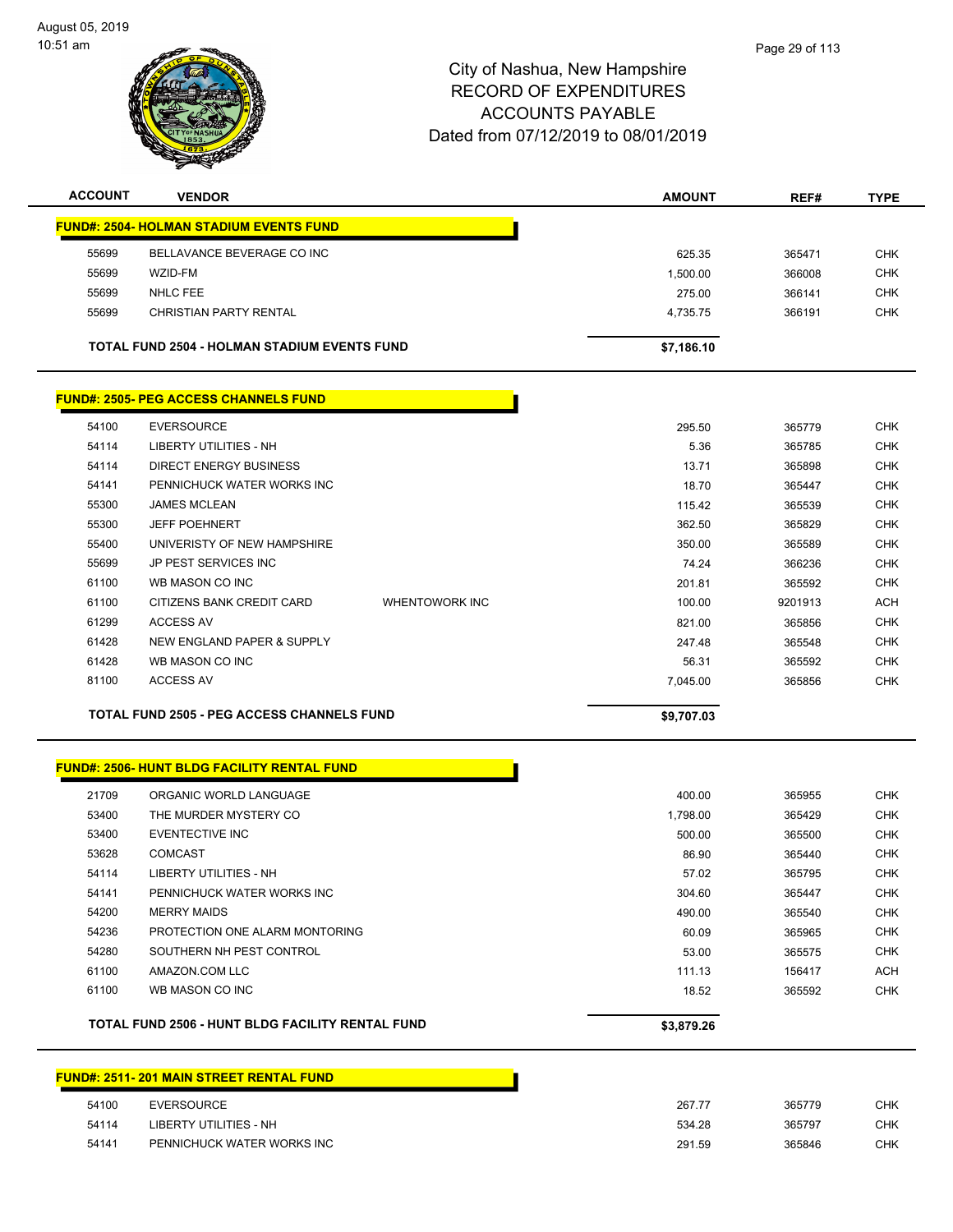| <b>ACCOUNT</b>                                | <b>VENDOR</b>                                       |                                    | <b>AMOUNT</b> | REF#    | <b>TYPE</b> |
|-----------------------------------------------|-----------------------------------------------------|------------------------------------|---------------|---------|-------------|
| TOTAL FUND 2511 - 201 MAIN STREET RENTAL FUND |                                                     | \$1,093.64                         |               |         |             |
|                                               |                                                     |                                    |               |         |             |
|                                               | <b>FUND#: 3040- COMMUNICATIONS GRANTS FUND</b>      |                                    |               |         |             |
|                                               |                                                     |                                    |               |         |             |
| 81300                                         | MOTOROLA SOLUTIONS INC                              |                                    | 13,067.00     | 365443  | <b>CHK</b>  |
|                                               | <b>TOTAL FUND 3040 - COMMUNICATIONS GRANTS FUND</b> |                                    | \$13,067.00   |         |             |
|                                               |                                                     |                                    |               |         |             |
|                                               | <b>FUND#: 3060- FIRE GRANTS FUND</b>                |                                    |               |         |             |
| 55400                                         | CITIZENS BANK CREDIT CARD                           | <b>Hilton Hotels &amp; Resorts</b> | 688.40        | 9201913 | <b>ACH</b>  |
| 55400                                         | CITIZENS BANK CREDIT CARD                           | <b>Hilton Hotels &amp; Resorts</b> | 688.40        | 9201913 | <b>ACH</b>  |
| 55400                                         | CITIZENS BANK CREDIT CARD                           | <b>Hilton Hotels &amp; Resorts</b> | 688.40        | 9201913 | <b>ACH</b>  |
| 55400                                         | CITIZENS BANK CREDIT CARD                           | <b>Hilton Hotels &amp; Resorts</b> | 688.40        | 9201913 | <b>ACH</b>  |
| 55400                                         | CITIZENS BANK CREDIT CARD                           | <b>National Business Furniture</b> | (472.57)      | 9201913 | <b>ACH</b>  |
| 71000                                         | INDUSTRIAL PROTECTION SERVICES                      |                                    | 1,394.00      | 366231  | <b>CHK</b>  |
|                                               | <b>TOTAL FUND 3060 - FIRE GRANTS FUND</b>           |                                    | \$3,675.03    |         |             |
|                                               |                                                     |                                    |               |         |             |
|                                               | <b>FUND#: 3068- COMMUNITY SERVICES GRANTS FUND</b>  |                                    |               |         |             |
| 53142                                         | ML BRAND STRATEGY CONSULTING                        |                                    | 8,000.00      | 156375  | <b>ACH</b>  |
| 53142                                         | ML BRAND STRATEGY CONSULTING                        |                                    | 5,000.00      | 156375  | <b>ACH</b>  |
| 55200                                         | <b>EXECUTIVE INFORMATION SYSTEMS</b>                |                                    | 2,950.00      | 156367  | <b>ACH</b>  |
| 55200                                         | CITIZENS BANK CREDIT CARD                           | Mentimeter                         | 119.88        | 9201913 | <b>ACH</b>  |
| 55200                                         | CITIZENS BANK CREDIT CARD                           | Cisco Systems                      | 162.00        | 9201913 | <b>ACH</b>  |
| 55300                                         | LISA VASQUEZ                                        |                                    | 98.60         | 365423  | <b>CHK</b>  |
| 55300                                         | LISA VASQUEZ                                        |                                    | 46.50         | 365423  | <b>CHK</b>  |
| 55300                                         | <b>NICOLE VIAU</b>                                  |                                    | 31.44         | 366148  | <b>CHK</b>  |
| 55300                                         | <b>BOBBIE BAGLEY</b>                                |                                    | 513.12        | 365814  | <b>CHK</b>  |
| 55300                                         | PATRICIA CROOKER                                    |                                    | 463.02        | 365819  | <b>CHK</b>  |
| 55300                                         | CITIZENS BANK CREDIT CARD                           | The Colony Hotel                   | 151.51        | 9201913 | <b>ACH</b>  |
| 55300                                         | CITIZENS BANK CREDIT CARD                           | The Colony Hotel                   | 151.51        | 9201913 | <b>ACH</b>  |
| 55300                                         | CITIZENS BANK CREDIT CARD                           | Travelocity                        | 522.00        | 9202001 | <b>ACH</b>  |
|                                               |                                                     |                                    |               |         |             |
| 55300                                         | CITIZENS BANK CREDIT CARD                           | Hilton Orlando Bonnet Creek        | (181.39)      | 9202001 | ACH         |
| 55300                                         | <b>JESSICA HILLMAN</b>                              |                                    | 174.96        | 366137  | <b>CHK</b>  |
| 55421                                         | LOWELL COMMUNITY HLTH CTR-CHEC                      |                                    | 30.00         | 366157  | <b>CHK</b>  |
| 55421                                         | CITIZENS BANK CREDIT CARD                           | The Colony Hotel                   | 195.11        | 9201913 | <b>ACH</b>  |
| 55421                                         | CITIZENS BANK CREDIT CARD                           | The Colony Hotel                   | 195.11        | 9201913 | <b>ACH</b>  |
| 55421                                         | <b>GEOCKO INC</b>                                   |                                    | 4,450.00      | 156321  | <b>ACH</b>  |
| 55421                                         | ML BRAND STRATEGY CONSULTING                        |                                    | 3,750.00      | 156375  | <b>ACH</b>  |
| 55600                                         | CHANNING BETE CO INC                                |                                    | 331.33        | 365484  | <b>CHK</b>  |
| 55600                                         | <b>ALPHAGRAPHICS</b>                                |                                    | 2,107.70      | 365862  | <b>CHK</b>  |
| 55600                                         | <b>HEALTH PROMOTIONS</b>                            |                                    | 577.56        | 365920  | <b>CHK</b>  |
| 55600                                         | <b>HEALTH PROMOTIONS</b>                            |                                    | 299.78        | 366224  | <b>CHK</b>  |
| 55600                                         | <b>ALPHAGRAPHICS</b>                                |                                    | 1,001.39      | 365460  | <b>CHK</b>  |
| 55600                                         | <b>ALPHAGRAPHICS</b>                                |                                    | 3,449.51      | 365460  | <b>CHK</b>  |
| 55600                                         | <b>ALPHAGRAPHICS</b>                                |                                    | 450.45        | 365862  | <b>CHK</b>  |
| 55600                                         | NH PRINT & MAIL SERVICES                            |                                    | 677.94        | 366256  | <b>CHK</b>  |
| 55699                                         | SOUTHERN NH HIV AIDS                                |                                    | 7,498.00      | 365574  | <b>CHK</b>  |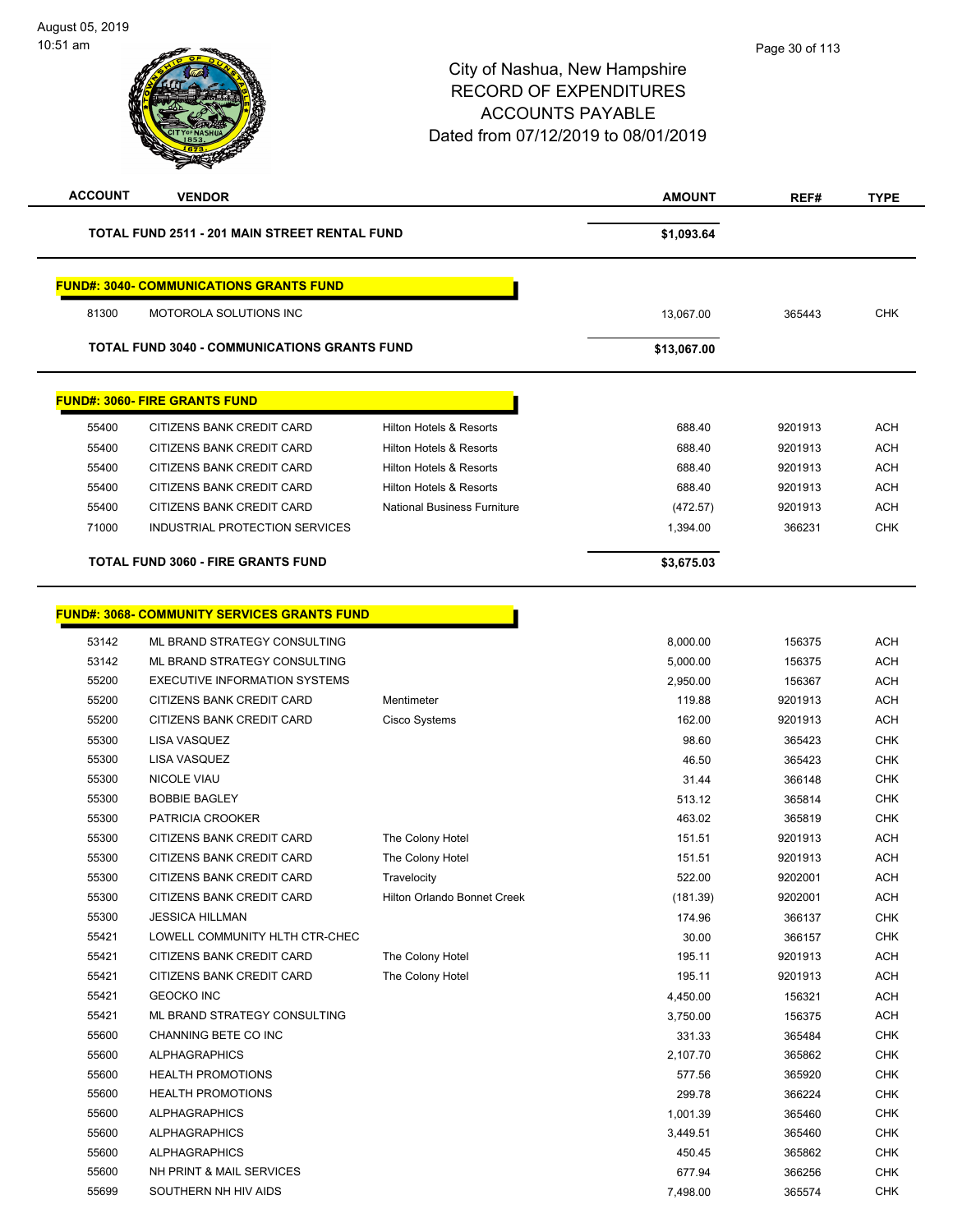

| <b>ACCOUNT</b> | <b>VENDOR</b>                                           |                    | <b>AMOUNT</b>    | REF#             | <b>TYPE</b> |
|----------------|---------------------------------------------------------|--------------------|------------------|------------------|-------------|
|                | <b>FUND#: 3068- COMMUNITY SERVICES GRANTS FUND</b>      |                    |                  |                  |             |
| 55810          | <b>HARBOR HOMES INC</b>                                 |                    | 24,995.00        | 365916           | <b>CHK</b>  |
| 61100          | WB MASON CO INC                                         |                    | 3.19             | 366004           | <b>CHK</b>  |
| 61250          | CITIZENS BANK CREDIT CARD                               | Facebook           | 12.19            | 9201913          | <b>ACH</b>  |
| 61250          | AMAZON.COM LLC                                          |                    | 82.71            | 156417           | <b>ACH</b>  |
| 61250          | <b>GEOCKO INC</b>                                       |                    | 4,000.00         | 156321           | <b>ACH</b>  |
| 61250          | NH PRINT & MAIL SERVICES                                |                    | 1,063.23         | 365951           | <b>CHK</b>  |
| 68235          | SOUTHERN NH HIV AIDS                                    |                    | 525.00           | 365574           | <b>CHK</b>  |
| 68235          | <b>HARBOR HOMES INC</b>                                 |                    | 1,762.00         | 365916           | <b>CHK</b>  |
| 68350          | <b>VERDE TECHNOLOGIES</b>                               |                    | 521.00           | 366002           | <b>CHK</b>  |
| 69025          | <b>HARBOR HOMES INC</b>                                 |                    | 174.00           | 365916           | <b>CHK</b>  |
|                |                                                         |                    |                  |                  |             |
|                | <b>TOTAL FUND 3068 - COMMUNITY SERVICES GRANTS FUND</b> |                    | \$76,355.35      |                  |             |
|                | <b>FUND#: 3070- COMMUNITY HEALTH GRANTS FUND</b>        |                    |                  |                  |             |
| 53400          | POSITIVE PROMOTIONS INC                                 |                    |                  |                  | <b>CHK</b>  |
| 54221          | <b>STERICYCLE INC</b>                                   |                    | 339.99<br>184.92 | 365962<br>366287 | <b>CHK</b>  |
| 55300          | <b>OMAYRA GUTIERREZ</b>                                 |                    | 24.36            | 365416           | <b>CHK</b>  |
| 55300          | <b>SASCHA POTZKA</b>                                    |                    | 23.20            | 365433           | <b>CHK</b>  |
| 55300          | CITIZENS BANK CREDIT CARD                               | Colony Hotel       | 151.51           | 9201913          | <b>ACH</b>  |
| 55421          | LOWELL COMMUNITY HLTH CTR-CHEC                          |                    | 30.00            | 366157           | <b>CHK</b>  |
| 55600          | <b>ALPHAGRAPHICS</b>                                    |                    | 60.45            | 365460           | <b>CHK</b>  |
| 61135          | CHANNING BETE CO INC                                    |                    | 158.33           | 365484           | <b>CHK</b>  |
| 61135          | CHANNING BETE CO INC                                    |                    | 1,025.00         | 365484           | <b>CHK</b>  |
| 61142          | <b>EVOLVE TECHNOLOGIES CORP</b>                         |                    | 2,333.38         | 366207           | <b>CHK</b>  |
| 61142          | MAGELLAN DIAGNOSTICS INC                                |                    | 400.34           | 365534           | <b>CHK</b>  |
| 61250          | ALTERNATE TRANSIT ADVERTISING                           |                    | 425.00           | 365464           | <b>CHK</b>  |
| 61250          | <b>OUTFRONT MEDIA LLC</b>                               |                    | 6,000.00         | 366260           | <b>CHK</b>  |
| 61250          | <b>OUTFRONT MEDIA LLC</b>                               |                    | 6,000.00         | 366260           | <b>CHK</b>  |
| 61250          | CITIZENS BANK CREDIT CARD                               | <b>Dollar Tree</b> | 540.00           | 9201913          | <b>ACH</b>  |
| 61250          | <b>RIVERWORKS PRINTING</b>                              |                    | 314.00           | 365565           | <b>CHK</b>  |
| 61250          | ALTERNATE TRANSIT ADVERTISING                           |                    | 2,580.00         | 365866           | <b>CHK</b>  |
| 61250          | POSITIVE PROMOTIONS INC                                 |                    | 464.40           | 365962           | <b>CHK</b>  |
| 61250          | POSITIVE PROMOTIONS INC                                 |                    | 347.25           | 366268           | <b>CHK</b>  |
|                | TOTAL FUND 3070 - COMMUNITY HEALTH GRANTS FUND          |                    | \$21,402.13      |                  |             |
|                |                                                         |                    |                  |                  |             |
|                | <b>FUND#: 3080- COMMUNITY DEVELOPMENT GRANTS</b>        |                    |                  |                  |             |
| 53107          | STANTEC CONSULTING SERVICES                             |                    | 14,316.67        | 365577           | <b>CHK</b>  |
| 54285          | SOLITUDE LAKE MANAGEMENT LLC                            |                    | 18,121.00        | 365979           | <b>CHK</b>  |
|                | TOTAL FUND 3080 - COMMUNITY DEVELOPMENT GRANTS          |                    | \$32,437.67      |                  |             |
|                | <b>FUND#: 3090- URBAN PROGRAM GRANTS FUND</b>           |                    |                  |                  |             |
| 54225          | ALCHEMY LEAD MANAGMENT                                  |                    | 8,199.00         | 365457           | <b>CHK</b>  |
| 55307          | STEPHEN D VEGA                                          |                    | 70.96            | 365439           | <b>CHK</b>  |
| 68345          | JUAN ANTONIO CISNEROS                                   |                    | 350.00           | 365816           | <b>CHK</b>  |
|                |                                                         |                    |                  |                  |             |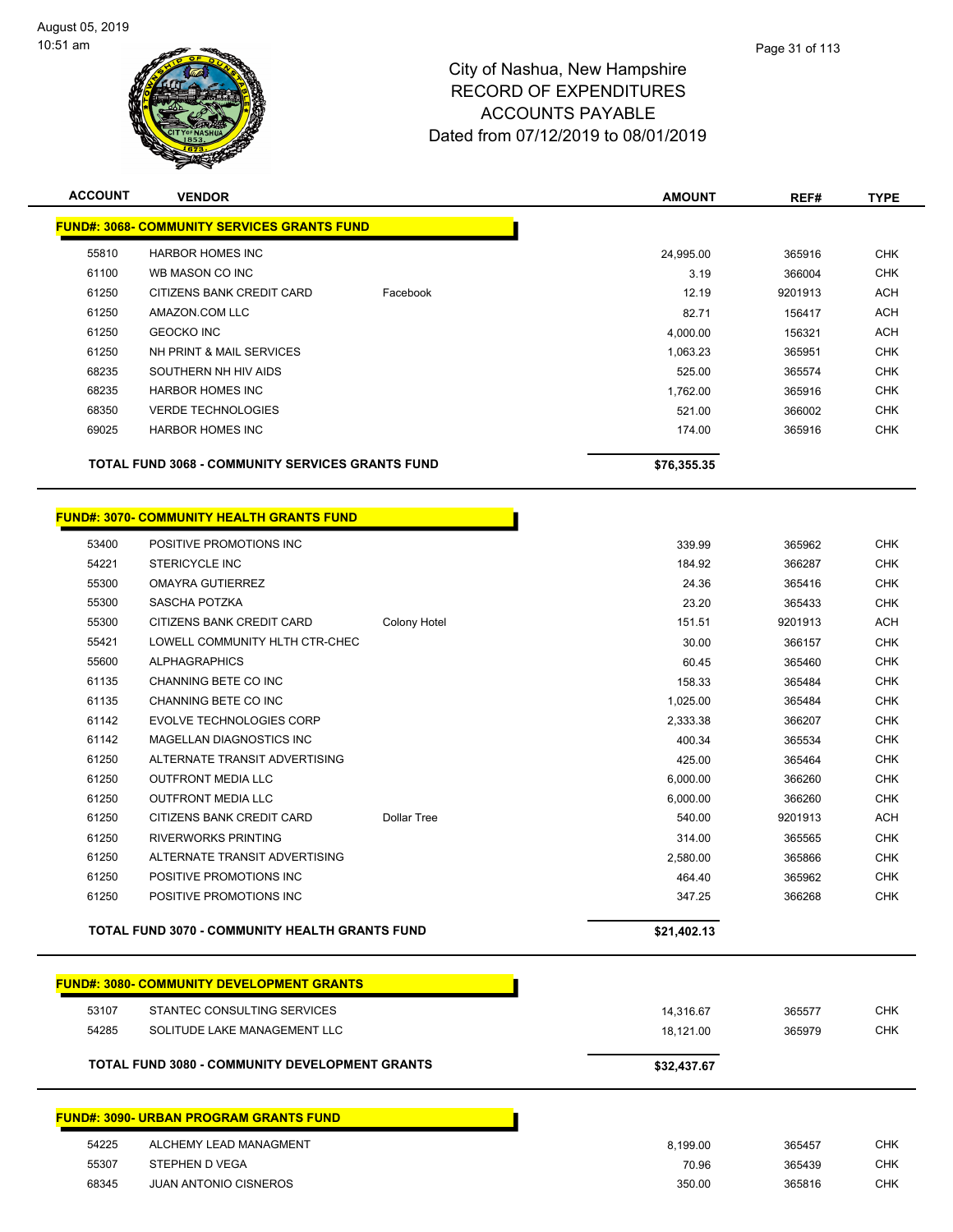August 05, 2019 10:51 am

**FUND#: 3090** 

**FUND#: 3120** 



## City of Nashua, New Hampshire RECORD OF EXPENDITURES ACCOUNTS PAYABLE Dated from 07/12/2019 to 08/01/2019

| <b>ACCOUNT</b> | <b>VENDOR</b>                                 | <b>AMOUNT</b> | REF#   | <b>TYPE</b> |
|----------------|-----------------------------------------------|---------------|--------|-------------|
|                | <u> IND#: 3090- URBAN PROGRAM GRANTS FUND</u> |               |        |             |
| 69010          | J LAWRENCE HALL INC                           | 49,710.00     | 365419 | <b>CHK</b>  |
| 69025          | NWGM TITLE HOLDING CO II INC                  | 169,196.28    | 365952 | <b>CHK</b>  |
|                | TOTAL FUND 3090 - URBAN PROGRAM GRANTS FUND   | \$227,526.24  |        |             |
|                | <u> IND#: 3120- TRANSIT GRANTS FUND</u>       |               |        |             |
| 54100          | <b>EVERSOURCE</b>                             | 1,093.33      | 365779 | CHK         |
| 54114          | <b>DIRECT ENERGY BUSINESS</b>                 | 50.74         | 365898 | <b>CHK</b>  |
| 54114          | LIBERTY UTILITIES - NH                        | 54.36         | 365798 | <b>CHK</b>  |
| 54114          | DIRECT ENERGY BUSINESS                        | 0.53          | 365898 | <b>CHK</b>  |
| 54114          | LIBERTY UTILITIES - NH                        | 19.83         | 365785 | <b>CHK</b>  |
| 54114          | LIBERTY UTILITIES - NH                        | 63.24         | 365786 | <b>CHK</b>  |
| 54141          | PENNICHUCK WATER WORKS INC                    | 68.57         | 365447 | <b>CHK</b>  |
| 54141          | PENNICHUCK WATER WORKS INC                    | 55.38         | 365846 | <b>CHK</b>  |
| 54280          | GAGNONS ELECTRICAL SERVICE INC                | 152.88        | 365908 | <b>CHK</b>  |
| 54280          | MERCIER ELECTRIC COMMUNICATION                | 572.39        | 365943 | <b>CHK</b>  |
| 54280          | HOME DEPOT CREDIT SERVICE 3065                | 29.97         | 365517 | <b>CHK</b>  |
| 54280          | HOME DEPOT CREDIT SERVICE 3065                | 3.52          | 365921 | <b>CHK</b>  |
| 55109          | CONSOLIDATED COMMUNICATIONS                   | 196.00        | 365836 | <b>CHK</b>  |
| 55109          | CONSOLIDATED COMMUNICATIONS                   | 50.00         | 366154 | <b>CHK</b>  |
| 55200          | THE BUS COALITION                             | 125.00        | 365478 | <b>CHK</b>  |
| 55400          | <b>CAMILLE PATTISON</b>                       | 291.54        | 365553 | <b>CHK</b>  |
| 55400          | <b>KRISTI GILLETTE</b>                        | 105.02        | 365820 | <b>CHK</b>  |
| 55400          | LOUISE WOODWORTH                              | 77.18         | 365833 | <b>CHK</b>  |
| 55400          | PLAN NH                                       | 80.00         | 366266 | <b>CHK</b>  |
| 55699          | PRINT FACTORY                                 | 49.00         | 365964 | <b>CHK</b>  |
| 55699          | JP PEST SERVICES INC                          | 67.00         | 366236 | <b>CHK</b>  |
| 61100          | WB MASON CO INC                               | 50.19         | 365592 | <b>CHK</b>  |
| 61100          | WB MASON CO INC                               | 208.33        | 366004 | <b>CHK</b>  |
| 61100          | AMAZON.COM LLC                                | 22.98         | 156417 | <b>ACH</b>  |
| 61299          | HOME DEPOT CREDIT SERVICE 3065                | 6.46          | 365921 | <b>CHK</b>  |
| 61299          | <b>BLUE RESERVE WATER</b>                     | 63.00         | 366186 | <b>CHK</b>  |
| 61299          | AMAZON.COM LLC                                | 67.62         | 156361 | <b>ACH</b>  |
| 61299          | <b>IMPERIAL DADE</b>                          | 227.51        | 365520 | <b>CHK</b>  |
| 61299          | AMAZON.COM LLC                                | 61.25         | 156361 | <b>ACH</b>  |
| 61299          | HOME DEPOT CREDIT SERVICE 3065                | 31.26         | 365921 | <b>CHK</b>  |
| 61300          | <b>CITY OF NASHUA</b>                         | 92.19         | 365817 | <b>CHK</b>  |
| 61300          | <b>CITY OF NASHUA</b>                         | 4,892.88      | 365817 | <b>CHK</b>  |
| 61310          | AVSG LP                                       | 17,330.79     | 365868 | <b>CHK</b>  |
| 61709          | <b>RYDER FLEET PRODUCTS</b>                   | 514.32        | 366275 | <b>CHK</b>  |
| 61799          | SANEL NAPA                                    | 44.79         | 365568 | <b>CHK</b>  |
| 61799          | DATTCO, INC                                   | 390.00        | 365896 | <b>CHK</b>  |
| 61799          | ALLIANCE BUS GROUP INC                        | 441.42        | 365459 | <b>CHK</b>  |

 ALLIANCE BUS GROUP INC 424.48 366178 CHK CUMMINS NORTHEAST LLC 62.25 365492 CHK SANEL NAPA 86.57 365568 CHK SANEL NAPA 174.14 365568 CHK er by the matrix of the matrix of the matrix of the matrix of the matrix of the matrix of the matrix of the matrix of the matrix of the matrix of the matrix of the matrix of the matrix of the matrix of the matrix of the ma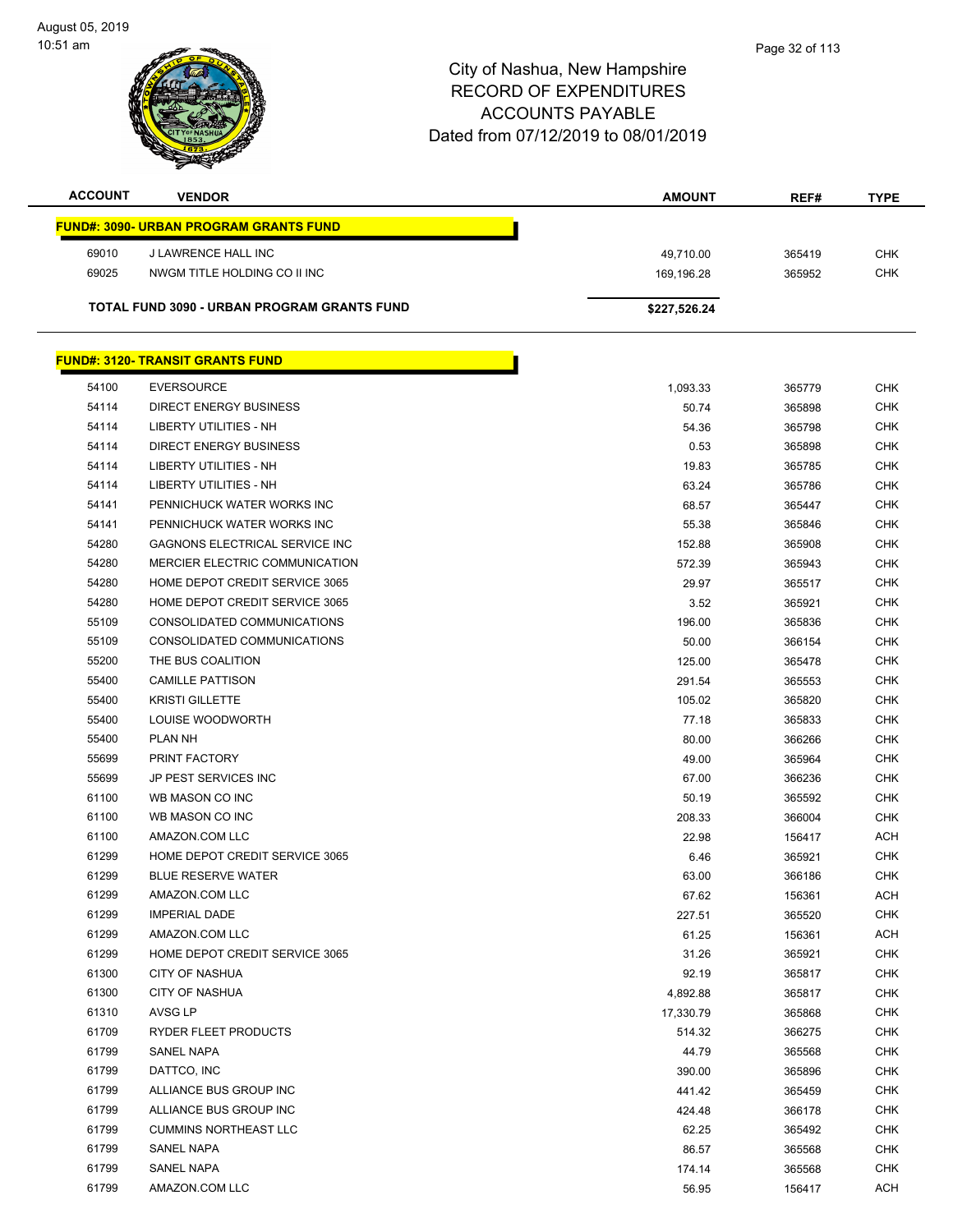

| <b>ACCOUNT</b> | <b>VENDOR</b>                                               | <b>AMOUNT</b> | REF#   | <b>TYPE</b> |
|----------------|-------------------------------------------------------------|---------------|--------|-------------|
|                | <b>FUND#: 3120- TRANSIT GRANTS FUND</b>                     |               |        |             |
| 61799          | <b>CUMMINS NORTHEAST LLC</b>                                | 274.95        | 365894 | <b>CHK</b>  |
| 61799          | <b>RYDER FLEET PRODUCTS</b>                                 | 137.56        | 365974 | <b>CHK</b>  |
| 61799          | <b>CUMMINS NORTHEAST LLC</b>                                | 26.81         | 366195 | <b>CHK</b>  |
| 61799          | QUIRK GM PARTS DEPOT                                        | 91.43         | 365966 | <b>CHK</b>  |
| 61799          | QUIRK GM PARTS DEPOT                                        | 18.21         | 366271 | <b>CHK</b>  |
| 61799          | <b>RYDER FLEET PRODUCTS</b>                                 | 44.35         | 365974 | <b>CHK</b>  |
| 61799          | FREIGHTLINER OF NH INC                                      | 20.00         | 366215 | <b>CHK</b>  |
| 68240          | <b>SARA O'NEIL</b>                                          | 50.43         | 365430 | <b>CHK</b>  |
| 68240          | <b>CAMILLE PATTISON</b>                                     | 251.88        | 365553 | <b>CHK</b>  |
| 68240          | PETTY CASH                                                  | 24.98         | 365826 | <b>CHK</b>  |
| 68240          | <b>CRESTLINE SPECIALTIES INC</b>                            | (834.52)      | 366194 | <b>CHK</b>  |
|                | <b>TOTAL FUND 3120 - TRANSIT GRANTS FUND</b>                | \$28,560.94   |        |             |
|                | <b>FUND#: 3200- PARKS &amp; RECREATION GRANTS FUND</b>      |               |        |             |
| 61107          | SUPERIOR RECREATIONAL PRODUCTS                              | 1,100.00      | 156423 | <b>ACH</b>  |
|                | <b>TOTAL FUND 3200 - PARKS &amp; RECREATION GRANTS FUND</b> | \$1,100.00    |        |             |
|                | <b>FUND#: 3800- SCHOOL GRANTS FUND</b>                      |               |        |             |
| 53600          | <b>STEVE BLUNT</b>                                          | 500.00        | 366014 | <b>CHK</b>  |
| 53600          | <b>STEVE BLUNT</b>                                          | 250.00        | 366319 | <b>CHK</b>  |
| 53600          | <b>STEVE BLUNT</b>                                          | 500.00        | 366014 | <b>CHK</b>  |
| 53600          | <b>STEVE BLUNT</b>                                          | 250.00        | 366319 | <b>CHK</b>  |
| 53600          | <b>STEVE BLUNT</b>                                          | 500.00        | 366014 | <b>CHK</b>  |

| 53600 | <b>STEVE BLUNT</b>                  | 250.00    | 366319 | <b>CHK</b> |
|-------|-------------------------------------|-----------|--------|------------|
| 53600 | <b>STEVE BLUNT</b>                  | 500.00    | 366014 | <b>CHK</b> |
| 53600 | <b>STEVE BLUNT</b>                  | 250.00    | 366319 | <b>CHK</b> |
| 53600 | <b>STEVE BLUNT</b>                  | 500.00    | 366014 | <b>CHK</b> |
| 53600 | <b>STEVE BLUNT</b>                  | 250.00    | 366319 | CHK        |
| 53614 | <b>GROW NASHUA</b>                  | 8,719.69  | 366029 | <b>CHK</b> |
| 53614 | <b>GROW NASHUA</b>                  | 13,242.02 | 366346 | <b>CHK</b> |
| 53628 | ROBERT F LUKASIAK JR                | 3,553.74  | 366365 | <b>CHK</b> |
| 53628 | YMCA OF GREATER NASHUA              | 4,227.38  | 366417 | <b>CHK</b> |
| 53628 | <b>REACH THE TOP TUTORING</b>       | 925.00    | 365692 | <b>CHK</b> |
| 53628 | NORTHEAST REHABILITATION HOSP       | 391.43    | 366053 | CHK        |
| 53628 | <b>BAY STATE INTERPRETING</b>       | 52.50     | 365606 | <b>CHK</b> |
| 53628 | ASCENTRIA COMMUNITY SERVICES        | 106.00    | 366013 | <b>CHK</b> |
| 53628 | <b>BOOTHBY THERAPY SERVICES LLC</b> | 224.55    | 365612 | CHK        |
| 53628 | <b>INTERIM HEALTH CARE</b>          | 1,400.00  | 365650 | <b>CHK</b> |
| 53628 | LITERACY LEARNING SOLUTIONS         | 400.00    | 365664 | <b>CHK</b> |
| 53628 | MAXIM HEALTHCARE SERVICES INC       | 1,494.50  | 365671 | CHK        |
| 53628 | <b>GATEWAYS COMMUNITY SERVICES</b>  | 1,000.00  | 366027 | <b>CHK</b> |
| 53628 | <b>INTERIM HEALTHCARE</b>           | 816.00    | 366034 | CHK        |
| 53628 | LITERACY LEARNING SOLUTIONS         | 2,491.66  | 366039 | <b>CHK</b> |
| 53628 | MAXIM HEALTHCARE SERVICES INC       | 2,813.00  | 366042 | <b>CHK</b> |
| 54807 | <b>FIRST CHURCH</b>                 | 4,006.00  | 366338 | CHK        |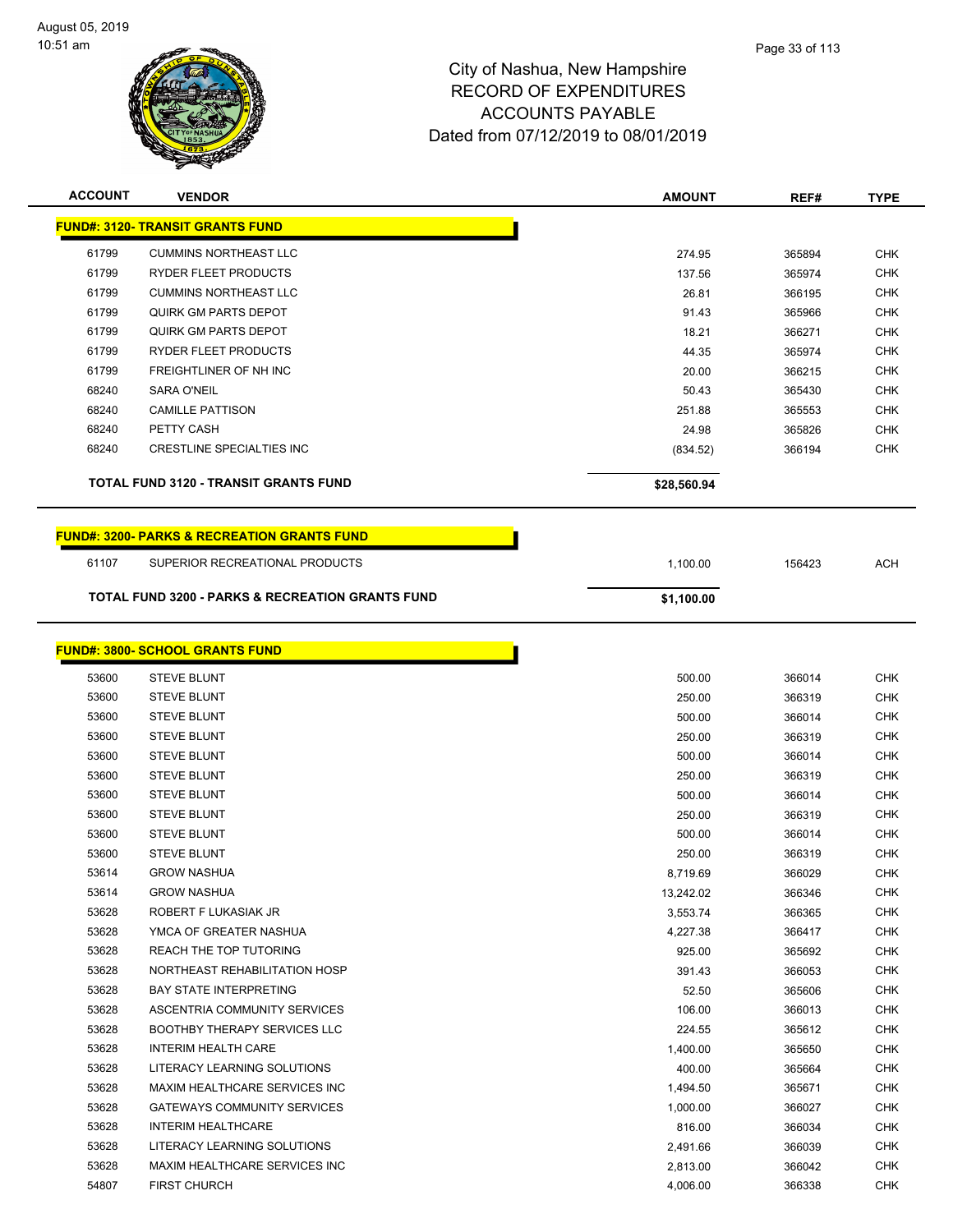

| <b>ACCOUNT</b> | <b>VENDOR</b>                          | <b>AMOUNT</b> | REF#   | <b>TYPE</b> |
|----------------|----------------------------------------|---------------|--------|-------------|
|                | <b>FUND#: 3800- SCHOOL GRANTS FUND</b> |               |        |             |
| 55109          | CONSOLIDATED COMMUNICATIONS            | 179.15        | 366154 | <b>CHK</b>  |
| 55300          | <b>JENNIFER SCARPATI</b>               | 2,053.48      | 366059 | <b>CHK</b>  |
| 55300          | <b>CHERRIE FULTON</b>                  | 878.38        | 366025 | <b>CHK</b>  |
| 55300          | <b>CHAS MILLER</b>                     | 872.40        | 366045 | <b>CHK</b>  |
| 55300          | <b>JENNIFER SCARPATI</b>               | 513.34        | 366059 | <b>CHK</b>  |
| 55300          | <b>COLLEEN HUSSEY</b>                  | 739.00        | 366356 | <b>CHK</b>  |
| 55300          | <b>JENNIFER SCARPATI</b>               | 369.50        | 366396 | <b>CHK</b>  |
| 55300          | <b>ABBY ST PIERRE</b>                  | 513.34        | 366404 | <b>CHK</b>  |
| 55300          | AMANDA BASTONI                         | 2,740.00      | 366315 | <b>CHK</b>  |
| 55307          | <b>JENNIFER BOUDRIEAU</b>              | 97.62         | 366015 | CHK         |
| 55400          | <b>TRACEY A CASSADY</b>                | 880.52        | 366323 | CHK         |
| 55690          | CHRISTIANSON BUS CO LLC                | 1,645.00      | 366325 | <b>CHK</b>  |
| 55690          | MANCHESTER SCHOOL DISTRICT             | 6,422.52      | 366368 | <b>CHK</b>  |
| 55690          | NRT BUS INC                            | 2,530.00      | 366382 | <b>CHK</b>  |
| 61135          | <b>SCHOOL SPECIALTY</b>                | 1,759.87      | 366061 | <b>CHK</b>  |
| 61135          | UNITED PARCEL SERVICE                  | 6.00          | 366311 | <b>CHK</b>  |
| 61135          | <b>FLAGHOUSE INC</b>                   | 1,074.04      | 366340 | <b>CHK</b>  |
| 61135          | AMAZON.COM LLC                         | 116.45        | 156383 | <b>ACH</b>  |
| 61135          | WB MASON CO INC                        | 98.67         | 365715 | <b>CHK</b>  |
| 61135          | <b>BARNES &amp; NOBLE INC</b>          | 6,711.37      | 365605 | <b>CHK</b>  |
| 61135          | <b>WILSON LANGUAGE</b>                 | 514.30        | 365717 | <b>CHK</b>  |
| 61135          | JESSE LEWIS CHOOSE LOVE MVMNT          | 1,600.00      | 366359 | CHK         |
| 61135          | AMAZON.COM LLC                         | 90.64         | 156332 | <b>ACH</b>  |
| 61135          | AMAZON.COM LLC                         | 79.98         | 156332 | <b>ACH</b>  |
| 61135          | <b>CCS PRESENTATION SYSTEMS</b>        | 110.00        | 366324 | <b>CHK</b>  |
| 61135          | WB MASON CO INC                        | 189.98        | 365715 | <b>CHK</b>  |
| 61135          | LAKESHORE LEARNING MATERIALS           | 531.88        | 365661 | <b>CHK</b>  |
| 61299          | DEBORAH A MURRAY                       | 289.60        | 366375 | <b>CHK</b>  |
| 61299          | WB MASON CO INC                        | 1,355.67      | 365715 | <b>CHK</b>  |
| 61299          | WB MASON CO INC                        | 289.02        | 366062 | <b>CHK</b>  |
| 61299          | WB MASON CO INC                        | 1,955.88      | 366414 | <b>CHK</b>  |
| 61299          | CAROLYN DUQUETTE                       | 134.24        | 366333 | <b>CHK</b>  |
| 61299          | <b>GRACE TAVARES</b>                   | 48.36         | 366407 | <b>CHK</b>  |
| 61299          | WB MASON CO INC                        | 1,001.92      | 365715 | <b>CHK</b>  |
| 61299          | WB MASON CO INC                        | 169.22        | 366062 | <b>CHK</b>  |
| 61299          | WB MASON CO INC                        | 1,407.24      | 366414 | CHK         |
| 61299          | <b>GWENNETH MONSEES</b>                | 59.55         | 366046 | CHK         |
| 61299          | NSTA                                   | 229.85        | 365689 | <b>CHK</b>  |
| 61299          | <b>HEINEMANN</b>                       | 59.00         | 366351 | CHK         |
| 61299          | <b>SCHOOL SPECIALTY</b>                | 250.26        | 365702 | <b>CHK</b>  |
| 61299          | WB MASON CO INC                        | 1,589.32      | 365715 | <b>CHK</b>  |
| 61299          | WB MASON CO INC                        | 307.70        | 366062 | <b>CHK</b>  |
| 61299          | WB MASON CO INC                        | 2,049.45      | 366414 | <b>CHK</b>  |
| 61299          | WB MASON CO INC                        | 968.93        | 365715 | CHK         |
| 61299          | WB MASON CO INC                        | 203.90        | 366062 | <b>CHK</b>  |
| 61299          | WB MASON CO INC                        | 1,372.56      | 366414 | CHK         |
| 61299          | TARA LINDEN                            | 103.67        | 366363 | CHK         |
| 61299          | <b>MARILEISY REYES</b>                 | 16.34         | 366390 | CHK         |
| 61299          | LAKESHORE LEARNING MATERIALS           | 172.47        | 365661 | <b>CHK</b>  |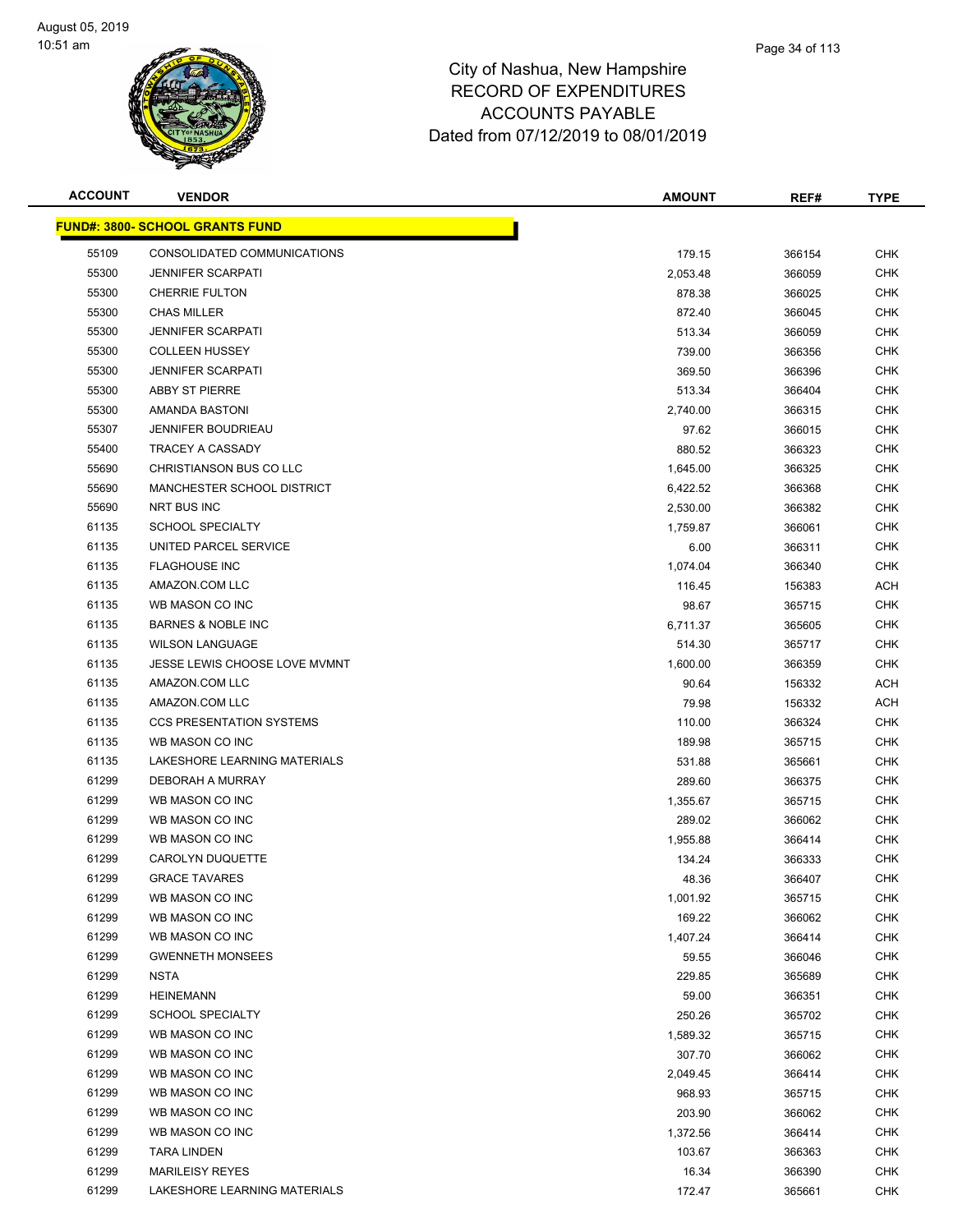

Page 35 of 113

| <b>ACCOUNT</b> | <b>VENDOR</b>                               | <b>AMOUNT</b> | REF#   | TYPE       |
|----------------|---------------------------------------------|---------------|--------|------------|
|                | <b>FUND#: 3800- SCHOOL GRANTS FUND</b>      |               |        |            |
|                |                                             |               |        | <b>CHK</b> |
| 61299<br>61299 | CEN-COM<br>LAKESHORE LEARNING MATERIALS     | 2,293.00      | 366018 |            |
|                | WB MASON CO INC                             | 632.38        | 366037 | <b>CHK</b> |
| 61299          |                                             | 1,229.89      | 365715 | <b>CHK</b> |
| 61299          | WB MASON CO INC                             | 173.91        | 366062 | CHK        |
| 61299          | WB MASON CO INC                             | 1,401.27      | 366414 | <b>CHK</b> |
| 61299          | WB MASON CO INC                             | 263.86        | 365715 | <b>CHK</b> |
| 61299          | YMCA OF GREATER NASHUA                      | 864.00        | 366417 | CHK        |
| 61299          | AMAZON.COM LLC                              | 193.27        | 156332 | ACH        |
| 61299          | DISCOUNT SCHOOL SUPPLY                      | 361.05        | 366021 | CHK        |
| 61807          | AMAZON.COM LLC                              | 1,271.46      | 156332 | ACH        |
| 61807          | <b>SCHOLASTIC INC</b>                       | 920.00        | 365699 | <b>CHK</b> |
| 61807          | WB MASON CO INC                             | 40.95         | 365715 | CHK        |
| 61807          | WB MASON CO INC                             | 4.55          | 366062 | CHK        |
| 61807          | <b>ERIC ARMIN INC</b>                       | 916.32        | 366334 | <b>CHK</b> |
| 61875          | FOLLETT SCHOOL SOLUTIONS INC                | 2,098.83      | 365635 | CHK        |
| 61875          | AMAZON.COM LLC                              | 338.26        | 156332 | ACH        |
| 61875          | AMAZON.COM LLC                              | 4,171.75      | 156332 | ACH        |
| 61875          | CENTER FOR RESPONSIVE SCHOOLS               | 432.00        | 365615 | <b>CHK</b> |
| 61875          | <b>HEINEMANN</b>                            | 1,200.00      | 365644 | <b>CHK</b> |
| 61875          | FIRST BOOK NATIONAL OFFICE                  | 1,923.77      | 366024 | CHK        |
| 61875          | <b>HEINEMANN</b>                            | 5,100.00      | 366031 | <b>CHK</b> |
| 61875          | <b>SCHOLASTIC INC</b>                       | 5,511.60      | 366060 | <b>CHK</b> |
| 61875          | UNITED PARCEL SERVICE                       | 106.70        | 366311 | CHK        |
| 61875          | AMAZON.COM LLC                              | 2,703.90      | 156332 | ACH        |
| 61875          | <b>HEINEMANN</b>                            | 7,085.00      | 365644 | <b>CHK</b> |
| 61875          | AMAZON.COM LLC                              | 456.16        | 156332 | ACH        |
| 61875          | PERMA-BOUND                                 | 1,546.92      | 365691 | <b>CHK</b> |
| 61875          | AMAZON.COM LLC                              | 231.40        | 156332 | ACH        |
| 61875          | <b>BOOKSOURCE INC</b>                       | 3,918.73      | 365611 | CHK        |
| 61875          | <b>HEINEMANN</b>                            | 935.00        | 365644 | <b>CHK</b> |
| 61875          | <b>SCHOLASTIC INC</b>                       | 6,359.48      | 366060 | <b>CHK</b> |
| 61875          | <b>BOOKSOURCE INC</b>                       | 1,018.51      | 366320 | <b>CHK</b> |
| 71221          | HP INC                                      | 634.00        | 366032 | <b>CHK</b> |
| 71221          | COMPUTER HUT dba IT INSIDERS                | 12,240.00     | 366358 | CHK        |
| 71228          | <b>APPLE INC</b>                            | 3,000.00      | 366012 | <b>CHK</b> |
| 71228          | COMPUTER HUT dba IT INSIDERS                | 1,440.00      | 366358 | <b>CHK</b> |
| 71999          | PRO AV SYSTEMS INC                          | 17,812.00     | 366387 | <b>CHK</b> |
| 71999          | <b>SCHOOL SPECIALTY</b>                     | 507.24        | 365702 | <b>CHK</b> |
| 71999          | <b>CCS PRESENTATION SYSTEMS</b>             | 2,460.00      | 366324 | <b>CHK</b> |
| 71999          | HOME DEPOT CREDIT SERVICES                  | 218.24        | 366353 | <b>CHK</b> |
| 71999          | <b>SCHOOL SPECIALTY</b>                     | 2,682.88      | 366399 | CHK        |
| 71999          | <b>CCS PRESENTATION SYSTEMS</b>             |               |        |            |
|                |                                             | 21,000.00     | 366017 | <b>CHK</b> |
| 71999          | <b>CCS PRESENTATION SYSTEMS</b>             | 2,443.00      | 366324 | <b>CHK</b> |
|                | <b>TOTAL FUND 3800 - SCHOOL GRANTS FUND</b> | \$217,106.33  |        |            |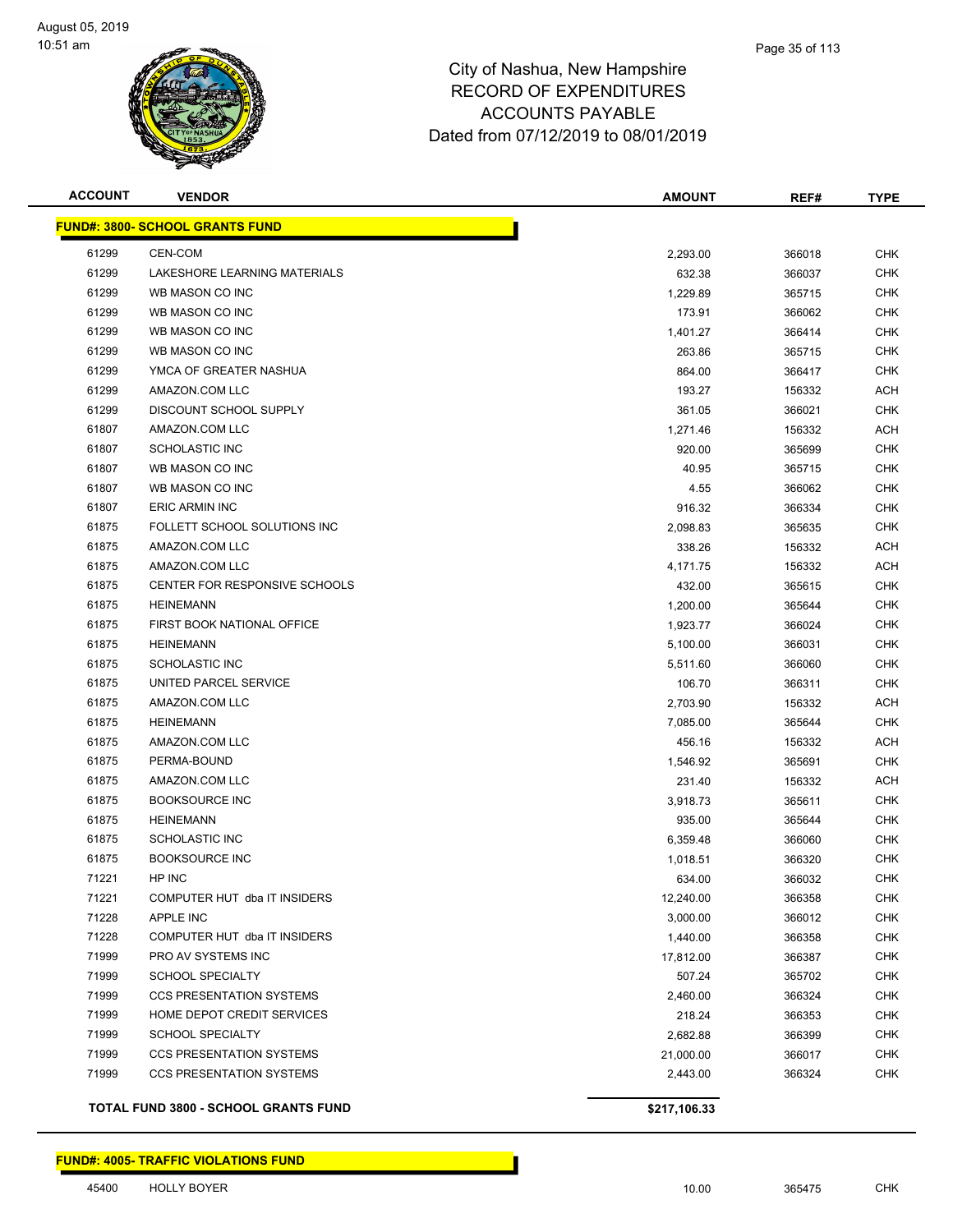

| <b>ACCOUNT</b>                              | <b>VENDOR</b>                                                   | <b>AMOUNT</b> | REF#    | <b>TYPE</b> |  |
|---------------------------------------------|-----------------------------------------------------------------|---------------|---------|-------------|--|
| <b>FUND#: 4005- TRAFFIC VIOLATIONS FUND</b> |                                                                 |               |         |             |  |
| 54407                                       | <b>T2 SYSTEMS INC</b>                                           | 366.99        | 365986  | <b>CHK</b>  |  |
| 54625                                       | 1ST PRIORITY TOWING & RECOVERY                                  | 750.00        | 365853  | <b>CHK</b>  |  |
| 54625                                       | <b>BROADSIDE COLLISION LLC</b>                                  | 580.00        | 365879  | <b>CHK</b>  |  |
| 54625                                       | D & R TOWING INC                                                | 260.00        | 365895  | CHK         |  |
| 61799                                       | <b>BEST FORD</b>                                                | 426.39        | 365874  | <b>CHK</b>  |  |
|                                             |                                                                 |               |         |             |  |
|                                             | <b>TOTAL FUND 4005 - TRAFFIC VIOLATIONS FUND</b>                | \$2,393.38    |         |             |  |
|                                             | <b>FUND#: 4010- MOTOR VEHICLE ADMIN FUND</b>                    |               |         |             |  |
| 54450                                       | PITNEY BOWES INC                                                | 129.68        | 366164  | <b>CHK</b>  |  |
| 71800                                       | CITIZENS BANK CREDIT CARD<br><b>National Business Furniture</b> | 990.00        | 9201913 | <b>ACH</b>  |  |
|                                             |                                                                 |               |         |             |  |
|                                             | <b>TOTAL FUND 4010 - MOTOR VEHICLE ADMIN FUND</b>               | \$1,119.68    |         |             |  |
|                                             | <b>FUND#: 4025- DOJ DRUG FORFEITURE FUND</b>                    |               |         |             |  |
|                                             |                                                                 |               |         |             |  |
| 54100                                       | <b>EVERSOURCE</b>                                               | 219.86        | 365779  | <b>CHK</b>  |  |
| 54899                                       | LITCHFIELD VANTAGE LLC                                          | 1,650.00      | 365935  | <b>CHK</b>  |  |
| 55118                                       | VERIZON WIRELESS-785728687                                      | 410.56        | 366170  | <b>CHK</b>  |  |
| 55400                                       | <b>CONFERENCES AND SEMINARS</b>                                 | 400.00        | 366261  | <b>CHK</b>  |  |
| 55699                                       | TRANSUNION RISK & ALTERNATIVE                                   | 110.00        | 365584  | <b>CHK</b>  |  |
| 55699                                       | <b>COMCAST</b>                                                  | 313.17        | 365835  | <b>CHK</b>  |  |
| 71000                                       | CALLYO 2009 CORP                                                | 2,280.00      | 365884  | <b>CHK</b>  |  |
| 71000                                       | <b>COVERT TRACK GROUP</b>                                       | 600.00        | 365893  | <b>CHK</b>  |  |
|                                             | TOTAL FUND 4025 - DOJ DRUG FORFEITURE FUND                      | \$5,983.59    |         |             |  |
|                                             | <b>FUND#: 4053- FIRE REGIONAL HAZMAT FUND</b>                   |               |         |             |  |
| 71000                                       | ATLANTIC SAFETY PRODUCTS                                        | 792.00        | 365465  | <b>CHK</b>  |  |
| 71000                                       | <b>SANEL NAPA</b>                                               | 680.00        | 365570  | <b>CHK</b>  |  |
| 71000                                       | VERIZON WIRELESS-842015493                                      | 80.02         | 365851  | <b>CHK</b>  |  |
|                                             |                                                                 |               |         |             |  |
|                                             | TOTAL FUND 4053 - FIRE REGIONAL HAZMAT FUND                     | \$1,552.02    |         |             |  |
|                                             | <b>FUND#: 4090- LIB-LOST/DAMAGED BOOK FINES</b>                 |               |         |             |  |
| 55699                                       | UNIQUE MANAGEMENT SERVICES INC                                  | 196.90        | 365998  | <b>CHK</b>  |  |
| 61299                                       | AMAZON.COM LLC                                                  | 15.91         | 156417  | <b>ACH</b>  |  |
| 61299                                       | KATHY BOLTON                                                    | 40.00         | 365409  | <b>CHK</b>  |  |
| 61299                                       | LINDSEY JACKSON                                                 | 8.83          | 365420  | <b>CHK</b>  |  |
| 61299                                       | <b>MARITA KLEMENTS</b>                                          | 25.00         | 365428  | <b>CHK</b>  |  |
| 61299                                       | AC MOORE INC                                                    | 15.00         | 365855  | CHK         |  |
| 61299                                       | RHODE ISLAND NOVELTY                                            | 102.76        | 365970  | <b>CHK</b>  |  |
| 61299                                       | AC MOORE INC                                                    | 5.49          | 366176  | <b>CHK</b>  |  |
| 61807                                       | ABBIE GREENLEAF LIBRARY                                         | 12.00         | 365452  | <b>CHK</b>  |  |
| 61807                                       | LANE MEMORIAL LIBRARY                                           | 20.00         | 366237  | <b>CHK</b>  |  |
| 61807                                       | PEASE PUBLIC LIBRARY                                            | 14.00         | 366264  | <b>CHK</b>  |  |
|                                             |                                                                 |               |         |             |  |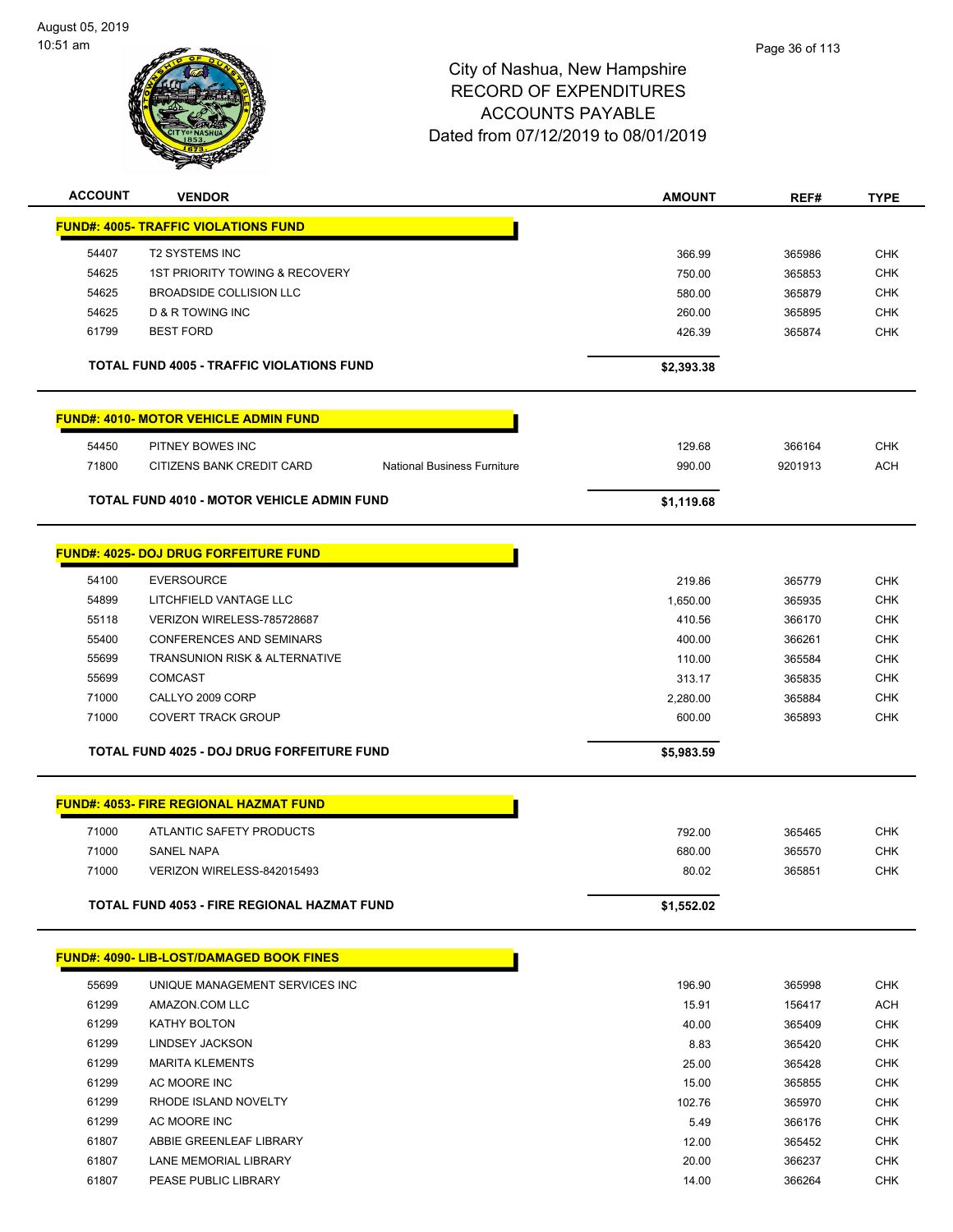|       | <b>VENDOR</b>                                     | <b>AMOUNT</b>  | REF#   | <b>TYPE</b>                                                                                                                |
|-------|---------------------------------------------------|----------------|--------|----------------------------------------------------------------------------------------------------------------------------|
|       | TOTAL FUND 4090 - LIB-LOST/DAMAGED BOOK FINES     | \$455.89       |        |                                                                                                                            |
|       | <b>FUND#: 5020- CAPITAL PROJECTS-POLICE</b>       |                |        |                                                                                                                            |
| 81200 | AFFILIATED HVAC SERVICES LLC                      | 11,450.00      | 365455 | <b>CHK</b>                                                                                                                 |
|       | TOTAL FUND 5020 - CAPITAL PROJECTS-POLICE         | \$11,450.00    |        |                                                                                                                            |
|       | <b>FUND#: 5100- CAP PROJECTS-ECONOMIC DEV</b>     |                |        |                                                                                                                            |
| 53999 | S W COLE ENGINEERING INC                          | 4,120.00       | 366276 | <b>CHK</b>                                                                                                                 |
| 54210 | HD SUPPLY CONSTRUCTION SUPPLY                     | 251.67         | 156322 | <b>ACH</b>                                                                                                                 |
|       | TOTAL FUND 5100 - CAP PROJECTS-ECONOMIC DEV       | \$4,371.67     |        |                                                                                                                            |
|       | <b>FUND#: 5200- CAPITAL PROJECTS-PUBLIC WORKS</b> |                |        |                                                                                                                            |
| 81704 | <b>BROX INDUSTRIES INC</b>                        | 1,396,300.27   | 365774 | <b>CHK</b>                                                                                                                 |
| 81704 | SUNSHINE PAVING CORPORATION                       | 728,966.69     | 365579 | <b>CHK</b>                                                                                                                 |
| 81704 | NEWPORT CONSTRUCTION CORP                         | 1,310,931.86   | 156421 | <b>ACH</b>                                                                                                                 |
|       | TOTAL FUND 5200 - CAPITAL PROJECTS-PUBLIC WORKS   | \$3,436,198.82 |        |                                                                                                                            |
|       |                                                   |                |        |                                                                                                                            |
|       | <b>FUND#: 5700- CAP PROJECTS-BROAD ST PARKWAY</b> |                |        |                                                                                                                            |
| 81700 | HAYNER SWANSON INC                                | 2,543.15       | 365919 |                                                                                                                            |
| 81700 | <b>LIBERTY UTILITIES - NH</b>                     | 46.45          | 365794 |                                                                                                                            |
| 81700 | PENNICHUCK WATER WORKS INC                        | 445.67         | 365846 |                                                                                                                            |
| 81700 | HILLSBOROUGH COUNTY REGISTRY                      | 25.00          | 365417 |                                                                                                                            |
| 81700 | HILLSBOROUGH COUNTY REGISTRY                      | 26.00          | 365418 |                                                                                                                            |
| 81700 | HILLSBOROUGH COUNTY REGISTRY                      | 52.00          | 365516 |                                                                                                                            |
| 81700 | <b>EVERSOURCE</b>                                 | 817.08         | 365779 |                                                                                                                            |
| 81700 | LIBERTY UTILITIES - NH                            | 58.70          | 365802 |                                                                                                                            |
| 81700 | PENNICHUCK WATER WORKS INC                        | 53.23          | 365846 | <b>CHK</b><br><b>CHK</b><br><b>CHK</b><br><b>CHK</b><br><b>CHK</b><br><b>CHK</b><br><b>CHK</b><br><b>CHK</b><br><b>CHK</b> |
|       | TOTAL FUND 5700 - CAP PROJECTS-BROAD ST PARKWAY   | \$4,067.28     |        |                                                                                                                            |
|       | <b>FUND#: 5800- SCHOOL CAPITAL PROJECTS FUND</b>  |                |        |                                                                                                                            |
| 81200 | A & M ROOFING SERVICES LLC                        | 47,310.00      | 365598 |                                                                                                                            |
| 81200 | A & M ROOFING SERVICES LLC                        | 12,690.00      | 366312 |                                                                                                                            |
| 81200 | VANASSE & ASSOCIATES                              | 1,385.00       | 365713 |                                                                                                                            |
| 81200 | <b>HARRIMAN ASSOCIATES</b>                        | 14,677.42      | 366349 |                                                                                                                            |
| 81200 | VANASSE & ASSOCIATES                              | 11,385.00      | 366411 |                                                                                                                            |
| 81650 | GATE CITY FENCE CO INC                            | 3,758.00       | 366343 | <b>CHK</b><br>CHK<br><b>CHK</b><br><b>CHK</b><br><b>CHK</b><br><b>CHK</b>                                                  |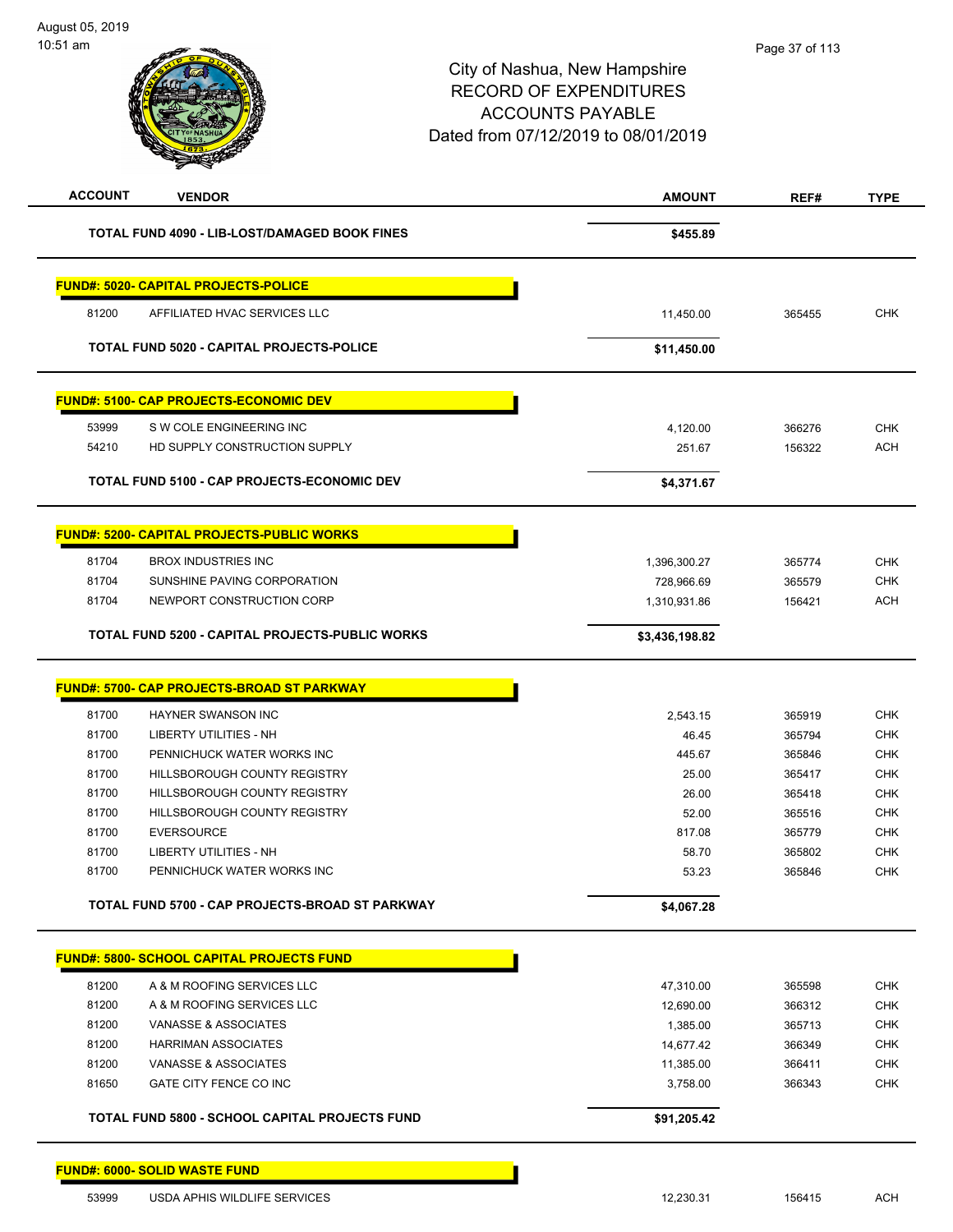

| <b>ACCOUNT</b> | <b>VENDOR</b>                         |                                       | <b>AMOUNT</b> | REF#    | <b>TYPE</b> |
|----------------|---------------------------------------|---------------------------------------|---------------|---------|-------------|
|                | <b>FUND#: 6000- SOLID WASTE FUND</b>  |                                       |               |         |             |
| 54200          | <b>BILLS WORLD CLASS CLEANING SER</b> |                                       | 780.00        | 366185  | <b>CHK</b>  |
| 54280          | HOME DEPOT CREDIT SERVICE 3065        |                                       | 272.42        | 365517  | <b>CHK</b>  |
| 54280          | <b>BELLETETES INC</b>                 |                                       | 29.27         | 365873  | CHK         |
| 54280          | <b>ISCO INDUSTRIES</b>                |                                       | 229.88        | 365928  | <b>CHK</b>  |
| 54280          | <b>GRAINGER</b>                       |                                       | 109.40        | 366220  | <b>CHK</b>  |
| 54600          | CARPARTS DISTRIBUTION CENTER,         |                                       | 31.85         | 365481  | <b>CHK</b>  |
| 54600          | FREIGHTLINER OF NH INC                |                                       | 520.21        | 365505  | <b>CHK</b>  |
| 54600          | <b>JORDAN EQUIPMENT CO</b>            |                                       | 563.90        | 365527  | <b>CHK</b>  |
| 54600          | MCDEVITT TRUCKS INC                   |                                       | 128.05        | 365538  | <b>CHK</b>  |
| 54600          | <b>SANEL NAPA</b>                     |                                       | 47.39         | 365569  | CHK         |
| 54600          | <b>BELLETETES INC</b>                 |                                       | 7.82          | 365873  | CHK         |
| 54600          | CARPARTS DISTRIBUTION CENTER,         |                                       | 110.17        | 365885  | <b>CHK</b>  |
| 54600          | F W WEBB COMPANY                      |                                       | 99.50         | 365905  | CHK         |
| 54600          | IRVING BLENDING AND PACKAGING         |                                       | 396.48        | 365927  | CHK         |
| 54600          | MACMULKIN CHEVROLET INC               |                                       | 114.35        | 365938  | <b>CHK</b>  |
| 54600          | MCDEVITT TRUCKS INC                   |                                       | 246.64        | 365941  | <b>CHK</b>  |
| 54600          | CARPARTS DISTRIBUTION CENTER,         |                                       | 108.23        | 366189  | <b>CHK</b>  |
| 54600          | FREIGHTLINER OF NH INC                |                                       | 103.88        | 366215  | <b>CHK</b>  |
| 55109          | CONSOLIDATED COMMUNICATIONS           |                                       | 36.52         | 365441  | <b>CHK</b>  |
| 55109          | <b>WINDSTREAM</b>                     |                                       | 4.59          | 366173  | <b>CHK</b>  |
| 55118          | VERIZON WIRELESS-542088278            |                                       | 40.01         | 365852  | <b>CHK</b>  |
| 55400          | CITIZENS BANK CREDIT CARD             | <b>EBC - Environmental Business C</b> | 100.00        | 9201913 | ACH         |
| 55400          | CITIZENS BANK CREDIT CARD             | <b>APWA</b>                           | 82.90         | 9202001 | ACH         |
| 55400          | CITIZENS BANK CREDIT CARD             | <b>APWA</b>                           | 82.90         | 9202001 | <b>ACH</b>  |
| 55421          | TREASURER STATE OF NH                 |                                       | 84.00         | 366167  | <b>CHK</b>  |
| 55699          | CYN ENVIROMENTAL SERVICES             |                                       | 445.00        | 156318  | ACH         |
| 55699          | <b>INTERSTATE REFRIGERANT</b>         |                                       | 732.00        | 365522  | <b>CHK</b>  |
| 55699          | CALLOGIX INC                          |                                       | 52.86         | 365883  | CHK         |
| 55699          | <b>CASELLA RECYCLING LLC</b>          |                                       | 19,680.35     | 365887  | <b>CHK</b>  |
| 55699          | ELECTRICAL INSTALLATIONS INC          |                                       | 3,824.00      | 365903  | CHK         |
| 55699          | <b>INTERSTATE REFRIGERANT</b>         |                                       | 468.00        | 365925  | CHK         |
| 55699          | UNIVERSAL RECYCLING TECH              |                                       | 5,907.03      | 366000  | <b>CHK</b>  |
| 55699          | <b>FLOW ASSESSMENT SERVICES LLC</b>   |                                       | 22,525.00     | 366212  | <b>CHK</b>  |
| 55699          | MARK LAMBERT ELECTRIC LLC             |                                       | 8,525.00      | 366242  | <b>CHK</b>  |
| 61100          | WB MASON CO INC                       |                                       | 595.55        | 365592  | <b>CHK</b>  |
| 61107          | PHOENIX SCREEN PRINTING               |                                       | 1,367.50      | 365554  | <b>CHK</b>  |
| 61107          | UNIFIRST CORPORATION                  |                                       | 132.36        | 365587  | <b>CHK</b>  |
| 61107          | UNIFIRST CORPORATION                  |                                       | 123.07        | 365997  | <b>CHK</b>  |
| 61107          | UNIFIRST CORPORATION                  |                                       | 121.13        | 366293  | <b>CHK</b>  |
| 61110          | ALECS SHOE STORE INC                  |                                       | 419.90        | 365458  | <b>CHK</b>  |
| 61192          | <b>GRAINGER</b>                       |                                       | 81.43         | 365510  | <b>CHK</b>  |
| 61307          | SHATTUCK MALONE OIL CO                |                                       | 2,398.23      | 366165  | <b>CHK</b>  |
| 61310          | AVSG LP                               |                                       | 14,425.92     | 365868  | <b>CHK</b>  |
| 61428          | NEW ENGLAND PAPER & SUPPLY            |                                       | 864.42        | 365548  | <b>CHK</b>  |
| 61560          | <b>BELLETETES INC</b>                 |                                       | 154.10        | 365873  | <b>CHK</b>  |
| 61560          | HOME DEPOT CREDIT SERVICE 3065        |                                       | 19.42         | 365921  | CHK         |
| 75100          | NH DEPT OF ENV PRINCIPAL/INTES        |                                       | 1,043,704.19  | 156386  | ACH         |
| 75200          | NH DEPT OF ENV-ADMIN FEES             |                                       | 73,621.89     | 156387  | ACH         |
| 81650          | SANBORN HEAD & ASSOC INC              |                                       | 2,457.42      | 366279  | <b>CHK</b>  |
|                |                                       |                                       |               |         |             |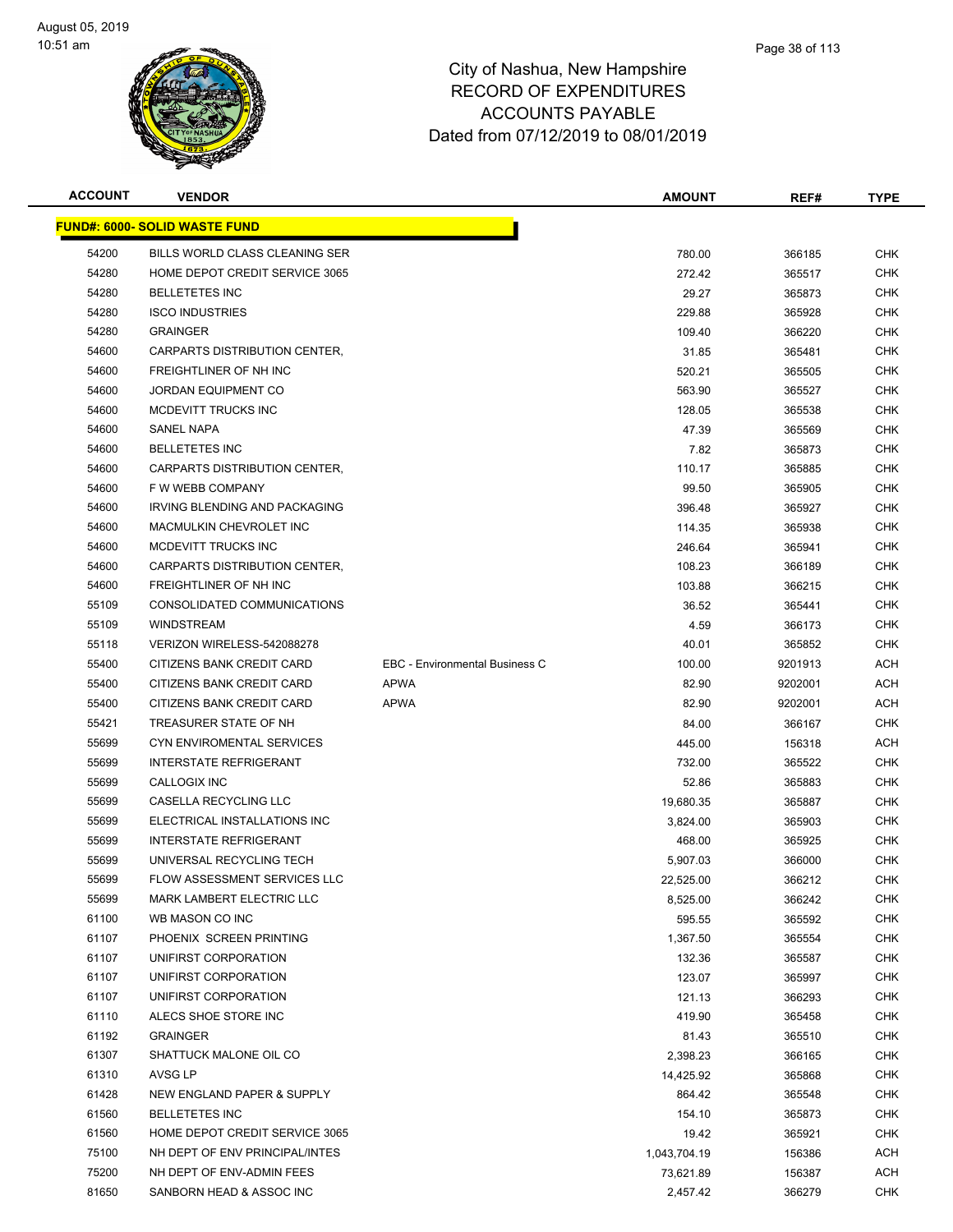August 05, 2019 10:51 am



| <b>ACCOUNT</b> | <b>VENDOR</b>                         | <b>AMOUNT</b>  | REF#   | <b>TYPE</b> |
|----------------|---------------------------------------|----------------|--------|-------------|
|                | <u> FUND#: 6000- SOLID WASTE FUND</u> |                |        |             |
| 81650          | CHARTER CONTRACTING COMPANY           | 1,196,110.00   | 156365 | <b>ACH</b>  |
| 81650          | SANBORN HEAD & ASSOC INC              | 65,746.98      | 366279 | <b>CHK</b>  |
|                |                                       |                |        |             |
|                | TOTAL FUND 6000 - SOLID WASTE FUND    | \$2,481,063.42 |        |             |
|                | <u> FUND#: 6200- WASTEWATER FUND</u>  |                |        |             |
|                |                                       |                |        |             |
| 21775          | <b>ACCURATE TITLE</b>                 | 21.35          | 366064 | <b>CHK</b>  |
| 21775          | ANN M ROMEIN LABRACHE                 | 154.23         | 366065 | <b>CHK</b>  |
| 21775          | DAMORE LAW                            | 36.74          | 366066 | <b>CHK</b>  |
| 21775          | <b>FRASCA TITLE</b>                   | 62.78          | 366068 | <b>CHK</b>  |
| 21775          | <b>GAUTHIER &amp; MACMARTIN</b>       | 69.70          | 366069 | <b>CHK</b>  |
| 21775          | <b>JAMES M CALLAHAN</b>               | 636.10         | 366071 | <b>CHK</b>  |
| 21775          | <b>KATHRYN M OWENS</b>                | 69.70          | 366072 | <b>CHK</b>  |
| 21775          | LAW OFFICE OF RICHARD SHEA            | 114.62         | 366073 | <b>CHK</b>  |
| 21775          | ONE CHESTNUT ST LTD PRTN              | 111.29         | 366074 | <b>CHK</b>  |
| 21775          | PHARMA CONSULTANTS, LLC               | 23.78          | 366075 | <b>CHK</b>  |
| 21775          | PHENIX TITLE                          | 99.55          | 366076 | <b>CHK</b>  |
| 21775          | <b>SUMMIT TITLE SERVICERS</b>         | 83.94          | 366077 | <b>CHK</b>  |
| 21775          | SWEENEY & SWEENEY                     | 83.86          | 366078 | <b>CHK</b>  |
| 21775          | SWEENEY TITLE SERVICES                | 76.78          | 366079 | <b>CHK</b>  |
| 21775          | <b>GAJALAKSHMI KRISHNAN</b>           | 97.69          | 366434 | <b>CHK</b>  |
| 53107          | TETON ENVIRONMENTAL PLLC              | 594.80         | 365992 | CHK         |
| 53107          | EASTERN ANALYTICAL INC                | 247.00         | 366204 | <b>CHK</b>  |
| 53107          | FLOW ASSESSMENT SERVICES LLC          | 14,025.00      | 366212 | <b>CHK</b>  |
| 53467          | MAILINGS UNLIMITED - NWS              | 7,350.00       | 156324 | <b>ACH</b>  |
| 53467          | US POSTAL SERVICES                    | 366.00         | 365438 | <b>CHK</b>  |
| 53467          | PENNICHUCK WATER WORKS INC            | 9,845.28       | 365447 | <b>CHK</b>  |
| 53467          | <b>MAILINGS UNLIMITED</b>             | 1,395.26       | 366241 | <b>CHK</b>  |
| 54100          | EVERSOUCE-POWER SUPPLY                | 50,976.60      | 365776 | <b>CHK</b>  |
| 54100          | <b>EVERSOURCE</b>                     | 527.90         | 365779 | <b>CHK</b>  |
| 54114          | <b>LIBERTY UTILITIES - NH</b>         | 58.48          | 365792 | <b>CHK</b>  |
| 54141          | PENNICHUCK WATER WORKS INC            | 1,461.32       | 365447 | <b>CHK</b>  |
| 54141          | PENNICHUCK WATER WORKS INC            | 3,223.35       | 365846 | <b>CHK</b>  |
| 54200          | HOME DEPOT CREDIT SERVICE 3065        | 52.55          | 365517 | <b>CHK</b>  |
| 54221          | <b>CASELLA ORGANICS</b>               | 27,586.64      | 365886 | <b>CHK</b>  |
| 54300          | <b>BROX INDUSTRIES INC</b>            | 70.13          | 365477 | <b>CHK</b>  |
| 54300          | <b>HUDSON QUARRY CORP</b>             | 1,625.19       | 365519 | <b>CHK</b>  |
| 54300          | TEAM EJP CONCORD NH                   | 3,569.41       | 365581 | <b>CHK</b>  |
| 54300          | <b>BROX INDUSTRIES INC</b>            | 856.64         | 365881 | <b>CHK</b>  |
| 54300          | TEAM EJP CONCORD NH                   | 1,456.07       | 365990 | <b>CHK</b>  |
| 54421          | CONWAY OFFICE SOLUTIONS               | 110.25         | 366193 | <b>CHK</b>  |
| 54487          | CLEAN VENTURE INC                     | 6,627.00       | 156416 | ACH         |
| 54487          | <b>FASTENAL CO</b>                    | 33.55          | 365501 | <b>CHK</b>  |
| 54487          | <b>GRAINGER</b>                       | 1,076.72       | 365510 | <b>CHK</b>  |
| 54487          | <b>HAJOCA CORPORATION</b>             | 64.16          | 365514 | <b>CHK</b>  |
| 54487          | MILL METALS CORP                      | 552.50         | 365544 | <b>CHK</b>  |
| 54487          | <b>MOTION INDUSTRIES INC</b>          | 3,319.05       | 365545 | <b>CHK</b>  |
| 54487          | SANEL NAPA                            | 147.27         | 365567 | <b>CHK</b>  |
|                |                                       |                |        |             |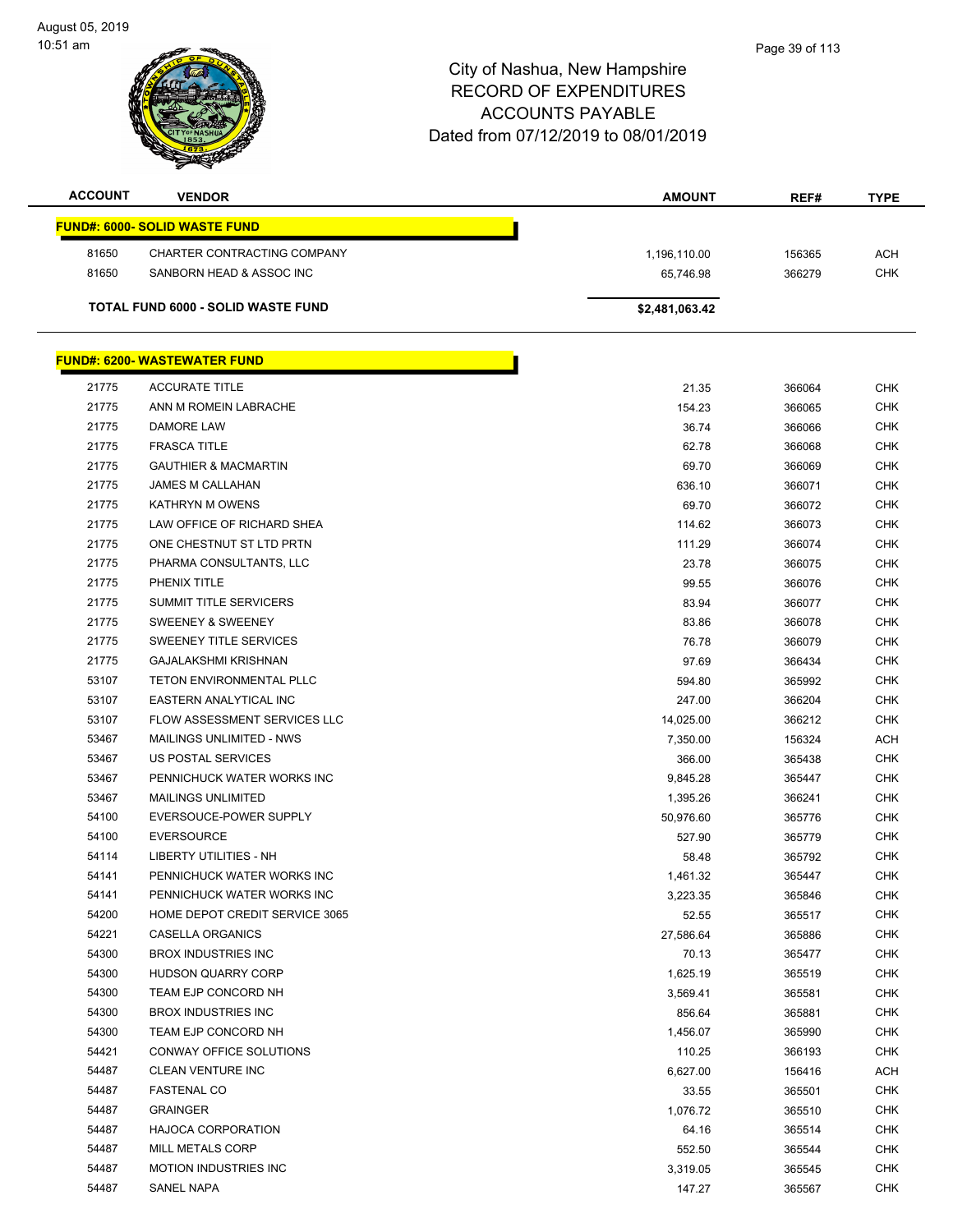

# City of Nashua, New Hampshire RECORD OF ACCOUN Dated from 07/1

| <b>ACCOUNT</b> | <b>VENDOR</b> | <b>AMOUNT</b>                       | REF# | TYPE |
|----------------|---------------|-------------------------------------|------|------|
|                |               | Dated from 07/12/2019 to 08/01/2019 |      |      |
|                |               | <b>ACCOUNTS PAYABLE</b>             |      |      |
|                |               | <b>RECORD OF EXPENDITURES</b>       |      |      |
|                |               |                                     |      |      |

|       | <u>FUND#: 6200- WASTEWATER FUND</u> |             |           |         |            |
|-------|-------------------------------------|-------------|-----------|---------|------------|
| 54487 | <b>BELLETETES INC</b>               |             | 17.38     | 365873  | <b>CHK</b> |
| 54487 | F W WEBB COMPANY                    |             | 217.68    | 365905  | <b>CHK</b> |
| 54487 | <b>FASTENAL CO</b>                  |             | 145.48    | 365906  | <b>CHK</b> |
| 54487 | <b>GRAINGER</b>                     |             | 61.36     | 365911  | <b>CHK</b> |
| 54487 | HUBER TECHNOLOGY INC                |             | 13,474.46 | 365922  | <b>CHK</b> |
| 54487 | M & M ELECTRICAL SUPPLY CO INC      |             | 433.29    | 365936  | <b>CHK</b> |
| 54487 | <b>FASTENAL CO</b>                  |             | (25.55)   | 366209  | <b>CHK</b> |
| 54487 | NEW HAMPSHIRE HYDRAULICS INC        |             | 50.00     | 366255  | <b>CHK</b> |
| 54600 | MACMULKIN CHEVROLET INC             |             | 61.76     | 365532  | <b>CHK</b> |
| 54600 | MACMULKIN CHEVROLET INC             |             | 3.14      | 365938  | <b>CHK</b> |
| 54600 | NEW ENGLAND KENWORTH                |             | 143.36    | 365949  | <b>CHK</b> |
| 54600 | CARPARTS DISTRIBUTION CENTER,       |             | 403.45    | 366189  | <b>CHK</b> |
| 55109 | CONSOLIDATED COMMUNICATIONS         |             | 36.94     | 365836  | <b>CHK</b> |
| 55109 | CONSOLIDATED COMMUNICATIONS         |             |           |         | <b>CHK</b> |
|       |                                     |             | 166.23    | 366154  |            |
| 55109 | <b>WINDSTREAM</b>                   |             | 4.59      | 366173  | <b>CHK</b> |
| 55118 | AT & T MOBILITY                     |             | 139.09    | 366152  | <b>CHK</b> |
| 55200 | NEBRA                               |             | 1,850.00  | 366252  | <b>CHK</b> |
| 55400 | CITIZENS BANK CREDIT CARD           | APWA        | 165.80    | 9202001 | <b>ACH</b> |
| 55400 | CITIZENS BANK CREDIT CARD           | <b>APWA</b> | 165.80    | 9202001 | <b>ACH</b> |
| 55514 | TREASURER STATE OF NH               |             | 1,361.74  | 365450  | <b>CHK</b> |
| 55514 | DAVID DUCHARME                      |             | 70.00     | 366136  | <b>CHK</b> |
| 55618 | <b>CITIZENS BANK</b>                |             | 1,610.94  | 156317  | <b>ACH</b> |
| 55699 | <b>CLEAN VENTURE INC</b>            |             | 8,670.84  | 156314  | <b>ACH</b> |
| 55699 | <b>CERTIFIED LABS</b>               |             | 366.66    | 365483  | <b>CHK</b> |
| 55699 | CALLOGIX INC                        |             | 166.00    | 365883  | <b>CHK</b> |
| 55699 | <b>CDM SMITH INC</b>                |             | 3,300.00  | 365888  | <b>CHK</b> |
| 55699 | KINNEY TOWING & TRANSPORTATION      |             | 500.00    | 365932  | <b>CHK</b> |
| 55699 | PROGRESSIVE ALARM SERVICES INC      |             | 350.00    | 366269  | <b>CHK</b> |
| 55699 | TDD EARTH TECHNOLOGIES              |             | 1,250.00  | 366290  | <b>CHK</b> |
| 61107 | UNIFIRST CORPORATION                |             | 275.39    | 365587  | <b>CHK</b> |
| 61107 | UNIFIRST CORPORATION                |             | 288.46    | 365997  | <b>CHK</b> |
| 61107 | UNIFIRST CORPORATION                |             | 283.98    | 366293  | <b>CHK</b> |
| 61149 | <b>EMD MILLIPORE CORPORATION</b>    |             | 1,188.87  | 365498  | <b>CHK</b> |
| 61149 | <b>IDEXX DISTRIBUTION INC</b>       |             | 1,399.88  | 366229  | <b>CHK</b> |
| 61156 | UNIVAR USA INC                      |             | 1,913.01  | 156331  | <b>ACH</b> |
| 61156 | PVS CHEMICAL SOLUTIONS INC          |             | 3,914.23  | 156377  | <b>ACH</b> |
| 61156 | UNIVAR USA INC                      |             | 2,944.38  | 156380  | <b>ACH</b> |
| 61156 | POLYDYNE INC                        |             | 25,750.13 | 365557  | <b>CHK</b> |
| 61156 | <b>BORDEN &amp; REMINGTON CORP</b>  |             | 3,387.51  | 366187  | <b>CHK</b> |
| 61299 | MCKESSON MEDICAL-SURGICAL           |             | 70.11     | 156325  | <b>ACH</b> |
| 61299 | AMAZON.COM LLC                      |             | 524.04    | 156361  | ACH        |
| 61299 | HOME DEPOT CREDIT SERVICE 3065      |             | 176.68    | 365517  | <b>CHK</b> |
| 61299 | PINE MOTOR PARTS                    |             | 51.30     | 365556  | <b>CHK</b> |
| 61299 | POLYDYNE INC                        |             | 23,835.48 | 365557  | CHK        |
| 61299 | ARCSOURCE INC                       |             | 10.14     | 365865  | <b>CHK</b> |
| 61299 | HOME DEPOT CREDIT SERVICE 3065      |             | 290.95    | 365921  | <b>CHK</b> |
| 61299 | <b>VWR INTERNATIONAL</b>            |             |           |         | <b>CHK</b> |
|       |                                     |             | 62.19     | 366003  |            |
| 61299 | ARCSOURCE INC                       |             | 383.71    | 366179  | <b>CHK</b> |
| 61310 | AVSG LP                             |             | 560.46    | 365868  | <b>CHK</b> |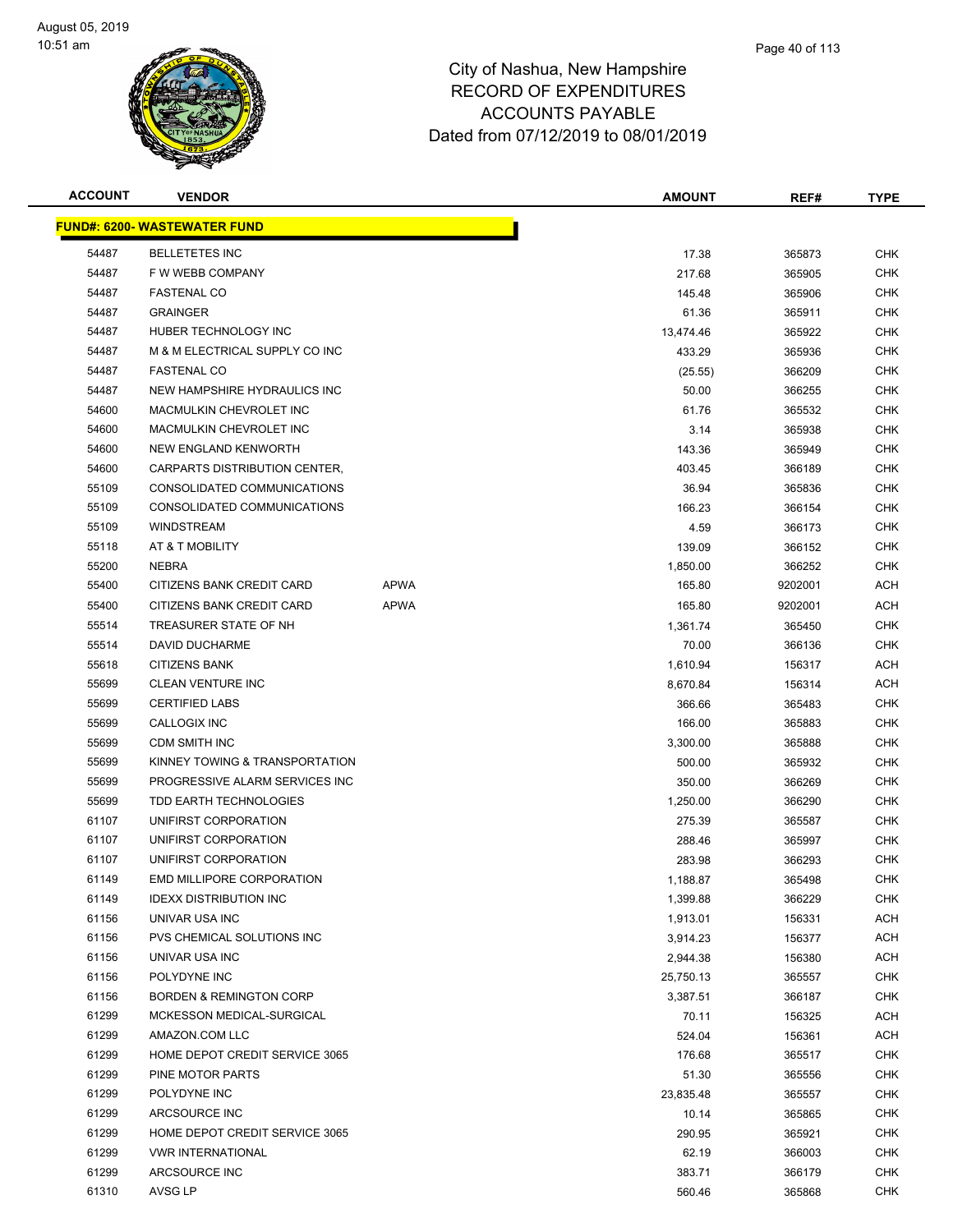

| <b>ACCOUNT</b> | <b>VENDOR</b>                                    |                 | <b>AMOUNT</b>  | REF#    | <b>TYPE</b> |
|----------------|--------------------------------------------------|-----------------|----------------|---------|-------------|
|                | <b>FUND#: 6200- WASTEWATER FUND</b>              |                 |                |         |             |
| 61428          | HOME DEPOT CREDIT SERVICE 3065                   |                 | 328.73         | 365921  | <b>CHK</b>  |
| 71000          | <b>HAYES PUMPS INC</b>                           |                 | 30,074.70      | 365918  | CHK         |
| 71025          | <b>FASTENAL CO</b>                               |                 | (44.83)        | 365501  | CHK         |
| 71025          | HOME DEPOT CREDIT SERVICE 3065                   |                 | 652.31         | 365517  | <b>CHK</b>  |
| 71025          | HOME DEPOT CREDIT SERVICE 3065                   |                 | 69.97          | 365921  | <b>CHK</b>  |
| 71228          | CITIZENS BANK CREDIT CARD                        | MSFT*MSBILLINFO | 15.00          | 9202001 | ACH         |
| 75100          | NH DEPT OF ENV PRINCIPAL/INTES                   |                 | 2,929,912.36   | 156386  | <b>ACH</b>  |
| 75200          | NH DEPT OF ENV PRINCIPAL/INTES                   |                 | 163,136.96     | 156386  | <b>ACH</b>  |
| 75200          | NH DEPT OF ENV-ADMIN FEES                        |                 | 679,902.32     | 156387  | <b>ACH</b>  |
| 81200          | PAXOR CONSTRUCTION LLC                           |                 | 40,773.42      | 156327  | ACH         |
| 81300          | METHUEN CONSTRUCTION CO INC                      |                 | 309,378.00     | 365541  | <b>CHK</b>  |
| 81700          | DEFELICE CORPORATION                             |                 | 206,466.40     | 156413  | <b>ACH</b>  |
| 81700          | NORTHEAST EARTH MECHANICS INC                    |                 | 219,068.77     | 156422  | ACH         |
| 81700          | KENYON PIPELINE INSPECTION LLC                   |                 | 350,463.15     | 156323  | <b>ACH</b>  |
| 81700          | N GRANESE & SONS INC                             |                 | 269,920.41     | 365546  | <b>CHK</b>  |
| 81700          | CRISP CONTRACTING LLC                            |                 | 6,000.00       | 366135  | <b>CHK</b>  |
| 81700          | <b>HAYNER SWANSON INC</b>                        |                 | 48,462.79      | 366223  | <b>CHK</b>  |
| 81700          | <b>WRIGHT-PIERCE</b>                             |                 | 17,391.46      | 156382  | <b>ACH</b>  |
| 81700          | <b>WRIGHT-PIERCE</b>                             |                 | 773.17         | 156382  | <b>ACH</b>  |
| 81700          | METHUEN CONSTRUCTION CO INC                      |                 | 87,885.04      | 366246  | <b>CHK</b>  |
|                | <b>TOTAL FUND 6200 - WASTEWATER FUND</b>         |                 | \$5,602,061.70 |         |             |
|                |                                                  |                 |                |         |             |
|                | <b>FUND#: 6201-WERF-WASTEWATER EQUIP RESERVE</b> |                 |                |         |             |
| 81300          | ELECTRICAL INSTALLATIONS INC                     |                 | 33,623.45      | 365901  | <b>CHK</b>  |
| 81300          | ELECTRICAL INSTALLATIONS INC                     |                 | 10,050.00      | 365902  | <b>CHK</b>  |
|                | TOTAL FUND 6201 - WERF-WASTEWATER EQUIP RESERVE  |                 | \$43,673.45    |         |             |
|                |                                                  |                 |                |         |             |
|                | <b>FUND#: 6500- PROPERTY &amp; CASUALTY FUND</b> |                 |                |         |             |
| 53142          | USI INSURANCE SERVICES LLC                       |                 | 75,000.00      | 156424  | <b>ACH</b>  |
| 54267          | TREASURER STATE OF NH                            |                 | 50.00          | 365448  | <b>CHK</b>  |
| 54267          | TREASURER STATE OF NH                            |                 | 50.00          | 366166  | <b>CHK</b>  |
| 54267          | STANLEY ELEVATOR CO INC                          |                 | 57,162.00      | 366284  | <b>CHK</b>  |
| 55200          | NATIONAL SAFETY COUNCIL                          |                 | 425.00         | 365844  | <b>CHK</b>  |
| 59107          | USI INSURANCE SERVICES LLC                       |                 | 106,645.00     | 156424  | ACH         |
| 59120          | USI INSURANCE SERVICES LLC                       |                 | 647,424.20     | 156424  | ACH         |
| 59148          | USI INSURANCE SERVICES LLC                       |                 | 282,674.00     | 156424  | <b>ACH</b>  |
| 59207          | APPLE THERAPY MANCHESTER                         |                 | 249.84         | 365751  | <b>CHK</b>  |
| 59207          | THE BRIGHAM AND WOMEN'S                          |                 | 517.00         | 365752  | <b>CHK</b>  |
| 59207          | CONCORD ORTHOPEDICS PA                           |                 | 2,182.00       | 365753  | <b>CHK</b>  |
| 59207          | CONNECTIONS PHYSICAL THERAPY                     |                 | 76.00          | 365754  | <b>CHK</b>  |
| 59207          | <b>CONVENIENTMD LLC</b>                          |                 | 271.82         | 365755  | <b>CHK</b>  |
| 59207          | DARTMOUTH HITCHCOCK CLINIC                       |                 | 1,312.00       | 365756  | <b>CHK</b>  |
| 59207          | DEVINE MILLIMET & BRANCH PA                      |                 | 1,743.95       | 365757  | <b>CHK</b>  |
| 59207          | FLEISCHER SPINE PLLC                             |                 | 514.57         | 365758  | <b>CHK</b>  |
| 59207          | FOUNDATION MEDICAL PARTNERS                      |                 | 618.00         | 365759  | <b>CHK</b>  |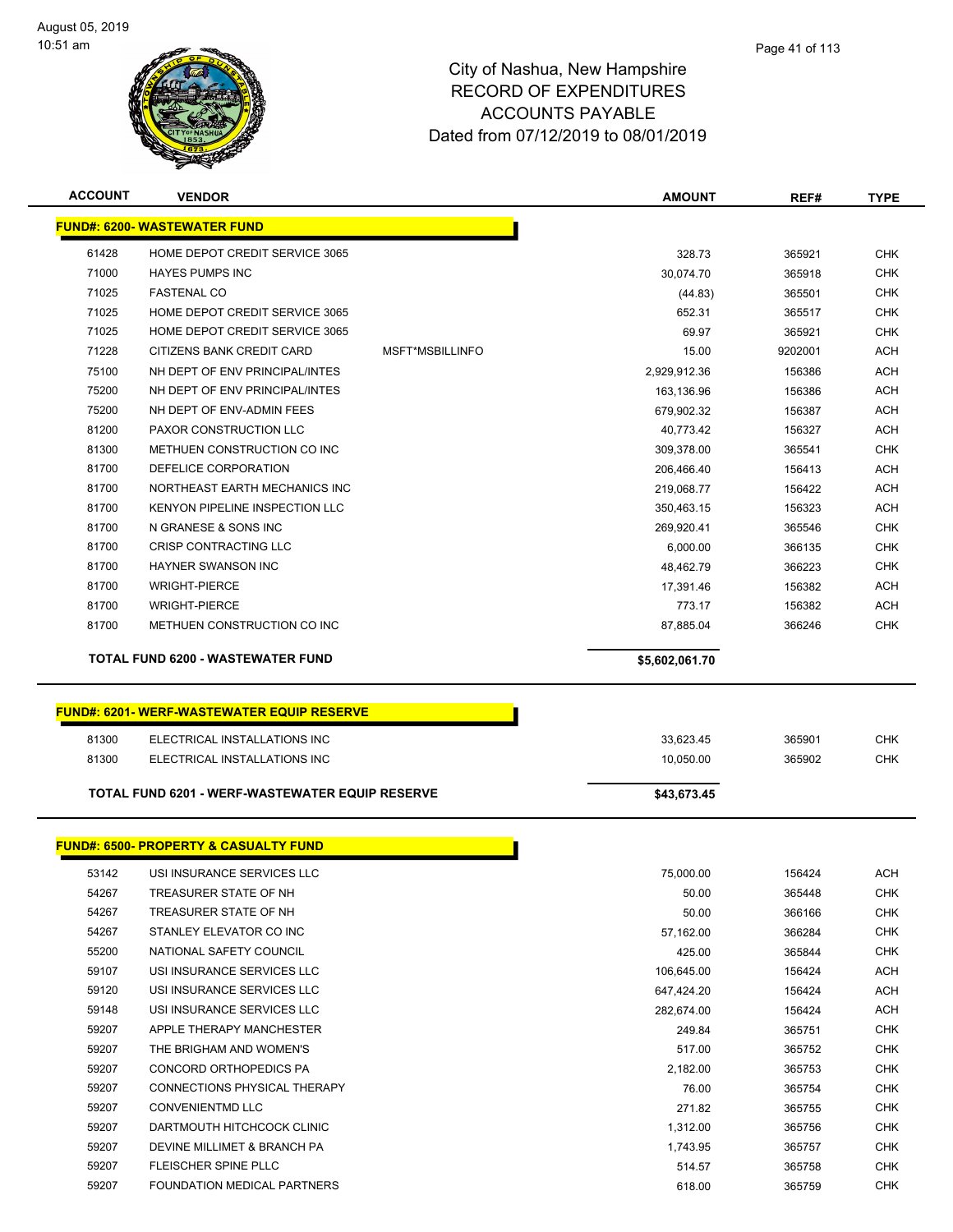

| <b>ACCOUNT</b> | <b>VENDOR</b>                                    | <b>AMOUNT</b> | REF#   | <b>TYPE</b> |
|----------------|--------------------------------------------------|---------------|--------|-------------|
|                | <b>FUND#: 6500- PROPERTY &amp; CASUALTY FUND</b> |               |        |             |
| 59207          | FOUR SEASONS ORTHOPEDIC CENTER                   | 6,058.00      | 365760 | <b>CHK</b>  |
| 59207          | INJURED WORKERS PHARMACY LLC                     | 179.71        | 365762 | <b>CHK</b>  |
| 59207          | OCCUPATIONAL HEALTH CTRS SOUTH                   | 429.30        | 365763 | <b>CHK</b>  |
| 59207          | ORTHOPEDIC PHYSICAL THERAPY                      | 380.00        | 365764 | <b>CHK</b>  |
| 59207          | SO NH REGIONAL MEDICAL CENTER                    | 4,567.95      | 365765 | <b>CHK</b>  |
| 59207          | ST JOSEPH BUSINESS & HEALTH                      | 47.00         | 365766 | <b>CHK</b>  |
| 59207          | ST JOSEPH HOSPITAL                               | 1,935.00      | 365767 | <b>CHK</b>  |
| 59207          | STONERIVER PHARMACY SOLUTIONS                    | 70.71         | 365768 | <b>CHK</b>  |
| 59207          | <b>WINGATES PHARMACY INC</b>                     | 275.00        | 365769 | CHK         |
| 59207          | X-RAY PROFESSIONAL ASSOCIATION                   | 239.50        | 365770 | CHK         |
| 59207          | <b>MICHAEL KEKEJIAN</b>                          | 100.37        | 366092 | CHK         |
| 59207          | APPLE THERAPY MANCHESTER                         | 499.68        | 366094 | CHK         |
| 59207          | <b>BRIGHAM &amp; WOMENS PHYSICIANS</b>           | 517.00        | 366095 | <b>CHK</b>  |
| 59207          | BTW SOLUTIONS INC                                | 2,411.87      | 366096 | <b>CHK</b>  |
| 59207          | <b>BONNIE CARBONI</b>                            | 175.82        | 366097 | CHK         |
| 59207          | CAROLYN COMEAU                                   | 173.00        | 366098 | <b>CHK</b>  |
| 59207          | <b>CONVENIENTMD LLC</b>                          | 211.74        | 366099 | <b>CHK</b>  |
| 59207          | DARTMOUTH HITCHCOCK CLINIC                       | 57.79         | 366101 | <b>CHK</b>  |
| 59207          | <b>EMERSON PRACTICE ASSOCIATES</b>               | 240.00        | 366102 | <b>CHK</b>  |
| 59207          | FOUR SEASONS ORTHOPEDIC CENTER                   | 2,759.25      | 366103 | CHK         |
| 59207          | <b>HERNER CHIROPRACTIC</b>                       | 330.00        | 366104 | <b>CHK</b>  |
| 59207          | NICHOLAS S HILL                                  | 4,550.00      | 366105 | <b>CHK</b>  |
| 59207          | INJURED WORKERS PHARMACY LLC                     | 169.86        | 366106 | <b>CHK</b>  |
| 59207          | NASHUA EYE ASSOC PA                              | 200.00        | 366108 | <b>CHK</b>  |
| 59207          | ORTHOPEDIC PHYSICAL THERAPY                      | 380.00        | 366109 | <b>CHK</b>  |
| 59207          | PERFORMANCE REHAB INC                            | 555.00        | 366110 | <b>CHK</b>  |
| 59207          | SO NH REGIONAL MEDICAL CENTER                    | 944.67        | 366111 | <b>CHK</b>  |
| 59207          | ST JOSEPH HOSPITAL                               | 9,725.17      | 366112 | <b>CHK</b>  |
| 59207          | UNITY SURVEILLANCE &                             | 8,225.01      | 366113 | <b>CHK</b>  |
| 59207          | CONCORD ORTHOPEDICS PA                           | 541.00        | 366451 | CHK         |
| 59207          | <b>FLEISCHER SPINE PLLC</b>                      | 514.57        | 366453 | CHK         |
| 59207          | NASHUA EYE ASSOC PA                              | 185.00        | 366454 | <b>CHK</b>  |
| 59207          | OCCUPATIONAL HEALTH CTRS SOUTH                   | 885.60        | 366455 | <b>CHK</b>  |
| 59207          | PERFORMANCE REHAB INC                            | 250.00        | 366456 | <b>CHK</b>  |
| 59207          | SO NH REGIONAL MEDICAL CENTER                    | 1,515.63      | 366457 | <b>CHK</b>  |
| 59207          | STONERIVER PHARMACY SOLUTIONS                    | 299.99        | 366458 | <b>CHK</b>  |
| 59207          | TUFTS MEDICAL CENTER INC                         | 361.00        | 366459 | <b>CHK</b>  |
| 59225          | <b>CULLENCOLLIMORE PLLC</b>                      | 197.00        | 366100 | <b>CHK</b>  |
| 59250          | AMHERST INSULATION & FIRESTOP                    | 22,672.67     | 366093 | <b>CHK</b>  |
| 59250          | MARVELL PLATE GLASS INC                          | 278.61        | 366107 | <b>CHK</b>  |
| 59250          | YEATON ASSOCIATES INC                            | 1,850.00      | 366460 | <b>CHK</b>  |
| 59275          | <b>GILLIG LLC</b>                                | 1,791.79      | 365761 | CHK         |
| 59275          | LUKE LAVIGNE                                     | 780.00        | 366091 | <b>CHK</b>  |
| 59275          | <b>ENTERPRISE HOLDINGS INC</b>                   | 403.19        | 366452 | <b>CHK</b>  |
| 68360          | WB MASON CO INC                                  | 192.89        | 365592 | <b>CHK</b>  |
| 68360          | DRUMMOND WOODSUM & MACMAHON PA                   | 7,461.68      | 366203 | <b>CHK</b>  |
| 68365          | ULINE                                            | 334.14        | 156330 | ACH         |
| 68365          | CRESTLINE SPECIALTIES INC                        | 1,646.23      | 366194 | <b>CHK</b>  |
| 68365          | OCCUPATIONAL DRUG TESTING LLC                    | 1,390.00      | 366259 | <b>CHK</b>  |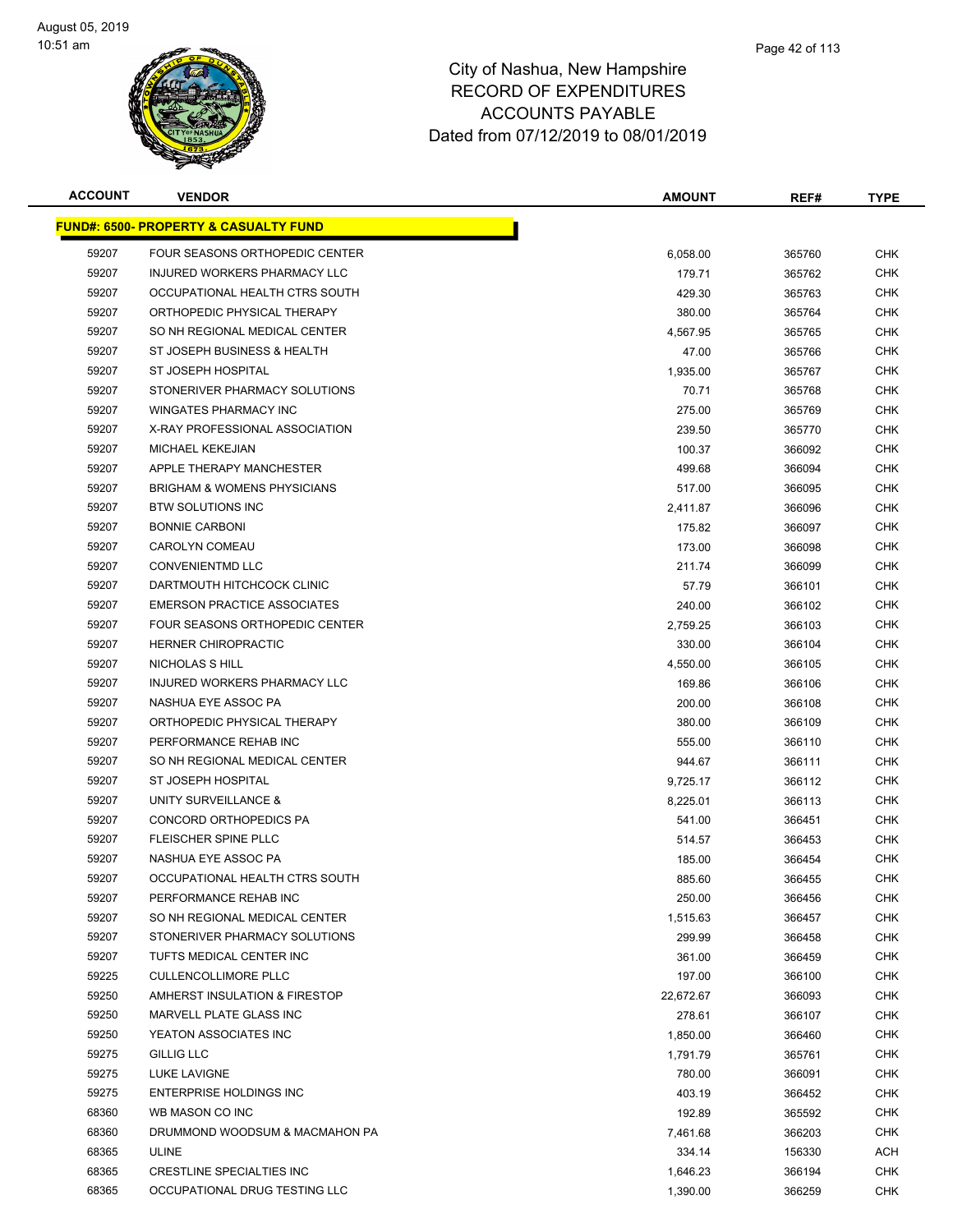| <b>ACCOUNT</b> | <b>VENDOR</b>                                           | <b>AMOUNT</b>  | REF#   | <b>TYPE</b> |
|----------------|---------------------------------------------------------|----------------|--------|-------------|
|                | <b>FUND#: 6500- PROPERTY &amp; CASUALTY FUND</b>        |                |        |             |
| 71800          | OFFICE ALTERNATIVES LLC                                 | 957.00         | 365551 | <b>CHK</b>  |
|                | TOTAL FUND 6500 - PROPERTY & CASUALTY FUND              | \$1,267,831.77 |        |             |
|                |                                                         |                |        |             |
|                | <b>FUND#: 6600- BENEFITS SELF INSURANCE FUND</b>        |                |        |             |
| 21500          | <b>ITT HARTFORD</b>                                     | 37,373.52      | 156370 | <b>ACH</b>  |
| 21503          | <b>ITT HARTFORD</b>                                     | 9,067.82       | 156370 | <b>ACH</b>  |
| 21504          | <b>ITT HARTFORD</b>                                     | 2,885.29       | 156370 | <b>ACH</b>  |
| 21516          | BOSTON MUTUAL LIFE INSURANCE                            | 4,266.04       | 156430 | <b>ACH</b>  |
| 21520          | COLONIAL LIFE AND ACCIDENT INS                          | 1,586.45       | 156295 | <b>ACH</b>  |
| 21520          | COLONIAL LIFE AND ACCIDENT INS                          | 823.44         | 156342 | <b>ACH</b>  |
| 21520          | COLONIAL LIFE AND ACCIDENT INS                          | 1,465.21       | 156395 | <b>ACH</b>  |
| 21545          | <b>ALLEGIANT CARE</b>                                   | 41,224.00      | 156360 | <b>ACH</b>  |
| 21553          | ANTHEM BLUE CROSS /BLUE SHIELD                          | 467,472.69     | 156292 | <b>ACH</b>  |
| 45676          | ANTHEM BCBS OF NE                                       | (10,000.00)    | 156291 | <b>ACH</b>  |
| 52815          | ANTHEM BCBS OF NE                                       | 4,698.00       | 156291 | <b>ACH</b>  |
| 53999          | <b>BENEFIT STRATEGIES (ADMIN)</b>                       | 500.00         | 156429 | <b>ACH</b>  |
| 59165          | ANTHEM BCBS OF NE                                       | 73,816.89      | 156291 | <b>ACH</b>  |
| 59500          | ANTHEM BCBS OF NE                                       | 99,314.79      | 156291 | <b>ACH</b>  |
| 59500          | ANTHEM BCBS OF NE                                       | (2,015.00)     | 156363 | <b>ACH</b>  |
| 59500          | NORTHEAST DELTA DENTAL                                  | 24,517.95      | 156431 | <b>ACH</b>  |
| 59507          | ANTHEM BCBS OF NE                                       | 509,502.23     | 156291 | <b>ACH</b>  |
| 59507          | ANTHEM BCBS OF NE                                       | 136,422.68     | 156363 | <b>ACH</b>  |
| 59507          | ANTHEM BCBS OF NE                                       | 117,368.67     | 156391 | <b>ACH</b>  |
| 59507          | ANTHEM BCBS OF NE                                       | 1,454,456.78   | 156291 | <b>ACH</b>  |
| 59507          | ANTHEM BCBS OF NE                                       | 562,850.35     | 156363 | <b>ACH</b>  |
| 59507          | ANTHEM BCBS OF NE                                       | 668,700.97     | 156391 | <b>ACH</b>  |
| 59507          | ANTHEM BCBS OF NE                                       | 209,408.36     | 156291 | <b>ACH</b>  |
| 59507          | ANTHEM BCBS OF NE                                       | 22,555.28      | 156363 | <b>ACH</b>  |
| 59507          | ANTHEM BCBS OF NE                                       | 52,622.06      | 156391 | <b>ACH</b>  |
| 59507          | <b>HEALTH PLANS INC</b>                                 | 179,976.40     | 156286 | <b>ACH</b>  |
| 59507          | HEALTH PLANS INC                                        | 77,012.10      | 156335 | <b>ACH</b>  |
| 59507          | <b>HEALTH PLANS INC</b>                                 | 53,026.84      | 156389 | <b>ACH</b>  |
| 59525          | NORTHEAST DELTA DENTAL                                  | 85,525.25      | 156289 | <b>ACH</b>  |
| 59525          | NORTHEAST DELTA DENTAL                                  | 83,121.11      | 156339 | <b>ACH</b>  |
|                | TOTAL FUND 6600 - BENEFITS SELF INSURANCE FUND          | \$4,969,546.17 |        |             |
|                |                                                         |                |        |             |
|                | <b>FUND#: 7050- HOLMAN STADIUM IMPROVEMNTS ETF</b>      |                |        |             |
| 54280          | JOHNSONS ELECTRIC INC                                   | 1,909.90       | 365525 | <b>CHK</b>  |
| 54280          | F W WEBB COMPANY                                        | 96.91          | 365905 | CHK         |
| 54280          | WIND RIVER ENVIROMENTAL LLC                             | 538.24         | 366007 | <b>CHK</b>  |
| 61299          | UNITED SITE SERVICES NORTHEAST                          | 219.88         | 365588 | <b>CHK</b>  |
| 61299          | UNITED SITE SERVICES NORTHEAST                          | 109.94         | 366294 | <b>CHK</b>  |
|                | <b>TOTAL FUND 7050 - HOLMAN STADIUM IMPROVEMNTS ETF</b> | \$2,874.87     |        |             |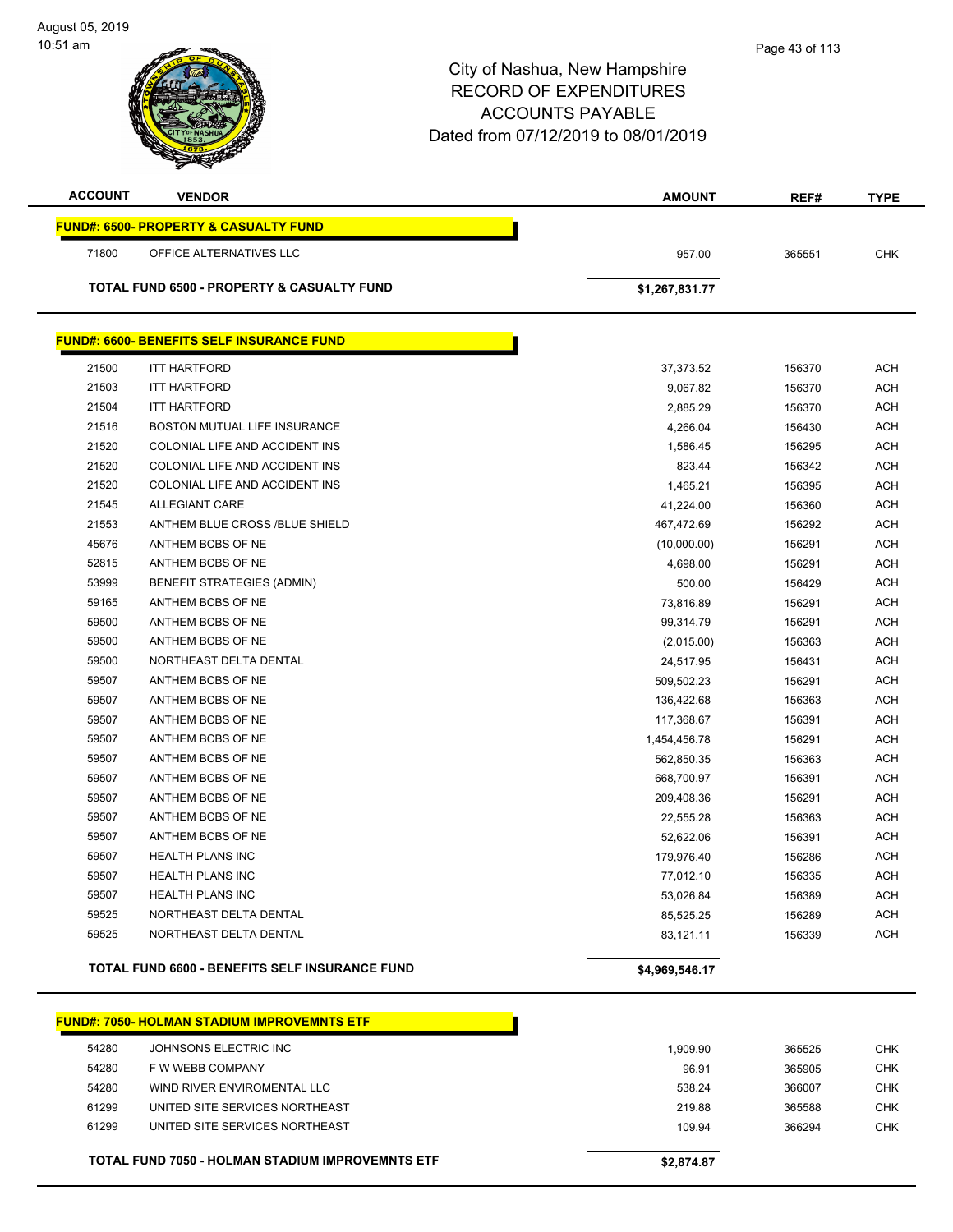August 05, 2019 10:51 am



# City of Nashua, New Hampshire RECORD OF EXPENDITURES ACCOUNTS PAYABLE Dated from 07/12/2019 to 08/01/2019

| <b>ACCOUNT</b> | <b>VENDOR</b>                                             | <b>AMOUNT</b> | REF#   | <b>TYPE</b> |
|----------------|-----------------------------------------------------------|---------------|--------|-------------|
|                | <b>FUND#: 7052- MINE FALLS PARK ETF</b>                   |               |        |             |
| 54280          | UNITED SITE SERVICES NORTHEAST                            | 109.94        | 365588 | <b>CHK</b>  |
| 54280          | UNITED SITE SERVICES NORTHEAST                            | 109.94        | 366294 | CHK         |
|                | <b>TOTAL FUND 7052 - MINE FALLS PARK ETF</b>              | \$219.88      |        |             |
|                | <b>FUND#: 7056- SPORTS TOURNAMENT TRAVEL ETF</b>          |               |        |             |
| 55300          | <b>DANIEL MEDEROS</b>                                     | 9,000.00      | 366115 | <b>CHK</b>  |
|                | TOTAL FUND 7056 - SPORTS TOURNAMENT TRAVEL ETF            | \$9,000.00    |        |             |
|                | <b>FUND#: 7064- HYDROPOWER RESERVE FUND</b>               |               |        |             |
| 81700          | <b>ESSEX POWER SERVICES INC</b>                           | 78,803.33     | 365499 | <b>CHK</b>  |
| 81700          | ESSEX POWER SERVICES INC                                  | 65,293.48     | 365904 | <b>CHK</b>  |
|                | TOTAL FUND 7064 - HYDROPOWER RESERVE FUND                 | \$144,096.81  |        |             |
|                | <b>FUND#: 7078- CITY BUILDINGS ETF</b>                    |               |        |             |
| 81200          | SPEEDYS HVAC                                              | 11,700.00     | 366283 | <b>CHK</b>  |
|                | <b>TOTAL FUND 7078 - CITY BUILDINGS ETF</b>               | \$11,700.00   |        |             |
|                | <b>FUND#: 7501- HUNT BLDG CONTRIBUTIONS ETF</b>           |               |        |             |
| 54280          | ELECTRIC MOTOR SERVICE                                    | 1,074.77      | 366206 | <b>CHK</b>  |
|                | <b>TOTAL FUND 7501 - HUNT BLDG CONTRIBUTIONS ETF</b>      | \$1,074.77    |        |             |
|                | <u>FUND#: 7502- PINEWOOD CEMETERY MAINT FUND</u>          |               |        |             |
| 10688          | NATIONAL FINANCIAL SERVICE LLC                            | 55.00         | 365842 | <b>CHK</b>  |
|                | TOTAL FUND 7502 - PINEWOOD CEMETERY MAINT FUND            | \$55.00       |        |             |
|                | <b>FUND#: 7506- ETF CONTRIB-WOODLAWN CEMETERY</b>         |               |        |             |
| 81700          | ROBERT W CHAMPAGNE                                        | 15,000.00     | 365972 | <b>CHK</b>  |
|                | TOTAL FUND 7506 - ETF CONTRIB-WOODLAWN CEMETERY           | \$15,000.00   |        |             |
|                | <b>FUND#: 7529- P&amp;Z-SIDEWALK CONSTRUCTION NW</b>      |               |        |             |
| 54210          | TRI STATE CURB INC                                        | 4,563.95      | 365585 | <b>CHK</b>  |
|                | <b>TOTAL FUND 7529 - P&amp;Z-SIDEWALK CONSTRUCTION NW</b> | \$4,563.95    |        |             |
|                |                                                           |               |        |             |

**FUND#: 7546- LIB-VIRGINIA CARR BLOOMFIELD**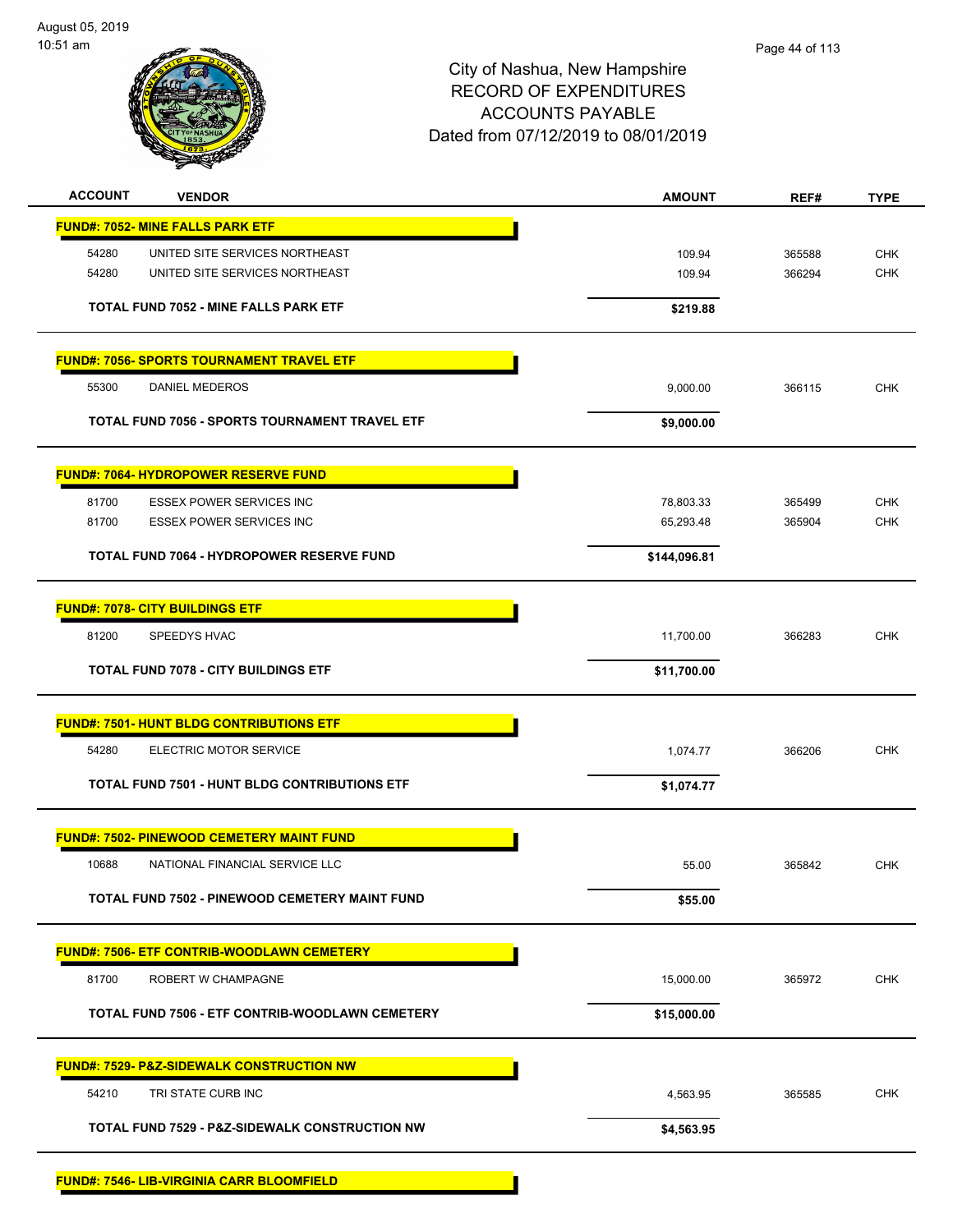| <b>ACCOUNT</b><br><b>VENDOR</b>                       | <b>AMOUNT</b> | REF#    | <b>TYPE</b> |
|-------------------------------------------------------|---------------|---------|-------------|
| <b>FUND#: 7546- LIB-VIRGINIA CARR BLOOMFIELD</b>      |               |         |             |
| 53107<br><b>SPARHAWK GROUP</b>                        | 3,884.16      | 365981  | <b>CHK</b>  |
| <b>TOTAL FUND 7546 - LIB-VIRGINIA CARR BLOOMFIELD</b> | \$3,884.16    |         |             |
|                                                       |               |         |             |
| FUND#: 7551- P&R-SUMMERFUN                            |               |         |             |
| 68322<br>AMAZON.COM LLC                               | 58.98         | 156361  | <b>ACH</b>  |
| 68322<br><b>CREATIVE PARTY EVENTS</b>                 | 325.00        | 365413  | <b>CHK</b>  |
| 68322<br>MAD SCIENCE OF MAINE                         | 500.00        | 365425  | <b>CHK</b>  |
| 68322<br>UFO PARTY RENTALS, LLC                       | 1,149.00      | 365996  | <b>CHK</b>  |
| TOTAL FUND 7551 - P&R-SUMMERFUN                       | \$2,032.98    |         |             |
| <b>FUND#: 7563- SCHOOL ATHLETIC ETF</b>               |               |         |             |
| 71999<br>RIDDELL/ALL AMERICAN SPORTS CO               | 10,855.00     | 366391  | <b>CHK</b>  |
| <b>TOTAL FUND 7563 - SCHOOL ATHLETIC ETF</b>          | \$10,855.00   |         |             |
|                                                       |               |         |             |
| <b>FUND#: 7565- SCHOOL RELATED PROGRAMS-ETF</b>       |               |         |             |
| 61135<br>HOME DEPOT CREDIT SERVICE                    | 1,896.94      | 365646  | <b>CHK</b>  |
| 61135<br>CITIZENS BANK CREDIT CARD<br>CHICK-FIL-A     | 434.91        | 9201913 | <b>ACH</b>  |
| 61299<br><b>ANDREW L MORIN</b>                        | 972.92        | 366373  | <b>CHK</b>  |
| 71221<br>COMPUTER HUT dba IT INSIDERS                 | 179.95        | 366358  | <b>CHK</b>  |
| 71228<br>COMPUTER HUT dba IT INSIDERS                 | 24.00         | 366358  | <b>CHK</b>  |
| 71999<br><b>CCS PRESENTATION SYSTEMS</b>              | 8,054.00      | 366017  | <b>CHK</b>  |
| TOTAL FUND 7565 - SCHOOL RELATED PROGRAMS-ETF         | \$11,562.72   |         |             |
| <b>FUND#: 7583- CITY EVENTS ETF</b>                   |               |         |             |
| 61299<br><b>MEGAN CARON</b>                           | 51.03         | 365410  | <b>CHK</b>  |
| 61299<br><b>INSTANT PORTABLES INC</b>                 | 900.00        | 365521  | CHK         |
| 61299<br><b>GREAT AMERICAN DOWNTOWN</b>               | 90.93         | 365915  | CHK         |
| <b>TOTAL FUND 7583 - CITY EVENTS ETF</b>              | \$1,041.96    |         |             |
|                                                       |               |         |             |
| <b>FUND#: 8007- EDGEWOOD CEMETERY PERP-CARE</b>       |               |         |             |
| 10640<br>TD BANK ACCT#4015                            | 19,100.00     | 365989  | <b>CHK</b>  |
| TOTAL FUND 8007 - EDGEWOOD CEMETERY PERP-CARE         | \$19,100.00   |         |             |
| <b>FUND#: 8014- SUBURBAN CEMETERY PERP-CARE</b>       |               |         |             |
| 10628<br>TD BANK ACCT# 2015                           | 3,200.00      | 365988  | <b>CHK</b>  |
| <b>TOTAL FUND 8014 - SUBURBAN CEMETERY PERP-CARE</b>  | \$3,200.00    |         |             |
|                                                       |               |         |             |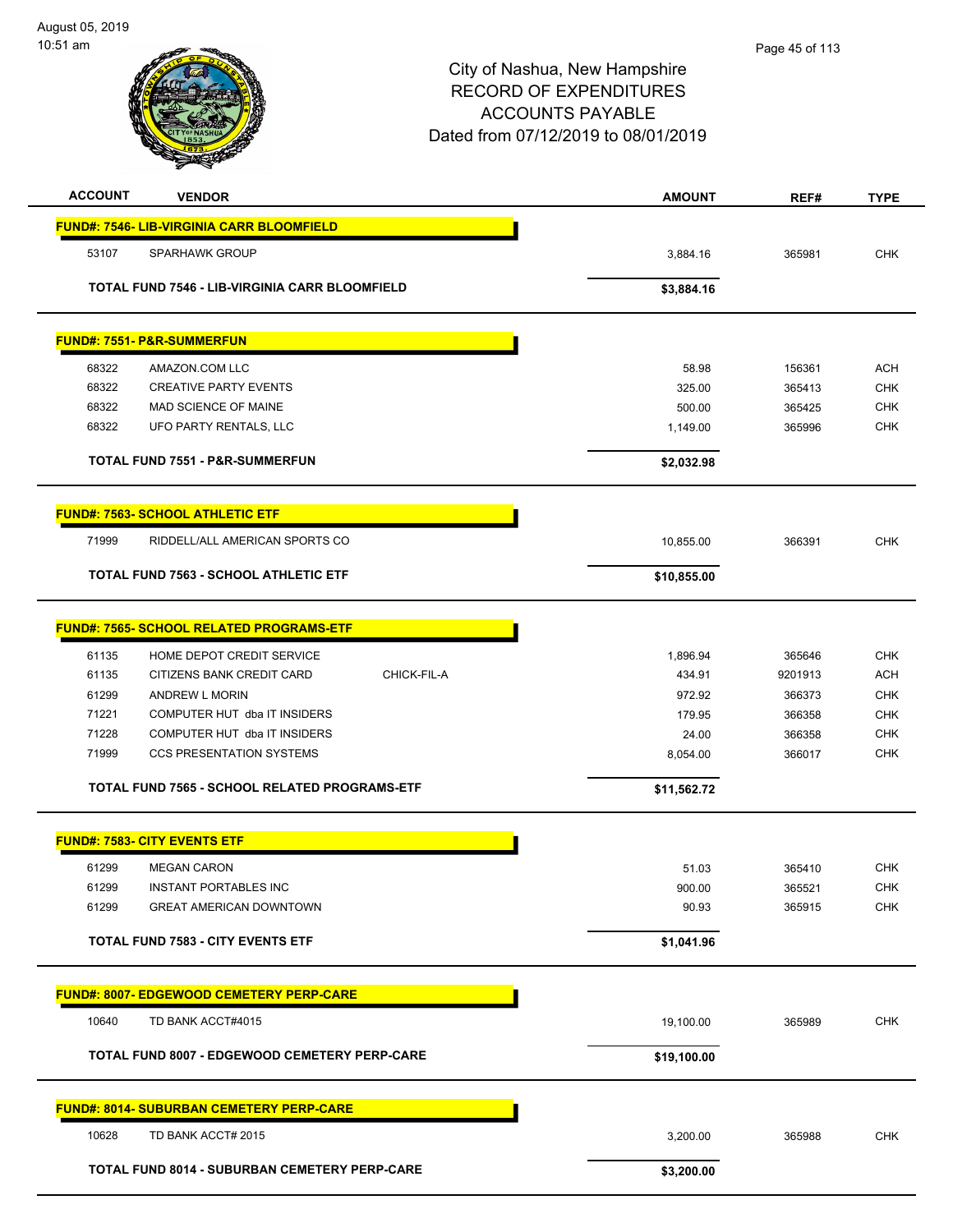

| <b>ACCOUNT</b><br><b>VENDOR</b>                                          | <b>AMOUNT</b> | REF#   | <b>TYPE</b>              |
|--------------------------------------------------------------------------|---------------|--------|--------------------------|
| FUND#: 8028- WOODLAWN CEMETERY PERP-CARE                                 |               |        |                          |
| 10672<br>NATIONAL FINANCIAL SERVICE LLC                                  | 10,600.00     | 365843 | <b>CHK</b>               |
| <b>TOTAL FUND 8028 - WOODLAWN CEMETERY PERP-CARE</b>                     | \$10,600.00   |        |                          |
| FUND#: 8050- LIBRARY-CHARLES ZYLONIS                                     |               |        |                          |
| 68322<br>COHLER & ASSOCIATES INC                                         | 1,500.00      | 365818 | <b>CHK</b>               |
| TOTAL FUND 8050 - LIBRARY-CHARLES ZYLONIS                                | \$1,500.00    |        |                          |
| <b>FUND#: 8063- LIBRARY-HENRY STEARNS FUND</b>                           |               |        |                          |
| 61807<br><b>BAKER &amp; TAYLOR</b>                                       | 60.83         | 365469 | <b>CHK</b>               |
| 61807<br><b>BAKER &amp; TAYLOR</b><br>61807<br><b>BAKER &amp; TAYLOR</b> | 31.38         | 365871 | <b>CHK</b><br><b>CHK</b> |
|                                                                          | 711.39        | 366182 |                          |
| TOTAL FUND 8063 - LIBRARY-HENRY STEARNS FUND                             | \$803.60      |        |                          |
| <b>FUND#: 8200- BPW PENSION FUND</b>                                     |               |        |                          |
| <b>FEDEX</b><br>55607                                                    | 1,101.63      | 365839 | <b>CHK</b>               |
| <b>TOTAL FUND 8200 - BPW PENSION FUND</b>                                | \$1,101.63    |        |                          |
| <b>FUND#: 8400- AGENCY-DEVELOPER ESCROWS</b>                             |               |        |                          |
| 21730<br><b>GIMAK PROPERTIES LLC</b>                                     | 2,843.00      | 365821 | CHK                      |
| 21730<br><b>DANIEL BERGERON</b>                                          | 850.00        | 365815 | <b>CHK</b>               |
| <b>TOTAL FUND 8400 - AGENCY-DEVELOPER ESCROWS</b>                        | \$3,693.00    |        |                          |
| <b>FUND#: 8603- RALPH J &amp; ALICE F BURNS</b>                          |               |        |                          |
| PARKER BOTSCH AND<br>68370                                               | 1,750.00      | 365772 | <b>CHK</b>               |
| TOTAL FUND 8603 - RALPH J & ALICE F BURNS                                | \$1,750.00    |        |                          |
| <u> FUND#: 8607- VIRGINIA HOLT DUNLAP AWARD</u>                          |               |        |                          |
| 68370<br>PETTY CASH                                                      | 20.00         | 365826 | <b>CHK</b>               |
| TOTAL FUND 8607 - VIRGINIA HOLT DUNLAP AWARD                             | \$20.00       |        |                          |
| <b>FUND#: 8609- ARTHUR J NAKOS</b>                                       |               |        |                          |
| 68370<br>PARKER BOTSCH AND                                               | 885.00        | 365773 | CHK                      |
| TOTAL FUND 8609 - ARTHUR J NAKOS                                         | \$885.00      |        |                          |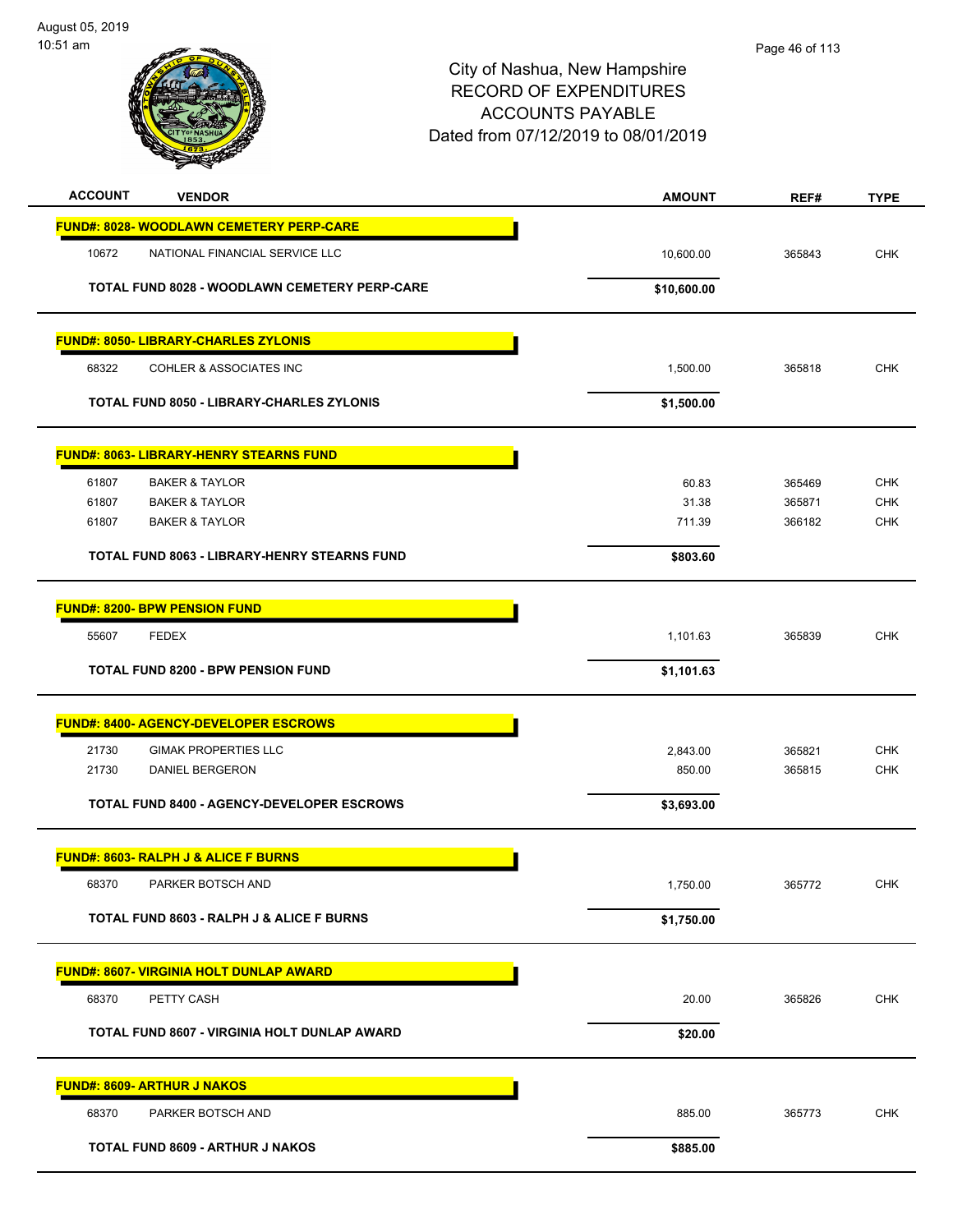August 05, 2019 10:51 am



| <b>ACCOUNT</b> | <b>VENDOR</b>                                      | <b>AMOUNT</b> | REF#   | <b>TYPE</b> |
|----------------|----------------------------------------------------|---------------|--------|-------------|
|                | <b>FUND#: 8613- WILLIAM H &amp; EDITH E KEENAN</b> |               |        |             |
| 68370          | <b>ANDREW TRINGALI AND</b>                         | 1,000.00      | 365389 | <b>CHK</b>  |
| 68370          | <b>MIKAYLA BROWN AND</b>                           | 1,000.00      | 365390 | <b>CHK</b>  |
|                | TOTAL FUND 8613 - WILLIAM H & EDITH E KEENAN       | \$2,000.00    |        |             |
|                | <b>FUND#: 8614- CHARLES H AUSTIN</b>               |               |        |             |
| 68370          | <b>MARTIN FLAHERTY AND</b>                         | 5,000.00      | 366114 | <b>CHK</b>  |
|                | <b>TOTAL FUND 8614 - CHARLES H AUSTIN</b>          | \$5,000.00    |        |             |
|                | <b>FUND#: 8618- OLLA HOLT DUNLAP AWARD</b>         |               |        |             |
| 68370          | PETTY CASH                                         | 35.00         | 365826 | <b>CHK</b>  |
|                | TOTAL FUND 8618 - OLLA HOLT DUNLAP AWARD           | \$35.00       |        |             |
|                | FUND#: 8629- NHS SOUTH GEN SCHOL                   |               |        |             |
| 68370          | ALYSSA LOPEZ AND                                   | 400.00        | 365771 | <b>CHK</b>  |
|                | <b>TOTAL FUND 8629 - NHS SOUTH GEN SCHOL</b>       | \$400.00      |        |             |
|                | <b>FUND#: 8634- NHS NORTH GEN SCHOL</b>            |               |        |             |
| 68370          | NICHOLAS KELLEY AND                                | 400.00        | 365391 | <b>CHK</b>  |
|                | <b>TOTAL FUND 8634 - NHS NORTH GEN SCHOL</b>       | \$400.00      |        |             |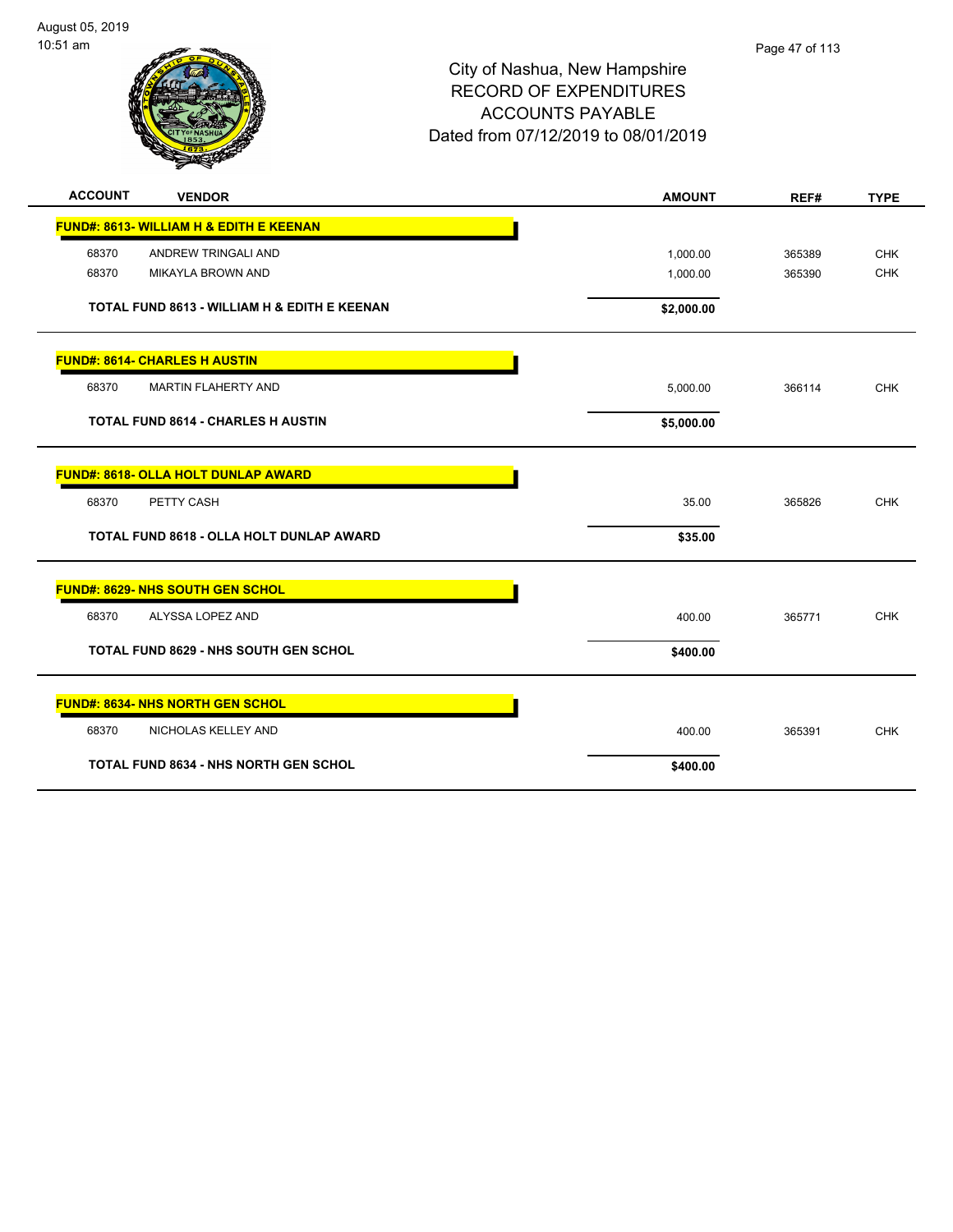

| <b>ACCOUNT</b> | <b>VENDOR</b> |                                        | <b>AMOUNT</b><br>REF# | <b>TYPE</b> |  |
|----------------|---------------|----------------------------------------|-----------------------|-------------|--|
|                |               | <b>EXPENDITURE SUMMARY BY FUND</b>     | <b>AMOUNT</b>         |             |  |
|                | 1000          | <b>GENERAL FUND</b>                    | 5,868,465.81          |             |  |
|                | 1001          | <b>GF-CAPITAL IMPROVEMENTS</b>         | 4,743.35              |             |  |
|                | 1010          | <b>GF-PRIOR YEAR ENC &amp; ESCROWS</b> | 105,077.20            |             |  |
|                | 2100          | <b>FOOD SERVICES FUND</b>              | 17,831.92             |             |  |
|                | 2120          | SUMMER FEEDING PROGRAM FUND            | 20,162.55             |             |  |
|                | 2201          | DRIVERS EDUCATION FUND                 | 762.69                |             |  |
|                | 2207          | ADULT ED/CONTINUING ED                 | 2,455.66              |             |  |
|                | 2212          | ATHLETICS REVENUE FUND                 | 460.00                |             |  |
|                | 2222          | AFTER SCHOOL PROGRAM                   | 274.81                |             |  |
|                | 2501          | PUBLIC HEALTH CLIENT FEES FUND         | 390.00                |             |  |
|                | 2503          | <b>PARKS &amp; REC PROGRAMS FUND</b>   | 11,517.81             |             |  |
|                | 2504          | HOLMAN STADIUM EVENTS FUND             | 7,186.10              |             |  |
|                | 2505          | PEG ACCESS CHANNELS FUND               | 9,707.03              |             |  |
|                | 2506          | HUNT BLDG FACILITY RENTAL FUND         | 3,879.26              |             |  |
|                | 2511          | 201 MAIN STREET RENTAL FUND            | 1,093.64              |             |  |
|                | 3040          | <b>COMMUNICATIONS GRANTS FUND</b>      | 13,067.00             |             |  |
|                | 3060          | FIRE GRANTS FUND                       | 3,675.03              |             |  |
|                | 3068          | COMMUNITY SERVICES GRANTS FUND         | 76,355.35             |             |  |
|                | 3070          | COMMUNITY HEALTH GRANTS FUND           | 21,402.13             |             |  |
|                | 3080          | COMMUNITY DEVELOPMENT GRANTS           | 32,437.67             |             |  |
|                | 3090          | URBAN PROGRAM GRANTS FUND              | 227,526.24            |             |  |
|                | 3120          | <b>TRANSIT GRANTS FUND</b>             | 28,560.94             |             |  |
|                | 3200          | PARKS & RECREATION GRANTS FUND         | 1,100.00              |             |  |
|                | 3800          | <b>SCHOOL GRANTS FUND</b>              | 217,106.33            |             |  |
|                | 4005          | TRAFFIC VIOLATIONS FUND                | 2,393.38              |             |  |
|                | 4010          | MOTOR VEHICLE ADMIN FUND               | 1,119.68              |             |  |
|                | 4025          | DOJ DRUG FORFEITURE FUND               | 5,983.59              |             |  |
|                | 4053          | FIRE REGIONAL HAZMAT FUND              | 1,552.02              |             |  |
|                | 4090          | LIB-LOST/DAMAGED BOOK FINES            | 455.89                |             |  |
|                | 5020          | CAPITAL PROJECTS-POLICE                | 11,450.00             |             |  |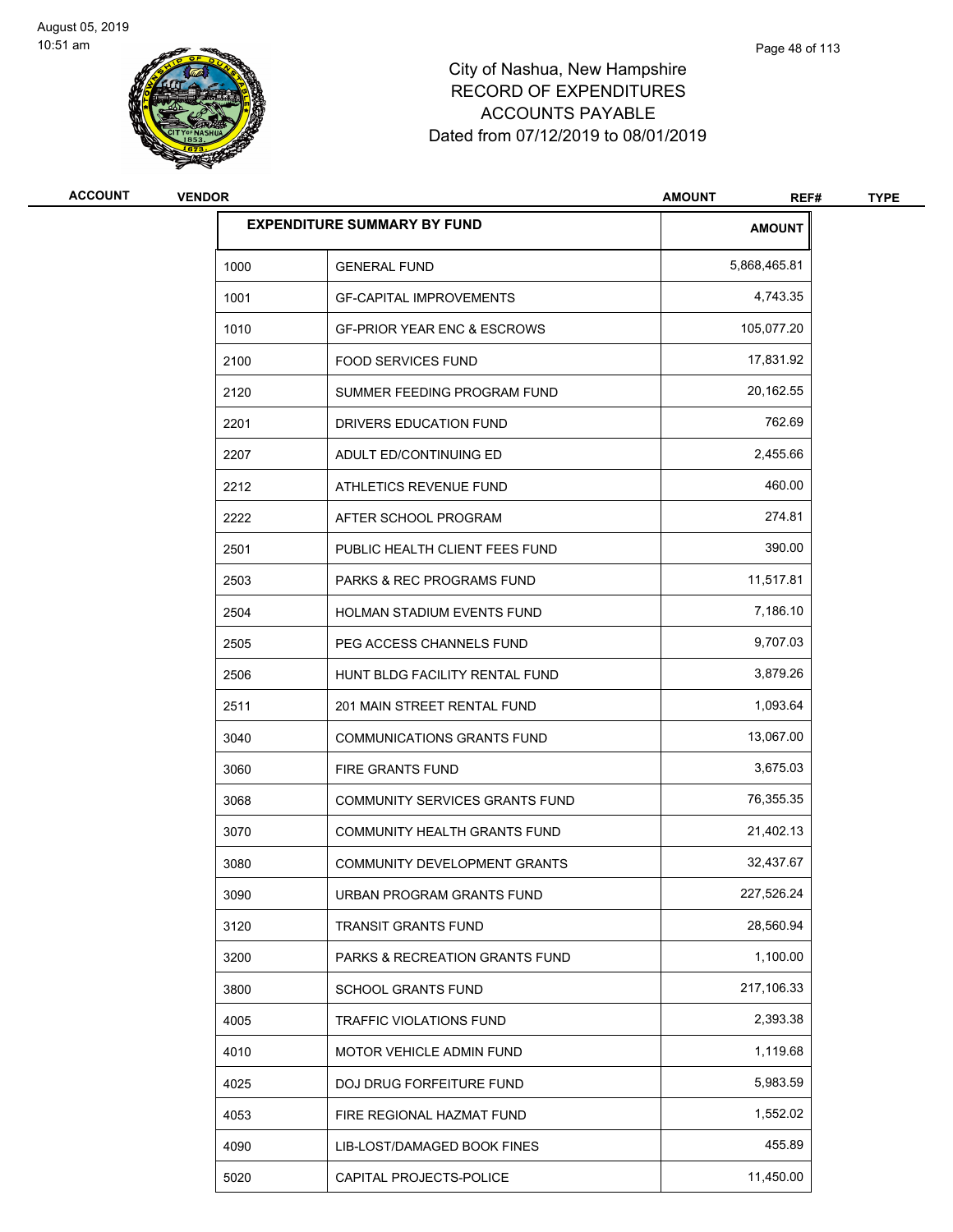

| <b>ACCOUNT</b> | <b>VENDOR</b> |                                       | <b>AMOUNT</b><br>REF# | <b>TYPE</b> |
|----------------|---------------|---------------------------------------|-----------------------|-------------|
|                |               |                                       | <b>AMOUNT</b>         |             |
|                | 5100          | CAP PROJECTS-ECONOMIC DEV             | 4,371.67              |             |
|                | 5200          | CAPITAL PROJECTS-PUBLIC WORKS         | 3,436,198.82          |             |
|                | 5700          | CAP PROJECTS-BROAD ST PARKWAY         | 4,067.28              |             |
|                | 5800          | SCHOOL CAPITAL PROJECTS FUND          | 91,205.42             |             |
|                | 6000          | SOLID WASTE FUND                      | 2,481,063.42          |             |
|                | 6200          | <b>WASTEWATER FUND</b>                | 5,602,061.70          |             |
|                | 6201          | WERF-WASTEWATER EQUIP RESERVE         | 43,673.45             |             |
|                | 6500          | PROPERTY & CASUALTY FUND              | 1,267,831.77          |             |
|                | 6600          | BENEFITS SELF INSURANCE FUND          | 4,969,546.17          |             |
|                | 7050          | <b>HOLMAN STADIUM IMPROVEMNTS ETF</b> | 2,874.87              |             |
|                | 7052          | MINE FALLS PARK ETF                   | 219.88                |             |
|                | 7056          | SPORTS TOURNAMENT TRAVEL ETF          | 9,000.00              |             |
|                | 7064          | <b>HYDROPOWER RESERVE FUND</b>        | 144,096.81            |             |
|                | 7078          | <b>CITY BUILDINGS ETF</b>             | 11,700.00             |             |
|                | 7501          | HUNT BLDG CONTRIBUTIONS ETF           | 1,074.77              |             |
|                | 7502          | PINEWOOD CEMETERY MAINT FUND          | 55.00                 |             |
|                | 7506          | ETF CONTRIB-WOODLAWN CEMETERY         | 15,000.00             |             |
|                | 7529          | P&Z-SIDEWALK CONSTRUCTION NW          | 4,563.95              |             |
|                | 7546          | LIB-VIRGINIA CARR BLOOMFIELD          | 3,884.16              |             |
|                | 7551          | P&R-SUMMERFUN                         | 2,032.98              |             |
|                | 7563          | <b>SCHOOL ATHLETIC ETF</b>            | 10,855.00             |             |
|                | 7565          | SCHOOL RELATED PROGRAMS-ETF           | 11,562.72             |             |
|                | 7583          | <b>CITY EVENTS ETF</b>                | 1,041.96              |             |
|                | 8007          | EDGEWOOD CEMETERY PERP-CARE           | 19,100.00             |             |
|                | 8014          | SUBURBAN CEMETERY PERP-CARE           | 3,200.00              |             |
|                | 8028          | WOODLAWN CEMETERY PERP-CARE           | 10,600.00             |             |
|                | 8050          | LIBRARY-CHARLES ZYLONIS               | 1,500.00              |             |
|                | 8063          | LIBRARY-HENRY STEARNS FUND            | 803.60                |             |
|                | 8200          | <b>BPW PENSION FUND</b>               | 1,101.63              |             |
|                | 8400          | AGENCY-DEVELOPER ESCROWS              | 3,693.00              |             |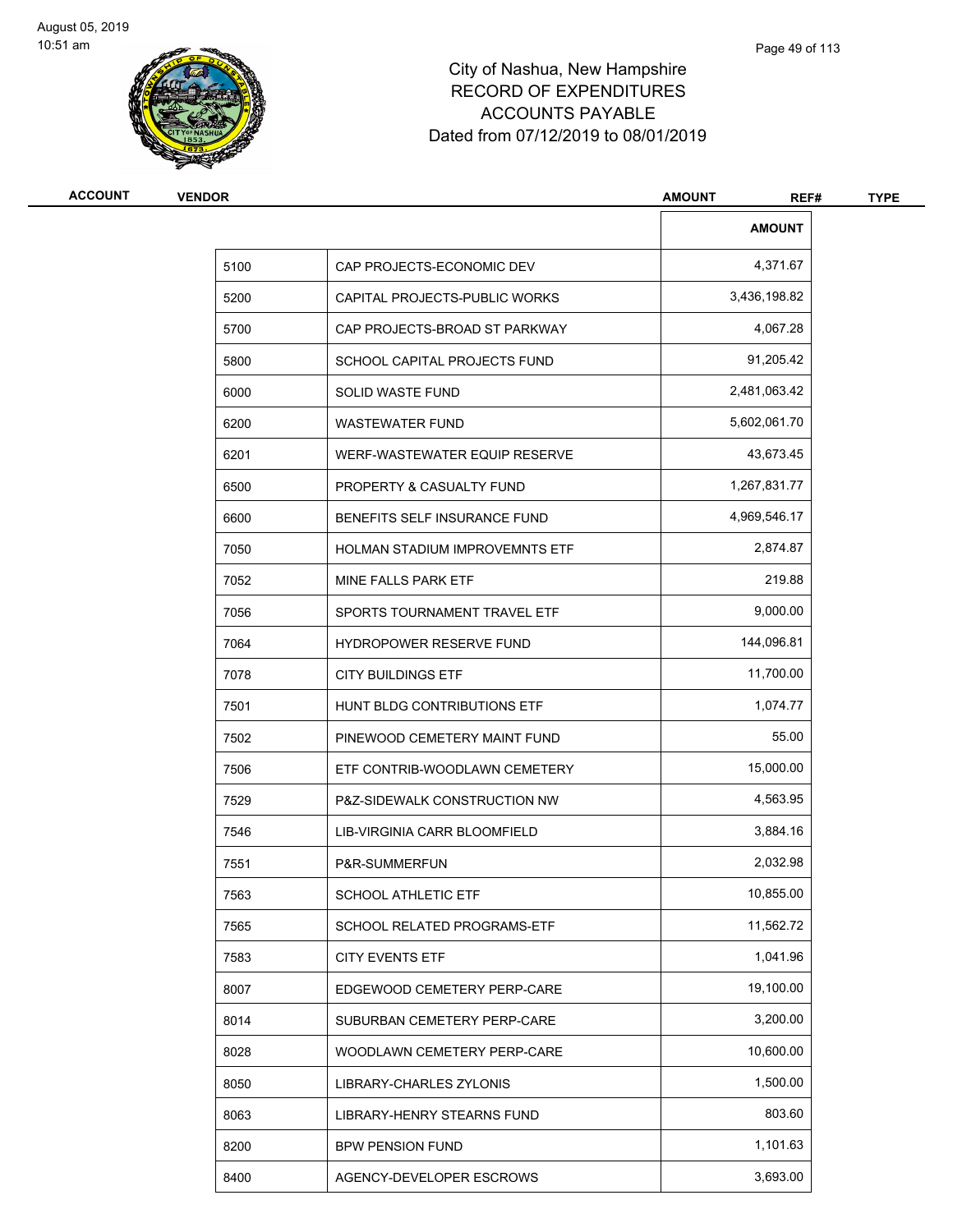

| <b>ACCOUNT</b> | <b>VENDOR</b> |                            | <b>AMOUNT</b><br>REF# | <b>TYPE</b> |
|----------------|---------------|----------------------------|-----------------------|-------------|
|                |               |                            | <b>AMOUNT</b>         |             |
|                | 8603          | RALPH J & ALICE F BURNS    | 1,750.00              |             |
|                | 8607          | VIRGINIA HOLT DUNLAP AWARD | 20.00                 |             |
|                | 8609          | <b>ARTHUR J NAKOS</b>      | 885.00                |             |
|                | 8613          | WILLIAM H & EDITH E KEENAN | 2,000.00              |             |
|                | 8614          | <b>CHARLES H AUSTIN</b>    | 5,000.00              |             |
|                | 8618          | OLLA HOLT DUNLAP AWARD     | 35.00                 |             |
|                | 8629          | NHS SOUTH GEN SCHOL        | 400.00                |             |
|                | 8634          | NHS NORTH GEN SCHOL        | 400.00                |             |
|                | <b>TOTAL:</b> |                            | 24,866,663.11         |             |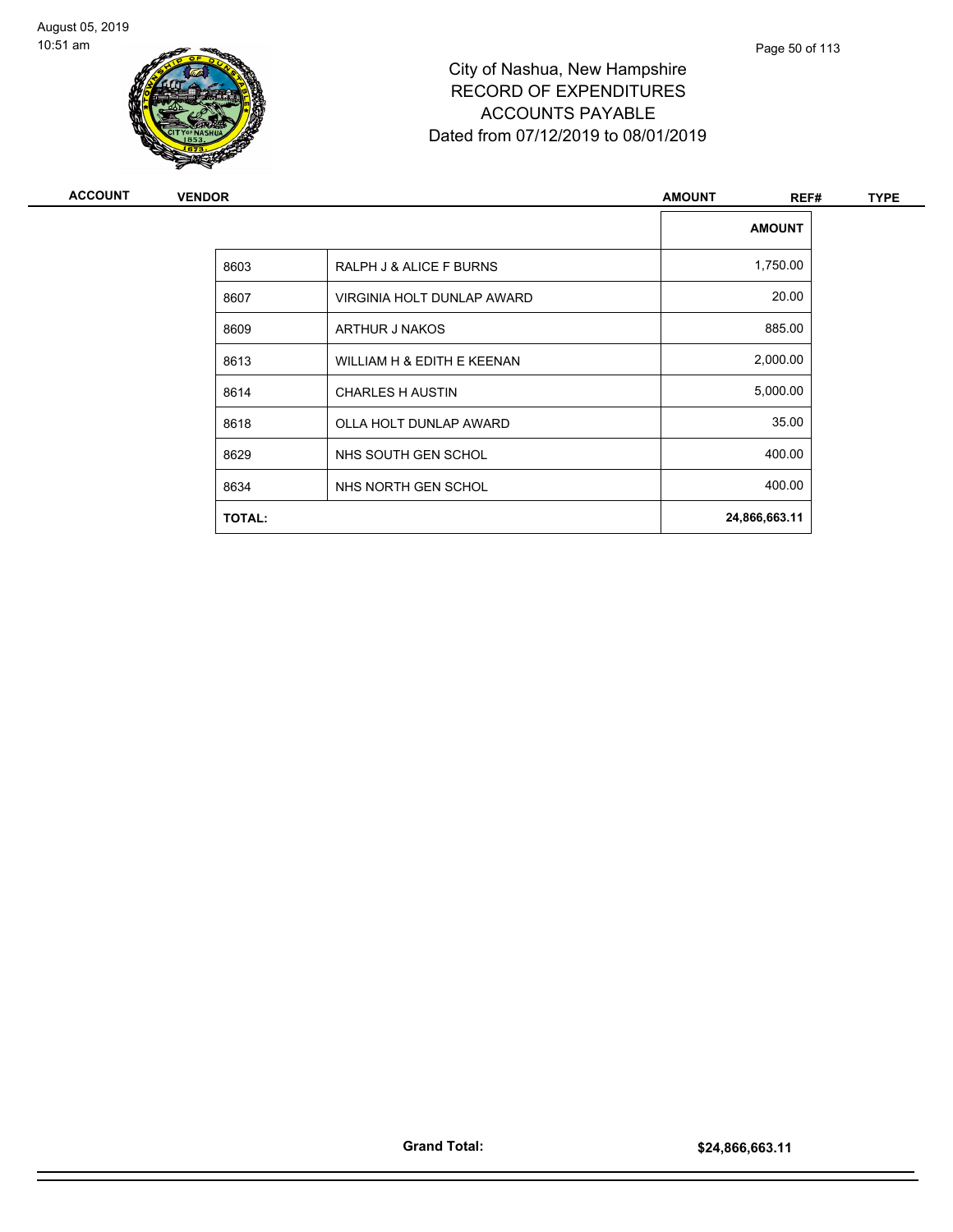

|     | <b>STATERIA</b>                   |                                      |                                          |               |  |
|-----|-----------------------------------|--------------------------------------|------------------------------------------|---------------|--|
|     | <b>PAY DATE</b>                   | <b>ACCOUNT</b>                       | <b>DESCRIPTION</b>                       | <b>AMOUNT</b> |  |
|     | <b>FUND#: 1000 - GENERAL FUND</b> |                                      |                                          |               |  |
|     |                                   |                                      |                                          |               |  |
| 101 | <b>MAYOR</b>                      |                                      |                                          |               |  |
|     | 7/18/19                           | 51100                                | ADMINISTRATIVE ASSISTANT II              | 679.35        |  |
|     | 7/25/19                           | 51100                                | ADMINISTRATIVE ASSISTANT II              | 679.35        |  |
|     | 8/1/19                            | 51100                                | ADMINISTRATIVE ASSISTANT II              | 679.35        |  |
|     | 7/18/19                           | 51100                                | CHIEF OF STAFF                           | 1,686.60      |  |
|     | 7/25/19                           | 51100                                | CHIEF OF STAFF                           | 1,686.60      |  |
|     | 8/1/19                            | 51100                                | CHIEF OF STAFF                           | 1,686.60      |  |
|     | 7/18/19                           | 51100                                | COMMUNICATIONS & SPECIAL PRJ COORDINATOR | 851.95        |  |
|     | 7/25/19                           | 51100                                | COMMUNICATIONS & SPECIAL PRJ COORDINATOR | 851.94        |  |
|     | 8/1/19                            | 51100                                | COMMUNICATIONS & SPECIAL PRJ COORDINATOR | 851.95        |  |
|     | 7/18/19                           | 51100                                | CONSTITUENT SERVICES COORDINATOR         | 884.71        |  |
|     | 7/25/19                           | 51100                                | CONSTITUENT SERVICES COORDINATOR         | 851.95        |  |
|     | 8/1/19                            | 51100                                | CONSTITUENT SERVICES COORDINATOR         | 851.95        |  |
|     | 7/25/19                           | 51300                                | <b>OVERTIME</b>                          | 31.85         |  |
|     | 7/18/19                           | 51403                                | <b>WAGES-INTERNS</b>                     | 3,002.50      |  |
|     | 7/25/19                           | 51403                                | <b>WAGES-INTERNS</b>                     | 2,965.00      |  |
|     | 8/1/19                            | 51403                                | <b>WAGES-INTERNS</b>                     | 2,787.50      |  |
|     | 7/18/19                           | 51500                                | MAYOR                                    | 2,290.80      |  |
|     | 7/25/19                           | 51500                                | <b>MAYOR</b>                             | 2,290.80      |  |
|     | 8/1/19                            | 51500                                | MAYOR                                    | 2,290.80      |  |
|     | 7/25/19                           | 55118                                | TELEPHONE-CELLULAR                       | 100.00        |  |
|     | <b>TOTAL 101 - MAYOR</b>          |                                      |                                          | \$28,001.55   |  |
|     |                                   |                                      |                                          |               |  |
| 102 | <b>BOARD OF ALDERMEN</b>          |                                      |                                          |               |  |
|     | 7/18/19                           | 51100                                | LEGISLATIVE AFFAIRS MANAGER              | 1,751.00      |  |
|     | 7/25/19                           | 51100                                | <b>LEGISLATIVE AFFAIRS MANAGER</b>       | 1,751.00      |  |
|     | 8/1/19                            | 51100                                | <b>LEGISLATIVE AFFAIRS MANAGER</b>       | 1,751.00      |  |
|     | 7/18/19                           | 51200                                | LEGISLATIVE TRANSCRIPTION SPEC           | 362.44        |  |
|     | 7/25/19                           | 51200                                | LEGISLATIVE TRANSCRIPTION SPEC           | 256.36        |  |
|     | 8/1/19                            | 51200                                | LEGISLATIVE TRANSCRIPTION SPEC           | 344.77        |  |
|     |                                   | <b>TOTAL 102 - BOARD OF ALDERMEN</b> |                                          | \$6,216.57    |  |
|     |                                   |                                      |                                          |               |  |
| 103 | <b>LEGAL</b>                      | 51100                                |                                          | 2,561.50      |  |
|     | 7/18/19                           | 51100                                | <b>CORPORATION COUNSEL</b>               |               |  |
|     | 7/25/19                           |                                      | <b>CORPORATION COUNSEL</b>               | 2,561.50      |  |
|     | 8/1/19                            | 51100                                | <b>CORPORATION COUNSEL</b>               | 2,561.50      |  |
|     | 7/18/19                           | 51100                                | DEPUTY CORPORATION COUNSEL               | 4,444.50      |  |
|     | 7/25/19                           | 51100                                | DEPUTY CORPORATION COUNSEL               | 4,444.49      |  |
|     | 8/1/19                            | 51100                                | DEPUTY CORPORATION COUNSEL               | 4,444.50      |  |
|     | 7/18/19                           | 51100                                | <b>LEGAL ASSISTANT</b>                   | 2,065.25      |  |
|     | 7/25/19                           | 51100                                | <b>LEGAL ASSISTANT</b>                   | 2,065.25      |  |
|     | 8/1/19                            | 51100                                | <b>LEGAL ASSISTANT</b>                   | 2,065.25      |  |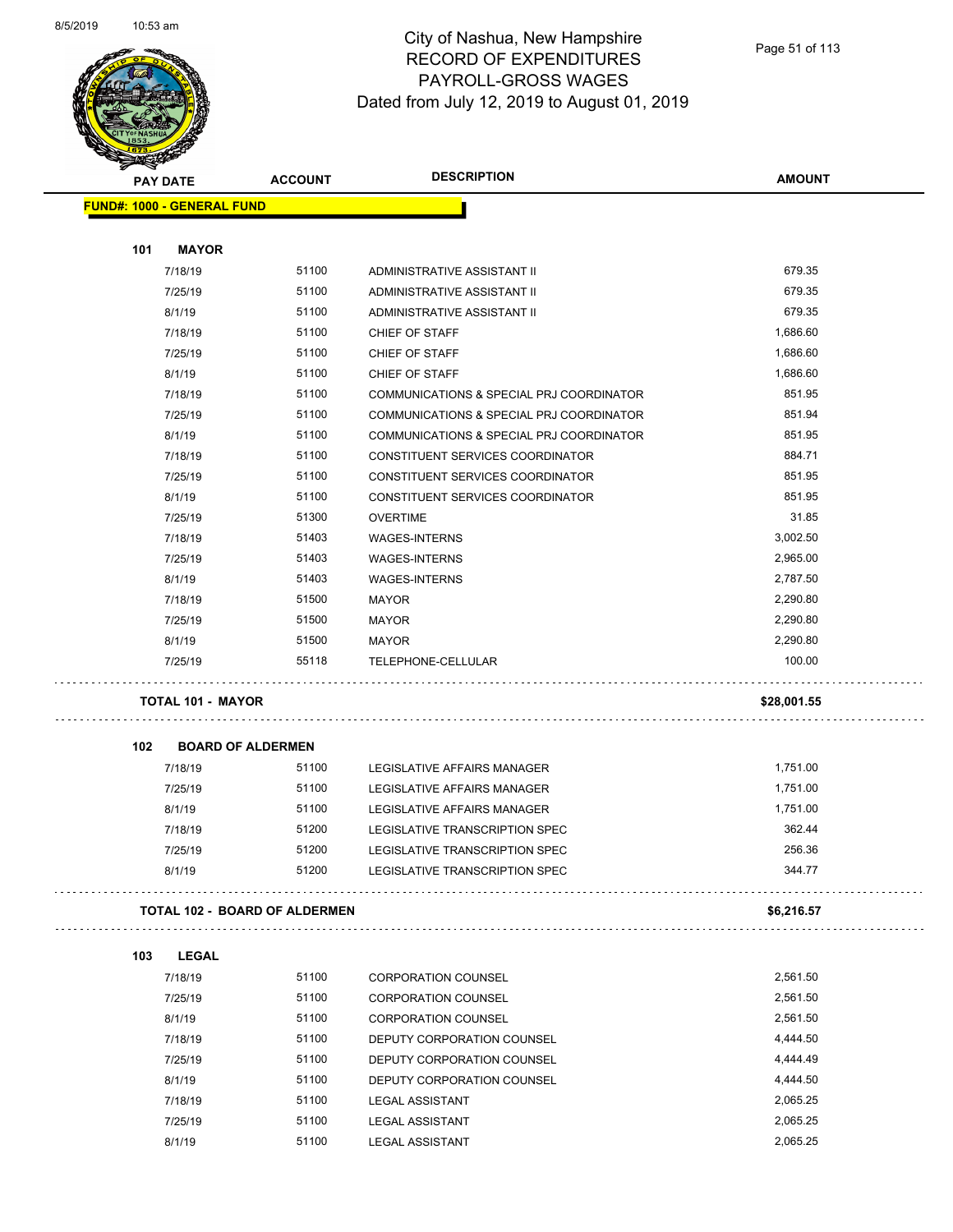

Page 52 of 113

|     | <b>PAY DATE</b>                   | <b>ACCOUNT</b>                             | <b>DESCRIPTION</b>                               | <b>AMOUNT</b> |
|-----|-----------------------------------|--------------------------------------------|--------------------------------------------------|---------------|
|     | <b>FUND#: 1000 - GENERAL FUND</b> |                                            |                                                  |               |
| 103 | <b>LEGAL</b>                      |                                            |                                                  |               |
|     | 7/25/19                           | 55118                                      | TELEPHONE-CELLULAR                               | 100.00        |
|     | <b>TOTAL 103 - LEGAL</b>          |                                            |                                                  | \$27,313.74   |
|     |                                   |                                            |                                                  |               |
| 106 |                                   | <b>ADMINISTRATIVE SERVICES</b>             |                                                  |               |
|     | 7/25/19                           | 51100                                      | ADMINISTRATIVE ASSISTANT I                       | 735.30        |
|     | 8/1/19                            | 51100                                      | ADMINISTRATIVE ASSISTANT I                       | 735.30        |
|     | 7/18/19                           | 51100                                      | ADMINISTRATIVE SERVICES DIRECTOR                 | 2,023.90      |
|     | 7/25/19                           | 51100                                      | ADMINISTRATIVE SERVICES DIRECTOR                 | 2,023.90      |
|     | 8/1/19                            | 51100                                      | ADMINISTRATIVE SERVICES DIRECTOR                 | 2,023.90      |
|     | 7/25/19                           | 55118                                      | TELEPHONE-CELLULAR                               | 50.00         |
|     |                                   | <b>TOTAL 106 - ADMINISTRATIVE SERVICES</b> |                                                  | \$7,592.30    |
| 107 | <b>CITY CLERK</b>                 |                                            |                                                  |               |
|     | 7/18/19                           | 51100                                      | <b>CITY CLERK</b>                                | 1,907.15      |
|     | 7/25/19                           | 51100                                      | <b>CITY CLERK</b>                                | 1,907.15      |
|     | 8/1/19                            | 51100                                      | <b>CITY CLERK</b>                                | 1,907.15      |
|     | 7/18/19                           | 51100                                      | <b>CLERK VITAL RECORDS II</b>                    | 1,245.00      |
|     | 7/25/19                           | 51100                                      | <b>CLERK VITAL RECORDS II</b>                    | 1,245.00      |
|     | 8/1/19                            | 51100                                      | <b>CLERK VITAL RECORDS II</b>                    | 1,245.00      |
|     | 7/18/19                           | 51100                                      |                                                  | 730.69        |
|     | 7/25/19                           | 51100                                      | DEPARTMENT COORDINATOR, CC                       | 730.70        |
|     |                                   | 51100                                      | DEPARTMENT COORDINATOR, CC                       | 730.70        |
|     | 8/1/19                            | 51100                                      | DEPARTMENT COORDINATOR, CC                       | 1,352.40      |
|     | 7/18/19                           | 51100                                      | DEPUTY CITY CLERK                                | 1,352.40      |
|     | 7/25/19                           |                                            | <b>DEPUTY CITY CLERK</b>                         |               |
|     | 8/1/19                            | 51100                                      | DEPUTY CITY CLERK                                | 1,352.40      |
|     | <b>TOTAL 107 - CITY CLERK</b>     |                                            |                                                  | \$15,705.74   |
| 110 |                                   | <b>ARLINGTON ST COMMUNITY CENTER</b>       |                                                  |               |
|     | 7/18/19                           | 51100                                      | ARLINGTON ST COMMUNITY CENTER DIRECTOR           | 1,043.55      |
|     | 7/25/19                           | 51100                                      | ARLINGTON ST COMMUNITY CENTER DIRECTOR           | 1,043.55      |
|     | 8/1/19                            | 51100                                      | ARLINGTON ST COMMUNITY CENTER DIRECTOR           | 1,043.55      |
|     | 7/25/19                           | 55118                                      | TELEPHONE-CELLULAR                               | 50.00         |
|     |                                   |                                            | <b>TOTAL 110 - ARLINGTON ST COMMUNITY CENTER</b> | \$3,180.65    |
| 111 | <b>HUMAN RESOURCES</b>            |                                            |                                                  |               |
|     | 7/18/19                           | 51100                                      | HR SPEC                                          | 979.91        |
|     | 7/25/19                           | 51100                                      | HR SPEC                                          | 979.91        |
|     | 8/1/19                            | 51100                                      | HR SPEC                                          | 979.91        |
|     | 7/18/19                           | 51100                                      | HRIS & PAYROLL ANALYST                           | 1,239.00      |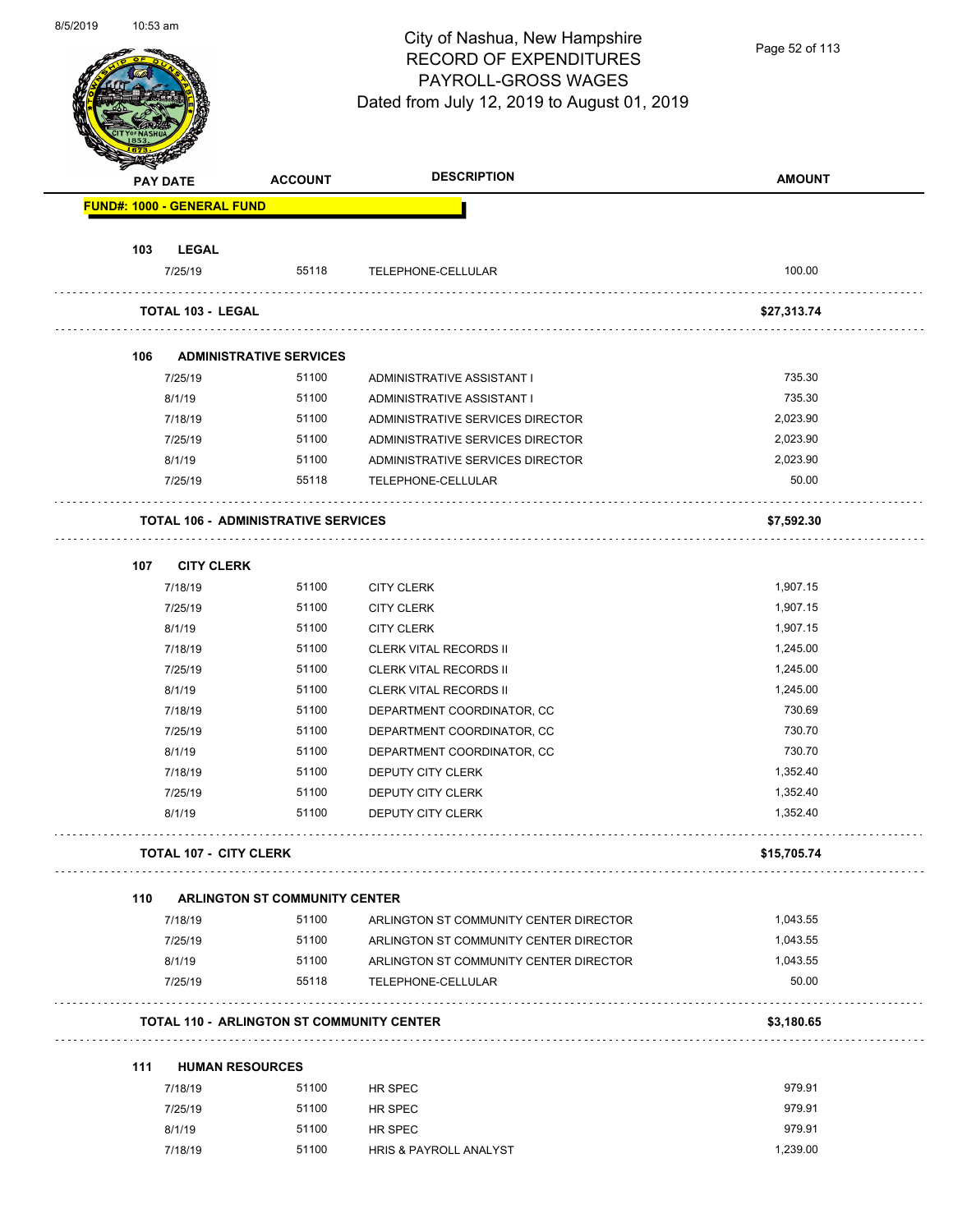$\overline{\phantom{0}}$ 



| <b>PAY DATE</b>                       | <b>ACCOUNT</b>                | <b>DESCRIPTION</b>                                        | <b>AMOUNT</b>        |
|---------------------------------------|-------------------------------|-----------------------------------------------------------|----------------------|
| <b>FUND#: 1000 - GENERAL FUND</b>     |                               |                                                           |                      |
| 111<br><b>HUMAN RESOURCES</b>         |                               |                                                           |                      |
| 7/25/19                               | 51100                         | <b>HRIS &amp; PAYROLL ANALYST</b>                         | 1,239.00             |
| 8/1/19                                | 51100                         | <b>HRIS &amp; PAYROLL ANALYST</b>                         | 1,239.00             |
| 7/18/19                               | 51100                         | <b>HUMAN RESOURCES DIRECTOR</b>                           | 1,907.35             |
| 7/25/19                               | 51100                         | HUMAN RESOURCES DIRECTOR                                  | 1,907.35             |
|                                       | 51100                         |                                                           | 1,907.35             |
| 8/1/19                                | 51100                         | HUMAN RESOURCES DIRECTOR                                  | 1,313.50             |
| 7/18/19                               | 51100                         | HUMAN RESOURCES MANAGER                                   | 1,313.50             |
| 7/25/19<br>8/1/19                     | 51100                         | HUMAN RESOURCES MANAGER<br><b>HUMAN RESOURCES MANAGER</b> |                      |
|                                       | 51100                         | PAYROLL ANALYST                                           | 1,313.50<br>2,349.97 |
| 7/18/19                               |                               |                                                           |                      |
| 7/25/19                               | 51100<br>51100                | PAYROLL ANALYST                                           | 2,349.95             |
| 8/1/19                                | 51100                         | PAYROLL ANALYST                                           | 2,349.97             |
| 7/18/19                               |                               | PAYROLL MANAGER                                           | 1,651.40             |
| 7/25/19                               | 51100                         | <b>PAYROLL MANAGER</b>                                    | 1,651.40             |
| 8/1/19                                | 51100                         | PAYROLL MANAGER                                           | 1,651.40             |
| 7/18/19                               | 51200                         | ADMINISTRATIVE ASSISTANT I                                | 405.38               |
| 7/25/19                               | 51200                         | ADMINISTRATIVE ASSISTANT I                                | 409.45               |
| 8/1/19                                | 51200                         | ADMINISTRATIVE ASSISTANT I                                | 405.40               |
| 7/18/19                               | 51300                         | <b>OVERTIME</b>                                           | 47.92                |
| 7/25/19                               | 51300                         | <b>OVERTIME</b>                                           | 21.71                |
| 7/25/19                               | 55118                         | TELEPHONE-CELLULAR                                        | 100.00               |
| <b>TOTAL 111 - HUMAN RESOURCES</b>    |                               |                                                           | \$29,713.23          |
| 120                                   | <b>TELECOMMUNICATIONS</b>     |                                                           |                      |
| 7/25/19                               | 55109                         | <b>TELEPHONE-VOICE</b>                                    | 50.00                |
| <b>TOTAL 120 - TELECOMMUNICATIONS</b> |                               |                                                           | \$50.00              |
| 122                                   | <b>INFORMATION TECHNOLOGY</b> |                                                           |                      |
| 7/18/19                               | 51100                         | ADMIN ASSISTANT III                                       | 824.10               |
| 7/25/19                               | 51100                         | ADMIN ASSISTANT III                                       | 824.11               |
| 8/1/19                                | 51100                         | ADMIN ASSISTANT III                                       | 824.10               |
| 7/18/19                               | 51100                         | <b>ENTERPRISE SYS ADMINISTRATOR</b>                       | 1,651.40             |
| 7/25/19                               | 51100                         | <b>ENTERPRISE SYS ADMINISTRATOR</b>                       | 1,651.40             |
| 8/1/19                                | 51100                         | <b>ENTERPRISE SYS ADMINISTRATOR</b>                       | 1,651.40             |
| 7/18/19                               | 51100                         | ERP SYSTEM ADMIN DBA                                      | 1,973.35             |
| 7/25/19                               | 51100                         | ERP SYSTEM ADMIN DBA                                      | 1,973.35             |
| 8/1/19                                | 51100                         | ERP SYSTEM ADMIN DBA                                      | 1,973.35             |
| 7/18/19                               | 51100                         | IT APPLICATIONS ANALYST                                   | 1,445.40             |
| 7/25/19                               | 51100                         | IT APPLICATIONS ANALYST                                   | 1,445.40             |
| 8/1/19                                | 51100                         | IT APPLICATIONS ANALYST                                   | 1,445.40             |
| 7/18/19                               | 51100                         | IT DIVISION DIRECTOR                                      | 2,427.25             |
| 7/25/19                               | 51100                         | IT DIVISION DIRECTOR                                      | 2,427.25             |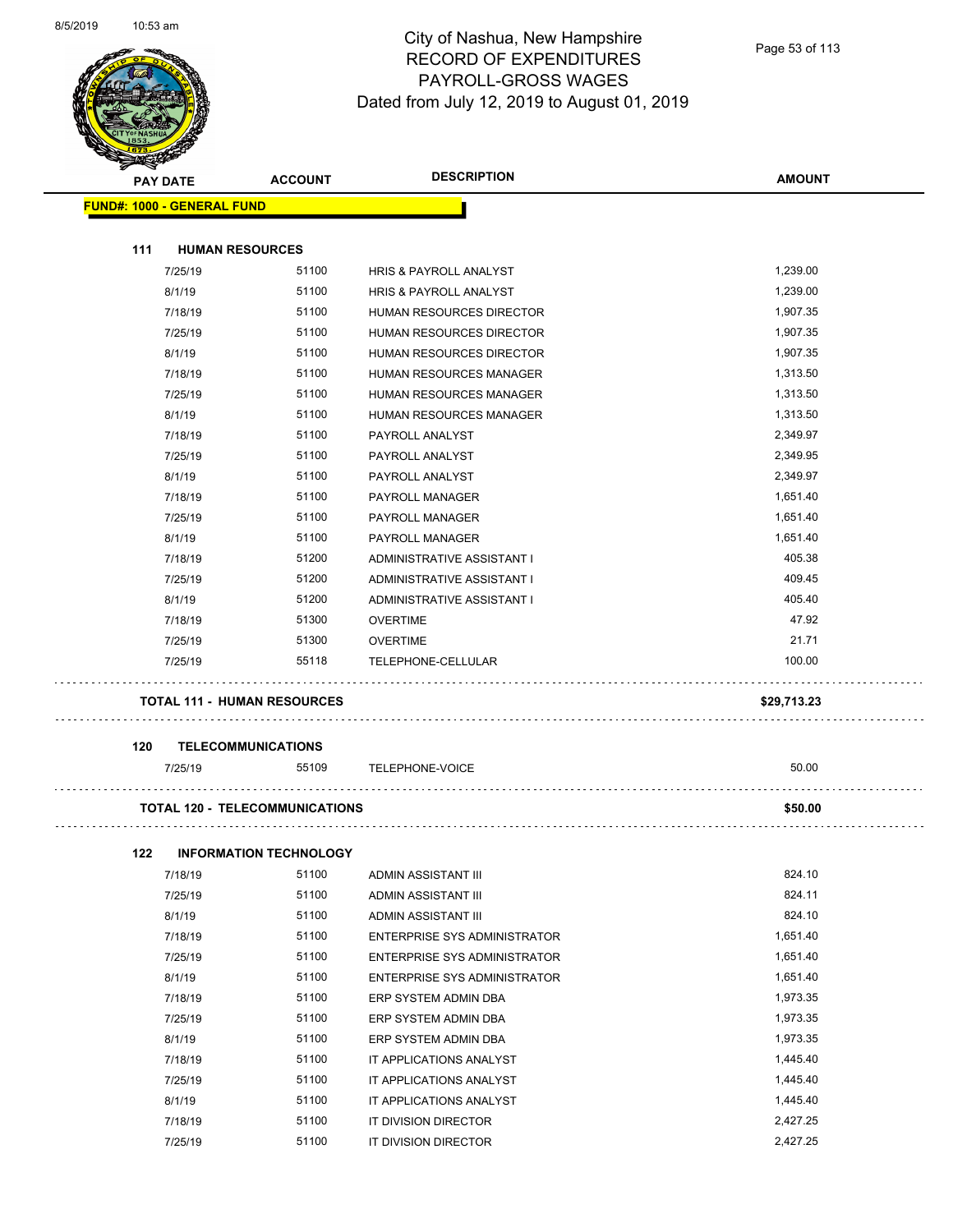

| <b>PAY DATE</b>                   | <b>ACCOUNT</b>                | <b>DESCRIPTION</b>                       | <b>AMOUNT</b> |
|-----------------------------------|-------------------------------|------------------------------------------|---------------|
| <b>FUND#: 1000 - GENERAL FUND</b> |                               |                                          |               |
|                                   |                               |                                          |               |
| 122                               | <b>INFORMATION TECHNOLOGY</b> |                                          |               |
| 8/1/19                            | 51100                         | IT DIVISION DIRECTOR                     | 2,427.25      |
| 7/18/19                           | 51100                         | IT INFRASTRUCTURE ANALYST                | 1,334.10      |
| 7/25/19                           | 51100                         | IT INFRASTRUCTURE ANALYST                | 1,334.10      |
| 8/1/19                            | 51100                         | IT INFRASTRUCTURE ANALYST                | 1,334.10      |
| 7/18/19                           | 51100                         | IT MANAGER, INFRASTRUCTURE               | 2,177.35      |
| 7/25/19                           | 51100                         | IT MANAGER, INFRASTRUCTURE               | 2,177.35      |
| 8/1/19                            | 51100                         | IT MANAGER, INFRASTRUCTURE               | 2,177.35      |
| 7/18/19                           | 51100                         | IT MANAGER, PROJECT/DEVELOPMENT SERVICES | 1,684.21      |
| 7/25/19                           | 51100                         | IT MANAGER, PROJECT/DEVELOPMENT SERVICES | 1,684.22      |
| 8/1/19                            | 51100                         | IT MANAGER, PROJECT/DEVELOPMENT SERVICES | 1,684.20      |
| 7/18/19                           | 51100                         | IT MANAGER, TECHNICAL SERVICES           | 1,620.45      |
| 7/25/19                           | 51100                         | IT MANAGER, TECHNICAL SERVICES           | 1,620.45      |
| 8/1/19                            | 51100                         | IT MANAGER, TECHNICAL SERVICES           | 1,620.45      |
| 7/18/19                           | 51100                         | SYSTEMS ADM DATABASE ADM                 | 1,849.10      |
| 7/25/19                           | 51100                         | SYSTEMS ADM DATABASE ADM                 | 462.27        |
| 8/1/19                            | 51100                         | SYSTEMS ADM DATABASE ADM                 | 1.386.82      |
| 7/18/19                           | 51100                         | TECHNICAL SPEC II NET SUPPORT            | 1,273.15      |
| 7/25/19                           | 51100                         | TECHNICAL SPEC II NET SUPPORT            | 1,273.15      |
| 8/1/19                            | 51100                         | TECHNICAL SPEC II NET SUPPORT            | 1,273.15      |
| 7/18/19                           | 51100                         | <b>TECHNICAL SPECIALIST I</b>            | 888.90        |
| 7/25/19                           | 51100                         | <b>TECHNICAL SPECIALIST I</b>            | 888.90        |
| 8/1/19                            | 51100                         | <b>TECHNICAL SPECIALIST I</b>            | 888.90        |
| 7/18/19                           | 51100                         | WEB ADMINISTRATOR/GRAPHIC DESINGER       | 983.40        |
| 7/25/19                           | 51100                         | WEB ADMINISTRATOR/GRAPHIC DESINGER       | 983.40        |
| 8/1/19                            | 51100                         | WEB ADMINISTRATOR/GRAPHIC DESINGER       | 983.40        |
| 7/25/19                           | 51300                         | <b>OVERTIME</b>                          | 11.94         |
| 7/25/19                           | 55118                         | <b>TELEPHONE-CELLULAR</b>                | 234.00        |

**TOTAL 122 - INFORMATION TECHNOLOGY \$58,793.32**

```
126 FINANCIAL SERVICES
```

| 7/18/19 | 51100 | <b>ACCOUNTANT</b>            | 1,062.30 |
|---------|-------|------------------------------|----------|
| 7/25/19 | 51100 | <b>ACCOUNTANT</b>            | 1,062.30 |
| 8/1/19  | 51100 | <b>ACCOUNTANT</b>            | 1,062.30 |
| 7/18/19 | 51100 | ACCOUNTS PAYABLE COORDINATOR | 2,362.36 |
| 7/25/19 | 51100 | ACCOUNTS PAYABLE COORDINATOR | 2,362.35 |
| 8/1/19  | 51100 | ACCOUNTS PAYABLE COORDINATOR | 2,362.35 |
| 7/18/19 | 51100 | ACCOUNTS PAYABLE SUPV        | 1,158.35 |
| 7/25/19 | 51100 | ACCOUNTS PAYABLE SUPV        | 1,158.35 |
| 8/1/19  | 51100 | ACCOUNTS PAYABLE SUPV        | 1,158.35 |
| 7/18/19 | 51100 | ASSISTANT DIRECTOR BUSINESS  | 1.550.70 |
| 7/25/19 | 51100 | ASSISTANT DIRECTOR BUSINESS  | 1,550.70 |
| 7/18/19 | 51100 | <b>CFO COMPTROLLER</b>       | 2.664.05 |
| 7/25/19 | 51100 | <b>CFO COMPTROLLER</b>       | 2.664.05 |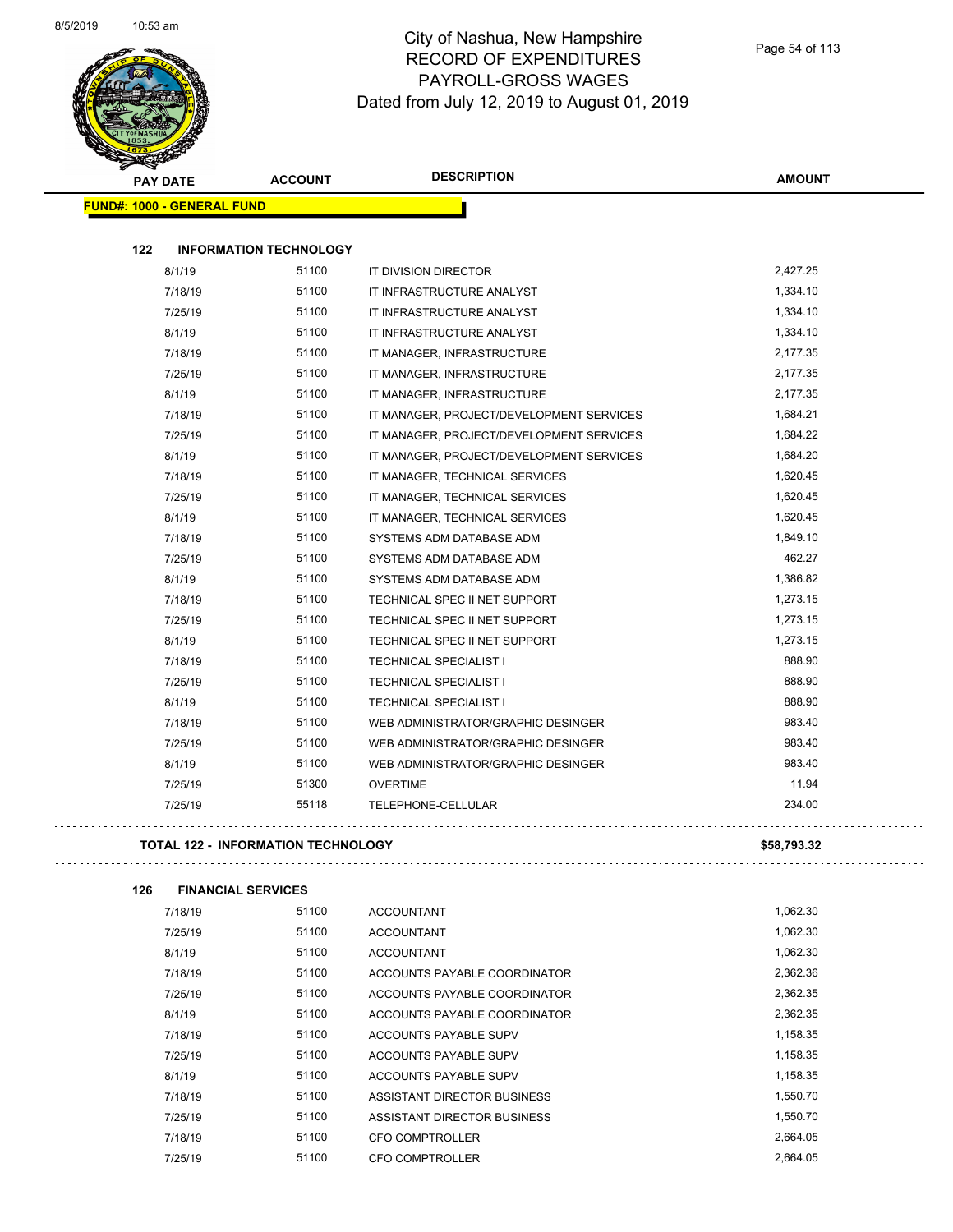

| <b>SANGRA</b>   |                |                                                                                  |                    |
|-----------------|----------------|----------------------------------------------------------------------------------|--------------------|
| <b>PAY DATE</b> | <b>ACCOUNT</b> |                                                                                  | <b>AMOUNT</b>      |
|                 |                |                                                                                  |                    |
|                 |                |                                                                                  |                    |
|                 |                |                                                                                  |                    |
| 8/1/19          | 51100          | <b>CFO COMPTROLLER</b>                                                           | 2,664.05           |
| 7/18/19         | 51100          | DEP TREASURER TAX COLLECTOR                                                      | 1,243.25           |
| 7/25/19         | 51100          | DEP TREASURER TAX COLLECTOR                                                      | 1,243.25           |
| 8/1/19          | 51100          | DEP TREASURER TAX COLLECTOR                                                      | 1,243.25           |
| 7/18/19         | 51100          | FINANCE AND ADMIN MANAGER                                                        | 888.05             |
| 7/25/19         | 51100          | FINANCE AND ADMIN MANAGER                                                        | 888.05             |
| 8/1/19          | 51100          | FINANCE AND ADMIN MANAGER                                                        | 888.05             |
| 7/18/19         | 51100          | <b>MVR CLERK I</b>                                                               | 598.35             |
| 7/25/19         | 51100          | <b>MVR CLERK I</b>                                                               | 598.35             |
| 8/1/19          | 51100          | <b>MVR CLERK I</b>                                                               | 598.34             |
| 7/18/19         | 51100          | MVR CLERK II                                                                     | 1,895.15           |
| 7/25/19         | 51100          | MVR CLERK II                                                                     | 1,895.15           |
| 8/1/19          | 51100          | MVR CLERK II                                                                     | 1,895.15           |
| 7/18/19         | 51100          | <b>MVR CLERK III</b>                                                             | 1,565.40           |
| 7/25/19         | 51100          | MVR CLERK III                                                                    | 1,565.41           |
| 8/1/19          | 51100          | MVR CLERK III                                                                    | 1,565.41           |
| 7/18/19         | 51100          | ORDINANCE VIOLATIONS COORDINATOR                                                 | 299.55             |
| 7/25/19         | 51100          | ORDINANCE VIOLATIONS COORDINATOR                                                 | 299.55             |
| 8/1/19          | 51100          | ORDINANCE VIOLATIONS COORDINATOR                                                 | 299.55             |
| 7/18/19         | 51100          | REVENUE ACCOUNTS SPEC                                                            | 898.05             |
| 7/25/19         | 51100          | REVENUE ACCOUNTS SPEC                                                            | 898.05             |
| 8/1/19          | 51100          | REVENUE ACCOUNTS SPEC                                                            | 898.05             |
| 7/18/19         | 51100          | REVENUE COORDINATOR                                                              | 1,103.65           |
| 7/25/19         | 51100          | REVENUE COORDINATOR                                                              | 1,103.65           |
| 8/1/19          | 51100          | <b>REVENUE COORDINATOR</b>                                                       | 1,103.64           |
| 7/18/19         | 51100          | <b>SENIOR FINANCE MANAGER</b>                                                    | 1,776.05           |
| 7/25/19         | 51100          | <b>SENIOR FINANCE MANAGER</b>                                                    | 1,776.05           |
| 8/1/19          | 51100          | <b>SENIOR FINANCE MANAGER</b>                                                    | 1,776.05           |
| 7/18/19         | 51100          | SENIOR FINANCIAL ANALYST                                                         | 1,268.06           |
| 7/25/19         | 51100          | SENIOR FINANCIAL ANALYST                                                         | 1,268.05           |
| 8/1/19          | 51100          | SENIOR FINANCIAL ANALYST                                                         | 1,268.05           |
| 7/18/19         |                | SR MGR ACCT FIN REPORTING                                                        | 1,381.35           |
| 7/25/19         | 51100          | SR MGR ACCT FIN REPORTING                                                        | 1,381.35           |
| 8/1/19          | 51100          | SR MGR ACCT FIN REPORTING                                                        | 1,381.35           |
| 7/18/19         | 51100          | <b>SUPV VEHICLE REGISTRATION</b>                                                 | 1,282.70           |
| 7/25/19         | 51100          | SUPV VEHICLE REGISTRATION                                                        | 1,282.70           |
| 8/1/19          |                | SUPV VEHICLE REGISTRATION                                                        | 1,282.70           |
| 7/18/19         | 51100          | TREASURER TAX COLLECTOR                                                          | 2,177.35           |
| 7/25/19         | 51100          | TREASURER TAX COLLECTOR                                                          | 2,177.36           |
| 8/1/19          | 51100          | TREASURER TAX COLLECTOR                                                          | 2,177.36           |
| 7/18/19         | 51200          | TRUST ACCOUNTANT PT                                                              | 773.00             |
| 7/25/19         | 51200          | TRUST ACCOUNTANT PT                                                              | 773.00             |
| 8/1/19          | 51200          | TRUST ACCOUNTANT PT                                                              | 773.00             |
| 7/18/19         | 51300          | <b>OVERTIME</b>                                                                  | 16.31              |
|                 |                | <b>FUND#: 1000 - GENERAL FUND</b><br><b>FINANCIAL SERVICES</b><br>51100<br>51100 | <b>DESCRIPTION</b> |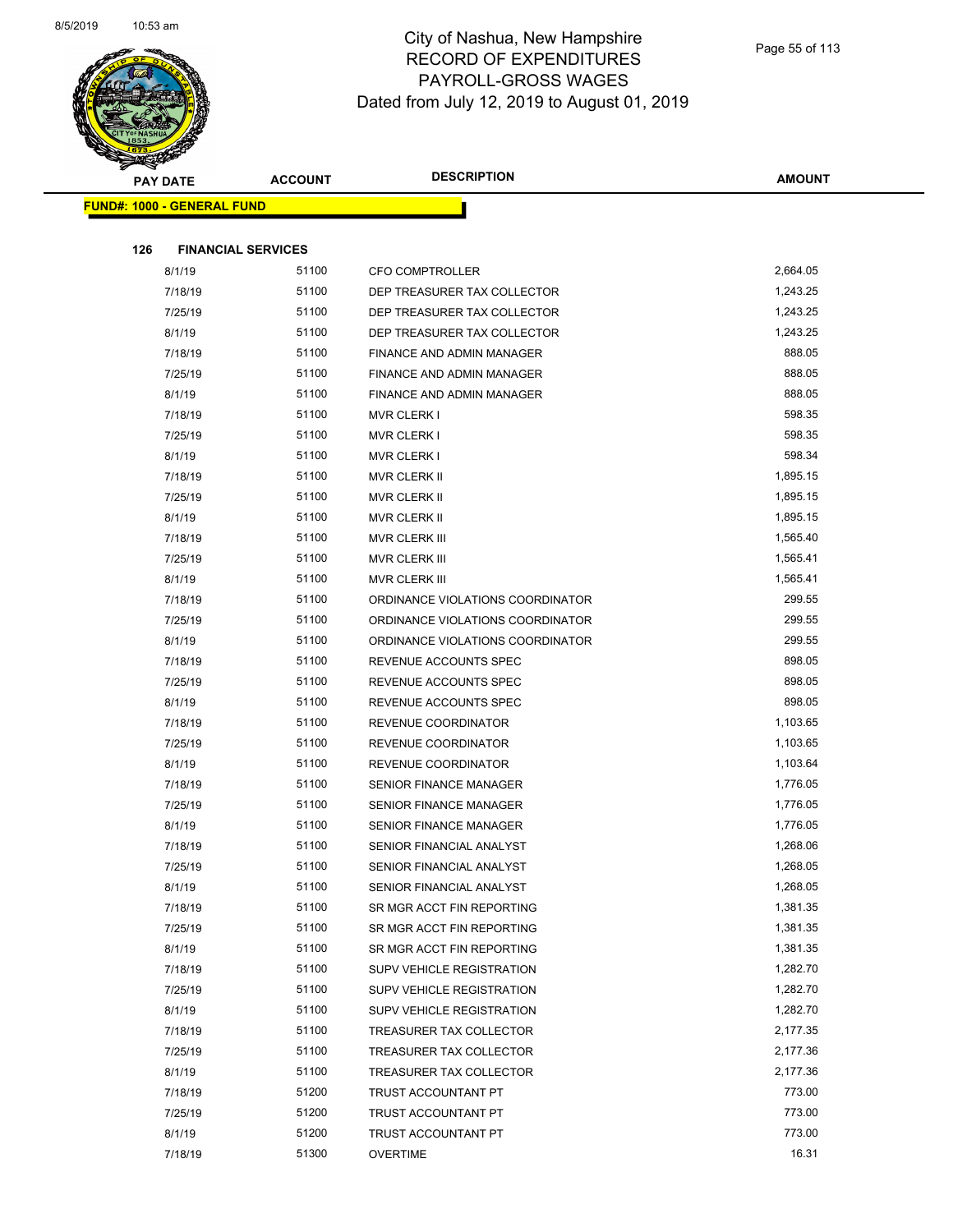#### City of Nashua, New Hampshire RECORD OF EXPENDITURES PAYROLL-GROSS WAGES<br>om July 12, 2010 to August 01, 2010 Dated from July 12, 2019 to Aug

Page 56 of 113

|                                   | <b>PAY DATE</b> | <b>ACCOUNT</b>                        | <b>DESCRIPTION</b>                     | <b>AMOUNT</b> |
|-----------------------------------|-----------------|---------------------------------------|----------------------------------------|---------------|
| <b>FUND#: 1000 - GENERAL FUND</b> |                 |                                       |                                        |               |
| 126                               |                 | <b>FINANCIAL SERVICES</b>             |                                        |               |
|                                   | 7/25/19         | 51300                                 | <b>OVERTIME</b>                        | 74.08         |
|                                   | 8/1/19          | 51300                                 | <b>OVERTIME</b>                        | 90.14         |
|                                   | 7/25/19         | 51750                                 | <b>RETIREMENT &amp; SEPARATION PAY</b> | 4,845.93      |
|                                   | 7/25/19         | 55118                                 | TELEPHONE-CELLULAR                     | 50.00         |
|                                   |                 | <b>TOTAL 126 - FINANCIAL SERVICES</b> |                                        | \$81,368.90   |
| 129                               |                 | <b>CITY BUILDINGS</b>                 |                                        |               |
|                                   | 7/18/19         | 51100                                 | <b>BUILDING MANAGER</b>                | 1,305.25      |
|                                   | 7/25/19         | 51100                                 | <b>BUILDING MANAGER</b>                | 1,305.25      |
|                                   | 8/1/19          | 51100                                 | <b>BUILDING MANAGER</b>                | 1,305.25      |
|                                   | 7/18/19         | 51100                                 | <b>CUSTODIAN I</b>                     | 1,282.70      |
|                                   | 7/25/19         | 51100                                 | <b>CUSTODIAN I</b>                     | 1,282.70      |
|                                   | 8/1/19          | 51100                                 | <b>CUSTODIAN I</b>                     | 1,282.70      |
|                                   | 7/18/19         | 51100                                 | MAINTENANCE SPEC                       | 1,440.85      |
|                                   | 7/25/19         | 51100                                 | MAINTENANCE SPEC                       | 1,440.85      |
|                                   | 8/1/19          | 51100                                 | MAINTENANCE SPEC                       | 1,440.85      |
|                                   | 7/18/19         | 51200                                 | <b>CUSTODIAN I</b>                     | 355.66        |
|                                   | 7/25/19         | 51200                                 | <b>CUSTODIAN I</b>                     | 355.67        |
|                                   | 8/1/19          | 51200                                 | <b>CUSTODIAN I</b>                     | 355.66        |
|                                   | 7/25/19         | 51300                                 | <b>OVERTIME</b>                        | 267.31        |
|                                   | 7/25/19         | 55118                                 | TELEPHONE-CELLULAR                     | 67.00         |
|                                   |                 | <b>TOTAL 129 - CITY BUILDINGS</b>     |                                        | \$13,487.70   |
| 130                               |                 | <b>PURCHASING</b>                     |                                        |               |
|                                   | 7/18/19         | 51100                                 | PURCHASING AGENT I                     | 774.95        |
|                                   | 7/25/19         | 51100                                 | PURCHASING AGENT I                     | 774.95        |
|                                   | 8/1/19          | 51100                                 | PURCHASING AGENT I                     | 774.95        |
|                                   | 7/18/19         | 51100                                 | PURCHASING AGENT II                    | 962.15        |
|                                   | 7/25/19         | 51100                                 | PURCHASING AGENT II                    | 962.16        |
|                                   | 8/1/19          | 51100                                 | PURCHASING AGENT II                    | 956.14        |
|                                   | 7/18/19         | 51100                                 | PURCHASING MANAGER                     | 1,776.05      |
|                                   | 7/25/19         | 51100                                 | PURCHASING MANAGER                     | 1,776.05      |
|                                   | 8/1/19          | 51100                                 | PURCHASING MANAGER                     | 1,776.05      |
|                                   | 7/18/19         | 51200                                 | MESSENGER MAIL DISTRIBUTION CL         | 347.24        |
|                                   | 7/25/19         | 51200                                 | MESSENGER MAIL DISTRIBUTION CL         | 326.80        |
|                                   | 8/1/19          | 51200                                 | MESSENGER MAIL DISTRIBUTION CL         | 326.80        |
|                                   | 7/18/19         | 51300                                 | <b>OVERTIME</b>                        | 30.81         |
|                                   |                 |                                       |                                        |               |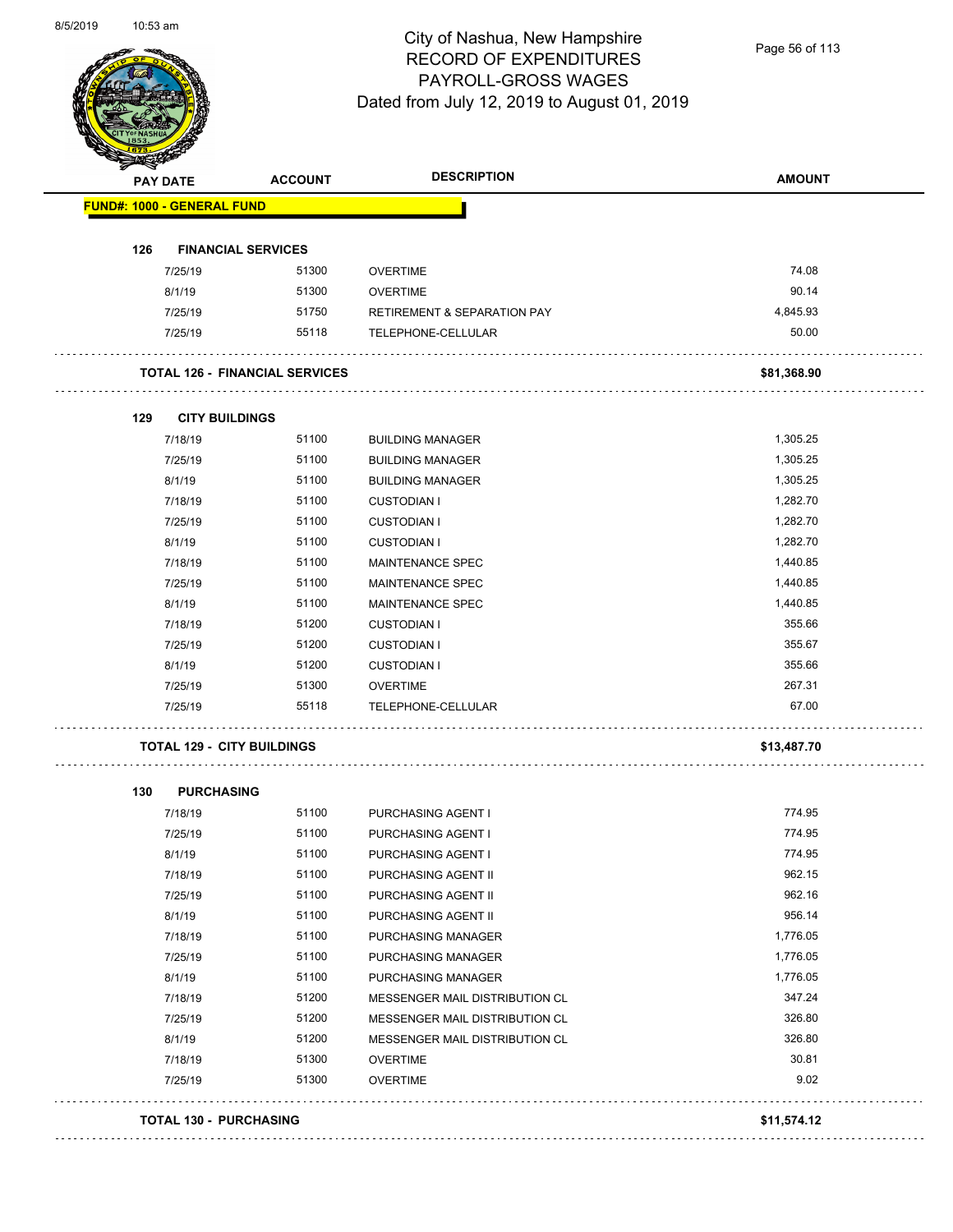

Page 57 of 113

| <b>PAY DATE</b> |                                   | <b>ACCOUNT</b> | <b>DESCRIPTION</b>               | <b>AMOUNT</b> |
|-----------------|-----------------------------------|----------------|----------------------------------|---------------|
|                 | <b>FUND#: 1000 - GENERAL FUND</b> |                |                                  |               |
| 131             | <b>HUNT BUILDING</b>              |                |                                  |               |
|                 | 7/18/19                           | 51100          | HUNT MEMORIAL BLDG & ARTS ADM    | 394.18        |
|                 | 7/25/19                           | 51100          | HUNT MEMORIAL BLDG & ARTS ADM    | 394.19        |
|                 | 8/1/19                            | 51100          | HUNT MEMORIAL BLDG & ARTS ADM    | 394.17        |
|                 | <b>TOTAL 131 - HUNT BUILDING</b>  |                |                                  | \$1,182.54    |
| 132             | <b>ASSESSING</b>                  |                |                                  |               |
|                 | 7/18/19                           | 51100          | ASSESSING ADMIN SPEC I CSR       | 670.15        |
|                 | 7/25/19                           | 51100          | ASSESSING ADMIN SPEC I CSR       | 670.15        |
|                 | 8/1/19                            | 51100          | ASSESSING ADMIN SPEC I CSR       | 670.15        |
|                 | 7/18/19                           | 51100          | ASSESSING ADMIN SPEC II CSR      | 730.70        |
|                 | 7/25/19                           | 51100          | ASSESSING ADMIN SPEC II CSR      | 730.70        |
|                 | 8/1/19                            | 51100          | ASSESSING ADMIN SPEC II CSR      | 730.70        |
|                 | 7/18/19                           | 51100          | ASSESSING ADMIN SPEC III CSR     | 1,020.05      |
|                 | 7/25/19                           | 51100          | ASSESSING ADMIN SPEC III CSR     | 1,020.05      |
| 8/1/19          |                                   | 51100          | ASSESSING ADMIN SPEC III CSR     | 1,020.05      |
|                 | 7/18/19                           | 51100          | ASSESSOR I                       | 813.43        |
|                 | 7/25/19                           | 51100          | ASSESSOR I                       | 813.45        |
|                 | 8/1/19                            | 51100          | ASSESSOR I                       | 813.45        |
|                 | 7/18/19                           | 51100          | ASSESSOR II                      | 1,171.15      |
|                 | 7/25/19                           | 51100          | ASSESSOR II                      | 1,171.15      |
| 8/1/19          |                                   | 51100          | ASSESSOR II                      | 1,171.15      |
|                 | 7/18/19                           | 51100          | ASSESSOR III                     | 2,518.80      |
|                 | 7/25/19                           | 51100          | ASSESSOR III                     | 2,518.80      |
| 8/1/19          |                                   | 51100          | ASSESSOR III                     | 2,518.80      |
|                 | 7/18/19                           | 51100          | DEPARTMENT COORDINATOR           | 968.65        |
|                 | 7/25/19                           | 51100          | DEPARTMENT COORDINATOR           | 653.84        |
| 8/1/19          |                                   | 51100          | DEPARTMENT COORDINATOR           | 968.65        |
|                 | 7/25/19                           | 51512          | <b>WAGES APPOINTED OFFICIALS</b> | 375.00        |
|                 | <b>TOTAL 132 - ASSESSING</b>      |                |                                  | \$23,739.02   |
| 134             | <b>GIS</b>                        |                |                                  |               |
|                 | 7/18/19                           | 51100          | <b>GIS TECHNICIAN II</b>         | 1,199.70      |
|                 | 7/25/19                           | 51100          | <b>GIS TECHNICIAN II</b>         | 1,199.70      |
|                 | 8/1/19                            | 51100          | <b>GIS TECHNICIAN II</b>         | 1,199.70      |
|                 | <b>TOTAL 134 - GIS</b>            |                |                                  | \$3,599.10    |
| 140             | <b>PINEWOOD CEMETERY</b>          |                |                                  |               |
|                 | 7/25/19                           | 55314          | FIXED RATE MILEAGE ALLOWANCE     | 100.00        |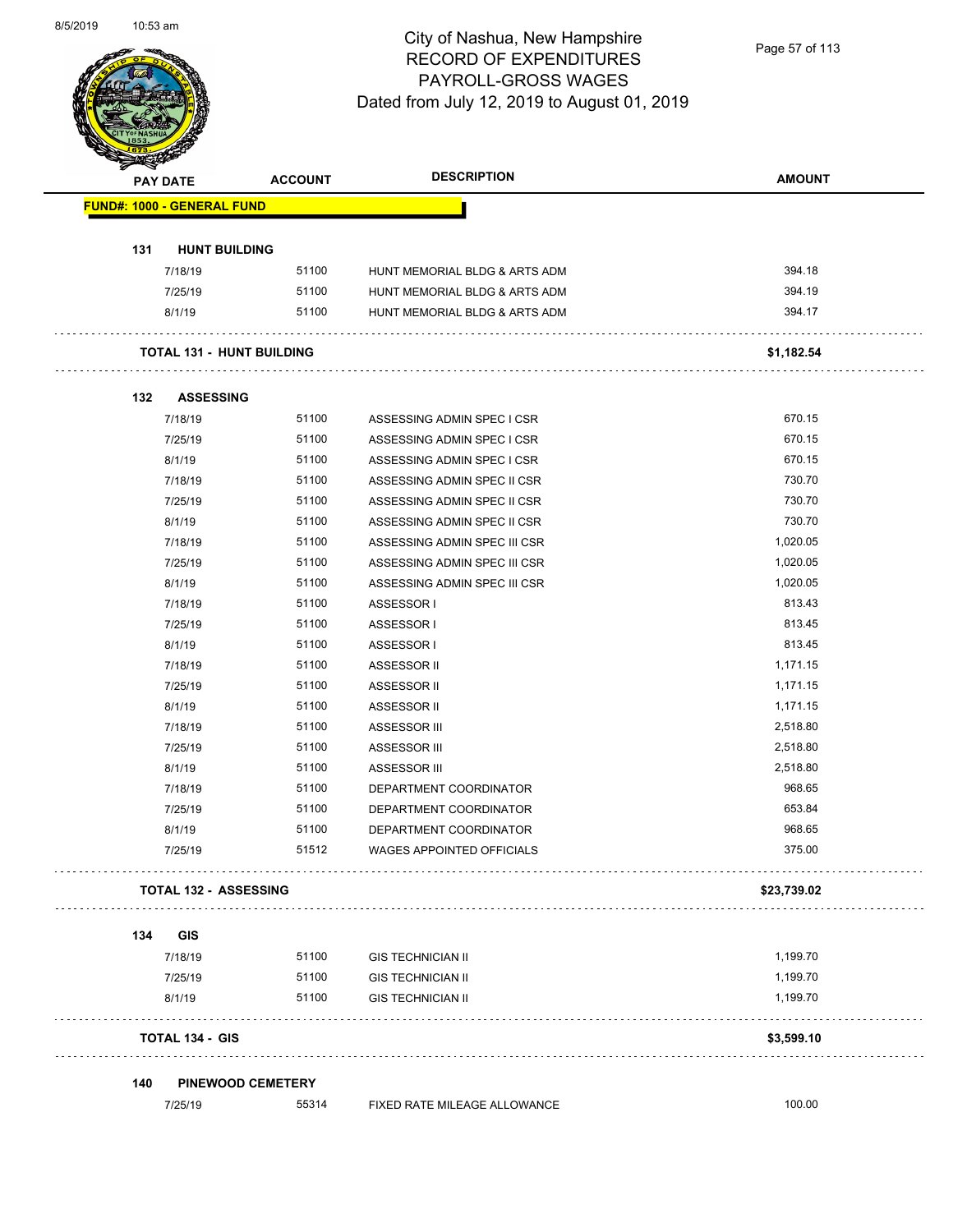

Page 58 of 113

| <b>PAY DATE</b>                   | <b>ACCOUNT</b>                                        | <b>DESCRIPTION</b>                  | <b>AMOUNT</b> |
|-----------------------------------|-------------------------------------------------------|-------------------------------------|---------------|
| <b>FUND#: 1000 - GENERAL FUND</b> |                                                       |                                     |               |
|                                   | <b>TOTAL 140 - PINEWOOD CEMETERY</b>                  |                                     | \$100.00      |
| 142                               | <b>WOODLAWN CEMETERY</b>                              |                                     |               |
| 7/18/19                           | 51100                                                 | <b>GROUNDSKEEPER CEMETERY</b>       | 1,480.03      |
| 7/25/19                           | 51100                                                 | <b>GROUNDSKEEPER CEMETERY</b>       | 1,480.00      |
| 8/1/19                            | 51100                                                 | <b>GROUNDSKEEPER CEMETERY</b>       | 1,480.00      |
| 7/18/19                           | 51100                                                 | SUBFOREMAN CEMETERY                 | 901.26        |
| 7/25/19                           | 51100                                                 | SUBFOREMAN CEMETERY                 | 901.25        |
| 8/1/19                            | 51100                                                 | SUBFOREMAN CEMETERY                 | 901.25        |
| 7/18/19                           | 51100                                                 | SUPERINTENDENT CEMETERY I           | 1,263.75      |
| 7/25/19                           | 51100                                                 | SUPERINTENDENT CEMETERY I           | 1,263.75      |
| 8/1/19                            | 51100                                                 | SUPERINTENDENT CEMETERY I           | 1,263.75      |
| 8/1/19                            | 51300                                                 | <b>OVERTIME</b>                     | 166.50        |
| 7/18/19                           | 51400                                                 | <b>WAGES TEMPORARY/SEASONAL</b>     | 520.00        |
| 7/25/19                           | 51400                                                 | <b>WAGES TEMPORARY/SEASONAL</b>     | 370.50        |
| 8/1/19                            | 51400                                                 | <b>WAGES TEMPORARY/SEASONAL</b>     | 451.75        |
|                                   | <b>TOTAL 142 - WOODLAWN CEMETERY</b>                  |                                     | \$12,443.79   |
|                                   |                                                       |                                     |               |
| 144                               | <b>EDGEWOOD &amp; SUBURBAN CEMETERIES</b>             |                                     |               |
| 7/18/19                           | 51100                                                 | <b>GROUNDSKEEPER CEMETERY</b>       | 1,286.25      |
| 7/25/19                           | 51100                                                 | <b>GROUNDSKEEPER CEMETERY</b>       | 1,286.26      |
| 8/1/19                            | 51100                                                 | <b>GROUNDSKEEPER CEMETERY</b>       | 1,286.26      |
| 7/18/19                           | 51100                                                 | SUBFOREMAN CEMETERY                 | 778.65        |
| 7/25/19                           | 51100                                                 | SUBFOREMAN CEMETERY                 | 778.65        |
| 8/1/19                            | 51100                                                 | SUBFOREMAN CEMETERY                 | 778.65        |
| 7/18/19                           | 51100                                                 | SUPERINTENDENT CEMETERY II          | 1,282.70      |
| 7/25/19                           | 51100                                                 | SUPERINTENDENT CEMETERY II          | 1,282.70      |
| 8/1/19                            | 51100                                                 | SUPERINTENDENT CEMETERY II          | 1,282.70      |
| 7/25/19                           | 51300                                                 | <b>OVERTIME</b>                     | 172.47        |
| 8/1/19                            | 51300                                                 | <b>OVERTIME</b>                     | 55.83         |
| 7/18/19                           | 51400                                                 | WAGES TEMPORARY/SEASONAL            | 2,640.00      |
| 7/25/19                           | 51400                                                 | WAGES TEMPORARY/SEASONAL            | 2,292.00      |
| 8/1/19                            | 51400                                                 | WAGES TEMPORARY/SEASONAL            | 2,224.00      |
| 7/25/19                           | 55314                                                 | <b>FIXED RATE MILEAGE ALLOWANCE</b> | 100.00        |
|                                   | <b>TOTAL 144 - EDGEWOOD &amp; SUBURBAN CEMETERIES</b> |                                     | \$17,527.12   |
| 150                               | <b>POLICE</b>                                         |                                     |               |
| 7/18/19                           | 51100                                                 | <b>1ST YEAR OFFICERS</b>            | 3,157.20      |
| 7/25/19                           | 51100                                                 | <b>1ST YEAR OFFICERS</b>            | 3,157.20      |
|                                   |                                                       |                                     |               |
| 8/1/19                            | 51100                                                 | <b>1ST YEAR OFFICERS</b>            | 3,157.20      |

7/25/19 51100 1ST YR OFFICERS CERTIFIED SPEC 2,199.80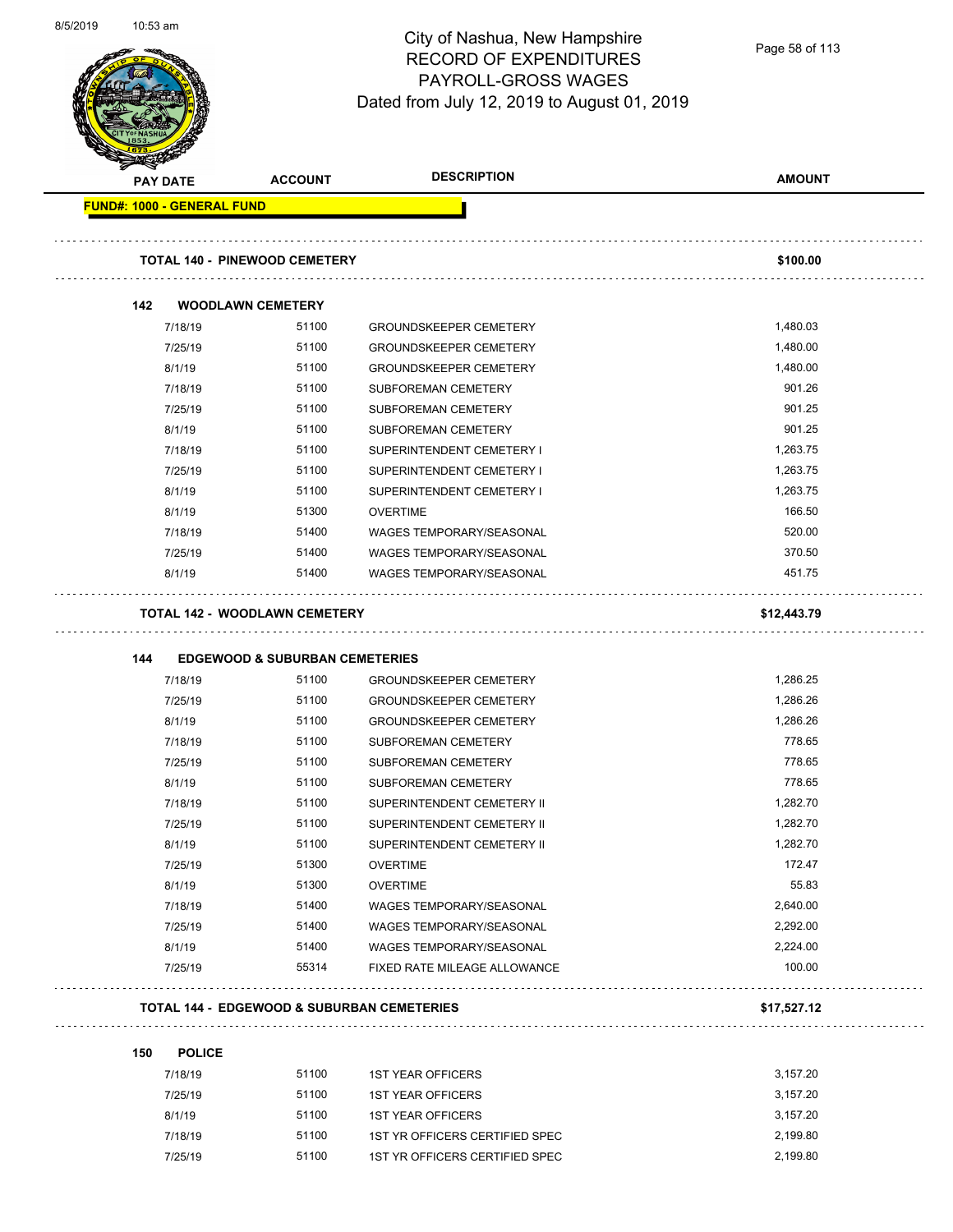

|     | <b>PAY DATE</b>                    | <b>ACCOUNT</b> | <b>DESCRIPTION</b>                   | <b>AMOUNT</b> |  |
|-----|------------------------------------|----------------|--------------------------------------|---------------|--|
|     | <u> FUND#: 1000 - GENERAL FUND</u> |                |                                      |               |  |
|     |                                    |                |                                      |               |  |
| 150 | <b>POLICE</b>                      |                |                                      |               |  |
|     | 8/1/19                             | 51100          | 1ST YR OFFICERS CERTIFIED SPEC       | 2,199.80      |  |
|     | 7/18/19                            | 51100          | 1st YR SPECIAL OFFICER CERTIFIED II  | 1,430.00      |  |
|     | 7/25/19                            | 51100          | 1st YR SPECIAL OFFICER CERTIFIED II  | 1,430.00      |  |
|     | 8/1/19                             | 51100          | 1st YR SPECIAL OFFICER CERTIFIED II  | 1,430.00      |  |
|     | 7/18/19                            | 51100          | <b>ACCOUNT CLERK III</b>             | 2,188.35      |  |
|     | 7/25/19                            | 51100          | <b>ACCOUNT CLERK III</b>             | 2,333.76      |  |
|     | 8/1/19                             | 51100          | <b>ACCOUNT CLERK III</b>             | 2,333.75      |  |
|     | 7/18/19                            | 51100          | ADMIN ASSISTANT I DETECTIVES         | 2,889.65      |  |
|     | 7/25/19                            | 51100          | ADMIN ASSISTANT I DETECTIVES         | 2,889.64      |  |
|     | 8/1/19                             | 51100          | ADMIN ASSISTANT I DETECTIVES         | 2,912.26      |  |
|     | 7/18/19                            | 51100          | ADMIN ASSISTANT I LEGAL              | 774.06        |  |
|     | 7/25/19                            | 51100          | ADMIN ASSISTANT I LEGAL              | 774.05        |  |
|     | 8/1/19                             | 51100          | ADMIN ASSISTANT I LEGAL              | 774.05        |  |
|     | 7/18/19                            | 51100          | ADMIN ASSISTANT II LEGAL             | 784.25        |  |
|     | 7/25/19                            | 51100          | ADMIN ASSISTANT II LEGAL             | 784.24        |  |
|     | 8/1/19                             | 51100          | ADMIN ASSISTANT II LEGAL             | 784.25        |  |
|     | 7/18/19                            | 51100          | ADMIN ASSISTANT III PROF STANDARDS   | 983.25        |  |
|     | 7/25/19                            | 51100          | ADMIN ASSISTANT III PROF STANDARDS   | 983.25        |  |
|     | 8/1/19                             | 51100          | ADMIN ASSISTANT III PROF STANDARDS   | 983.25        |  |
|     | 7/18/19                            | 51100          | ADMIN ASSISTANT III SERVICES         | 810.56        |  |
|     | 7/25/19                            | 51100          | ADMIN ASSISTANT III SERVICES         | 810.56        |  |
|     | 8/1/19                             | 51100          | ADMIN ASSISTANT III SERVICES         | 810.55        |  |
|     | 7/18/19                            | 51100          | ADMIN ASSISTANT IV UNIFORM FIELD OPS | 853.00        |  |
|     | 7/25/19                            | 51100          | ADMIN ASSISTANT IV UNIFORM FIELD OPS | 853.00        |  |
|     | 8/1/19                             | 51100          | ADMIN ASSISTANT IV UNIFORM FIELD OPS | 853.00        |  |
|     | 7/18/19                            | 51100          | ADMIN SUPERVISOR DETECTIVES          | 943.95        |  |
|     | 7/25/19                            | 51100          | ADMIN SUPERVISOR DETECTIVES          | 943.95        |  |
|     | 8/1/19                             | 51100          | ADMIN SUPERVISOR DETECTIVES          | 943.95        |  |
|     | 7/18/19                            | 51100          | ADMINISTRATIVE PROJECT SPEC          | 1,480.05      |  |
|     | 7/25/19                            | 51100          | ADMINISTRATIVE PROJECT SPEC          | 1,480.05      |  |
|     | 8/1/19                             | 51100          | ADMINISTRATIVE PROJECT SPEC          | 1,480.05      |  |
|     | 7/18/19                            | 51100          | ANIMAL CONTROL OFFICER               | 1,028.90      |  |
|     | 7/25/19                            | 51100          | ANIMAL CONTROL OFFICER               | 1,028.90      |  |
|     | 8/1/19                             | 51100          | ANIMAL CONTROL OFFICER               | 1,028.90      |  |
|     | 7/18/19                            | 51100          | ASSISTANT RECORDS MANAGER            | 1,028.25      |  |
|     | 7/25/19                            | 51100          | ASSISTANT RECORDS MANAGER            | 1,028.25      |  |
|     | 8/1/19                             | 51100          | ASSISTANT RECORDS MANAGER            | 1,028.25      |  |
|     | 7/18/19                            | 51100          | AUTO MECHANIC 1ST CLASS              | 1,755.20      |  |
|     | 7/25/19                            | 51100          | AUTO MECHANIC 1ST CLASS              | 1,755.20      |  |
|     | 8/1/19                             | 51100          | AUTO MECHANIC 1ST CLASS              | 1,755.20      |  |
|     | 7/18/19                            | 51100          | <b>BUILDING MAINTENANCE SUPV</b>     | 1,028.25      |  |
|     | 7/25/19                            | 51100          | <b>BUILDING MAINTENANCE SUPV</b>     | 1,028.25      |  |
|     | 8/1/19                             | 51100          | <b>BUILDING MAINTENANCE SUPV</b>     | 1,028.25      |  |
|     | 7/18/19                            | 51100          | <b>CAPTAIN</b>                       | 16,638.29     |  |
|     |                                    |                |                                      |               |  |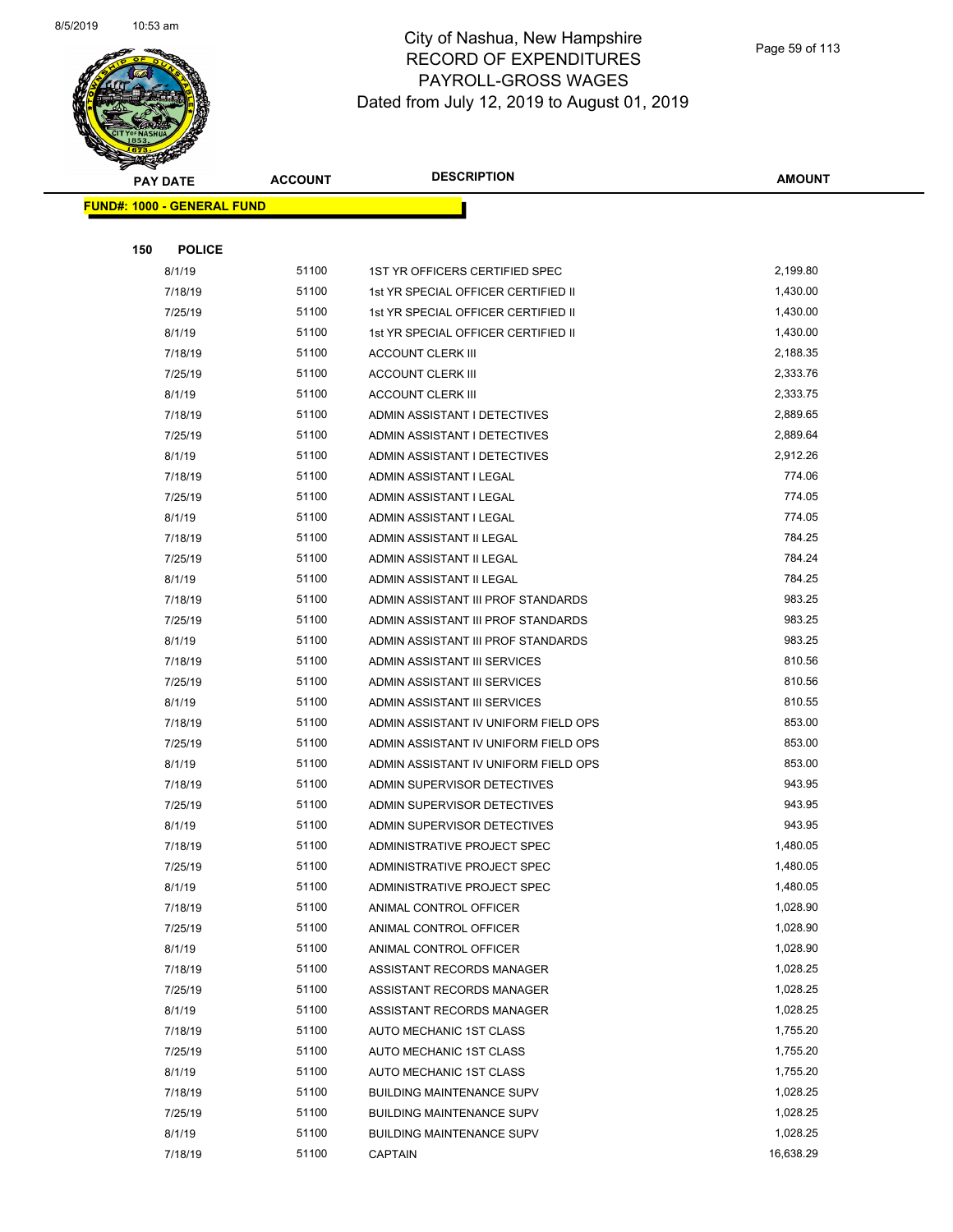

| A.  | <b>PAY DATE</b>                   | <b>ACCOUNT</b> | <b>DESCRIPTION</b>             | <b>AMOUNT</b> |
|-----|-----------------------------------|----------------|--------------------------------|---------------|
|     | <b>FUND#: 1000 - GENERAL FUND</b> |                |                                |               |
|     |                                   |                |                                |               |
| 150 | <b>POLICE</b>                     |                |                                |               |
|     | 7/25/19                           | 51100          | <b>CAPTAIN</b>                 | 16,162.91     |
|     | 8/1/19                            | 51100          | <b>CAPTAIN</b>                 | 16,638.28     |
|     | 7/18/19                           | 51100          | CHIEF OF POLICE                | 5,582.55      |
|     | 7/25/19                           | 51100          | CHIEF OF POLICE                | 5,582.55      |
|     | 8/1/19                            | 51100          | CHIEF OF POLICE                | 5,582.55      |
|     | 7/18/19                           | 51100          | COMM TECH ALL DESIGNATIONS     | 7,395.31      |
|     | 7/25/19                           | 51100          | COMM TECH ALL DESIGNATIONS     | 7,395.32      |
|     | 8/1/19                            | 51100          | COMM TECH ALL DESIGNATIONS     | 7,395.30      |
|     | 7/18/19                           | 51100          | COMMUNITY POLICE COORD CEMD    | 1,354.20      |
|     | 7/25/19                           | 51100          | COMMUNITY POLICE COORD CEMD    | 1,354.20      |
|     | 8/1/19                            | 51100          | COMMUNITY POLICE COORD CEMD    | 1,354.20      |
|     | 7/18/19                           | 51100          | <b>CRIME ANALYST</b>           | 1,096.70      |
|     | 7/25/19                           | 51100          | <b>CRIME ANALYST</b>           | 1,096.70      |
|     | 8/1/19                            | 51100          | <b>CRIME ANALYST</b>           | 1,096.70      |
|     | 7/18/19                           | 51100          | <b>CUSTODIAN III</b>           | 2,384.55      |
|     | 7/25/19                           | 51100          | <b>CUSTODIAN III</b>           | 2,384.55      |
|     | 8/1/19                            | 51100          | <b>CUSTODIAN III</b>           | 2,384.55      |
|     | 7/18/19                           | 51100          | DEPUTY CHIEF OF POLICE         | 2,653.90      |
|     | 7/25/19                           | 51100          | DEPUTY CHIEF OF POLICE         | 2,653.90      |
|     | 8/1/19                            | 51100          | DEPUTY CHIEF OF POLICE         | 2,653.90      |
|     | 7/18/19                           | 51100          | DETENTION SPEC                 | 2,719.30      |
|     | 7/25/19                           | 51100          | DETENTION SPEC                 | 2,719.30      |
|     | 8/1/19                            | 51100          | DETENTION SPEC                 | 2,719.30      |
|     | 7/18/19                           | 51100          | DISPATCHERS ALL DESIGNATIONS   | 4,599.89      |
|     | 7/25/19                           | 51100          | DISPATCHERS ALL DESIGNATIONS   | 4,599.91      |
|     | 8/1/19                            | 51100          | DISPATCHERS ALL DESIGNATIONS   | 4,599.93      |
|     | 7/18/19                           | 51100          | FLEET MAINTENANCE ASST SUPV    | 963.20        |
|     | 7/25/19                           | 51100          | FLEET MAINTENANCE ASST SUPV    | 963.20        |
|     | 8/1/19                            | 51100          | FLEET MAINTENANCE ASST SUPV    | 963.20        |
|     | 7/18/19                           | 51100          | IT MANAGER/SOFTWARE SPECIALIST | 1,728.00      |
|     | 7/25/19                           | 51100          | IT MANAGER/SOFTWARE SPECIALIST | 1,728.00      |
|     | 8/1/19                            | 51100          | IT MANAGER/SOFTWARE SPECIALIST | 1,728.00      |
|     | 7/18/19                           | 51100          | IT PROGRAMS ADMIN & INSTRUCTOR | 1,081.50      |
|     | 7/25/19                           | 51100          | IT PROGRAMS ADMIN & INSTRUCTOR | 1,081.50      |
|     | 8/1/19                            | 51100          | IT PROGRAMS ADMIN & INSTRUCTOR | 1,081.50      |
|     | 7/18/19                           | 51100          | LIEUTENANT                     | 17,792.61     |
|     | 7/25/19                           | 51100          | LIEUTENANT                     | 17,792.61     |
|     | 8/1/19                            | 51100          | LIEUTENANT                     | 17,792.61     |
|     | 7/18/19                           | 51100          | NPD BUSINESS COORDINATOR       | 1,080.60      |
|     | 7/25/19                           | 51100          | NPD BUSINESS COORDINATOR       | 1,080.60      |
|     | 8/1/19                            | 51100          | NPD BUSINESS COORDINATOR       | 1,080.60      |
|     | 7/18/19                           | 51100          | NPD BUSINESS MANAGER           | 1,802.00      |
|     | 7/25/19                           | 51100          | NPD BUSINESS MANAGER           | 1,802.00      |
|     | 8/1/19                            | 51100          | NPD BUSINESS MANAGER           | 1,802.00      |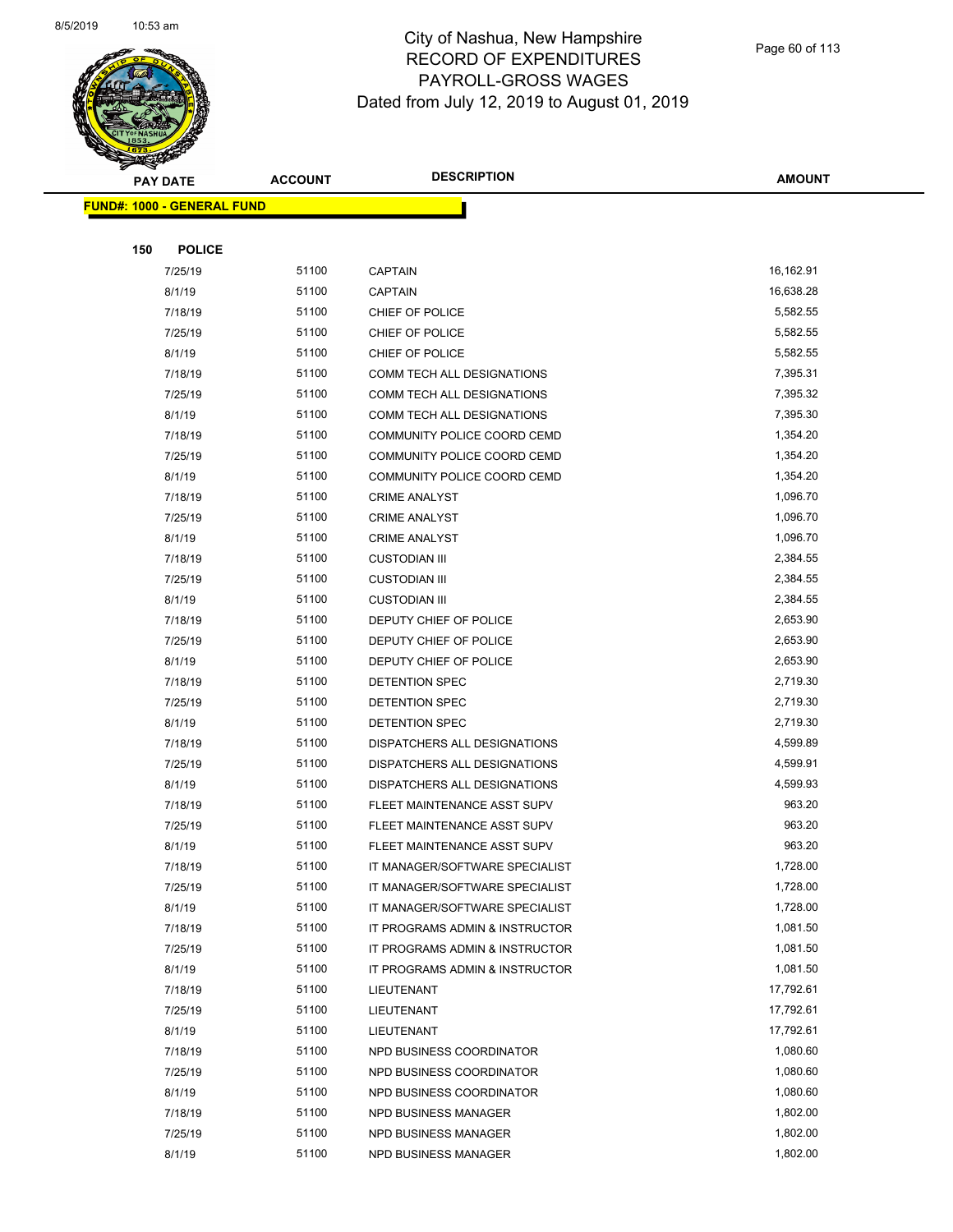

| <b>SANGRA</b> |                                   |                | <b>DESCRIPTION</b>                      |               |
|---------------|-----------------------------------|----------------|-----------------------------------------|---------------|
|               | <b>PAY DATE</b>                   | <b>ACCOUNT</b> |                                         | <b>AMOUNT</b> |
|               | <b>FUND#: 1000 - GENERAL FUND</b> |                |                                         |               |
|               |                                   |                |                                         |               |
| 150           | <b>POLICE</b>                     |                |                                         |               |
|               | 7/18/19                           | 51100          | NPD NETWORK ADMINISTRATOR               | 1,377.50      |
|               | 7/25/19                           | 51100          | NPD NETWORK ADMINISTRATOR               | 1,377.50      |
|               | 8/1/19                            | 51100          | NPD NETWORK ADMINISTRATOR               | 1,377.50      |
|               | 7/18/19                           | 51100          | PARALEGAL                               | 871.10        |
|               | 7/25/19                           | 51100          | PARALEGAL                               | 871.10        |
|               | 8/1/19                            | 51100          | PARALEGAL                               | 871.10        |
|               | 7/18/19                           | 51100          | PATROLMAN ALL RANKS                     | 180,013.64    |
|               | 7/25/19                           | 51100          | PATROLMAN ALL RANKS                     | 180,209.62    |
|               | 8/1/19                            | 51100          | PATROLMAN ALL RANKS                     | 180,234.26    |
|               | 7/18/19                           | 51100          | POLICE ATTORNEY                         | 2,942.33      |
|               | 7/25/19                           | 51100          | POLICE ATTORNEY                         | 2,942.33      |
|               | 8/1/19                            | 51100          | POLICE ATTORNEY                         | 2,942.33      |
|               | 7/18/19                           | 51100          | RECORDS & COMMUNICATIONS MGR            | 1,589.40      |
|               | 7/25/19                           | 51100          | RECORDS & COMMUNICATIONS MGR            | 1,589.40      |
|               | 8/1/19                            | 51100          | <b>RECORDS &amp; COMMUNICATIONS MGR</b> | 1,589.40      |
|               | 7/18/19                           | 51100          | <b>RECORDS TECHNICIAN I</b>             | 1,398.80      |
|               | 7/25/19                           | 51100          | <b>RECORDS TECHNICIAN I</b>             | 1,398.80      |
|               | 8/1/19                            | 51100          | <b>RECORDS TECHNICIAN I</b>             | 1,398.80      |
|               | 7/18/19                           | 51100          | RECORDS TECHNICIAN II                   | 1,709.85      |
|               | 7/25/19                           | 51100          | RECORDS TECHNICIAN II                   | 1,709.85      |
|               | 8/1/19                            | 51100          | RECORDS TECHNICIAN II                   | 1,709.85      |
|               | 7/18/19                           | 51100          | <b>SERGEANT</b>                         | 41,883.33     |
|               | 7/25/19                           | 51100          | <b>SERGEANT</b>                         | 41,579.25     |
|               | 8/1/19                            | 51100          | <b>SERGEANT</b>                         | 41,601.53     |
|               | 7/18/19                           | 51100          | SHIFT LEADER                            | 2,185.00      |
|               | 7/25/19                           | 51100          | SHIFT LEADER                            | 2,185.00      |
|               | 8/1/19                            | 51100          | SHIFT LEADER                            | 2,185.00      |
|               | 7/18/19                           | 51100          | SUPV POLICE FLEET                       | 1,306.35      |
|               | 7/25/19                           | 51100          | SUPV POLICE FLEET                       | 1,306.34      |
|               | 8/1/19                            | 51100          | <b>SUPV POLICE FLEET</b>                | 1,306.35      |
|               | 7/18/19                           | 51200          | <b>ACCREDITATION MANAGER</b>            | 1,151.84      |
|               | 7/25/19                           | 51200          | <b>ACCREDITATION MANAGER</b>            | 1,151.84      |
|               | 8/1/19                            | 51200          | <b>ACCREDITATION MANAGER</b>            | 1,151.84      |
|               | 7/18/19                           | 51200          | SENIOR RELATIONS SPECIALIST             | 739.92        |
|               | 7/25/19                           | 51200          | SENIOR RELATIONS SPECIALIST             | 739.92        |
|               | 8/1/19                            | 51200          | SENIOR RELATIONS SPECIALIST             | 739.92        |
|               | 7/18/19                           | 51300          | <b>OVERTIME</b>                         | 2,358.03      |
|               | 7/25/19                           | 51300          | <b>OVERTIME</b>                         | 4,010.40      |
|               | 8/1/19                            | 51300          | <b>OVERTIME</b>                         | 8,844.72      |
|               | 7/18/19                           | 51309          | OVERTIME-TRAINING                       | 546.26        |
|               | 7/25/19                           | 51309          | <b>OVERTIME-TRAINING</b>                | 4,822.19      |
|               | 8/1/19                            | 51309          | <b>OVERTIME-TRAINING</b>                | 1,033.23      |
|               | 7/18/19                           | 51315          | <b>OVERTIME-WITNESS</b>                 | 2,053.37      |
|               | 7/25/19                           | 51315          | <b>OVERTIME-WITNESS</b>                 | 830.45        |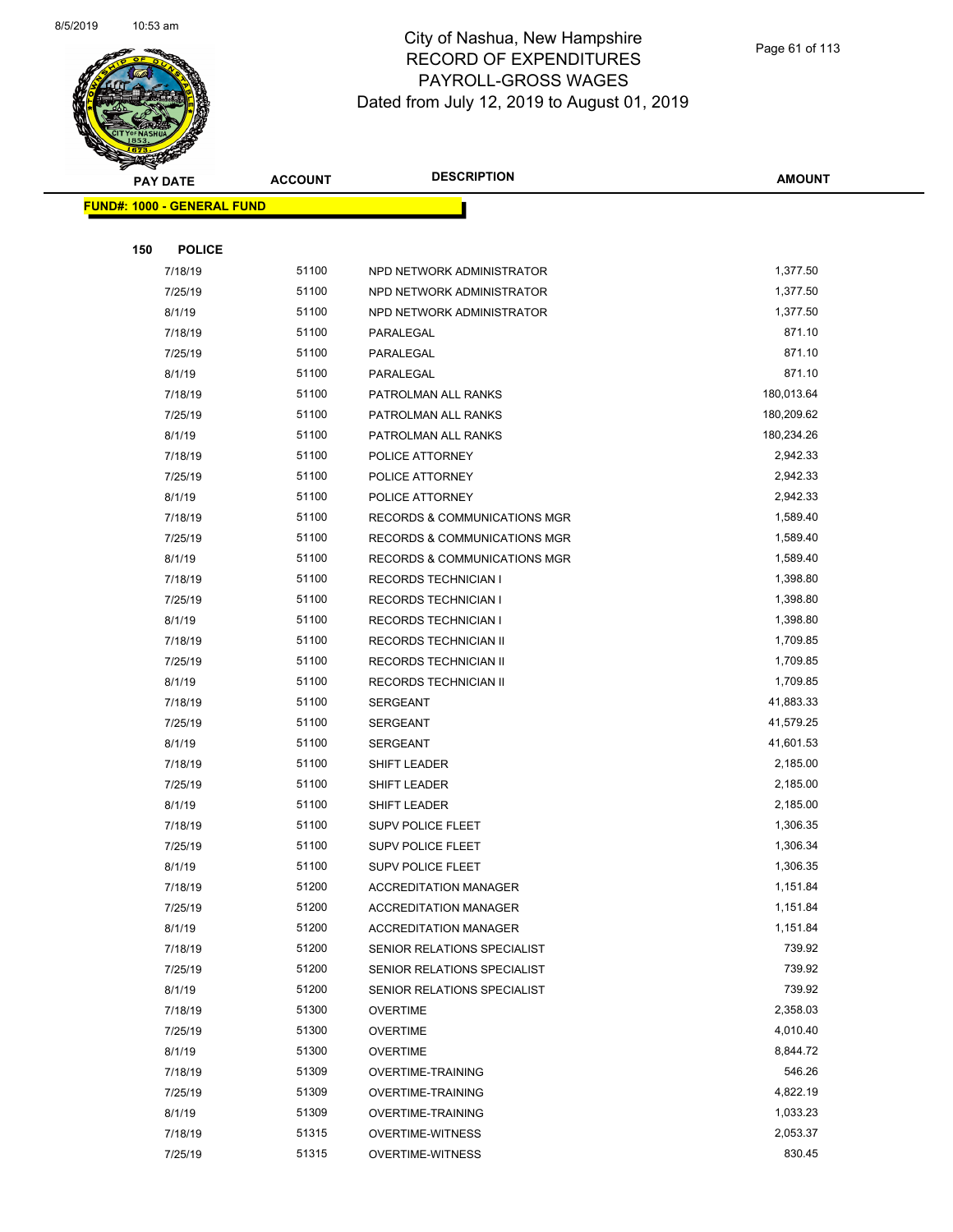$\bar{\mathcal{L}}$  .

 $\ddot{\phantom{1}}$  .



#### City of Nashua, New Hampshire RECORD OF EXPENDITURES PAYROLL-GROSS WAGES Dated from July 12, 2019 to August 01, 2019

Page 62 of 113

| <b>REAR READ</b>                  |                |                                |                |  |
|-----------------------------------|----------------|--------------------------------|----------------|--|
| <b>PAY DATE</b>                   | <b>ACCOUNT</b> | <b>DESCRIPTION</b>             | <b>AMOUNT</b>  |  |
| <b>FUND#: 1000 - GENERAL FUND</b> |                |                                |                |  |
|                                   |                |                                |                |  |
| <b>POLICE</b><br>150              |                |                                |                |  |
| 8/1/19                            | 51315          | OVERTIME-WITNESS               | 1,274.57       |  |
| 7/18/19                           | 51322          | OVERTIME-INVESTIGATIVE         | 3,735.64       |  |
| 7/25/19                           | 51322          | OVERTIME-INVESTIGATIVE         | 4,475.47       |  |
| 8/1/19                            | 51322          | OVERTIME-INVESTIGATIVE         | 5,498.59       |  |
| 7/18/19                           | 51330          | OVERTIME-COVERAGE              | 36,114.74      |  |
| 7/25/19                           | 51330          | OVERTIME-COVERAGE              | 35,814.27      |  |
| 8/1/19                            | 51330          | OVERTIME-COVERAGE              | 31,202.93      |  |
| 7/18/19                           | 51412          | <b>WAGES PER DIEM</b>          | 199.74         |  |
| 7/25/19                           | 51412          | <b>WAGES PER DIEM</b>          | 199.74         |  |
| 8/1/19                            | 51412          | <b>WAGES PER DIEM</b>          | 99.87          |  |
| 7/18/19                           | 51600          | <b>LONGEVITY</b>               | 1,700.00       |  |
| 7/25/19                           | 51600          | <b>LONGEVITY</b>               | 1,600.00       |  |
| 8/1/19                            | 51600          | <b>LONGEVITY</b>               | 3,550.00       |  |
| 7/25/19                           | 51628          | <b>EXTRA HOLIDAY</b>           | 475.38         |  |
| 7/18/19                           | 51700          | <b>STIPENDS</b>                | 478.57         |  |
| 7/25/19                           | 51700          | <b>STIPENDS</b>                | 478.57         |  |
| 8/1/19                            | 51700          | <b>STIPENDS</b>                | 478.57         |  |
| 7/18/19                           | 52800          | EDUCATIONAL ASSISTANCE         | 3,855.49       |  |
| 7/18/19                           | 52809          | <b>WELLNESS PROGRAM</b>        | 1,387.38       |  |
| 7/25/19                           | 52809          | <b>WELLNESS PROGRAM</b>        | 200.00         |  |
| 8/1/19                            | 52809          | <b>WELLNESS PROGRAM</b>        | 350.00         |  |
| 7/25/19                           | 55118          | TELEPHONE-CELLULAR             | 150.00         |  |
| 7/25/19                           | 61107          | <b>CLOTHING &amp; UNIFORMS</b> | 1,938.83       |  |
| 8/1/19                            | 61107          | <b>CLOTHING &amp; UNIFORMS</b> | 1,809.51       |  |
| <b>TOTAL 150 - POLICE</b>         |                |                                | \$1,149,364.40 |  |
| 152<br><b>FIRE</b>                |                |                                |                |  |
| 7/18/19                           | 51100          | ADMINISTRATIVE ASSISTANT II    | 2,378.65       |  |
|                                   |                |                                |                |  |

| 7718719 | <b>51100</b> | ADMINISTRATIVE ASSISTANT II    | 2,378.00  |
|---------|--------------|--------------------------------|-----------|
| 7/25/19 | 51100        | ADMINISTRATIVE ASSISTANT II    | 2,378.65  |
| 8/1/19  | 51100        | ADMINISTRATIVE ASSISTANT II    | 2,378.65  |
| 7/18/19 | 51100        | <b>ASST FIRE CHIEF</b>         | 2,525.92  |
| 7/25/19 | 51100        | <b>ASST FIRE CHIEF</b>         | 2,525.92  |
| 8/1/19  | 51100        | <b>ASST FIRE CHIEF</b>         | 2,525.92  |
| 7/18/19 | 51100        | ASST SUPERINTENDENT FIRE FLEET | 1,645.88  |
| 7/25/19 | 51100        | ASST SUPERINTENDENT FIRE FLEET | 1,645.88  |
| 7/18/19 | 51100        | ASST SUPERINTENDENT PREVENTION | 3,291.72  |
| 7/25/19 | 51100        | ASST SUPERINTENDENT PREVENTION | 3,291.72  |
| 8/1/19  | 51100        | ASST SUPERINTENDENT PREVENTION | 3,291.72  |
| 7/18/19 | 51100        | <b>CAPTAIN</b>                 | 11,623.22 |
| 7/25/19 | 51100        | <b>CAPTAIN</b>                 | 11,623.22 |
| 8/1/19  | 51100        | <b>CAPTAIN</b>                 | 11,623.21 |
| 7/18/19 | 51100        | CAPTAIN FIRE TRAINING SAFETY   | 1,799.56  |
| 7/25/19 | 51100        | CAPTAIN FIRE TRAINING SAFETY   | 1,799.56  |
|         |              |                                |           |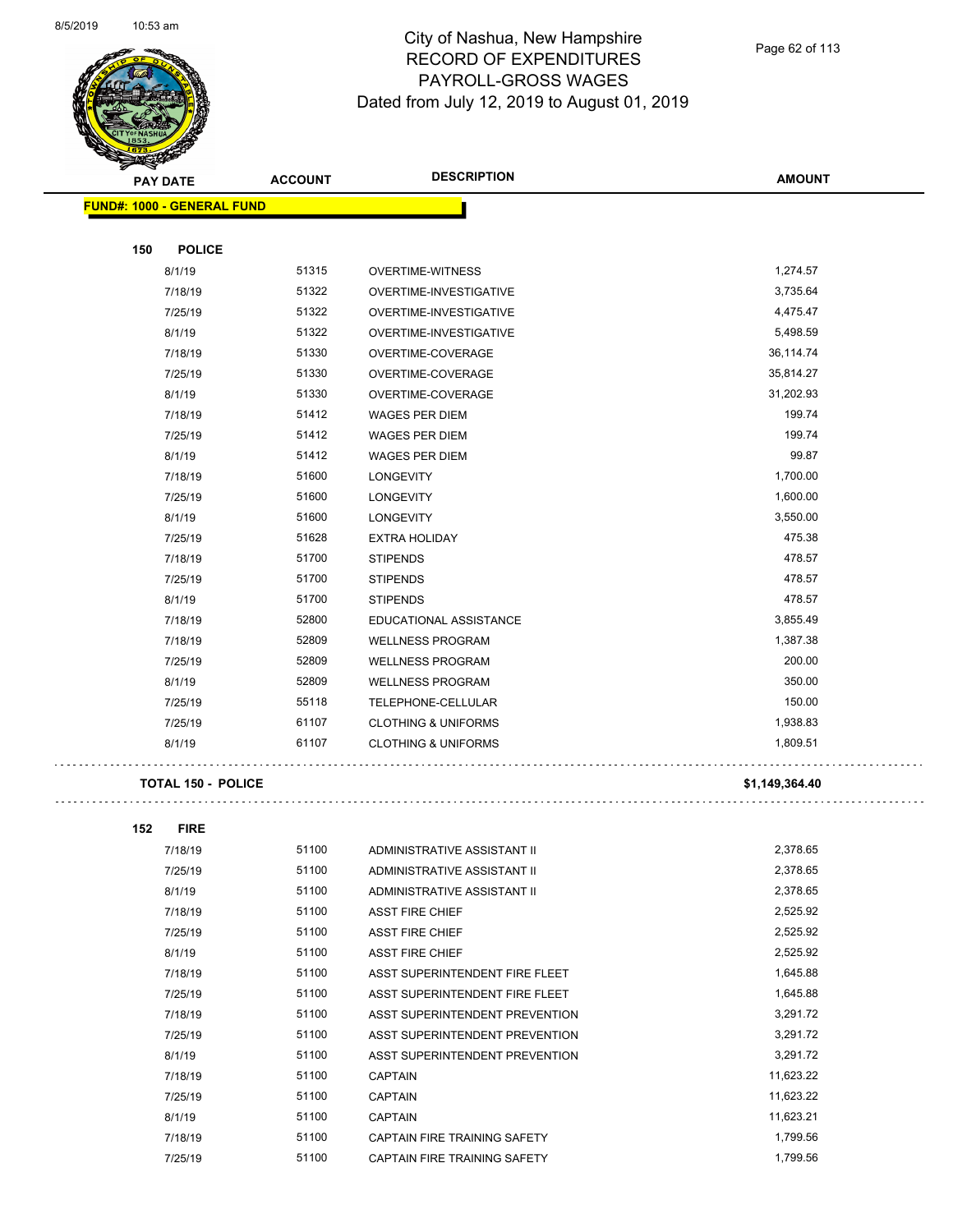

|     | <b>PAY DATE</b>                    | <b>ACCOUNT</b> | <b>DESCRIPTION</b>              | <b>AMOUNT</b> |  |
|-----|------------------------------------|----------------|---------------------------------|---------------|--|
|     | <u> FUND#: 1000 - GENERAL FUND</u> |                |                                 |               |  |
|     |                                    |                |                                 |               |  |
| 152 | <b>FIRE</b>                        |                |                                 |               |  |
|     | 8/1/19                             | 51100          | CAPTAIN FIRE TRAINING SAFETY    | 1,799.56      |  |
|     | 7/18/19                            | 51100          | DEPUTY FIRE CHIEF               | 8,903.65      |  |
|     | 7/25/19                            | 51100          | DEPUTY FIRE CHIEF               | 8,903.65      |  |
|     | 8/1/19                             | 51100          | DEPUTY FIRE CHIEF               | 8,903.65      |  |
|     | 7/18/19                            | 51100          | <b>EXEC ASST BUSINESS COORD</b> | 888.00        |  |
|     | 7/25/19                            | 51100          | <b>EXEC ASST BUSINESS COORD</b> | 888.00        |  |
|     | 8/1/19                             | 51100          | <b>EXEC ASST BUSINESS COORD</b> | 888.00        |  |
|     | 7/18/19                            | 51100          | FIRE CHIEF                      | 2,762.72      |  |
|     | 7/25/19                            | 51100          | FIRE CHIEF                      | 2,762.72      |  |
|     | 8/1/19                             | 51100          | FIRE CHIEF                      | 2,762.72      |  |
|     | 7/18/19                            | 51100          | FIRE DISPATCH ALL RANKS         | 11,830.35     |  |
|     | 7/25/19                            | 51100          | FIRE DISPATCH ALL RANKS         | 11,636.72     |  |
|     | 8/1/19                             | 51100          | FIRE DISPATCH ALL RANKS         | 11,338.76     |  |
|     | 7/18/19                            | 51100          | FIRE DISPATCHER CLERK TRAINER   | 1,191.71      |  |
|     | 7/25/19                            | 51100          | FIRE DISPATCHER CLERK TRAINER   | 1,331.92      |  |
|     | 8/1/19                             | 51100          | FIRE DISPATCHER CLERK TRAINER   | 1,682.42      |  |
|     | 7/18/19                            | 51100          | FIRE LIEUTENANT                 | 42,874.42     |  |
|     | 7/25/19                            | 51100          | FIRE LIEUTENANT                 | 42,780.49     |  |
|     | 8/1/19                             | 51100          | FIRE LIEUTENANT                 | 42,789.22     |  |
|     | 7/18/19                            | 51100          | <b>FIRE MECHANIC</b>            | 1,381.76      |  |
|     | 7/25/19                            | 51100          | <b>FIRE MECHANIC</b>            | 1,381.76      |  |
|     | 8/1/19                             | 51100          | <b>FIRE MECHANIC</b>            | 1,381.76      |  |
|     | 7/18/19                            | 51100          | FIRE TRAINING OFFICER           | 1,645.88      |  |
|     | 7/25/19                            | 51100          | FIRE TRAINING OFFICER           | 1,645.88      |  |
|     | 8/1/19                             | 51100          | FIRE TRAINING OFFICER           | 1,645.88      |  |
|     | 7/18/19                            | 51100          | <b>FIREFIGHTERS ALL RANKS</b>   | 130,626.72    |  |
|     | 7/25/19                            | 51100          | FIREFIGHTERS ALL RANKS          | 130,626.72    |  |
|     | 8/1/19                             | 51100          | <b>FIREFIGHTERS ALL RANKS</b>   | 130,687.40    |  |
|     | 7/18/19                            | 51100          | SUPERINTENDENT FIRE ALARM       | 1,835.72      |  |
|     | 7/25/19                            | 51100          | SUPERINTENDENT FIRE ALARM       | 1,835.72      |  |
|     | 8/1/19                             | 51100          | SUPERINTENDENT FIRE ALARM       | 1,835.72      |  |
|     | 7/18/19                            | 51100          | SUPERINTENDENT FIRE FLEET       | 1,799.56      |  |
|     | 7/25/19                            | 51100          | SUPERINTENDENT FIRE FLEET       | 1,799.56      |  |
|     | 8/1/19                             | 51100          | SUPERINTENDENT FIRE FLEET       | 1,799.56      |  |
|     | 7/18/19                            | 51100          | SUPERINTENDENT FIRE PREVENTION  | 1,817.56      |  |
|     | 7/25/19                            | 51100          | SUPERINTENDENT FIRE PREVENTION  | 1,817.56      |  |
|     | 8/1/19                             | 51100          | SUPERINTENDENT FIRE PREVENTION  | 1,817.56      |  |
|     | 7/18/19                            | 51300          | <b>OVERTIME</b>                 | 879.70        |  |
|     | 7/25/19                            | 51300          | <b>OVERTIME</b>                 | 653.59        |  |
|     | 8/1/19                             | 51300          | <b>OVERTIME</b>                 | 138.44        |  |
|     | 7/18/19                            | 51330          | OVERTIME-COVERAGE               | 24,227.40     |  |
|     | 7/25/19                            | 51330          | OVERTIME-COVERAGE               | 15,853.56     |  |
|     | 8/1/19                             | 51330          | OVERTIME-COVERAGE               | 15,103.97     |  |
|     | 7/18/19                            | 51650          | <b>ADDITIONAL HOURS</b>         | 51,905.18     |  |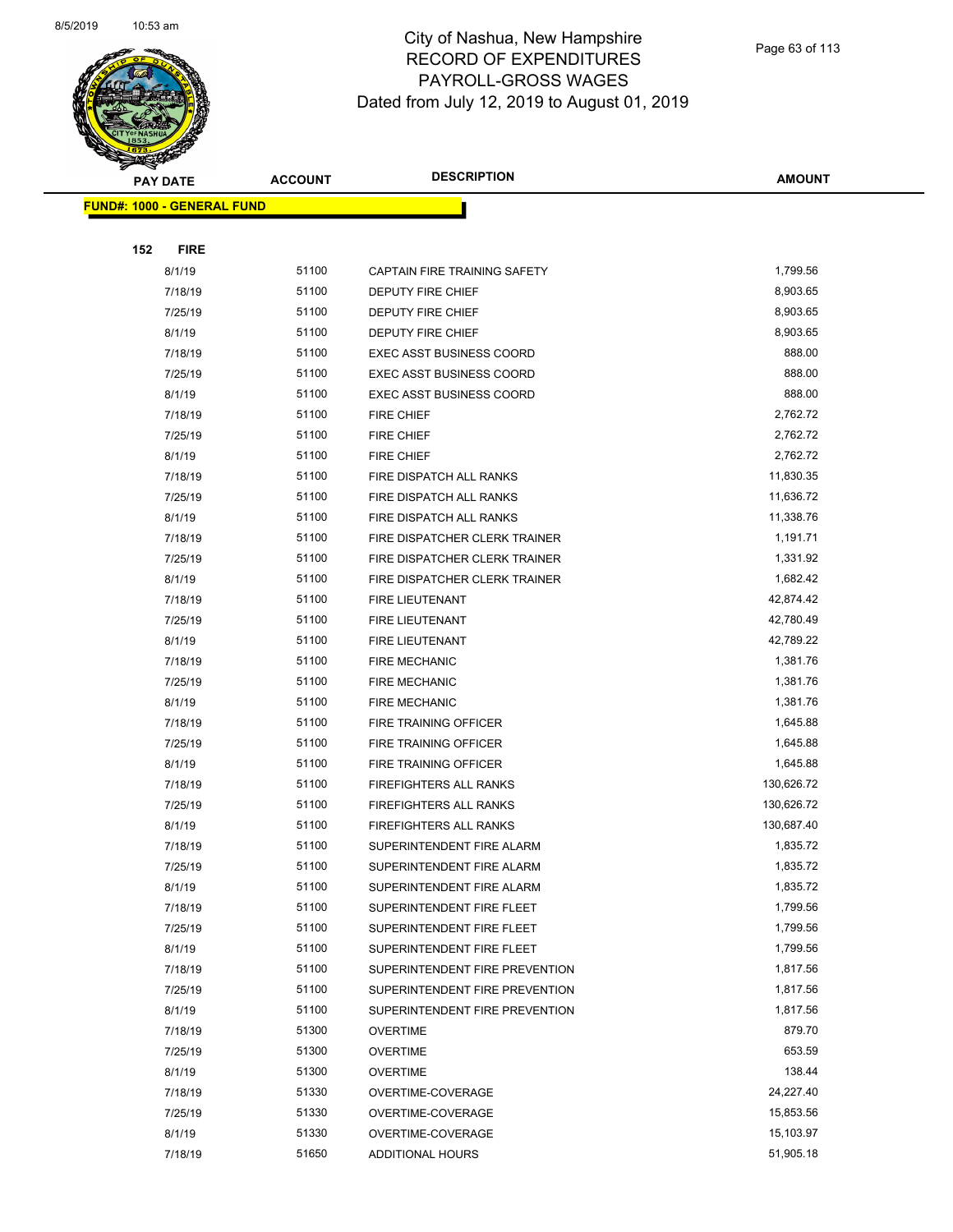

Page 64 of 113

|     | <b>PAY DATE</b><br><b>FUND#: 1000 - GENERAL FUND</b> |                                        |                                        |                |
|-----|------------------------------------------------------|----------------------------------------|----------------------------------------|----------------|
|     |                                                      |                                        |                                        |                |
| 152 | <b>FIRE</b>                                          |                                        |                                        |                |
|     | 7/25/19                                              | 51650                                  | ADDITIONAL HOURS                       | 37,541.50      |
|     | 8/1/19                                               | 51650                                  | ADDITIONAL HOURS                       | 33,093.78      |
|     | 7/18/19                                              | 51700                                  | <b>STIPENDS</b>                        | 4,736.00       |
|     | 7/25/19                                              | 51700                                  | <b>STIPENDS</b>                        | 4,736.00       |
|     | 8/1/19                                               | 51700                                  | <b>STIPENDS</b>                        | 4,733.13       |
|     | 7/25/19                                              | 51750                                  | <b>RETIREMENT &amp; SEPARATION PAY</b> | 39,940.26      |
|     | 7/25/19                                              | 55118                                  | TELEPHONE-CELLULAR                     | 567.00         |
|     | 7/25/19                                              | 61107                                  | <b>CLOTHING &amp; UNIFORMS</b>         | 94,800.00      |
|     | 8/1/19                                               | 61107                                  | <b>CLOTHING &amp; UNIFORMS</b>         | 624.00         |
|     | <b>TOTAL 152 - FIRE</b>                              |                                        |                                        | \$1,020,183.87 |
| 153 |                                                      | <b>BUILDING INSPECTION</b>             |                                        |                |
|     | 7/18/19                                              | 51100                                  | BLD INSP ASST PLANS EXAMINER           | 1,069.30       |
|     | 7/25/19                                              | 51100                                  | BLD INSP ASST PLANS EXAMINER           | 1,069.30       |
|     | 8/1/19                                               | 51100                                  | BLD INSP ASST PLANS EXAMINER           | 1,069.30       |
|     | 7/18/19                                              | 51100                                  | <b>BUILDING AND UTILITIES INSPCTR</b>  | 3,713.45       |
|     | 7/25/19                                              | 51100                                  | <b>BUILDING AND UTILITIES INSPCTR</b>  | 3,713.45       |
|     | 8/1/19                                               | 51100                                  | <b>BUILDING AND UTILITIES INSPCTR</b>  | 3,713.46       |
|     | 7/18/19                                              | 51100                                  | <b>BUILDING DEPARTMENT MANAGER</b>     | 1,677.35       |
|     | 7/25/19                                              | 51100                                  | <b>BUILDING DEPARTMENT MANAGER</b>     | 1,677.35       |
|     | 8/1/19                                               | 51100                                  | <b>BUILDING DEPARTMENT MANAGER</b>     | 1,677.35       |
|     | 7/18/19                                              | 51100                                  | PERMIT TECHNICIAN I                    | 1,315.65       |
|     | 7/25/19                                              | 51100                                  | PERMIT TECHNICIAN I                    | 1,315.65       |
|     | 8/1/19                                               | 51100                                  | PERMIT TECHNICIAN I                    | 1,315.65       |
|     | 7/18/19                                              | 51100                                  | <b>PLANS EXAMINER</b>                  | 1,298.64       |
|     | 7/25/19                                              | 51100                                  | <b>PLANS EXAMINER</b>                  | 1,298.65       |
|     | 8/1/19                                               | 51100                                  | <b>PLANS EXAMINER</b>                  | 1,298.65       |
|     |                                                      | <b>TOTAL 153 - BUILDING INSPECTION</b> |                                        | \$27,223.20    |
| 155 |                                                      | <b>CODE ENFORCEMENT</b>                |                                        |                |
|     | 7/18/19                                              | 51100                                  | <b>CODE ENFORCEMENT OFFICER II</b>     | 2,822.40       |
|     | 7/25/19                                              | 51100                                  | CODE ENFORCEMENT OFFICER II            | 2,822.40       |
|     | 8/1/19                                               | 51100                                  | CODE ENFORCEMENT OFFICER II            | 2,822.41       |
|     | 7/18/19                                              | 51100                                  | MGR CODE ENFORCEMENT DEPT              | 1,607.74       |
|     | 7/25/19                                              | 51100                                  | MGR CODE ENFORCEMENT DEPT              | 1,607.75       |
|     | 8/1/19                                               | 51100                                  | MGR CODE ENFORCEMENT DEPT              | 1,607.74       |
|     | 7/25/19                                              | 55118                                  | TELEPHONE-CELLULAR                     | 42.50          |
|     |                                                      | <b>TOTAL 155 - CODE ENFORCEMENT</b>    |                                        | \$13,332.94    |
|     |                                                      |                                        |                                        |                |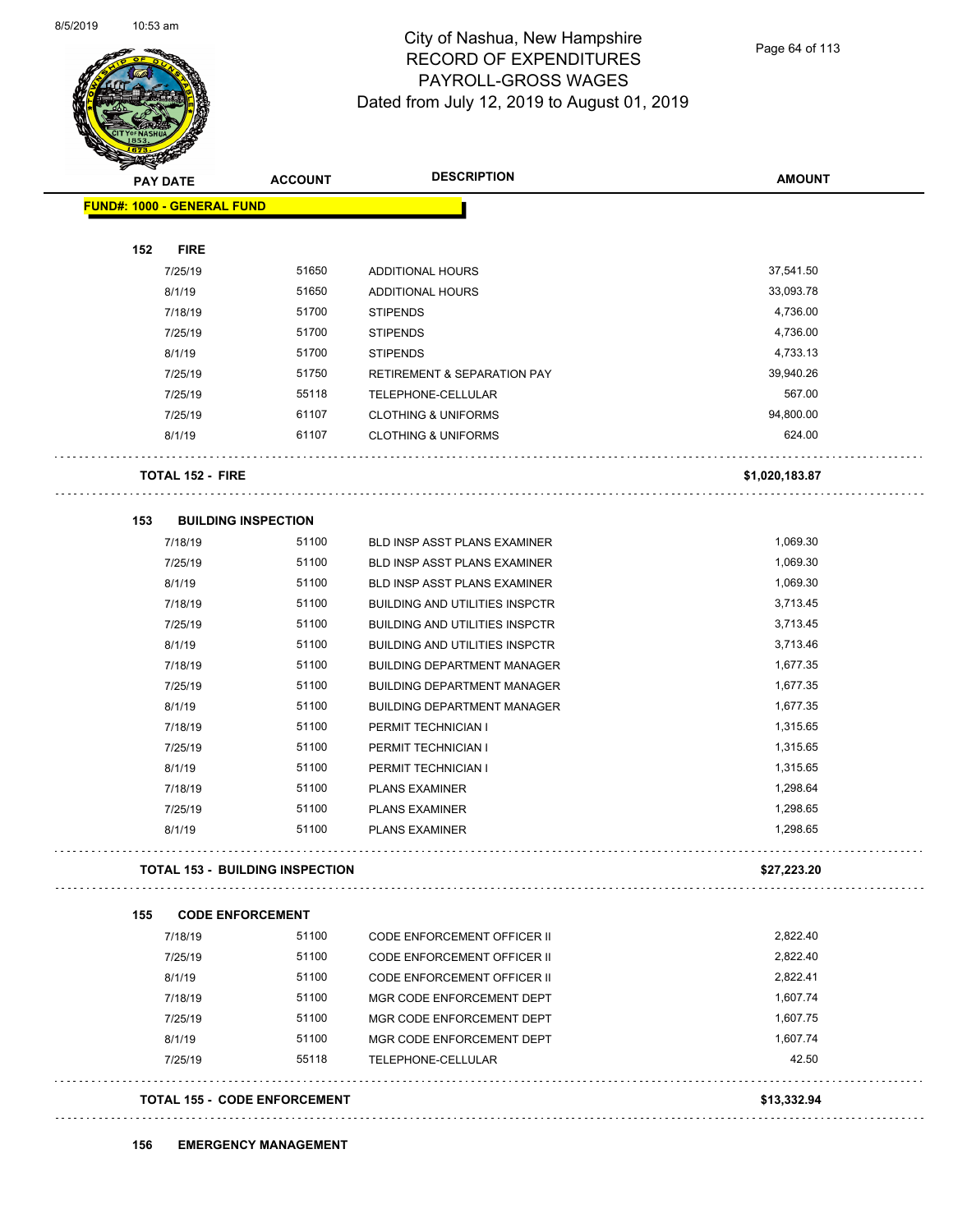Page 65 of 113

| PAY DATE                          |                    | <b>ACCOUNT</b>                             | <b>DESCRIPTION</b>                           | <b>AMOUNT</b> |
|-----------------------------------|--------------------|--------------------------------------------|----------------------------------------------|---------------|
| <b>FUND#: 1000 - GENERAL FUND</b> |                    |                                            |                                              |               |
| 156                               |                    | <b>EMERGENCY MANAGEMENT</b>                |                                              |               |
|                                   | 7/18/19            | 51100                                      | EMERGENCY MANAGEMENT DIRECTOR                | 1,776.04      |
|                                   | 7/25/19            | 51100                                      | <b>EMERGENCY MANAGEMENT DIRECTOR</b>         | 1,776.04      |
|                                   | 8/1/19             | 51100                                      | <b>EMERGENCY MANAGEMENT DIRECTOR</b>         | 1,776.05      |
|                                   | 7/18/19            | 51200                                      | EMERGENCY MANAGEMENT COORDINAT               | 759.12        |
|                                   | 7/25/19            | 51200                                      | EMERGENCY MANAGEMENT COORDINAT               | 759.12        |
|                                   | 8/1/19             | 51200                                      | EMERGENCY MANAGEMENT COORDINAT               | 759.12        |
|                                   | 7/25/19            | 55118                                      | TELEPHONE-CELLULAR                           | 100.00        |
|                                   |                    | <b>TOTAL 156 - EMERGENCY MANAGEMENT</b>    |                                              | \$7,705.49    |
|                                   |                    |                                            |                                              |               |
| 157                               |                    | <b>CITYWIDE COMMUNICATIONS</b>             |                                              |               |
|                                   | 7/18/19            | 51100                                      | <b>COMM SYS ENGR TECH</b>                    | 1,616.80      |
|                                   | 7/25/19            | 51100                                      | <b>COMM SYS ENGR TECH</b>                    | 1,616.80      |
|                                   | 8/1/19             | 51100                                      | <b>COMM SYS ENGR TECH</b>                    | 1,616.80      |
|                                   | 7/18/19            | 51200                                      | RADIO SYSTEMS MANAGER                        | 1,371.96      |
|                                   | 7/25/19            | 51200                                      | RADIO SYSTEMS MANAGER                        | 1,371.96      |
|                                   | 8/1/19             | 51200                                      | RADIO SYSTEMS MANAGER                        | 1,371.96      |
|                                   | 7/25/19            | 55118                                      | TELEPHONE-CELLULAR                           | 100.00        |
|                                   |                    | <b>TOTAL 157 - CITYWIDE COMMUNICATIONS</b> |                                              | \$9,066.28    |
| 160                               |                    | <b>PW-ADMIN &amp; ENGINEERING</b>          |                                              |               |
|                                   | 7/18/19            | 51100                                      | ADMINISTRATIVE ASSISTANT II                  | 786.85        |
|                                   | 7/25/19            | 51100                                      | ADMINISTRATIVE ASSISTANT II                  | 786.84        |
|                                   | 8/1/19             | 51100                                      | ADMINISTRATIVE ASSISTANT II                  | 786.85        |
|                                   | 7/18/19            | 51100                                      | ASSISTANT CONSTRUCTION ENGINEER              | 958.50        |
|                                   | 7/25/19            | 51100                                      | ASSISTANT CONSTRUCTION ENGINEER              | 958.50        |
|                                   | 8/1/19             | 51100                                      | ASSISTANT CONSTRUCTION ENGINEER              | 958.50        |
|                                   | 7/18/19            | 51100                                      | ASSISTANT DIRECTOR OF PUBLIC WORKS           | 1,711.30      |
|                                   | 7/25/19            | 51100                                      | ASSISTANT DIRECTOR OF PUBLIC WORKS           | 1,711.31      |
|                                   | 8/1/19             | 51100                                      | ASSISTANT DIRECTOR OF PUBLIC WORKS           | 1,711.30      |
|                                   | 7/18/19            | 51100                                      | <b>CITY ENGINEER</b>                         | 1,210.00      |
|                                   |                    | 51100                                      | <b>CITY ENGINEER</b>                         | 1,210.00      |
|                                   | 7/25/19            |                                            |                                              | 1,210.00      |
|                                   | 8/1/19             | 51100                                      | <b>CITY ENGINEER</b>                         |               |
|                                   |                    | 51100                                      |                                              | 1,257.20      |
|                                   | 7/18/19<br>7/25/19 | 51100                                      | <b>CITY SURVEYOR</b><br><b>CITY SURVEYOR</b> | 1,257.20      |
|                                   | 8/1/19             | 51100                                      | <b>CITY SURVEYOR</b>                         | 1,257.20      |
|                                   | 7/18/19            | 51100                                      | DEPUTY CITY ENGINEER                         | 780.45        |
|                                   | 7/25/19            | 51100                                      | DEPUTY CITY ENGINEER                         | 780.45        |
|                                   | 8/1/19             | 51100                                      | DEPUTY CITY ENGINEER                         | 780.45        |
|                                   | 7/18/19            | 51100                                      | <b>DIRECTOR PUBLIC WORKS</b>                 | 1,933.90      |

8/1/19 51100 DIRECTOR PUBLIC WORKS 1,933.90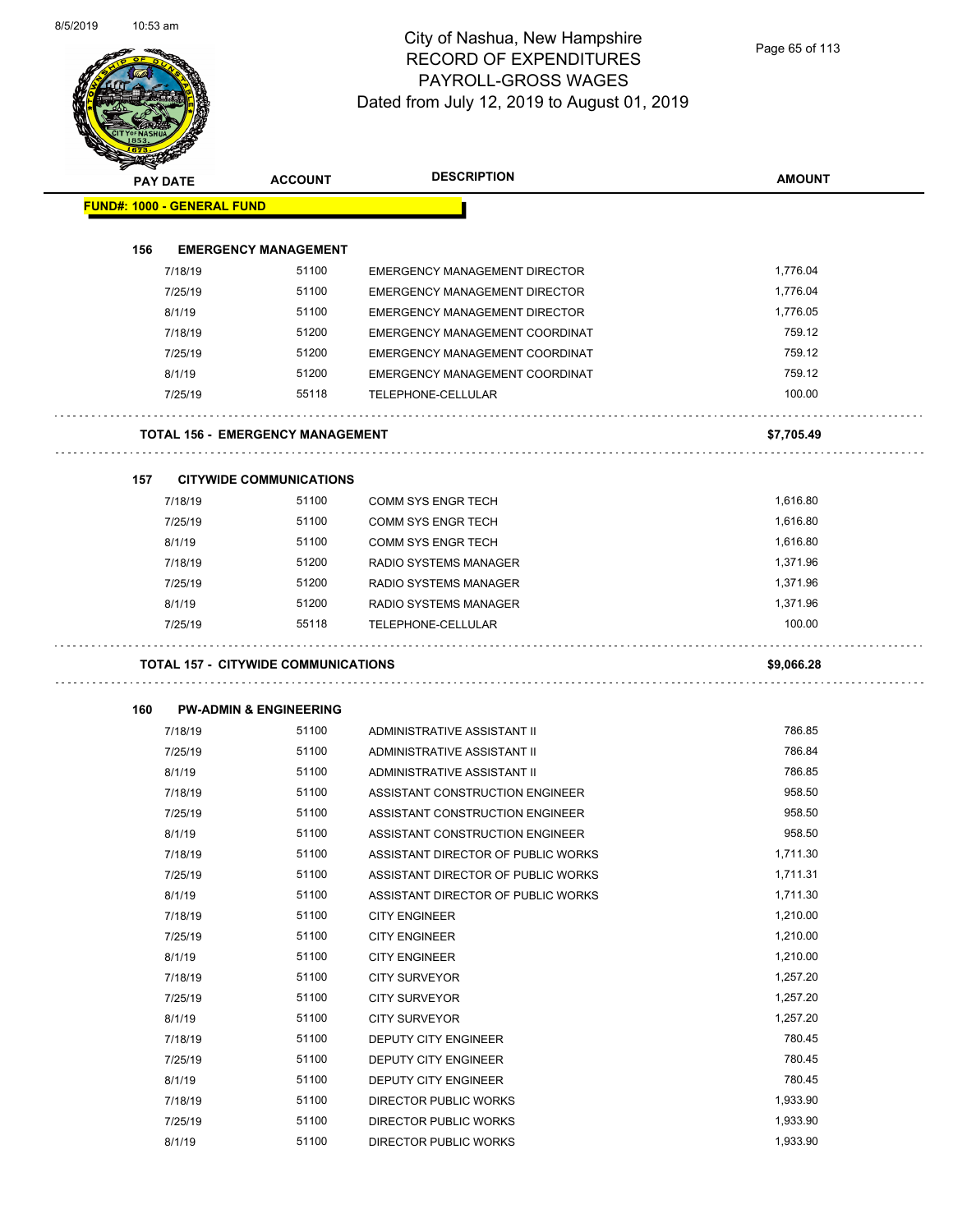

|     | <b>PAY DATE</b>                               | <b>ACCOUNT</b> | <b>DESCRIPTION</b>             | <b>AMOUNT</b> |
|-----|-----------------------------------------------|----------------|--------------------------------|---------------|
|     | <b>FUND#: 1000 - GENERAL FUND</b>             |                |                                |               |
|     |                                               |                |                                |               |
| 160 | <b>PW-ADMIN &amp; ENGINEERING</b>             |                |                                |               |
|     | 7/18/19                                       | 51100          | DIVISION OPERATIONS MANAGER    | 1,237.16      |
|     | 7/25/19                                       | 51100          | DIVISION OPERATIONS MANAGER    | 1,546.45      |
|     | 8/1/19                                        | 51100          | DIVISION OPERATIONS MANAGER    | 1,546.45      |
|     | 7/18/19                                       | 51100          | DPW CONTRACT ADMINISTRATOR     | 372.85        |
|     | 7/25/19                                       | 51100          | DPW CONTRACT ADMINISTRATOR     | 372.85        |
|     | 8/1/19                                        | 51100          | DPW CONTRACT ADMINISTRATOR     | 372.85        |
|     | 7/18/19                                       | 51100          | <b>ENGINEERING INSPECTOR</b>   | 2,093.64      |
|     | 7/25/19                                       | 51100          | <b>ENGINEERING INSPECTOR</b>   | 2,093.65      |
|     | 8/1/19                                        | 51100          | <b>ENGINEERING INSPECTOR</b>   | 2,093.63      |
|     | 7/18/19                                       | 51100          | <b>EXECUTIVE ASSISTANT</b>     | 810.85        |
|     | 7/25/19                                       | 51100          | <b>EXECUTIVE ASSISTANT</b>     | 810.85        |
|     | 8/1/19                                        | 51100          | <b>EXECUTIVE ASSISTANT</b>     | 810.86        |
|     | 7/18/19                                       | 51100          | PUBLIC RELATIONS ADMINISTRATOR | 752.95        |
|     | 7/25/19                                       | 51100          | PUBLIC RELATIONS ADMINISTRATOR | 752.95        |
|     | 8/1/19                                        | 51100          | PUBLIC RELATIONS ADMINISTRATOR | 752.95        |
|     | 7/18/19                                       | 51100          | <b>SENIOR STAFF ENGINEER</b>   | 532.05        |
|     | 7/25/19                                       | 51100          | <b>SENIOR STAFF ENGINEER</b>   | 532.05        |
|     | 8/1/19                                        | 51100          | <b>SENIOR STAFF ENGINEER</b>   | 532.05        |
|     | 7/18/19                                       | 51100          | SENIOR TRAFFIC ENGINEER        | 1,776.05      |
|     | 7/25/19                                       | 51100          | SENIOR TRAFFIC ENGINEER        | 1,776.05      |
|     | 8/1/19                                        | 51100          | SENIOR TRAFFIC ENGINEER        | 1,776.05      |
|     | 7/18/19                                       | 51100          | <b>STAFF ENGINEER</b>          | 1,124.60      |
|     | 7/25/19                                       | 51100          | <b>STAFF ENGINEER</b>          | 1,124.60      |
|     | 8/1/19                                        | 51100          | <b>STAFF ENGINEER</b>          | 1,124.60      |
|     | 7/18/19                                       | 51100          | STREET CONSTRUCTION ENGINEER   | 1,480.05      |
|     | 7/25/19                                       | 51100          | STREET CONSTRUCTION ENGINEER   | 1,480.05      |
|     | 8/1/19                                        | 51100          | STREET CONSTRUCTION ENGINEER   | 1,480.04      |
|     | 7/18/19                                       | 51300          | <b>OVERTIME</b>                | 2,435.85      |
|     | 7/25/19                                       | 51300          | <b>OVERTIME</b>                | 1,869.97      |
|     | 8/1/19                                        | 51300          | <b>OVERTIME</b>                | 1,750.80      |
|     | 7/25/19                                       | 55118          | TELEPHONE-CELLULAR             | 311.10        |
|     | <b>TOTAL 160 - PW-ADMIN &amp; ENGINEERING</b> |                |                                | \$63,441.50   |
| 161 | <b>STREETS</b>                                |                |                                |               |
|     | 7/18/19                                       | 51100          | ADMINISTRATIVE ASSISTANT II    | 822.89        |
|     | 7/25/19                                       | 51100          | ADMINISTRATIVE ASSISTANT II    | 822.90        |
|     | 8/1/19                                        | 51100          | ADMINISTRATIVE ASSISTANT II    | 822.90        |

| 7/25/19 | 51100 | ADMINISTRATIVE ASSISTANT II | 822.90   |
|---------|-------|-----------------------------|----------|
| 8/1/19  | 51100 | ADMINISTRATIVE ASSISTANT II | 822.90   |
| 7/18/19 | 51100 | AUTO MECH 1ST CLASS NIGHTS  | 4.353.60 |
| 7/25/19 | 51100 | AUTO MECH 1ST CLASS NIGHTS  | 4.353.62 |
| 8/1/19  | 51100 | AUTO MECH 1ST CLASS NIGHTS  | 4.353.61 |
| 7/18/19 | 51100 | AUTO MECH 2ND CLASS         | 1.959.20 |
| 7/25/19 | 51100 | AUTO MECH 2ND CLASS         | 1.997.92 |
| 8/1/19  | 51100 | AUTO MECH 2ND CLASS         | 1.959.20 |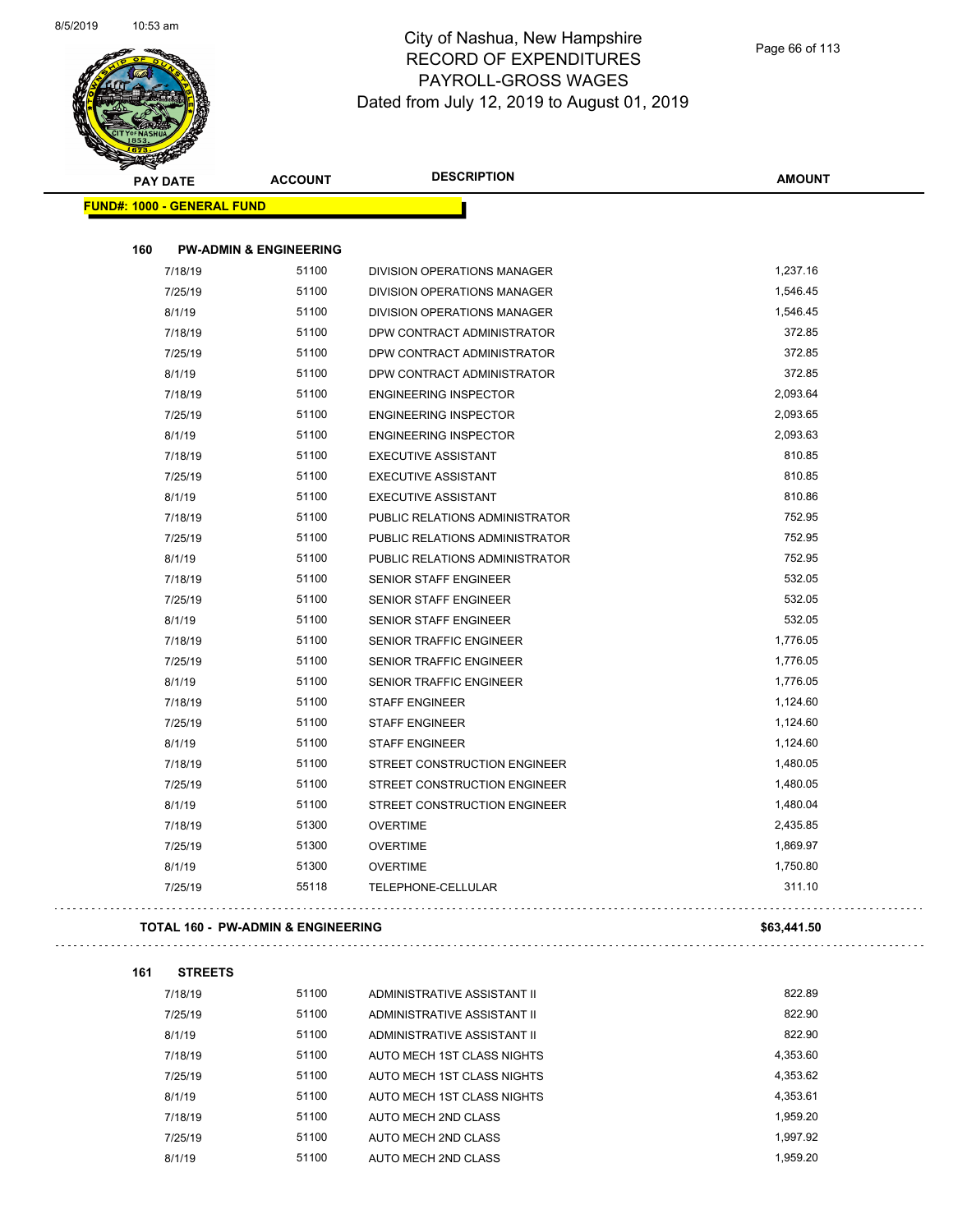

|     | <b>PAY DATE</b>                   | <b>ACCOUNT</b> | <b>DESCRIPTION</b>                                    | <b>AMOUNT</b>        |
|-----|-----------------------------------|----------------|-------------------------------------------------------|----------------------|
|     | <b>FUND#: 1000 - GENERAL FUND</b> |                |                                                       |                      |
|     |                                   |                |                                                       |                      |
| 161 | <b>STREETS</b>                    |                |                                                       |                      |
|     | 7/18/19                           | 51100          | AUTO MECHANIC 1ST CLASS                               | 3,229.20             |
|     | 7/25/19                           | 51100          | AUTO MECHANIC 1ST CLASS                               | 3,229.20             |
|     | 8/1/19                            | 51100          | AUTO MECHANIC 1ST CLASS                               | 3,229.21             |
|     | 7/18/19                           | 51100          | DIVISION OPERATIONS MANAGER                           | 309.29               |
|     | 7/18/19                           | 51100          | <b>EQUIP OPR STREET REPAIR</b>                        | 7,990.42             |
|     | 7/25/19                           | 51100          | <b>EQUIP OPR STREET REPAIR</b>                        | 7,854.80             |
|     | 8/1/19                            | 51100          | <b>EQUIP OPR STREET REPAIR</b>                        | 6,875.20             |
|     | 7/18/19                           | 51100          | FLEET MAINTENANCE FOREMAN                             | 1,324.60             |
|     | 7/25/19                           | 51100          | FLEET MAINTENANCE FOREMAN                             | 1,324.60             |
|     | 8/1/19                            | 51100          | FLEET MAINTENANCE FOREMAN                             | 1,324.60             |
|     | 7/18/19                           | 51100          | FLEET MANAGER STREET DEPT                             | 1,207.70             |
|     | 7/25/19                           | 51100          | FLEET MANAGER STREET DEPT                             | 1,207.70             |
|     | 8/1/19                            | 51100          | FLEET MANAGER STREET DEPT                             | 1,207.70             |
|     | 7/18/19                           | 51100          | FOREMAN LABOR STREET                                  | 2,649.20             |
|     | 7/25/19                           | 51100          | FOREMAN LABOR STREET                                  | 2,649.20             |
|     | 8/1/19                            | 51100          | FOREMAN LABOR STREET                                  | 2,649.20             |
|     | 7/18/19                           | 51100          | <b>MASON PIPELAYER</b>                                | 3,759.21             |
|     | 7/25/19                           | 51100          | <b>MASON PIPELAYER</b>                                | 3,759.20             |
|     | 8/1/19                            | 51100          | <b>MASON PIPELAYER</b>                                | 3,759.20             |
|     | 7/18/19                           | 51100          | OPERATIONS SUPERVISOR                                 | 1,116.35             |
|     | 7/25/19                           | 51100          | OPERATIONS SUPERVISOR                                 | 1,116.35             |
|     | 8/1/19                            | 51100          | OPERATIONS SUPERVISOR                                 | 1,116.35             |
|     | 7/18/19                           | 51100          | <b>SIGN MAINTENANCE</b>                               | 932.40               |
|     | 7/25/19                           | 51100          | <b>SIGN MAINTENANCE</b>                               | 947.28               |
|     | 8/1/19                            | 51100          | <b>SIGN MAINTENANCE</b>                               | 932.40               |
|     | 7/18/19                           | 51100          | STOREKEEPER PWD                                       | 1,027.95             |
|     | 7/25/19                           | 51100          | STOREKEEPER PWD                                       | 1,027.95             |
|     | 8/1/19                            | 51100          | STOREKEEPER PWD                                       | 1,027.95             |
|     | 7/18/19                           | 51100          | <b>STREET FOREMAN</b>                                 | 2,649.20             |
|     | 7/25/19                           | 51100          | STREET FOREMAN                                        | 2,649.19             |
|     | 8/1/19                            | 51100          | <b>STREET FOREMAN</b>                                 | 2,649.20             |
|     | 7/18/19                           | 51100          | SUPERINTENDENT OF STREETS                             | 1,973.35             |
|     | 7/25/19                           | 51100          | SUPERINTENDENT OF STREETS                             | 1,973.36             |
|     | 8/1/19                            | 51100          | SUPERINTENDENT OF STREETS                             | 1,973.35             |
|     | 7/18/19                           | 51100<br>51100 | <b>TRAFFIC FOREMAN</b>                                | 1,351.10<br>1,351.09 |
|     | 7/25/19<br>8/1/19                 | 51100          | <b>TRAFFIC FOREMAN</b>                                | 1,351.08             |
|     | 7/18/19                           | 51100          | <b>TRAFFIC FOREMAN</b><br><b>TRAFFIC TECHNICIAN I</b> | 2,231.20             |
|     | 7/25/19                           | 51100          |                                                       | 2,231.20             |
|     | 8/1/19                            | 51100          | TRAFFIC TECHNICIAN I<br>TRAFFIC TECHNICIAN I          | 2,231.20             |
|     | 7/18/19                           | 51100          | TRUCK DRIVER STREET REPAIR                            | 15,388.55            |
|     | 7/25/19                           | 51100          | TRUCK DRIVER STREET REPAIR                            | 15,365.20            |
|     | 8/1/19                            | 51100          | TRUCK DRIVER STREET REPAIR                            | 15,477.64            |
|     | 7/18/19                           | 51100          | <b>WELDER FIRST CLASS</b>                             | 1,060.80             |
|     |                                   |                |                                                       |                      |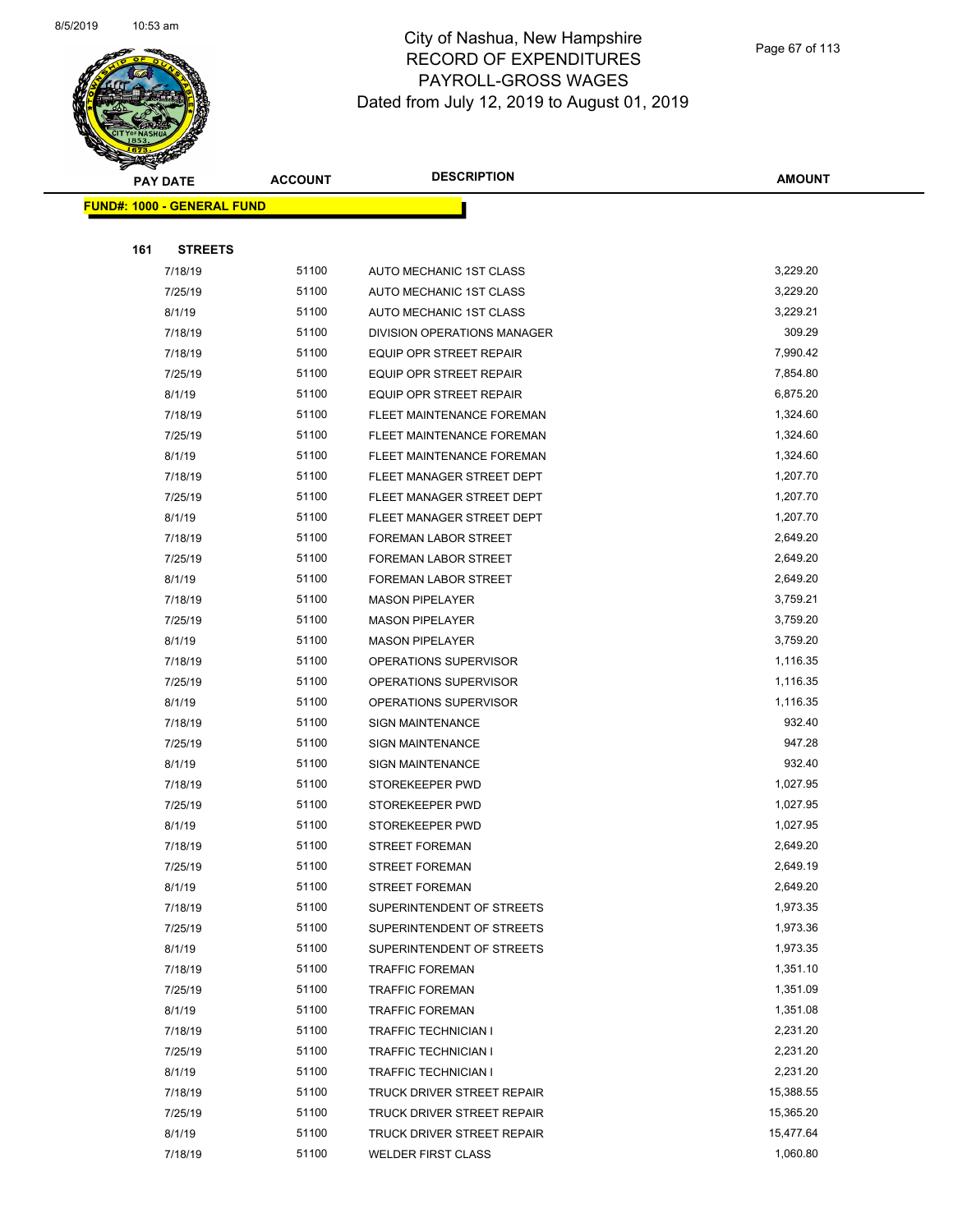

Page 68 of 113

| <b>SANGAL</b> | <b>PAY DATE</b>            | <b>ACCOUNT</b>                        | <b>DESCRIPTION</b>                     | <b>AMOUNT</b> |
|---------------|----------------------------|---------------------------------------|----------------------------------------|---------------|
|               | FUND#: 1000 - GENERAL FUND |                                       |                                        |               |
|               |                            |                                       |                                        |               |
| 161           | <b>STREETS</b>             |                                       |                                        |               |
|               | 7/25/19                    | 51100                                 | <b>WELDER FIRST CLASS</b>              | 1,060.80      |
|               | 8/1/19                     | 51100                                 | <b>WELDER FIRST CLASS</b>              | 1,060.80      |
|               | 7/18/19                    | 51300                                 | <b>OVERTIME</b>                        | 3,356.88      |
|               | 7/25/19                    | 51300                                 | <b>OVERTIME</b>                        | 3,505.02      |
|               | 8/1/19                     | 51300                                 | <b>OVERTIME</b>                        | 2,696.53      |
|               | 7/25/19                    | 51600                                 | <b>LONGEVITY</b>                       | 400.00        |
|               | 8/1/19                     | 51750                                 | <b>RETIREMENT &amp; SEPARATION PAY</b> | 6.12          |
|               | 7/25/19                    | 55118                                 | TELEPHONE-CELLULAR                     | 84.00         |
|               | 7/25/19                    | 61107                                 | <b>CLOTHING &amp; UNIFORMS</b>         | 330.00        |
|               | <b>TOTAL 161 - STREETS</b> |                                       |                                        | \$174,637.11  |
| 166           |                            | <b>PARKING OPERATIONS</b>             |                                        |               |
|               | 7/18/19                    | 51100                                 | PARKING MAINTENANCE                    | 1,333.10      |
|               | 7/25/19                    | 51100                                 | PARKING MAINTENANCE                    | 1,143.77      |
|               | 8/1/19                     | 51100                                 | PARKING MAINTENANCE                    | 1,333.10      |
|               | 7/18/19                    | 51100                                 | PARKING MANAGER                        | 947.55        |
|               | 7/25/19                    | 51100                                 | PARKING MANAGER                        | 947.55        |
|               | 8/1/19                     | 51100                                 | PARKING MANAGER                        | 947.55        |
|               | 8/1/19                     | 51300                                 | <b>OVERTIME</b>                        | 12.62         |
|               | 7/18/19                    | 51400                                 | WAGES TEMPORARY/SEASONAL               | 294.00        |
|               | 7/25/19                    | 51400                                 | WAGES TEMPORARY/SEASONAL               | 388.50        |
|               | 8/1/19                     | 51400                                 | <b>WAGES TEMPORARY/SEASONAL</b>        | 385.00        |
|               | 7/25/19                    | 55118                                 | TELEPHONE-CELLULAR                     | 117.00        |
|               |                            | <b>TOTAL 166 - PARKING OPERATIONS</b> |                                        | \$7,849.74    |
| 171           |                            | <b>COMMUNITY SERVICES</b>             |                                        |               |
|               | 7/18/19                    | 51100                                 | DIRECTOR HEALTH AND COMM SVS           | 2,030.45      |
|               | 7/25/19                    | 51100                                 | DIRECTOR HEALTH AND COMM SVS           | 2,030.45      |
|               | 8/1/19                     | 51100                                 | DIRECTOR HEALTH AND COMM SVS           | 2,030.45      |
|               | 7/18/19                    | 51100                                 | <b>EPIDEMIOLOGIST</b>                  | 1,084.10      |
|               | 7/25/19                    | 51100                                 | <b>EPIDEMIOLOGIST</b>                  | 1,084.10      |
|               | 8/1/19                     | 51100                                 | <b>EPIDEMIOLOGIST</b>                  | 1,084.10      |
|               | 7/18/19                    | 51100                                 | <b>HEALTH PROMOTION SPEC</b>           | 824.76        |
|               | 7/25/19                    | 51100                                 | <b>HEALTH PROMOTION SPEC</b>           | 1,030.95      |
|               | 8/1/19                     | 51100                                 | <b>HEALTH PROMOTION SPEC</b>           | 1,237.14      |
|               | 7/25/19                    | 55118                                 | TELEPHONE-CELLULAR                     | 67.00         |
|               |                            | <b>TOTAL 171 - COMMUNITY SERVICES</b> |                                        | \$12,503.50   |
| 172           |                            | <b>COMMUNITY HEALTH</b>               |                                        |               |
|               | 7/18/19                    | 51100                                 | ADMINISTRATIVE ASSISTANT II            | 842.72        |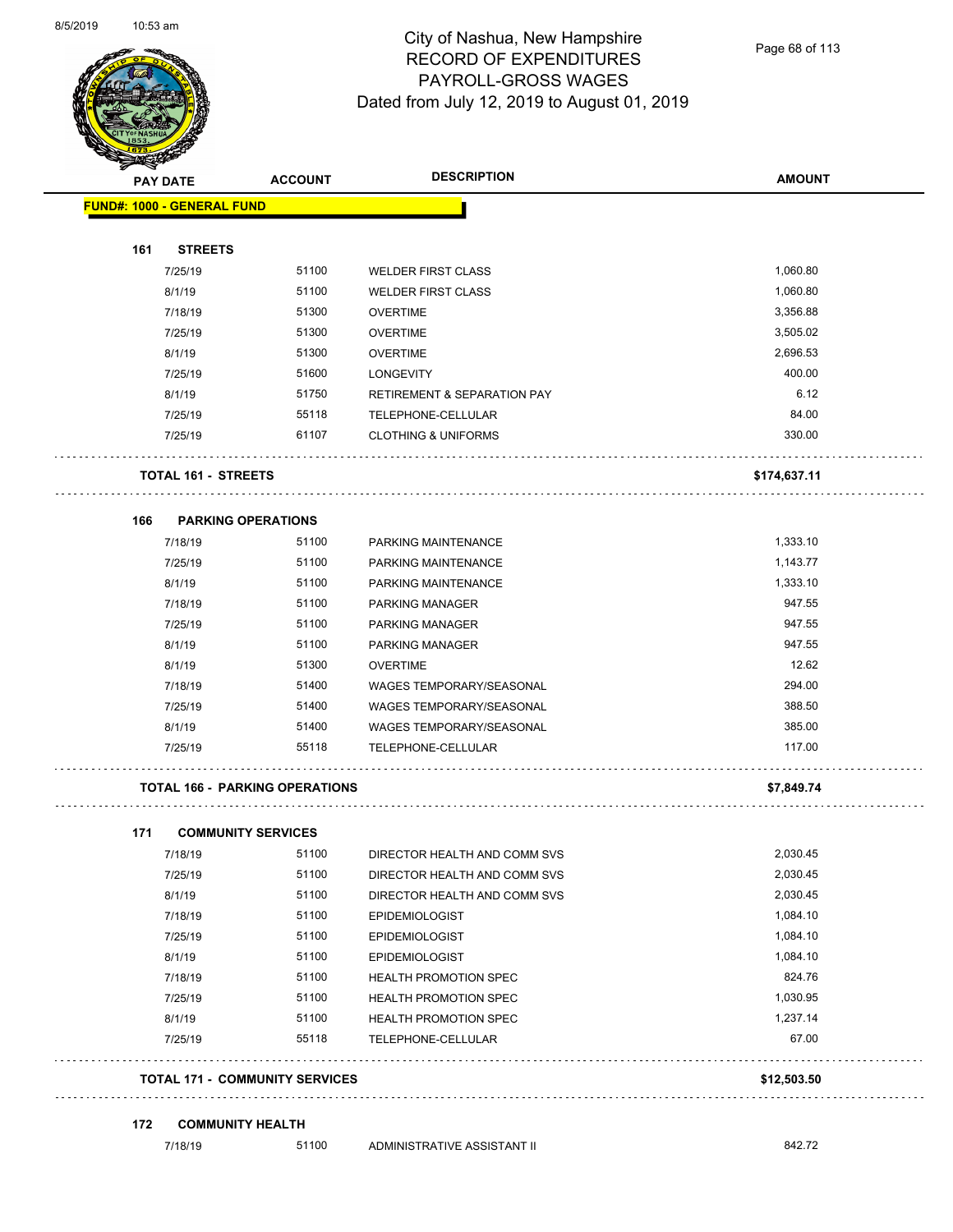

| <b>PAY DATE</b>                   | <b>ACCOUNT</b>                          | <b>DESCRIPTION</b>               | <b>AMOUNT</b> |
|-----------------------------------|-----------------------------------------|----------------------------------|---------------|
| <b>FUND#: 1000 - GENERAL FUND</b> |                                         |                                  |               |
| 172                               | <b>COMMUNITY HEALTH</b>                 |                                  |               |
| 7/25/19                           | 51100                                   | ADMINISTRATIVE ASSISTANT II      | 842.70        |
| 8/1/19                            | 51100                                   | ADMINISTRATIVE ASSISTANT II      | 842.71        |
| 7/18/19                           | 51100                                   | <b>BILINGUAL OUTREACH WORKER</b> | 924.59        |
| 7/25/19                           | 51100                                   | <b>BILINGUAL OUTREACH WORKER</b> | 924.60        |
| 8/1/19                            | 51100                                   | <b>BILINGUAL OUTREACH WORKER</b> | 924.60        |
| 7/18/19                           | 51100                                   | CHIEF PUBLIC HEALTH NURSE        | 1,612.80      |
| 7/25/19                           | 51100                                   | CHIEF PUBLIC HEALTH NURSE        | 1,612.80      |
| 8/1/19                            | 51100                                   | CHIEF PUBLIC HEALTH NURSE        | 1,612.80      |
| 7/18/19                           | 51100                                   | PUB HEALTH NURSE                 | 3,654.10      |
| 7/25/19                           | 51100                                   | PUB HEALTH NURSE                 | 3,654.10      |
| 8/1/19                            | 51100                                   | PUB HEALTH NURSE                 | 3,654.10      |
| 7/18/19                           | 51300                                   | <b>OVERTIME</b>                  | 42.57         |
| 7/25/19                           | 51300                                   | <b>OVERTIME</b>                  | 23.70         |
| 8/1/19                            | 51300                                   | <b>OVERTIME</b>                  | 66.27         |
| 7/18/19                           | 51412                                   | <b>WAGES PER DIEM</b>            | 214.50        |
| 7/25/19                           | 51412                                   | <b>WAGES PER DIEM</b>            | 402.60        |
| 8/1/19                            | 51412                                   | <b>WAGES PER DIEM</b>            | 60.00         |
| 7/25/19                           | 55118                                   | TELEPHONE-CELLULAR               | 50.00         |
|                                   | <b>TOTAL 172 - COMMUNITY HEALTH</b>     |                                  | \$21,962.26   |
| 173                               | <b>ENVIRONMENTAL HEALTH</b>             |                                  |               |
| 7/18/19                           | 51100                                   | DEP HEALTH OFFICER/LAB DIRECTOR  |               |
| 7/25/19                           |                                         |                                  | 1,239.00      |
|                                   | 51100                                   | DEP HEALTH OFFICER/LAB DIRECTOR  | 1,239.00      |
| 8/1/19                            | 51100                                   | DEP HEALTH OFFICER/LAB DIRECTOR  | 1,239.00      |
| 7/18/19                           | 51100                                   | ENVIRONMENTAL HEALTH SPEC        | 2,735.55      |
| 7/25/19                           | 51100                                   | ENVIRONMENTAL HEALTH SPEC        | 2,735.56      |
| 8/1/19                            | 51100                                   | ENVIRONMENTAL HEALTH SPEC        | 2,735.55      |
| 7/18/19                           | 51100                                   | ENVIRONMENTAL TECH OFFICE MGR    | 1,085.35      |
| 7/25/19                           | 51100                                   | ENVIRONMENTAL TECH OFFICE MGR    | 1,085.35      |
| 8/1/19                            | 51100                                   | ENVIRONMENTAL TECH OFFICE MGR    | 1,085.35      |
| 7/18/19                           | 51100                                   | MANAGER ENVIRONMENTAL HEALTH     | 1,677.35      |
| 7/25/19                           | 51100                                   | MANAGER ENVIRONMENTAL HEALTH     | 1,677.35      |
| 8/1/19                            | 51100                                   | MANAGER ENVIRONMENTAL HEALTH     | 1,677.35      |
| 7/25/19                           | 51300                                   | <b>OVERTIME</b>                  | 27.21         |
| 7/25/19                           | 55118                                   | TELEPHONE-CELLULAR               | 67.00         |
|                                   | <b>TOTAL 173 - ENVIRONMENTAL HEALTH</b> |                                  | \$20,305.97   |
| 174                               | <b>WELFARE ADMINISTRATION</b>           |                                  |               |
| 7/18/19                           | 51100                                   | CASE TECHNICIAN WELFARE          | 2,633.95      |

8/1/19 51100 CASE TECHNICIAN WELFARE 30 2,633.94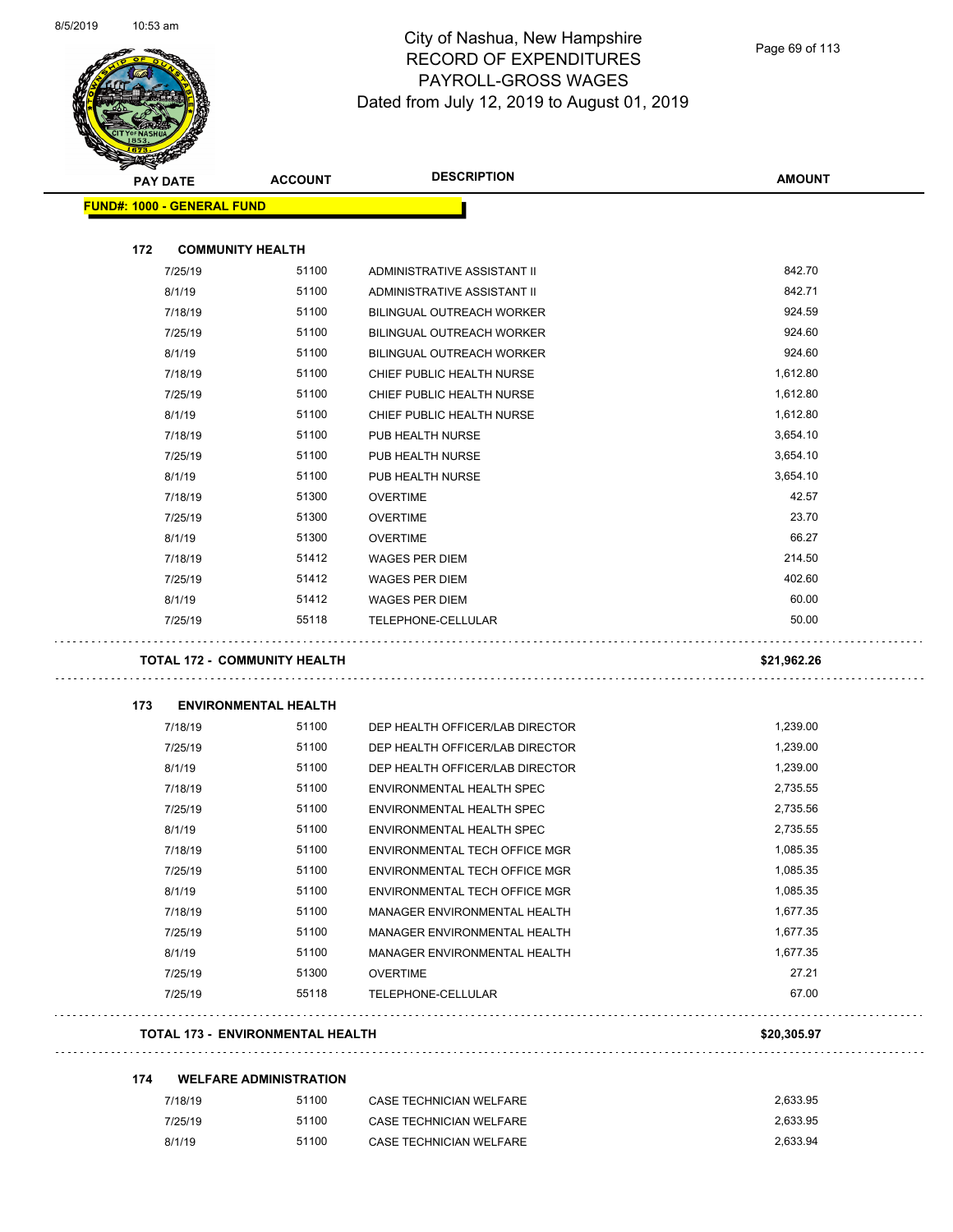

| <b>STATERS</b>                    |                 |                                    |                                  |               |
|-----------------------------------|-----------------|------------------------------------|----------------------------------|---------------|
|                                   | <b>PAY DATE</b> | <b>ACCOUNT</b>                     | <b>DESCRIPTION</b>               | <b>AMOUNT</b> |
| <b>FUND#: 1000 - GENERAL FUND</b> |                 |                                    |                                  |               |
|                                   |                 |                                    |                                  |               |
| 174                               |                 | <b>WELFARE ADMINISTRATION</b>      |                                  |               |
|                                   | 7/18/19         | 51100                              | <b>INTAKE WORKER</b>             | 849.40        |
|                                   | 7/25/19         | 51100                              | <b>INTAKE WORKER</b>             | 849.40        |
|                                   | 8/1/19          | 51100                              | <b>INTAKE WORKER</b>             | 849.40        |
|                                   | 7/18/19         | 51100                              | SENIOR CASE TECHNICIAN           | 1,094.60      |
|                                   | 7/25/19         | 51100                              | SENIOR CASE TECHNICIAN           | 1,094.60      |
|                                   | 8/1/19          | 51100                              | SENIOR CASE TECHNICIAN           | 1,094.60      |
|                                   | 7/18/19         | 51100                              | <b>WELFARE OFFICER</b>           | 1,776.05      |
|                                   | 7/25/19         | 51100                              | <b>WELFARE OFFICER</b>           | 1,776.05      |
|                                   | 8/1/19          | 51100                              | <b>WELFARE OFFICER</b>           | 1,776.05      |
|                                   | 7/25/19         | 55118                              | TELEPHONE-CELLULAR               | 50.00         |
|                                   |                 | TOTAL 174 - WELFARE ADMINISTRATION |                                  |               |
|                                   |                 |                                    |                                  | \$19,111.99   |
| 177                               |                 | <b>PARKS &amp; RECREATION</b>      |                                  |               |
|                                   | 7/18/19         | 51100                              | ADMINISTRATIVE ASSISTANT II      | 860.15        |
|                                   | 7/25/19         | 51100                              | ADMINISTRATIVE ASSISTANT II      | 860.15        |
|                                   | 8/1/19          | 51100                              | ADMINISTRATIVE ASSISTANT II      | 860.15        |
|                                   | 7/18/19         | 51100                              | EQUIPMENT OPERATOR, PARKS        | 979.60        |
|                                   | 7/25/19         | 51100                              | EQUIPMENT OPERATOR, PARKS        | 979.60        |
|                                   | 8/1/19          | 51100                              | EQUIPMENT OPERATOR, PARKS        | 979.60        |
|                                   | 7/18/19         | 51100                              | <b>FOREMAN LABOR PARK</b>        | 3,973.79      |
|                                   | 7/25/19         | 51100                              | FOREMAN LABOR PARK               | 3,973.80      |
|                                   | 8/1/19          | 51100                              | FOREMAN LABOR PARK               | 3,973.80      |
|                                   | 7/18/19         | 51100                              | <b>GROUNDSKEEPER MAINTENANCE</b> | 7,114.81      |
|                                   | 7/25/19         | 51100                              | <b>GROUNDSKEEPER MAINTENANCE</b> | 7,176.44      |
|                                   | 8/1/19          | 51100                              | <b>GROUNDSKEEPER MAINTENANCE</b> | 7,176.45      |
|                                   | 7/18/19         | 51100                              | <b>GROUNDSMAN I</b>              | 5,955.45      |
|                                   | 7/25/19         | 51100                              | <b>GROUNDSMAN I</b>              | 5,939.11      |
|                                   | 8/1/19          | 51100                              | <b>GROUNDSMAN I</b>              | 5,954.40      |
|                                   | 7/18/19         | 51100                              | <b>GROUNDSMAN II</b>             | 882.00        |
|                                   | 7/25/19         | 51100                              | <b>GROUNDSMAN II</b>             | 882.00        |
|                                   | 8/1/19          | 51100                              | <b>GROUNDSMAN II</b>             | 882.00        |
|                                   | 7/18/19         | 51100                              | <b>LEAD GROUNDSMAN</b>           | 1,993.60      |
|                                   | 7/25/19         | 51100                              | <b>LEAD GROUNDSMAN</b>           | 1,993.60      |
|                                   | 8/1/19          | 51100                              | <b>LEAD GROUNDSMAN</b>           | 1,993.60      |
|                                   | 7/18/19         | 51100                              | PROGRAM COORDINATOR              | 390.90        |
|                                   | 7/25/19         | 51100                              | PROGRAM COORDINATOR              | 390.90        |
|                                   | 8/1/19          | 51100                              | PROGRAM COORDINATOR              | 390.90        |
|                                   | 7/18/19         | 51100                              | RECREATION PROGRAM MANAGER       | 1,092.80      |
|                                   | 7/25/19         | 51100                              | RECREATION PROGRAM MANAGER       | 1,092.80      |
|                                   | 8/1/19          | 51100                              | RECREATION PROGRAM MANAGER       | 1,092.80      |
|                                   | 7/18/19         | 51100                              | STELLOS STADIUM ATTENDANT        | 979.60        |
|                                   | 7/25/19         | 51100                              | STELLOS STADIUM ATTENDANT        | 979.61        |
|                                   | 8/1/19          | 51100                              | STELLOS STADIUM ATTENDANT        | 979.60        |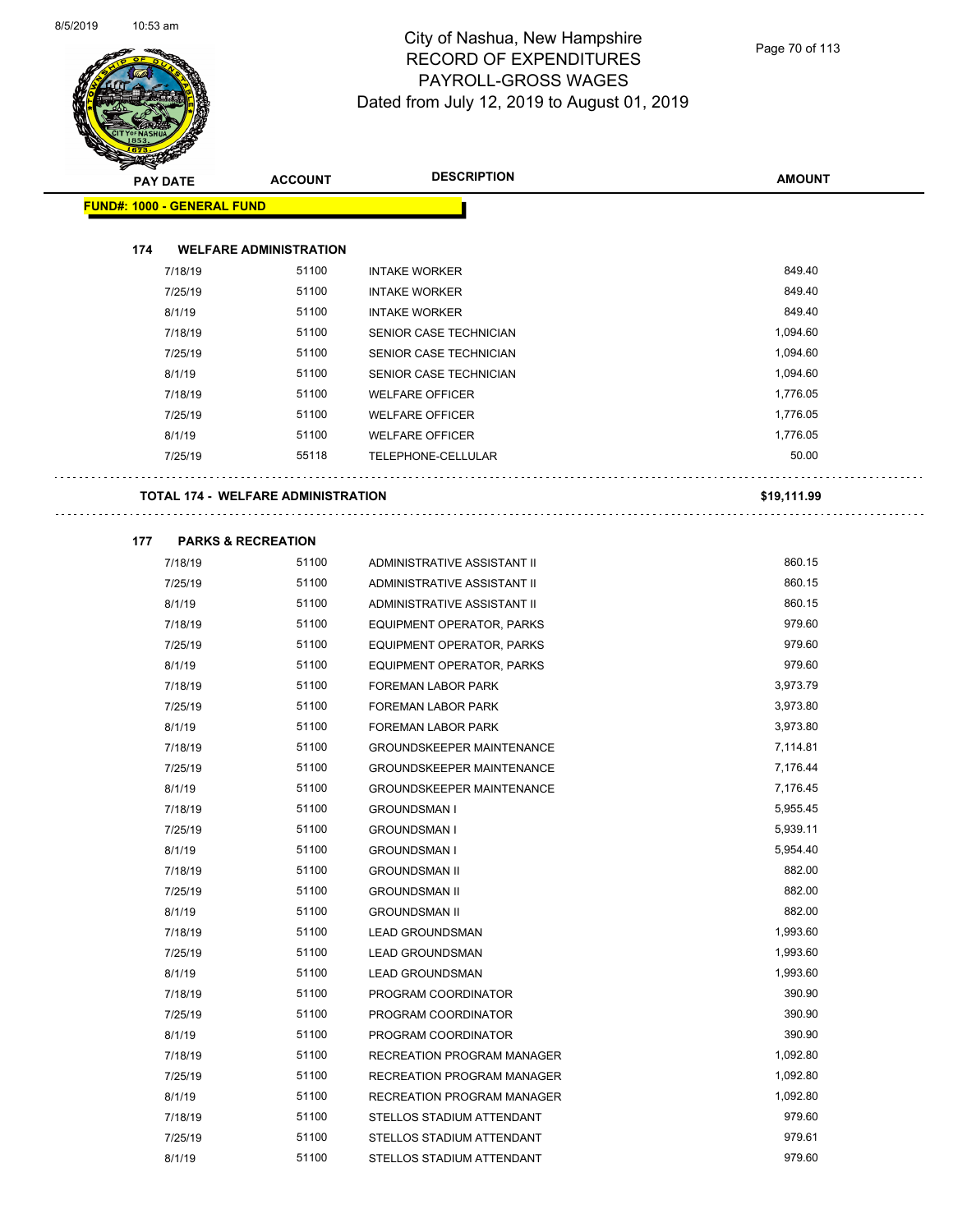

| <b>PAY DATE</b>                   | <b>ACCOUNT</b>                | <b>DESCRIPTION</b>              | <b>AMOUNT</b> |
|-----------------------------------|-------------------------------|---------------------------------|---------------|
| <b>FUND#: 1000 - GENERAL FUND</b> |                               |                                 |               |
| 177                               | <b>PARKS &amp; RECREATION</b> |                                 |               |
| 7/18/19                           | 51100                         | SUPERINTENDENT OF PARKS RECR    | 1,973.35      |
| 7/25/19                           | 51100                         | SUPERINTENDENT OF PARKS RECR    | 1,973.36      |
| 8/1/19                            | 51100                         | SUPERINTENDENT OF PARKS RECR    | 1,973.35      |
| 7/18/19                           | 51300                         | <b>OVERTIME</b>                 | 6,035.15      |
| 7/25/19                           | 51300                         | <b>OVERTIME</b>                 | 7,122.63      |
| 8/1/19                            | 51300                         | <b>OVERTIME</b>                 | 6,187.47      |
| 7/18/19                           | 51400                         | WAGES TEMPORARY/SEASONAL        | 18,957.75     |
| 7/25/19                           | 51400                         | <b>WAGES TEMPORARY/SEASONAL</b> | 16,411.25     |
| 8/1/19                            | 51400                         | <b>WAGES TEMPORARY/SEASONAL</b> | 17,255.25     |
| 7/18/19                           | 51420                         | <b>WAGES-GAME OFFICIALS</b>     | 410.00        |
| 7/25/19                           | 51420                         | <b>WAGES-GAME OFFICIALS</b>     | 240.00        |
| 8/1/19                            | 51420                         | <b>WAGES-GAME OFFICIALS</b>     | 380.00        |
| 7/25/19                           | 55118                         | <b>TELEPHONE-CELLULAR</b>       | 67.00         |

#### **TOTAL 177 - PARKS & RECREATION \$151,760.57**

| 179 | <b>LIBRARY</b> |       |                                      |          |
|-----|----------------|-------|--------------------------------------|----------|
|     | 7/18/19        | 51100 | ASSISTANT DIRECTOR LIBRARY           | 1,655.50 |
|     | 7/25/19        | 51100 | ASSISTANT DIRECTOR LIBRARY           | 1,655.50 |
|     | 8/1/19         | 51100 | ASSISTANT DIRECTOR LIBRARY           | 1,655.50 |
|     | 7/18/19        | 51100 | ASSISTANT LIBRARIAN CIRCULATIO       | 1,084.10 |
|     | 7/25/19        | 51100 | ASSISTANT LIBRARIAN CIRCULATIO       | 1,084.10 |
|     | 8/1/19         | 51100 | ASSISTANT LIBRARIAN CIRCULATIO       | 1,084.10 |
|     | 7/18/19        | 51100 | ASSISTANT LIBRARIAN TECH SVS         | 829.77   |
|     | 7/25/19        | 51100 | ASSISTANT LIBRARIAN TECH SVS         | 819.50   |
|     | 8/1/19         | 51100 | ASSISTANT LIBRARIAN TECH SVS         | 819.50   |
|     | 7/18/19        | 51100 | ASSISTANT LIBRARIAN YOUTH SERV       | 868.90   |
|     | 7/25/19        | 51100 | ASSISTANT LIBRARIAN YOUTH SERV       | 868.90   |
|     | 8/1/19         | 51100 | ASSISTANT LIBRARIAN YOUTH SERV       | 868.90   |
|     | 7/18/19        | 51100 | <b>DIRECTOR LIBRARY</b>              | 2,210.20 |
|     | 7/25/19        | 51100 | <b>DIRECTOR LIBRARY</b>              | 2,210.20 |
|     | 8/1/19         | 51100 | <b>DIRECTOR LIBRARY</b>              | 2,210.20 |
|     | 7/18/19        | 51100 | <b>EXECUTIVE ASST OFFICE MANAGER</b> | 519.30   |
|     | 7/25/19        | 51100 | EXECUTIVE ASST OFFICE MANAGER        | 519.31   |
|     | 8/1/19         | 51100 | <b>EXECUTIVE ASST OFFICE MANAGER</b> | 519.30   |
|     | 7/18/19        | 51100 | <b>IT COORDINATOR</b>                | 962.95   |
|     | 7/25/19        | 51100 | IT COORDINATOR                       | 962.95   |
|     | 8/1/19         | 51100 | <b>IT COORDINATOR</b>                | 962.95   |
|     | 7/18/19        | 51100 | <b>JANITOR</b>                       | 524.40   |
|     | 7/25/19        | 51100 | <b>JANITOR</b>                       | 320.85   |
|     | 8/1/19         | 51100 | <b>JANITOR</b>                       | 545.10   |
|     | 7/18/19        | 51100 | <b>LIBRARIAN ADULT SERVICES</b>      | 921.95   |
|     | 7/25/19        | 51100 | LIBRARIAN ADULT SERVICES             | 921.95   |
|     | 8/1/19         | 51100 | <b>LIBRARIAN ADULT SERVICES</b>      | 921.95   |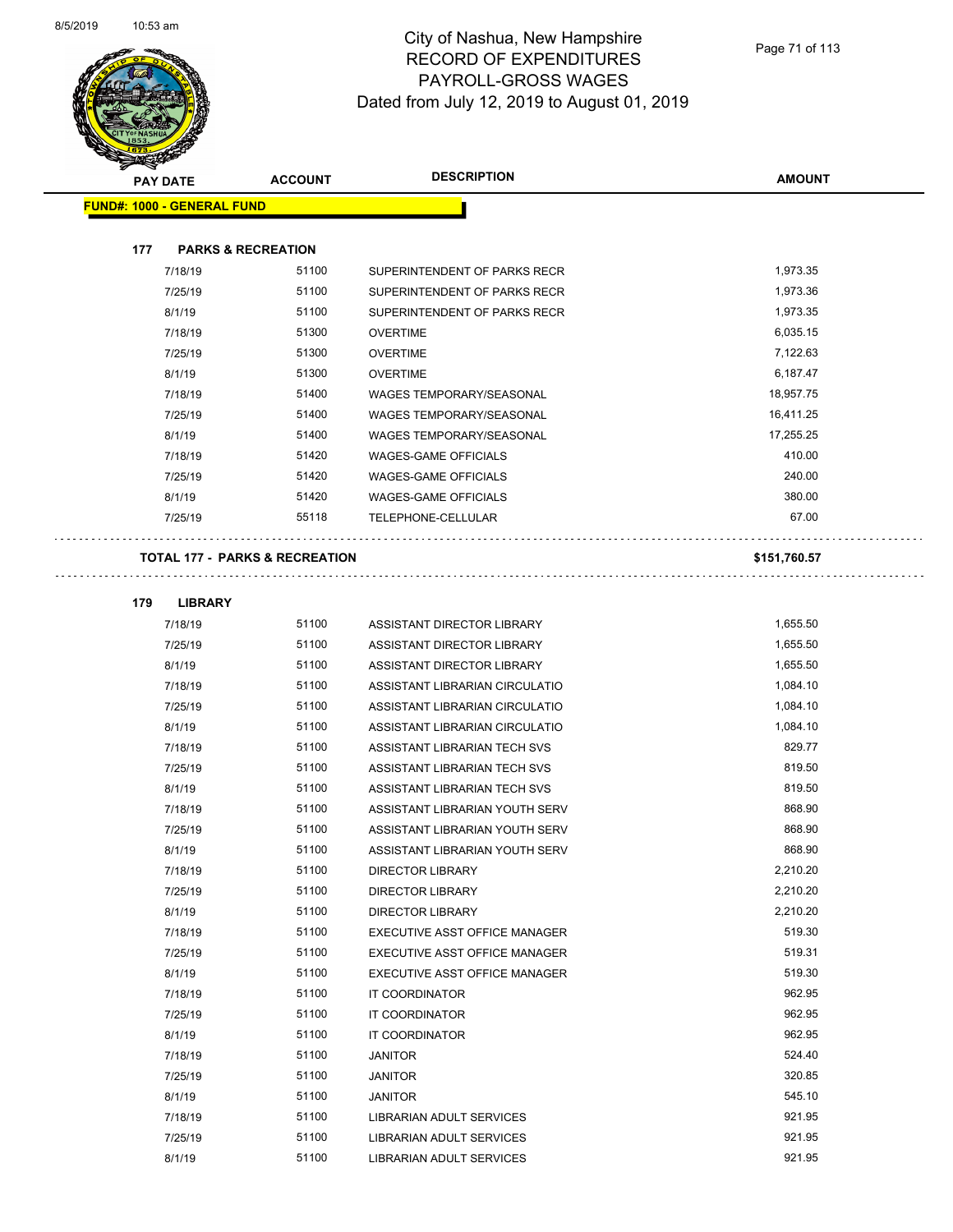

| ❤   |                                   |                |                                       |               |
|-----|-----------------------------------|----------------|---------------------------------------|---------------|
|     | <b>PAY DATE</b>                   | <b>ACCOUNT</b> | <b>DESCRIPTION</b>                    | <b>AMOUNT</b> |
|     | <b>FUND#: 1000 - GENERAL FUND</b> |                |                                       |               |
|     |                                   |                |                                       |               |
| 179 | <b>LIBRARY</b>                    |                |                                       |               |
|     | 7/18/19                           | 51100          | <b>LIBRARIAN CIRCULATION</b>          | 1,117.35      |
|     | 7/25/19                           | 51100          | <b>LIBRARIAN CIRCULATION</b>          | 1,117.36      |
|     | 8/1/19                            | 51100          | <b>LIBRARIAN CIRCULATION</b>          | 1,117.36      |
|     | 7/18/19                           | 51100          | <b>LIBRARIAN OUTREACH SVS</b>         | 1,113.10      |
|     | 7/25/19                           | 51100          | <b>LIBRARIAN OUTREACH SVS</b>         | 1,113.10      |
|     | 8/1/19                            | 51100          | LIBRARIAN OUTREACH SVS                | 1,113.10      |
|     | 7/18/19                           | 51100          | <b>LIBRARIAN TECH SERVICES</b>        | 1,155.30      |
|     | 7/25/19                           | 51100          | <b>LIBRARIAN TECH SERVICES</b>        | 1,155.30      |
|     | 8/1/19                            | 51100          | <b>LIBRARIAN TECH SERVICES</b>        | 1,155.29      |
|     | 7/18/19                           | 51100          | <b>LIBRARIAN YOUTH SERVICES</b>       | 2,496.93      |
|     | 7/25/19                           | 51100          | LIBRARIAN YOUTH SERVICES              | 2,496.96      |
|     | 8/1/19                            | 51100          | <b>LIBRARIAN YOUTH SERVICES</b>       | 2,496.93      |
|     | 7/18/19                           | 51100          | LIBRARY ASSISTANT CIRCULATION         | 6,566.80      |
|     | 7/25/19                           | 51100          | <b>LIBRARY ASSISTANT CIRCULATION</b>  | 6,566.80      |
|     | 8/1/19                            | 51100          | LIBRARY ASSISTANT CIRCULATION         | 6,566.79      |
|     | 7/18/19                           | 51100          | <b>LIBRARY ASSISTANT MEDIA SERVIC</b> | 787.50        |
|     | 7/25/19                           | 51100          | LIBRARY ASSISTANT MEDIA SERVIC        | 787.51        |
|     | 8/1/19                            | 51100          | LIBRARY ASSISTANT MEDIA SERVIC        | 787.51        |
|     | 7/18/19                           | 51100          | <b>LIBRARY ASSISTANT TECH SVS</b>     | 787.50        |
|     | 7/25/19                           | 51100          | <b>LIBRARY ASSISTANT TECH SVS</b>     | 787.51        |
|     | 8/1/19                            | 51100          | <b>LIBRARY ASSISTANT TECH SVS</b>     | 787.50        |
|     | 7/18/19                           | 51100          | LIBRARY ASSISTANT YOUTH SERVIC        | 2,185.72      |
|     | 7/25/19                           | 51100          | LIBRARY ASSISTANT YOUTH SERVIC        | 2,185.74      |
|     | 8/1/19                            | 51100          | LIBRARY ASSISTANT YOUTH SERVIC        | 2,185.73      |
|     | 7/18/19                           | 51100          | <b>MAINTENANCE SUPV</b>               | 949.45        |
|     | 7/25/19                           | 51100          | <b>MAINTENANCE SUPV</b>               | 949.45        |
|     | 8/1/19                            | 51100          | <b>MAINTENANCE SUPV</b>               | 949.45        |
|     | 7/18/19                           | 51100          | PAGE & COLLECTION COORDINATOR         | 935.81        |
|     | 7/25/19                           | 51100          | PAGE & COLLECTION COORDINATOR         | 935.82        |
|     | 8/1/19                            | 51100          | PAGE & COLLECTION COORDINATOR         | 935.81        |
|     | 7/18/19                           | 51100          | REFERENCE LIBRARIAN ADULT SERV        | 3,292.41      |
|     | 7/25/19                           | 51100          | REFERENCE LIBRARIAN ADULT SERV        | 3,292.40      |
|     | 8/1/19                            | 51100          | REFERENCE LIBRARIAN ADULT SERV        | 3,292.41      |
|     | 7/18/19                           | 51100          | REFERENCE LIBRARIAN TECH SVS          | 842.50        |
|     | 7/25/19                           | 51100          | REFERENCE LIBRARIAN TECH SVS          | 842.50        |
|     | 8/1/19                            | 51100          | REFERENCE LIBRARIAN TECH SVS          | 842.49        |
|     | 7/18/19                           | 51100          | <b>SECURITY LIBRARY</b>               | 671.14        |
|     | 7/25/19                           | 51100          | <b>SECURITY LIBRARY</b>               | 683.96        |
|     | 8/1/19                            | 51100          | <b>SECURITY LIBRARY</b>               | 679.69        |
|     | 7/18/19                           | 51200          | <b>JANITOR</b>                        | 162.79        |
|     | 7/25/19                           | 51200          | <b>JANITOR</b>                        | 213.86        |
|     | 8/1/19                            | 51200          | <b>JANITOR</b>                        | 258.55        |
|     | 7/18/19                           | 51200          | <b>LIBRARY ASSISTANT TECH SVS</b>     | 462.90        |
|     | 7/25/19                           | 51200          | LIBRARY ASSISTANT TECH SVS            | 462.91        |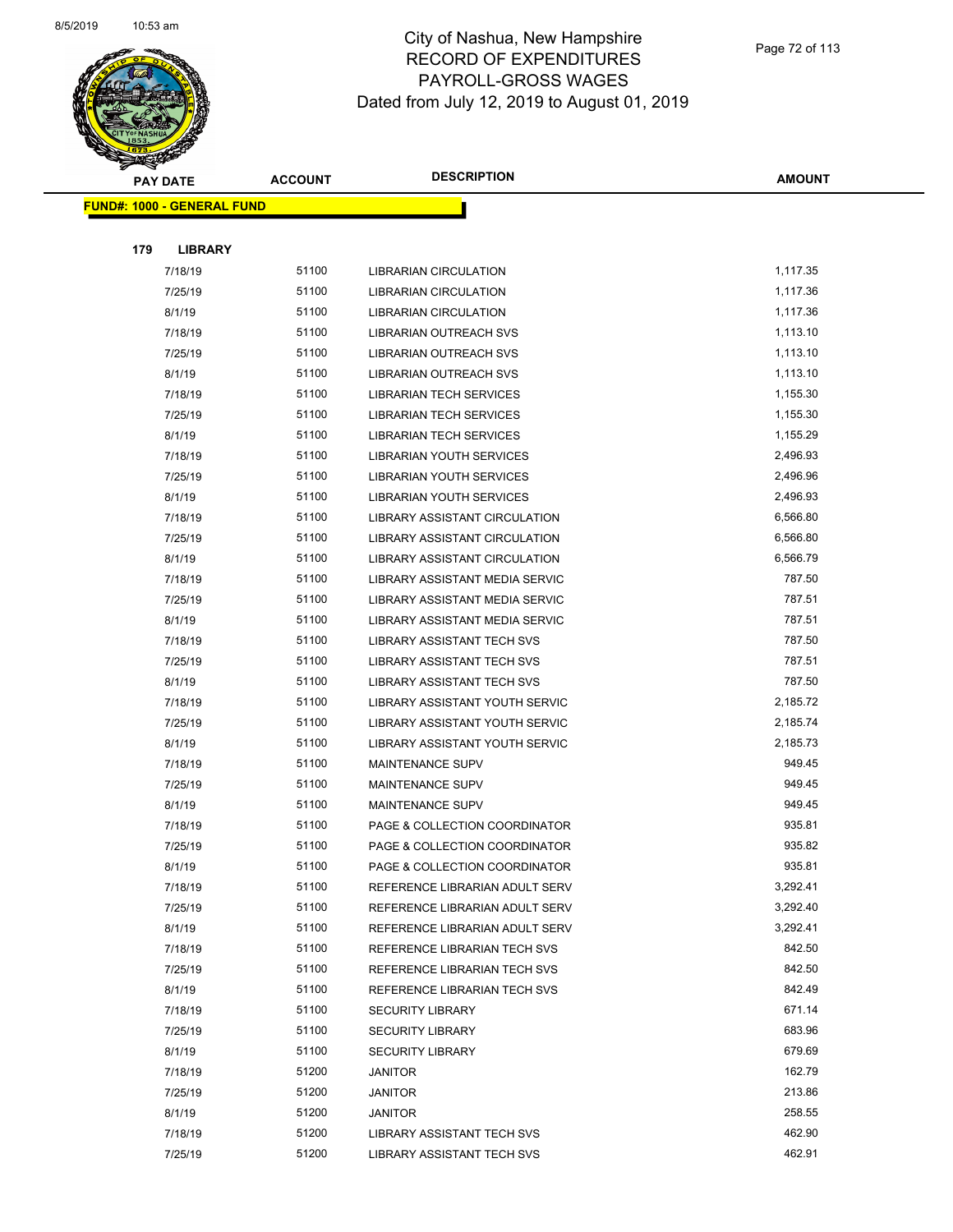

| <b>PAY DATE</b>                   | <b>ACCOUNT</b>               | <b>DESCRIPTION</b>                                   | <b>AMOUNT</b>    |
|-----------------------------------|------------------------------|------------------------------------------------------|------------------|
| <b>FUND#: 1000 - GENERAL FUND</b> |                              |                                                      |                  |
| 179<br><b>LIBRARY</b>             |                              |                                                      |                  |
| 8/1/19                            | 51200                        | LIBRARY ASSISTANT TECH SVS                           | 462.90           |
| 7/18/19                           | 51200                        | <b>LIBRARY PAGE</b>                                  | 1,188.90         |
| 7/25/19                           | 51200                        | <b>LIBRARY PAGE</b>                                  | 978.04           |
| 8/1/19                            | 51200                        | <b>LIBRARY PAGE</b>                                  | 1,083.03         |
| 7/18/19                           | 51200                        | RECEPTIONIST/DATA ENTRY SPECIALIST                   | 454.53           |
| 7/25/19                           | 51200                        | RECEPTIONIST/DATA ENTRY SPECIALIST                   | 473.08           |
| 8/1/19                            | 51200                        | RECEPTIONIST/DATA ENTRY SPECIALIST                   | 463.80           |
| 7/18/19                           | 51200                        | REFERENCE LIBRARIAN ADULT SERV                       | 759.92           |
| 7/25/19                           | 51200                        | REFERENCE LIBRARIAN ADULT SERV                       | 853.89           |
| 8/1/19                            | 51200                        | REFERENCE LIBRARIAN ADULT SERV                       | 623.65           |
| 7/18/19                           | 51200                        | <b>SECURITY LIBRARY</b>                              | 398.39           |
| 7/25/19                           | 51200                        | <b>SECURITY LIBRARY</b>                              | 398.39           |
| 8/1/19                            | 51200                        | <b>SECURITY LIBRARY</b>                              | 398.39           |
| 7/18/19                           | 51300                        | <b>OVERTIME</b>                                      | 1,013.76         |
| 7/25/19                           | 51300                        | <b>OVERTIME</b>                                      | 1,151.74         |
| 8/1/19                            | 51300                        | <b>OVERTIME</b>                                      | 1,253.01         |
| 7/18/19                           | 52800                        | EDUCATIONAL ASSISTANCE                               | 375.00           |
| <b>TOTAL 179 - LIBRARY</b>        |                              |                                                      | \$111,145.24     |
| 181                               | <b>COMMUNITY DEVELOPMENT</b> |                                                      |                  |
|                                   | 51100                        | ADMINISTRATIVE ASSISTANT II                          | 786.85           |
|                                   |                              | ADMINISTRATIVE ASSISTANT II                          | 786.85           |
| 7/18/19                           |                              |                                                      |                  |
| 7/25/19                           | 51100                        |                                                      |                  |
| 8/1/19                            | 51100                        | ADMINISTRATIVE ASSISTANT II                          | 786.85           |
| 7/18/19                           | 51100                        | DIRECTOR COMMUNITY DEVELOPMENT                       | 2,427.24         |
| 7/25/19                           | 51100                        | DIRECTOR COMMUNITY DEVELOPMENT                       | 2,427.25         |
| 8/1/19                            | 51100                        | DIRECTOR COMMUNITY DEVELOPMENT                       | 2,427.25         |
| 7/18/19                           | 51100                        | <b>TRANSPORTATION PLANNER</b>                        | 1,313.35         |
| 7/25/19                           | 51100                        | TRANSPORTATION PLANNER                               | 1,313.35         |
| 8/1/19                            | 51100                        | <b>TRANSPORTATION PLANNER</b>                        | 1,313.35         |
| 7/18/19                           | 51100                        | <b>WATERWAYS MANAGER</b>                             | 1,612.80         |
| 7/25/19                           | 51100                        | <b>WATERWAYS MANAGER</b>                             | 1,612.80         |
| 8/1/19                            | 51100                        | <b>WATERWAYS MANAGER</b>                             | 1,612.80         |
| 7/18/19                           | 51200                        | ADMINISTRATIVE ASSISTANT I                           | 390.64           |
| 7/25/19                           | 51200                        | ADMINISTRATIVE ASSISTANT I                           | 596.24           |
| 8/1/19                            | 51200                        | ADMINISTRATIVE ASSISTANT I                           | 421.48           |
| 7/18/19                           | 51400                        | WAGES TEMPORARY/SEASONAL                             | 100.00           |
| 7/25/19<br>8/1/19                 | 51400<br>51400               | WAGES TEMPORARY/SEASONAL<br>WAGES TEMPORARY/SEASONAL | 100.00<br>100.00 |

**TOTAL 181 - COMMUNITY DEVELOPMENT \$20,179.10**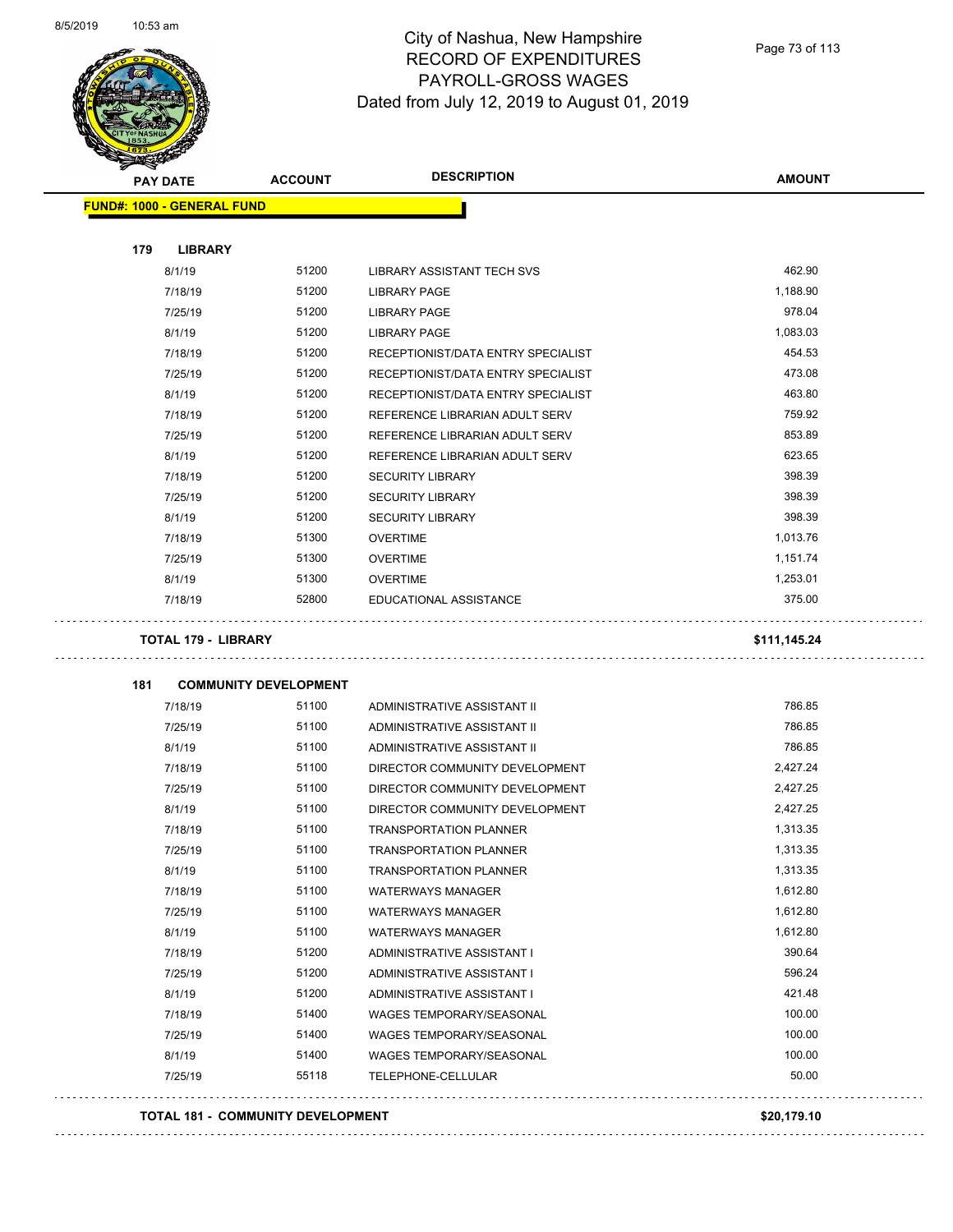

| <b>MERRE</b> |                                         |                |                                |               |
|--------------|-----------------------------------------|----------------|--------------------------------|---------------|
|              | <b>PAY DATE</b>                         | <b>ACCOUNT</b> | <b>DESCRIPTION</b>             | <b>AMOUNT</b> |
|              | <b>FUND#: 1000 - GENERAL FUND</b>       |                |                                |               |
|              |                                         |                |                                |               |
| 182          | <b>PLANNING AND ZONING</b>              |                |                                |               |
|              | 7/18/19                                 | 51100          | DEPARTMENT COORDINATOR         | 1,048.50      |
|              | 7/25/19                                 | 51100          | DEPARTMENT COORDINATOR         | 1,048.50      |
|              | 8/1/19                                  | 51100          | DEPARTMENT COORDINATOR         | 1,048.50      |
|              | 7/18/19                                 | 51100          | DEPUTY PLANNING MANAGER        | 2,861.15      |
|              | 7/25/19                                 | 51100          | DEPUTY PLANNING MANAGER        | 2,861.15      |
|              | 8/1/19                                  | 51100          | DEPUTY PLANNING MANAGER        | 2,861.15      |
|              | 7/18/19                                 | 51100          | MANAGER PLANNING DEPT          | 2,210.20      |
|              | 7/25/19                                 | 51100          | MANAGER PLANNING DEPT          | 2,210.20      |
|              | 8/1/19                                  | 51100          | MANAGER PLANNING DEPT          | 2,210.20      |
|              | 7/18/19                                 | 51100          | PLANNER I                      | 1,918.15      |
|              | 7/25/19                                 | 51100          | PLANNER I                      | 1,918.15      |
|              | 8/1/19                                  | 51100          | PLANNER I                      | 1,918.15      |
|              | 7/18/19                                 | 51100          | ZONING COORDINATOR             | 839.35        |
|              | 7/25/19                                 | 51100          | ZONING COORDINATOR             | 839.35        |
|              | 8/1/19                                  | 51100          | ZONING COORDINATOR             | 839.35        |
|              | 7/18/19                                 | 53428          | <b>STENOGRAPHIC SERVICES</b>   | 250.00        |
|              | 7/25/19                                 | 53428          | <b>STENOGRAPHIC SERVICES</b>   | 250.00        |
|              | 8/1/19                                  | 53428          | STENOGRAPHIC SERVICES          | 250.00        |
|              | 7/25/19                                 | 55118          | TELEPHONE-CELLULAR             | 17.00         |
|              | <b>TOTAL 182 - PLANNING AND ZONING</b>  |                |                                | \$27,399.05   |
| 183          | <b>ECONOMIC DEVELOPMENT</b>             |                |                                |               |
|              | 7/18/19                                 | 51100          | DWNTWN SPCLST & OED PGRM COOR  | 920.90        |
|              | 7/25/19                                 | 51100          | DWNTWN SPCLST & OED PGRM COOR  | 920.90        |
|              | 8/1/19                                  | 51100          | DWNTWN SPCLST & OED PGRM COOR  | 920.90        |
|              | 7/18/19                                 | 51100          | ECONOMIC DEV DIRECTOR          | 2,202.85      |
|              | 7/25/19                                 | 51100          | <b>ECONOMIC DEV DIRECTOR</b>   | 2,202.85      |
|              | 8/1/19                                  | 51100          | ECONOMIC DEV DIRECTOR          | 2,202.85      |
|              | 7/18/19                                 | 51100          | HUNT MEMORIAL BLDG & ARTS ADM  | 394.21        |
|              | 7/25/19                                 | 51100          | HUNT MEMORIAL BLDG & ARTS ADM  | 394.20        |
|              | 8/1/19                                  | 51100          | HUNT MEMORIAL BLDG & ARTS ADM  | 394.22        |
|              | 7/25/19                                 | 55118          | TELEPHONE-CELLULAR             | 50.00         |
|              |                                         |                |                                |               |
|              | <b>TOTAL 183 - ECONOMIC DEVELOPMENT</b> |                |                                | \$10,603.88   |
| 191          | <b>SCHOOL</b>                           |                |                                |               |
|              | 6/20/19                                 | 51100          | 21 CENTURY ELEM MFAM RES COORD | (5,909.14)    |
|              | 7/18/19                                 | 51100          | 21 CENTURY ELEM MFAM RES COORD | 1,250.00      |
|              | 8/1/19                                  | 51100          | 21 CENTURY ELEM MFAM RES COORD | 1,250.00      |
|              | 8/1/19                                  | 51100          | ASSISTANT DIRECTOR BUSINESS    | 3,219.55      |
|              | 7/25/19                                 | 51100          | ASSISTANT PRINCIPAL AMH        | 3,163.46      |

8/1/19 51100 ASSISTANT PRINCIPAL AMH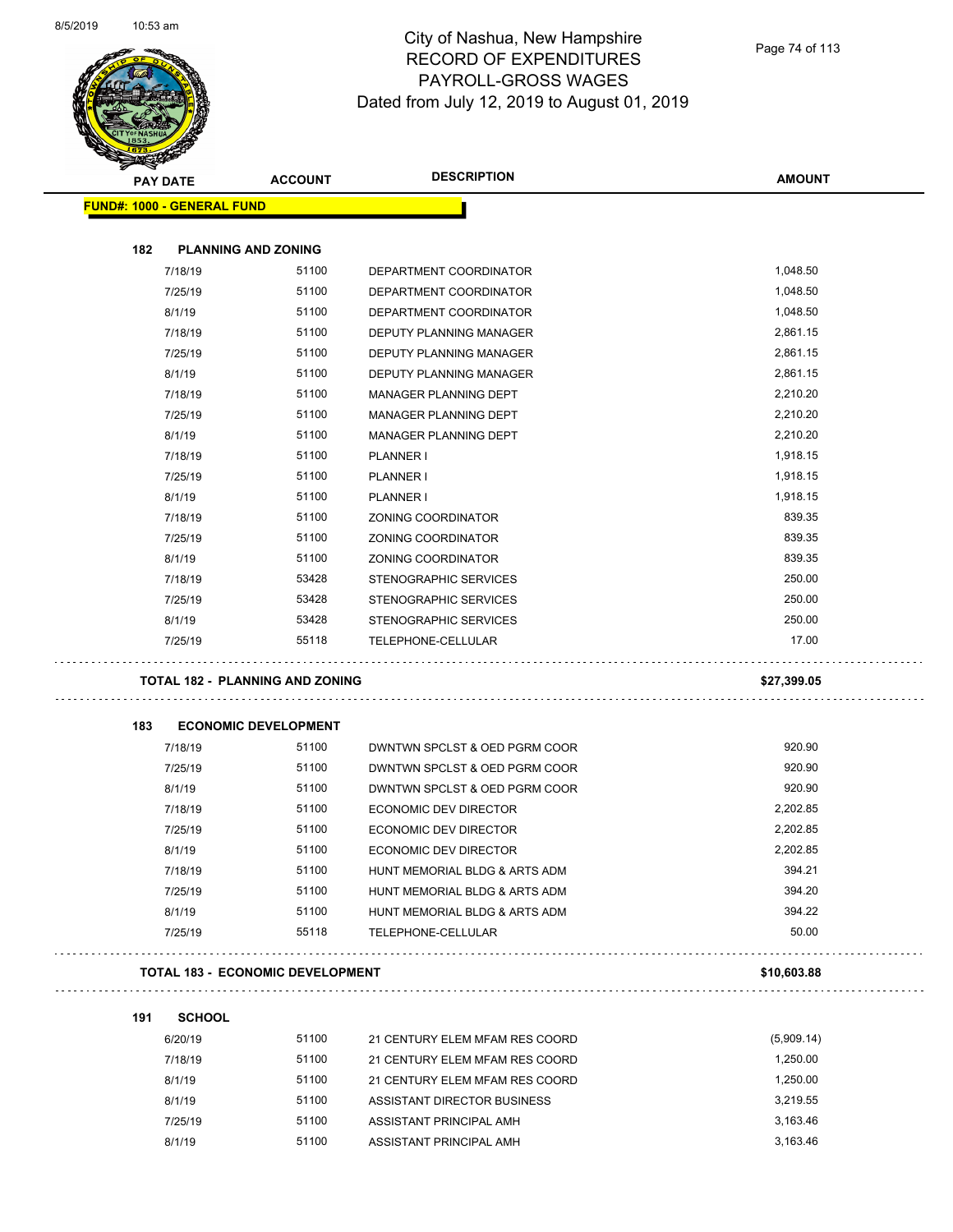

|     | <b>PAY DATE</b>                   | <b>ACCOUNT</b> | <b>DESCRIPTION</b>                           | <b>AMOUNT</b>        |
|-----|-----------------------------------|----------------|----------------------------------------------|----------------------|
|     | <b>FUND#: 1000 - GENERAL FUND</b> |                |                                              |                      |
|     |                                   |                |                                              |                      |
| 191 | <b>SCHOOL</b>                     |                |                                              |                      |
|     | 7/18/19                           | 51100          | ASSISTANT PRINCIPAL BIC                      | 2,923.09             |
|     | 8/1/19                            | 51100          | ASSISTANT PRINCIPAL BIC                      | 2,875.00             |
|     | 7/18/19                           | 51100          | ASSISTANT PRINCIPAL BIR                      | 1,509.61             |
|     | 8/1/19                            | 51100          | ASSISTANT PRINCIPAL BIR                      | 1,509.61             |
|     | 7/18/19                           | 51100          | ASSISTANT PRINCIPAL BRO                      | 1,698.07             |
|     | 8/1/19                            | 51100          | ASSISTANT PRINCIPAL BRO                      | 1,678.84             |
|     | 7/18/19                           | 51100          | ASSISTANT PRINCIPAL CHARL                    | 3,357.70             |
|     | 8/1/19                            | 51100          | ASSISTANT PRINCIPAL CHARL                    | 3,292.96             |
|     | 7/18/19                           | 51100          | ASSISTANT PRINCIPAL DR CRSP                  | 1,678.86             |
|     | 8/1/19                            | 51100          | ASSISTANT PRINCIPAL DR CRSP                  | 1,646.49             |
|     | 7/18/19                           | 51100          | ASSISTANT PRINCIPAL ELM                      | 6,901.35             |
|     | 8/1/19                            | 51100          | ASSISTANT PRINCIPAL ELM                      | 6,769.22             |
|     | 7/18/19                           | 51100          | ASSISTANT PRINCIPAL FES                      | 2,923.09             |
|     | 8/1/19                            | 51100          | ASSISTANT PRINCIPAL FES                      | 2,875.00             |
|     | 7/18/19                           | 51100          | ASSISTANT PRINCIPAL FMS                      | 3,336.54             |
|     | 8/1/19                            | 51100          | ASSISTANT PRINCIPAL FMS                      | 3,288.48             |
|     | 7/18/19                           | 51100          | ASSISTANT PRINCIPAL LEDGE                    | 3,357.66             |
|     | 8/1/19                            | 51100          | ASSISTANT PRINCIPAL LEDGE                    | 3,292.95             |
|     | 7/18/19                           | 51100          | ASSISTANT PRINCIPAL MDE                      | 3,163.48             |
|     | 8/1/19                            | 51100          | ASSISTANT PRINCIPAL MDE                      | 3,115.39             |
|     | 7/18/19                           | 51100          | ASSISTANT PRINCIPAL MTP                      | 1,461.54             |
|     | 8/1/19                            | 51100          | ASSISTANT PRINCIPAL MTP                      | 1,437.50             |
|     | 7/18/19                           | 51100          | ASSISTANT PRINCIPAL NHN                      | 10,444.20            |
|     | 8/1/19                            | 51100          | ASSISTANT PRINCIPAL NHN                      | 13,806.42            |
|     | 7/18/19                           | 51100          | ASSISTANT PRINCIPAL NHS                      | 14,153.81            |
|     | 8/1/19                            | 51100          | ASSISTANT PRINCIPAL NHS                      | 13,884.62            |
|     | 7/18/19                           | 51100          | ASSISTANT PRINCIPAL SHE                      | 1,485.56             |
|     | 8/1/19                            | 51100          | ASSISTANT PRINCIPAL SHE                      | 1,461.54             |
|     | 7/18/19                           | 51100          | ASSISTANT SUPERINTENDENT                     | 8,830.90             |
|     | 8/1/19                            | 51100          | ASSISTANT SUPERINTENDENT                     | 8,830.90             |
|     | 7/18/19                           | 51100          | ASST DIRECTOR PLANT OPS                      | 2,689.30             |
|     | 8/1/19                            | 51100          | ASST DIRECTOR PLANT OPS                      | 2,689.30             |
|     | 7/18/19                           | 51100          | <b>ASST DIRECTOR SPED</b>                    | 6,448.10             |
|     | 8/1/19                            | 51100          | <b>ASST DIRECTOR SPED</b>                    | 6,448.10             |
|     | 7/18/19                           | 51100          | ASST SYSTEMS ADMIN FULL YEAR                 | 17,086.30            |
|     | 8/1/19                            | 51100          | ASST SYSTEMS ADMIN FULL YEAR                 | 17,086.29            |
|     | 7/24/19                           | 51100<br>51100 | CAREER CENTER COORD NHN                      | 1,348.90             |
|     | 8/1/19                            |                | CAREER CENTER COORD NHN                      | 1,348.90             |
|     | 7/18/19                           | 51100          | CHIEF OPERATING OFFICER                      | 4,323.70             |
|     | 8/1/19                            | 51100<br>51100 | CHIEF OPERATING OFFICER                      | 4,323.70<br>2,086.30 |
|     | 7/18/19                           | 51100          | CLERICAL ACADEMY NHN                         | 1,947.06             |
|     | 7/25/19<br>8/1/19                 | 51100          | CLERICAL ACADEMY NHN<br>CLERICAL ACADEMY NHN | 2,318.61             |
|     | 7/18/19                           | 51100          | CLERICAL ACADEMY NHS                         | 1,660.89             |
|     |                                   |                |                                              |                      |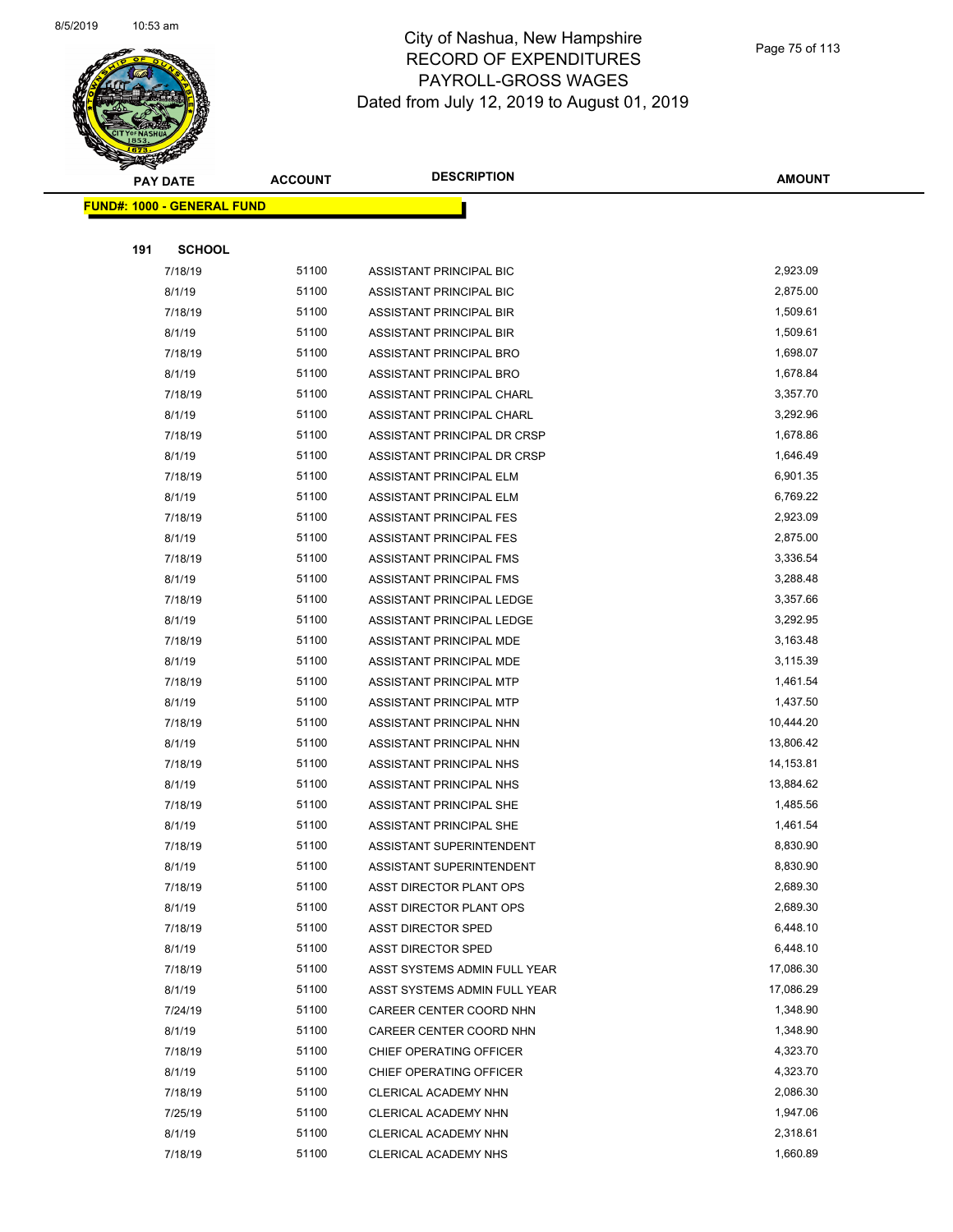

|     | <b>PAY DATE</b>                    | <b>ACCOUNT</b> | <b>DESCRIPTION</b>              | <b>AMOUNT</b> |
|-----|------------------------------------|----------------|---------------------------------|---------------|
|     | <u> FUND#: 1000 - GENERAL FUND</u> |                |                                 |               |
|     |                                    |                |                                 |               |
| 191 | <b>SCHOOL</b>                      |                |                                 |               |
|     | 7/25/19                            | 51100          | CLERICAL ACADEMY NHS            | 1,926.80      |
|     | 8/1/19                             | 51100          | CLERICAL ACADEMY NHS            | 1,921.91      |
|     | 7/18/19                            | 51100          | CLERICAL ASST SUPER SUP         | 1,417.98      |
|     | 7/25/19                            | 51100          | CLERICAL ASST SUPER SUP         | 1,348.62      |
|     | 8/1/19                             | 51100          | <b>CLERICAL ASST SUPER SUP</b>  | 1,402.85      |
|     | 7/18/19                            | 51100          | CLERICAL ATHLETIC NHN           | 565.52        |
|     | 7/25/19                            | 51100          | CLERICAL ATHLETIC NHN           | 435.00        |
|     | 8/1/19                             | 51100          | CLERICAL ATHLETIC NHN           | 413.25        |
|     | 7/18/19                            | 51100          | <b>CLERICAL ATHLETIC NHS</b>    | 390.00        |
|     | 7/25/19                            | 51100          | CLERICAL ATHLETIC NHS           | 390.00        |
|     | 8/1/19                             | 51100          | <b>CLERICAL ATHLETIC NHS</b>    | 390.00        |
|     | 7/18/19                            | 51100          | <b>CLERICAL BUSINESS</b>        | 3,319.20      |
|     | 7/25/19                            | 51100          | <b>CLERICAL BUSINESS</b>        | 3,319.18      |
|     | 8/1/19                             | 51100          | <b>CLERICAL BUSINESS</b>        | 3,319.19      |
|     | 7/18/19                            | 51100          | CLERICAL CHIEF OP OFFICER SUP   | 738.25        |
|     | 7/25/19                            | 51100          | CLERICAL CHIEF OP OFFICER SUP   | 738.24        |
|     | 8/1/19                             | 51100          | CLERICAL CHIEF OP OFFICER SUP   | 738.25        |
|     | 7/18/19                            | 51100          | <b>CLERICAL CTE NHN</b>         | 370.80        |
|     | 7/25/19                            | 51100          | <b>CLERICAL CTE NHN</b>         | 602.55        |
|     | 7/18/19                            | 51100          | <b>CLERICAL CTE NHS</b>         | 543.76        |
|     | 7/25/19                            | 51100          | <b>CLERICAL CTE NHS</b>         | 706.90        |
|     | 8/1/19                             | 51100          | <b>CLERICAL CTE NHS</b>         | 440.44        |
|     | 7/18/19                            | 51100          | <b>CLERICAL GUIDANCE ELM</b>    | 435.00        |
|     | 7/25/19                            | 51100          | <b>CLERICAL GUIDANCE ELM</b>    | 429.57        |
|     | 8/1/19                             | 51100          | <b>CLERICAL GUIDANCE ELM</b>    | 440.44        |
|     | 7/18/19                            | 51100          | CLERICAL GUIDANCE NHN           | 1,015.29      |
|     | 7/25/19                            | 51100          | CLERICAL GUIDANCE NHN           | 1,042.99      |
|     | 8/1/19                             | 51100          | CLERICAL GUIDANCE NHN           | 860.18        |
|     | 7/18/19                            | 51100          | <b>CLERICAL GUIDANCE NHS</b>    | 690.62        |
|     | 7/25/19                            | 51100          | <b>CLERICAL GUIDANCE NHS</b>    | 551.57        |
|     | 8/1/19                             | 51100          | <b>CLERICAL GUIDANCE NHS</b>    | 648.90        |
|     | 7/18/19                            | 51100          | <b>CLERICAL HUMAN RESOURCES</b> | 2,194.58      |
|     | 7/25/19                            | 51100          | CLERICAL HUMAN RESOURCES        | 2,244.74      |
|     | 8/1/19                             | 51100          | CLERICAL HUMAN RESOURCES        | 2,300.17      |
|     | 7/18/19                            | 51100          | <b>CLERICAL PAYROLL SUP</b>     | 1,532.31      |
|     | 7/25/19                            | 51100          | <b>CLERICAL PAYROLL SUP</b>     | 1,506.76      |
|     | 8/1/19                             | 51100          | <b>CLERICAL PAYROLL SUP</b>     | 1,532.30      |
|     | 7/18/19                            | 51100          | <b>CLERICAL PLANT OPS</b>       | 766.15        |
|     | 7/25/19                            | 51100          | <b>CLERICAL PLANT OPS</b>       | 720.18        |
|     | 8/1/19                             | 51100          | <b>CLERICAL PLANT OPS</b>       | 766.15        |
|     | 7/18/19                            | 51100          | <b>CLERICAL PRINCIPAL AMH</b>   | 823.21        |
|     | 7/25/19                            | 51100          | CLERICAL PRINCIPAL AMH          | 1,067.89      |
|     | 8/1/19                             | 51100          | <b>CLERICAL PRINCIPAL AMH</b>   | 1,052.57      |
|     | 7/18/19                            | 51100          | CLERICAL PRINCIPAL BIC          | 938.64        |
|     |                                    |                |                                 |               |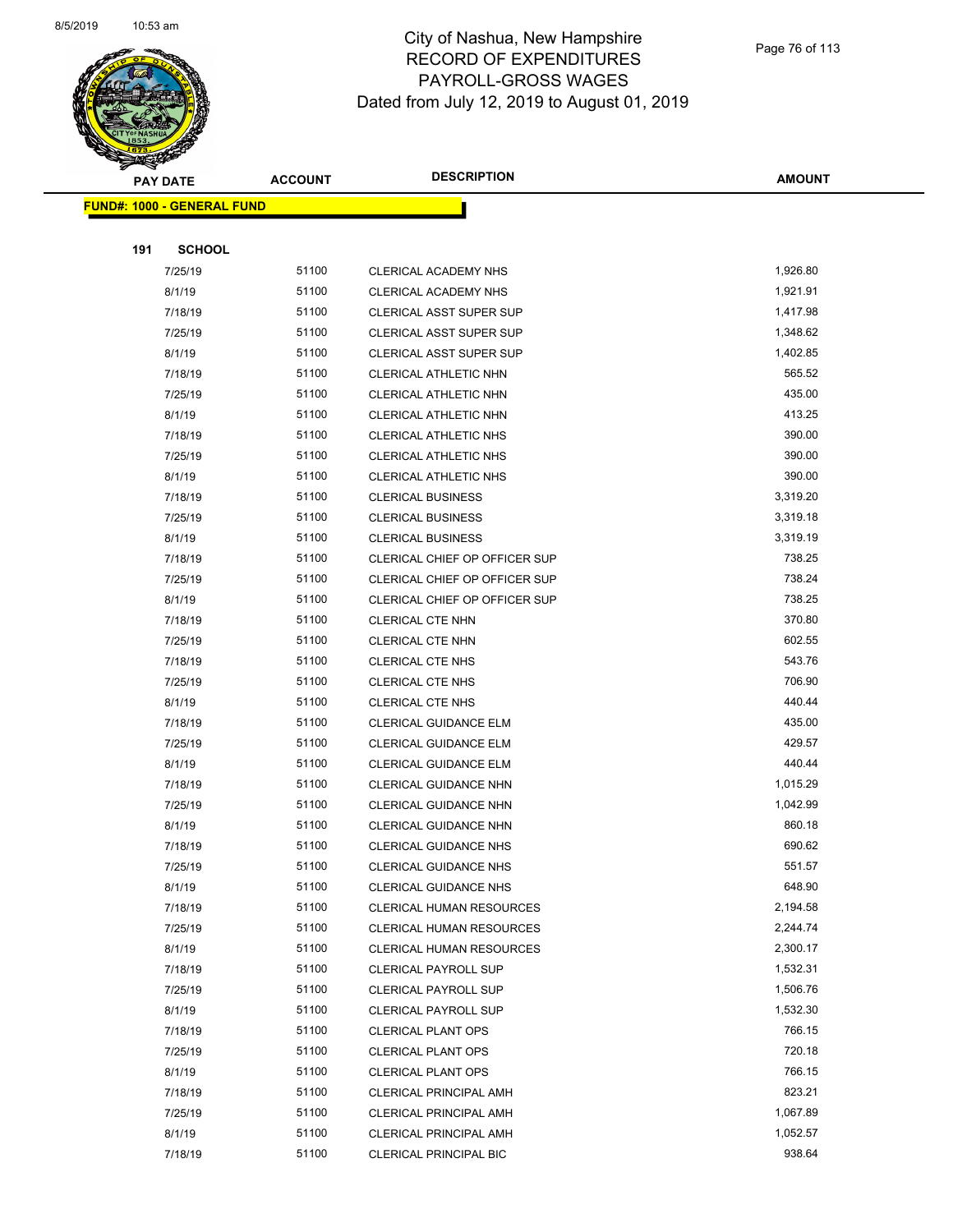

| <b>PAY DATE</b> |                                    | <b>ACCOUNT</b> | <b>DESCRIPTION</b>                                             | <b>AMOUNT</b>      |
|-----------------|------------------------------------|----------------|----------------------------------------------------------------|--------------------|
|                 | <u> FUND#: 1000 - GENERAL FUND</u> |                |                                                                |                    |
|                 |                                    |                |                                                                |                    |
| 191             | <b>SCHOOL</b>                      |                |                                                                |                    |
|                 | 7/25/19                            | 51100          | CLERICAL PRINCIPAL BIC                                         | 982.32             |
|                 | 8/1/19                             | 51100          | <b>CLERICAL PRINCIPAL BIC</b>                                  | 1,340.65           |
|                 | 7/18/19                            | 51100          | <b>CLERICAL PRINCIPAL BIR</b>                                  | 1,141.90           |
|                 | 7/25/19                            | 51100          | <b>CLERICAL PRINCIPAL BIR</b>                                  | 1,141.90           |
|                 | 8/1/19                             | 51100          | CLERICAL PRINCIPAL BIR                                         | 1,305.04           |
|                 | 7/18/19                            | 51100          | CLERICAL PRINCIPAL BRO                                         | 1,226.45           |
|                 | 7/25/19                            | 51100          | CLERICAL PRINCIPAL BRO                                         | 1,036.52           |
|                 | 8/1/19                             | 51100          | CLERICAL PRINCIPAL BRO                                         | 998.45             |
|                 | 7/18/19                            | 51100          | CLERICAL PRINCIPAL CHA                                         | 817.20             |
|                 | 7/25/19                            | 51100          | CLERICAL PRINCIPAL CHA                                         | 868.28             |
|                 | 8/1/19                             | 51100          | CLERICAL PRINCIPAL CHA                                         | 817.20             |
|                 | 7/18/19                            | 51100          | <b>CLERICAL PRINCIPAL DRC</b>                                  | 907.06             |
|                 | 7/25/19                            | 51100          | <b>CLERICAL PRINCIPAL DRC</b>                                  | 907.06             |
|                 | 8/1/19                             | 51100          | CLERICAL PRINCIPAL DRC                                         | 912.42             |
|                 | 7/18/19                            | 51100          | CLERICAL PRINCIPAL ELM                                         | 1,178.68           |
|                 | 7/25/19                            | 51100          | CLERICAL PRINCIPAL ELM                                         | 1,174.04           |
|                 | 8/1/19                             | 51100          | CLERICAL PRINCIPAL ELM                                         | 1,340.91           |
|                 | 7/18/19                            | 51100          | <b>CLERICAL PRINCIPAL FES</b>                                  | 825.90             |
|                 | 7/25/19                            | 51100          | <b>CLERICAL PRINCIPAL FES</b>                                  | 1,019.11           |
|                 | 8/1/19                             | 51100          | <b>CLERICAL PRINCIPAL FES</b>                                  | 874.88             |
|                 | 7/18/19                            | 51100          | <b>CLERICAL PRINCIPAL FMS</b>                                  | 1,803.80           |
|                 | 7/25/19                            | 51100          | <b>CLERICAL PRINCIPAL FMS</b>                                  | 1,713.77           |
|                 | 8/1/19                             | 51100          | <b>CLERICAL PRINCIPAL FMS</b>                                  | 1,656.99           |
|                 | 7/18/19                            | 51100          | <b>CLERICAL PRINCIPAL LDG</b>                                  | 1,044.08           |
|                 | 7/25/19                            | 51100          | CLERICAL PRINCIPAL LDG                                         | 1,011.15           |
|                 | 8/1/19                             | 51100          | <b>CLERICAL PRINCIPAL LDG</b>                                  | 993.09             |
|                 | 7/18/19                            | 51100          | CLERICAL PRINCIPAL MDE                                         | 1,149.18           |
|                 | 7/25/19                            | 51100          | CLERICAL PRINCIPAL MDE                                         | 1,047.02           |
|                 | 8/1/19                             | 51100          | CLERICAL PRINCIPAL MDE                                         | 1,067.44           |
|                 | 7/18/19                            | 51100          | CLERICAL PRINCIPAL MTP                                         | 1,078.83           |
|                 | 7/25/19                            | 51100          | <b>CLERICAL PRINCIPAL MTP</b>                                  | 1,077.40           |
|                 | 8/1/19                             | 51100          | <b>CLERICAL PRINCIPAL MTP</b>                                  | 878.00             |
|                 | 7/18/19                            | 51100          | CLERICAL PRINCIPAL NHN                                         | 798.61             |
|                 | 7/25/19                            | 51100          | CLERICAL PRINCIPAL NHN                                         | 1,023.36           |
|                 | 8/1/19                             | 51100          | CLERICAL PRINCIPAL NHN                                         | 798.61             |
|                 | 7/18/19                            | 51100          | <b>CLERICAL PRINCIPAL NHS</b>                                  | 852.65             |
|                 | 7/25/19                            | 51100          | CLERICAL PRINCIPAL NHS                                         | 852.64             |
|                 | 8/1/19                             | 51100          | <b>CLERICAL PRINCIPAL NHS</b>                                  | 885.08             |
|                 | 7/18/19                            | 51100          | <b>CLERICAL PRINCIPAL NSE</b>                                  | 799.58             |
|                 | 7/25/19                            | 51100          | <b>CLERICAL PRINCIPAL NSE</b>                                  | 843.87             |
|                 | 8/1/19                             | 51100<br>51100 | <b>CLERICAL PRINCIPAL NSE</b>                                  | 838.43<br>1,023.75 |
|                 | 7/18/19<br>7/25/19                 | 51100          | <b>CLERICAL PRINCIPAL PMS</b><br><b>CLERICAL PRINCIPAL PMS</b> | 799.50             |
|                 | 8/1/19                             | 51100          | <b>CLERICAL PRINCIPAL PMS</b>                                  | 838.51             |
|                 |                                    |                |                                                                |                    |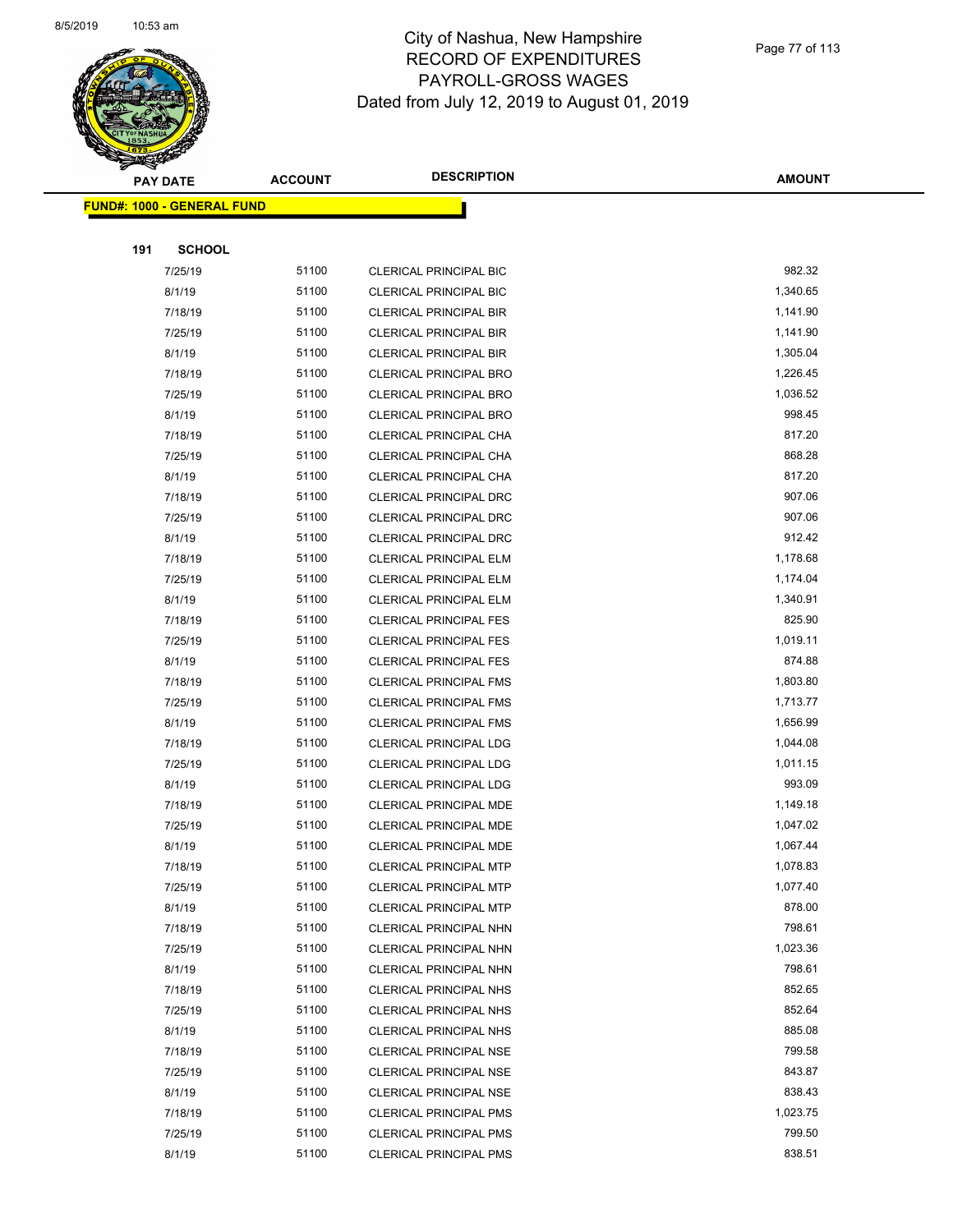

| <b>PAY DATE</b>                    | <b>ACCOUNT</b> | <b>DESCRIPTION</b>               | <b>AMOUNT</b> |
|------------------------------------|----------------|----------------------------------|---------------|
| <u> FUND#: 1000 - GENERAL FUND</u> |                |                                  |               |
|                                    |                |                                  |               |
| 191<br><b>SCHOOL</b>               |                |                                  |               |
| 7/18/19                            | 51100          | <b>CLERICAL PRINCIPAL SHE</b>    | 987.95        |
| 7/25/19                            | 51100          | <b>CLERICAL PRINCIPAL SHE</b>    | 1,150.53      |
| 8/1/19                             | 51100          | <b>CLERICAL PRINCIPAL SHE</b>    | 1,350.41      |
| 7/18/19                            | 51100          | CLERICAL RECEPTIONIST NHN        | 706.90        |
| 7/25/19                            | 51100          | CLERICAL RECEPTIONIST NHN        | 706.90        |
| 8/1/19                             | 51100          | CLERICAL RECEPTIONIST NHN        | 435.00        |
| 7/18/19                            | 51100          | <b>CLERICAL RECEPTIONIST NHS</b> | 384.71        |
| 7/25/19                            | 51100          | CLERICAL RECEPTIONIST NHS        | 482.04        |
| 8/1/19                             | 51100          | CLERICAL RECEPTIONIST NHS        | 370.81        |
| 7/18/19                            | 51100          | CLERICAL SPECIAL ED NHN          | 390.00        |
| 7/25/19                            | 51100          | CLERICAL SPECIAL ED NHN          | 390.00        |
| 8/1/19                             | 51100          | CLERICAL SPECIAL ED NHN          | 390.00        |
| 7/18/19                            | 51100          | CLERICAL SPECIAL ED NHS          | 399.77        |
| 7/25/19                            | 51100          | CLERICAL SPECIAL ED NHS          | 404.64        |
| 8/1/19                             | 51100          | CLERICAL SPECIAL ED NHS          | 550.88        |
| 7/18/19                            | 51100          | CLERICAL SPECIAL ED SUP          | 1,426.50      |
| 7/25/19                            | 51100          | CLERICAL SPECIAL ED SUP          | 1,421.87      |
| 8/1/19                             | 51100          | CLERICAL SPECIAL ED SUP          | 1,426.51      |
| 7/18/19                            | 51100          | <b>CLERICAL STUDENT SERV SUP</b> | 822.77        |
| 7/25/19                            | 51100          | CLERICAL STUDENT SERV SUP        | 828.25        |
| 8/1/19                             | 51100          | <b>CLERICAL STUDENT SERV SUP</b> | 828.25        |
| 7/18/19                            | 51100          | CLERICAL SUPERINTENDANT HRLY     | 779.63        |
| 7/25/19                            | 51100          | CLERICAL SUPERINTENDANT HRLY     | 779.65        |
| 8/1/19                             | 51100          | CLERICAL SUPERINTENDANT HRLY     | 779.63        |
| 7/18/19                            | 51100          | CLERICAL SUPERINTENDANT SUP      | 1,848.30      |
| 8/1/19                             | 51100          | CLERICAL SUPERINTENDANT SUP      | 1,848.30      |
| 7/18/19                            | 51100          | <b>CUSTODIAN AMH</b>             | 1,250.66      |
| 7/25/19                            | 51100          | <b>CUSTODIAN AMH</b>             | 694.80        |
| 8/1/19                             | 51100          | <b>CUSTODIAN AMH</b>             | 1,389.60      |
| 7/18/19                            | 51100          | <b>CUSTODIAN ASST HEAD ELM</b>   | 791.20        |
| 7/25/19                            | 51100          | <b>CUSTODIAN ASST HEAD ELM</b>   | 791.20        |
| 8/1/19                             | 51100          | <b>CUSTODIAN ASST HEAD ELM</b>   | 791.20        |
| 7/18/19                            | 51100          | <b>CUSTODIAN ASST HEAD FMS</b>   | 791.20        |
| 7/25/19                            | 51100          | <b>CUSTODIAN ASST HEAD FMS</b>   | 791.20        |
| 8/1/19                             | 51100          | <b>CUSTODIAN ASST HEAD FMS</b>   | 791.20        |
| 7/18/19                            | 51100          | <b>CUSTODIAN ASST HEAD NHN</b>   | 1,590.41      |
| 7/25/19                            | 51100          | <b>CUSTODIAN ASST HEAD NHN</b>   | 1,590.40      |
| 8/1/19                             | 51100          | <b>CUSTODIAN ASST HEAD NHN</b>   | 1,705.30      |
| 7/18/19                            | 51100          | <b>CUSTODIAN ASST HEAD NHS</b>   | 1,582.41      |
| 7/25/19                            | 51100          | <b>CUSTODIAN ASST HEAD NHS</b>   | 1,582.40      |
| 8/1/19                             | 51100          | <b>CUSTODIAN ASST HEAD NHS</b>   | 1,582.40      |
| 7/18/19                            | 51100          | <b>CUSTODIAN ASST HEAD PMS</b>   | 791.20        |
| 7/25/19                            | 51100          | <b>CUSTODIAN ASST HEAD PMS</b>   | 791.20        |
| 8/1/19                             | 51100          | <b>CUSTODIAN ASST HEAD PMS</b>   | 791.20        |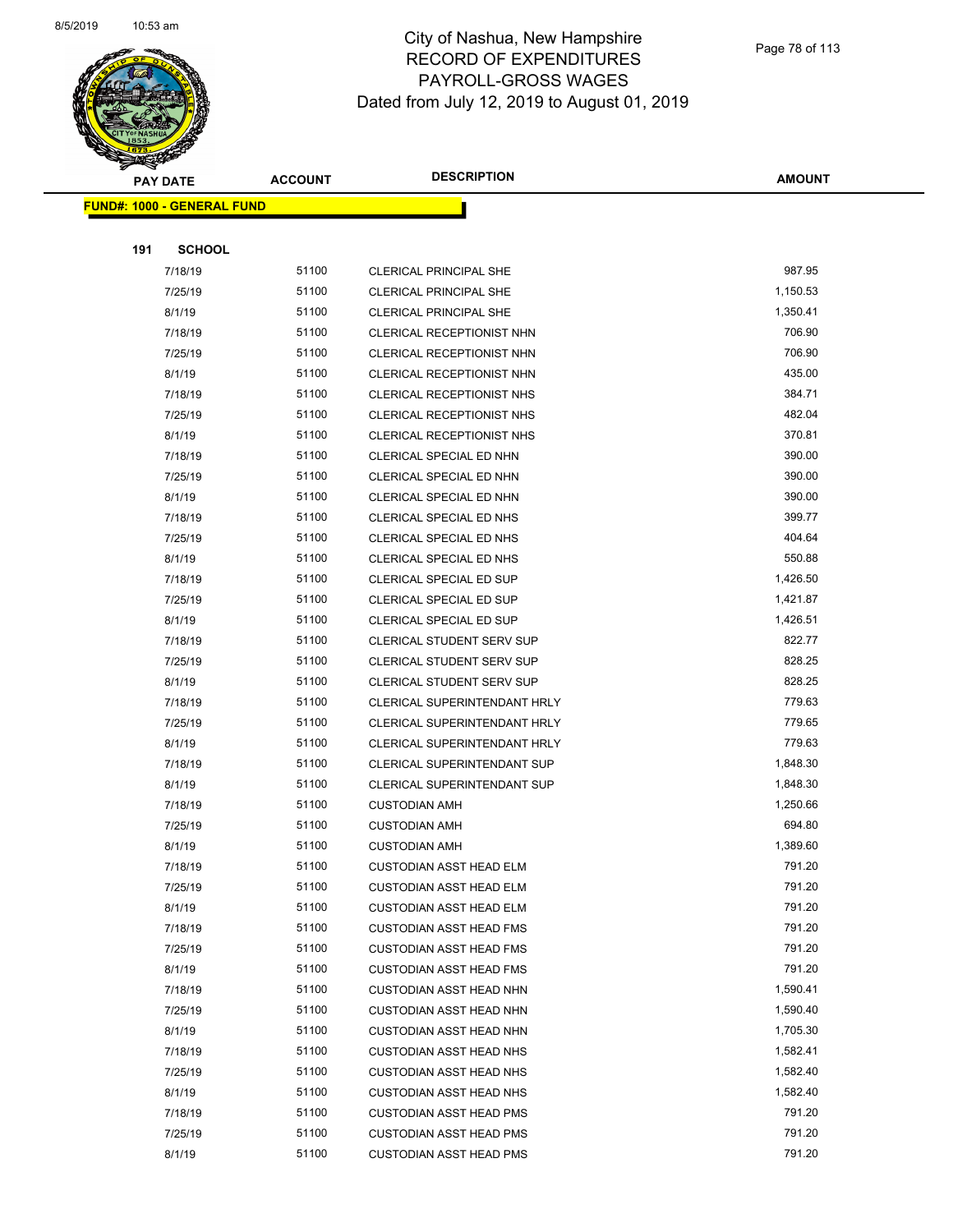

|     | <b>PAY DATE</b>                   | <b>ACCOUNT</b> | <b>DESCRIPTION</b>        | <b>AMOUNT</b> |
|-----|-----------------------------------|----------------|---------------------------|---------------|
|     | <b>FUND#: 1000 - GENERAL FUND</b> |                |                           |               |
|     |                                   |                |                           |               |
| 191 | <b>SCHOOL</b>                     |                |                           |               |
|     | 7/18/19                           | 51100          | <b>CUSTODIAN BIC</b>      | 1,389.60      |
|     | 7/25/19                           | 51100          | <b>CUSTODIAN BIC</b>      | 1,389.60      |
|     | 8/1/19                            | 51100          | <b>CUSTODIAN BIC</b>      | 1,389.60      |
|     | 7/18/19                           | 51100          | <b>CUSTODIAN BIR</b>      | 1,389.61      |
|     | 7/25/19                           | 51100          | <b>CUSTODIAN BIR</b>      | 1,389.60      |
|     | 8/1/19                            | 51100          | <b>CUSTODIAN BIR</b>      | 1,389.60      |
|     | 7/18/19                           | 51100          | <b>CUSTODIAN BRO</b>      | 1,389.60      |
|     | 7/25/19                           | 51100          | <b>CUSTODIAN BRO</b>      | 1,389.60      |
|     | 8/1/19                            | 51100          | <b>CUSTODIAN BRO</b>      | 1,389.61      |
|     | 7/18/19                           | 51100          | <b>CUSTODIAN CHA</b>      | 1,389.60      |
|     | 7/25/19                           | 51100          | <b>CUSTODIAN CHA</b>      | 1,389.60      |
|     | 8/1/19                            | 51100          | <b>CUSTODIAN CHA</b>      | 1,389.60      |
|     | 7/18/19                           | 51100          | <b>CUSTODIAN DRC</b>      | 1,389.60      |
|     | 7/25/19                           | 51100          | <b>CUSTODIAN DRC</b>      | 1,389.60      |
|     | 8/1/19                            | 51100          | <b>CUSTODIAN DRC</b>      | 1,389.60      |
|     | 7/18/19                           | 51100          | <b>CUSTODIAN ELM</b>      | 4,540.65      |
|     | 7/25/19                           | 51100          | <b>CUSTODIAN ELM</b>      | 4,683.95      |
|     | 8/1/19                            | 51100          | <b>CUSTODIAN ELM</b>      | 4,540.66      |
|     | 7/18/19                           | 51100          | <b>CUSTODIAN FES</b>      | 1,389.60      |
|     | 7/25/19                           | 51100          | <b>CUSTODIAN FES</b>      | 1,389.60      |
|     | 8/1/19                            | 51100          | <b>CUSTODIAN FES</b>      | 1,389.60      |
|     | 7/18/19                           | 51100          | <b>CUSTODIAN FMS</b>      | 2,779.20      |
|     | 7/25/19                           | 51100          | <b>CUSTODIAN FMS</b>      | 2,779.21      |
|     | 8/1/19                            | 51100          | <b>CUSTODIAN FMS</b>      | 2,779.20      |
|     | 7/18/19                           | 51100          | <b>CUSTODIAN HEAD AMH</b> | 791.20        |
|     | 7/25/19                           | 51100          | <b>CUSTODIAN HEAD AMH</b> | 791.20        |
|     | 8/1/19                            | 51100          | <b>CUSTODIAN HEAD AMH</b> | 791.20        |
|     | 7/18/19                           | 51100          | <b>CUSTODIAN HEAD BIC</b> | 791.20        |
|     | 7/25/19                           | 51100          | <b>CUSTODIAN HEAD BIC</b> | 791.20        |
|     | 8/1/19                            | 51100          | <b>CUSTODIAN HEAD BIC</b> | 791.20        |
|     | 7/18/19                           | 51100          | <b>CUSTODIAN HEAD BIR</b> | 791.20        |
|     | 7/25/19                           | 51100          | <b>CUSTODIAN HEAD BIR</b> | 791.20        |
|     | 8/1/19                            | 51100          | <b>CUSTODIAN HEAD BIR</b> | 791.20        |
|     | 7/18/19                           | 51100          | <b>CUSTODIAN HEAD BRO</b> | 791.20        |
|     | 7/25/19                           | 51100          | <b>CUSTODIAN HEAD BRO</b> | 791.20        |
|     | 8/1/19                            | 51100          | <b>CUSTODIAN HEAD BRO</b> | 791.20        |
|     | 7/18/19                           | 51100          | <b>CUSTODIAN HEAD CHA</b> | 791.20        |
|     | 7/25/19                           | 51100          | <b>CUSTODIAN HEAD CHA</b> | 791.20        |
|     | 8/1/19                            | 51100          | <b>CUSTODIAN HEAD CHA</b> | 791.20        |
|     | 7/18/19                           | 51100          | <b>CUSTODIAN HEAD DRC</b> | 791.20        |
|     | 7/25/19                           | 51100          | <b>CUSTODIAN HEAD DRC</b> | 791.20        |
|     | 8/1/19                            | 51100          | <b>CUSTODIAN HEAD DRC</b> | 791.20        |
|     | 7/18/19                           | 51100          | <b>CUSTODIAN HEAD ELM</b> | 937.60        |
|     | 7/25/19                           | 51100          | <b>CUSTODIAN HEAD ELM</b> | 937.60        |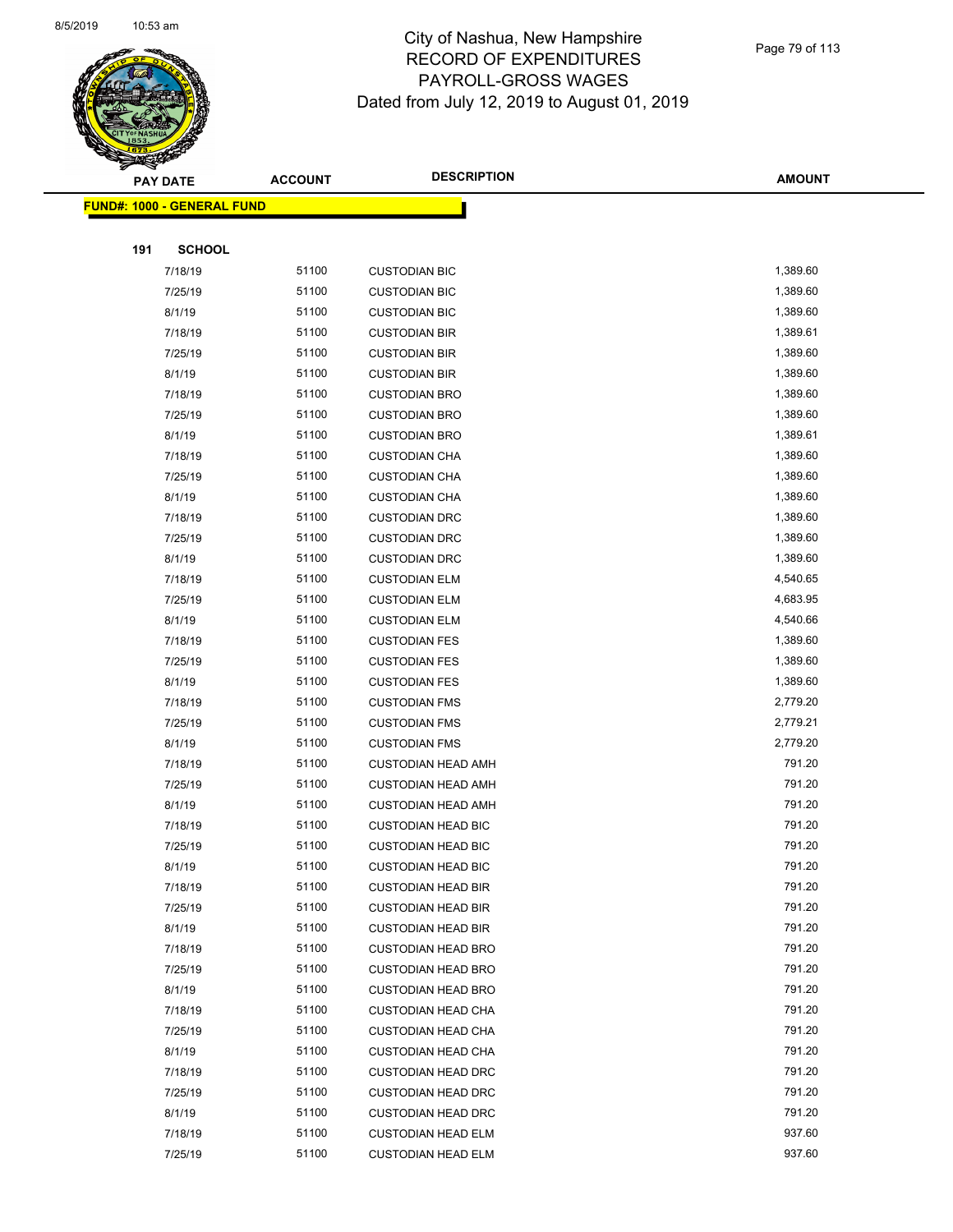

|     | <b>PAY DATE</b>                    | <b>ACCOUNT</b> | <b>DESCRIPTION</b>        | <b>AMOUNT</b> |  |
|-----|------------------------------------|----------------|---------------------------|---------------|--|
|     | <u> FUND#: 1000 - GENERAL FUND</u> |                |                           |               |  |
|     |                                    |                |                           |               |  |
| 191 | <b>SCHOOL</b>                      |                |                           |               |  |
|     | 8/1/19                             | 51100          | <b>CUSTODIAN HEAD ELM</b> | 937.60        |  |
|     | 7/18/19                            | 51100          | <b>CUSTODIAN HEAD FES</b> | 791.20        |  |
|     | 7/25/19                            | 51100          | <b>CUSTODIAN HEAD FES</b> | 791.20        |  |
|     | 8/1/19                             | 51100          | <b>CUSTODIAN HEAD FES</b> | 791.20        |  |
|     | 7/18/19                            | 51100          | <b>CUSTODIAN HEAD FMS</b> | 937.60        |  |
|     | 7/25/19                            | 51100          | <b>CUSTODIAN HEAD FMS</b> | 937.60        |  |
|     | 8/1/19                             | 51100          | <b>CUSTODIAN HEAD FMS</b> | 937.60        |  |
|     | 7/18/19                            | 51100          | <b>CUSTODIAN HEAD LDG</b> | 791.20        |  |
|     | 7/25/19                            | 51100          | <b>CUSTODIAN HEAD LDG</b> | 791.20        |  |
|     | 8/1/19                             | 51100          | <b>CUSTODIAN HEAD LDG</b> | 791.20        |  |
|     | 7/18/19                            | 51100          | <b>CUSTODIAN HEAD MDE</b> | 791.20        |  |
|     | 7/25/19                            | 51100          | <b>CUSTODIAN HEAD MDE</b> | 791.20        |  |
|     | 8/1/19                             | 51100          | <b>CUSTODIAN HEAD MDE</b> | 791.20        |  |
|     | 7/18/19                            | 51100          | <b>CUSTODIAN HEAD MTP</b> | 791.20        |  |
|     | 7/25/19                            | 51100          | <b>CUSTODIAN HEAD MTP</b> | 791.20        |  |
|     | 8/1/19                             | 51100          | <b>CUSTODIAN HEAD MTP</b> | 791.20        |  |
|     | 7/18/19                            | 51100          | <b>CUSTODIAN HEAD NHN</b> | 943.20        |  |
|     | 7/25/19                            | 51100          | <b>CUSTODIAN HEAD NHN</b> | 943.20        |  |
|     | 8/1/19                             | 51100          | <b>CUSTODIAN HEAD NHN</b> | 943.20        |  |
|     | 7/18/19                            | 51100          | <b>CUSTODIAN HEAD NHS</b> | 943.20        |  |
|     | 7/25/19                            | 51100          | <b>CUSTODIAN HEAD NHS</b> | 943.20        |  |
|     | 8/1/19                             | 51100          | <b>CUSTODIAN HEAD NHS</b> | 943.20        |  |
|     | 7/18/19                            | 51100          | <b>CUSTODIAN HEAD NSE</b> | 791.20        |  |
|     | 7/25/19                            | 51100          | <b>CUSTODIAN HEAD NSE</b> | 791.20        |  |
|     | 8/1/19                             | 51100          | <b>CUSTODIAN HEAD NSE</b> | 791.20        |  |
|     | 7/18/19                            | 51100          | <b>CUSTODIAN HEAD PMS</b> | 937.60        |  |
|     | 7/25/19                            | 51100          | <b>CUSTODIAN HEAD PMS</b> | 937.60        |  |
|     | 8/1/19                             | 51100          | <b>CUSTODIAN HEAD PMS</b> | 937.60        |  |
|     | 7/18/19                            | 51100          | <b>CUSTODIAN HEAD SHE</b> | 791.20        |  |
|     | 7/25/19                            | 51100          | <b>CUSTODIAN HEAD SHE</b> | 791.20        |  |
|     | 8/1/19                             | 51100          | <b>CUSTODIAN HEAD SHE</b> | 791.20        |  |
|     | 7/18/19                            | 51100          | <b>CUSTODIAN LDG</b>      | 1,389.60      |  |
|     | 7/25/19                            | 51100          | <b>CUSTODIAN LDG</b>      | 1,389.61      |  |
|     | 8/1/19                             | 51100          | <b>CUSTODIAN LDG</b>      | 1,389.60      |  |
|     | 7/18/19                            | 51100          | <b>CUSTODIAN MDE</b>      | 1,389.60      |  |
|     | 7/25/19                            | 51100          | <b>CUSTODIAN MDE</b>      | 1,389.60      |  |
|     | 8/1/19                             | 51100          | <b>CUSTODIAN MDE</b>      | 1,389.60      |  |
|     | 7/18/19                            | 51100          | <b>CUSTODIAN MTP</b>      | 1,389.60      |  |
|     | 7/25/19                            | 51100          | <b>CUSTODIAN MTP</b>      | 1,389.60      |  |
|     | 8/1/19                             | 51100          | <b>CUSTODIAN MTP</b>      | 1,389.60      |  |
|     | 7/18/19                            | 51100          | <b>CUSTODIAN NHN</b>      | 8,326.18      |  |
|     | 7/25/19                            | 51100          | <b>CUSTODIAN NHN</b>      | 9,023.66      |  |
|     | 8/1/19                             | 51100          | <b>CUSTODIAN NHN</b>      | 9,562.30      |  |
|     | 7/18/19                            | 51100          | <b>CUSTODIAN NHS</b>      | 9,096.52      |  |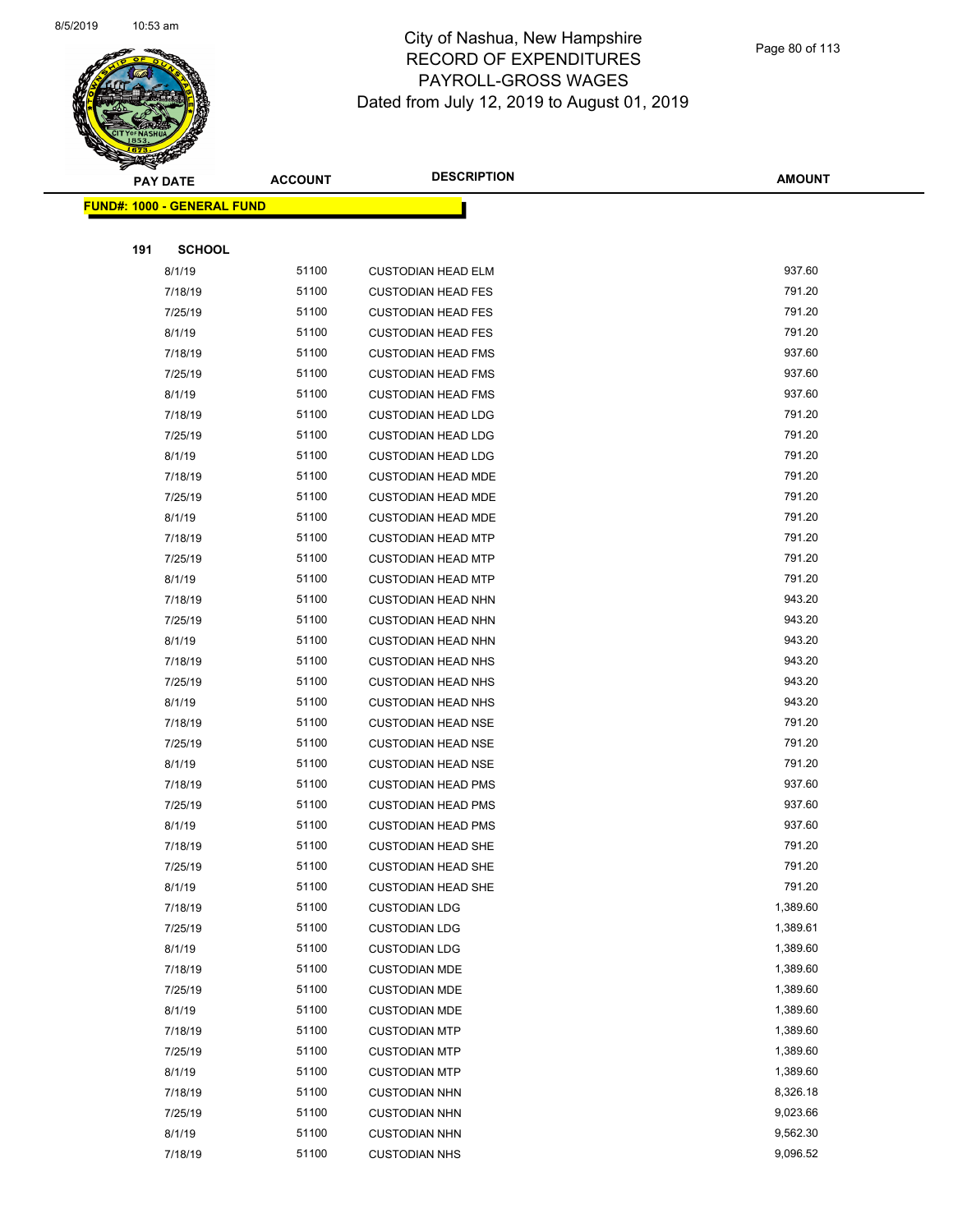

|     | <b>PAY DATE</b>                   | <b>ACCOUNT</b> | <b>DESCRIPTION</b>              | <b>AMOUNT</b> |
|-----|-----------------------------------|----------------|---------------------------------|---------------|
|     | <b>FUND#: 1000 - GENERAL FUND</b> |                |                                 |               |
|     |                                   |                |                                 |               |
| 191 | <b>SCHOOL</b>                     |                |                                 |               |
|     | 7/25/19                           | 51100          | <b>CUSTODIAN NHS</b>            | 8,815.39      |
|     | 8/1/19                            | 51100          | <b>CUSTODIAN NHS</b>            | 9,096.52      |
|     | 7/18/19                           | 51100          | <b>CUSTODIAN NSE</b>            | 1,389.60      |
|     | 7/25/19                           | 51100          | <b>CUSTODIAN NSE</b>            | 1,389.60      |
|     | 8/1/19                            | 51100          | <b>CUSTODIAN NSE</b>            | 1,389.60      |
|     | 7/18/19                           | 51100          | <b>CUSTODIAN PMS</b>            | 2,084.40      |
|     | 7/25/19                           | 51100          | <b>CUSTODIAN PMS</b>            | 2,084.40      |
|     | 8/1/19                            | 51100          | <b>CUSTODIAN PMS</b>            | 2,205.99      |
|     | 7/18/19                           | 51100          | <b>CUSTODIAN SHE</b>            | 1,389.60      |
|     | 7/25/19                           | 51100          | <b>CUSTODIAN SHE</b>            | 1,389.60      |
|     | 8/1/19                            | 51100          | <b>CUSTODIAN SHE</b>            | 1,389.60      |
|     | 7/18/19                           | 51100          | <b>CUSTODIAN SUPERVISOR WPO</b> | 6,116.60      |
|     | 8/1/19                            | 51100          | <b>CUSTODIAN SUPERVISOR WPO</b> | 6,116.60      |
|     | 7/18/19                           | 51100          | <b>CUSTODIAN WID</b>            | 660.00        |
|     | 7/25/19                           | 51100          | <b>CUSTODIAN WID</b>            | 660.00        |
|     | 8/1/19                            | 51100          | <b>CUSTODIAN WID</b>            | 694.80        |
|     | 7/18/19                           | 51100          | <b>DATA ANALYST</b>             | 3,134.60      |
|     | 8/1/19                            | 51100          | DATA ANALYST                    | 3,134.60      |
|     | 7/18/19                           | 51100          | <b>DIRECTOR ATHLETICS</b>       | 3,761.50      |
|     | 8/1/19                            | 51100          | <b>DIRECTOR ATHLETICS</b>       | 3,761.50      |
|     | 7/18/19                           | 51100          | <b>DIRECTOR COM GRANTS</b>      | 1,644.69      |
|     | 8/1/19                            | 51100          | DIRECTOR COM GRANTS             | 3,289.34      |
|     | 7/18/19                           | 51100          | <b>DIRECTOR GUIDANCE</b>        | 3,357.10      |
|     | 8/1/19                            | 51100          | <b>DIRECTOR GUIDANCE</b>        | 3,357.10      |
|     | 7/18/19                           | 51100          | <b>DIRECTOR HUMAN RESOURCES</b> | 3,422.50      |
|     | 8/1/19                            | 51100          | DIRECTOR HUMAN RESOURCES        | 3,422.50      |
|     | 7/18/19                           | 51100          | DIRECTOR PLANT OPS              | 3,904.60      |
|     | 8/1/19                            | 51100          | DIRECTOR PLANT OPS              | 3,904.60      |
|     | 7/18/19                           | 51100          | DIRECTOR SPECIAL ED             | 3,670.60      |
|     | 8/1/19                            | 51100          | DIRECTOR SPECIAL ED             | 3,670.60      |
|     | 7/18/19                           | 51100          | DIRECTOR STUDENT SERVICES       | 3,429.60      |
|     | 8/1/19                            | 51100          | DIRECTOR STUDENT SERVICES       | 3,429.60      |
|     | 7/18/19                           | 51100          | DIRECTOR TECHNOLOGY             | 4,319.90      |
|     | 8/1/19                            | 51100          | DIRECTOR TECHNOLOGY             | 4,319.90      |
|     | 7/18/19                           | 51100          | DIRECTOR TRANSPORTATION         | 3,264.80      |
|     | 8/1/19                            | 51100          | DIRECTOR TRANSPORTATION         | 3,264.80      |
|     | 7/18/19                           | 51100          | DIRECTOR VOCATIONAL             | 6,624.40      |
|     | 8/1/19                            | 51100          | DIRECTOR VOCATIONAL             | 6,624.40      |
|     | 7/18/19                           | 51100          | DW TECHNOLOGY PEER COACH        | 1,785.82      |
|     | 8/1/19                            | 51100          | DW TECHNOLOGY PEER COACH        | 1,785.82      |
|     | 7/18/19                           | 51100          | E-BLOCK TECHNICAL PARA          | 507.00        |
|     | 7/25/19                           | 51100          | E-BLOCK TECHNICAL PARA          | 745.29        |
|     | 8/1/19                            | 51100          | E-BLOCK TECHNICAL PARA          | 527.28        |
|     | 7/25/19                           | 51100          | ELL OUTREACH WORKER             | 1,722.98      |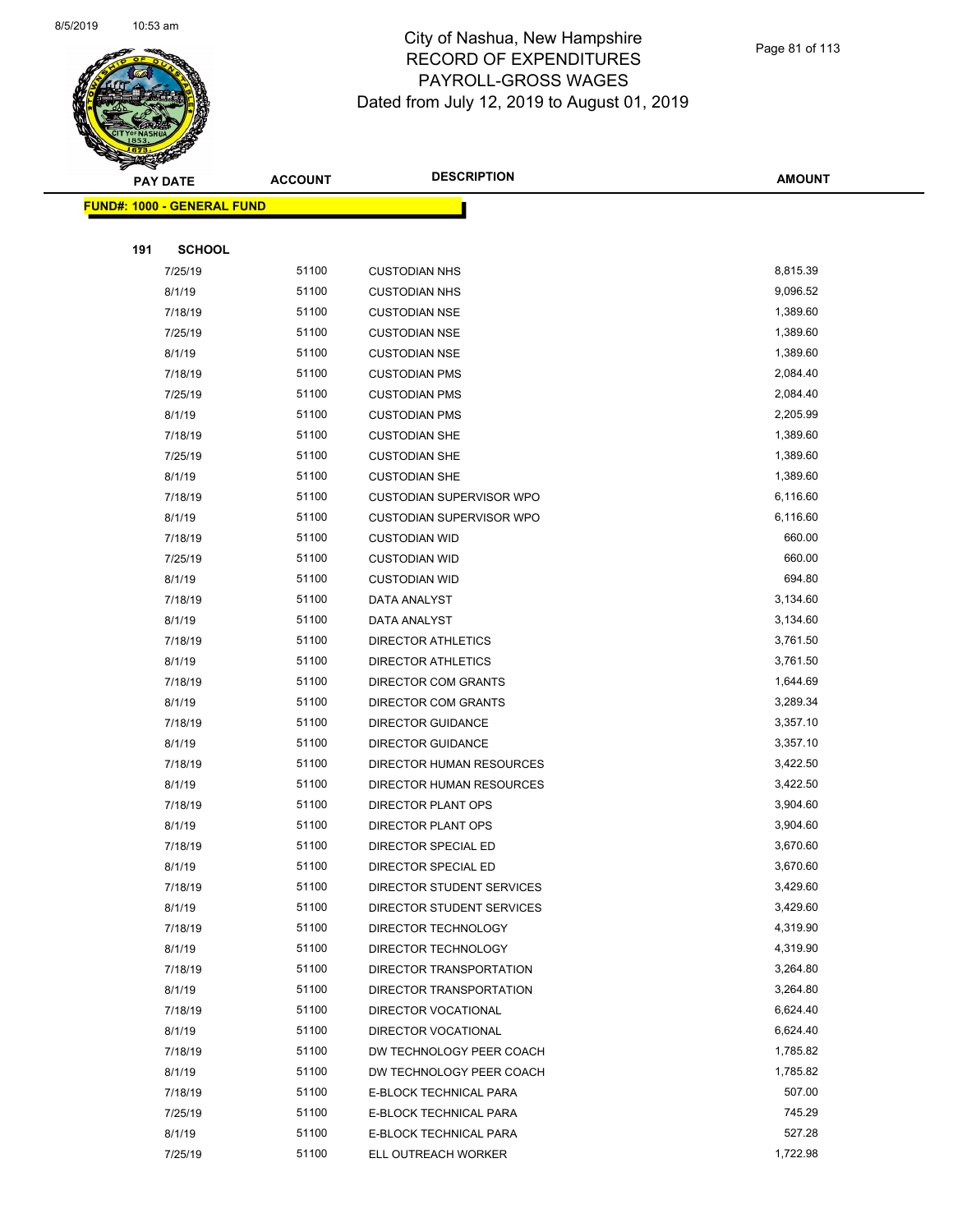

|     | ॼ<br><b>PAY DATE</b>              | <b>ACCOUNT</b> | <b>DESCRIPTION</b>            | <b>AMOUNT</b> |
|-----|-----------------------------------|----------------|-------------------------------|---------------|
|     | <b>FUND#: 1000 - GENERAL FUND</b> |                |                               |               |
|     |                                   |                |                               |               |
| 191 | <b>SCHOOL</b>                     |                |                               |               |
|     | 8/1/19                            | 51100          | ELL OUTREACH WORKER           | 1,722.98      |
|     | 7/18/19                           | 51100          | <b>GUIDANCE COUNSELOR BIC</b> | 2,026.27      |
|     | 8/1/19                            | 51100          | GUIDANCE COUNSELOR BIC        | 2,026.27      |
|     | 7/18/19                           | 51100          | GUIDANCE COUNSELOR BRO        | 1,942.00      |
|     | 8/1/19                            | 51100          | GUIDANCE COUNSELOR BRO        | 1,942.00      |
|     | 7/18/19                           | 51100          | GUIDANCE COUNSELOR CHA        | 2,977.35      |
|     | 8/1/19                            | 51100          | GUIDANCE COUNSELOR CHA        | 2,977.35      |
|     | 7/18/19                           | 51100          | <b>GUIDANCE COUNSELOR ELM</b> | 5,646.38      |
|     | 8/1/19                            | 51100          | <b>GUIDANCE COUNSELOR ELM</b> | 5,646.38      |
|     | 7/18/19                           | 51100          | <b>GUIDANCE COUNSELOR FES</b> | 2,885.23      |
|     | 8/1/19                            | 51100          | <b>GUIDANCE COUNSELOR FES</b> | 2,885.23      |
|     | 7/18/19                           | 51100          | <b>GUIDANCE COUNSELOR FMS</b> | 5,545.35      |
|     | 8/1/19                            | 51100          | <b>GUIDANCE COUNSELOR FMS</b> | 5,545.35      |
|     | 7/18/19                           | 51100          | <b>GUIDANCE COUNSELOR LDG</b> | 2,977.35      |
|     | 8/1/19                            | 51100          | GUIDANCE COUNSELOR LDG        | 2,977.35      |
|     | 7/18/19                           | 51100          | GUIDANCE COUNSELOR MDE        | 2,856.65      |
|     | 8/1/19                            | 51100          | GUIDANCE COUNSELOR MDE        | 2,856.65      |
|     | 7/18/19                           | 51100          | GUIDANCE COUNSELOR NHN        | 14,682.70     |
|     | 8/1/19                            | 51100          | GUIDANCE COUNSELOR NHN        | 14,682.70     |
|     | 7/18/19                           | 51100          | GUIDANCE COUNSELOR NHS        | 13,457.55     |
|     | 8/1/19                            | 51100          | GUIDANCE COUNSELOR NHS        | 13,457.55     |
|     | 7/18/19                           | 51100          | <b>GUIDANCE COUNSELOR NSE</b> | 2,885.23      |
|     | 8/1/19                            | 51100          | <b>GUIDANCE COUNSELOR NSE</b> | 2,885.23      |
|     | 7/18/19                           | 51100          | <b>GUIDANCE COUNSELOR PMS</b> | 6,482.04      |
|     | 8/1/19                            | 51100          | <b>GUIDANCE COUNSELOR PMS</b> | 6,482.04      |
|     | 7/18/19                           | 51100          | <b>LIBRARIAN AMH</b>          | 1,951.08      |
|     | 8/1/19                            | 51100          | LIBRARIAN AMH                 | 1,951.08      |
|     | 7/18/19                           | 51100          | <b>LIBRARIAN BIC</b>          | 1,792.39      |
|     | 8/1/19                            | 51100          | <b>LIBRARIAN BIC</b>          | 1,792.39      |
|     | 7/18/19                           | 51100          | <b>LIBRARIAN ELM</b>          | 2,001.58      |
|     | 8/1/19                            | 51100          | <b>LIBRARIAN ELM</b>          | 2,001.58      |
|     | 7/18/19                           | 51100          | <b>LIBRARIAN FES</b>          | 2,885.23      |
|     | 8/1/19                            | 51100          | <b>LIBRARIAN FES</b>          | 2,885.23      |
|     | 7/18/19                           | 51100          | <b>LIBRARIAN LDG</b>          | 2,257.04      |
|     | 8/1/19                            | 51100          | <b>LIBRARIAN LDG</b>          | 2,257.04      |
|     | 7/18/19                           | 51100          | <b>LIBRARIAN MDE</b>          | 2,856.65      |
|     | 8/1/19                            | 51100          | <b>LIBRARIAN MDE</b>          | 2,856.65      |
|     | 7/18/19                           | 51100          | <b>LIBRARIAN MTP</b>          | 1,629.00      |
|     | 8/1/19                            | 51100          | <b>LIBRARIAN MTP</b>          | 1,629.00      |
|     | 7/18/19                           | 51100          | <b>LIBRARIAN NHN</b>          | 2,110.19      |
|     | 8/1/19                            | 51100          | <b>LIBRARIAN NHN</b>          | 2,110.19      |
|     | 7/18/19                           | 51100          | <b>LIBRARIAN NHS</b>          | 2,490.96      |
|     | 8/1/19                            | 51100          | <b>LIBRARIAN NHS</b>          | 2,490.96      |
|     | 7/18/19                           | 51100          | <b>LIBRARIAN SHE</b>          | 2,885.23      |
|     |                                   |                |                               |               |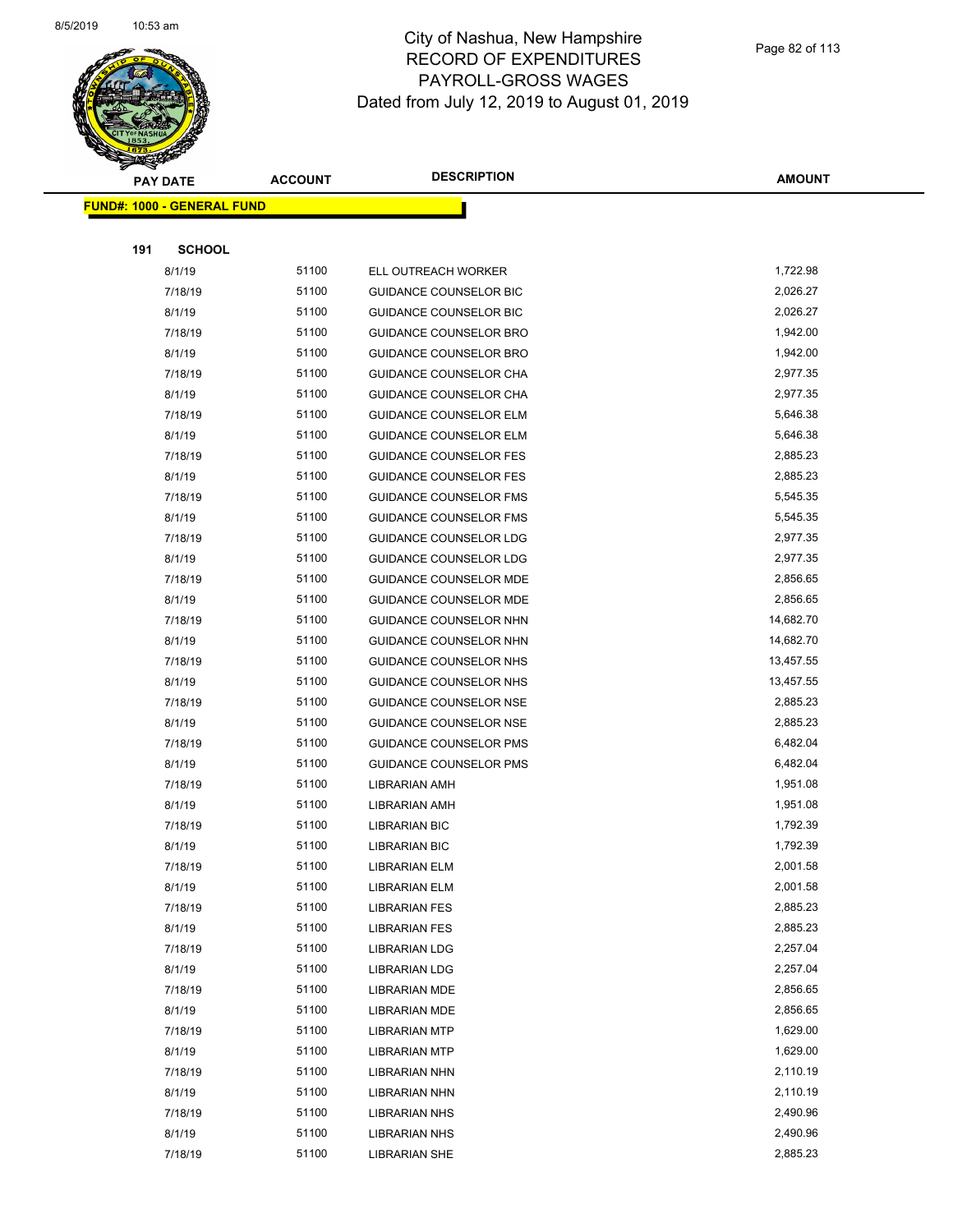

| <b>Andri</b> | <b>PAY DATE</b>                   | <b>ACCOUNT</b> | <b>DESCRIPTION</b>           | <b>AMOUNT</b> |
|--------------|-----------------------------------|----------------|------------------------------|---------------|
|              | <b>FUND#: 1000 - GENERAL FUND</b> |                |                              |               |
|              |                                   |                |                              |               |
| 191          | <b>SCHOOL</b>                     |                |                              |               |
|              | 8/1/19                            | 51100          | <b>LIBRARIAN SHE</b>         | 2,885.23      |
|              | 7/18/19                           | 51100          | MAINTENANCE ALARM WPO        | 998.80        |
|              | 7/25/19                           | 51100          | MAINTENANCE ALARM WPO        | 998.80        |
|              | 8/1/19                            | 51100          | <b>MAINTENANCE ALARM WPO</b> | 998.80        |
|              | 7/18/19                           | 51100          | MAINTENANCE CARPENTER WPO    | 975.61        |
|              | 7/25/19                           | 51100          | MAINTENANCE CARPENTER WPO    | 975.60        |
|              | 8/1/19                            | 51100          | MAINTENANCE CARPENTER WPO    | 975.60        |
|              | 7/18/19                           | 51100          | MAINTENANCE ELECTRICIAN WPO  | 1,997.60      |
|              | 7/25/19                           | 51100          | MAINTENANCE ELECTRICIAN WPO  | 1,997.60      |
|              | 8/1/19                            | 51100          | MAINTENANCE ELECTRICIAN WPO  | 1,997.60      |
|              | 7/18/19                           | 51100          | MAINTENANCE GRDS FORMEN WPO  | 975.60        |
|              | 7/25/19                           | 51100          | MAINTENANCE GRDS FORMEN WPO  | 975.60        |
|              | 8/1/19                            | 51100          | MAINTENANCE GRDS FORMEN WPO  | 975.60        |
|              | 7/18/19                           | 51100          | MAINTENANCE GROUNDS WPO      | 3,625.90      |
|              | 7/25/19                           | 51100          | MAINTENANCE GROUNDS WPO      | 3,625.90      |
|              | 8/1/19                            | 51100          | MAINTENANCE GROUNDS WPO      | 3,625.91      |
|              | 7/18/19                           | 51100          | MAINTENANCE HVAC WPO         | 4,883.93      |
|              | 7/25/19                           | 51100          | MAINTENANCE HVAC WPO         | 4,620.61      |
|              | 8/1/19                            | 51100          | MAINTENANCE HVAC WPO         | 4,155.30      |
|              | 7/18/19                           | 51100          | MAINTENANCE MESSENGER WPO    | 937.60        |
|              | 7/25/19                           | 51100          | MAINTENANCE MESSENGER WPO    | 937.60        |
|              | 8/1/19                            | 51100          | MAINTENANCE MESSENGER WPO    | 937.60        |
|              | 7/18/19                           | 51100          | MAINTENANCE PLUMBER WPO      | 1,002.80      |
|              | 7/25/19                           | 51100          | MAINTENANCE PLUMBER WPO      | 1,002.80      |
|              | 8/1/19                            | 51100          | MAINTENANCE PLUMBER WPO      | 1,002.80      |
|              | 7/18/19                           | 51100          | MAINTENANCE TRADES WPO       | 2,946.00      |
|              | 7/25/19                           | 51100          | MAINTENANCE TRADES WPO       | 2,946.00      |
|              | 8/1/19                            | 51100          | MAINTENANCE TRADES WPO       | 2,946.00      |
|              | 7/18/19                           | 51100          | <b>NURSE BIC</b>             | 2,701.15      |
|              | 8/1/19                            | 51100          | <b>NURSE BIC</b>             | 2,701.15      |
|              | 7/18/19                           | 51100          | <b>NURSE BIR</b>             | 2,674.39      |
|              | 8/1/19                            | 51100          | <b>NURSE BIR</b>             | 2,674.39      |
|              | 7/18/19                           | 51100          | <b>NURSE BRO</b>             | 2,701.15      |
|              | 8/1/19                            | 51100          | NURSE BRO                    | 2,701.15      |
|              | 7/18/19                           | 51100          | <b>NURSE CHA</b>             | 2,701.15      |
|              | 8/1/19                            | 51100          | NURSE CHA                    | 2,701.15      |
|              | 7/18/19                           | 51100          | <b>NURSE DRC</b>             | 2,701.15      |
|              | 8/1/19                            | 51100          | <b>NURSE DRC</b>             | 2,701.15      |
|              | 7/18/19                           | 51100          | <b>NURSE FMS</b>             | 4,431.57      |
|              | 8/1/19                            | 51100          | <b>NURSE FMS</b>             | 4,431.57      |
|              | 7/18/19                           | 51100          | <b>NURSE LDG</b>             | 2,555.77      |
|              | 8/1/19                            | 51100          | NURSE LDG                    | 2,555.77      |
|              | 7/18/19                           | 51100          | <b>NURSE MTP</b>             | 1,819.65      |
|              | 8/1/19                            | 51100          | <b>NURSE MTP</b>             | 1,819.65      |
|              |                                   |                |                              |               |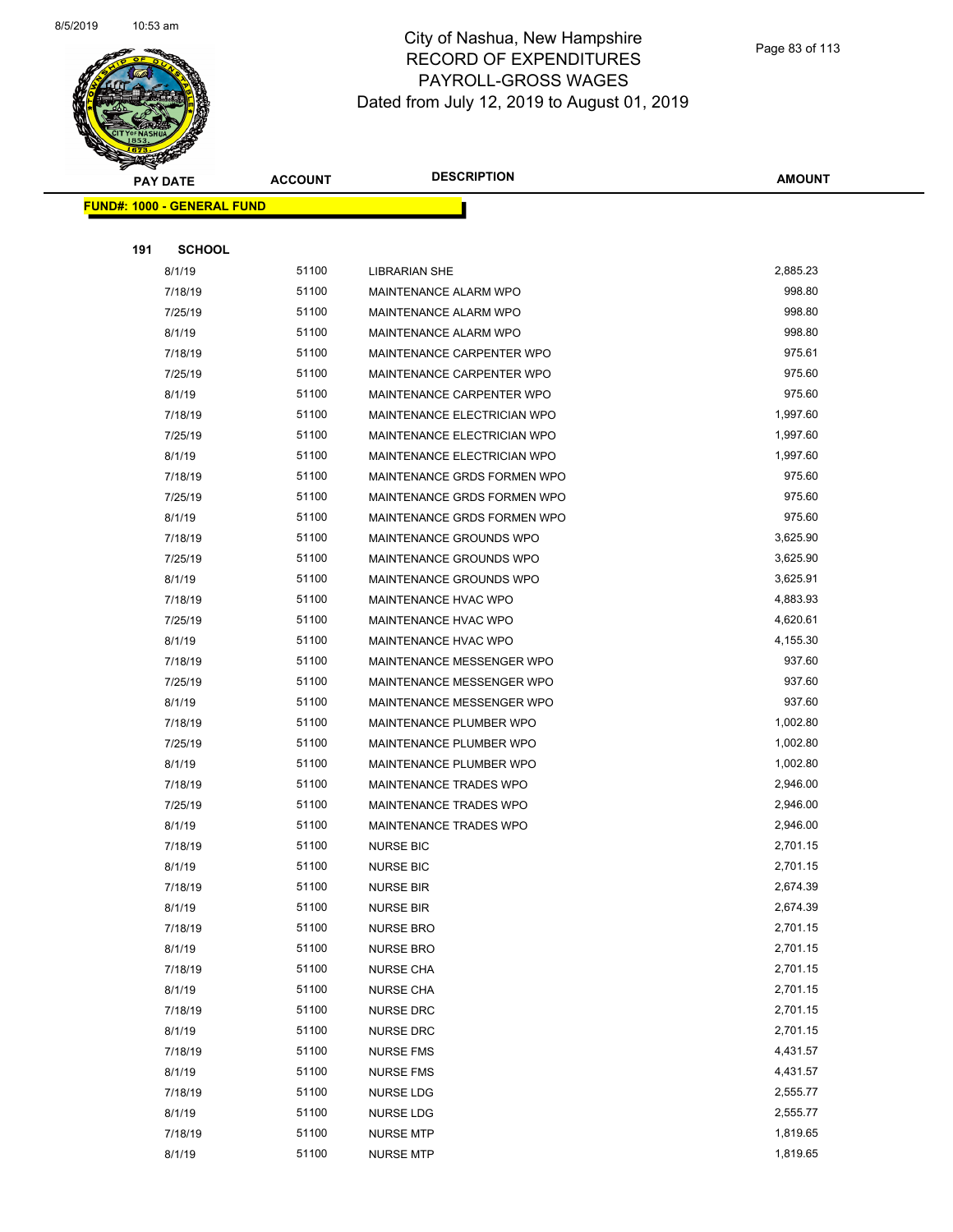

|     | <b>PAY DATE</b>                    | <b>ACCOUNT</b> | <b>DESCRIPTION</b>              | <b>AMOUNT</b> |
|-----|------------------------------------|----------------|---------------------------------|---------------|
|     | <u> FUND#: 1000 - GENERAL FUND</u> |                |                                 |               |
|     |                                    |                |                                 |               |
| 191 | <b>SCHOOL</b>                      |                |                                 |               |
|     | 7/18/19                            | 51100          | <b>NURSE NHN</b>                | 3,460.84      |
|     | 8/1/19                             | 51100          | <b>NURSE NHN</b>                | 3,460.84      |
|     | 7/18/19                            | 51100          | <b>NURSE NHS</b>                | 1,670.27      |
|     | 8/1/19                             | 51100          | <b>NURSE NHS</b>                | 1,670.27      |
|     | 7/18/19                            | 51100          | <b>NURSE NSE</b>                | 2,701.15      |
|     | 8/1/19                             | 51100          | <b>NURSE NSE</b>                | 2,701.15      |
|     | 7/18/19                            | 51100          | <b>NURSE PMS</b>                | 1,561.39      |
|     | 8/1/19                             | 51100          | <b>NURSE PMS</b>                | 1,561.39      |
|     | 7/18/19                            | 51100          | <b>NURSE SHE</b>                | 1,794.54      |
|     | 8/1/19                             | 51100          | <b>NURSE SHE</b>                | 1,794.54      |
|     | 8/1/19                             | 51100          | OFFICE MANAGER BUSINESS         | 2,705.90      |
|     | 7/18/19                            | 51100          | OFFICE MANAGER HUMAN RESOURCES  | 2,038.50      |
|     | 8/1/19                             | 51100          | OFFICE MANAGER HUMAN RESOURCES  | 2,038.50      |
|     | 7/18/19                            | 51100          | OFFICE MANAGER SPED             | 2,002.10      |
|     | 8/1/19                             | 51100          | OFFICE MANAGER SPED             | 2,002.10      |
|     | 7/18/19                            | 51100          | OUT DISTRICT COORDINATOR        | 2,879.90      |
|     | 8/1/19                             | 51100          | <b>OUT DISTRICT COORDINATOR</b> | 2,879.90      |
|     | 7/25/19                            | 51100          | PARA ELL FES                    | (30.00)       |
|     | 7/18/19                            | 51100          | PEER COACH                      | 2,977.35      |
|     | 8/1/19                             | 51100          | PEER COACH                      | 2,977.35      |
|     | 7/18/19                            | 51100          | PRINCIPAL AMH                   | 4,023.09      |
|     | 8/1/19                             | 51100          | PRINCIPAL AMH                   | 3,841.52      |
|     | 7/18/19                            | 51100          | PRINCIPAL BIC                   | 3,903.84      |
|     | 8/1/19                             | 51100          | PRINCIPAL BIC                   | 3,815.70      |
|     | 7/18/19                            | 51100          | PRINCIPAL BIR                   | 4,076.87      |
|     | 8/1/19                             | 51100          | PRINCIPAL BIR                   | 3,966.30      |
|     | 7/18/19                            | 51100          | PRINCIPAL BRO                   | 3,798.12      |
|     | 8/1/19                             | 51100          | PRINCIPAL BRO                   | 3,710.00      |
|     | 7/18/19                            | 51100          | PRINCIPAL CHA                   | 4,023.05      |
|     | 8/1/19                             | 51100          | PRINCIPAL CHA                   | 3,912.80      |
|     | 7/18/19                            | 51100          | PRINCIPAL DRC                   | 3,850.98      |
|     | 8/1/19                             | 51100          | PRINCIPAL DRC                   | 3,798.10      |
|     | 7/18/19                            | 51100          | PRINCIPAL ELM                   | 3,913.48      |
|     | 8/1/19                             | 51100          | PRINCIPAL ELM                   | 3,849.40      |
|     | 7/18/19                            | 51100          | PRINCIPAL FES                   | 3,942.27      |
|     | 8/1/19                             | 51100          | <b>PRINCIPAL FES</b>            | 3,841.30      |
|     | 7/18/19                            | 51100          | PRINCIPAL FMS                   | 4,169.24      |
|     | 8/1/19                             | 51100          | PRINCIPAL FMS                   | 4,035.90      |
|     | 7/18/19                            | 51100          | PRINCIPAL LDG                   | 4,073.10      |
|     | 8/1/19                             | 51100          | PRINCIPAL LDG                   | 4,023.10      |
|     | 7/18/19                            | 51100          | PRINCIPAL MDE                   | 3,942.33      |
|     | 8/1/19                             | 51100          | PRINCIPAL MDE                   | 3,859.00      |
|     | 7/18/19                            | 51100          | PRINCIPAL MTP                   | 3,956.68      |
|     | 8/1/19                             | 51100          | PRINCIPAL MTP                   | 3,903.80      |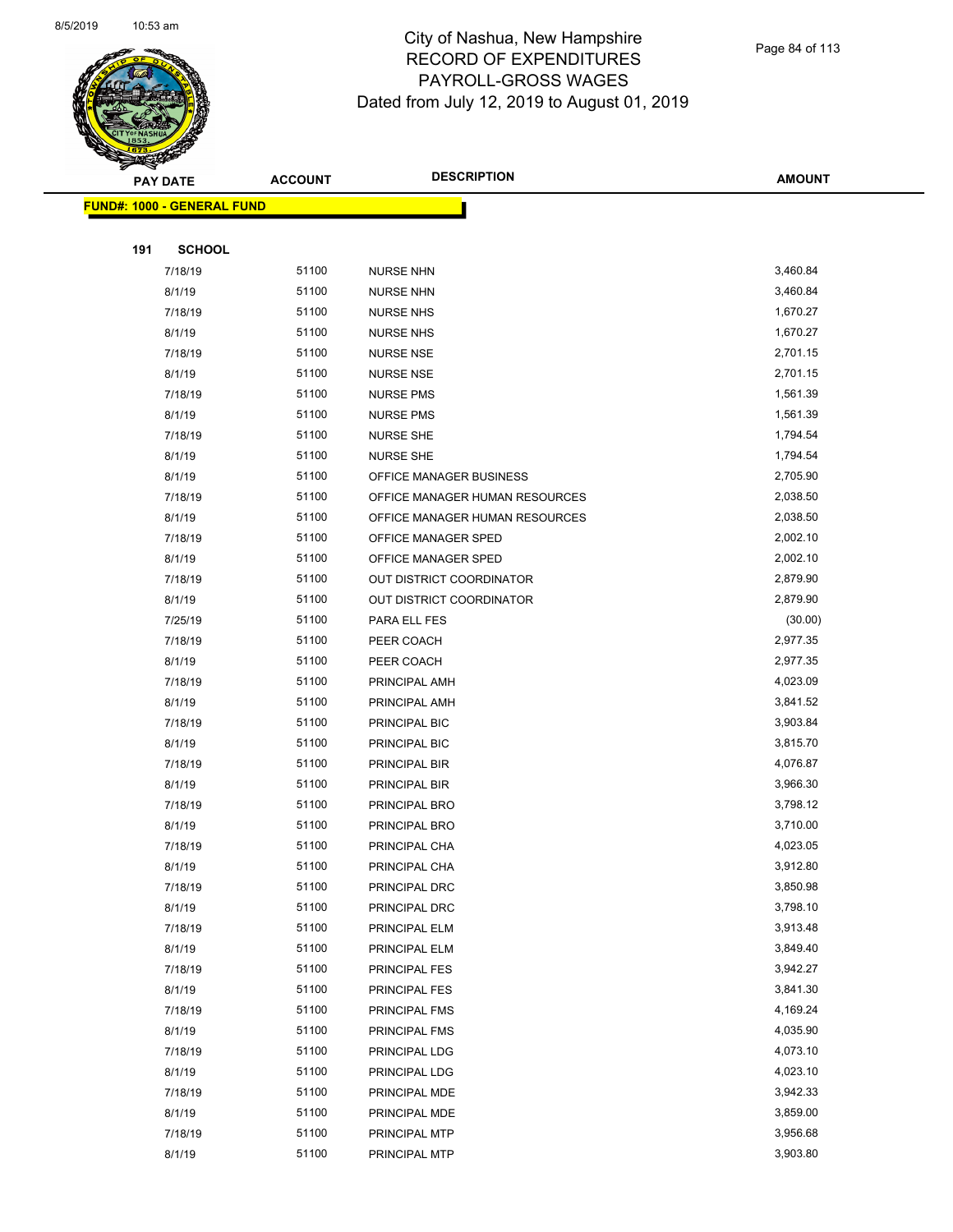

| <b>PAY DATE</b>            |               | <b>ACCOUNT</b> | <b>DESCRIPTION</b>             | <b>AMOUNT</b> |
|----------------------------|---------------|----------------|--------------------------------|---------------|
| FUND#: 1000 - GENERAL FUND |               |                |                                |               |
|                            |               |                |                                |               |
| 191                        | <b>SCHOOL</b> |                |                                |               |
|                            | 7/18/19       | 51100          | PRINCIPAL NHN                  | 4,115.39      |
|                            | 8/1/19        | 51100          | PRINCIPAL NHN                  | 4,057.70      |
|                            | 7/18/19       | 51100          | PRINCIPAL NHS                  | 4,331.76      |
| 8/1/19                     |               | 51100          | PRINCIPAL NHS                  | 4,288.50      |
|                            | 7/18/19       | 51100          | PRINCIPAL NSE                  | 3,851.00      |
| 8/1/19                     |               | 51100          | PRINCIPAL NSE                  | 3,851.00      |
|                            | 7/18/19       | 51100          | PRINCIPAL PMS                  | 3,817.30      |
|                            | 8/1/19        | 51100          | PRINCIPAL PMS                  | 3,817.30      |
|                            | 7/18/19       | 51100          | PRINCIPAL SHE                  | 3,745.21      |
| 8/1/19                     |               | 51100          | PRINCIPAL SHE                  | 3,692.30      |
|                            | 7/18/19       | 51100          | SCHOOL PSYCHOLOGIST WID        | 20,619.55     |
|                            | 8/1/19        | 51100          | SCHOOL PSYCHOLOGIST WID        | 20,619.55     |
|                            | 7/18/19       | 51100          | <b>SECURITY MONITOR NHN</b>    | 434.25        |
|                            | 7/25/19       | 51100          | SECURITY MONITOR NHN           | 438.59        |
|                            | 8/1/19        | 51100          | SECURITY MONITOR NHN           | 434.25        |
|                            | 7/18/19       | 51100          | SOCIAL WORKER                  | 1,927.85      |
|                            | 8/1/19        | 51100          | SOCIAL WORKER                  | 1,927.85      |
|                            | 7/18/19       | 51100          | SOCIAL WORKER FMS              | 2,026.27      |
| 8/1/19                     |               | 51100          | SOCIAL WORKER FMS              | 2,026.27      |
|                            | 7/18/19       | 51100          | SPECIAL SERVICES ADMINISTRATOR | 5,211.50      |
| 8/1/19                     |               | 51100          | SPECIAL SERVICES ADMINISTRATOR | 5,211.50      |
|                            | 7/18/19       | 51100          | SPEECH LANG PATHOLOGIST WID    | 38,251.38     |
| 8/1/19                     |               | 51100          | SPEECH LANG PATHOLOGIST WID    | 38,251.38     |
|                            | 7/18/19       | 51100          | <b>SUPERINTENDENT</b>          | 6,166.80      |
| 8/1/19                     |               | 51100          | <b>SUPERINTENDENT</b>          | 6,166.80      |
|                            | 7/18/19       | 51100          | SYSTEMS ADMIN FULL YEAR        | 8,055.20      |
|                            | 8/1/19        | 51100          | SYSTEMS ADMIN FULL YEAR        | 8,055.20      |
|                            | 7/18/19       | 51100          | <b>TEACHER ART BIC</b>         | 2,110.19      |
| 8/1/19                     |               | 51100          | <b>TEACHER ART BIC</b>         | 2,110.19      |
|                            | 7/18/19       | 51100          | TEACHER ART CHA                | 2,085.04      |
| 8/1/19                     |               | 51100          | <b>TEACHER ART CHA</b>         | 2,085.04      |
|                            | 7/18/19       | 51100          | <b>TEACHER ART DRC</b>         | 2,026.27      |
| 8/1/19                     |               | 51100          | TEACHER ART DRC                | 2,026.27      |
|                            | 7/18/19       | 51100          | <b>TEACHER ART ELM</b>         | 4,827.23      |
| 8/1/19                     |               | 51100          | <b>TEACHER ART ELM</b>         | 4,827.23      |
|                            | 7/18/19       | 51100          | <b>TEACHER ART FES</b>         | 1,670.27      |
| 8/1/19                     |               | 51100          | <b>TEACHER ART FES</b>         | 1,670.27      |
|                            | 7/18/19       | 51100          | <b>TEACHER ART LDG</b>         | 2,701.15      |
| 8/1/19                     |               | 51100          | <b>TEACHER ART LDG</b>         | 2,701.15      |
|                            | 7/18/19       | 51100          | <b>TEACHER ART MDE</b>         | 2,026.27      |
| 8/1/19                     |               | 51100          | TEACHER ART MDE                | 2,026.27      |
|                            | 7/18/19       | 51100          | <b>TEACHER ART NHN</b>         | 4,915.00      |
| 8/1/19                     |               | 51100          | <b>TEACHER ART NHN</b>         | 4,915.00      |
|                            | 7/18/19       | 51100          | <b>TEACHER ART NHS</b>         | 5,770.46      |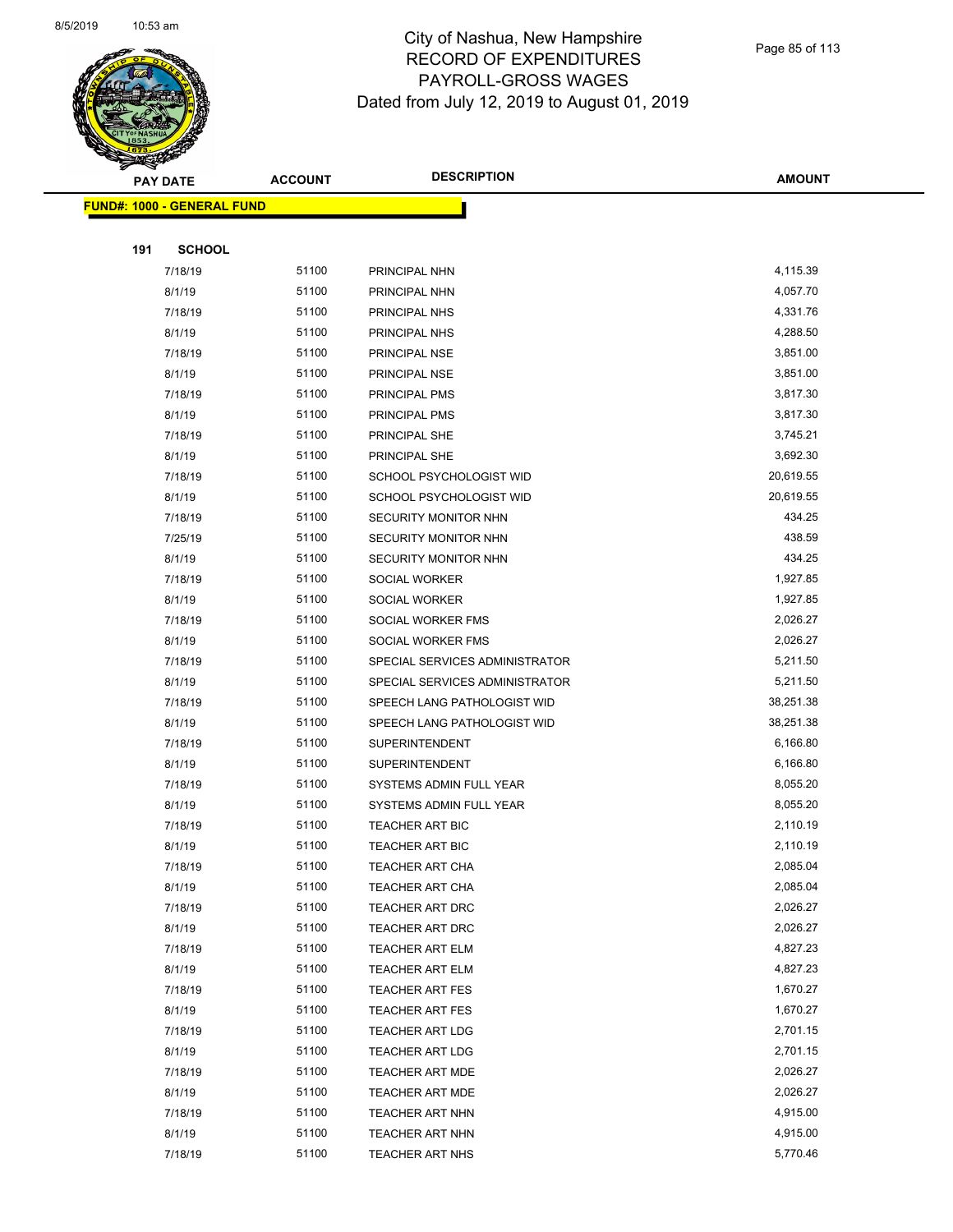

|     | <b>PAY DATE</b>                   | <b>ACCOUNT</b> | <b>DESCRIPTION</b>               | <b>AMOUNT</b> |
|-----|-----------------------------------|----------------|----------------------------------|---------------|
|     | <b>FUND#: 1000 - GENERAL FUND</b> |                |                                  |               |
|     |                                   |                |                                  |               |
| 191 | <b>SCHOOL</b>                     |                |                                  |               |
|     | 8/1/19                            | 51100          | <b>TEACHER ART NHS</b>           | 5,770.46      |
|     | 7/18/19                           | 51100          | <b>TEACHER ART PMS</b>           | 2,026.27      |
|     | 8/1/19                            | 51100          | <b>TEACHER ART PMS</b>           | 2,026.27      |
|     | 7/18/19                           | 51100          | <b>TEACHER ART SHE</b>           | 2,555.77      |
|     | 8/1/19                            | 51100          | <b>TEACHER ART SHE</b>           | 2,555.77      |
|     | 7/18/19                           | 51100          | <b>TEACHER AUTO NHN</b>          | 2,701.15      |
|     | 8/1/19                            | 51100          | <b>TEACHER AUTO NHN</b>          | 2,701.15      |
|     | 7/18/19                           | 51100          | TEACHER BEHAVIOR SPEC WID        | 5,770.46      |
|     | 8/1/19                            | 51100          | <b>TEACHER BEHAVIOR SPEC WID</b> | 5,770.46      |
|     | 7/18/19                           | 51100          | TEACHER BUILD CONST NHS          | 2,701.15      |
|     | 8/1/19                            | 51100          | TEACHER BUILD CONST NHS          | 2,701.15      |
|     | 7/18/19                           | 51100          | <b>TEACHER BUSINESS NHN</b>      | 5,575.50      |
|     | 8/1/19                            | 51100          | TEACHER BUSINESS NHN             | 5,575.50      |
|     | 7/18/19                           | 51100          | TEACHER BUSINESS NHS             | 2,977.35      |
|     | 8/1/19                            | 51100          | TEACHER BUSINESS NHS             | 2,977.35      |
|     | 7/18/19                           | 51100          | TEACHER COMPUTER ELM             | 1,561.39      |
|     | 8/1/19                            | 51100          | <b>TEACHER COMPUTER ELM</b>      | 1,561.39      |
|     | 7/18/19                           | 51100          | <b>TEACHER COMPUTER FMS</b>      | 2,885.23      |
|     | 8/1/19                            | 51100          | <b>TEACHER COMPUTER FMS</b>      | 2,885.23      |
|     | 7/18/19                           | 51100          | <b>TEACHER COMPUTER NHS</b>      | 1,561.39      |
|     | 8/1/19                            | 51100          | TEACHER COMPUTER NHS             | 1,561.39      |
|     | 7/18/19                           | 51100          | <b>TEACHER COMPUTER PMS</b>      | 2,885.23      |
|     | 8/1/19                            | 51100          | <b>TEACHER COMPUTER PMS</b>      | 2,885.23      |
|     | 7/18/19                           | 51100          | TEACHER COSMETOLOGY NHN          | 4,495.69      |
|     | 8/1/19                            | 51100          | TEACHER COSMETOLOGY NHN          | 4,495.69      |
|     | 7/18/19                           | 51100          | TEACHER CULINARY NHN             | 5,466.69      |
|     | 8/1/19                            | 51100          | TEACHER CULINARY NHN             | 5,466.69      |
|     | 7/18/19                           | 51100          | <b>TEACHER DEAF NSE</b>          | 6,339.58      |
|     | 7/23/19                           | 51100          | <b>TEACHER DEAF NSE</b>          | (2,630.02)    |
|     | 8/1/19                            | 51100          | TEACHER DEAF NSE                 | 2,885.23      |
|     | 7/18/19                           | 51100          | <b>TEACHER DEAF WID</b>          | 2,885.23      |
|     | 8/1/19                            | 51100          | TEACHER DEAF WID                 | 2,885.23      |
|     | 7/18/19                           | 51100          | <b>TEACHER DWSE AMH</b>          | 2,885.23      |
|     | 8/1/19                            | 51100          | <b>TEACHER DWSE AMH</b>          | 2,885.23      |
|     | 7/18/19                           | 51100          | <b>TEACHER DWSE BIR</b>          | 2,701.15      |
|     | 8/1/19                            | 51100          | <b>TEACHER DWSE BIR</b>          | 2,701.15      |
|     | 7/18/19                           | 51100          | TEACHER DWSE BRO                 | 2,977.35      |
|     | 8/1/19                            | 51100          | <b>TEACHER DWSE BRO</b>          | 2,977.35      |
|     | 7/18/19                           | 51100          | <b>TEACHER DWSE CHA</b>          | 1,737.04      |
|     | 8/1/19                            | 51100          | <b>TEACHER DWSE CHA</b>          | 1,737.04      |
|     | 7/18/19                           | 51100          | <b>TEACHER DWSE ELM</b>          | 12,035.35     |
|     | 8/1/19                            | 51100          | <b>TEACHER DWSE ELM</b>          | 12,035.35     |
|     | 7/18/19                           | 51100          | <b>TEACHER DWSE FMS</b>          | 4,974.12      |
|     | 8/1/19                            | 51100          | <b>TEACHER DWSE FMS</b>          | 4,974.12      |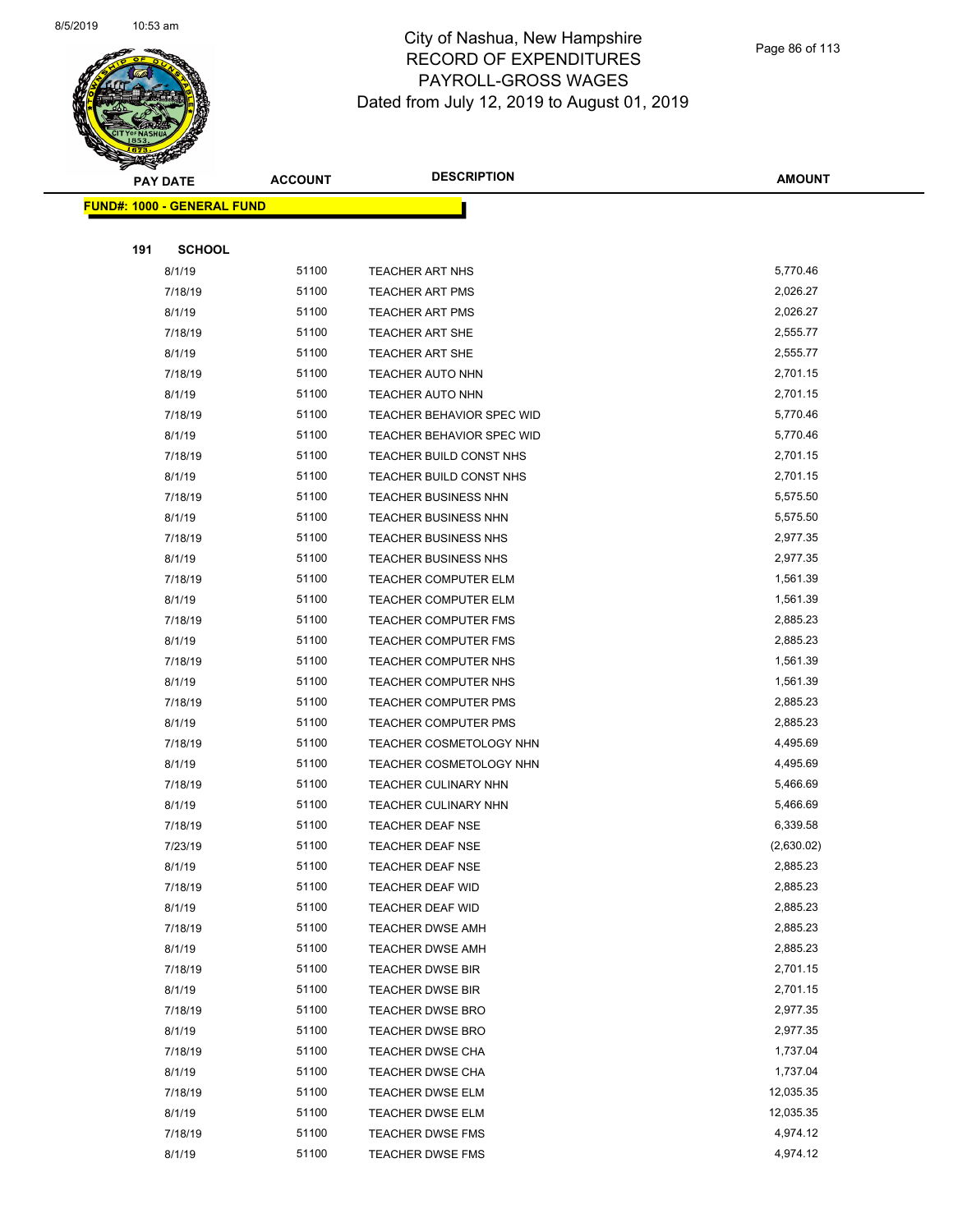

|     | <b>PAY DATE</b>                    | <b>ACCOUNT</b> | <b>DESCRIPTION</b>         | <b>AMOUNT</b> |
|-----|------------------------------------|----------------|----------------------------|---------------|
|     | <u> FUND#: 1000 - GENERAL FUND</u> |                |                            |               |
|     |                                    |                |                            |               |
| 191 | <b>SCHOOL</b>                      |                |                            |               |
|     | 7/18/19                            | 51100          | TEACHER DWSE MDE           | 2,885.23      |
|     | 8/1/19                             | 51100          | <b>TEACHER DWSE MDE</b>    | 2,885.23      |
|     | 7/18/19                            | 51100          | TEACHER DWSE NHS           | 2,777.36      |
|     | 8/1/19                             | 51100          | TEACHER DWSE NHS           | 2,777.36      |
|     | 7/18/19                            | 51100          | TEACHER DWSE SHE           | 1,868.85      |
|     | 8/1/19                             | 51100          | TEACHER DWSE SHE           | 1,868.85      |
|     | 7/18/19                            | 51100          | TEACHER ECE NHS            | 5,770.46      |
|     | 8/1/19                             | 51100          | TEACHER ECE NHS            | 5,770.46      |
|     | 7/18/19                            | 51100          | TEACHER ELL AMH            | 2,178.35      |
|     | 8/1/19                             | 51100          | TEACHER ELL AMH            | 2,178.35      |
|     | 7/18/19                            | 51100          | TEACHER ELL BIC            | 1,927.85      |
|     | 8/1/19                             | 51100          | TEACHER ELL BIC            | 1,927.85      |
|     | 7/18/19                            | 51100          | TEACHER ELL BIR            | 2,885.23      |
|     | 8/1/19                             | 51100          | TEACHER ELL BIR            | 2,885.23      |
|     | 7/18/19                            | 51100          | TEACHER ELL DRC            | 2,885.23      |
|     | 8/1/19                             | 51100          | TEACHER ELL DRC            | 2,885.23      |
|     | 7/18/19                            | 51100          | TEACHER ELL ELM            | 4,778.12      |
|     | 8/1/19                             | 51100          | TEACHER ELL ELM            | 4,778.12      |
|     | 7/18/19                            | 51100          | TEACHER ELL FES            | 4,682.38      |
|     | 8/1/19                             | 51100          | TEACHER ELL FES            | 4,682.38      |
|     | 7/18/19                            | 51100          | TEACHER ELL FMS            | 1,865.81      |
|     | 8/1/19                             | 51100          | TEACHER ELL FMS            | 1,865.81      |
|     | 7/18/19                            | 51100          | TEACHER ELL LDG            | 1,805.69      |
|     | 8/1/19                             | 51100          | TEACHER ELL LDG            | 1,805.69      |
|     | 7/18/19                            | 51100          | TEACHER ELL MTP            | 2,885.23      |
|     | 8/1/19                             | 51100          | TEACHER ELL MTP            | 2,885.23      |
|     | 7/18/19                            | 51100          | TEACHER ELL NHN            | 5,665.62      |
|     | 8/1/19                             | 51100          | TEACHER ELL NHN            | 5,665.62      |
|     | 7/18/19                            | 51100          | TEACHER ELL NHS            | 11,189.01     |
|     | 8/1/19                             | 51100          | TEACHER ELL NHS            | 11,189.01     |
|     | 7/18/19                            | 51100          | TEACHER ELL SHE            | 2,016.89      |
|     | 8/1/19                             | 51100          | TEACHER ELL SHE            | 2,016.89      |
|     | 7/18/19                            | 51100          | TEACHER ENGLISH ELM        | 11,782.82     |
|     | 8/1/19                             | 51100          | TEACHER ENGLISH ELM        | 11,782.82     |
|     | 7/18/19                            | 51100          | TEACHER ENGLISH FMS        | 6,141.51      |
|     | 8/1/19                             | 51100          | <b>TEACHER ENGLISH FMS</b> | 6,141.51      |
|     | 7/18/19                            | 51100          | TEACHER ENGLISH NHN        | 30,771.01     |
|     | 8/1/19                             | 51100          | TEACHER ENGLISH NHN        | 30,771.01     |
|     | 7/18/19                            | 51100          | <b>TEACHER ENGLISH NHS</b> | 40,739.22     |
|     | 8/1/19                             | 51100          | <b>TEACHER ENGLISH NHS</b> | 40,739.22     |
|     | 7/18/19                            | 51100          | TEACHER ENGLISH PMS        | 14,408.31     |
|     | 8/1/19                             | 51100          | <b>TEACHER ENGLISH PMS</b> | 14,408.31     |
|     | 7/18/19                            | 51100          | <b>TEACHER FACS FMS</b>    | 4,679.77      |
|     | 8/1/19                             | 51100          | TEACHER FACS FMS           | 4,679.77      |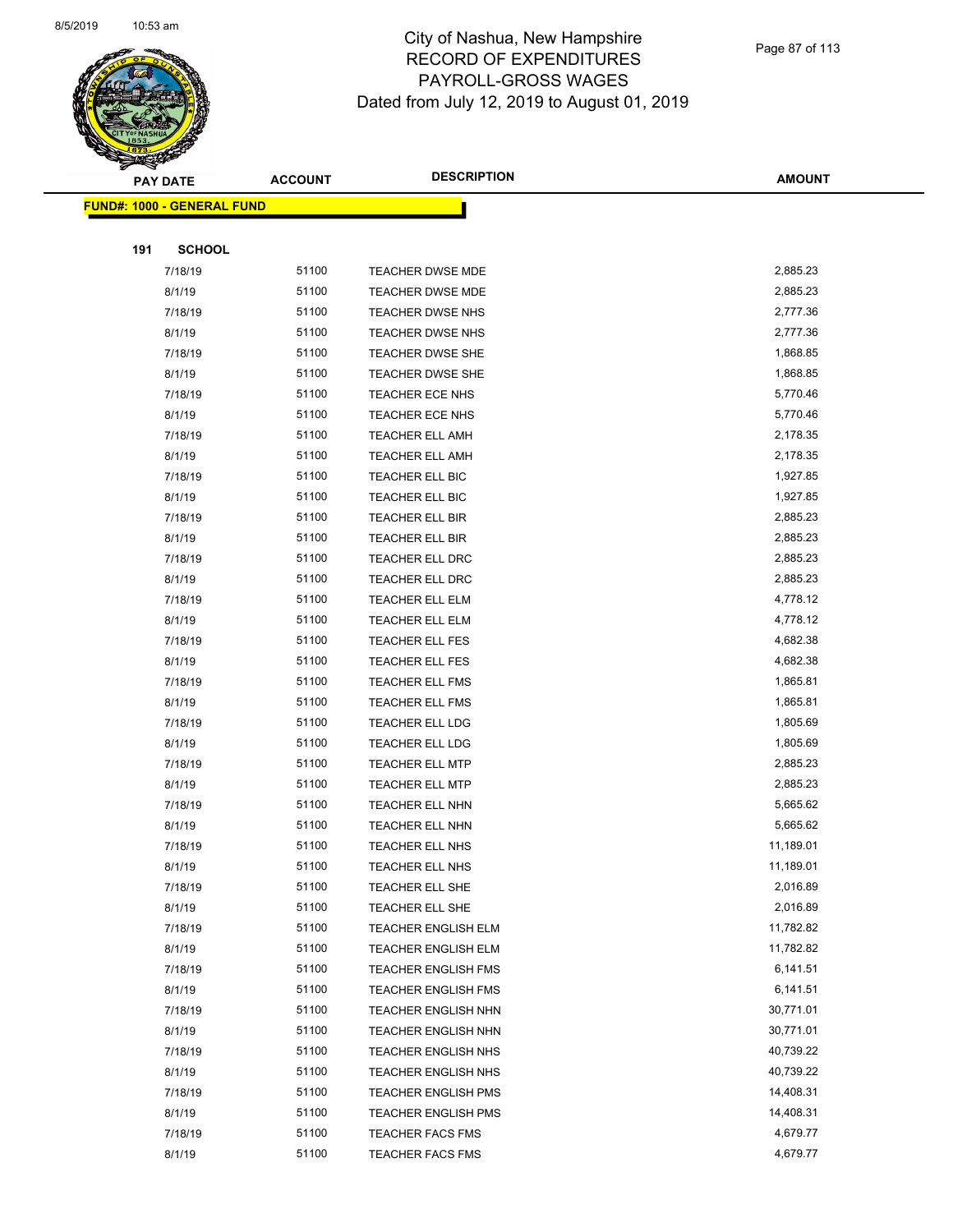

|     | <b>PAY DATE</b>                    | <b>ACCOUNT</b> | <b>DESCRIPTION</b>              | <b>AMOUNT</b> |
|-----|------------------------------------|----------------|---------------------------------|---------------|
|     | <u> FUND#: 1000 - GENERAL FUND</u> |                |                                 |               |
|     |                                    |                |                                 |               |
| 191 | <b>SCHOOL</b>                      |                |                                 |               |
|     | 7/18/19                            | 51100          | <b>TEACHER FACS NHN</b>         | 6,610.69      |
|     | 8/1/19                             | 51100          | <b>TEACHER FACS NHN</b>         | 6,610.69      |
|     | 7/18/19                            | 51100          | <b>TEACHER FACS NHS</b>         | 5,804.50      |
|     | 8/1/19                             | 51100          | <b>TEACHER FACS NHS</b>         | 5,804.50      |
|     | 7/18/19                            | 51100          | TEACHER FACS PMS                | 3,190.39      |
|     | 8/1/19                             | 51100          | TEACHER FACS PMS                | 3,190.39      |
|     | 7/18/19                            | 51100          | TEACHER FOREIGN LANG FMS        | 2,885.23      |
|     | 8/1/19                             | 51100          | <b>TEACHER FOREIGN LANG FMS</b> | 2,885.23      |
|     | 7/18/19                            | 51100          | TEACHER FOREIGN LANG NHN        | 8,005.87      |
|     | 8/1/19                             | 51100          | TEACHER FOREIGN LANG NHN        | 8,005.87      |
|     | 7/18/19                            | 51100          | TEACHER FOREIGN LANG NHS        | 10,558.99     |
|     | 8/1/19                             | 51100          | TEACHER FOREIGN LANG NHS        | 10,558.99     |
|     | 7/18/19                            | 51100          | TEACHER FOREIGN LANG PMS        | 5,305.08      |
|     | 8/1/19                             | 51100          | TEACHER FOREIGN LANG PMS        | 5,305.08      |
|     | 7/18/19                            | 51100          | <b>TEACHER GR1 AMH</b>          | 6,184.96      |
|     | 8/1/19                             | 51100          | <b>TEACHER GR1 AMH</b>          | 6,184.96      |
|     | 7/18/19                            | 51100          | <b>TEACHER GR1 BIC</b>          | 7,742.31      |
|     | 8/1/19                             | 51100          | <b>TEACHER GR1 BIC</b>          | 7,742.31      |
|     | 7/18/19                            | 51100          | <b>TEACHER GR1 BIR</b>          | 4,499.92      |
|     | 8/1/19                             | 51100          | <b>TEACHER GR1 BIR</b>          | 4,499.92      |
|     | 7/18/19                            | 51100          | TEACHER GR1 BRO                 | 4,931.43      |
|     | 8/1/19                             | 51100          | <b>TEACHER GR1 BRO</b>          | 4,931.43      |
|     | 7/18/19                            | 51100          | <b>TEACHER GR1 CHA</b>          | 8,103.45      |
|     | 8/1/19                             | 51100          | <b>TEACHER GR1 CHA</b>          | 8,103.45      |
|     | 7/18/19                            | 51100          | <b>TEACHER GR1 DRC</b>          | 8,600.94      |
|     | 7/23/19                            | 51100          | <b>TEACHER GR1 DRC</b>          | (1,730.42)    |
|     | 8/1/19                             | 51100          | <b>TEACHER GR1 DRC</b>          | 3,651.23      |
|     | 7/18/19                            | 51100          | <b>TEACHER GR1 FES</b>          | 7,159.19      |
|     | 8/1/19                             | 51100          | <b>TEACHER GR1 FES</b>          | 7,159.19      |
|     | 7/18/19                            | 51100          | TEACHER GR1 LDG                 | 3,557.44      |
|     | 8/1/19                             | 51100          | <b>TEACHER GR1 LDG</b>          | 3,557.44      |
|     | 7/18/19                            | 51100          | <b>TEACHER GR1 MDE</b>          | 4,331.50      |
|     | 8/1/19                             | 51100          | TEACHER GR1 MDE                 | 4,331.50      |
|     | 7/18/19                            | 51100          | <b>TEACHER GR1 MTP</b>          | 3,658.27      |
|     | 8/1/19                             | 51100          | <b>TEACHER GR1 MTP</b>          | 3,658.27      |
|     | 7/18/19                            | 51100          | <b>TEACHER GR1 NSE</b>          | 4,679.77      |
|     | 8/1/19                             | 51100          | <b>TEACHER GR1 NSE</b>          | 4,679.77      |
|     | 7/18/19                            | 51100          | TEACHER GR1 SHE                 | 8,561.89      |
|     | 8/1/19                             | 51100          | TEACHER GR1 SHE                 | 8,561.89      |
|     | 7/18/19                            | 51100          | <b>TEACHER GR2 AMH</b>          | 5,811.92      |
|     | 8/1/19                             | 51100          | <b>TEACHER GR2 AMH</b>          | 5,811.92      |
|     | 7/18/19                            | 51100          | TEACHER GR2 BIC                 | 3,562.97      |
|     | 8/1/19                             | 51100          | TEACHER GR2 BIC                 | 3,562.97      |
|     | 7/18/19                            | 51100          | <b>TEACHER GR2 BIR</b>          | 4,836.31      |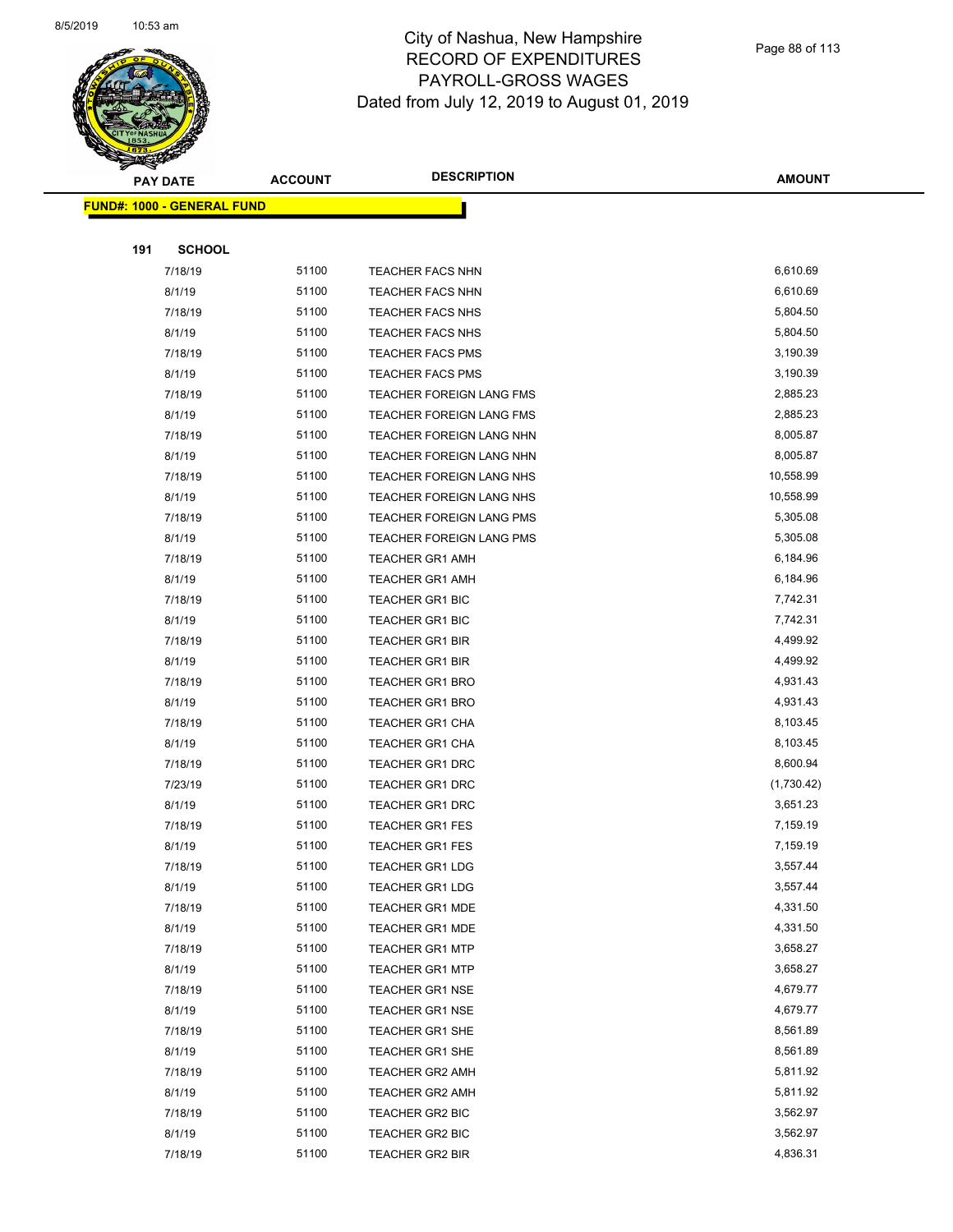

|     | <b>PAY DATE</b>                   | <b>ACCOUNT</b> | <b>DESCRIPTION</b>                               | <b>AMOUNT</b>        |
|-----|-----------------------------------|----------------|--------------------------------------------------|----------------------|
|     | <b>FUND#: 1000 - GENERAL FUND</b> |                |                                                  |                      |
|     |                                   |                |                                                  |                      |
| 191 | <b>SCHOOL</b>                     |                |                                                  |                      |
|     | 8/1/19                            | 51100          | <b>TEACHER GR2 BIR</b>                           | 4,836.31             |
|     | 7/18/19                           | 51100          | <b>TEACHER GR2 BRO</b>                           | 2,885.23             |
|     | 8/1/19                            | 51100          | TEACHER GR2 BRO                                  | 2,885.23             |
|     | 7/18/19                           | 51100          | <b>TEACHER GR2 CHA</b>                           | 3,953.89             |
|     | 8/1/19                            | 51100          | TEACHER GR2 CHA                                  | 3,953.89             |
|     | 7/18/19                           | 51100          | TEACHER GR2 DRC                                  | 4,807.73             |
|     | 8/1/19                            | 51100          | <b>TEACHER GR2 DRC</b>                           | 4,807.73             |
|     | 7/18/19                           | 51100          | <b>TEACHER GR2 FES</b>                           | 6,527.31             |
|     | 8/1/19                            | 51100          | <b>TEACHER GR2 FES</b>                           | 6,527.31             |
|     | 7/18/19                           | 51100          | TEACHER GR2 LDG                                  | 4,019.00             |
|     | 8/1/19                            | 51100          | <b>TEACHER GR2 LDG</b>                           | 4,019.00             |
|     | 7/18/19                           | 51100          | <b>TEACHER GR2 MDE</b>                           | 7,089.12             |
|     | 8/1/19                            | 51100          | TEACHER GR2 MDE                                  | 7,089.12             |
|     | 7/18/19                           | 51100          | <b>TEACHER GR2 MTP</b>                           | 2,110.19             |
|     | 8/1/19                            | 51100          | <b>TEACHER GR2 MTP</b>                           | 2,110.19             |
|     | 7/18/19                           | 51100          | <b>TEACHER GR2 NSE</b>                           | 6,951.68             |
|     | 8/1/19                            | 51100          | <b>TEACHER GR2 NSE</b>                           | 6,951.68             |
|     | 7/18/19                           | 51100          | TEACHER GR2 SHE                                  | 4,727.42             |
|     | 8/1/19                            | 51100          | <b>TEACHER GR2 SHE</b>                           | 4,727.42             |
|     | 7/18/19                           | 51100          | <b>TEACHER GR3 AMH</b>                           | 2,701.15             |
|     | 8/1/19                            | 51100          | <b>TEACHER GR3 AMH</b>                           | 2,701.15             |
|     | 7/18/19                           | 51100          | <b>TEACHER GR3 BIC</b>                           | 1,730.42             |
|     | 8/1/19                            | 51100          | <b>TEACHER GR3 BIC</b>                           | 1,730.42             |
|     | 7/18/19                           | 51100          | <b>TEACHER GR3 BIR</b>                           | 5,918.54             |
|     | 8/1/19                            | 51100          | <b>TEACHER GR3 BIR</b>                           | 5,918.54             |
|     | 7/18/19                           | 51100          | <b>TEACHER GR3 BRO</b>                           | 2,701.15             |
|     | 8/1/19                            | 51100          | <b>TEACHER GR3 BRO</b>                           | 2,701.15             |
|     | 7/18/19                           | 51100          | <b>TEACHER GR3 CHA</b>                           | 7,043.50             |
|     | 8/1/19                            | 51100          | <b>TEACHER GR3 CHA</b>                           | 7,043.50             |
|     | 7/18/19                           | 51100          | TEACHER GR3 DRC                                  | 8,662.99             |
|     | 8/1/19                            | 51100          | <b>TEACHER GR3 DRC</b>                           | 8,662.99<br>9,365.85 |
|     | 7/18/19<br>8/1/19                 | 51100<br>51100 | <b>TEACHER GR3 FES</b><br><b>TEACHER GR3 FES</b> | 9,365.85             |
|     | 7/18/19                           | 51100          | <b>TEACHER GR3 LDG</b>                           | 7,669.73             |
|     | 8/1/19                            | 51100          | <b>TEACHER GR3 LDG</b>                           | 7,669.73             |
|     | 7/18/19                           | 51100          | <b>TEACHER GR3 MDE</b>                           | 2,885.23             |
|     | 8/1/19                            | 51100          | <b>TEACHER GR3 MDE</b>                           | 2,885.23             |
|     | 7/18/19                           | 51100          | <b>TEACHER GR3 MTP</b>                           | 3,494.13             |
|     | 8/1/19                            | 51100          | <b>TEACHER GR3 MTP</b>                           | 3,494.13             |
|     | 7/18/19                           | 51100          | <b>TEACHER GR3 NSE</b>                           | 4,811.34             |
|     | 8/1/19                            | 51100          | <b>TEACHER GR3 NSE</b>                           | 4,811.34             |
|     | 7/18/19                           | 51100          | <b>TEACHER GR3 SHE</b>                           | 1,321.56             |
|     | 8/1/19                            | 51100          | TEACHER GR3 SHE                                  | 1,321.56             |
|     | 7/18/19                           | 51100          | <b>TEACHER GR4 AMH</b>                           | 4,052.19             |
|     |                                   |                |                                                  |                      |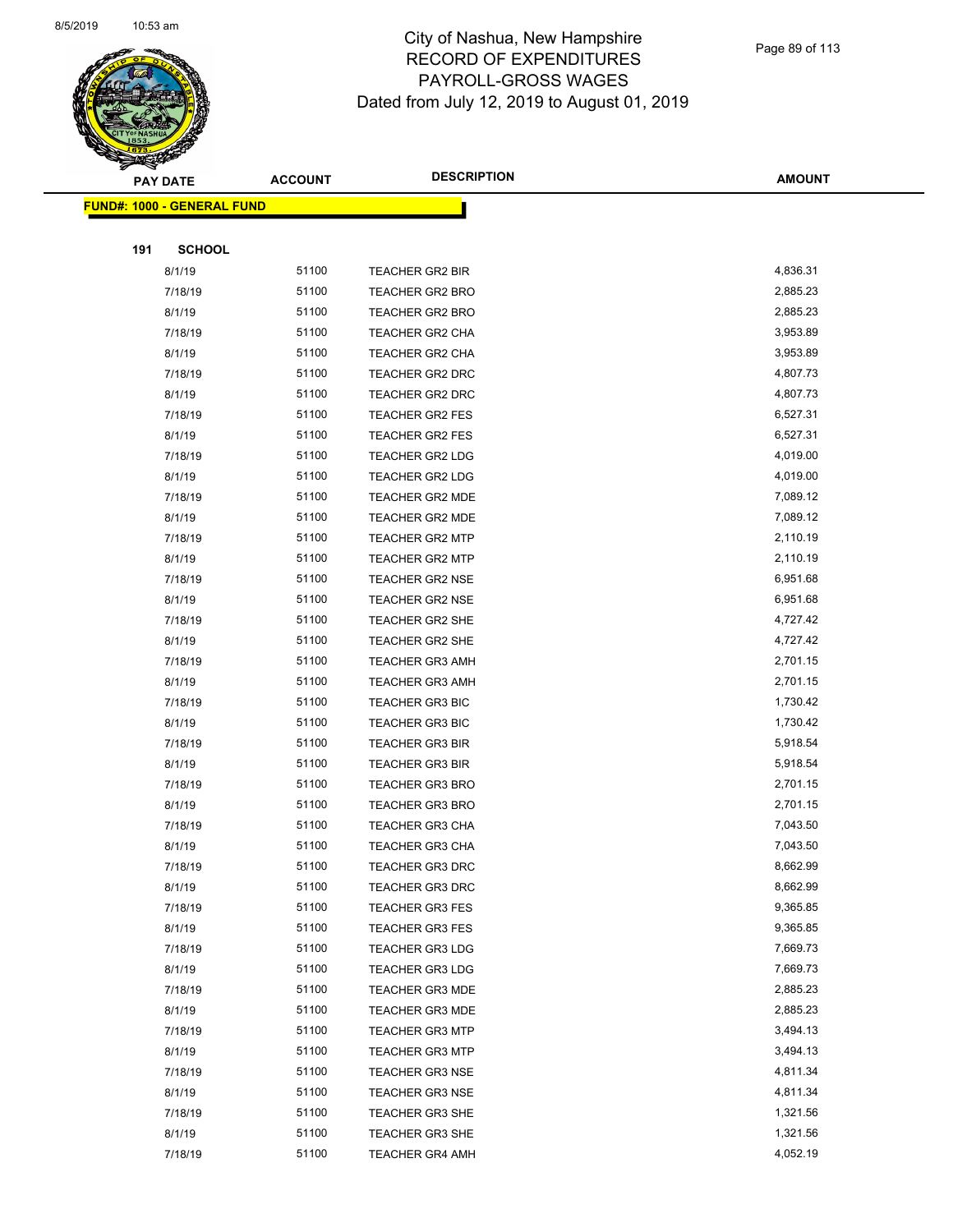

|     | <b>PAY DATE</b>                    | <b>ACCOUNT</b> | <b>DESCRIPTION</b>     | <b>AMOUNT</b> |
|-----|------------------------------------|----------------|------------------------|---------------|
|     | <u> FUND#: 1000 - GENERAL FUND</u> |                |                        |               |
|     |                                    |                |                        |               |
| 191 | <b>SCHOOL</b>                      |                |                        |               |
|     | 8/1/19                             | 51100          | <b>TEACHER GR4 AMH</b> | 4,052.19      |
|     | 7/18/19                            | 51100          | <b>TEACHER GR4 BIC</b> | 11,154.23     |
|     | 8/1/19                             | 51100          | <b>TEACHER GR4 BIC</b> | 11,154.23     |
|     | 7/18/19                            | 51100          | <b>TEACHER GR4 BIR</b> | 5,276.31      |
|     | 8/1/19                             | 51100          | <b>TEACHER GR4 BIR</b> | 5,276.31      |
|     | 7/18/19                            | 51100          | <b>TEACHER GR4 BRO</b> | 2,490.96      |
|     | 8/1/19                             | 51100          | <b>TEACHER GR4 BRO</b> | 2,490.96      |
|     | 7/18/19                            | 51100          | <b>TEACHER GR4 CHA</b> | 4,882.92      |
|     | 8/1/19                             | 51100          | <b>TEACHER GR4 CHA</b> | 4,882.92      |
|     | 7/18/19                            | 51100          | TEACHER GR4 DRC        | 3,753.77      |
|     | 8/1/19                             | 51100          | <b>TEACHER GR4 DRC</b> | 3,753.77      |
|     | 7/18/19                            | 51100          | <b>TEACHER GR4 FES</b> | 6,213.39      |
|     | 8/1/19                             | 51100          | <b>TEACHER GR4 FES</b> | 6,213.39      |
|     | 7/18/19                            | 51100          | <b>TEACHER GR4 LDG</b> | 1,865.81      |
|     | 8/1/19                             | 51100          | <b>TEACHER GR4 LDG</b> | 1,865.81      |
|     | 7/18/19                            | 51100          | <b>TEACHER GR4 MDE</b> | 7,113.73      |
|     | 8/1/19                             | 51100          | <b>TEACHER GR4 MDE</b> | 7,113.73      |
|     | 7/18/19                            | 51100          | <b>TEACHER GR4 MTP</b> | 4,761.85      |
|     | 8/1/19                             | 51100          | <b>TEACHER GR4 MTP</b> | 4,761.85      |
|     | 7/18/19                            | 51100          | <b>TEACHER GR4 NSE</b> | 2,085.04      |
|     | 8/1/19                             | 51100          | <b>TEACHER GR4 NSE</b> | 2,085.04      |
|     | 7/18/19                            | 51100          | <b>TEACHER GR4 SHE</b> | 4,754.08      |
|     | 8/1/19                             | 51100          | <b>TEACHER GR4 SHE</b> | 4,754.08      |
|     | 7/18/19                            | 51100          | <b>TEACHER GR5 AMH</b> | 5,586.38      |
|     | 8/1/19                             | 51100          | <b>TEACHER GR5 AMH</b> | 5,586.38      |
|     | 7/18/19                            | 51100          | TEACHER GR5 BIC        | 10,681.96     |
|     | 8/1/19                             | 51100          | <b>TEACHER GR5 BIC</b> | 10,681.96     |
|     | 7/18/19                            | 51100          | <b>TEACHER GR5 BIR</b> | 5,019.47      |
|     | 8/1/19                             | 51100          | <b>TEACHER GR5 BIR</b> | 5,019.47      |
|     | 7/18/19                            | 51100          | TEACHER GR5 BRO        | 2,885.23      |
|     | 8/1/19                             | 51100          | <b>TEACHER GR5 BRO</b> | 2,885.23      |
|     | 7/18/19                            | 51100          | TEACHER GR5 CHA        | 5,879.42      |
|     | 8/1/19                             | 51100          | TEACHER GR5 CHA        | 5,879.42      |
|     | 7/18/19                            | 51100          | <b>TEACHER GR5 DRC</b> | 2,085.04      |
|     | 8/1/19                             | 51100          | <b>TEACHER GR5 DRC</b> | 2,085.04      |
|     | 7/18/19                            | 51100          | <b>TEACHER GR5 FES</b> | 4,355.06      |
|     | 8/1/19                             | 51100          | <b>TEACHER GR5 FES</b> | 4,355.06      |
|     | 7/18/19                            | 51100          | <b>TEACHER GR5 LDG</b> | 7,663.35      |
|     | 8/1/19                             | 51100          | <b>TEACHER GR5 LDG</b> | 7,663.35      |
|     | 7/18/19                            | 51100          | <b>TEACHER GR5 MDE</b> | 11,538.43     |
|     | 8/1/19                             | 51100          | <b>TEACHER GR5 MDE</b> | 11,538.43     |
|     | 7/18/19                            | 51100          | <b>TEACHER GR5 MTP</b> | 1,865.81      |
|     | 8/1/19                             | 51100          | <b>TEACHER GR5 MTP</b> | 1,865.81      |
|     | 7/18/19                            | 51100          | <b>TEACHER GR5 NSE</b> | 8,563.65      |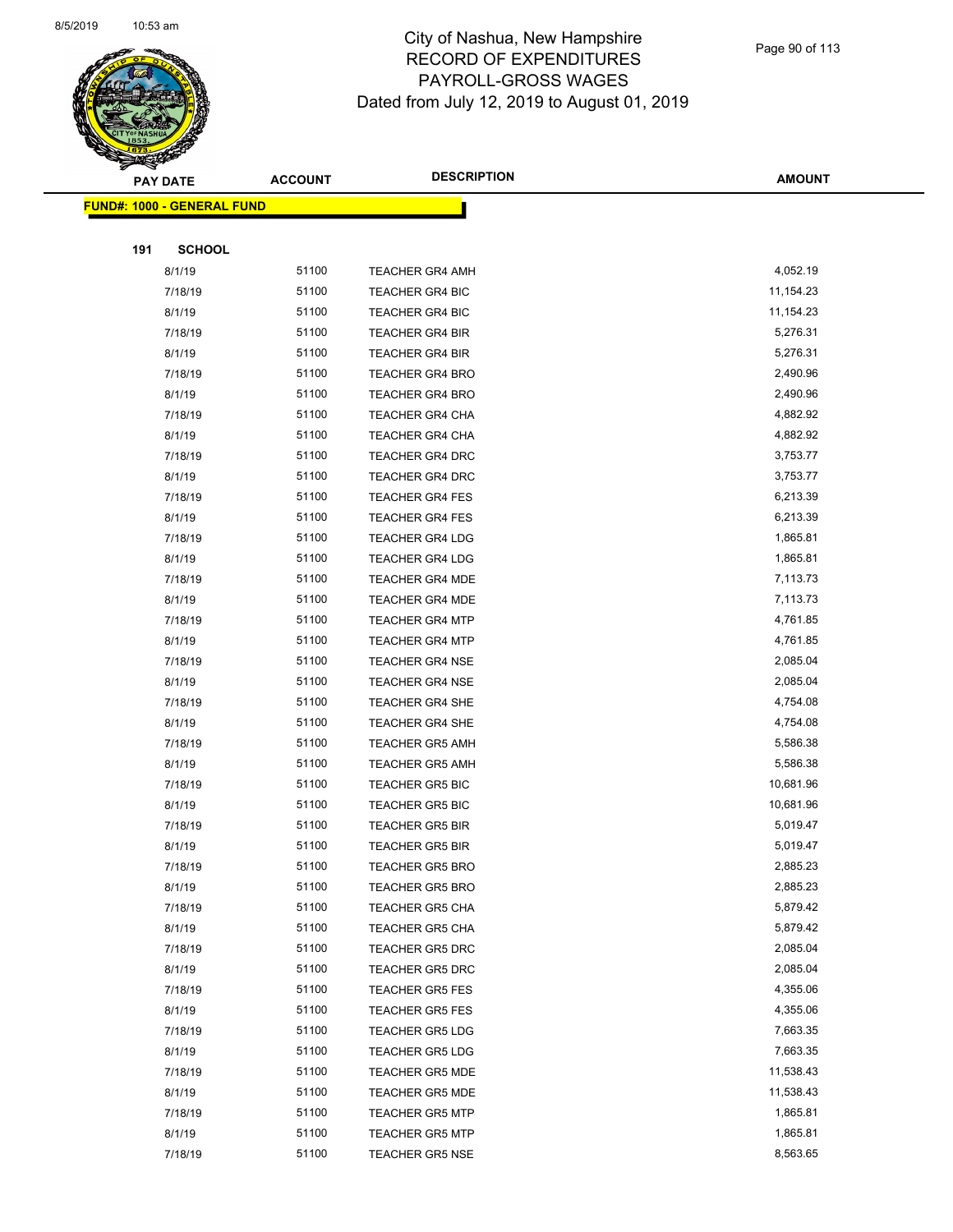

|     | <b>PAY DATE</b>                    | <b>ACCOUNT</b> | <b>DESCRIPTION</b>                                 | <b>AMOUNT</b>        |
|-----|------------------------------------|----------------|----------------------------------------------------|----------------------|
|     | <u> FUND#: 1000 - GENERAL FUND</u> |                |                                                    |                      |
|     |                                    |                |                                                    |                      |
| 191 | <b>SCHOOL</b>                      |                |                                                    |                      |
|     | 8/1/19                             | 51100          | <b>TEACHER GR5 NSE</b>                             | 8,563.65             |
|     | 7/18/19                            | 51100          | <b>TEACHER GR5 SHE</b>                             | 5,620.81             |
|     | 8/1/19                             | 51100          | <b>TEACHER GR5 SHE</b>                             | 5,620.81             |
|     | 7/18/19                            | 51100          | <b>TEACHER GR6 ELM</b>                             | 26,783.04            |
|     | 8/1/19                             | 51100          | <b>TEACHER GR6 ELM</b>                             | 26,783.04            |
|     | 7/18/19                            | 51100          | <b>TEACHER GR6 FMS</b>                             | 16,066.91            |
|     | 8/1/19                             | 51100          | <b>TEACHER GR6 FMS</b>                             | 16,066.91            |
|     | 7/18/19                            | 51100          | <b>TEACHER GR6 PMS</b>                             | 17,587.74            |
|     | 8/1/19                             | 51100          | <b>TEACHER GR6 PMS</b>                             | 17,587.74            |
|     | 7/18/19                            | 51100          | <b>TEACHER GRAPH NHS</b>                           | 3,475.78             |
|     | 8/1/19                             | 51100          | <b>TEACHER GRAPH NHS</b>                           | 3,475.78             |
|     | 7/18/19                            | 51100          | <b>TEACHER GRAPHICS NHN</b>                        | 2,701.15             |
|     | 8/1/19                             | 51100          | <b>TEACHER GRAPHICS NHN</b>                        | 2,701.15             |
|     | 7/18/19                            | 51100          | TEACHER HEALTH NHS                                 | 2,701.15             |
|     | 8/1/19                             | 51100          | TEACHER HEALTH NHS                                 | 2,701.15             |
|     | 7/18/19                            | 51100          | TEACHER HEALTHOC NHS                               | 5,058.38             |
|     | 8/1/19                             | 51100          | TEACHER HEALTHOC NHS                               | 5,058.38             |
|     | 7/18/19                            | 51100          | TEACHER HVAC NHS                                   | 1,951.08             |
|     | 8/1/19                             | 51100          | TEACHER HVAC NHS                                   | 1,951.08             |
|     | 7/18/19                            | 51100          | TEACHER IN SCH SUSPENSION ELM                      | 1,805.69             |
|     | 8/1/19                             | 51100          | TEACHER IN SCH SUSPENSION ELM                      | 1,805.69             |
|     | 7/18/19                            | 51100          | TEACHER IN SCH SUSPENSION NHN                      | 2,885.23             |
|     | 8/1/19                             | 51100          | TEACHER IN SCH SUSPENSION NHN                      | 2,885.23             |
|     | 7/18/19                            | 51100          | TEACHER IN SCH SUSPENSION NHS                      | 1,582.72             |
|     | 8/1/19                             | 51100          | TEACHER IN SCH SUSPENSION NHS                      | 1,582.72             |
|     | 7/18/19                            | 51100          | TEACHER INST SPED WID                              | 2,885.23             |
|     | 8/1/19                             | 51100          | TEACHER INST SPED WID                              | 2,885.23             |
|     | 7/18/19                            | 51100          | TEACHER KIND AMH                                   | 2,885.23             |
|     | 8/1/19                             | 51100          | <b>TEACHER KIND AMH</b>                            | 2,885.23             |
|     | 7/18/19                            | 51100          | TEACHER KIND BIC                                   | 4,566.96             |
|     | 8/1/19                             | 51100          | <b>TEACHER KIND BIC</b>                            | 4,566.96             |
|     | 7/18/19                            | 51100          | <b>TEACHER KIND BIR</b>                            | 5,142.27             |
|     | 8/1/19                             | 51100          | <b>TEACHER KIND BIR</b>                            | 5,142.27             |
|     | 7/18/19                            | 51100          | <b>TEACHER KIND BRO</b>                            | 2,977.35             |
|     | 8/1/19                             | 51100          | <b>TEACHER KIND BRO</b>                            | 2,977.35             |
|     | 7/18/19                            | 51100          | <b>TEACHER KIND CHA</b>                            | 6,764.16             |
|     | 8/1/19                             | 51100          | <b>TEACHER KIND CHA</b>                            | 6,764.16             |
|     | 7/18/19                            | 51100          | <b>TEACHER KIND DRC</b>                            | 9,760.54             |
|     | 8/1/19                             | 51100          | <b>TEACHER KIND DRC</b>                            | 9,760.54             |
|     | 7/18/19                            | 51100<br>51100 | <b>TEACHER KIND FES</b>                            | 5,790.08             |
|     | 8/1/19                             | 51100          | <b>TEACHER KIND FES</b>                            | 5,790.08<br>6,069.77 |
|     | 7/18/19<br>8/1/19                  | 51100          | <b>TEACHER KIND LDG</b><br><b>TEACHER KIND LDG</b> | 6,069.77             |
|     |                                    |                |                                                    | 8,719.23             |
|     | 7/18/19                            | 51100          | TEACHER KIND MDE                                   |                      |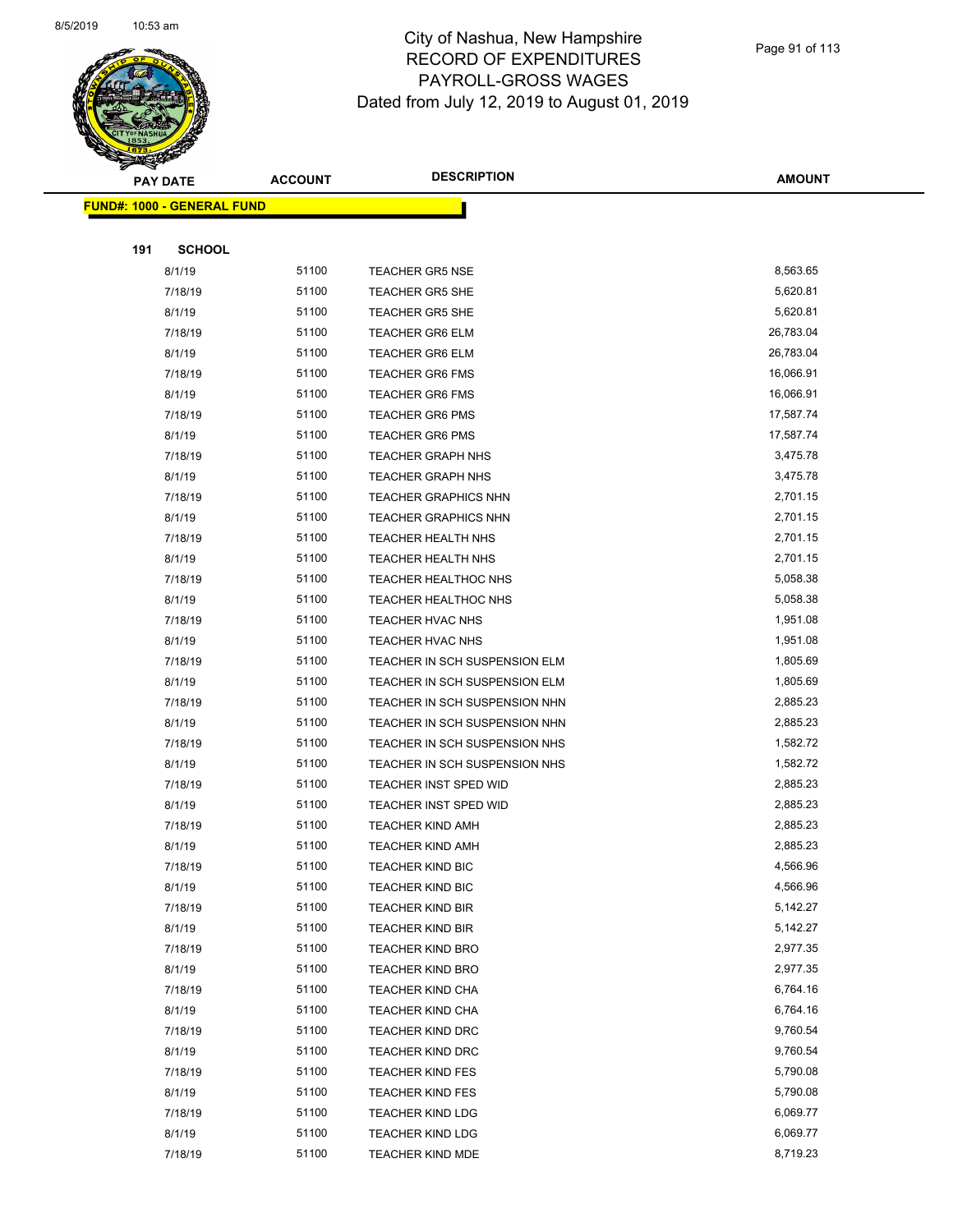

|     | <b>PAY DATE</b>                    | <b>ACCOUNT</b> | <b>DESCRIPTION</b>               | <b>AMOUNT</b>        |
|-----|------------------------------------|----------------|----------------------------------|----------------------|
|     | <u> FUND#: 1000 - GENERAL FUND</u> |                |                                  |                      |
|     |                                    |                |                                  |                      |
| 191 | <b>SCHOOL</b>                      |                |                                  |                      |
|     | 8/1/19                             | 51100          | TEACHER KIND MDE                 | 8,719.23             |
|     | 7/18/19                            | 51100          | <b>TEACHER KIND MTP</b>          | 6,034.38             |
|     | 8/1/19                             | 51100          | <b>TEACHER KIND MTP</b>          | 6,034.38             |
|     | 7/18/19                            | 51100          | <b>TEACHER KIND NSE</b>          | 5,064.65             |
|     | 8/1/19                             | 51100          | <b>TEACHER KIND NSE</b>          | 5,064.65             |
|     | 7/18/19                            | 51100          | TEACHER KIND SHE                 | 6,896.97             |
|     | 8/1/19                             | 51100          | TEACHER KIND SHE                 | 6,896.97             |
|     | 7/18/19                            | 51100          | <b>TEACHER MATH ELM</b>          | 12,053.27            |
|     | 8/1/19                             | 51100          | <b>TEACHER MATH ELM</b>          | 12,053.27            |
|     | 7/18/19                            | 51100          | <b>TEACHER MATH FMS</b>          | 11,720.51            |
|     | 8/1/19                             | 51100          | <b>TEACHER MATH FMS</b>          | 11,720.51            |
|     | 7/18/19                            | 51100          | <b>TEACHER MATH NHN</b>          | 26,295.84            |
|     | 8/1/19                             | 51100          | <b>TEACHER MATH NHN</b>          | 26,295.84            |
|     | 7/18/19                            | 51100          | <b>TEACHER MATH NHS</b>          | 28,070.67            |
|     | 8/1/19                             | 51100          | <b>TEACHER MATH NHS</b>          | 28,070.67            |
|     | 7/18/19                            | 51100          | <b>TEACHER MATH PMS</b>          | 8,053.08             |
|     | 8/1/19                             | 51100          | <b>TEACHER MATH PMS</b>          | 8,053.08             |
|     | 7/18/19                            | 51100          | <b>TEACHER MUSIC AMH</b>         | 2,544.65             |
|     | 8/1/19                             | 51100          | <b>TEACHER MUSIC AMH</b>         | 3,069.65             |
|     | 7/18/19                            | 51100          | <b>TEACHER MUSIC BIR</b>         | 1,730.42             |
|     | 8/1/19                             | 51100          | <b>TEACHER MUSIC BIR</b>         | 1,730.42             |
|     | 7/18/19                            | 51100          | <b>TEACHER MUSIC BRO</b>         | 1,602.77             |
|     | 8/1/19                             | 51100          | <b>TEACHER MUSIC BRO</b>         | 1,602.77             |
|     | 7/18/19                            | 51100          | <b>TEACHER MUSIC CHA</b>         | 2,885.23             |
|     | 8/1/19                             | 51100          | TEACHER MUSIC CHA                | 2,885.23             |
|     | 7/18/19                            | 51100          | <b>TEACHER MUSIC DRC</b>         | 2,793.19             |
|     | 8/1/19                             | 51100          | <b>TEACHER MUSIC DRC</b>         | 2,793.19             |
|     | 7/18/19                            | 51100          | TEACHER MUSIC ELM                | 1,730.42             |
|     | 8/1/19                             | 51100          | <b>TEACHER MUSIC ELM</b>         | 1,730.42             |
|     | 7/18/19                            | 51100          | TEACHER MUSIC FES                | 1,670.27             |
|     | 8/1/19                             | 51100          | <b>TEACHER MUSIC FES</b>         | 1,670.27             |
|     | 7/18/19                            | 51100          | <b>TEACHER MUSIC FMS</b>         | 5,770.46             |
|     | 8/1/19                             | 51100          | <b>TEACHER MUSIC FMS</b>         | 5,770.46             |
|     | 7/18/19                            | 51100          | <b>TEACHER MUSIC MDE</b>         | 2,110.19             |
|     | 8/1/19                             | 51100          | <b>TEACHER MUSIC MDE</b>         | 2,110.19             |
|     | 7/18/19                            | 51100<br>51100 | <b>TEACHER MUSIC NHN</b>         | 4,690.92<br>4,690.92 |
|     | 8/1/19                             | 51100          | <b>TEACHER MUSIC NHN</b>         | 4,250.54             |
|     | 7/18/19                            |                | <b>TEACHER MUSIC PMS</b>         |                      |
|     | 8/1/19                             | 51100<br>51100 | <b>TEACHER MUSIC PMS</b>         | 4,250.54<br>2,977.35 |
|     | 7/18/19                            | 51100          | TEACHER PE BIR                   | 2,977.35             |
|     | 8/1/19<br>7/18/19                  | 51100          | TEACHER PE BIR<br>TEACHER PE BRO | 2,793.19             |
|     | 8/1/19                             | 51100          | <b>TEACHER PE BRO</b>            | 2,793.19             |
|     | 7/18/19                            | 51100          | TEACHER PE DRC                   | 2,885.23             |
|     |                                    |                |                                  |                      |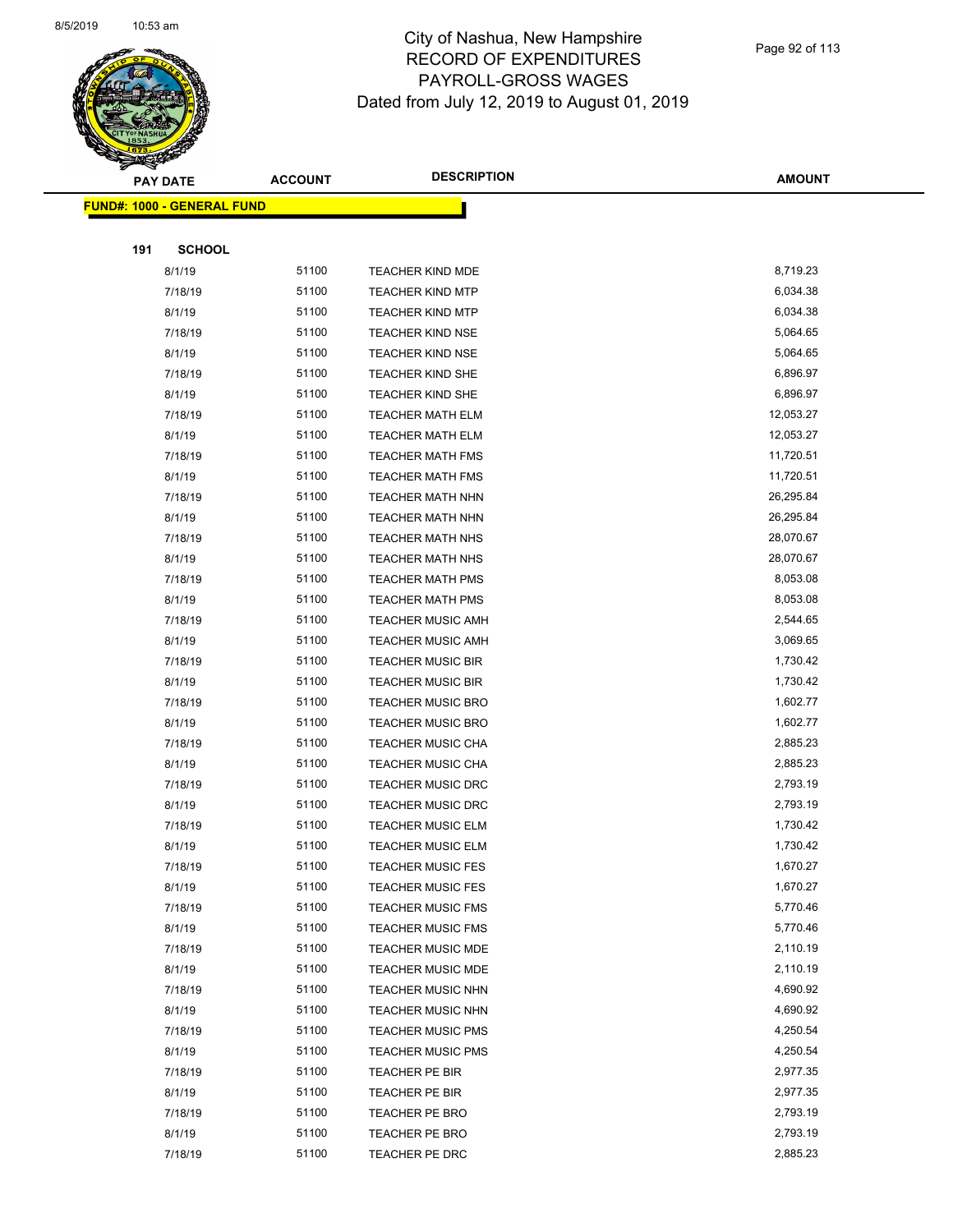

|     | <b>PAY DATE</b>                    | <b>ACCOUNT</b> | <b>DESCRIPTION</b>                   | <b>AMOUNT</b>        |
|-----|------------------------------------|----------------|--------------------------------------|----------------------|
|     | <u> FUND#: 1000 - GENERAL FUND</u> |                |                                      |                      |
|     |                                    |                |                                      |                      |
| 191 | <b>SCHOOL</b>                      |                |                                      |                      |
|     | 8/1/19                             | 51100          | TEACHER PE DRC                       | 2,885.23             |
|     | 7/18/19                            | 51100          | TEACHER PE ELM                       | 9,290.17             |
|     | 8/1/19                             | 51100          | TEACHER PE ELM                       | 9,290.17             |
|     | 7/18/19                            | 51100          | TEACHER PE FES                       | 1,730.42             |
|     | 8/1/19                             | 51100          | TEACHER PE FES                       | 1,730.42             |
|     | 7/18/19                            | 51100          | TEACHER PE FMS                       | 2,701.15             |
|     | 8/1/19                             | 51100          | TEACHER PE FMS                       | 2,701.15             |
|     | 7/18/19                            | 51100          | TEACHER PE LDG                       | 1,974.27             |
|     | 8/1/19                             | 51100          | TEACHER PE LDG                       | 1,974.27             |
|     | 7/18/19                            | 51100          | TEACHER PE MTP                       | 1,607.12             |
|     | 8/1/19                             | 51100          | <b>TEACHER PE MTP</b>                | 1,607.12             |
|     | 7/18/19                            | 51100          | TEACHER PE NHN                       | 7,284.73             |
|     | 8/1/19                             | 51100          | TEACHER PE NHN                       | 7,284.73             |
|     | 7/18/19                            | 51100          | TEACHER PE NHS                       | 9,542.28             |
|     | 8/1/19                             | 51100          | TEACHER PE NHS                       | 9,542.28             |
|     | 7/18/19                            | 51100          | TEACHER PE PMS                       | 3,597.46             |
|     | 8/1/19                             | 51100          | TEACHER PE PMS                       | 3,597.46             |
|     | 7/18/19                            | 51100          | TEACHER PRE SCHOOL BIR               | 4,570.00             |
|     | 8/1/19                             | 51100          | TEACHER PRE SCHOOL BIR               | 4,570.00             |
|     | 7/18/19                            | 51100          | TEACHER PRESCHOOL BIC                | 5,678.42             |
|     | 8/1/19                             | 51100          | <b>TEACHER PRESCHOOL BIC</b>         | 5,678.42             |
|     | 7/18/19                            | 51100          | TEACHER PRESCHOOL BRO                | 8,750.54             |
|     | 8/1/19                             | 51100          | TEACHER PRESCHOOL BRO                | 8,750.54             |
|     | 7/18/19                            | 51100          | <b>TEACHER PRESCHOOL MTP</b>         | 1,730.42             |
|     | 8/1/19                             | 51100          | <b>TEACHER PRESCHOOL MTP</b>         | 1,730.42             |
|     | 7/18/19                            | 51100          | TEACHER PRESCHOOL NHS                | 802.32               |
|     | 8/1/19                             | 51100          | TEACHER PRESCHOOL NHS                | 802.32               |
|     | 7/18/19                            | 51100          | TEACHER PRESCHOOL NSE                | 9,028.02             |
|     | 8/1/19                             | 51100          | <b>TEACHER PRESCHOOL NSE</b>         | 9,028.02             |
|     | 7/18/19                            | 51100          | TEACHER READ BIC                     | 2,885.23             |
|     | 8/1/19                             | 51100          | <b>TEACHER READ BIC</b>              | 2,885.23             |
|     | 7/18/19                            | 51100          | <b>TEACHER READ BIR</b>              | 2,885.23             |
|     | 8/1/19                             | 51100          | TEACHER READ BIR                     | 2,885.23<br>2,885.23 |
|     | 7/18/19                            | 51100<br>51100 | <b>TEACHER READ BRO</b>              | 2,885.23             |
|     | 8/1/19<br>7/18/19                  | 51100          | TEACHER READ BRO<br>TEACHER READ CHA | 2,085.04             |
|     | 8/1/19                             | 51100          | TEACHER READ CHA                     | 2,085.04             |
|     | 7/18/19                            | 51100          | TEACHER READ ELM                     | 5,862.58             |
|     | 8/1/19                             | 51100          | TEACHER READ ELM                     | 5,862.58             |
|     | 7/18/19                            | 51100          | <b>TEACHER READ FES</b>              | 2,885.23             |
|     | 8/1/19                             | 51100          | <b>TEACHER READ FES</b>              | 2,885.23             |
|     | 7/18/19                            | 51100          | TEACHER READ FMS                     | 2,885.23             |
|     | 8/1/19                             | 51100          | TEACHER READ FMS                     | 2,885.23             |
|     | 7/18/19                            | 51100          | TEACHER READ MDE                     | 2,885.23             |
|     |                                    |                |                                      |                      |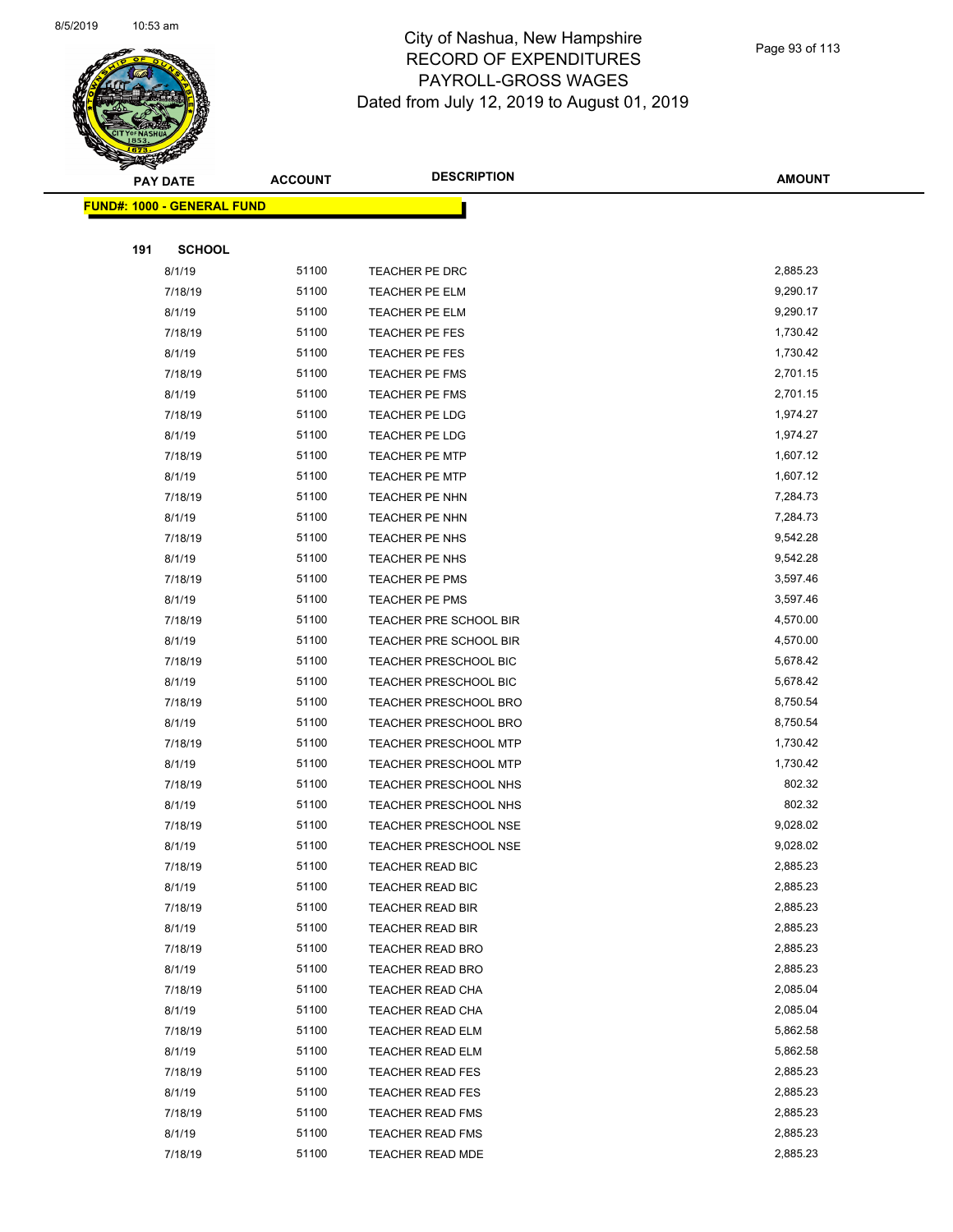

|     | <b>PAY DATE</b>                    | <b>ACCOUNT</b> | <b>DESCRIPTION</b>         | AMOUNT    |
|-----|------------------------------------|----------------|----------------------------|-----------|
|     | <u> FUND#: 1000 - GENERAL FUND</u> |                |                            |           |
|     |                                    |                |                            |           |
| 191 | <b>SCHOOL</b>                      |                |                            |           |
|     | 8/1/19                             | 51100          | <b>TEACHER READ MDE</b>    | 2,885.23  |
|     | 7/18/19                            | 51100          | <b>TEACHER READ MTP</b>    | 2,257.04  |
|     | 8/1/19                             | 51100          | <b>TEACHER READ MTP</b>    | 2,257.04  |
|     | 7/18/19                            | 51100          | TEACHER READ NHN           | 1,951.08  |
|     | 8/1/19                             | 51100          | TEACHER READ NHN           | 1,951.08  |
|     | 7/18/19                            | 51100          | <b>TEACHER READ PMS</b>    | 2,885.23  |
|     | 8/1/19                             | 51100          | <b>TEACHER READ PMS</b>    | 2,885.23  |
|     | 7/18/19                            | 51100          | TEACHER READ SHE           | 2,885.23  |
|     | 8/1/19                             | 51100          | <b>TEACHER READ SHE</b>    | 2,885.23  |
|     | 7/18/19                            | 51100          | <b>TEACHER ROTC NHN</b>    | 4,904.73  |
|     | 8/1/19                             | 51100          | <b>TEACHER ROTC NHN</b>    | 4,904.73  |
|     | 7/18/19                            | 51100          | <b>TEACHER SCIENCE ELM</b> | 17,078.66 |
|     | 8/1/19                             | 51100          | <b>TEACHER SCIENCE ELM</b> | 17,078.66 |
|     | 7/18/19                            | 51100          | <b>TEACHER SCIENCE FMS</b> | 8,339.25  |
|     | 8/1/19                             | 51100          | <b>TEACHER SCIENCE FMS</b> | 8,339.25  |
|     | 7/18/19                            | 51100          | <b>TEACHER SCIENCE NHN</b> | 23,437.01 |
|     | 8/1/19                             | 51100          | <b>TEACHER SCIENCE NHN</b> | 23,437.01 |
|     | 7/18/19                            | 51100          | TEACHER SCIENCE NHS        | 24,851.43 |
|     | 8/1/19                             | 51100          | <b>TEACHER SCIENCE NHS</b> | 24,851.43 |
|     | 7/18/19                            | 51100          | <b>TEACHER SCIENCE PMS</b> | 6,757.81  |
|     | 8/1/19                             | 51100          | <b>TEACHER SCIENCE PMS</b> | 6,757.81  |
|     | 7/18/19                            | 51100          | TEACHER SOCIAL STUDIES ELM | 6,679.15  |
|     | 8/1/19                             | 51100          | TEACHER SOCIAL STUDIES ELM | 6,679.15  |
|     | 7/18/19                            | 51100          | TEACHER SOCIAL STUDIES FMS | 3,298.43  |
|     | 8/1/19                             | 51100          | TEACHER SOCIAL STUDIES FMS | 3,298.43  |
|     | 7/18/19                            | 51100          | TEACHER SOCIAL STUDIES NHN | 26,926.16 |
|     | 8/1/19                             | 51100          | TEACHER SOCIAL STUDIES NHN | 26,926.16 |
|     | 7/18/19                            | 51100          | TEACHER SOCIAL STUDIES NHS | 20,969.54 |
|     | 8/1/19                             | 51100          | TEACHER SOCIAL STUDIES NHS | 20,969.54 |
|     | 7/18/19                            | 51100          | TEACHER SOCIAL STUDIES PMS | 7,668.27  |
|     | 8/1/19                             | 51100          | TEACHER SOCIAL STUDIES PMS | 7,668.27  |
|     | 7/18/19                            | 51100          | <b>TEACHER SPED AMH</b>    | 6,310.60  |
|     | 8/1/19                             | 51100          | <b>TEACHER SPED AMH</b>    | 6,310.60  |
|     | 7/18/19                            | 51100          | TEACHER SPED BIC           | 5,483.46  |
|     | 8/1/19                             | 51100          | TEACHER SPED BIC           | 5,483.46  |
|     | 7/18/19                            | 51100          | <b>TEACHER SPED BIR</b>    | 5,586.38  |
|     | 8/1/19                             | 51100          | <b>TEACHER SPED BIR</b>    | 5,586.38  |
|     | 7/18/19                            | 51100          | <b>TEACHER SPED BRO</b>    | 6,445.31  |
|     | 8/1/19                             | 51100          | <b>TEACHER SPED BRO</b>    | 6,445.31  |
|     | 7/18/19                            | 51100          | TEACHER SPED CHA           | 5,256.92  |
|     | 8/1/19                             | 51100          | TEACHER SPED CHA           | 5,256.92  |
|     | 7/18/19                            | 51100          | TEACHER SPED DRC           | 5,483.38  |
|     | 8/1/19                             | 51100          | <b>TEACHER SPED DRC</b>    | 5,483.38  |
|     | 7/18/19                            | 51100          | <b>TEACHER SPED ELM</b>    | 7,682.10  |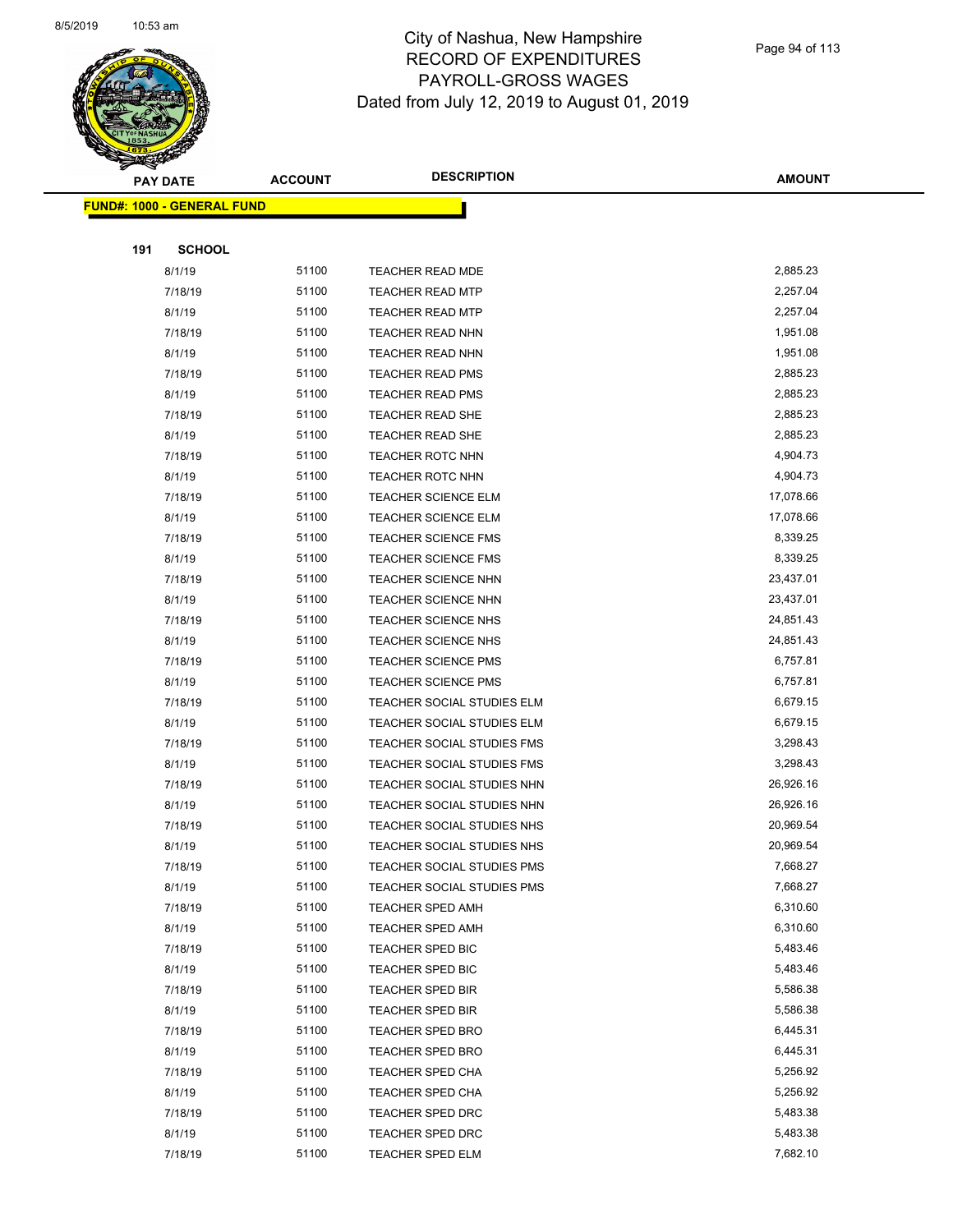

|     | <b>PAY DATE</b>                    | <b>ACCOUNT</b> | <b>DESCRIPTION</b>          | <b>AMOUNT</b> |  |
|-----|------------------------------------|----------------|-----------------------------|---------------|--|
|     | <u> FUND#: 1000 - GENERAL FUND</u> |                |                             |               |  |
|     |                                    |                |                             |               |  |
| 191 | <b>SCHOOL</b>                      |                |                             |               |  |
|     | 8/1/19                             | 51100          | TEACHER SPED ELM            | 7,682.10      |  |
|     | 7/18/19                            | 51100          | <b>TEACHER SPED FES</b>     | 3,273.04      |  |
|     | 8/1/19                             | 51100          | <b>TEACHER SPED FES</b>     | 3,273.04      |  |
|     | 7/18/19                            | 51100          | TEACHER SPED FMS            | 9,421.73      |  |
|     | 8/1/19                             | 51100          | TEACHER SPED FMS            | 9,421.73      |  |
|     | 7/18/19                            | 51100          | <b>TEACHER SPED LDG</b>     | 3,543.42      |  |
|     | 8/1/19                             | 51100          | <b>TEACHER SPED LDG</b>     | 3,543.42      |  |
|     | 7/18/19                            | 51100          | TEACHER SPED MDE            | 4,727.69      |  |
|     | 8/1/19                             | 51100          | <b>TEACHER SPED MDE</b>     | 4,727.69      |  |
|     | 7/18/19                            | 51100          | <b>TEACHER SPED MTP</b>     | 3,870.43      |  |
|     | 8/1/19                             | 51100          | <b>TEACHER SPED MTP</b>     | 3,870.43      |  |
|     | 7/18/19                            | 51100          | TEACHER SPED NHN            | 16,392.04     |  |
|     | 8/1/19                             | 51100          | TEACHER SPED NHN            | 16,392.04     |  |
|     | 7/18/19                            | 51100          | TEACHER SPED NHS            | 29,093.27     |  |
|     | 8/1/19                             | 51100          | TEACHER SPED NHS            | 29,093.27     |  |
|     | 7/18/19                            | 51100          | <b>TEACHER SPED PMS</b>     | 9,690.79      |  |
|     | 8/1/19                             | 51100          | <b>TEACHER SPED PMS</b>     | 9,690.79      |  |
|     | 7/18/19                            | 51100          | TEACHER SPED SHE            | 2,885.23      |  |
|     | 8/1/19                             | 51100          | TEACHER SPED SHE            | 2,885.23      |  |
|     | 7/18/19                            | 51100          | <b>TEACHER TECHED ELM</b>   | 8,536.97      |  |
|     | 8/1/19                             | 51100          | <b>TEACHER TECHED ELM</b>   | 8,536.97      |  |
|     | 7/18/19                            | 51100          | TEACHER TECHED FMS          | 1,737.73      |  |
|     | 8/1/19                             | 51100          | <b>TEACHER TECHED FMS</b>   | 1,737.73      |  |
|     | 7/18/19                            | 51100          | TEACHER TECHED NHS          | 11,264.88     |  |
|     | 8/1/19                             | 51100          | TEACHER TECHED NHS          | 11,264.88     |  |
|     | 7/18/19                            | 51100          | <b>TEACHER TECHED PMS</b>   | 5,770.46      |  |
|     | 8/1/19                             | 51100          | TEACHER TECHED PMS          | 5,770.46      |  |
|     | 7/18/19                            | 51100          | TEACHER TV PROD NHS         | 2,885.23      |  |
|     | 8/1/19                             | 51100          | TEACHER TV PROD NHS         | 2,885.23      |  |
|     | 7/18/19                            | 51100          | TEACHER VISION WID          | 1,805.69      |  |
|     | 8/1/19                             | 51100          | <b>TEACHER VISION WID</b>   | 1,805.69      |  |
|     | 7/18/19                            | 51200          | CLERICAL BOARD OF ED SUP    | 737.27        |  |
|     | 7/25/19                            | 51200          | CLERICAL BOARD OF ED SUP    | 731.58        |  |
|     | 8/1/19                             | 51200          | CLERICAL BOARD OF ED SUP    | 737.28        |  |
|     | 7/18/19                            | 51200          | DIRECTOR ADULT ED           | 2,658.30      |  |
|     | 8/1/19                             | 51200          | DIRECTOR ADULT ED           | 2,658.30      |  |
|     | 7/25/19                            | 51200          | PARA PRE SCH BRO            | 216.36        |  |
|     | 7/18/19                            | 51200          | SCHOOL PSYCHOLOGIST WID     | 2,455.51      |  |
|     | 8/1/19                             | 51200          | SCHOOL PSYCHOLOGIST WID     | 2,455.51      |  |
|     | 7/18/19                            | 51200          | SPEECH LANG PATHOLOGIST WID | 3,462.28      |  |
|     | 8/1/19                             | 51200          | SPEECH LANG PATHOLOGIST WID | 3,462.28      |  |
|     | 7/25/19                            | 51200          | STUDENT INFO COORDINATOR    | 2,768.18      |  |
|     | 8/1/19                             | 51200          | STUDENT INFO COORDINATOR    | 856.35        |  |
|     | 7/18/19                            | 51200          | SUB CLERICAL                | 383.36        |  |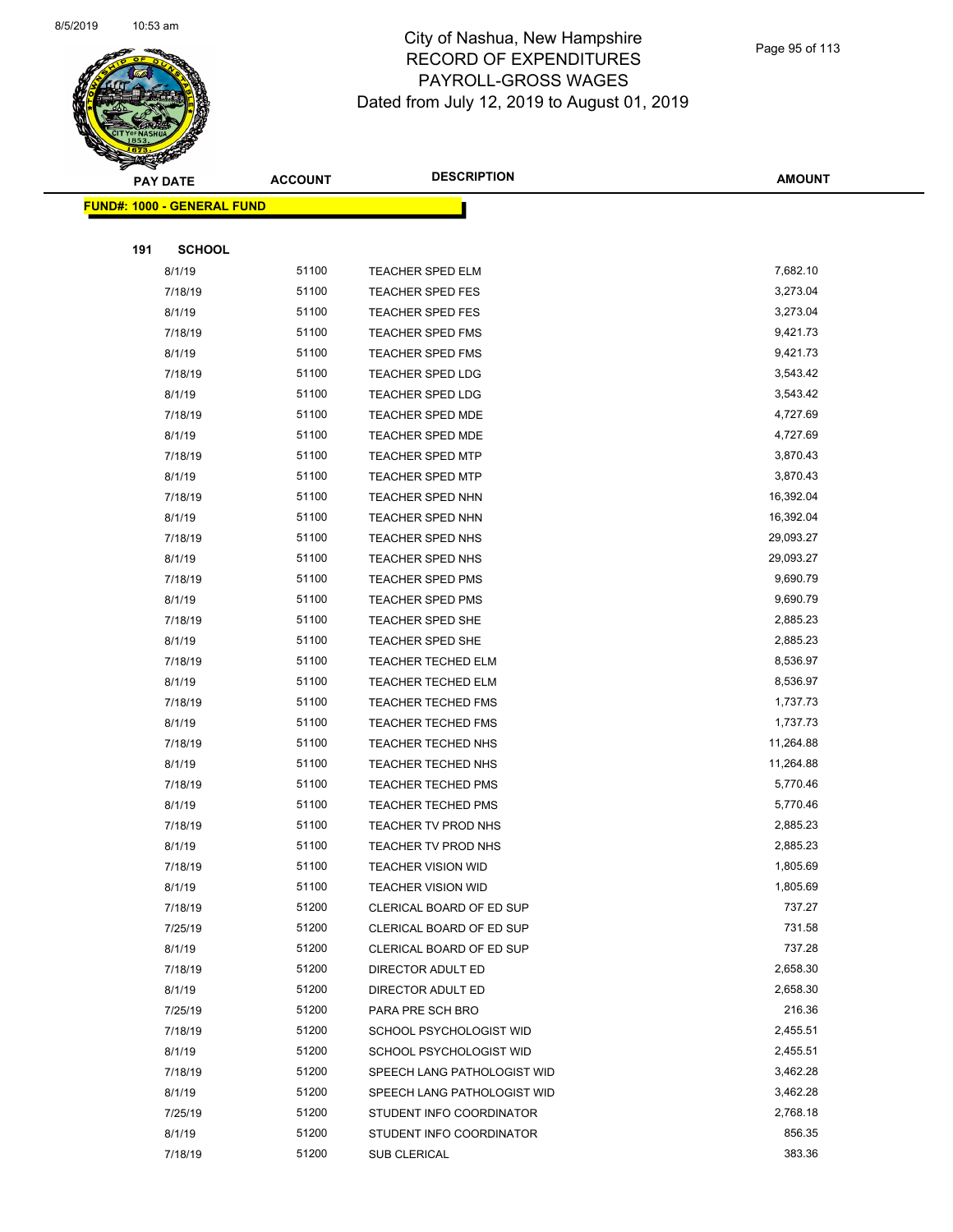

| <b>PAY DATE</b>                   | <b>ACCOUNT</b> | <b>DESCRIPTION</b>                     | <b>AMOUNT</b>  |
|-----------------------------------|----------------|----------------------------------------|----------------|
| <b>FUND#: 1000 - GENERAL FUND</b> |                |                                        |                |
| 191<br><b>SCHOOL</b>              |                |                                        |                |
| 7/25/19                           | 51200          | <b>SUB CLERICAL</b>                    | 551.08         |
| 8/1/19                            | 51200          | <b>SUB CLERICAL</b>                    | 581.03         |
| 7/18/19                           | 51200          | <b>TEACHER ART FMS</b>                 | 2,846.04       |
| 8/1/19                            | 51200          | <b>TEACHER ART FMS</b>                 | 2,846.04       |
| 7/18/19                           | 51200          | <b>TEACHER ART NHS</b>                 | 975.54         |
| 8/1/19                            | 51200          | <b>TEACHER ART NHS</b>                 | 975.54         |
| 8/1/19                            | 51200          | <b>TEACHER MATH NHN</b>                | 1,772.00       |
| 7/18/19                           | 51200          | <b>TEACHER MUSIC ELM</b>               | 1,934.42       |
| 8/1/19                            | 51200          | <b>TEACHER MUSIC ELM</b>               | 1,934.42       |
| 8/1/19                            | 51200          | <b>TEACHER PE NHS</b>                  | 468.00         |
| 8/1/19                            | 51200          | <b>TEACHER READ FMS</b>                | 75.00          |
| 7/18/19                           | 51200          | TEACHER READ NHN                       | 250.00         |
| 7/18/19                           | 51200          | <b>TEACHER SCIENCE NHS</b>             | 774.69         |
| 8/1/19                            | 51200          | <b>TEACHER SCIENCE NHS</b>             | 774.69         |
| 7/18/19                           | 51200          | TEACHER SOCIAL STUDIES NHN             | 1,125.00       |
| 8/1/19                            | 51200          | TEACHER SOCIAL STUDIES NHN             | 806.25         |
| 8/1/19                            | 51200          | <b>TEACHER SPED MDE</b>                | 206.25         |
| 7/18/19                           | 51200          | <b>TEACHER VISION WID</b>              | 802.29         |
| 8/1/19                            | 51200          | <b>TEACHER VISION WID</b>              | 802.29         |
| 7/18/19                           | 51300          | <b>OVERTIME</b>                        | 2,503.63       |
| 7/25/19                           | 51300          | <b>OVERTIME</b>                        | 5,121.49       |
| 8/1/19                            | 51300          | <b>OVERTIME</b>                        | 3,617.93       |
| 7/18/19                           | 51400          | WAGES TEMPORARY/SEASONAL               | 7,256.75       |
| 7/25/19                           | 51400          | <b>WAGES TEMPORARY/SEASONAL</b>        | 6,481.01       |
| 8/1/19                            | 51400          | <b>WAGES TEMPORARY/SEASONAL</b>        | 5,537.38       |
| 7/25/19                           | 51412          | <b>WAGES PER DIEM</b>                  | 468.34         |
| 8/1/19                            | 51412          | <b>WAGES PER DIEM</b>                  | 197.67         |
| 7/18/19                           | 51650          | <b>ADDITIONAL HOURS</b>                | 101,193.38     |
| 7/25/19                           | 51650          | ADDITIONAL HOURS                       | 37,608.34      |
| 8/1/19                            | 51650          | ADDITIONAL HOURS                       | 110,622.69     |
| 7/18/19                           | 51700          | <b>STIPENDS</b>                        | 1,246.16       |
| 8/1/19                            | 51700          | <b>STIPENDS</b>                        | 1,246.16       |
| 7/25/19                           | 51750          | <b>RETIREMENT &amp; SEPARATION PAY</b> | 234.29         |
| 8/1/19                            | 51750          | <b>RETIREMENT &amp; SEPARATION PAY</b> | 42,477.23      |
| 7/18/19                           | 52800          | EDUCATIONAL ASSISTANCE                 | 5,702.80       |
| 7/18/19                           | 55118          | TELEPHONE-CELLULAR                     | 2,240.00       |
| <b>TOTAL 191 - SCHOOL</b>         |                |                                        | \$4,269,114.31 |
|                                   |                |                                        | \$7,478,479.79 |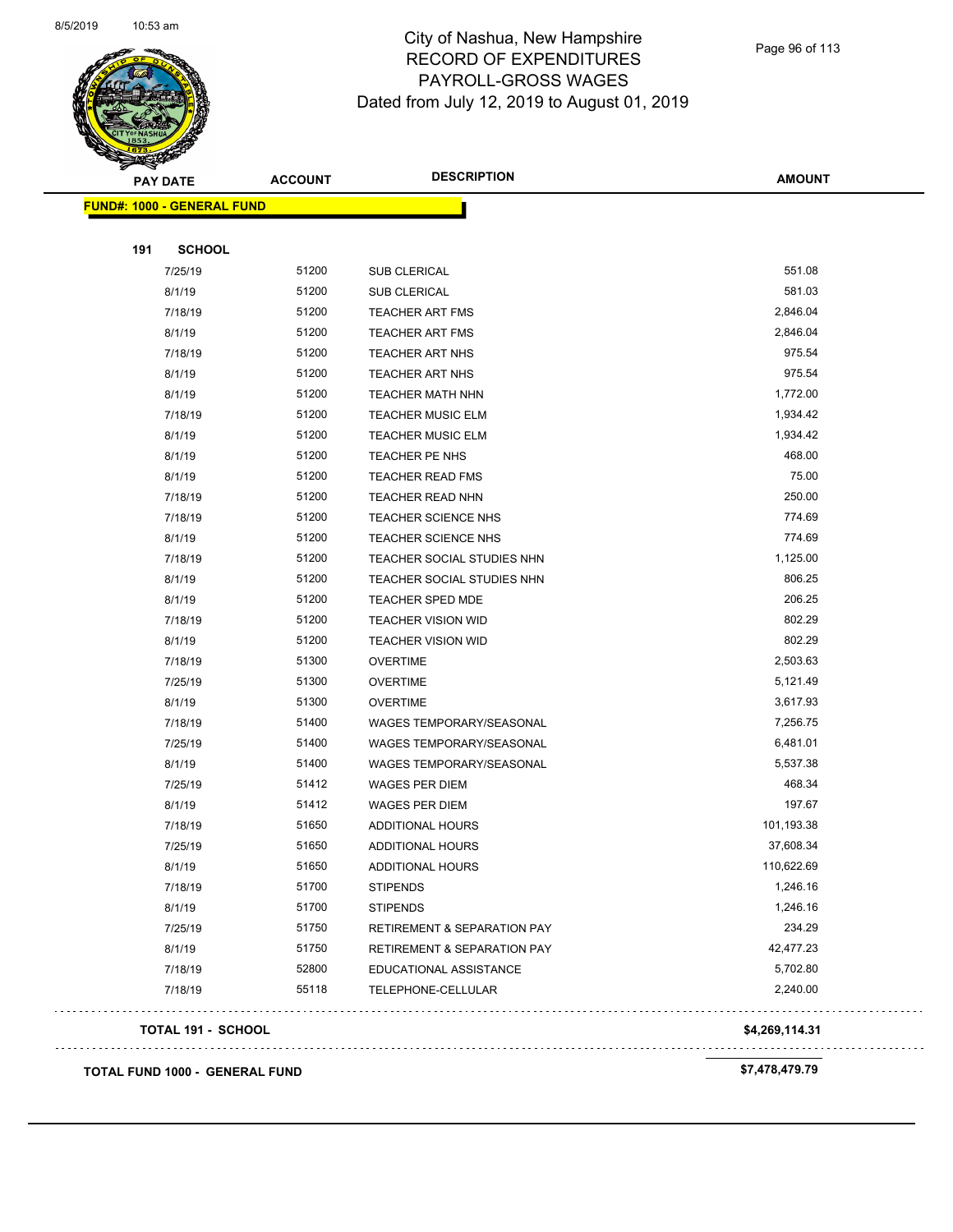

| <b>PAY DATE</b>                             | <b>ACCOUNT</b> | <b>DESCRIPTION</b>                   | <b>AMOUNT</b> |
|---------------------------------------------|----------------|--------------------------------------|---------------|
| <b>FUND#: 2100 - FOOD SERVICES FUND</b>     |                |                                      |               |
| 7/18/19                                     | 51100          | CLERICAL FOOD SERVICE NHS            | 804.40        |
| 7/25/19                                     | 51100          | CLERICAL FOOD SERVICE NHS            | 804.40        |
| 8/1/19                                      | 51100          | CLERICAL FOOD SERVICE NHS            | 804.39        |
| 7/18/19                                     | 51100          | DIRECTOR FOOD SERVICE                | 2,884.60      |
| 8/1/19                                      | 51100          | DIRECTOR FOOD SERVICE                | 2,884.60      |
| 7/25/19                                     | 51100          | <b>FOOD SERVICE BUSINESS MANAGER</b> | 2,219.72      |
| 8/1/19                                      | 51100          | <b>FOOD SERVICE BUSINESS MANAGER</b> | 2,219.72      |
| 7/19/19                                     | 51200          | FOOD SERVICE ASST PT MDE             | 9.37          |
| 7/18/19                                     | 51412          | <b>WAGES PER DIEM</b>                | 371.28        |
| 7/18/19                                     | 55118          | <b>TELEPHONE-CELLULAR</b>            | 40.00         |
| <b>TOTAL FUND 2100 - FOOD SERVICES FUND</b> |                |                                      | \$13,042.48   |

## **FUND#: 2120 - SUMMER FEEDING PROGRAM FUND**

| 7/18/19 | 51100 | FOOD SERVICE ASST PT ELM        | 326.73   |
|---------|-------|---------------------------------|----------|
| 7/25/19 | 51100 | <b>FOOD SERVICE ASST PT ELM</b> | 197.84   |
| 8/1/19  | 51100 | <b>FOOD SERVICE ASST PT ELM</b> | 326.73   |
| 7/18/19 | 51100 | <b>FOOD SERVICE ASST PT FMS</b> | 620.48   |
| 7/25/19 | 51100 | <b>FOOD SERVICE ASST PT FMS</b> | 641.47   |
| 8/1/19  | 51100 | <b>FOOD SERVICE ASST PT FMS</b> | 620.48   |
| 7/18/19 | 51100 | <b>FOOD SERVICE ASST PT LDG</b> | 283.95   |
| 7/25/19 | 51100 | <b>FOOD SERVICE ASST PT LDG</b> | 252.40   |
| 8/1/19  | 51100 | <b>FOOD SERVICE ASST PT LDG</b> | 170.37   |
| 7/18/19 | 51100 | FOOD SERVICE ASST PT NHN        | 582.13   |
| 7/25/19 | 51100 | FOOD SERVICE ASST PT NHN        | 582.13   |
| 8/1/19  | 51100 | FOOD SERVICE ASST PT NHN        | 606.11   |
| 7/18/19 | 51100 | <b>FOOD SERVICE ASST PT NHS</b> | 1,868.61 |
| 7/25/19 | 51100 | <b>FOOD SERVICE ASST PT NHS</b> | 1,894.96 |
| 8/1/19  | 51100 | FOOD SERVICE ASST PT NHS        | 1,803.46 |
| 7/18/19 | 51100 | FOOD SERVICE ASST PT SHE        | 299.76   |
| 7/25/19 | 51100 | FOOD SERVICE ASST PT SHE        | 299.76   |
| 8/1/19  | 51100 | FOOD SERVICE ASST PT SHE        | 299.76   |
| 7/18/19 | 51100 | FOOD SERVICE COOK FMS           | 511.70   |
| 7/25/19 | 51100 | <b>FOOD SERVICE COOK FMS</b>    | 511.70   |
| 8/1/19  | 51100 | FOOD SERVICE COOK FMS           | 511.70   |
| 7/18/19 | 51100 | FOOD SERVICE COOK LDG           | 411.41   |
| 7/25/19 | 51100 | <b>FOOD SERVICE COOK LDG</b>    | 329.13   |
| 8/1/19  | 51100 | FOOD SERVICE COOK LDG           | 318.40   |
| 7/18/19 | 51100 | <b>FOOD SERVICE SITE CORD</b>   | 3,150.00 |
| 8/1/19  | 51100 | <b>FOOD SERVICE SITE CORD</b>   | 3,575.00 |
| 7/18/19 | 51100 | <b>FOOD SERVICECOOK MTP</b>     | 411.41   |
| 7/25/19 | 51100 | <b>FOOD SERVICECOOK MTP</b>     | 411.41   |
| 8/1/19  | 51100 | <b>FOOD SERVICECOOK MTP</b>     | 411.41   |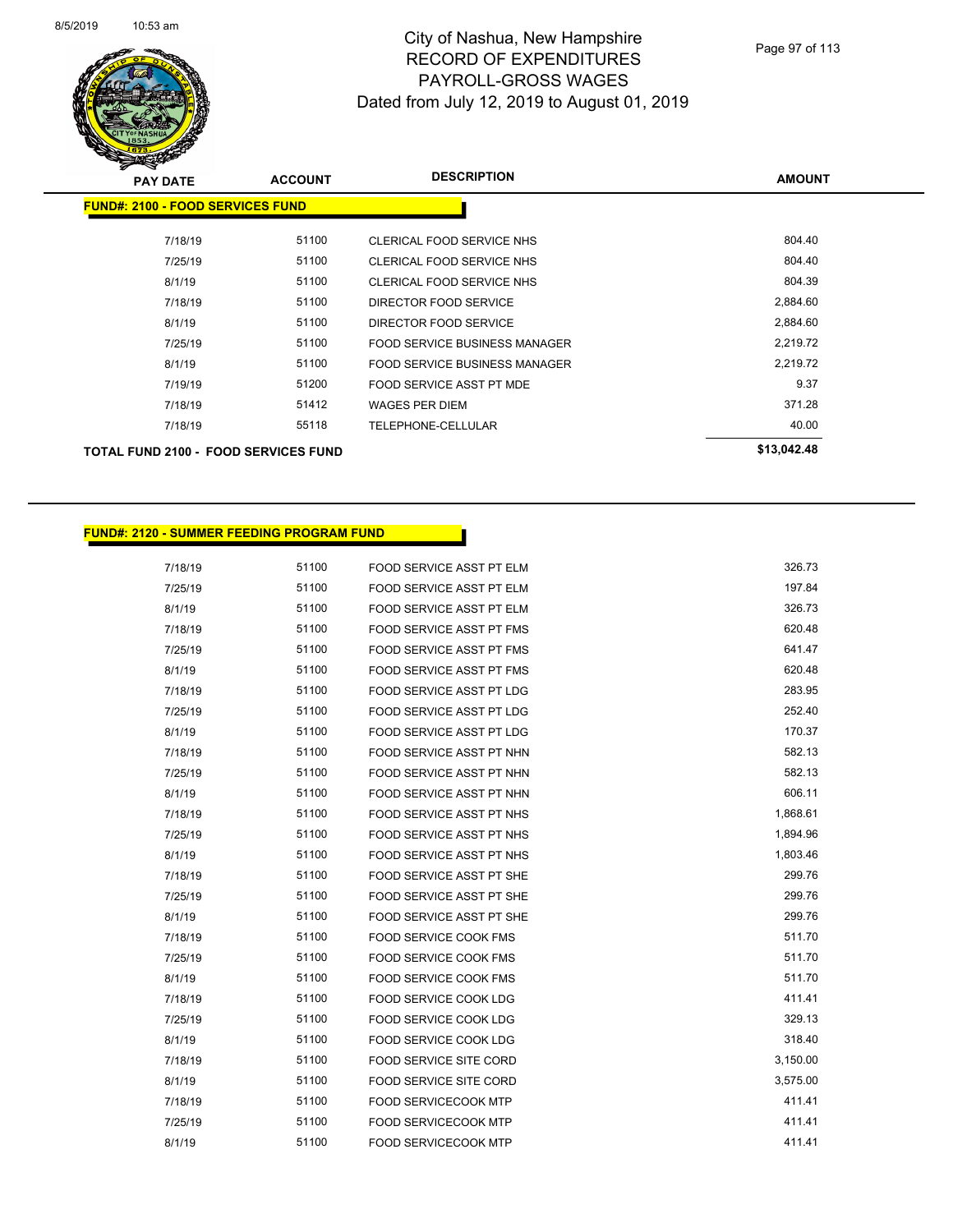

Page 98 of 113

| <b>FUND#: 2201 - DRIVERS EDUCATION FUND</b>     |            |
|-------------------------------------------------|------------|
|                                                 |            |
|                                                 |            |
| 51200<br>7/18/19<br><b>DRIVER INSTRUCTOR</b>    | 1,540.00   |
| 51200<br>8/1/19<br><b>DRIVER INSTRUCTOR</b>     | 3,890.00   |
| 51200<br>7/18/19<br><b>ELL TUTOR</b>            | 100.00     |
| 51200<br>8/1/19<br><b>ELL TUTOR</b>             | 150.00     |
| 51200<br><b>TEACHER ELL FES</b><br>7/18/19      | 280.00     |
| 51200<br><b>TEACHER ELL FES</b><br>8/1/19       | 875.00     |
| 51200<br><b>TEACHER TECHED ELM</b><br>7/18/19   | 280.00     |
| 51200<br>8/1/19<br><b>TEACHER TECHED ELM</b>    | 1,400.00   |
| <b>TOTAL FUND 2201 - DRIVERS EDUCATION FUND</b> | \$8,515.00 |
|                                                 |            |

| TOTAL FUND 2207 - ADULT ED/CONTINUING ED | \$4.084.48 |                            |          |
|------------------------------------------|------------|----------------------------|----------|
| 8/1/19                                   | 51100      | TEACHER SOCIAL STUDIES NHS | 125.00   |
| 8/1/19                                   | 51100      | TEACHER MATH NHS           | 1,600.00 |
| 8/1/19                                   | 51100      | GUIDANCE COUNSELOR NHS     | 75.00    |
| 8/1/19                                   | 51100      | CLERICAL ADULT ED NHN      | 766.85   |
| 7/25/19                                  | 51100      | CLERICAL ADULT ED NHN      | 782.95   |
| 7/18/19                                  | 51100      | CLERICAL ADULT ED NHN      | 734.68   |
|                                          |            |                            |          |

| 7/18/19                                | 51100 | 21 CENTURY COORDINATOR | 2,322.00   |
|----------------------------------------|-------|------------------------|------------|
| 8/1/19                                 | 51100 | 21 CENTURY COORDINATOR | 2,322.00   |
| 7/18/19                                | 55118 | TELEPHONE-CELLULAR     | 40.00      |
| TOTAL FUND 2222 - AFTER SCHOOL PROGRAM |       |                        | \$4,684.00 |

| <b>TOTAL FUND 2252 - DAY CARE</b> |       |                            | \$2,192.30 |
|-----------------------------------|-------|----------------------------|------------|
| 8/1/19                            | 51100 | PANTHER PRESCHOOL DIRECTOR | 1,096.15   |
| 7/25/19                           | 51100 | PANTHER PRESCHOOL DIRECTOR | 1.096.15   |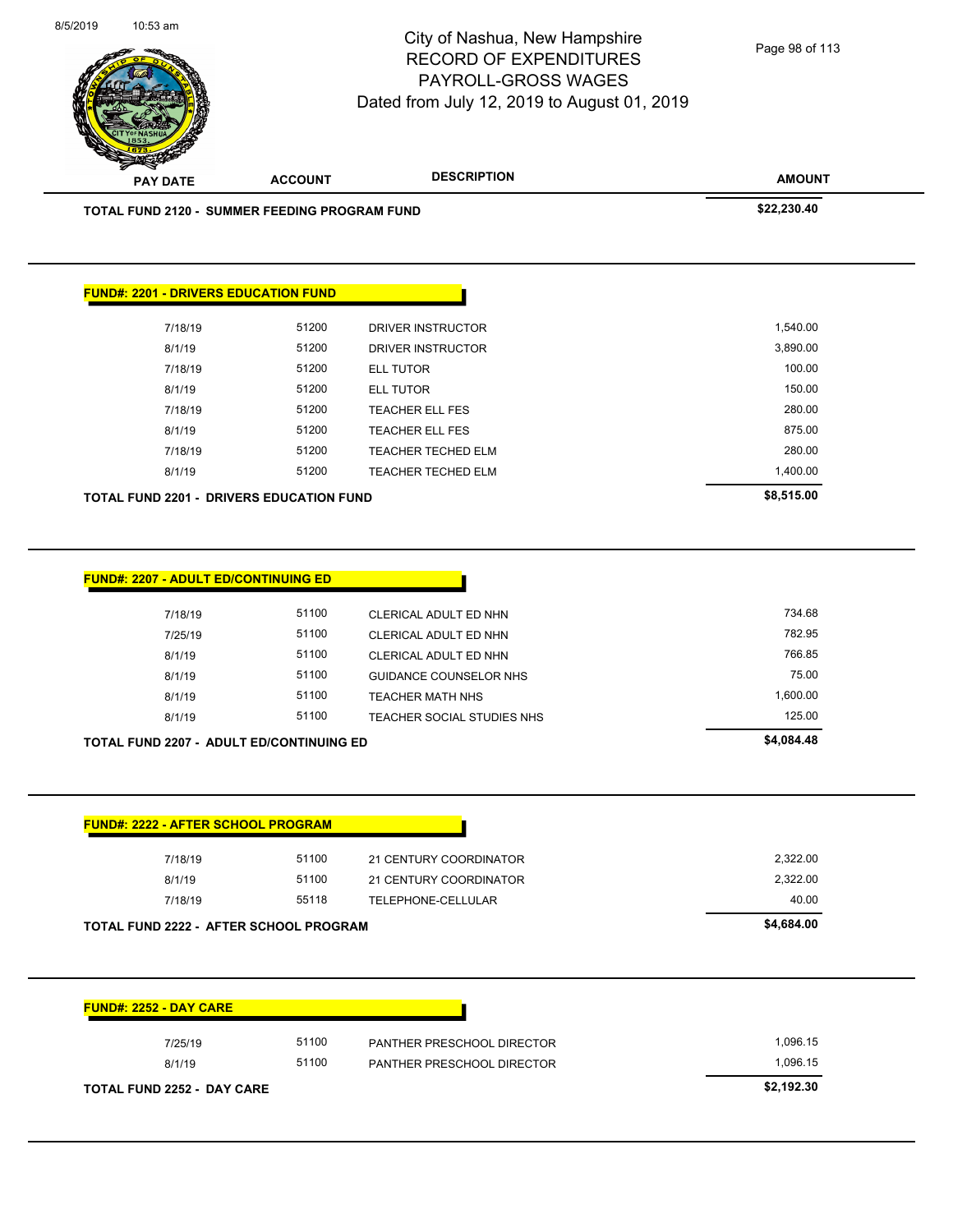

Page 99 of 113

| <b>Committee</b>                                       |                |                                 |               |
|--------------------------------------------------------|----------------|---------------------------------|---------------|
| <b>PAY DATE</b>                                        | <b>ACCOUNT</b> | <b>DESCRIPTION</b>              | <b>AMOUNT</b> |
| <b>FUND#: 2503 - PARKS &amp; REC PROGRAMS FUND</b>     |                |                                 |               |
| 7/18/19                                                | 51100          | PROGRAM COORDINATOR             | 390.95        |
| 7/25/19                                                | 51100          | PROGRAM COORDINATOR             | 390.95        |
| 8/1/19                                                 | 51100          | PROGRAM COORDINATOR             | 390.95        |
| 7/25/19                                                | 51300          | <b>OVERTIME</b>                 | 69.63         |
| 8/1/19                                                 | 51300          | <b>OVERTIME</b>                 | 11.00         |
| 7/18/19                                                | 51400          | <b>WAGES TEMPORARY/SEASONAL</b> | 13,070.50     |
| 7/25/19                                                | 51400          | <b>WAGES TEMPORARY/SEASONAL</b> | 18,472.50     |
| 8/1/19                                                 | 51400          | <b>WAGES TEMPORARY/SEASONAL</b> | 10,211.25     |
| <b>TOTAL FUND 2503 - PARKS &amp; REC PROGRAMS FUND</b> |                |                                 | \$43,007.73   |

| 7/18/19 | 51100 | FCHANNEL ACCESS ADMINISTRATOR | 1.184.00 |
|---------|-------|-------------------------------|----------|
| 7/25/19 | 51100 | ECHANNEL ACCESS ADMINISTRATOR | 1.184.00 |
| 8/1/19  | 51100 | ECHANNEL ACCESS ADMINISTRATOR | 1.184.00 |
| 7/18/19 | 51100 | PEG PROGRAM MANAGER           | 1.282.70 |
| 7/25/19 | 51100 | PEG PROGRAM MANAGER           | 1.282.70 |
| 8/1/19  | 51100 | PEG PROGRAM MANAGER           | 1.282.69 |
| 7/18/19 | 51200 | <b>VIDEOGRAPHER</b>           | 720.00   |
| 7/25/19 | 51200 | <b>VIDEOGRAPHER</b>           | 697.50   |
| 8/1/19  | 51200 | <b>VIDEOGRAPHER</b>           | 476.25   |
| 7/25/19 | 55118 | TELEPHONE-CELLULAR            | 100.00   |
|         |       |                               |          |

## **TOTAL FUND 2505 - PEG ACCESS CHANNELS FUND \$9,393.84**

| <b>FUND#: 2506 - HUNT BLDG FACILITY RENTAL FUND</b>     |       |                    |         |
|---------------------------------------------------------|-------|--------------------|---------|
| 7/25/19                                                 | 55118 | TELEPHONE-CELLULAR | 17.00   |
| <b>TOTAL FUND 2506 - HUNT BLDG FACILITY RENTAL FUND</b> |       |                    | \$17.00 |

|  |  | <b>FUND#: 3050 - POLICE GRANTS FUND</b> |
|--|--|-----------------------------------------|
|--|--|-----------------------------------------|

| 7/18/19 | 51100 | DOMESTIC VIOLENCE ADVOCATE | 882.25   |
|---------|-------|----------------------------|----------|
| 7/25/19 | 51100 | DOMESTIC VIOLENCE ADVOCATE | 882.25   |
| 8/1/19  | 51100 | DOMESTIC VIOLENCE ADVOCATE | 882.25   |
| 7/18/19 | 51100 | PATROLMAN ALL RANKS        | 1.440.95 |
| 7/25/19 | 51100 | PATROLMAN ALL RANKS        | 1.440.95 |
| 8/1/19  | 51100 | PATROLMAN ALL RANKS        | 1.440.95 |
| 7/18/19 | 51300 | <b>OVERTIME</b>            | 2.626.51 |
| 7/25/19 | 51300 | <b>OVERTIME</b>            | 178.50   |
|         |       |                            |          |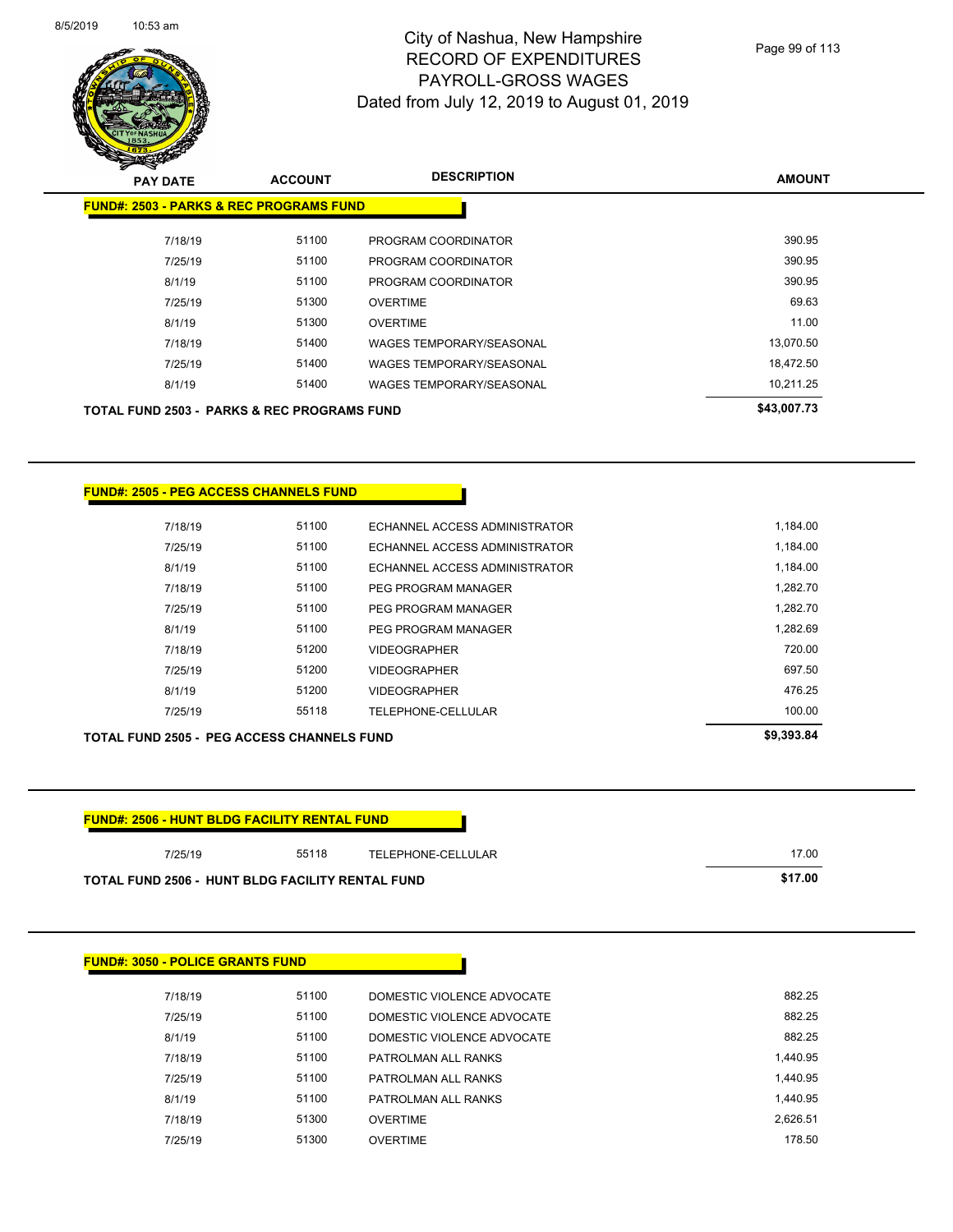

| <b>TELEVISION</b><br><b>PAY DATE</b>        | <b>ACCOUNT</b> | <b>DESCRIPTION</b> | <b>AMOUNT</b> |
|---------------------------------------------|----------------|--------------------|---------------|
| <b>FUND#: 3050 - POLICE GRANTS FUND</b>     |                |                    |               |
| 8/1/19                                      | 51300          | <b>OVERTIME</b>    | 503.92        |
| <b>TOTAL FUND 3050 - POLICE GRANTS FUND</b> |                |                    | \$10,278.53   |

### **FUND#: 3060 - FIRE GRANTS FUND**

| 8/1/19           | 51100<br>51100                            | <b>CAPTAIN</b>                                     | 156.57<br>551.74 |
|------------------|-------------------------------------------|----------------------------------------------------|------------------|
| 8/1/19<br>8/1/19 | 51309                                     | <b>FIREFIGHTERS ALL RANKS</b><br>OVERTIME-TRAINING | 796.83           |
|                  | <b>TOTAL FUND 3060 - FIRE GRANTS FUND</b> |                                                    | \$1,505.14       |

| 7/18/19 | 51100 | <b>EPIDEMIOLOGIST</b>              | 154.90   |
|---------|-------|------------------------------------|----------|
| 7/25/19 | 51100 | <b>EPIDEMIOLOGIST</b>              | 154.90   |
| 8/1/19  | 51100 | <b>EPIDEMIOLOGIST</b>              | 154.90   |
| 7/18/19 | 51100 | PHNS PROGRAM ASSISTANT             | 853.70   |
| 7/25/19 | 51100 | PHNS PROGRAM ASSISTANT             | 853.70   |
| 8/1/19  | 51100 | PHNS PROGRAM ASSISTANT             | 853.70   |
| 7/18/19 | 51100 | PROGRAM ASSISTANT COMMUNITY HEALTH | 223.90   |
| 7/25/19 | 51100 | PROGRAM ASSISTANT COMMUNITY HEALTH | 223.90   |
| 8/1/19  | 51100 | PROGRAM ASSISTANT COMMUNITY HEALTH | 223.89   |
| 7/18/19 | 51100 | PUB HEALTH NET SVS COORD           | 1,392.50 |
| 7/25/19 | 51100 | PUB HEALTH NET SVS COORD           | 1,392.50 |
| 8/1/19  | 51100 | PUB HEALTH NET SVS COORD           | 1,392.50 |
| 7/18/19 | 51100 | PUB HEALTH NURSE                   | 228.00   |
| 7/25/19 | 51100 | PUB HEALTH NURSE                   | 228.00   |
| 8/1/19  | 51100 | PUB HEALTH NURSE                   | 228.00   |
| 7/18/19 | 51100 | PUB HEALTH PREPAREDNESS COORD      | 1,092.30 |
| 7/25/19 | 51100 | PUB HEALTH PREPAREDNESS COORD      | 1,092.30 |
| 8/1/19  | 51100 | PUB HEALTH PREPAREDNESS COORD      | 1,092.31 |
| 7/18/19 | 51100 | <b>SMP PROGRAM COORDINATOR</b>     | 1,030.96 |
| 7/25/19 | 51100 | <b>SMP PROGRAM COORDINATOR</b>     | 1,030.95 |
| 8/1/19  | 51100 | SMP PROGRAM COORDINATOR            | 1,030.95 |
| 7/25/19 | 55118 | <b>TELEPHONE-CELLULAR</b>          | 100.00   |
|         |       |                                    |          |

# **TOTAL FUND 3068 - COMMUNITY SERVICES GRANTS FUND \$15,028.76**

# **FUND#: 3070 - COMMUNITY HEALTH GRANTS FUND**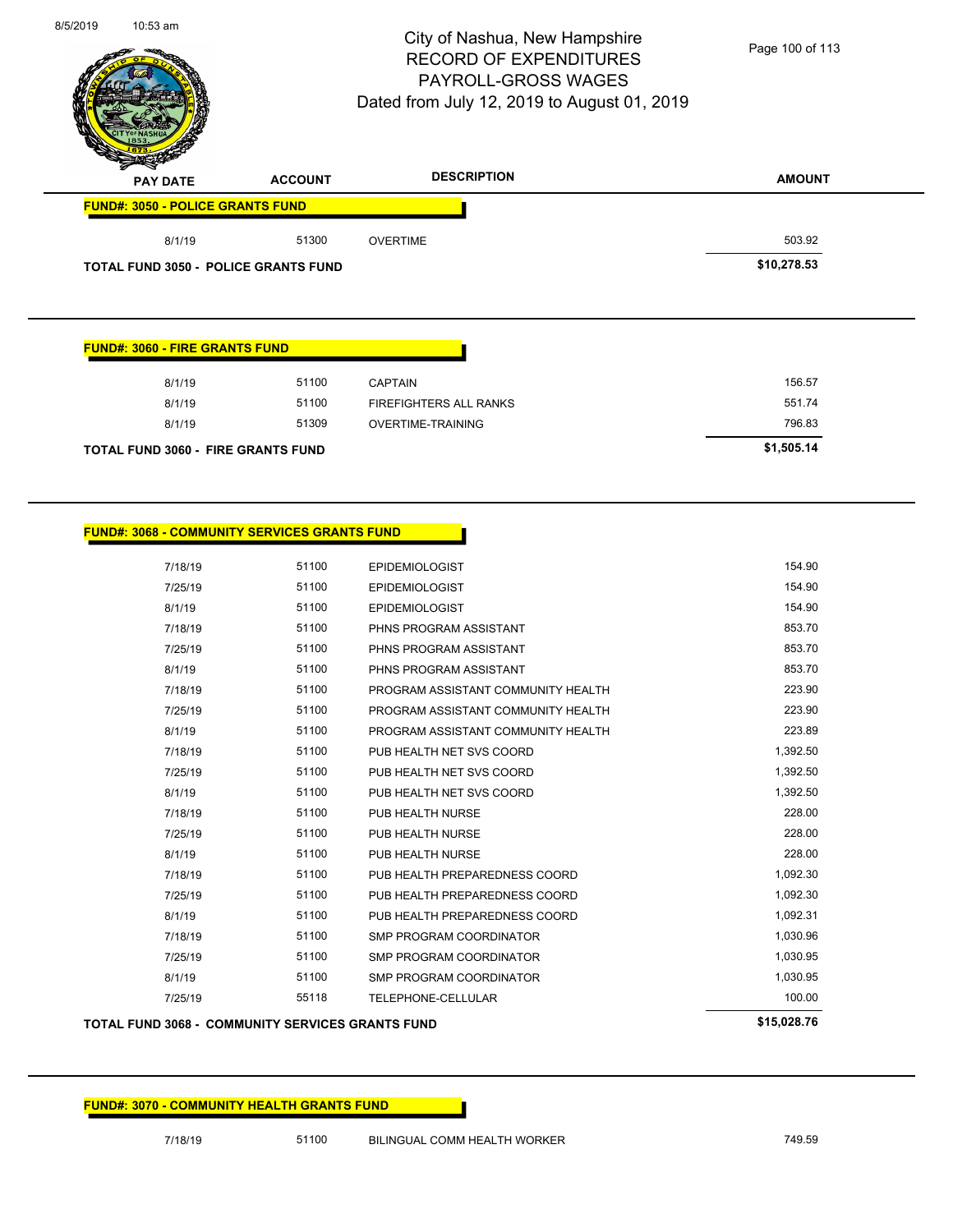

| $\mathscr{D} \curvearrowright$<br><b>PAY DATE</b> | <b>ACCOUNT</b> | <b>DESCRIPTION</b>                 | <b>AMOUNT</b> |  |  |  |
|---------------------------------------------------|----------------|------------------------------------|---------------|--|--|--|
| <b>FUND#: 3070 - COMMUNITY HEALTH GRANTS FUND</b> |                |                                    |               |  |  |  |
| 7/25/19                                           | 51100          | BILINGUAL COMM HEALTH WORKER       | 749.59        |  |  |  |
| 8/1/19                                            | 51100          | BILINGUAL COMM HEALTH WORKER       | 726.17        |  |  |  |
| 7/18/19                                           | 51100          | PROGRAM ASSISTANT COMMUNITY HEALTH | 671.60        |  |  |  |
| 7/25/19                                           | 51100          | PROGRAM ASSISTANT COMMUNITY HEALTH | 671.60        |  |  |  |
| 8/1/19                                            | 51100          | PROGRAM ASSISTANT COMMUNITY HEALTH | 671.59        |  |  |  |
| 7/18/19                                           | 51100          | PUB HEALTH NURSE                   | 912.15        |  |  |  |
| 7/25/19                                           | 51100          | PUB HEALTH NURSE                   | 912.15        |  |  |  |
| 8/1/19                                            | 51100          | PUB HEALTH NURSE                   | 912.15        |  |  |  |
| 7/25/19                                           | 51412          | <b>WAGES PER DIEM</b>              | 123.00        |  |  |  |
| 8/1/19                                            | 51412          | <b>WAGES PER DIEM</b>              | 123.00        |  |  |  |
| TOTAL FUND 3070 - COMMUNITY HEALTH GRANTS FUND    |                |                                    | \$7,222.59    |  |  |  |

### **FUND#: 3090 - URBAN PROGRAM GRANTS FUND**

| 7/18/19 | 51100 | <b>CODE ENFORCEMENT OFFICER II</b> | 488.50   |
|---------|-------|------------------------------------|----------|
| 7/25/19 | 51100 | <b>CODE ENFORCEMENT OFFICER II</b> | 488.50   |
| 8/1/19  | 51100 | <b>CODE ENFORCEMENT OFFICER II</b> | 488.50   |
| 7/18/19 | 51100 | <b>GRANT MGMT SPECIALIST</b>       | 1,103.65 |
| 7/25/19 | 51100 | <b>GRANT MGMT SPECIALIST</b>       | 1,103.65 |
| 8/1/19  | 51100 | <b>GRANT MGMT SPECIALIST</b>       | 1,103.65 |
| 7/18/19 | 51100 | <b>MANAGER URBAN PROGRAMS</b>      | 1,677.35 |
| 7/25/19 | 51100 | <b>MANAGER URBAN PROGRAMS</b>      | 1,677.35 |
| 8/1/19  | 51100 | <b>MANAGER URBAN PROGRAMS</b>      | 1,677.35 |
| 7/18/19 | 51100 | PROGRAM COORDINATOR LP&HH          | 1,282.35 |
| 7/25/19 | 51100 | PROGRAM COORDINATOR LP&HH          | 1,282.35 |
| 8/1/19  | 51100 | PROGRAM COORDINATOR LP&HH          | 1,282.35 |
| 7/18/19 | 51100 | PROJECT ADMINISTRATOR              | 1,334.15 |
| 7/25/19 | 51100 | PROJECT ADMINISTRATOR              | 1,334.15 |
| 8/1/19  | 51100 | PROJECT ADMINISTRATOR              | 1,334.15 |
| 7/18/19 | 51100 | PROJECT ADMINISTRATOR LP&HH        | 1,257.20 |
| 7/25/19 | 51100 | PROJECT ADMINISTRATOR LP&HH        | 1,257.20 |
| 8/1/19  | 51100 | PROJECT ADMINISTRATOR LP&HH        | 1,257.20 |
| 7/18/19 | 51100 | PROJECT SPECIALIST URBAN PROGR     | 1,196.35 |
| 7/25/19 | 51100 | PROJECT SPECIALIST URBAN PROGR     | 1,196.35 |
| 8/1/19  | 51100 | PROJECT SPECIALIST URBAN PROGR     | 1,196.34 |
| 7/25/19 | 55118 | <b>TELEPHONE-CELLULAR</b>          | 142.50   |

## **TOTAL FUND 3090 - URBAN PROGRAM GRANTS FUND \$25,161.14**

## **FUND#: 3120 - TRANSIT GRANTS FUND**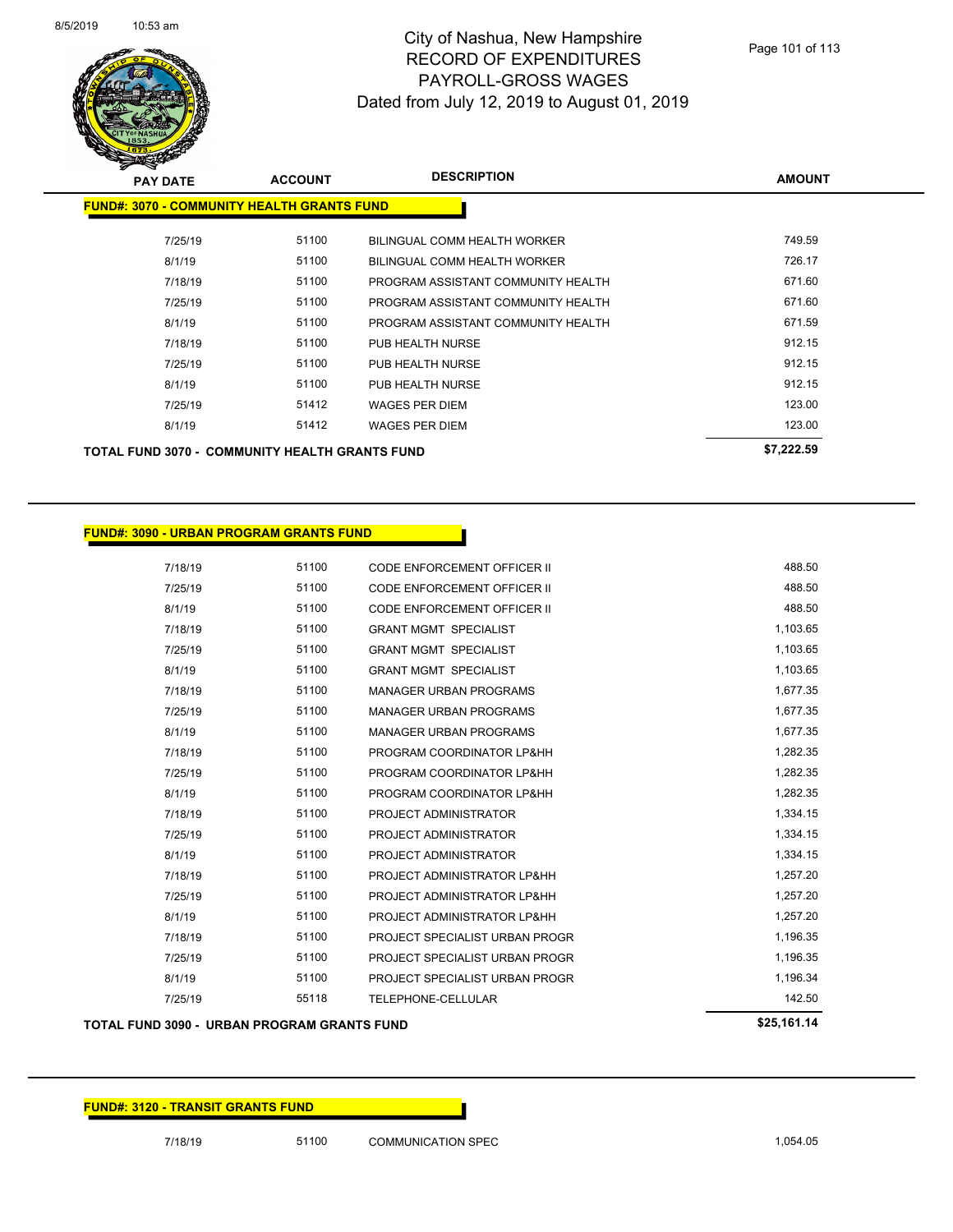

| <b>PAY DATE</b>                          | <b>ACCOUNT</b> | <b>DESCRIPTION</b>                    | <b>AMOUNT</b> |
|------------------------------------------|----------------|---------------------------------------|---------------|
| <b>FUND#: 3120 - TRANSIT GRANTS FUND</b> |                |                                       |               |
| 7/25/19                                  | 51100          | <b>COMMUNICATION SPEC</b>             | 1,054.05      |
| 8/1/19                                   | 51100          | <b>COMMUNICATION SPEC</b>             | 1,054.05      |
| 7/18/19                                  | 51100          | <b>TRANSIT FINANCE COORDINATOR</b>    | 1,308.00      |
| 7/25/19                                  | 51100          | <b>TRANSIT FINANCE COORDINATOR</b>    | 1,308.00      |
| 8/1/19                                   | 51100          | <b>TRANSIT FINANCE COORDINATOR</b>    | 1,308.00      |
| 7/18/19                                  | 51100          | TRANSIT FLEET FACILITIES SUPV         | 1,103.65      |
| 7/25/19                                  | 51100          | <b>TRANSIT FLEET FACILITIES SUPV</b>  | 1,103.65      |
| 8/1/19                                   | 51100          | TRANSIT FLEET FACILITIES SUPV         | 1,103.65      |
| 7/18/19                                  | 51100          | <b>TRANSIT MECHANICS</b>              | 2,001.65      |
| 7/25/19                                  | 51100          | <b>TRANSIT MECHANICS</b>              | 2,001.65      |
| 8/1/19                                   | 51100          | <b>TRANSIT MECHANICS</b>              | 2,001.65      |
| 7/18/19                                  | 51100          | <b>TRANSIT OPERATIONS COORDINATOR</b> | 990.90        |
| 7/25/19                                  | 51100          | <b>TRANSIT OPERATIONS COORDINATOR</b> | 990.90        |
| 8/1/19                                   | 51100          | TRANSIT OPERATIONS COORDINATOR        | 990.90        |
| 7/18/19                                  | 51100          | <b>TRANSIT OPERATIONS SUPERVISOR</b>  | 1,180.95      |
| 7/25/19                                  | 51100          | <b>TRANSIT OPERATIONS SUPERVISOR</b>  | 1,180.95      |
| 8/1/19                                   | 51100          | TRANSIT OPERATIONS SUPERVISOR         | 1,180.95      |
| 7/18/19                                  | 51100          | <b>TRANSIT UTILITY SERVICE WORKER</b> | 1,473.65      |
| 7/25/19                                  | 51100          | <b>TRANSIT UTILITY SERVICE WORKER</b> | 1,473.65      |
| 8/1/19                                   | 51100          | <b>TRANSIT UTILITY SERVICE WORKER</b> | 1,473.65      |
| 7/18/19                                  | 51100          | <b>TRANSPORTATION DEPT MANAGER</b>    | 1,776.04      |
| 7/25/19                                  | 51100          | TRANSPORTATION DEPT MANAGER           | 1,776.05      |
| 8/1/19                                   | 51100          | <b>TRANSPORTATION DEPT MANAGER</b>    | 1,776.05      |
| 7/18/19                                  | 51300          | <b>OVERTIME</b>                       | 218.59        |
| 7/25/19                                  | 51300          | <b>OVERTIME</b>                       | 13.98         |
| 7/25/19                                  | 55118          | TELEPHONE-CELLULAR                    | 67.00         |
| TOTAL FUND 3120 - TRANSIT GRANTS FUND    |                |                                       | \$32,966.26   |

### **FUND#: 3800 - SCHOOL GRANTS FUND**

| 6/20/19 | 51100 | 21 CENTURY ELEM MFAM RES COORD | 5,909.14 |
|---------|-------|--------------------------------|----------|
| 7/18/19 | 51100 | 21 CENTURY ELEM MFAM RES COORD | 5,417.10 |
| 8/1/19  | 51100 | 21 CENTURY ELEM MFAM RES COORD | 4,765.38 |
| 7/18/19 | 51100 | ASSISTANT PRINCIPAL BIR        | 1,509.62 |
| 8/1/19  | 51100 | ASSISTANT PRINCIPAL BIR        | 1,509.62 |
| 7/18/19 | 51100 | ASSISTANT PRINCIPAL BRO        | 1,698.08 |
| 8/1/19  | 51100 | ASSISTANT PRINCIPAL BRO        | 1,678.85 |
| 7/18/19 | 51100 | ASSISTANT PRINCIPAL DR CRSP    | 1,678.84 |
| 8/1/19  | 51100 | ASSISTANT PRINCIPAL DR CRSP    | 1.646.48 |
| 7/18/19 | 51100 | ASSISTANT PRINCIPAL MTP        | 1,461.53 |
| 8/1/19  | 51100 | ASSISTANT PRINCIPAL MTP        | 1,437.50 |
| 7/18/19 | 51100 | ASSISTANT PRINCIPAL SHE        | 1,485.59 |
| 8/1/19  | 51100 | ASSISTANT PRINCIPAL SHE        | 1.461.54 |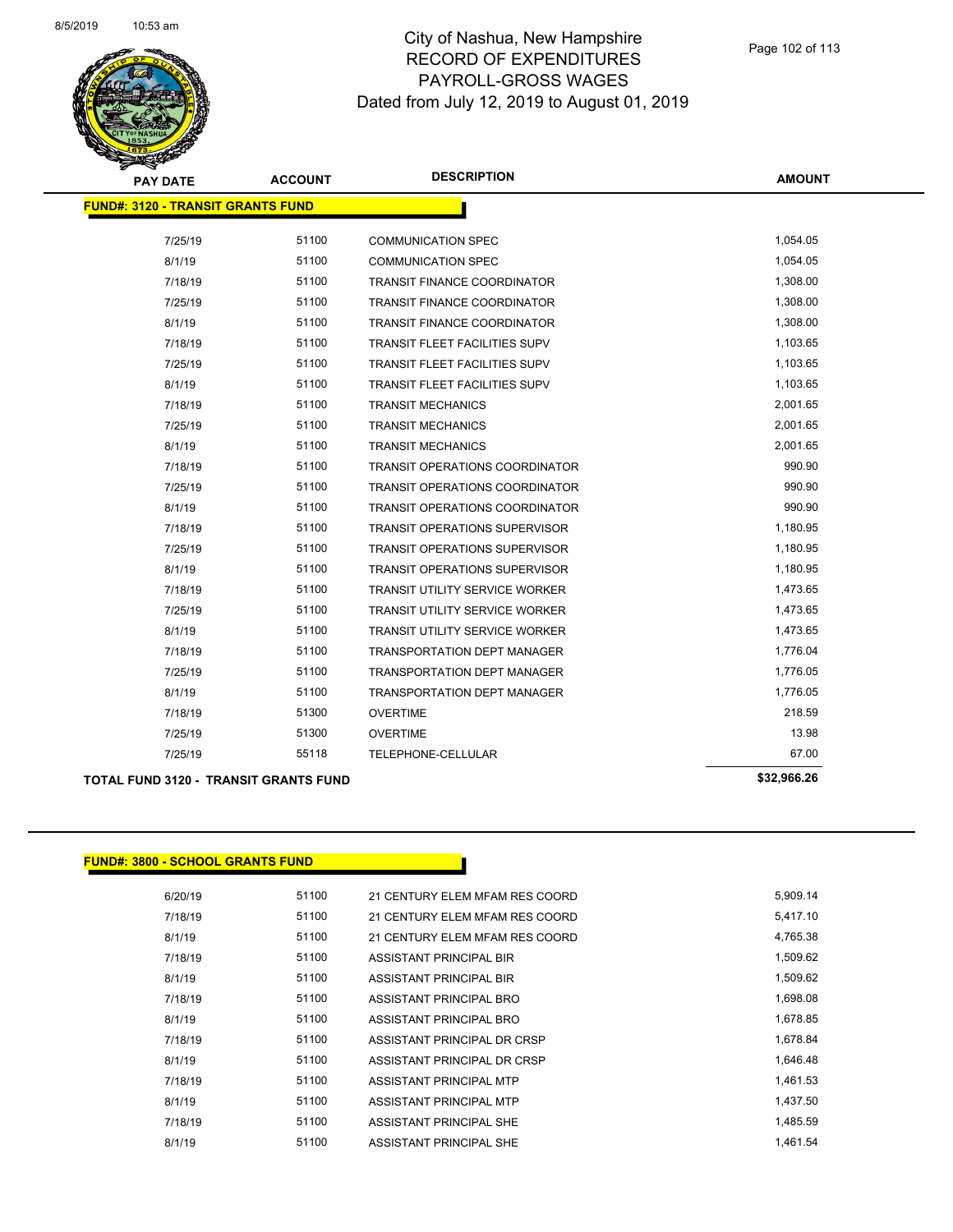

| <b>PAY DATE</b>                          | <b>ACCOUNT</b> | <b>DESCRIPTION</b>                                 | AMOUNT   |
|------------------------------------------|----------------|----------------------------------------------------|----------|
| <u> FUND#: 3800 - SCHOOL GRANTS FUND</u> |                |                                                    |          |
| 7/18/19                                  | 51100          | <b>CLERICAL 21 CENTURY</b>                         | 434.36   |
| 7/25/19                                  | 51100          | CLERICAL 21 CENTURY                                | 600.61   |
| 8/1/19                                   | 51100          |                                                    | 450.46   |
|                                          | 51100          | <b>CLERICAL 21 CENTURY</b>                         | 3,248.20 |
| 7/18/19                                  | 51100          | DIRECTOR TITLE 1                                   | 3,248.20 |
| 8/1/19                                   |                | DIRECTOR TITLE 1<br><b>INTRUCTIONAL LEADER FES</b> |          |
| 7/18/19                                  | 51100          |                                                    | 2,999.42 |
| 8/1/19                                   | 51100          | <b>INTRUCTIONAL LEADER FES</b>                     | 2,999.41 |
| 7/18/19                                  | 51100          | OFFICE MANAGER TITLE 1                             | 1,619.30 |
| 8/1/19                                   | 51100          | OFFICE MANAGER TITLE 1                             | 1,619.30 |
| 7/18/19                                  | 51100          | PEER COACH                                         | 2,221.35 |
| 8/1/19                                   | 51100          | PEER COACH                                         | 2,221.35 |
| 7/18/19                                  | 51100          | SOCIAL WORKER                                      | 4,564.59 |
| 8/1/19                                   | 51100          | SOCIAL WORKER                                      | 4,564.59 |
| 7/18/19                                  | 51100          | <b>TEACHER DWSE BRO</b>                            | 1,794.54 |
| 8/1/19                                   | 51100          | <b>TEACHER DWSE BRO</b>                            | 1,794.54 |
| 7/18/19                                  | 51100          | TEACHER DWSE CHA                                   | 3,976.00 |
| 8/1/19                                   | 51100          | <b>TEACHER DWSE CHA</b>                            | 3,976.00 |
| 7/18/19                                  | 51100          | TEACHER PRESCHOOL NHS                              | 1,872.07 |
| 8/1/19                                   | 51100          | <b>TEACHER PRESCHOOL NHS</b>                       | 1,872.07 |
| 7/18/19                                  | 51100          | TEACHER SPED AMH                                   | 2,085.04 |
| 8/1/19                                   | 51100          | TEACHER SPED AMH                                   | 2,085.04 |
| 7/18/19                                  | 51100          | TEACHER SPED BIC                                   | 1,949.19 |
| 8/1/19                                   | 51100          | TEACHER SPED BIC                                   | 1,949.19 |
| 7/18/19                                  | 51100          | TEACHER SPED BRO                                   | 1,698.35 |
| 8/1/19                                   | 51100          | TEACHER SPED BRO                                   | 1,698.35 |
| 7/18/19                                  | 51100          | <b>TEACHER SPED DRC</b>                            | 1,805.69 |
| 8/1/19                                   | 51100          | TEACHER SPED DRC                                   | 1,805.69 |
| 7/18/19                                  | 51100          | TEACHER SPED ELM                                   | 1,737.54 |
| 8/1/19                                   | 51100          | TEACHER SPED ELM                                   | 1,737.54 |
| 7/18/19                                  | 51100          | <b>TEACHER SPED FES</b>                            | 1,561.39 |
| 8/1/19                                   | 51100          | <b>TEACHER SPED FES</b>                            | 1,561.39 |
| 7/18/19                                  | 51100          | <b>TEACHER SPED LDG</b>                            | 1,797.15 |
| 8/1/19                                   | 51100          | <b>TEACHER SPED LDG</b>                            | 1,797.15 |
| 7/18/19                                  | 51100          | TEACHER SPED MDE                                   | 2,026.27 |
| 8/1/19                                   | 51100          | TEACHER SPED MDE                                   | 2,026.27 |
| 7/18/19                                  | 51100          | <b>TEACHER SPED NHN</b>                            | 8,957.39 |
| 8/1/19                                   | 51100          | <b>TEACHER SPED NHN</b>                            | 8,957.39 |
| 7/18/19                                  | 51100          | <b>TEACHER SPED NHS</b>                            | 2,735.58 |
| 8/1/19                                   | 51100          | TEACHER SPED NHS                                   | 2,735.58 |
| 7/18/19                                  | 51100          | <b>TEACHER SPED NSE</b>                            | 6,712.93 |
| 8/1/19                                   | 51100          | <b>TEACHER SPED NSE</b>                            | 6,712.93 |
| 7/18/19                                  | 51100          | TEACHER SPED PMS                                   | 3,537.19 |
| 8/1/19                                   | 51100          | TEACHER SPED PMS                                   | 3,537.19 |
| 7/18/19                                  | 51200          | 21ST CENTURY INSTRUCTOR                            | 160.00   |
| 7/18/19                                  | 51200          | ELL OUTREACH WORKER                                | 3,000.00 |
|                                          |                |                                                    |          |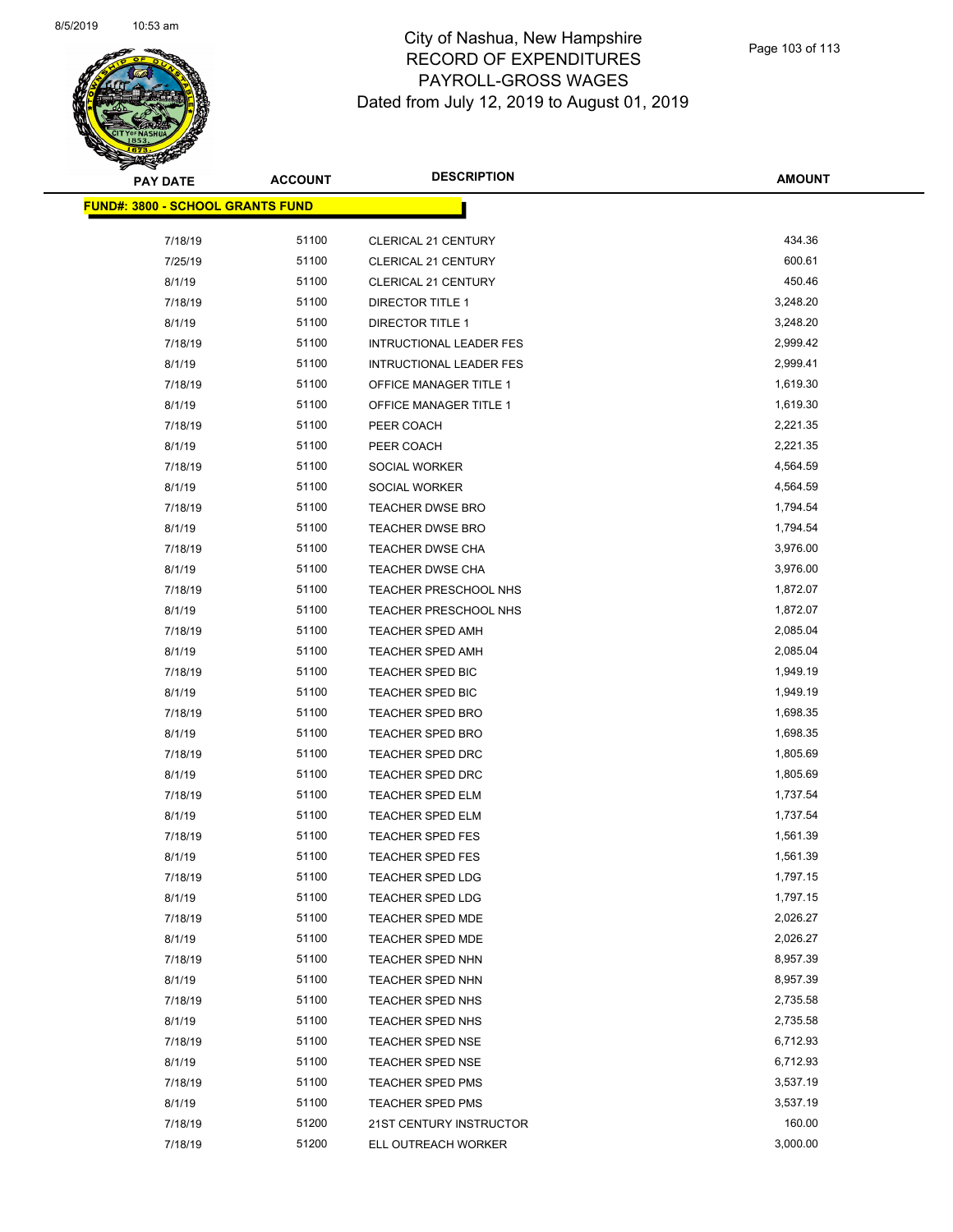

| <b>PAY DATE</b>                          | <b>ACCOUNT</b> | <b>DESCRIPTION</b>          | AMOUNT   |
|------------------------------------------|----------------|-----------------------------|----------|
| <u> FUND#: 3800 - SCHOOL GRANTS FUND</u> |                |                             |          |
| 8/1/19                                   | 51200          | ELL OUTREACH WORKER         | 256.25   |
| 7/18/19                                  | 51200          | HOME SCHOOL CORD TTI        | 348.82   |
| 7/25/19                                  | 51200          | HOME SCHOOL CORD TTI        | 72.17    |
| 7/18/19                                  | 51200          | <b>HOMELESS LIASION</b>     | 350.00   |
| 7/25/19                                  | 51200          | <b>HOMELESS LIASION</b>     | 350.00   |
| 8/1/19                                   | 51200          | <b>HOMELESS LIASION</b>     | 362.50   |
|                                          | 51200          | <b>INTERPRETER</b>          | 400.00   |
| 7/18/19                                  | 51200          |                             | 50.00    |
| 7/25/19                                  |                | <b>INTERPRETER</b>          | 25.00    |
| 8/1/19                                   | 51200          | <b>INTERPRETER</b>          |          |
| 7/18/19                                  | 51200          | PARA DW SPEC ED BIR         | 469.12   |
| 7/18/19                                  | 51200          | PARA ELL BIR                | 317.28   |
| 7/18/19                                  | 51200          | PARA ELL ELM                | 221.60   |
| 7/18/19                                  | 51200          | PARA ELL LDG                | 317.28   |
| 7/18/19                                  | 51200          | PARA ELL PMS                | 195.39   |
| 7/18/19                                  | 51200          | SOCIAL WORKER               | 337.50   |
| 8/1/19                                   | 51200          | SOCIAL WORKER               | 700.00   |
| 7/18/19                                  | 51200          | SUB PARA PROFESSIONAL       | 110.80   |
| 7/18/19                                  | 51200          | <b>SUB TEACHER</b>          | 221.60   |
| 7/18/19                                  | 51200          | SUMMER SCH STUD MENT K-5    | 820.00   |
| 7/18/19                                  | 51200          | SUMMER SCHOOL PARA EYP      | 223.68   |
| 7/18/19                                  | 51200          | <b>TEACHER BUSINESS NHS</b> | 487.50   |
| 7/18/19                                  | 51200          | <b>TEACHER DWSE BIR</b>     | 500.00   |
| 7/18/19                                  | 51200          | TEACHER ELL BIC             | 300.00   |
| 7/18/19                                  | 51200          | TEACHER ELL BIR             | 2,500.00 |
| 7/18/19                                  | 51200          | TEACHER ELL ELM             | 400.00   |
| 7/18/19                                  | 51200          | <b>TEACHER ELL FMS</b>      | 500.00   |
| 7/18/19                                  | 51200          | <b>TEACHER ELL LDG</b>      | 1,200.00 |
| 7/18/19                                  | 51200          | <b>TEACHER ELL PMS</b>      | 481.25   |
| 7/18/19                                  | 51200          | TEACHER GR1 BIC             | 500.00   |
| 7/18/19                                  | 51200          | <b>TEACHER GR1 BIR</b>      | 1,000.00 |
| 7/18/19                                  | 51200          | <b>TEACHER GR3 BIR</b>      | 500.00   |
| 7/18/19                                  | 51200          | <b>TEACHER GR4 BIC</b>      | 500.00   |
| 7/18/19                                  | 51200          | <b>TEACHER GR5 AMH</b>      | 212.50   |
| 8/1/19                                   | 51200          | <b>TEACHER GR5 AMH</b>      | 350.00   |
| 7/18/19                                  | 51200          | <b>TEACHER KIND LDG</b>     | 500.00   |
| 7/18/19                                  | 51200          | <b>TEACHER READ AMH</b>     | 400.00   |
| 8/1/19                                   | 51200          | TEACHER READ AMH            | 800.00   |
| 7/18/19                                  | 51200          | TEACHER READ FMS            | 175.00   |
| 8/1/19                                   | 51200          | <b>TEACHER READ FMS</b>     | 400.00   |
| 7/18/19                                  | 51200          | <b>TEACHER TTI AMH</b>      | 7,637.31 |
| 8/1/19                                   | 51200          | <b>TEACHER TTI AMH</b>      | 7,637.31 |
| 7/18/19                                  | 51200          | <b>TEACHER TTI FES</b>      | 2,308.19 |
| 8/1/19                                   | 51200          | <b>TEACHER TTI FES</b>      | 2,308.19 |
| 7/18/19                                  | 51200          | <b>TEACHER TTI LDG</b>      | 1,492.65 |
| 8/1/19                                   | 51200          | <b>TEACHER TTI LDG</b>      | 1,492.65 |
|                                          |                |                             |          |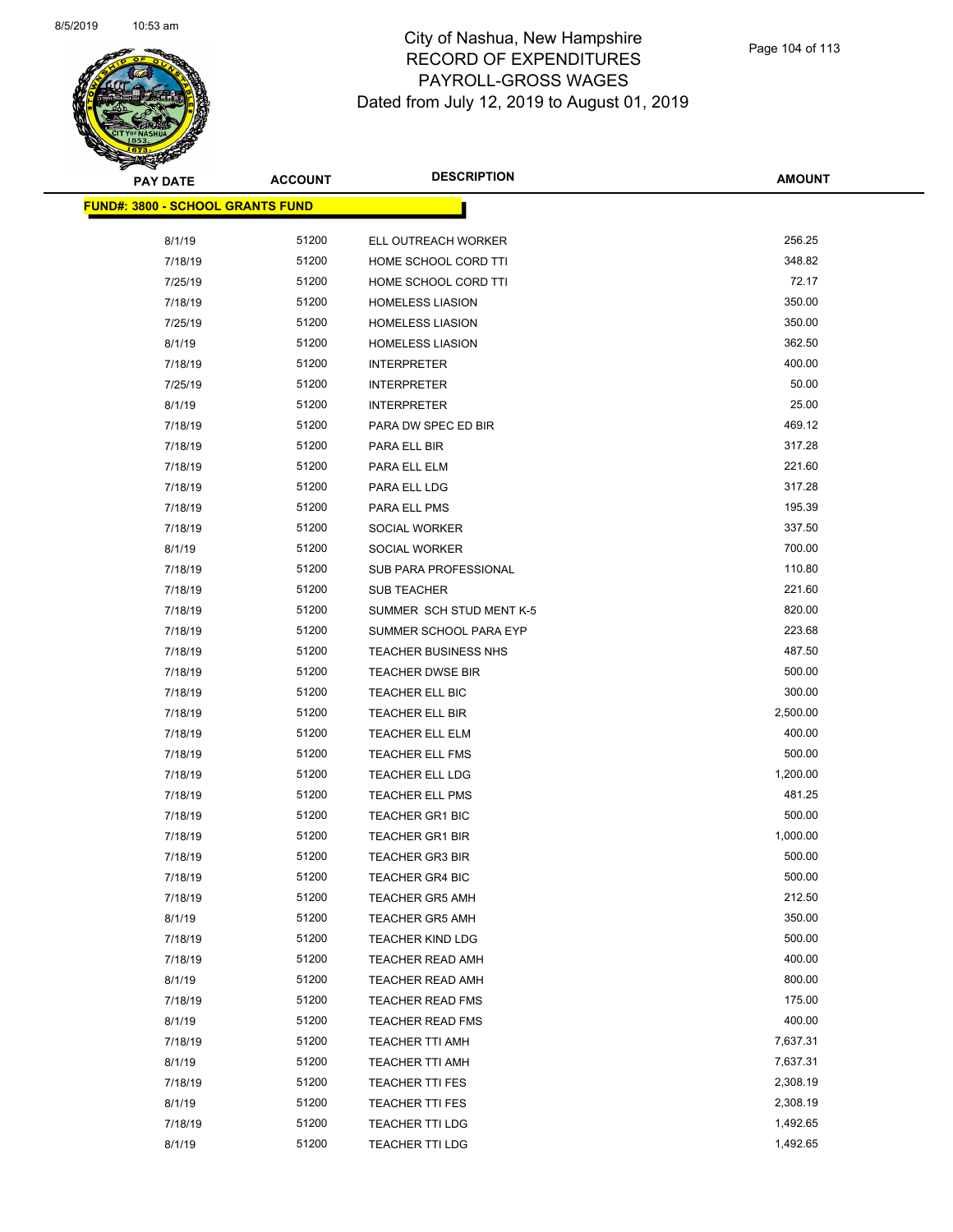

| <b>PAY DATE</b>                         | <b>ACCOUNT</b> | <b>DESCRIPTION</b>         | <b>AMOUNT</b> |
|-----------------------------------------|----------------|----------------------------|---------------|
| <b>FUND#: 3800 - SCHOOL GRANTS FUND</b> |                |                            |               |
|                                         |                |                            |               |
| 7/18/19                                 | 51200          | <b>TEACHER TTI MTP</b>     | 3,972.52      |
| 8/1/19                                  | 51200          | <b>TEACHER TTI MTP</b>     | 3,972.52      |
| 7/18/19                                 | 51200          | <b>TEACHER TTI NURSERY</b> | 2,819.38      |
| 8/1/19                                  | 51200          | <b>TEACHER TTI NURSERY</b> | 2,819.38      |
| 7/18/19                                 | 51200          | TITLE ONE TUTOR            | 287.50        |
| 7/25/19                                 | 51200          | <b>TITLE ONE TUTOR</b>     | 212.50        |
| 8/1/19                                  | 51200          | <b>TITLE ONE TUTOR</b>     | 87.50         |
| 8/1/19                                  | 51300          | <b>OVERTIME</b>            | 150.00        |
| 7/18/19                                 | 51650          | <b>ADDITIONAL HOURS</b>    | 31,497.94     |
| 7/25/19                                 | 51650          | <b>ADDITIONAL HOURS</b>    | 18,711.12     |
| 8/1/19                                  | 51650          | ADDITIONAL HOURS           | 40,883.78     |
| TOTAL FUND 3800 - SCHOOL GRANTS FUND    |                |                            | \$300,248.73  |

| <b>FUND#: 4005 - TRAFFIC VIOLATIONS FUND</b> |       |                                  |            |
|----------------------------------------------|-------|----------------------------------|------------|
|                                              |       |                                  |            |
|                                              | 51100 | <b>MVR CLERK II</b>              | 327.95     |
|                                              | 51100 | <b>MVR CLERK II</b>              | 327.95     |
|                                              | 51100 | <b>MVR CLERK II</b>              | 327.96     |
|                                              | 51100 | ORDINANCE VIOLATIONS COORDINATOR | 449.35     |
|                                              | 51100 | ORDINANCE VIOLATIONS COORDINATOR | 449.35     |
|                                              | 51100 | ORDINANCE VIOLATIONS COORDINATOR | 449.35     |
|                                              | 51100 | PARKING MANAGER                  | 315.85     |
|                                              | 51100 | PARKING MANAGER                  | 315.85     |
|                                              | 51100 | PARKING MANAGER                  | 315.85     |
|                                              | 51200 | <b>MVR CLERK I</b>               | 299.16     |
|                                              | 51200 | <b>MVR CLERK I</b>               | 373.95     |
|                                              | 51200 | <b>MVR CLERK I</b>               | 373.95     |
|                                              | 51200 | PARKING ENFORCEMENT SPECIALIST   | 928.24     |
|                                              | 51200 | PARKING ENFORCEMENT SPECIALIST   | 793.03     |
|                                              | 51200 | PARKING ENFORCEMENT SPECIALIST   | 756.47     |
|                                              | 51300 | <b>OVERTIME</b>                  | (128.48)   |
|                                              | 51300 | <b>OVERTIME</b>                  | 19.93      |
| TOTAL FUND 4005 - TRAFFIC VIOLATIONS FUND    |       |                                  | \$6,695.71 |

# **FUND#: 4010 - MOTOR VEHICLE ADMIN FUND** 7/18/19 51100 MVR CLERK II 310.95 7/25/19 51100 MVR CLERK II 310.95 8/1/19 51100 MVR CLERK II 310.95

8/1/19 51300 OVERTIME 23.31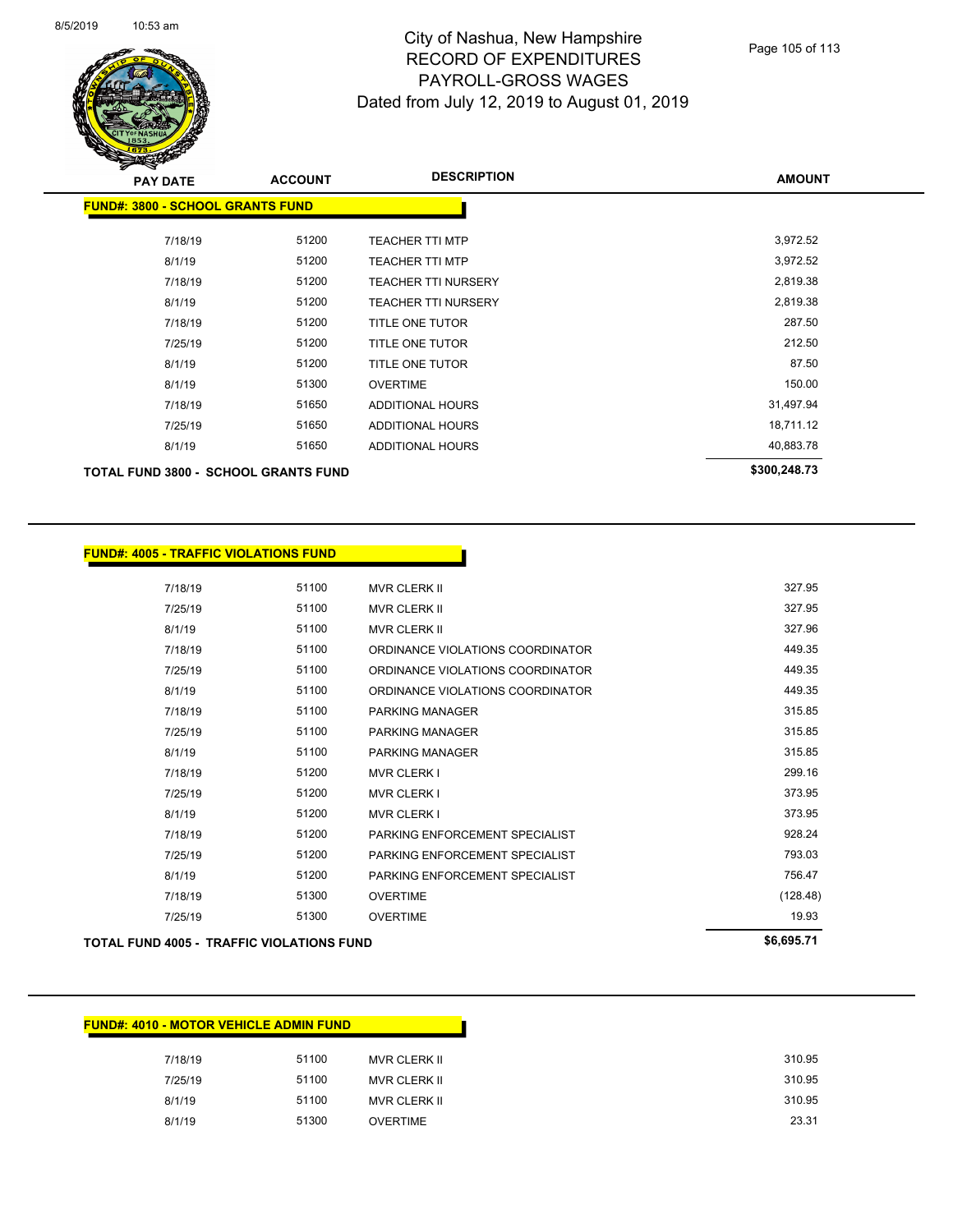|                                                                                                                                                                                                                                                                                                             |                         | City of Nashua, New Hampshire<br><b>RECORD OF EXPENDITURES</b>     | Page 106 of 113                              |
|-------------------------------------------------------------------------------------------------------------------------------------------------------------------------------------------------------------------------------------------------------------------------------------------------------------|-------------------------|--------------------------------------------------------------------|----------------------------------------------|
|                                                                                                                                                                                                                                                                                                             |                         | PAYROLL-GROSS WAGES<br>Dated from July 12, 2019 to August 01, 2019 |                                              |
| <b>PAY DATE</b>                                                                                                                                                                                                                                                                                             | <b>ACCOUNT</b>          | <b>DESCRIPTION</b>                                                 | <b>AMOUNT</b>                                |
| TOTAL FUND 4010 - MOTOR VEHICLE ADMIN FUND                                                                                                                                                                                                                                                                  |                         |                                                                    | \$956.16                                     |
| <b>FUND#: 4030 - POLICE SPECIAL DETAILS FUND</b>                                                                                                                                                                                                                                                            |                         |                                                                    |                                              |
| 7/18/19                                                                                                                                                                                                                                                                                                     | 51710                   | SPECIAL DETAIL-NON PENSIONABLE                                     | 10,273.58                                    |
| 7/25/19                                                                                                                                                                                                                                                                                                     | 51710                   | SPECIAL DETAIL-NON PENSIONABLE                                     | 11,425.25                                    |
| 8/1/19                                                                                                                                                                                                                                                                                                      | 51710                   | SPECIAL DETAIL-NON PENSIONABLE                                     | 6,639.18                                     |
| 7/18/19                                                                                                                                                                                                                                                                                                     | 51712                   | SPECIAL DETAIL-PENSIONABLE                                         | 5,937.39                                     |
| 7/25/19                                                                                                                                                                                                                                                                                                     | 51712                   | SPECIAL DETAIL-PENSIONABLE                                         | 4,859.55                                     |
| 8/1/19                                                                                                                                                                                                                                                                                                      | 51712                   | SPECIAL DETAIL-PENSIONABLE                                         | 6,165.45                                     |
| <b>TOTAL FUND 4030 - POLICE SPECIAL DETAILS FUND</b>                                                                                                                                                                                                                                                        |                         |                                                                    | \$45,300.40                                  |
|                                                                                                                                                                                                                                                                                                             |                         |                                                                    |                                              |
| 7/18/19<br>7/25/19<br>8/1/19                                                                                                                                                                                                                                                                                | 51300<br>51300<br>51300 | <b>OVERTIME</b><br><b>OVERTIME</b><br><b>OVERTIME</b>              | 985.14<br>1,808.48<br>1,394.74<br>\$4,188.36 |
|                                                                                                                                                                                                                                                                                                             |                         |                                                                    |                                              |
| 7/18/19                                                                                                                                                                                                                                                                                                     | 51712                   | SPECIAL DETAIL-PENSIONABLE                                         | 384.64                                       |
| 7/25/19                                                                                                                                                                                                                                                                                                     | 51712                   | SPECIAL DETAIL-PENSIONABLE                                         | 160.68                                       |
|                                                                                                                                                                                                                                                                                                             |                         |                                                                    | \$545.32                                     |
|                                                                                                                                                                                                                                                                                                             |                         |                                                                    |                                              |
| 7/18/19                                                                                                                                                                                                                                                                                                     | 51100                   | DWNTWN SPCLST & OED PGRM COOR                                      | 197.35                                       |
| 7/25/19                                                                                                                                                                                                                                                                                                     | 51100                   | DWNTWN SPCLST & OED PGRM COOR                                      | 197.35                                       |
| 8/1/19                                                                                                                                                                                                                                                                                                      | 51100                   | DWNTWN SPCLST & OED PGRM COOR                                      | 197.35                                       |
|                                                                                                                                                                                                                                                                                                             |                         |                                                                    | \$592.05                                     |
|                                                                                                                                                                                                                                                                                                             |                         |                                                                    |                                              |
| <b>TOTAL FUND 4035 - POLICE OVERTIME BILLING FUND</b><br><b>FUND#: 4065 - FIRE WATCHGUARDS FUND</b><br><b>TOTAL FUND 4065 - FIRE WATCHGUARDS FUND</b><br><b>FUND#: 4600 - ECON DEV-GREATER NASHUA RLF</b><br>TOTAL FUND 4600 - ECON DEV-GREATER NASHUA RLF<br><b>FUND#: 4610 - ECON DEV-BROWNFIELDS RLF</b> |                         |                                                                    |                                              |
| 7/18/19                                                                                                                                                                                                                                                                                                     | 51100                   | DWNTWN SPCLST & OED PGRM COOR                                      | 197.35                                       |
| 7/25/19                                                                                                                                                                                                                                                                                                     | 51100                   | DWNTWN SPCLST & OED PGRM COOR                                      | 197.35                                       |

8/5/2019 10:53 am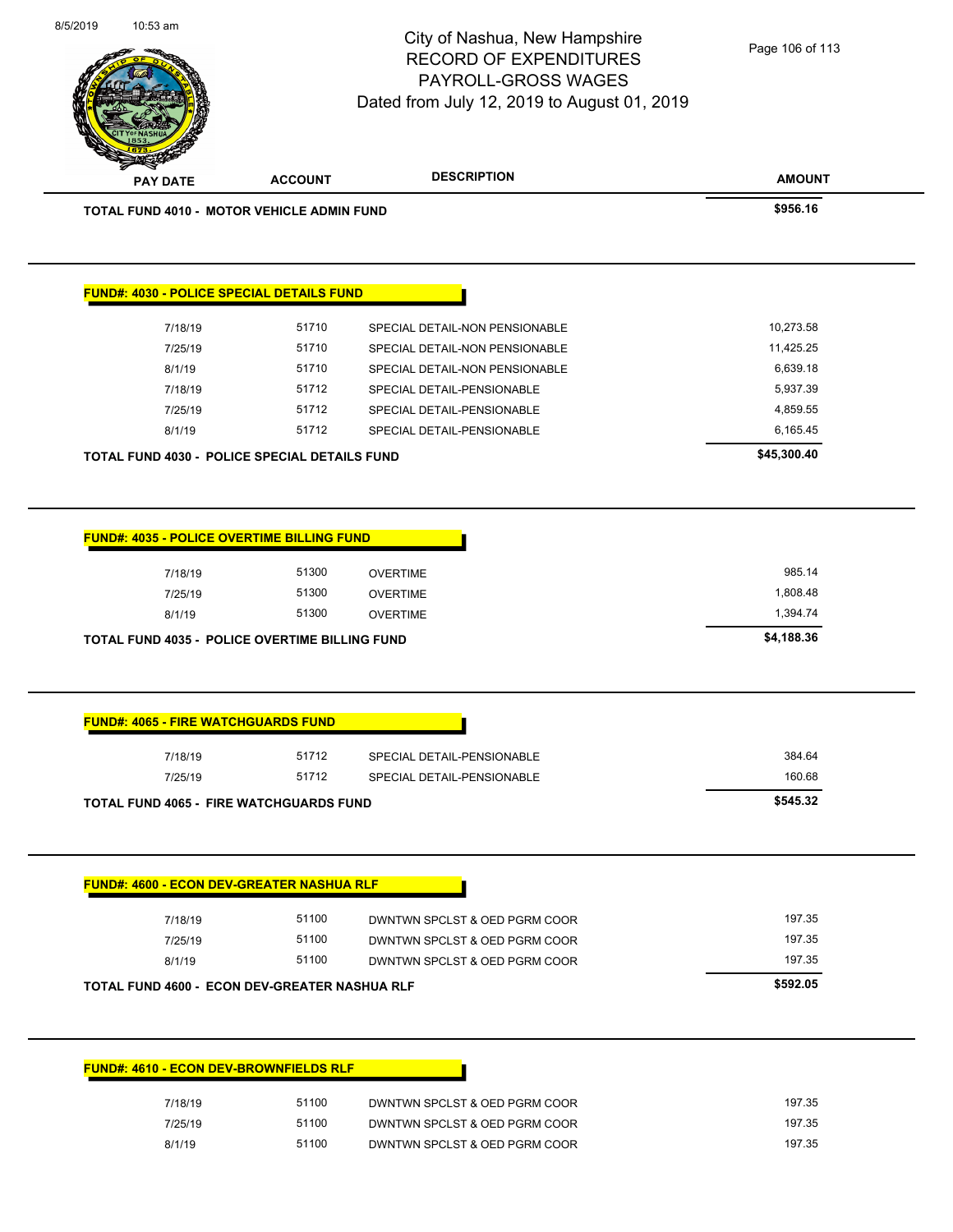

| <b>PAY DATE</b>                                   | <b>ACCOUNT</b> | <b>DESCRIPTION</b>                   | <b>AMOUNT</b> |  |
|---------------------------------------------------|----------------|--------------------------------------|---------------|--|
| <b>TOTAL FUND 4610 - ECON DEV-BROWNFIELDS RLF</b> |                |                                      | \$592.05      |  |
|                                                   |                |                                      |               |  |
|                                                   |                |                                      |               |  |
| <b>FUND#: 6000 - SOLID WASTE FUND</b>             |                |                                      |               |  |
|                                                   |                |                                      |               |  |
| 7/18/19                                           | 51100          | ADMINISTRATIVE ASSISTANT I           | 443.96        |  |
| 7/25/19                                           | 51100          | ADMINISTRATIVE ASSISTANT I           | 541.07        |  |
| 8/1/19                                            | 51100          | ADMINISTRATIVE ASSISTANT I           | 573.45        |  |
| 7/18/19                                           | 51100          | ADMINISTRATIVE ASSISTANT II          | 877.35        |  |
| 7/25/19                                           | 51100          | ADMINISTRATIVE ASSISTANT II          | 877.35        |  |
| 8/1/19                                            | 51100          | ADMINISTRATIVE ASSISTANT II          | 877.34        |  |
| 7/18/19                                           | 51100          | ASSISTANT DIRECTOR OF PUBLIC WORKS   | 213.90        |  |
| 7/25/19                                           | 51100          | ASSISTANT DIRECTOR OF PUBLIC WORKS   | 213.91        |  |
| 8/1/19                                            | 51100          | ASSISTANT DIRECTOR OF PUBLIC WORKS   | 213.90        |  |
| 7/18/19                                           | 51100          | AUTOMATED TRASH COLLECTION OPR       | 4,898.00      |  |
| 7/25/19                                           | 51100          | AUTOMATED TRASH COLLECTION OPR       | 4,898.00      |  |
| 8/1/19                                            | 51100          | AUTOMATED TRASH COLLECTION OPR       | 4,898.00      |  |
| 7/18/19                                           | 51100          | <b>CITY ENGINEER</b>                 | 362.95        |  |
| 7/25/19                                           | 51100          | <b>CITY ENGINEER</b>                 | 362.95        |  |
| 8/1/19                                            | 51100          | <b>CITY ENGINEER</b>                 | 362.94        |  |
| 7/18/19                                           | 51100          | <b>COLLECTION EQUIP OPR</b>          | 8,369.52      |  |
| 7/25/19                                           | 51100          | <b>COLLECTION EQUIP OPR</b>          | 8,337.60      |  |
| 8/1/19                                            | 51100          | <b>COLLECTION EQUIP OPR</b>          | 8,412.08      |  |
| 7/18/19                                           | 51100          | COLLECTION EQUIP OPR LANDFILL        | 970.40        |  |
| 7/25/19                                           | 51100          | <b>COLLECTION EQUIP OPR LANDFILL</b> | 970.40        |  |
| 8/1/19                                            | 51100          | <b>COLLECTION EQUIP OPR LANDFILL</b> | 970.40        |  |
| 7/18/19                                           | 51100          | DEP TREASURER TAX COLLECTOR          | 266.40        |  |
| 7/25/19                                           | 51100          | DEP TREASURER TAX COLLECTOR          | 266.40        |  |
| 8/1/19                                            | 51100          | DEP TREASURER TAX COLLECTOR          | 266.40        |  |
| 7/18/19                                           | 51100          | DEPUTY CITY ENGINEER                 | 86.70         |  |
| 7/25/19                                           | 51100          | DEPUTY CITY ENGINEER                 | 86.70         |  |
| 8/1/19                                            | 51100          | <b>DEPUTY CITY ENGINEER</b>          | 86.70         |  |
| 7/18/19                                           | 51100          | DIRECTOR PUBLIC WORKS                | 276.30        |  |
| 7/25/19                                           | 51100          | <b>DIRECTOR PUBLIC WORKS</b>         | 276.30        |  |
| 8/1/19                                            | 51100          | DIRECTOR PUBLIC WORKS                | 276.28        |  |
| 7/18/19                                           | 51100          | DPW BILLING ACCOUNTANT               | 509.80        |  |
| 7/25/19                                           | 51100          | DPW BILLING ACCOUNTANT               | 509.80        |  |
| 8/1/19                                            | 51100          | DPW BILLING ACCOUNTANT               | 509.80        |  |
| 7/18/19                                           | 51100          | DPW COLLECTIONS SPEC III             | 414.80        |  |
| 7/25/19                                           | 51100          | DPW COLLECTIONS SPEC III             | 414.80        |  |
| 8/1/19                                            | 51100          | DPW COLLECTIONS SPEC III             | 414.80        |  |
| 7/18/19                                           | 51100          | DPW CONTRACT ADMINISTRATOR           | 124.30        |  |
| 7/25/19                                           | 51100          | DPW CONTRACT ADMINISTRATOR           | 124.30        |  |
| 8/1/19                                            | 51100          | DPW CONTRACT ADMINISTRATOR           | 124.30        |  |
| 7/18/19                                           | 51100          | ENVIRONMENTAL ENGINEER               | 1,565.25      |  |

7/25/19 51100 ENVIRONMENTAL ENGINEER 1,565.25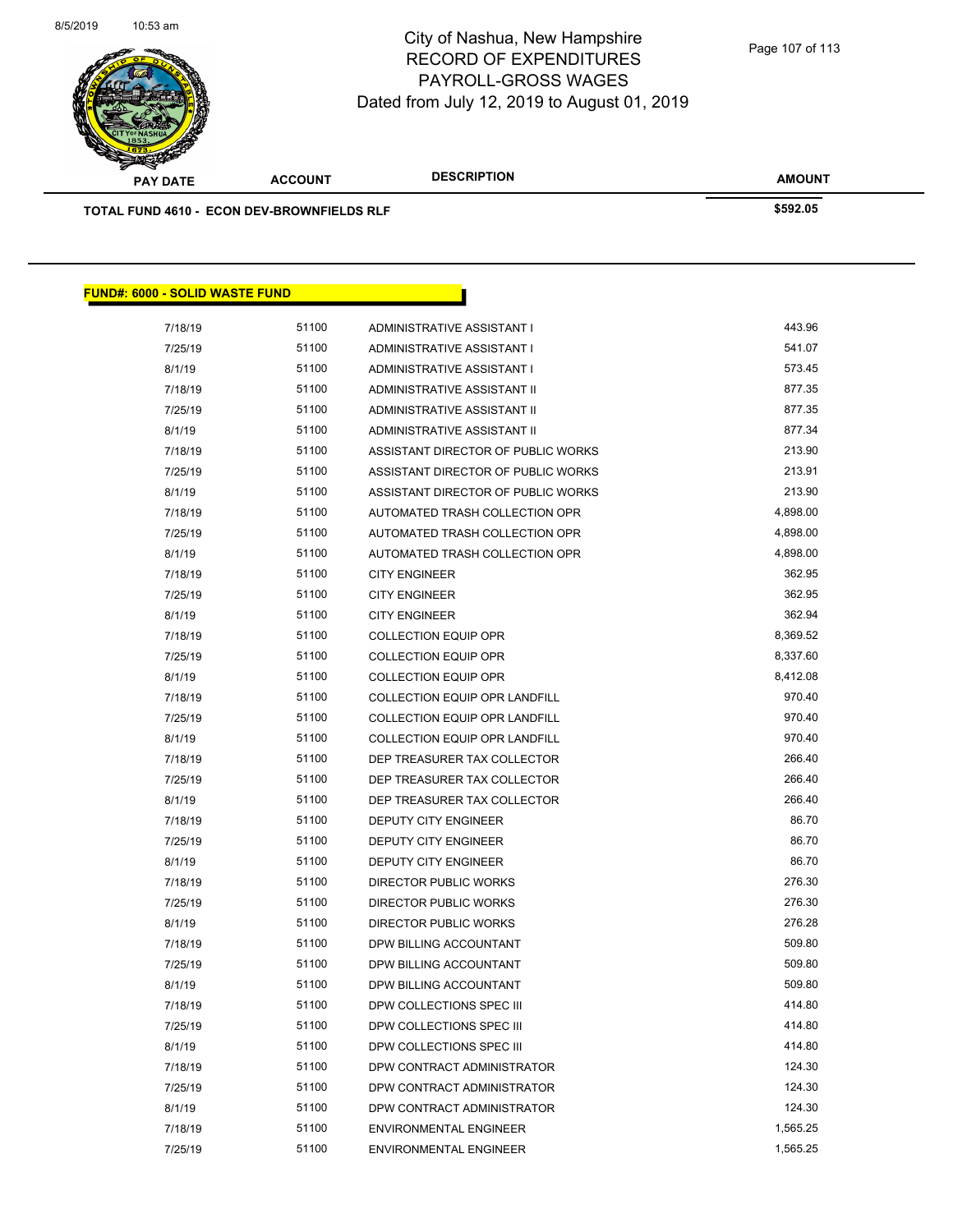

| <b>PAY DATE</b>                        | <b>ACCOUNT</b> | <b>DESCRIPTION</b>             | AMOUNT   |
|----------------------------------------|----------------|--------------------------------|----------|
| <u> FUND#: 6000 - SOLID WASTE FUND</u> |                |                                |          |
|                                        |                |                                |          |
| 8/1/19                                 | 51100          | <b>ENVIRONMENTAL ENGINEER</b>  | 1,565.25 |
| 7/18/19                                | 51100          | <b>EQUIPMENT OPR LANDFILL</b>  | 5,916.00 |
| 7/25/19                                | 51100          | <b>EQUIPMENT OPR LANDFILL</b>  | 5,916.00 |
| 8/1/19                                 | 51100          | <b>EQUIPMENT OPR LANDFILL</b>  | 5,916.00 |
| 7/18/19                                | 51100          | <b>EXECUTIVE ASSISTANT</b>     | 173.74   |
| 7/25/19                                | 51100          | <b>EXECUTIVE ASSISTANT</b>     | 173.75   |
| 8/1/19                                 | 51100          | <b>EXECUTIVE ASSISTANT</b>     | 173.75   |
| 7/18/19                                | 51100          | FINANCE AND ADMIN MANAGER      | 444.00   |
| 7/25/19                                | 51100          | FINANCE AND ADMIN MANAGER      | 444.00   |
| 8/1/19                                 | 51100          | FINANCE AND ADMIN MANAGER      | 444.00   |
| 7/18/19                                | 51100          | FLEET MANAGER STREET DEPT      | 352.25   |
| 7/25/19                                | 51100          | FLEET MANAGER STREET DEPT      | 352.25   |
| 8/1/19                                 | 51100          | FLEET MANAGER STREET DEPT      | 352.25   |
| 7/18/19                                | 51100          | LICENSED SCALE OPERATOR        | 889.10   |
| 7/25/19                                | 51100          | LICENSED SCALE OPERATOR        | 889.10   |
| 8/1/19                                 | 51100          | LICENSED SCALE OPERATOR        | 889.10   |
| 7/18/19                                | 51100          | PUBLIC RELATIONS ADMINISTRATOR | 173.75   |
| 7/25/19                                | 51100          | PUBLIC RELATIONS ADMINISTRATOR | 173.75   |
| 8/1/19                                 | 51100          | PUBLIC RELATIONS ADMINISTRATOR | 173.75   |
| 7/18/19                                | 51100          | RECYCLING COORDINATOR          | 1,218.50 |
| 7/25/19                                | 51100          | RECYCLING COORDINATOR          | 1,218.50 |
| 8/1/19                                 | 51100          | RECYCLING COORDINATOR          | 1,218.50 |
| 7/18/19                                | 51100          | SENIOR STAFF ENGINEER          | 152.00   |
| 7/25/19                                | 51100          | <b>SENIOR STAFF ENGINEER</b>   | 152.00   |
| 8/1/19                                 | 51100          | <b>SENIOR STAFF ENGINEER</b>   | 152.00   |
| 7/18/19                                | 51100          | <b>SOLID WASTE FOREMAN</b>     | 2,649.20 |
| 7/25/19                                | 51100          | SOLID WASTE FOREMAN            | 2,649.20 |
| 8/1/19                                 | 51100          | <b>SOLID WASTE FOREMAN</b>     | 2,649.20 |
| 7/18/19                                | 51100          | SOLID WASTE TECHNICIAN         | 1,184.00 |
| 7/25/19                                | 51100          | SOLID WASTE TECHNICIAN         | 1,184.00 |
| 8/1/19                                 | 51100          | SOLID WASTE TECHNICIAN         | 1,184.00 |
| 7/18/19                                | 51100          | SR MGR ACCT FIN REPORTING      | 197.30   |
| 7/25/19                                | 51100          | SR MGR ACCT FIN REPORTING      | 197.30   |
| 8/1/19                                 | 51100          | SR MGR ACCT FIN REPORTING      | 197.30   |
| 7/18/19                                | 51100          | SUPERINTENDENT OF SOLID WASTE  | 1,907.15 |
| 7/25/19                                | 51100          | SUPERINTENDENT OF SOLID WASTE  | 1,907.15 |
| 8/1/19                                 | 51100          | SUPERINTENDENT OF SOLID WASTE  | 1,907.14 |
| 7/18/19                                | 51200          | LICENSED SCALE OPERATOR        | 599.26   |
| 7/25/19                                | 51200          | LICENSED SCALE OPERATOR        | 599.26   |
| 8/1/19                                 | 51200          | LICENSED SCALE OPERATOR        | 680.98   |
| 7/18/19                                | 51300          | <b>OVERTIME</b>                | 3,706.53 |
| 7/25/19                                | 51300          | <b>OVERTIME</b>                | 2,601.12 |
| 8/1/19                                 | 51300          | <b>OVERTIME</b>                | 2,334.39 |
| 7/18/19                                | 51400          | WAGES TEMPORARY/SEASONAL       | 5,416.25 |
| 7/25/19                                | 51400          | WAGES TEMPORARY/SEASONAL       | 5,411.25 |
|                                        |                |                                |          |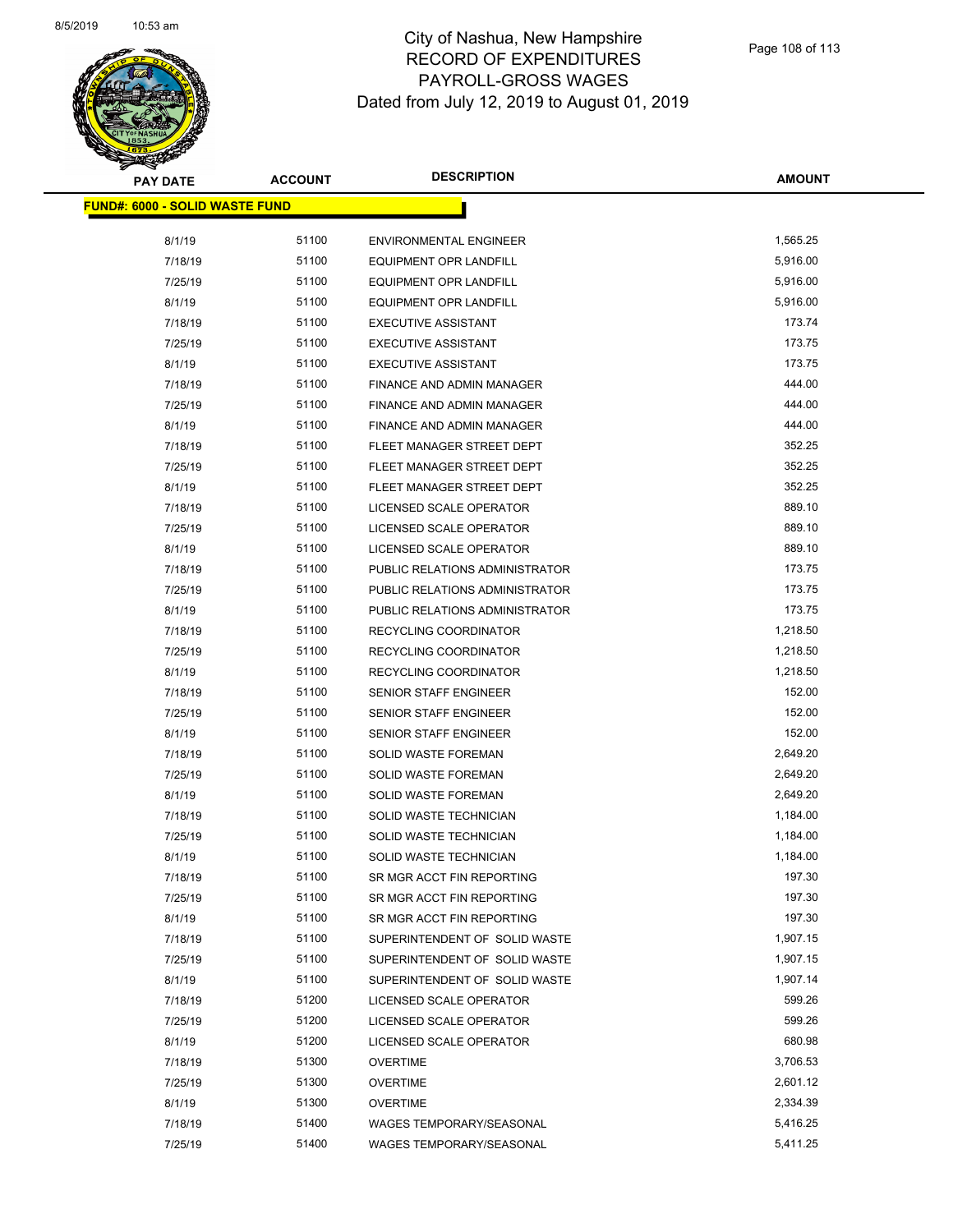

| $\rightarrow$<br><b>PAY DATE</b>          | <b>ACCOUNT</b> | <b>DESCRIPTION</b>       | <b>AMOUNT</b> |
|-------------------------------------------|----------------|--------------------------|---------------|
| <b>FUND#: 6000 - SOLID WASTE FUND</b>     |                |                          |               |
| 8/1/19                                    | 51400          | WAGES TEMPORARY/SEASONAL | 4,468.75      |
| 7/25/19                                   | 55118          | TELEPHONE-CELLULAR       | 128.00        |
| <b>TOTAL FUND 6000 - SOLID WASTE FUND</b> |                |                          | \$130,092.87  |

#### **FUND#: 6200 - WASTEWATER FUND**

| 7/18/19 | 51100 | ADMINISTRATIVE ASSISTANT II          | 760.20   |
|---------|-------|--------------------------------------|----------|
| 7/25/19 | 51100 | ADMINISTRATIVE ASSISTANT II          | 760.20   |
| 8/1/19  | 51100 | ADMINISTRATIVE ASSISTANT II          | 760.20   |
| 7/18/19 | 51100 | ANALYTICAL CHEMIST                   | 880.50   |
| 7/25/19 | 51100 | <b>ANALYTICAL CHEMIST</b>            | 880.50   |
| 8/1/19  | 51100 | <b>ANALYTICAL CHEMIST</b>            | 880.50   |
| 7/18/19 | 51100 | ASSISTANT CONSTRUCTION ENGINEER      | 1,368.60 |
| 7/25/19 | 51100 | ASSISTANT CONSTRUCTION ENGINEER      | 1,368.60 |
| 8/1/19  | 51100 | ASSISTANT CONSTRUCTION ENGINEER      | 1,368.60 |
| 7/18/19 | 51100 | ASSISTANT DIRECTOR OF PUBLIC WORKS   | 213.95   |
| 7/25/19 | 51100 | ASSISTANT DIRECTOR OF PUBLIC WORKS   | 213.93   |
| 8/1/19  | 51100 | ASSISTANT DIRECTOR OF PUBLIC WORKS   | 213.95   |
| 7/18/19 | 51100 | <b>CITY ENGINEER</b>                 | 847.00   |
| 7/25/19 | 51100 | <b>CITY ENGINEER</b>                 | 847.00   |
| 8/1/19  | 51100 | <b>CITY ENGINEER</b>                 | 847.00   |
| 7/18/19 | 51100 | <b>COLLECTION SYSTEMS OPERATOR</b>   | 1,077.56 |
| 7/25/19 | 51100 | <b>COLLECTION SYSTEMS OPERATOR</b>   | 1,077.56 |
| 8/1/19  | 51100 | <b>COLLECTION SYSTEMS OPERATOR</b>   | 1,077.56 |
| 7/18/19 | 51100 | <b>COLLECTION SYSTEMS TECHNICIAN</b> | 2,103.20 |
| 7/25/19 | 51100 | <b>COLLECTION SYSTEMS TECHNICIAN</b> | 2,103.20 |
| 8/1/19  | 51100 | <b>COLLECTION SYSTEMS TECHNICIAN</b> | 2,103.20 |
| 7/18/19 | 51100 | <b>COLLECTIONS SPEC II</b>           | 822.90   |
| 7/25/19 | 51100 | <b>COLLECTIONS SPEC II</b>           | 822.90   |
| 8/1/19  | 51100 | <b>COLLECTIONS SPEC II</b>           | 822.89   |
| 7/18/19 | 51100 | DEP TREASURER TAX COLLECTOR          | 266.40   |
| 7/25/19 | 51100 | DEP TREASURER TAX COLLECTOR          | 266.40   |
| 8/1/19  | 51100 | DEP TREASURER TAX COLLECTOR          | 266.40   |
| 7/18/19 | 51100 | <b>DEPUTY CITY ENGINEER</b>          | 867.15   |
| 7/25/19 | 51100 | <b>DEPUTY CITY ENGINEER</b>          | 867.15   |
| 8/1/19  | 51100 | <b>DEPUTY CITY ENGINEER</b>          | 867.15   |
| 7/18/19 | 51100 | <b>DIRECTOR PUBLIC WORKS</b>         | 552.50   |
| 7/25/19 | 51100 | <b>DIRECTOR PUBLIC WORKS</b>         | 552.50   |
| 8/1/19  | 51100 | DIRECTOR PUBLIC WORKS                | 552.52   |
| 7/18/19 | 51100 | DPW BILLING ACCOUNTANT               | 509.75   |
| 7/25/19 | 51100 | DPW BILLING ACCOUNTANT               | 509.75   |
| 8/1/19  | 51100 | DPW BILLING ACCOUNTANT               | 509.75   |
| 7/18/19 | 51100 | DPW COLLECTIONS SPEC III             | 414.85   |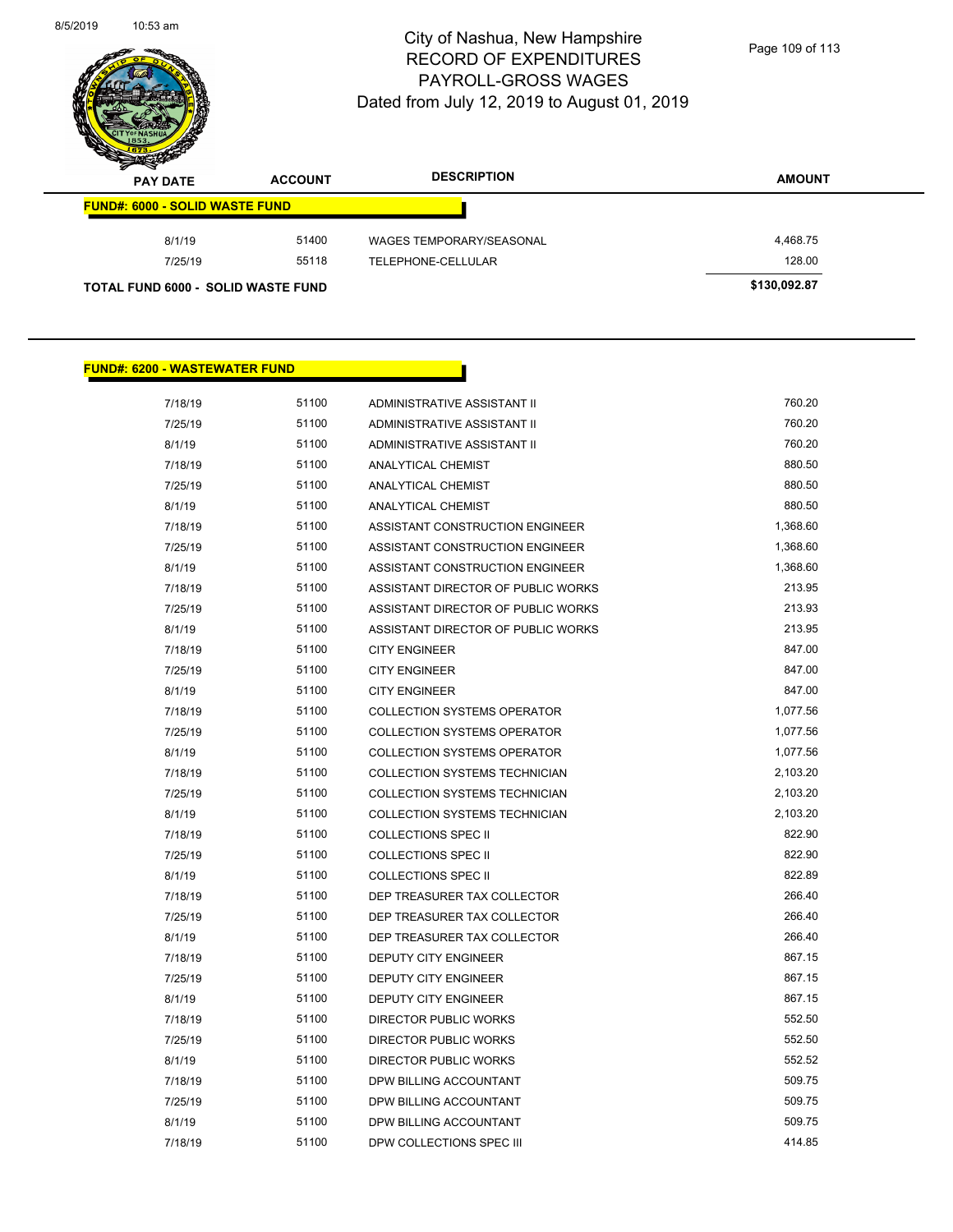

| <b>PAY DATE</b>                       | <b>ACCOUNT</b> | <b>DESCRIPTION</b>             | <b>AMOUNT</b> |
|---------------------------------------|----------------|--------------------------------|---------------|
| <u> FUND#: 6200 - WASTEWATER FUND</u> |                |                                |               |
|                                       |                |                                |               |
| 7/25/19                               | 51100          | DPW COLLECTIONS SPEC III       | 414.85        |
| 8/1/19                                | 51100          | DPW COLLECTIONS SPEC III       | 414.85        |
| 7/18/19                               | 51100          | DPW CONTRACT ADMINISTRATOR     | 745.70        |
| 7/25/19                               | 51100          | DPW CONTRACT ADMINISTRATOR     | 745.70        |
| 8/1/19                                | 51100          | DPW CONTRACT ADMINISTRATOR     | 745.70        |
| 7/18/19                               | 51100          | ELECTRICAL DIAGNOSTIC TECH I   | 1,120.00      |
| 7/25/19                               | 51100          | ELECTRICAL DIAGNOSTIC TECH I   | 1,120.00      |
| 8/1/19                                | 51100          | ELECTRICAL DIAGNOSTIC TECH I   | 1,120.00      |
| 7/18/19                               | 51100          | <b>EXECUTIVE ASSISTANT</b>     | 173.76        |
| 7/25/19                               | 51100          | <b>EXECUTIVE ASSISTANT</b>     | 173.75        |
| 8/1/19                                | 51100          | <b>EXECUTIVE ASSISTANT</b>     | 173.75        |
| 7/18/19                               | 51100          | FINANCE AND ADMIN MANAGER      | 444.00        |
| 7/25/19                               | 51100          | FINANCE AND ADMIN MANAGER      | 444.00        |
| 8/1/19                                | 51100          | FINANCE AND ADMIN MANAGER      | 444.00        |
| 7/18/19                               | 51100          | FLEET MANAGER STREET DEPT      | 117.40        |
| 7/25/19                               | 51100          | FLEET MANAGER STREET DEPT      | 117.40        |
| 8/1/19                                | 51100          | FLEET MANAGER STREET DEPT      | 117.40        |
| 7/18/19                               | 51100          | <b>MECHANIC WWTP 1ST CLASS</b> | 3,236.41      |
| 7/25/19                               | 51100          | MECHANIC WWTP 1ST CLASS        | 3,236.40      |
| 8/1/19                                | 51100          | <b>MECHANIC WWTP 1ST CLASS</b> | 3,236.42      |
| 7/18/19                               | 51100          | OPERATOR I CERTIFIED WWTP 1st  | 1,074.40      |
| 7/25/19                               | 51100          | OPERATOR I CERTIFIED WWTP 1st  | 1,074.40      |
| 8/1/19                                | 51100          | OPERATOR I CERTIFIED WWTP 1st  | 1,074.40      |
| 7/18/19                               | 51100          | OPERATOR II WWTP 1st           | 3,219.20      |
| 7/25/19                               | 51100          | OPERATOR II WWTP 1st           | 3,219.20      |
| 8/1/19                                | 51100          | OPERATOR II WWTP 1st           | 3,219.20      |
| 7/18/19                               | 51100          | OPERATOR II WWTP 2nd           | 2,172.80      |
| 7/25/19                               | 51100          | OPERATOR II WWTP 2nd           | 2,160.80      |
| 8/1/19                                | 51100          | OPERATOR II WWTP 2nd           | 1,086.40      |
| 7/18/19                               | 51100          | OPERATOR II WWTP 3rd           | 2,180.84      |
| 7/25/19                               | 51100          | OPERATOR II WWTP 3rd           | 2,180.84      |
| 8/1/19                                | 51100          | OPERATOR II WWTP 3rd           | 2,180.82      |
| 7/18/19                               | 51100          | OPERATOR III WWTP 1st          | 3,390.80      |
| 7/25/19                               | 51100          | OPERATOR III WWTP 1st          | 3,390.80      |
| 8/1/19                                | 51100          | OPERATOR III WWTP 1st          | 3,390.80      |
| 7/18/19                               | 51100          | PLANT OPERATIONS SUPERVISOR    | 1,523.20      |
| 7/25/19                               | 51100          | PLANT OPERATIONS SUPERVISOR    | 1,523.20      |
| 8/1/19                                | 51100          | PLANT OPERATIONS SUPERVISOR    | 1,523.20      |
| 7/18/19                               | 51100          | PROCESS CHEMIST                | 1,022.60      |
| 7/25/19                               | 51100          | PROCESS CHEMIST                | 1,022.60      |
| 8/1/19                                | 51100          | PROCESS CHEMIST                | 1,022.60      |
| 7/18/19                               | 51100          | PUBLIC RELATIONS ADMINISTRATOR | 231.65        |
| 7/25/19                               | 51100          | PUBLIC RELATIONS ADMINISTRATOR | 231.65        |
| 8/1/19                                | 51100          | PUBLIC RELATIONS ADMINISTRATOR | 231.65        |
| 7/18/19                               | 51100          | SENIOR STAFF ENGINEER          | 836.10        |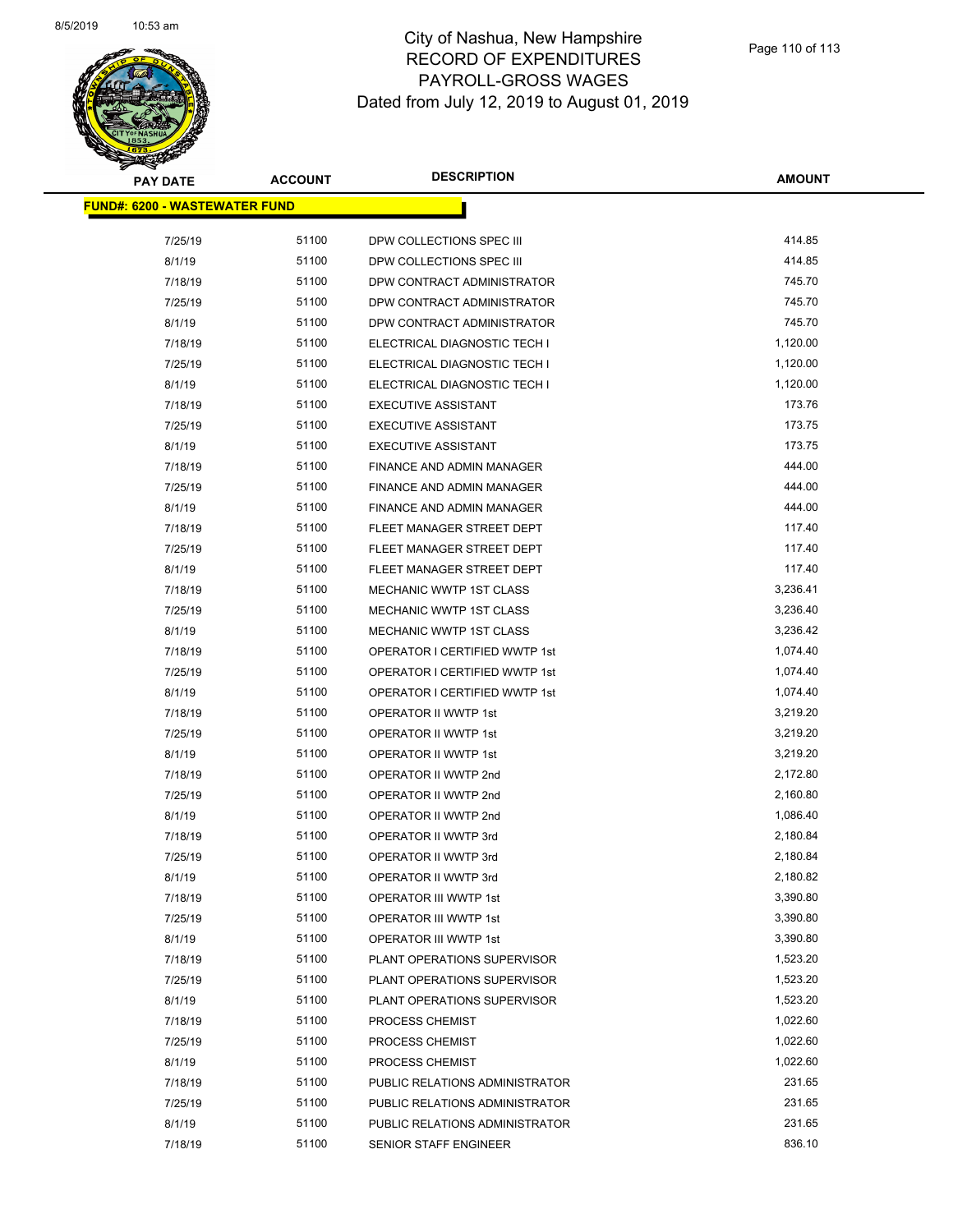

| <b>PAY DATE</b>                      | <b>ACCOUNT</b> | <b>DESCRIPTION</b>                     | <b>AMOUNT</b> |
|--------------------------------------|----------------|----------------------------------------|---------------|
| <b>FUND#: 6200 - WASTEWATER FUND</b> |                |                                        |               |
| 7/25/19                              | 51100          | SENIOR STAFF ENGINEER                  | 836.10        |
| 8/1/19                               | 51100          | SENIOR STAFF ENGINEER                  | 836.10        |
| 7/18/19                              | 51100          | SR MGR ACCT FIN REPORTING              | 394.70        |
| 7/25/19                              | 51100          | SR MGR ACCT FIN REPORTING              | 394.70        |
| 8/1/19                               | 51100          | SR MGR ACCT FIN REPORTING              | 394.70        |
| 7/18/19                              | 51100          | <b>STAFF ENGINEER</b>                  | 1,124.60      |
| 7/25/19                              | 51100          | <b>STAFF ENGINEER</b>                  | 1,124.60      |
| 8/1/19                               | 51100          | <b>STAFF ENGINEER</b>                  | 1,124.60      |
| 7/18/19                              | 51100          | SUPERINTENDENT OF WASTEWATER           | 1,998.10      |
| 7/25/19                              | 51100          | SUPERINTENDENT OF WASTEWATER           | 1,998.10      |
| 8/1/19                               | 51100          | SUPERINTENDENT OF WASTEWATER           | 1,998.10      |
| 7/18/19                              | 51100          | <b>SUPV LABORATORY</b>                 | 1,237.60      |
| 7/25/19                              | 51100          | <b>SUPV LABORATORY</b>                 | 1,237.60      |
| 8/1/19                               | 51100          | <b>SUPV LABORATORY</b>                 | 1,237.60      |
| 7/18/19                              | 51100          | TRUCK DRIVER STREET REPAIR             | 916.40        |
| 7/25/19                              | 51100          | <b>TRUCK DRIVER STREET REPAIR</b>      | 918.40        |
| 8/1/19                               | 51100          | <b>TRUCK DRIVER STREET REPAIR</b>      | 918.30        |
| 7/18/19                              | 51100          | <b>WASTEWATER ASSISTANT</b>            | 2,689.20      |
| 7/25/19                              | 51100          | <b>WASTEWATER ASSISTANT</b>            | 2,689.20      |
| 8/1/19                               | 51100          | <b>WASTEWATER ASSISTANT</b>            | 2,689.20      |
| 7/18/19                              | 51100          | <b>WASTEWATER FOREMAN</b>              | 2,649.20      |
| 7/25/19                              | 51100          | <b>WASTEWATER FOREMAN</b>              | 2,649.20      |
| 8/1/19                               | 51100          | <b>WASTEWATER FOREMAN</b>              | 2,649.20      |
| 7/18/19                              | 51100          | WASTEWATER PROJECT ENGINEER            | 1,578.70      |
| 7/25/19                              | 51100          | WASTEWATER PROJECT ENGINEER            | 1,578.70      |
| 8/1/19                               | 51100          | WASTEWATER PROJECT ENGINEER            | 1,578.70      |
| 7/18/19                              | 51300          | <b>OVERTIME</b>                        | 2,479.64      |
| 7/25/19                              | 51300          | <b>OVERTIME</b>                        | 5,974.53      |
| 8/1/19                               | 51300          | <b>OVERTIME</b>                        | 2,188.51      |
| 7/18/19                              | 51400          | WAGES TEMPORARY/SEASONAL               | 2,805.50      |
| 7/25/19                              | 51400          | WAGES TEMPORARY/SEASONAL               | 1,966.00      |
| 8/1/19                               | 51400          | WAGES TEMPORARY/SEASONAL               | 2,821.00      |
| 8/1/19                               | 51750          | <b>RETIREMENT &amp; SEPARATION PAY</b> | 2,518.09      |
| 7/25/19                              | 55118          | TELEPHONE-CELLULAR                     | 280.90        |
| TOTAL FUND 6200 - WASTEWATER FUND    |                |                                        | \$154,225.38  |

| <b>FUND#: 6500 - PROPERTY &amp; CASUALTY FUND</b> |  |
|---------------------------------------------------|--|

| 7/18/19 | 51100 | ADMINISTRATIVE ASSISTANT I     | 735.30   |
|---------|-------|--------------------------------|----------|
| 7/18/19 | 51100 | <b>PROGRAM SUPV</b>            | 1.424.80 |
| 7/25/19 | 51100 | <b>PROGRAM SUPV</b>            | 1.424.80 |
| 8/1/19  | 51100 | <b>PROGRAM SUPV</b>            | 1.424.80 |
| 7/18/19 | 51100 | PROPERTY AND CASUALTY ADJUSTER | 2.491.14 |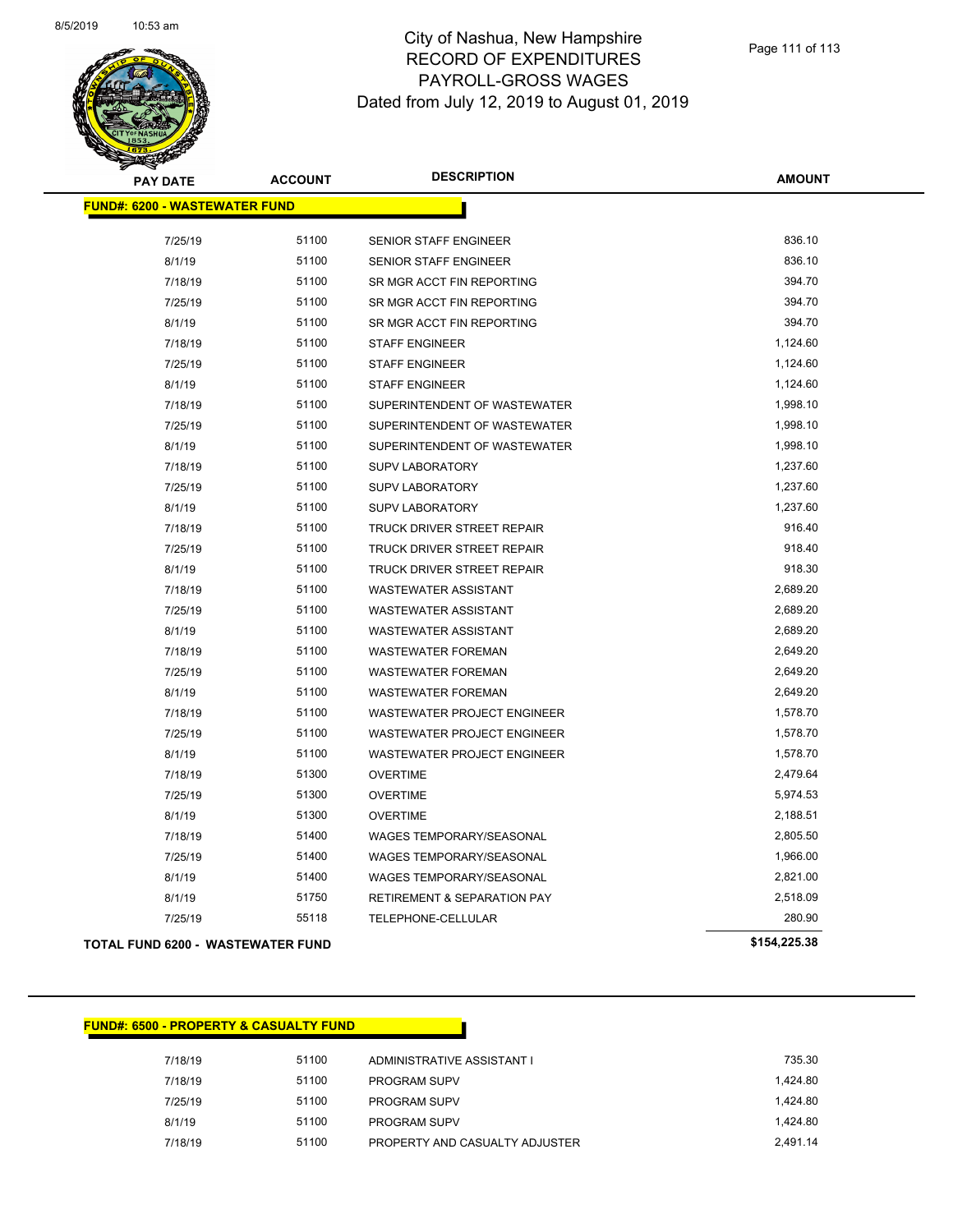

| <b>PAY DATE</b>                                       | <b>ACCOUNT</b> | <b>DESCRIPTION</b>                 | <b>AMOUNT</b> |
|-------------------------------------------------------|----------------|------------------------------------|---------------|
| <b>FUND#: 6500 - PROPERTY &amp; CASUALTY FUND</b>     |                |                                    |               |
| 7/25/19                                               | 51100          | PROPERTY AND CASUALTY ADJUSTER     | 2,491.15      |
| 8/1/19                                                | 51100          | PROPERTY AND CASUALTY ADJUSTER     | 2,491.15      |
| 7/18/19                                               | 51100          | <b>RISK MANAGER</b>                | 1,911.60      |
| 7/25/19                                               | 51100          | <b>RISK MANAGER</b>                | 1,911.60      |
| 8/1/19                                                | 51100          | <b>RISK MANAGER</b>                | 1,911.60      |
| 7/18/19                                               | 51100          | SAFETY LOSS PREVENTION SPEC        | 1,161.45      |
| 7/25/19                                               | 51100          | SAFETY LOSS PREVENTION SPEC        | 1,161.45      |
| 8/1/19                                                | 51100          | SAFETY LOSS PREVENTION SPEC        | 1,161.45      |
| 7/25/19                                               | 55118          | <b>TELEPHONE-CELLULAR</b>          | 100.00        |
| 7/18/19                                               | 59207          | <b>WORKERS COMPENSATION CLAIMS</b> | 7,259.49      |
| 7/25/19                                               | 59207          | <b>WORKERS COMPENSATION CLAIMS</b> | 6,129.51      |
| 8/1/19                                                | 59207          | <b>WORKERS COMPENSATION CLAIMS</b> | 82,179.91     |
| <b>TOTAL FUND 6500 - PROPERTY &amp; CASUALTY FUND</b> |                |                                    | \$117,371.20  |

#### **FUND#: 6600 - BENEFITS SELF INSURANCE FUND**

| 7/18/19 | 51100 | <b>FMPLOYEE BENEEITS ASSISTANT</b>     | 740.63   |
|---------|-------|----------------------------------------|----------|
| 7/25/19 | 51100 | EMPLOYEE BENEFITS ASSISTANT            | 740.61   |
| 7/18/19 | 51100 | EMPLOYEE BENEFITS MANAGER              | 1,520.15 |
| 7/25/19 | 51100 | EMPLOYEE BENEFITS MANAGER              | 1,520.15 |
| 8/1/19  | 51100 | EMPLOYEE BENEFITS MANAGER              | 1,520.15 |
| 7/18/19 | 51100 | <b>EMPLOYEE BENEFITS SPEC</b>          | 1.136.00 |
| 7/25/19 | 51100 | EMPLOYEE BENEFITS SPEC                 | 1,136.00 |
| 8/1/19  | 51100 | EMPLOYEE BENEFITS SPEC                 | 1,136.00 |
| 7/18/19 | 51100 | <b>HUMAN RESOURCES DIRECTOR</b>        | 336.60   |
| 7/25/19 | 51100 | <b>HUMAN RESOURCES DIRECTOR</b>        | 336.60   |
| 8/1/19  | 51100 | <b>HUMAN RESOURCES DIRECTOR</b>        | 336.60   |
| 7/25/19 | 51300 | <b>OVERTIME</b>                        | 6.94     |
| 7/25/19 | 51750 | <b>RETIREMENT &amp; SEPARATION PAY</b> | 1,351.64 |
|         |       |                                        |          |

**TOTAL FUND 6600 - BENEFITS SELF INSURANCE FUND \$11,818.07** 

| 7/18/19 | 51400 | WAGES TEMPORARY/SEASONAL | 520.00 |
|---------|-------|--------------------------|--------|
| 7/25/19 | 51400 | WAGES TEMPORARY/SEASONAL | 520.00 |
| 8/1/19  | 51400 | WAGES TEMPORARY/SEASONAL | 516.75 |